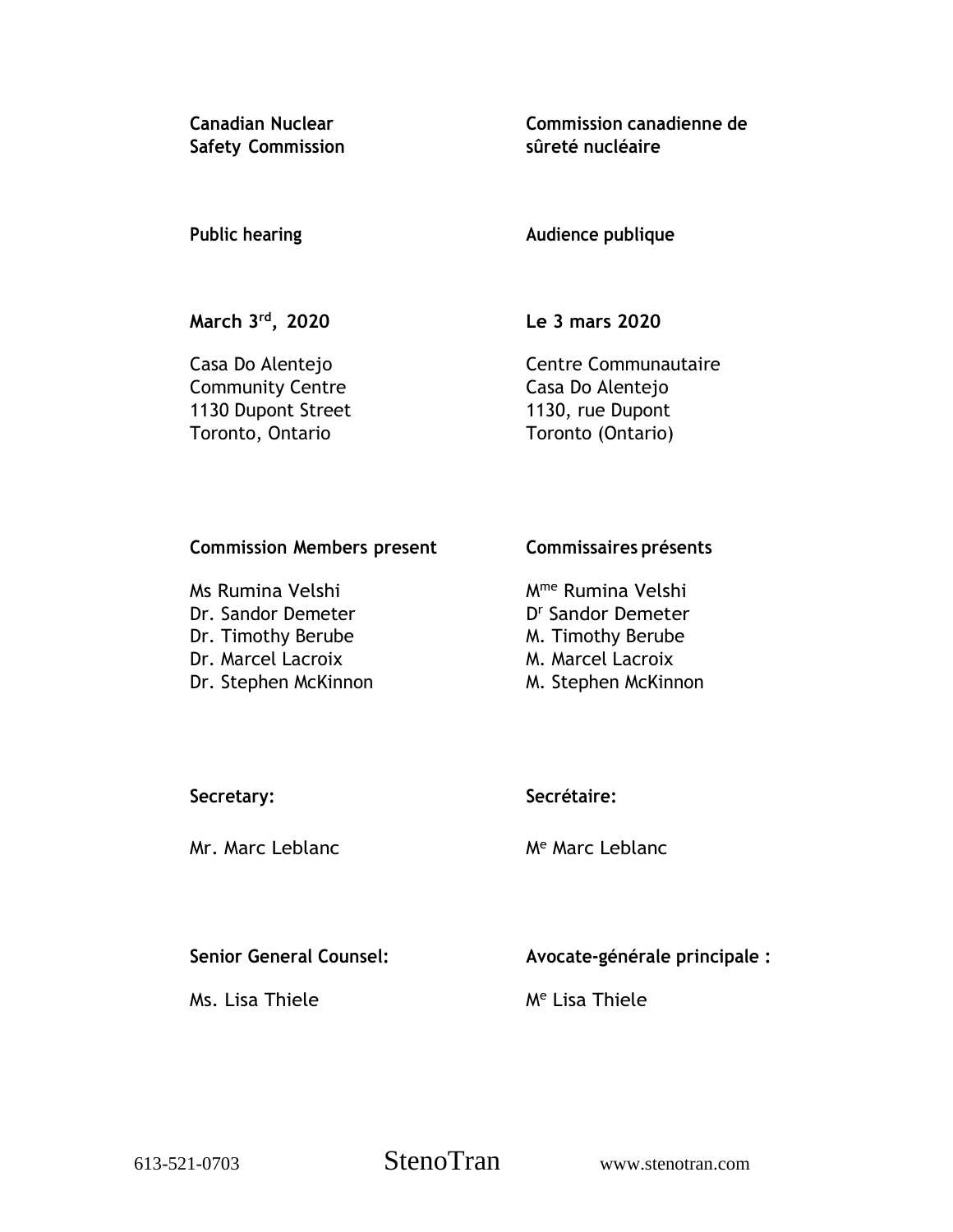### **TABLE OF CONTENTS**

|                                                                                          | <b>PAGE</b> |
|------------------------------------------------------------------------------------------|-------------|
| Opening Remarks                                                                          | 1           |
| CMD 20-H2.191<br>Oral presentation by<br>Marit Stiles, MPP, Davenport                    | 7           |
| CMD 20-H2.108<br>Oral presentation by<br>Swim Drink Fish Canada/Lake Ontario Waterkeeper | 40          |
| CMD 20-H2.118<br>Oral presentation by the<br>Canadian Nuclear Association                | 65          |
| CMD 20-H2.142<br>Oral presentation by Margaret Smith                                     | 82          |
| CMD 20-H2.23<br>Oral presentation by Hannah Conover-Arthurs                              | 96          |
| CMD 20-H2.132<br>Oral presentation by the<br>Rockcliffe-Smythe Community Association     | 100         |
| CMD 20-H2.65<br>Oral presentation by Janine Carter                                       | 127         |
| CMD 20-H2.173/20-H2.173A<br>Oral presentation by Janet McNeill                           | 139         |
| CMD 20-H2.169<br>Oral presentation by Chris Muir                                         | 164         |
| CMD 20-H2.192<br>Oral presentation by John Gibb                                          | 196         |
| CMD 20-H2.203<br>Oral presentation by Chaitanya Kalevar                                  | 221         |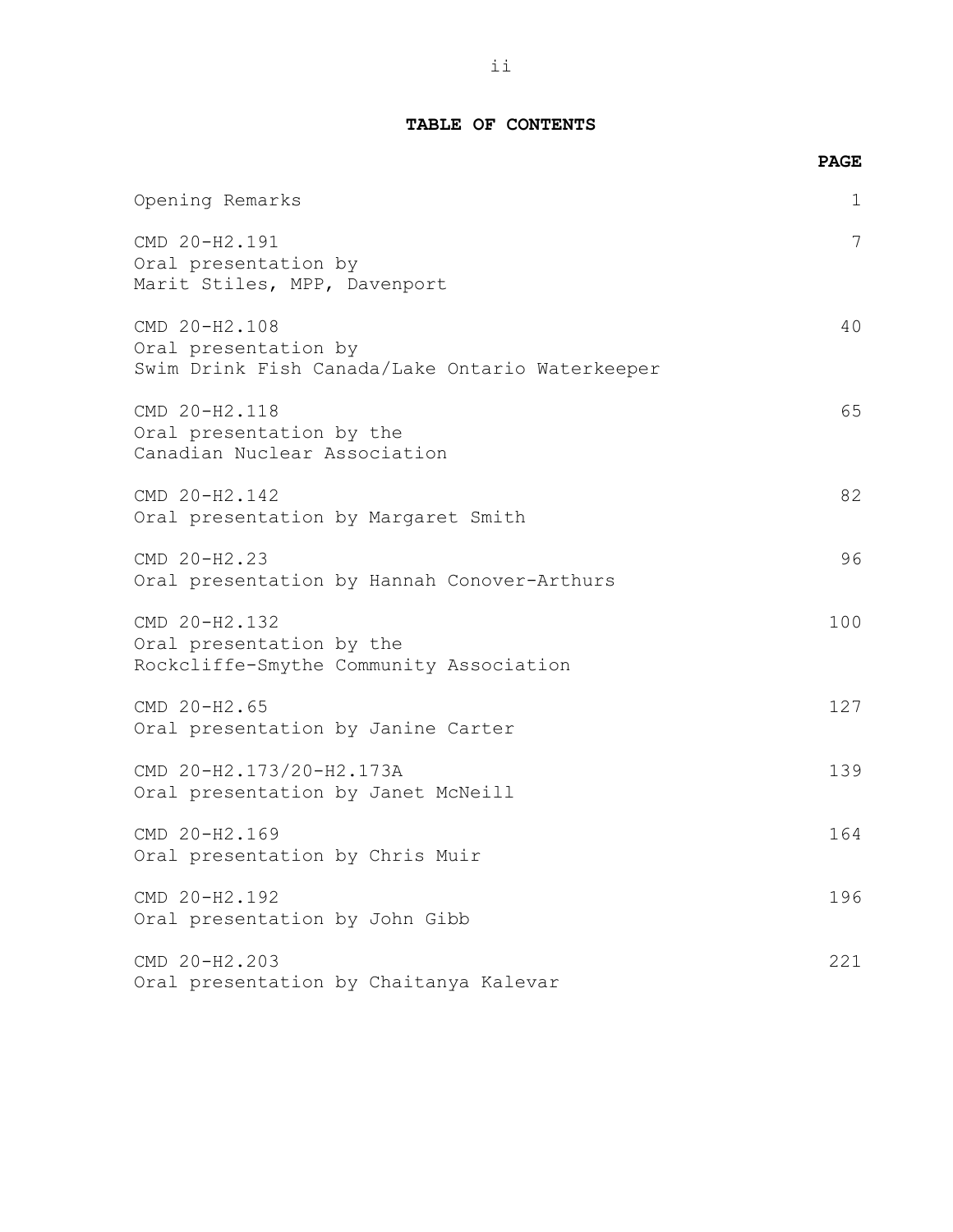## **TABLE OF CONTENTS**

|                                                              | <b>PAGE</b> |
|--------------------------------------------------------------|-------------|
| CMD 20-H2.237/20-H2.237A<br>Oral presentation by Anna Tilman | 245         |
| CMD 20-H2.146<br>Oral presentation by Jacinta McDonnell      | 273         |
| CMD 20-H2.225<br>Oral presentation by Kyle and Brad Blaney   | 282         |
| CMD 20-H2.240<br>Oral presentation by Belinda Cole           | 305         |
| CMD 20-H2-166<br>Oral presentation by Zach Ruiter            | 314         |
| CMD 20-H2.137<br>Written submission from Dora Juhasz         | 327         |
| CMD 20-H2.207<br>Written submission from Lana Kouchnir       | 327         |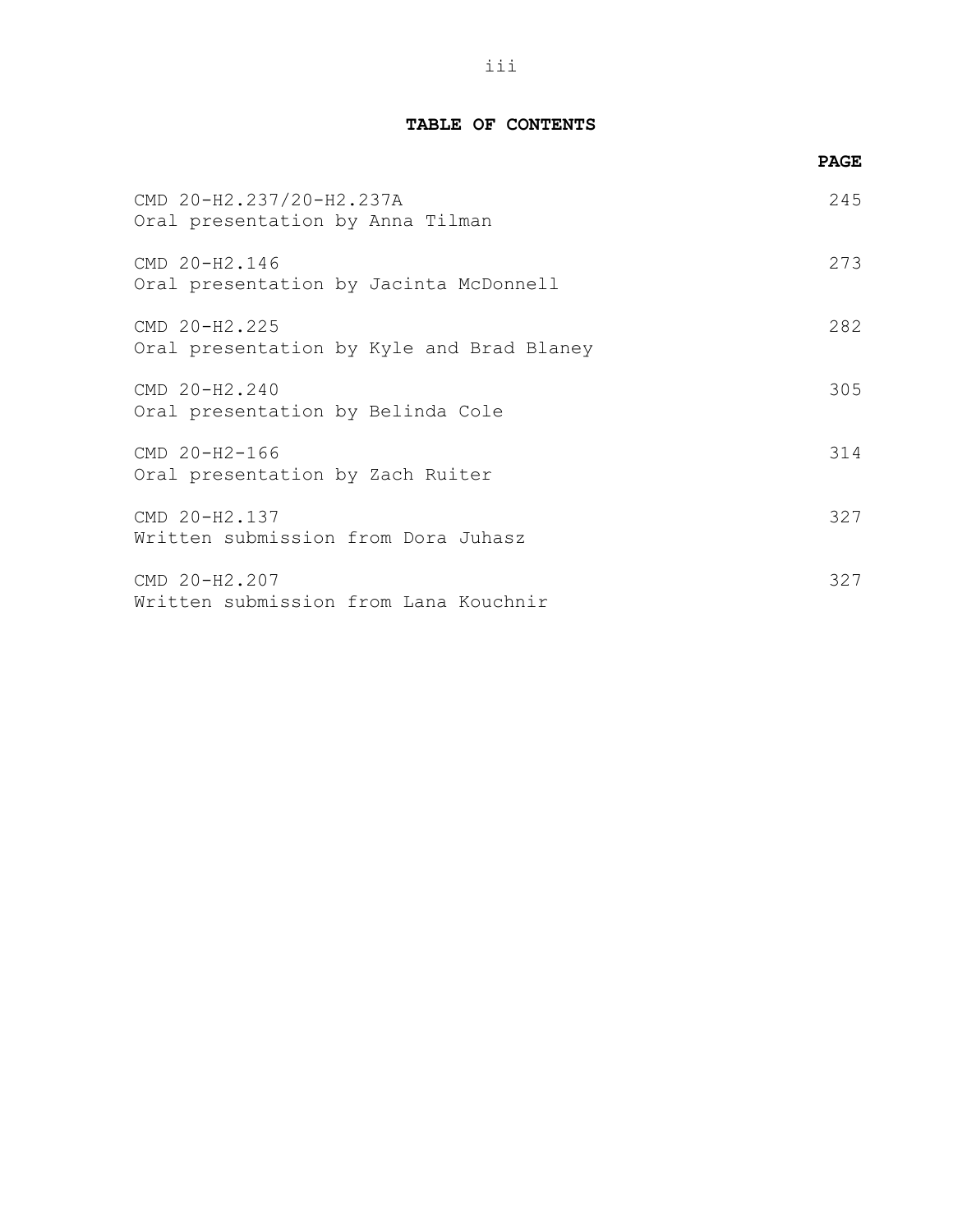Toronto, Ontario / Toronto (Ontario) --- Upon commencing on Tuesday, March 3, 2020 at 8:30 a.m. / L'audience débute le mardi 3 mars 2020 à 8 h 30

### **Opening Remarks**

**THE PRESIDENT:** Good morning and welcome to the continuation of the public hearing -- can you hear me?

--- Technical difficulties / Difficultés techniques

**THE PRESIDENT:** Good morning and welcome to the continuation of the public hearing of the Canadian Nuclear Safety Commission. Welcome also to those joining us via webcast and videoconference.

My name is Rumina Velshi, I am the President of the Nuclear Safety Commission.

I would like to begin by recognizing that the land we are gathered on is the traditional territory of many nations, including the Mississaugas of the Credit, the Anishnabeg, the Chippewa, the Haudenosaunee and the Wendat peoples, and is now home to many diverse First Nations, Inuit and Métis peoples. We also acknowledge that Toronto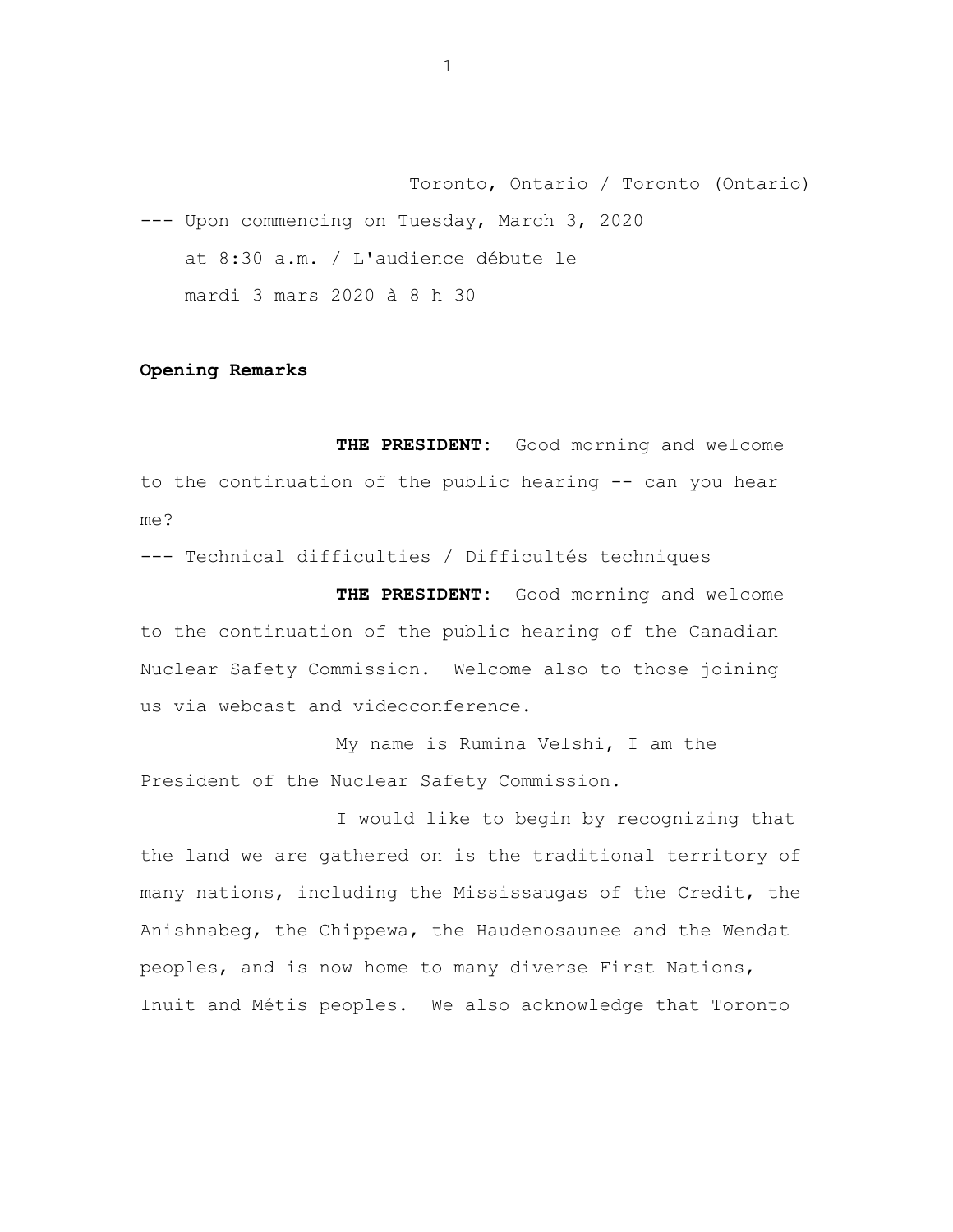is covered by Treaty 13 with the Mississaugas of the Credit.

For those who were not here yesterday, I will begin by introducing the Members of the Commission that are with us for this public hearing.

On my extreme right is Dr. Sandor Demeter; to my left are Dr. Stephen McKinnon, Dr. Marcel Lacroix and Dr. Timothy Berube.

Ms Lisa Thiele, Senior General Counsel to the Commission, and Mr. Marc Leblanc, Secretary of the Commission, are also joining us on the podium today.

I would also like to make some further introductory remarks that I made yesterday for those who were not here yesterday.

I wish to emphasize that the Commission is a quasi-judicial administrative tribunal and that consequently it is independent from any political, governmental or private sector or industry influence. In fact, each Commission Member is independent of one another and also independent of the CNSC staff.

Submissions filed for this hearing include recommendations to the Commission. CNSC staff also make recommendations to the Commission, but it is the Commission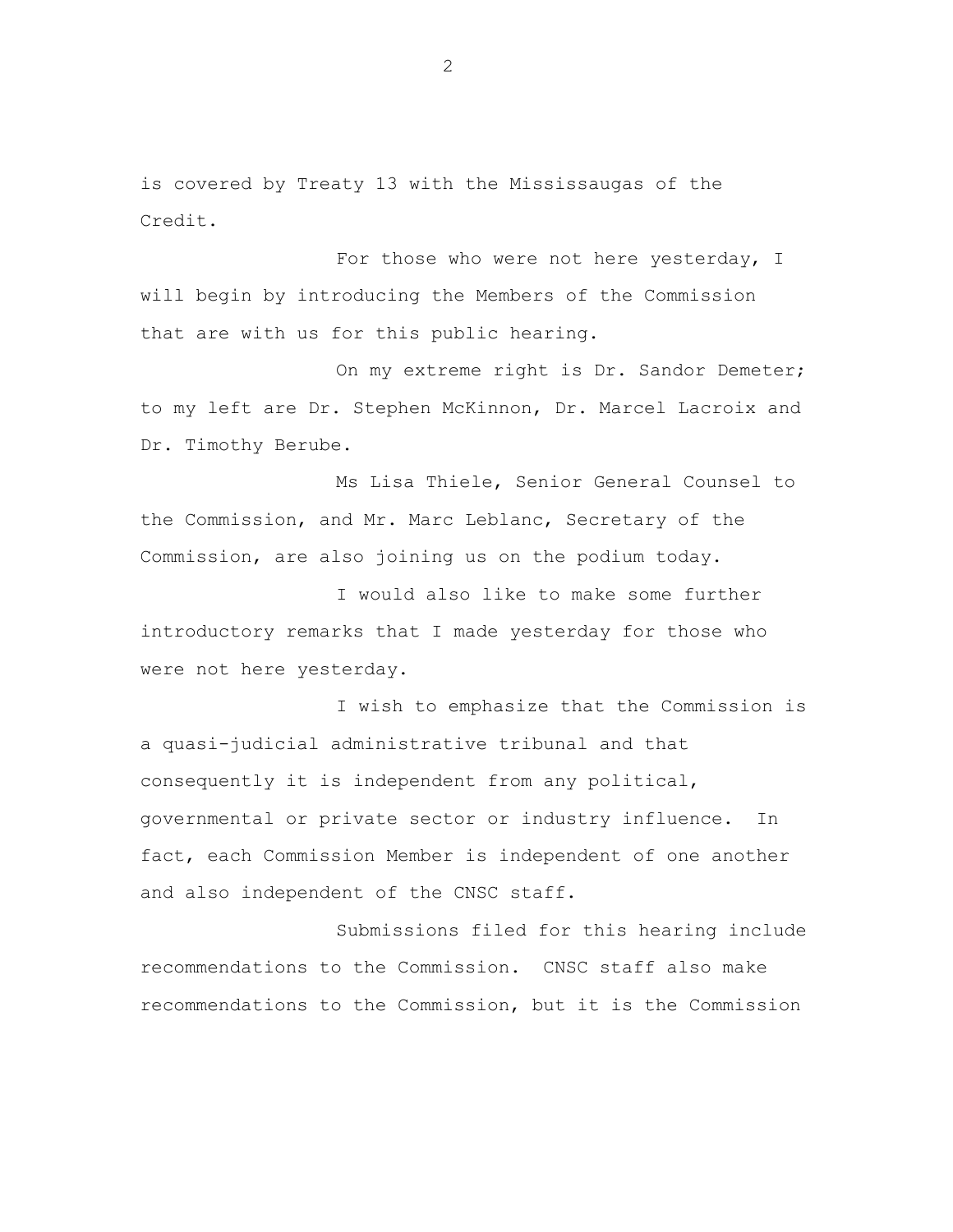Members who will render a decision based on all the evidence presented in the context of the hearing process.

The Commission Members are appointed by the Governor in Council on the basis of their achievements in their respective fields of endeavour as well as their excellent reputation amongst their peers.

Our mandate is simple: ensure that the use of nuclear is done in a manner that protects the environment as well as the health, safety and security of the workers and the public.

I would also like to emphasize that the CNSC has no economic mandate and will not base its decision on the economic impact of a facility. The mandate of the Commission also does not include a requirement that licensed activities have community support, local buy-in, social licence or social acceptability.

While it can be understandable that certain intervenors would seek to require social licence from the companies who wish to operate in their communities, the Commission is not mandated to adjudicate social licence considerations. It is solely the health, safety and security of the public and the workers and the protection of the environment that guides the Commission's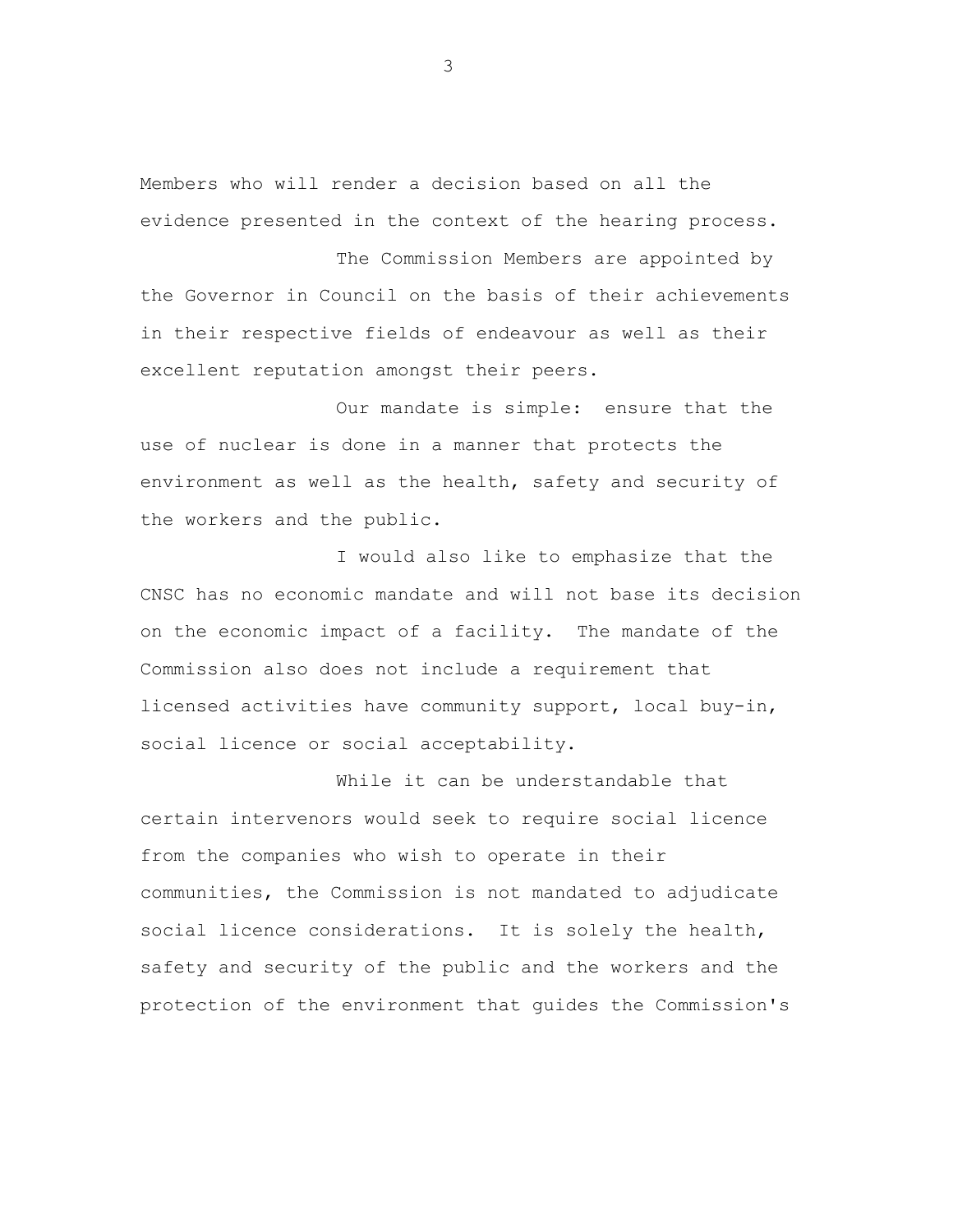decisions.

Finally, as I stated earlier, the Commission is an administrative tribunal. We are pleased to conduct this hearing in the communities that host the facilities where we can hear firsthand the views and submissions by members of the public and interested persons and probe the issues on the matters we must decide.

The Commission means to conduct a fair, efficient and transparent hearing. To achieve this and in order to hear from everyone who wishes to be heard and to address the issues the Commission must consider, the Commission will insist on a respectful process. As President of the Commission, I want to set the tone from the outset so that we can all be assured of this.

The Commission will treat all participants with respect and courtesy and expects the same from all hearing participants toward all other participants. Please respect the order of proceedings and the importance of one person speaking at a time. I will expect participants to address their questions and comments through me and not to address each other.

There is much ground to cover and the Commission will not tolerate clapping, disparaging personal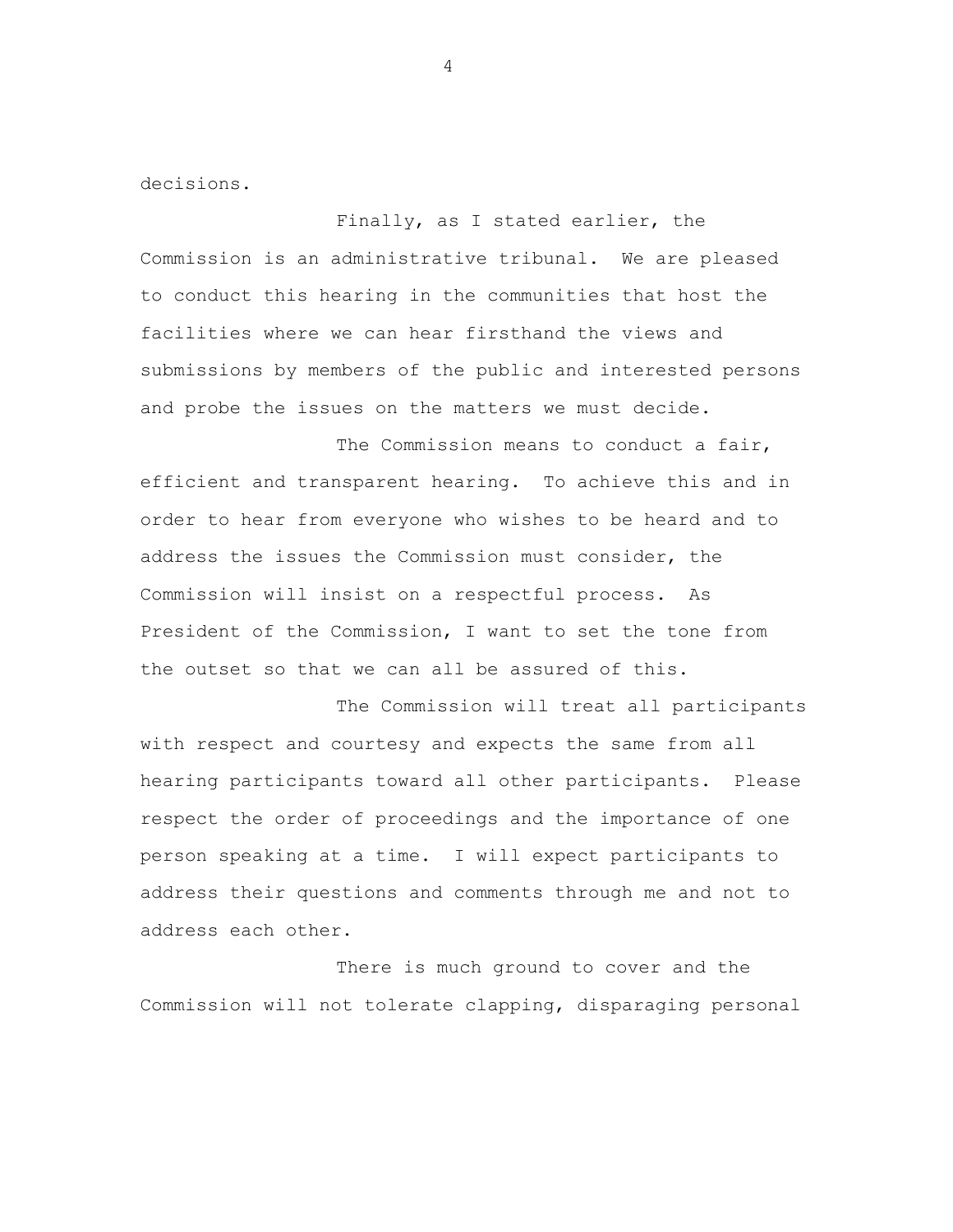remarks, disruptive or disrespectful behaviour. The Commission will take the measures it considers necessary to maintain order during the hearing, including limiting the participation of or ejecting from the hearing room any person who disrupts the hearing.

The code of conduct for attendance at Commission proceedings is posted and provides clarity on how we will all conduct ourselves. The important issues that have brought us all here will be best able to be fully addressed through an orderly and respectful hearing process.

I will now turn the floor to Mr. Leblanc for a few opening remarks.

Marc...?

**MR. LEBLANC:** Thank you, Madame la Présidente.

Bonjour, Mesdames et Messieurs. Welcome to the continuation of the public hearing on the application by BWXT Nuclear Energy Canada Inc. for the renewal of the licence for the Toronto and Peterborough facilities.

During today's business we have simultaneous interpretation. The English version is on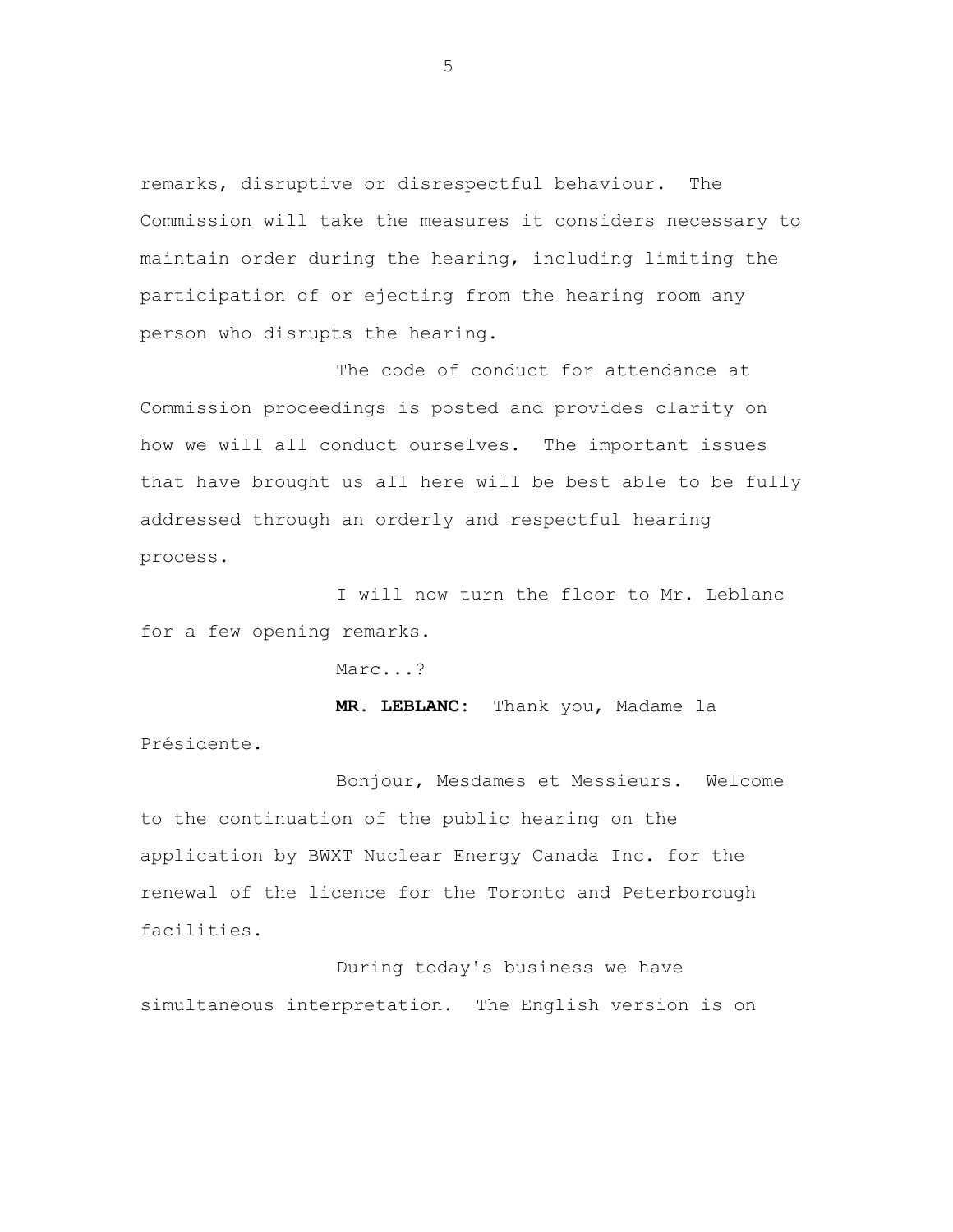channel 1; la version française est au poste 2.

Please keep the pace of your speech relatively slow so that the interpreters have a chance to keep up.

I would also like to note that this hearing is being video webcast live and that the hearing is also archived on our website for a three-month period after the close of the hearing.

The transcripts should be available on our website in about two weeks.

To make the transcripts as meaningful as possible, we would ask everyone to identify themselves before speaking.

And as a courtesy to others in the room, please silence your cell phones and other electronic devices.

Yesterday we heard the presentations by BWXT, CNSC staff and several intervenors.

We also went through all of the written submissions that had been filed by the public.

Seventeen intervenors are scheduled to present orally today. Ten minutes are allowed for each presentation, with the Commission Members having the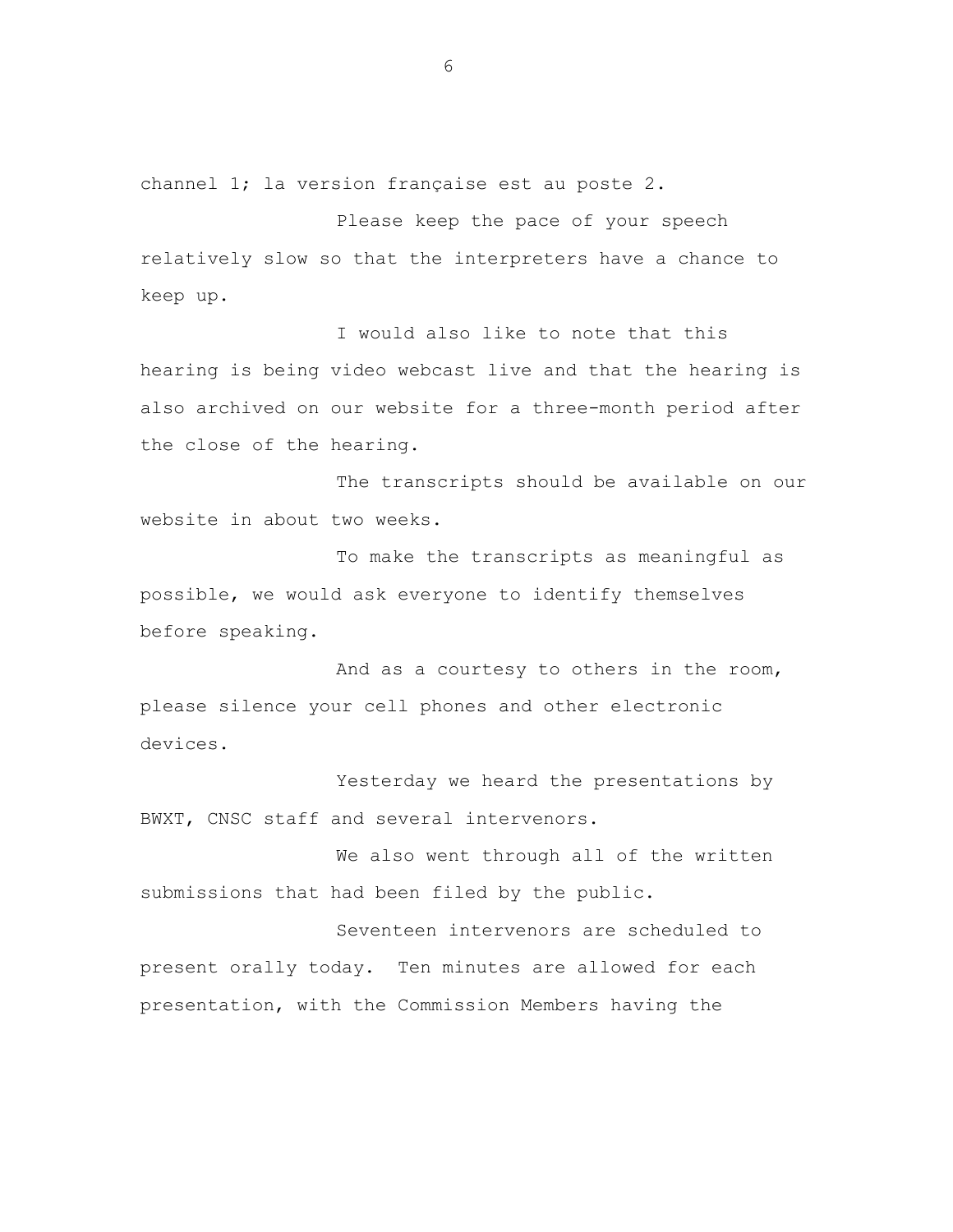opportunity to ask questions after each presentation.

To help you in managing your time, a timer system is being used today and will indicate when the time is up.

The break for lunch is anticipated to be around 12:30 today.

There are also emergency exits at those two corners, as well as the bathroom outside of this room. So, Madame la Présidente, back to you.

**THE PRESIDENT:** The first presentation today is by Ms Marit Stiles, MPP for Davenport, as outlined in CMD 20-H2.191.

Ms Stiles, the floor is yours.

**CMD 20-H2.191**

**Oral presentation by**

**Marit Stiles, MPP, Davenport**

**MS STILES:** Thank you, President Velshi, Commissioners, and fellow community members. I want to start by thanking you all for the opportunity to present here today.

As mentioned, my name is Marit Stiles and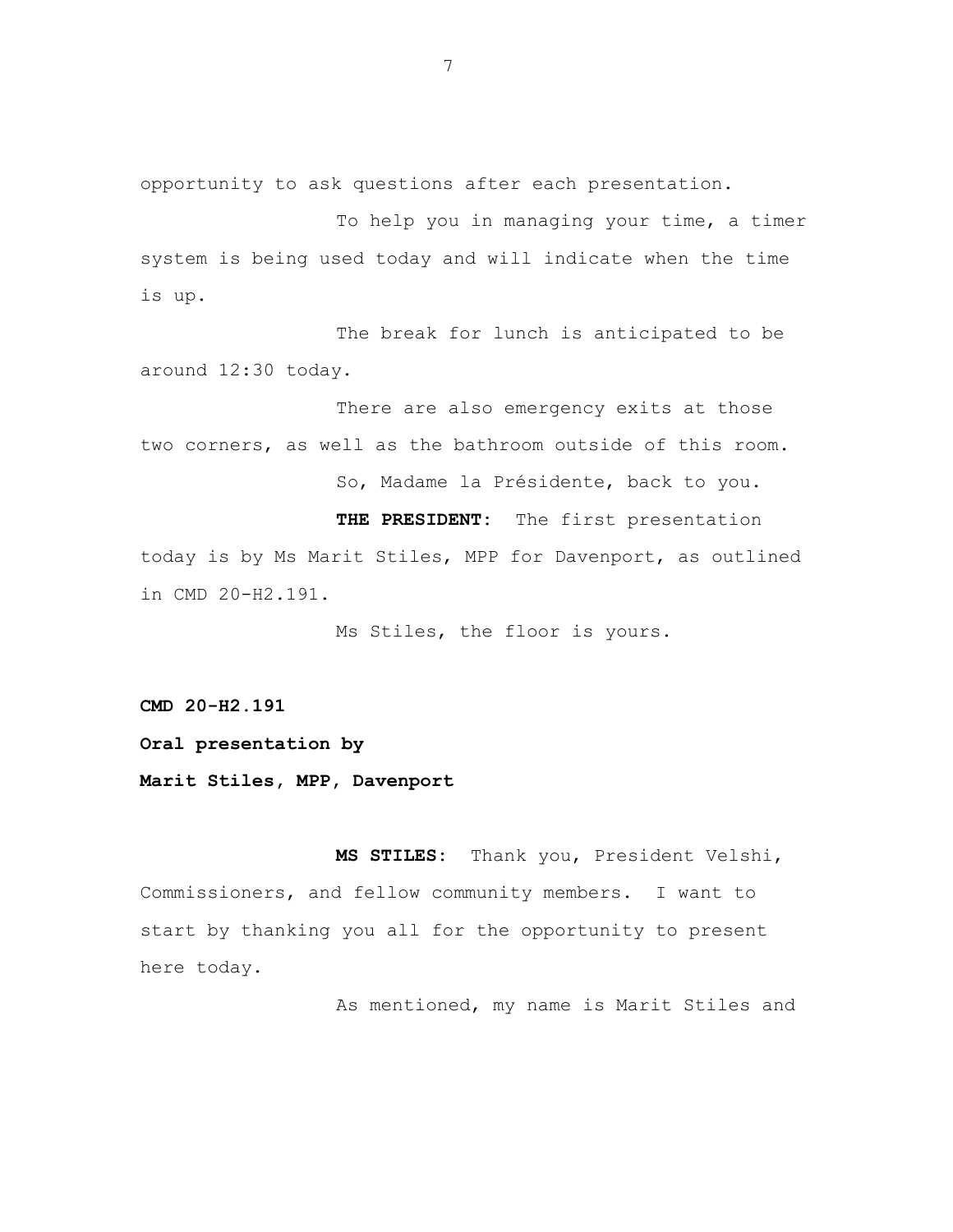I am the Member of Provincial Parliament for the riding of Davenport. I am a member of the official opposition in the Ontario Legislature and proud of having lived in the riding for many years and raising my children here.

I want to acknowledge the CNSC for coming here to our community and for moving these hearings from a North Toronto location right into the riding at the request of myself and the Member of Parliament for our riding.

I also want to thank all the community members who have presented here so far and will do so today. My staff and I were listening to all the presentations yesterday and I want to tell you I appreciate that you gave up your day, brought photos of your children, spent so much time preparing and participated in this process, which I think can be quite intimidating. So thank you.

I recognize that this facility is federally regulated, but I believe it's important that I am here as the provincial representative to represent my community and particularly to bring forward the concerns and questions that have been raised with me.

Although I had lived in the riding for many years, it wasn't until the last round of licence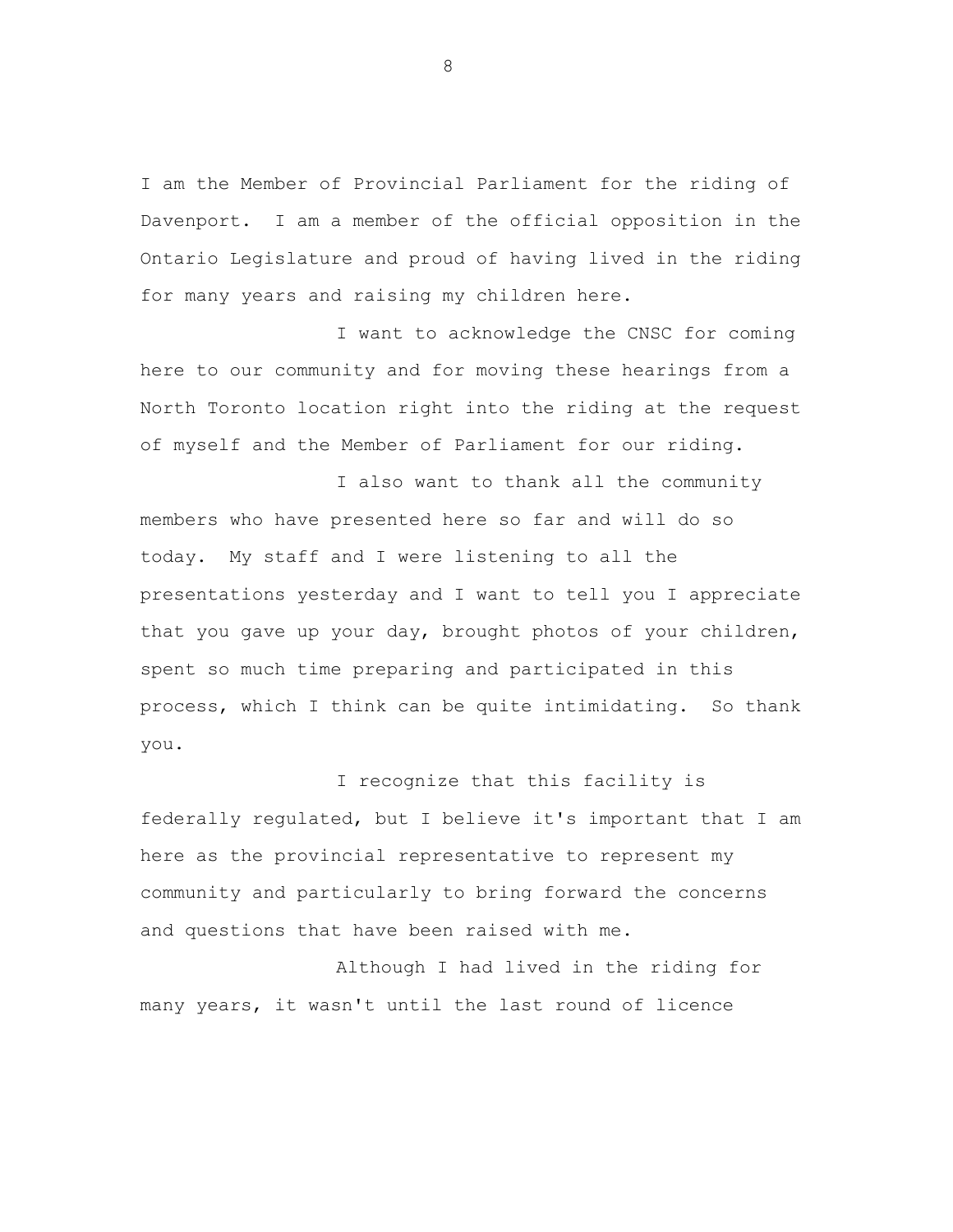renewal hearings took place that I became aware of the existence of the uranium processing facility. I was not an elected member either at the time.

Since I lived in the area of Dufferin Grove Park, so not really close to the plant, that wouldn't be surprising. But I have been active in the community around many issues and as a volunteer and so I do recall being somewhat surprised that this had not come to my attention previously.

After attending some of the public meetings around the licence renewal 10 years ago, I came to better understand that I was not alone. Many people, even longtime residents living close to the facility, were becoming aware of the facility for the first time.

So when news of this facility's existence broke in the media, I think it's fair to say that many residents were concerned about the safety of the facility, their health and the health of their families, and they were upset that they didn't know about the uranium facility that was operating in their own neighbourhood.

I remember at the time that our MP and MPP, Andrew Cash and Jonah Schein respectively, worked very hard, in partnership with global residents, to get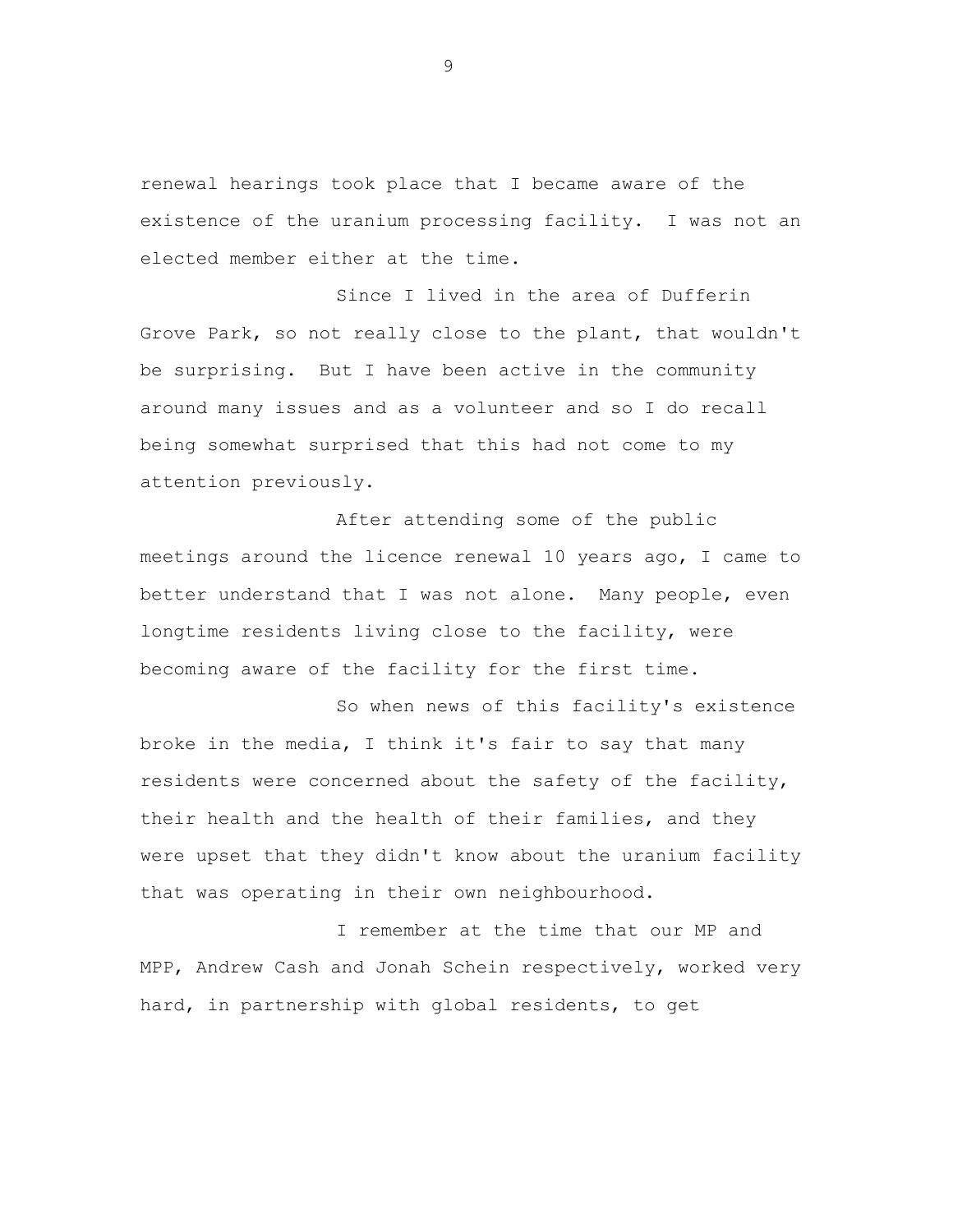information for our community and to ensure greater accountability and transparency as well as ensuring that residents' questions could be raised in new public meetings with the CNSC.

I recall many of the issues raised during those meetings: families concerned about the safety of eating the food they grew in their gardens; parents concerned about the safety of their children playing in local playgrounds; some residents wondered if their health problems were caused by proximity to the plant.

I mention this because over the last few months, since news broke again of the latest request by now BWXT to renew the plant's licence for another 10 years, I have been struck by the fact that many of the same concerns and questions are being raised by residents and neighbours. I have heard those same concerns in correspondence from constituents, at community meetings and on doorsteps.

In fact, I have knocked on doors, as you can imagine, in this neighbourhood for many, many years and many times, but on the eve of these hearings I wanted to see for myself what people were thinking about the facility and this proposed licence renewal.

So this past weekend I went door to door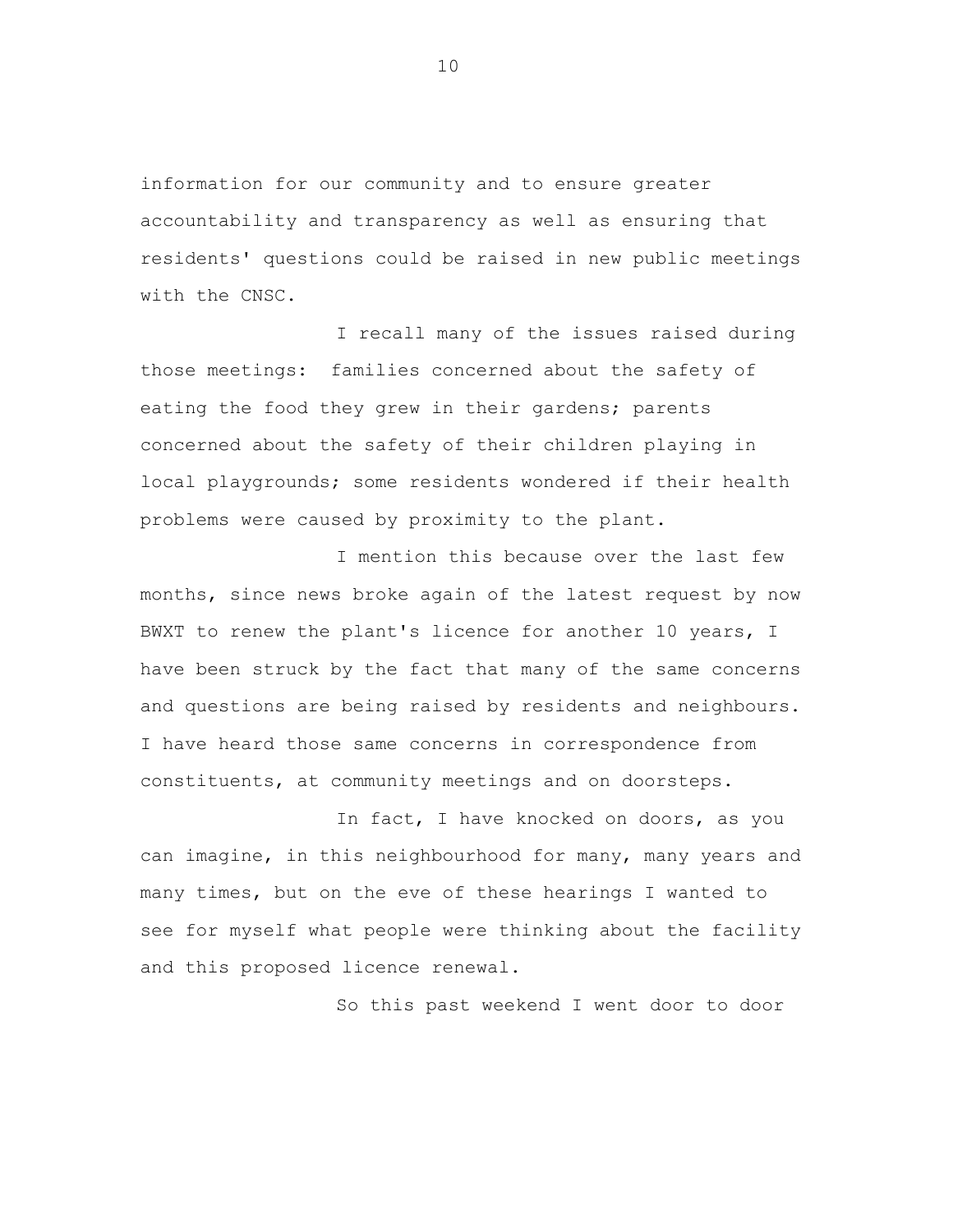in the area just immediately north of the plant and I need to tell the Commissioners that I wasn't expecting to find that everybody was familiar with the plant or that they were engaged in the issues and the questions around it, but I sure wasn't expecting to find that virtually no one that I spoke with seemed to have even the most basic information about the plant.

I found newer residents who -- one might expect this -- were not familiar with what the facility produces. But even still, I would have imagined, given the company's interest in a 10-year licence renewal and given the nature of the questions raised about this facility that there would be an interest in ensuring these people know about the hearings, they know about the nature of the facility, they know what is being produced and the company would proactively address those concerns.

Beyond the newer residents, I met residents who have lived within a block, maybe half a block even, of the facility for six, eight, 10 years, even people who lived here 20, 30 years, who could not recall ever receiving information, people who had only recently learned about the hearings taking place because they received a flyer which seems to have been circulated actually by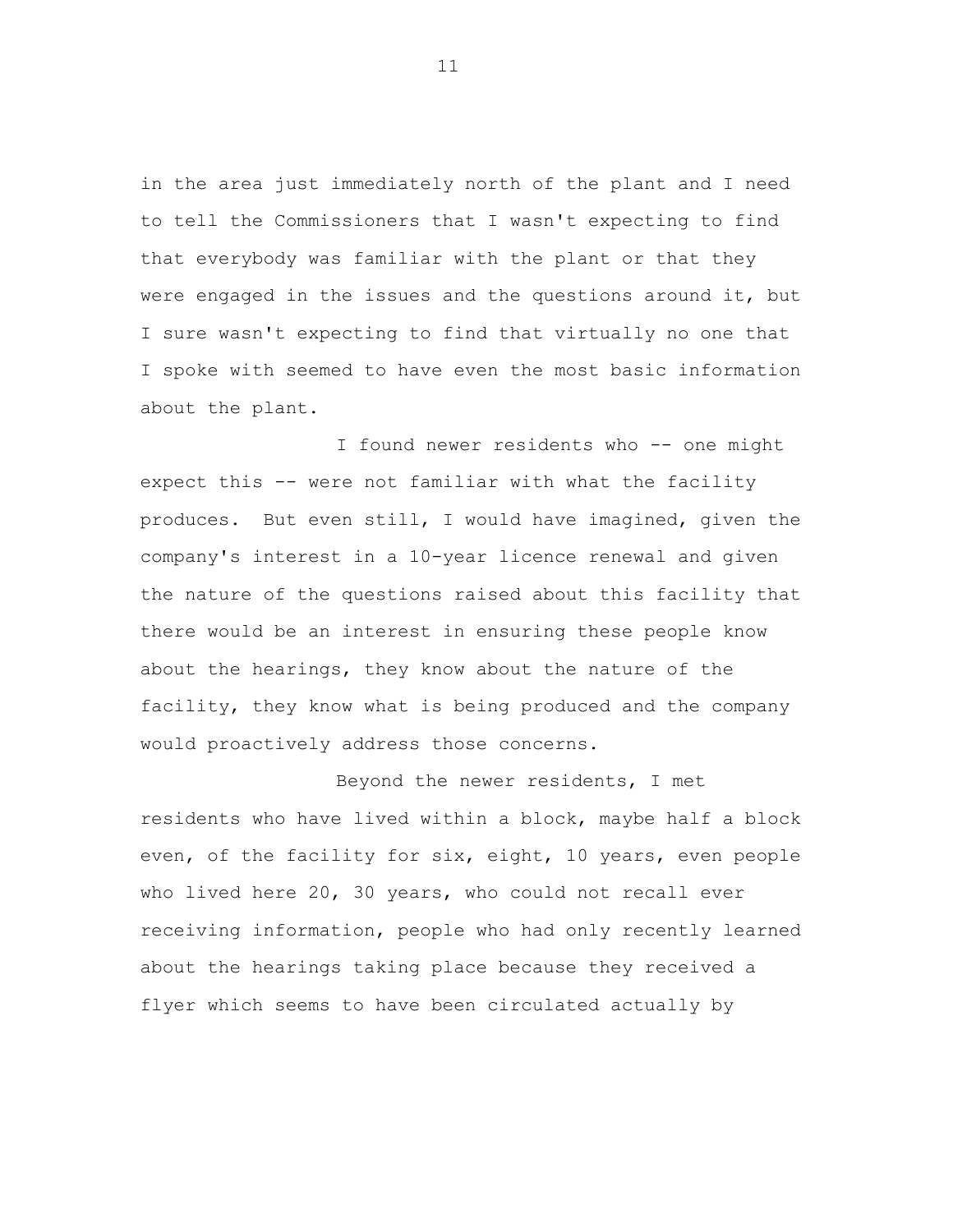members of the public who are opposed to the plant.

So once again -- and I want to tell you I actually brought information about the hearings with me so that I could share that information with them.

So once again, we are in a situation where the people who are living closest to the facility are only now finding out about it as the licence is up for renewal. And again, the sources are not even the BWXT or CNSC. Often, it's because they received a homemade pamphlet from local activists. And frankly, in some cases it's because I was there over the weekend, armed with a little flyer simply including details of the hearing.

This runs completely counter to the company's claims that they have been reaching out to thousands of neighbours to join their Community Liaison Committee and other claims. And I wanted to stop and thank the current and past members of that committee for their work, because I have reviewed over the years the minutes of those committee meetings and I appreciate that the meetings appear to happen regularly, but I have to say that I wonder, you know, if the issues that are being discussed at the meeting really are addressing the concerns of the local residents.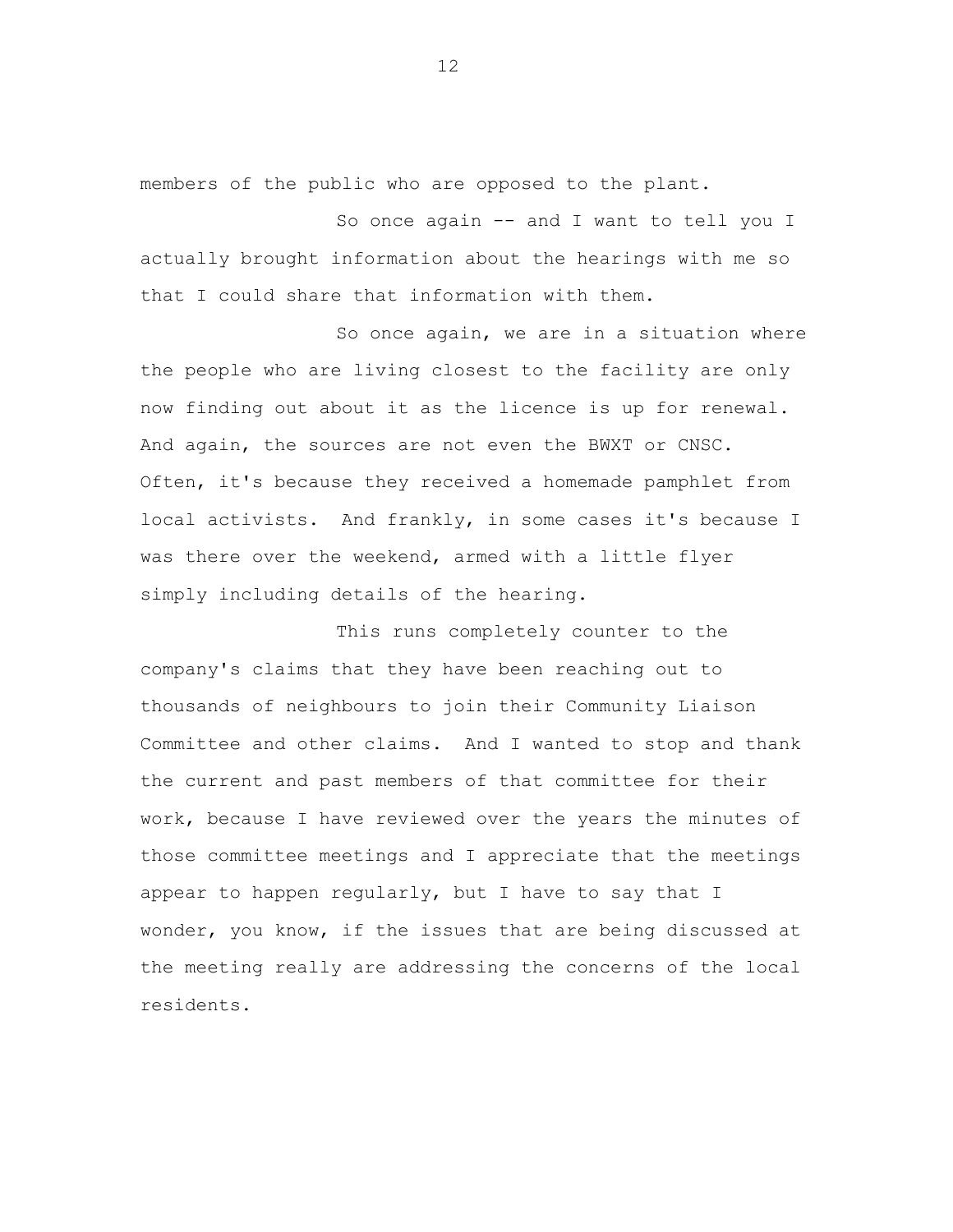Commissioners, Davenport is a community that has been defined by its industries, many of which were located here because of the proximity to the rail line. We produce everything from chocolate bars to hardwood floors to gelatin and people live with noise and odours and truck traffic in those neighbourhoods daily.

But this facility is not manufacturing chocolate bars and the nature of its production means that public perceptions and safety concerns -- I know you have heard them here over the last 24 hours -- about the work that's being done there is substantially different from those facing other industries.

Those concerns are legitimate and deserve to be taken seriously by the company and the regulator. There are good reasons why the nuclear industry is so highly regulated in Canada and that means there should also be a higher threshold for community engagement.

Now, I understand that many questions around health impacts of the uranium emissions as well as emergency preparedness have been addressed by the company and CNSC staff as part of these hearings. I have heard much of it, but my point is that residents who share a neighbourhood with this plant shouldn't have to attend a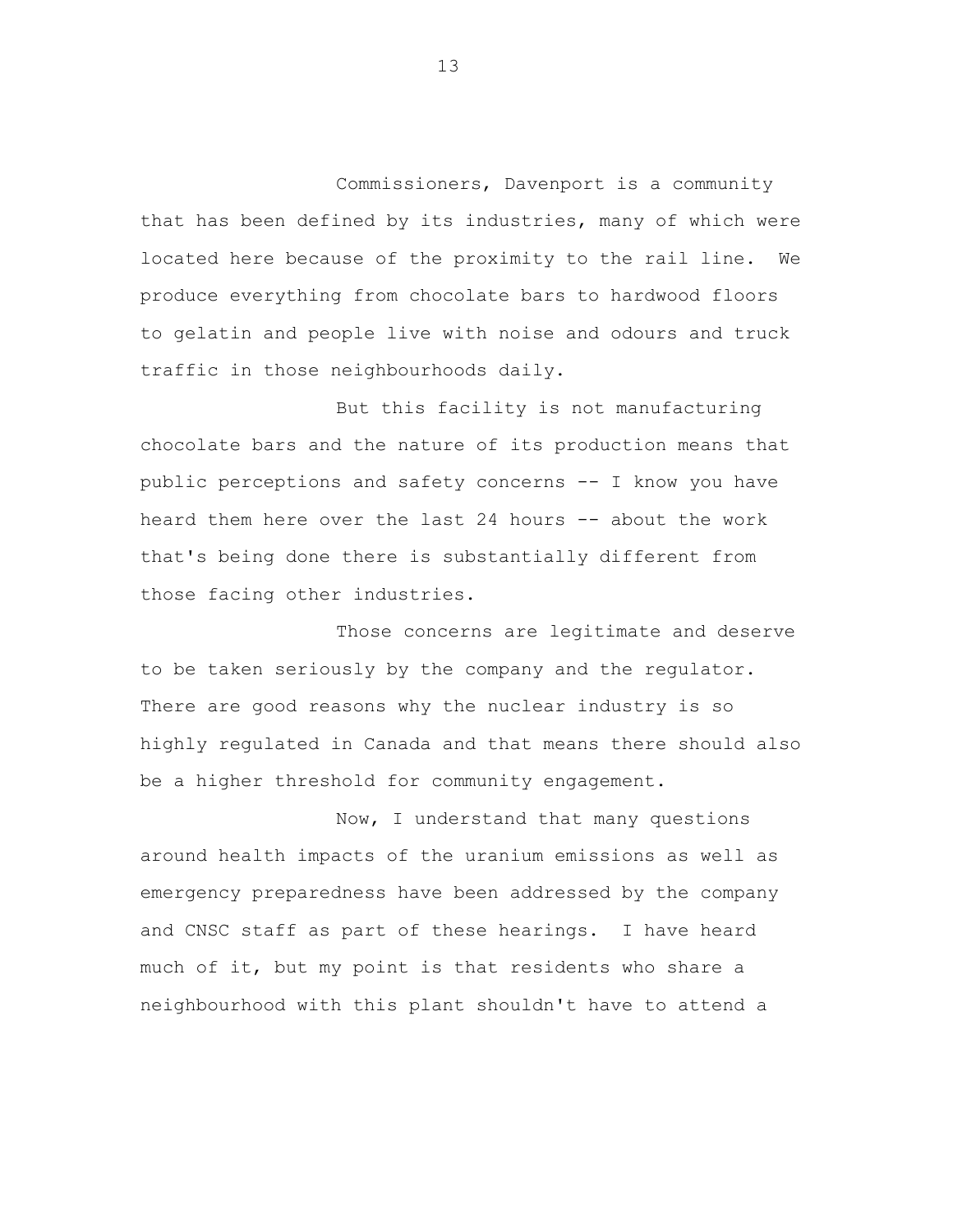licensing hearing to find out that their neighbourhood is safe, that their water and their air is safe or to raise their concerns and their questions and have them answered by impartial third parties.

They deserve proactive, ongoing communication from BWXT. That communication should be accessible, it should be in plain language and it should recognize that there are new people moving into this area all the time. You know, frankly, they should not be required to first figure out that there is an issue and then go to the company's website and then sign up for a newsletter.

From what I'm hearing from my constituents and from what has been said by others making presentations here this week, the company's communication protocols are not getting the job done. I understand that that is hard and it can be inconvenient. I applaud the company for committing to do more on social media, but a robust social media strategy is still a passive means of reaching people. Asking the public to go find their website and sign up for their newsletter online is not doing the job. As development draws more people to the area, this kind of outreach is going to be more important than ever.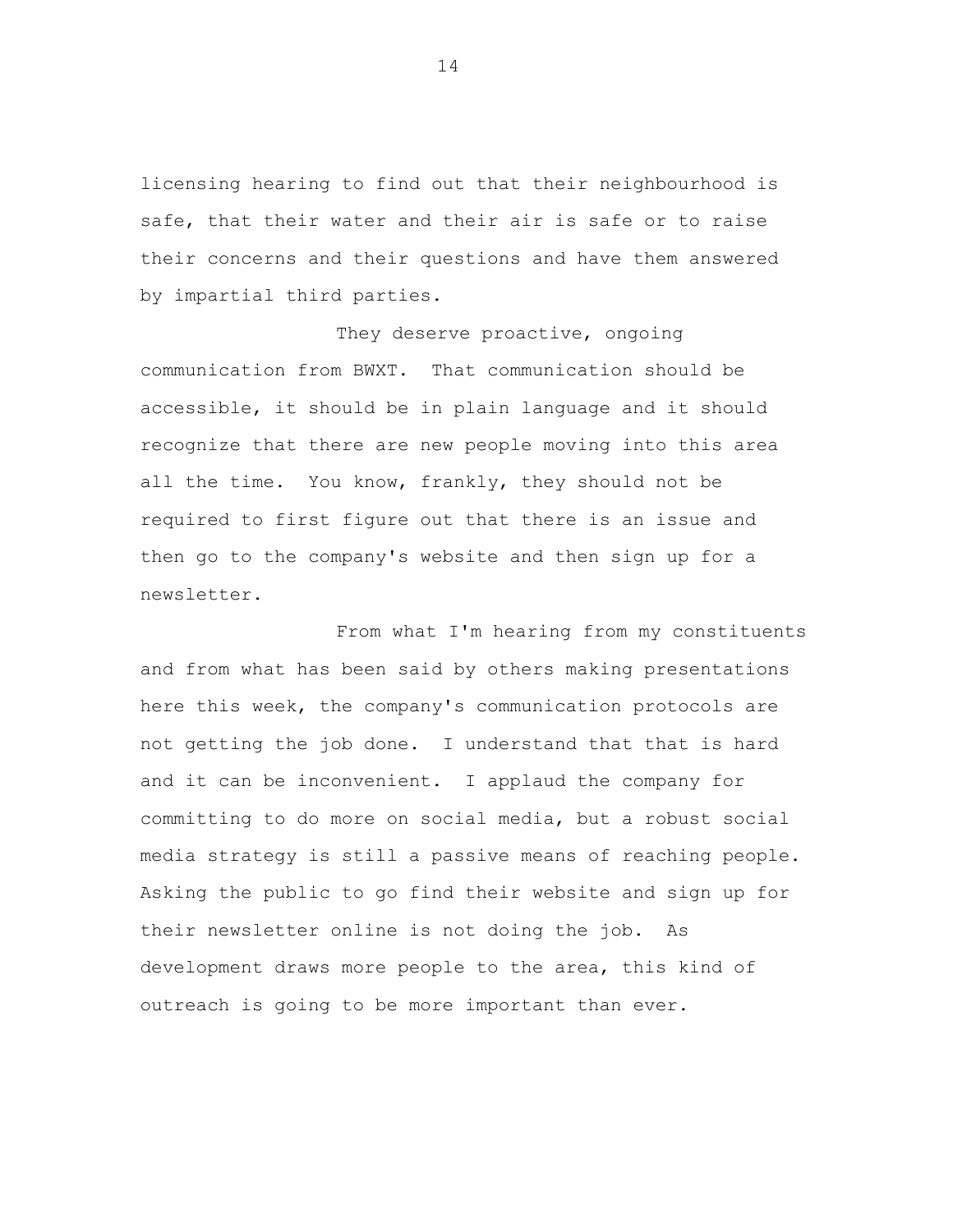But I want to be clear that this is not just a communications problem. The onus is on the company to make its operations known, to assure neighbours that emissions are being monitored and invite them to fully participate in safety preparedness measures. Rather than making testing results available on an intermittent schedule, why not make them open data and available in real time?

What I have seen through this process and the hearings that happened a few years ago is that when people do not have access to accurate information they have no other option but to think the worst or they rely on information that is less accurate. We cannot ask residents to become their own environmental monitoring agency. We can't expect neighbours to research the impacts of uranium and its properties themselves or rely on Google. We rely on the federal regulator to do that work for us and that is why it is essential that the public have faith in that independent regulator to put their interests and their safety first.

I have serious concerns about the length of this licence. This community has changed a lot since the licence was last issued and it is going to change a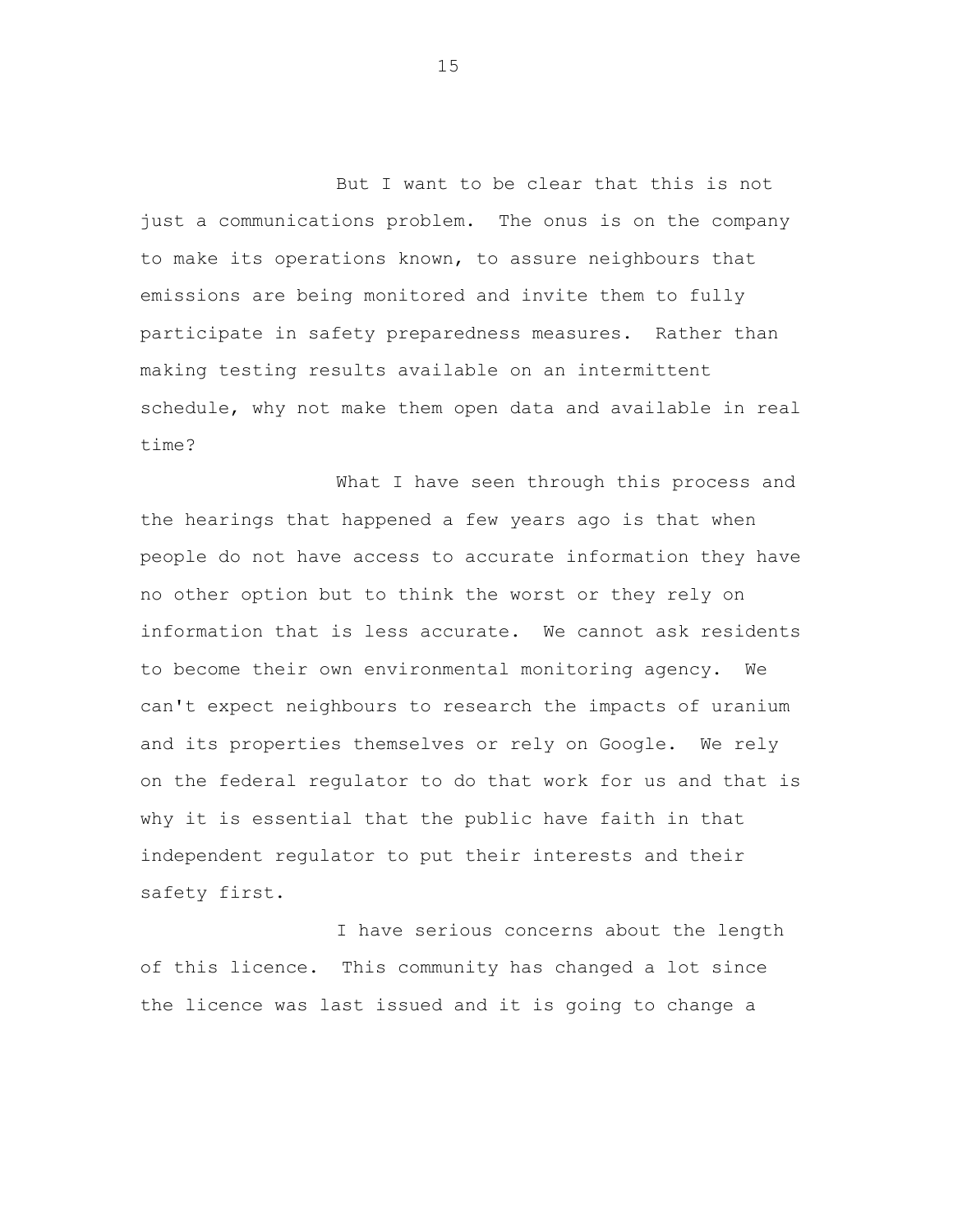great deal, as I know you have heard already, over the next 10 years. Given the consistent -- and I mean consistent --community concerns raised about this facility, if the CNSC is going to renew this licence, which I would point out seems to be an unpopular option having listened to other presenters and from speaking with many in my community and elsewhere, I think it would be appropriate for the public to have the opportunity to have the operations reviewed by the Commission on a shorter timeframe. I know that folks in Peterborough would welcome the same, particularly given the proposed change in operations there.

In closing, Commissioners, I want to ask that you take the concerns of this community very, very seriously. They are asking what I believe is the bare minimum that BWXT should live up to: transparency, accountability, participation in emergency preparedness, real-time testing results, basic, clear information.

Notwithstanding their concerns about corporate secrecy around things like their insurance, the public has a right to know. We don't want barbecues, we don't want, you know, murals, we want information. We want to know that our children are safe and if BWXT can't live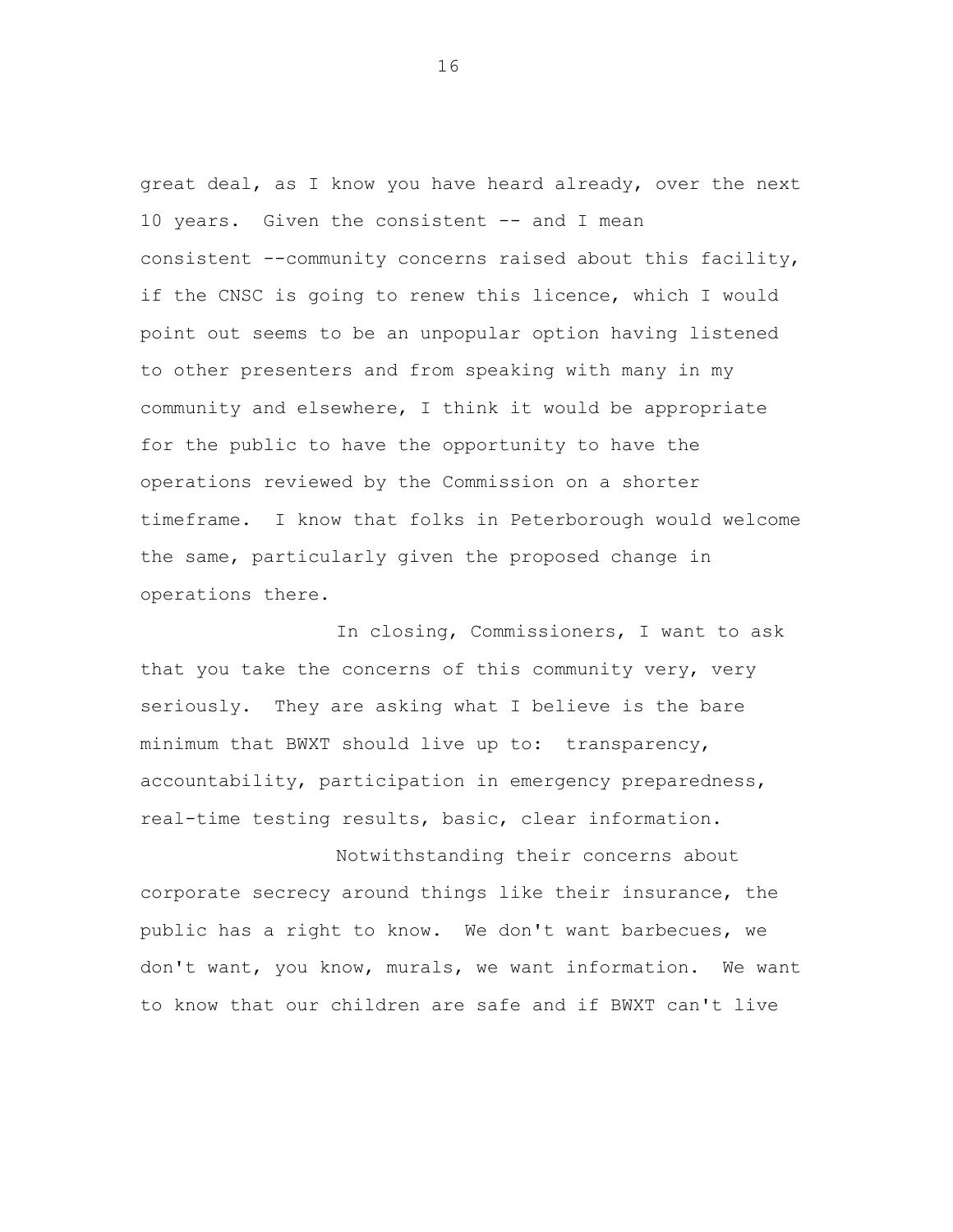up to those basic requirements, perhaps their licence should not be renewed. Thank you.

**THE PRESIDENT:** Thank you very much for your intervention.

Dr. Demeter...?

**MEMBER DEMETER:** Thank you. Thank you very much for your intervention. I will have a question for you and then to CNSC staff.

So we spent a lot of time yesterday discussing communications. We talked about the things that you talked about, the social media, the mailouts, the barbecues, the meet and greets, the tours. That obviously isn't sufficient for you, so give us some help on what else could be done. How can we achieve the level of communication that you would like? Perhaps your office has some techniques for your constituents that might be useful. How do we get there?

**MS STILES:** Well, I mean absolutely. I have to say I have heard again, I have heard the company at the public information meeting say that they are doing a lot to try to get information out there and I'm not - honestly, I was actually quite surprised at the level -- I guess at the lack of information that people in the very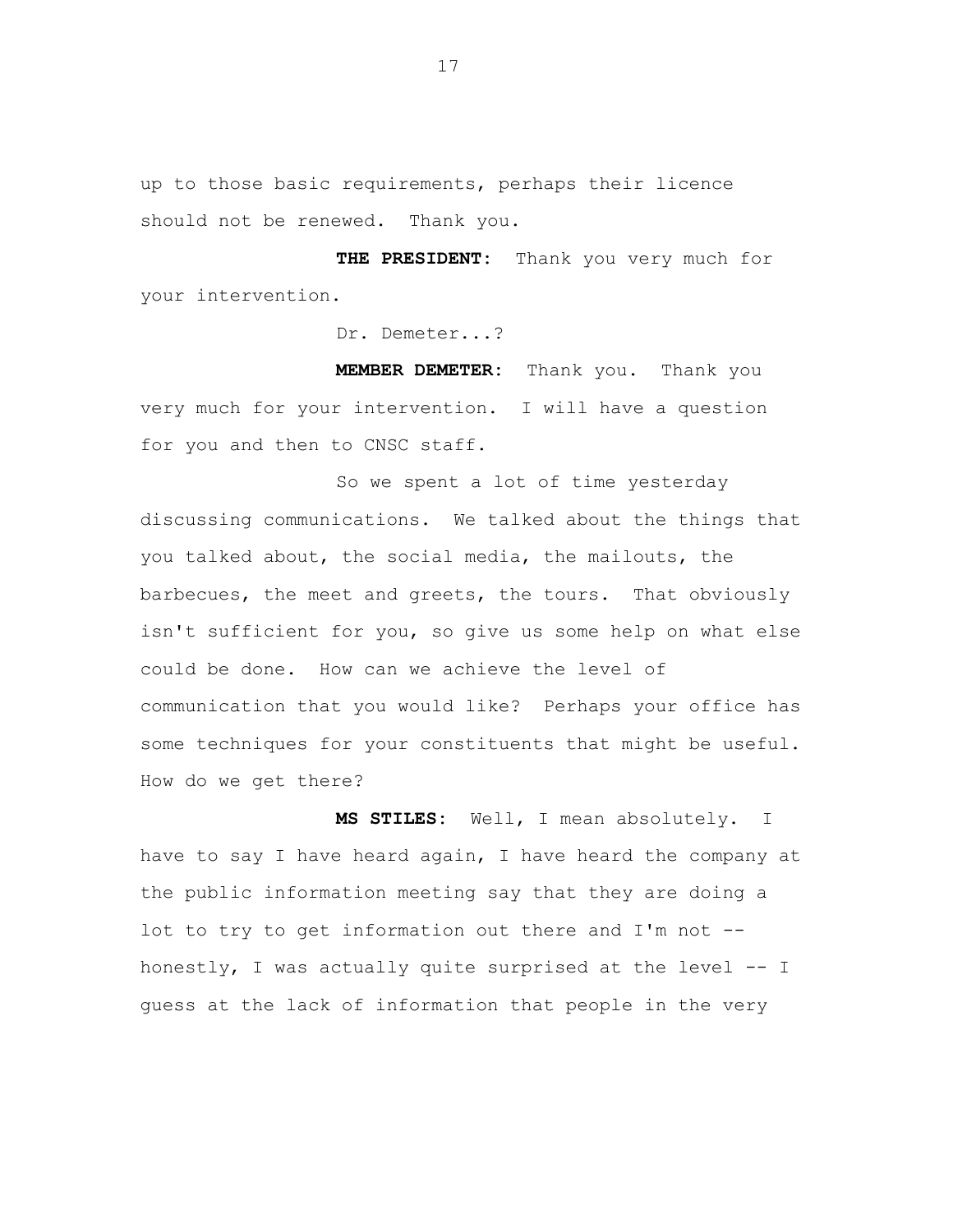immediate vicinity had, I mean people who don't know about the barbecues even. So I think that it has to be more proactive.

You know, I have heard this -- and I'm going to say it, I have heard this excuse from many organizations, from many companies over the years. If I want to get information out to my constituents, I make sure it gets to the door steps by mail certainly, but I will go and I will, with my volunteers, and they have paid staff who can do this, go door to door and talk to people. And there is nothing, nothing that replaces that, that contact and communication.

And I have to say, you know, as I mentioned in my presentation, if you -- you know, we all have strong -- many people have strong opinions about this, the nature of this industry. We appreciate that. Why would this company not want to make sure that people are as engaged as possible? And I appreciate there have been tours, there have been invitations to barbecues, but if the people living within half a block of this facility don't even know about it, who have lived there not for six months but for years, something is not working.

So I mean I think the company should, if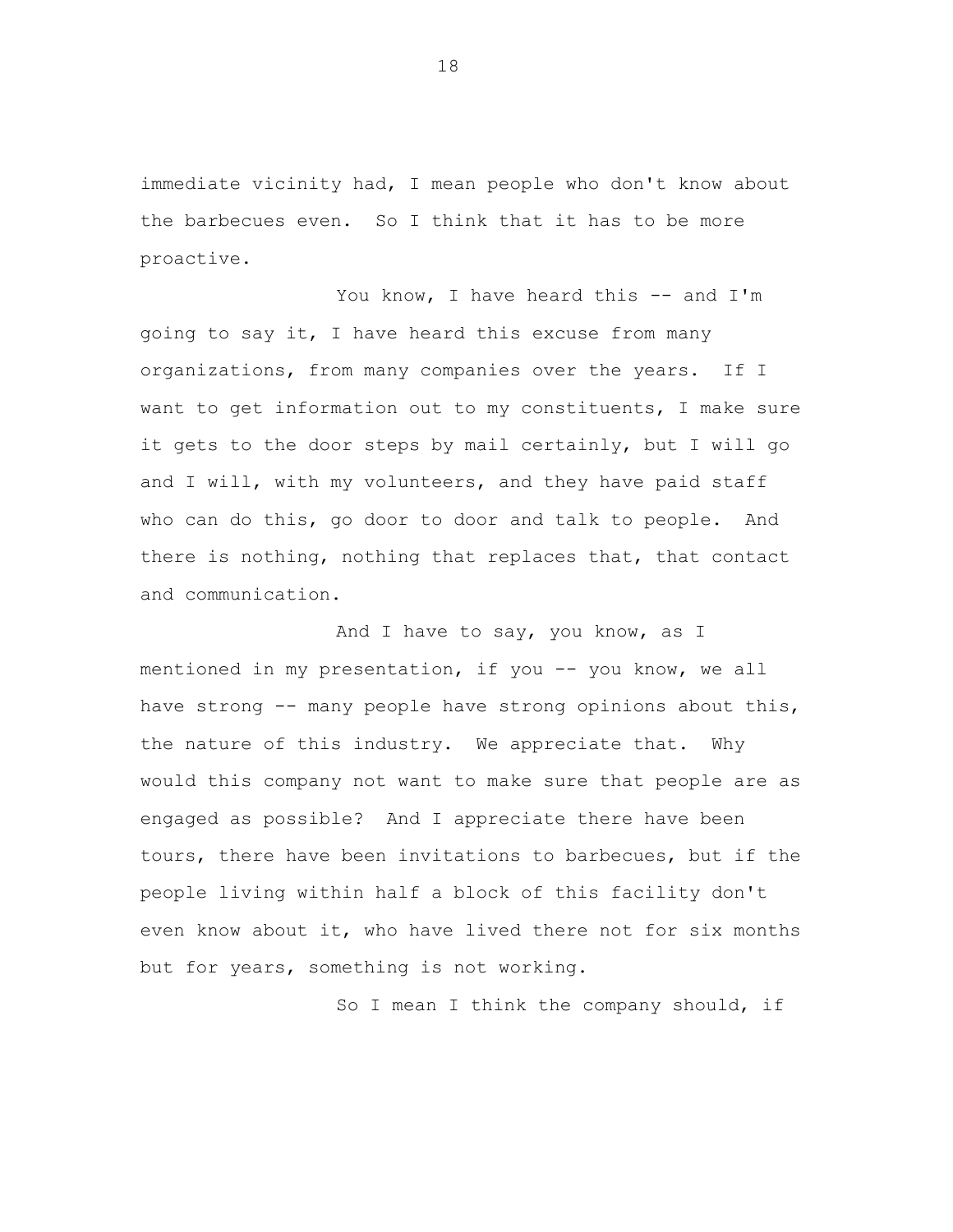they can't do it themselves, hire somebody to help them to make sure that the people at the very least in the immediate vicinity of the facility are informed and engaged on a regular basis.

**MEMBER DEMETER:** So BWXT -- I'll get to staff. So it seems that there is a very active communication strategy by people who don't want you in their neighbourhood anymore. They are on street corners, they are handing out pamphlets, they are going door to door, meeting people in bus shelters. Is there a strategy for you to disseminate information in a similar manner, door to door, on the street, in the malls? Because what you are doing now is not really reaching, as we hear, people who live across the street necessarily. We all have busy lives. A flyer once, three times a year may not cut it. Have you looked at other strategies that are more direct and proactive?

**MS CUTLER:** Natalie Cutler, for the record.

We have not used an approach similar to the approach you are describing of door to door or bus shelter, et cetera. We have used Canada Post and in 2019 sent six separate mailers to 4,000 homes around our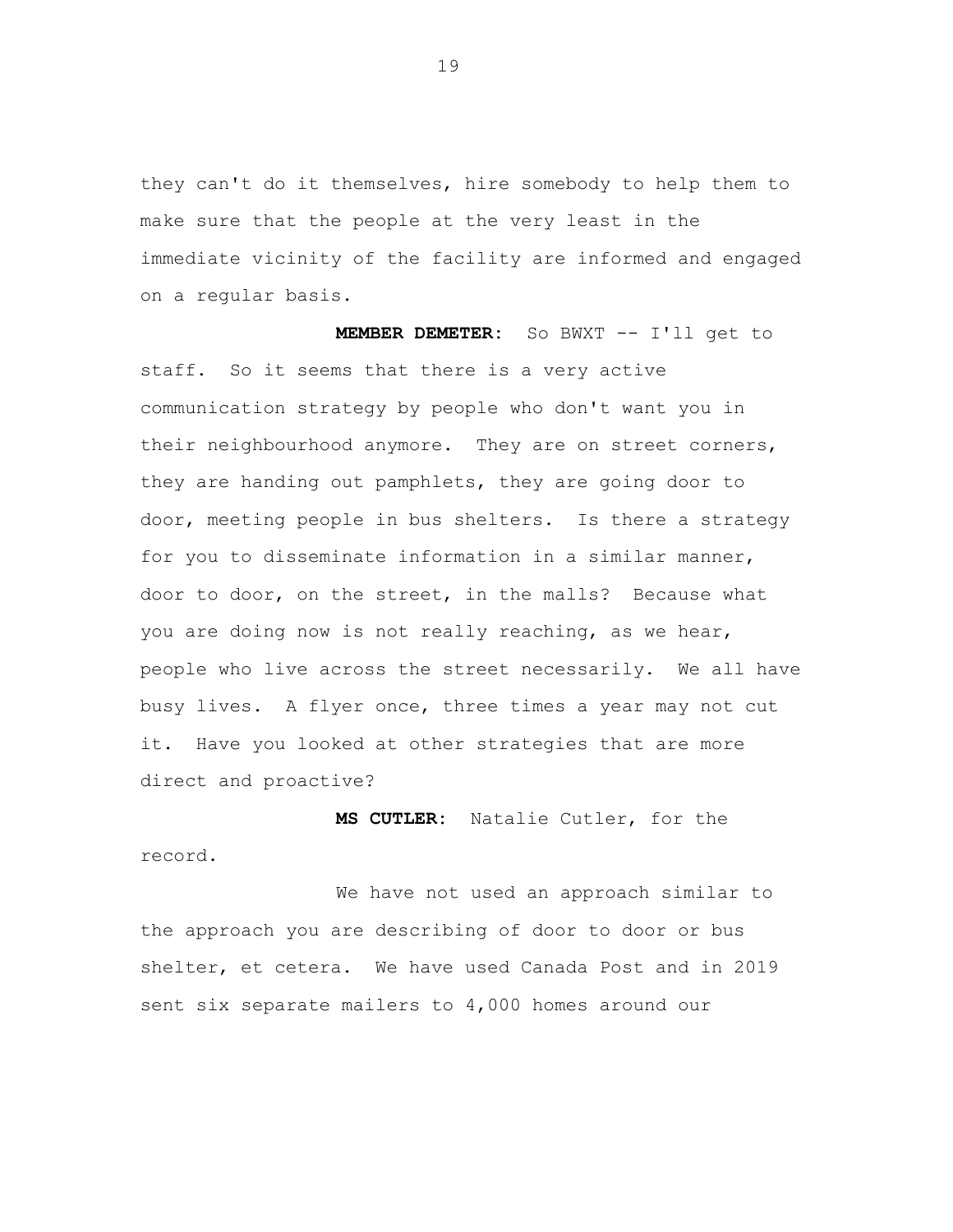facility. We understand that those flyers aren't being necessarily read by all of those individuals.

One approach that we think will be effective, in addition to possibly, you know, a more grassroots approach that you are describing, is targeted social media, because again we are getting that feedback that digital is preferred, but we will take into consideration a more boots on the ground type approach. It has not been our practice in the past.

**MEMBER DEMETER:** It sounds like it might be beneficial to knock on the door and say, "Hey, we are your neighbour, we run this operation, you are safe. This is why we think you are safe." Anyways, I just -- I will leave my question to staff until later and let someone else ask a question.

**THE PRESIDENT:** Okay.

**MEMBER DEMETER:** Thank you.

**THE PRESIDENT:** Dr. Berube...?

**MEMBER BERUBE:** So communication is a

process and what we are seeing here is -- and I think it has become quite clear as we have been examining this for the last day and a bit -- is that you launched the process, but you are not taking feedback from the process to adjust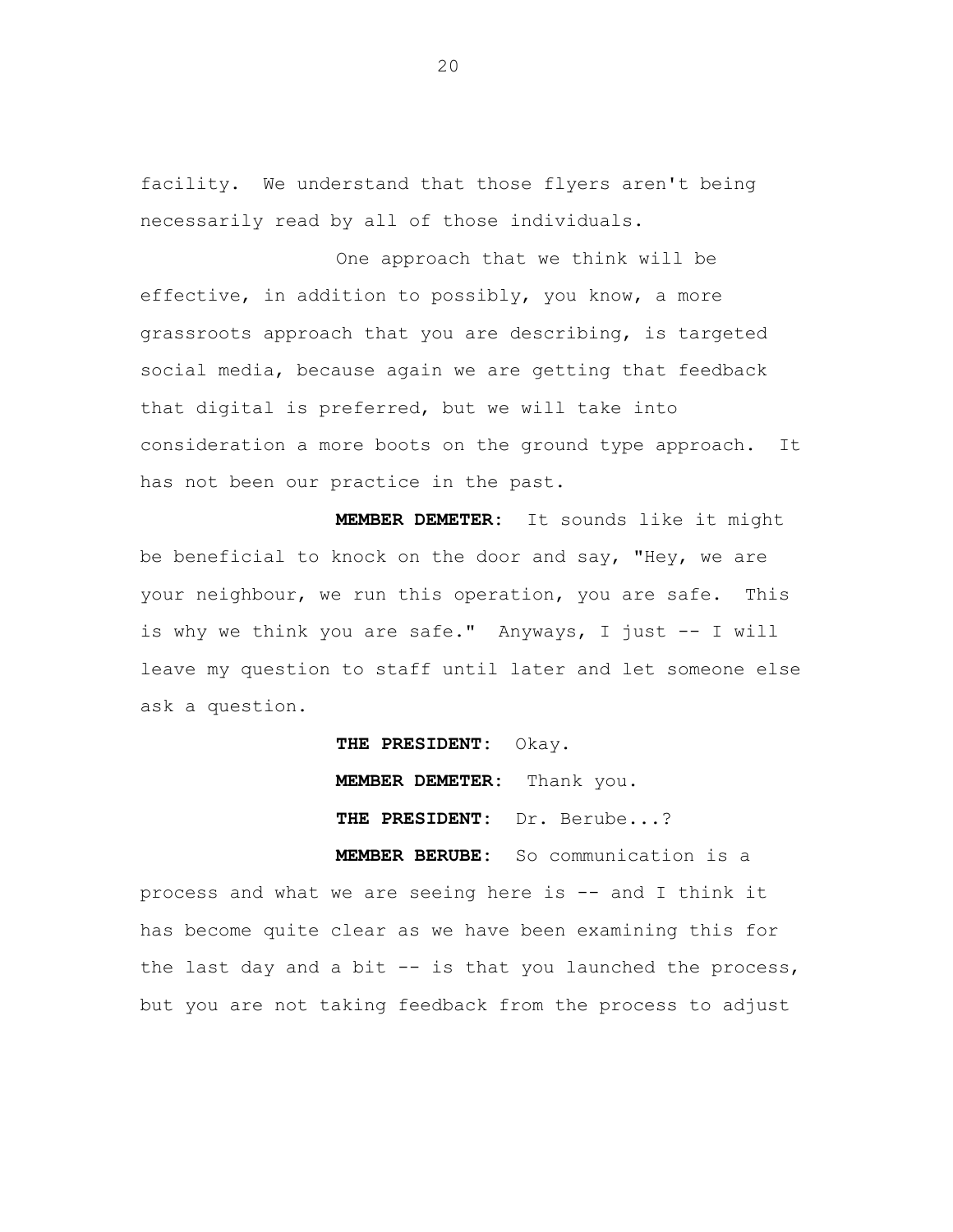the process. Is that a reasonable assumption on my part?

**MS CUTLER:** Natalie Cutler, for the record.

Until very recently we didn't really have this feedback. I mean from seeing all the interventions in the last month or so we have been seeing that feedback and so we are quickly going to adapt to make improvements.

**MEMBER BERUBE:** Particularly with your flyer campaign, obviously it seems to be not working. So the issue is are you validating, first of all, that the flyers are being delivered? Sometimes you pay for a service that you don't receive and that may be the case. So there has to be some kind of real tangible feedback mechanism that you have to employ I think at this point.

**MS CUTLER:** Natalie Cutler, for the record.

We will do that. I will be following up with a rep from Canada Post. As well, we will be redoing a survey, as we mentioned in our presentation, in 2021 to get that feedback directly as well from residents in our neighbourhood.

**MEMBER BERUBE:** CNSC, do you have any best practices that you would recommend to help increase the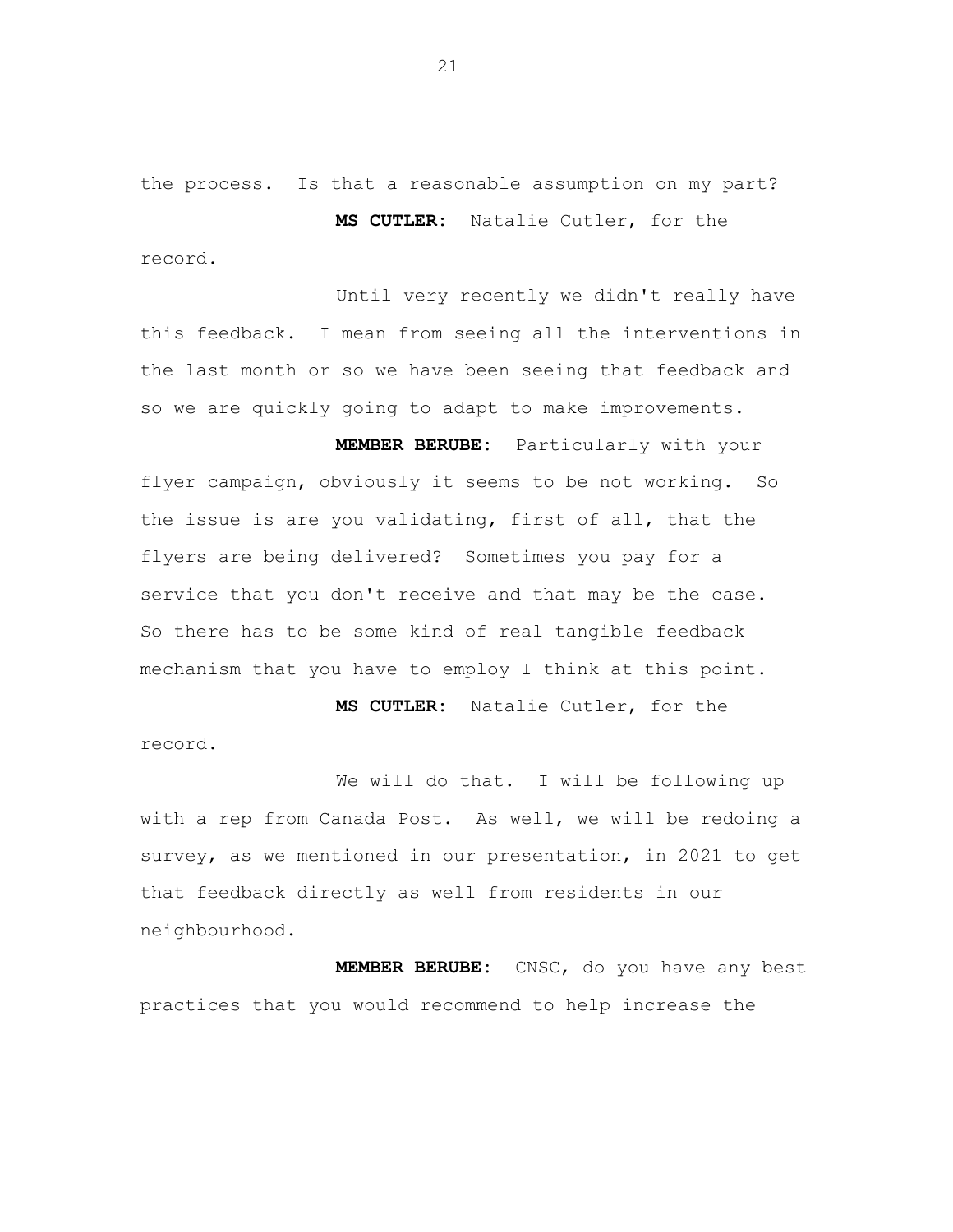visibility of local operators, local suppliers? I mean obviously you are working across the entire industry, you see a lot of different campaigns, you know how successful they are. What would be your recommendations to help this situation?

**MS TADROS:** Haidy Tadros, for the record.

We had brought up yesterday the public information disclosure programs that are a regulatory requirement for all nuclear facilities and we definitely have organizations in different nuclear facilities who have different techniques.

From a CNSC perspective, we don't prescribe what techniques work for which facility, but we do keep oversight on the effectiveness of each of the facilities' public information disclosure program and put the onus on the licensees to ensure that they know their communities, adjust their programs accordingly.

So I would ask our Communications Specialist on this file to give you some detail on what we do under the PIDP, but also what we have seen that works best.

**MR. JAMMAL:** It's Ramzi Jammal, for the record.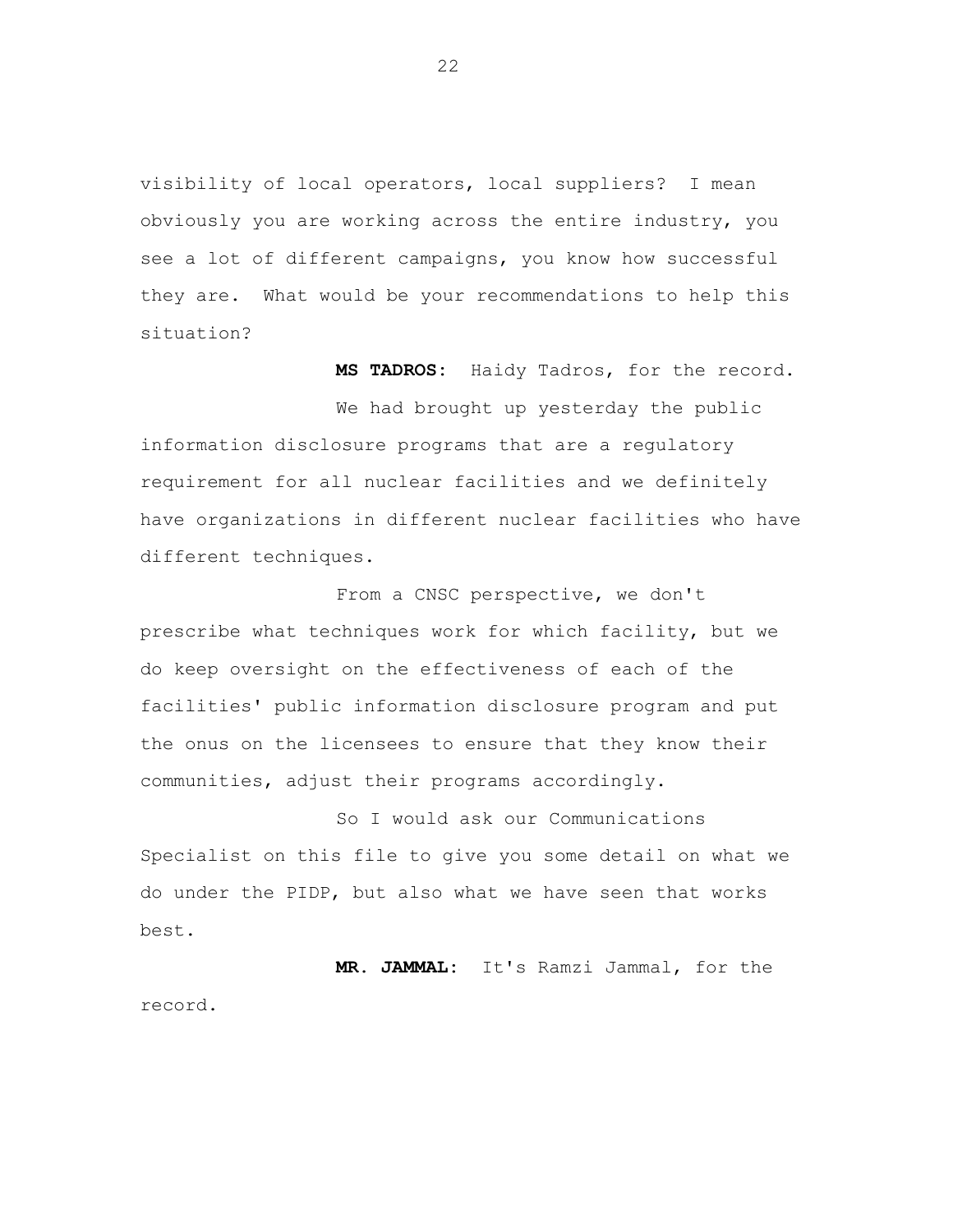Before I pass it on to my colleague, I would like to make a comment with respect to continuous improvement at the CNSC.

We fully accept what we heard being in the community here, but I would like to remind the Commission that it is the responsibility of the licensee to establish its communication program according to the needs of their community and that's where we would like to start from. So just like they are primarily responsible for safety, they are primarily responsible to ensure -- and according to our information program, PIP, or the public information program, it is them who will have to determine the needs of their community.

With respect to the best practices, they exist everywhere, but not one would work according to the needs of the community. So we will take this into consideration, but we do not see it at this point as an issue with respect to the compliance of what they proposed to us. But we hear the intervenors and I will pass it on to my colleague in order to provide specificity with respect to the program itself.

**MS GERRISH:** Meghan Gerrish, for the record. I am a Senior Communications Advisor with the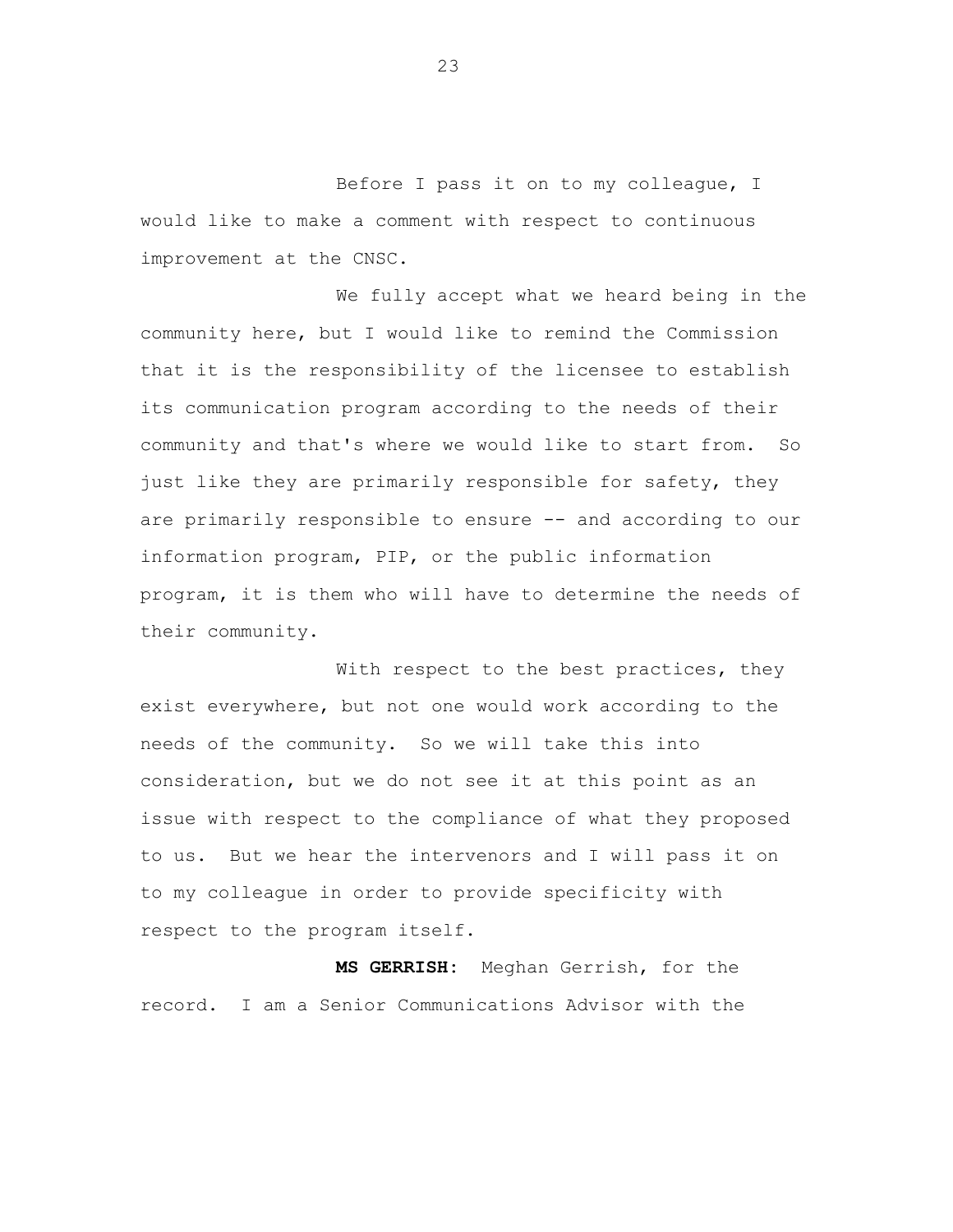CNSC.

So the CNSC itself follows the Government of Canada's digital first policy, which in this case we post information to our website as a primary form of communication. We push out emails to subscriber lists and we post various information on four different social media platforms. Now, on those platforms we receive feedback and we have an opportunity to engage in direct one-on-one conversation with various audiences. So that gives us the opportunity to inform people, build awareness and educate these various publics through monitoring the discussions and producing material and/or conversation that enhances the discussion with the facts based on the scientific findings.

So most importantly, the CNSC engages in these direct conversations with members of the public and we have the opportunity to produce that information that is timely and relevant to them to the immediate audience, while simultaneously reaching a broader audience.

So it's important to note that we do communicate regularly with licensees and with their audiences through this variety of means, and through that discussion that's how we learn how to tailor our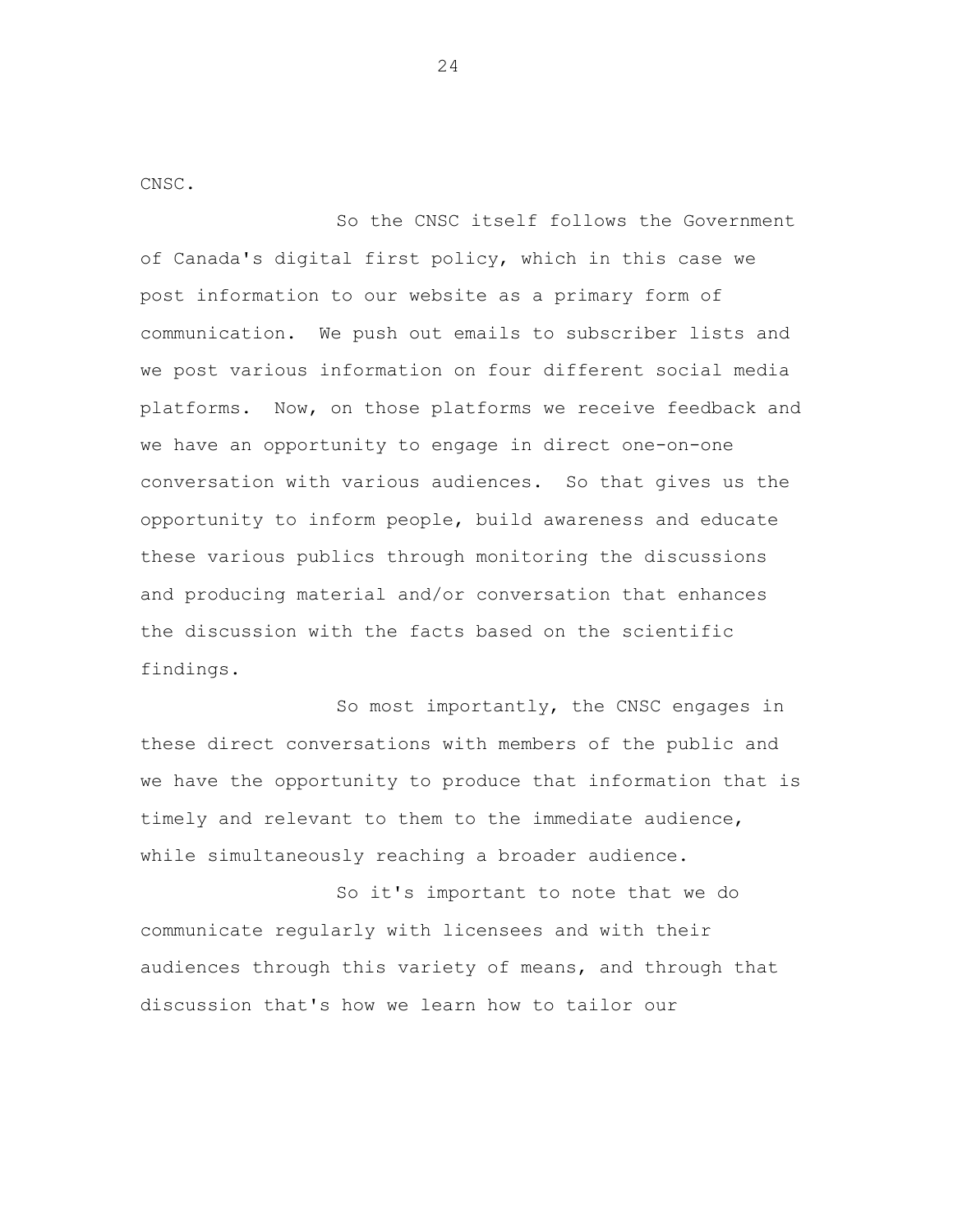information. So based on what we are hearing from the intervenors, we take that information into consideration, tailor our products and develop our social media campaigns around what they are asking for.

So based on the feedback received here at this Commission hearing, we will review our communications program at the CNSC and report back to the Commission.

**THE PRESIDENT:** So let me comment on that. We had over a few dozen intervenors yesterday. I don't think one of them left this room convinced that they're safe, even though they heard from experts, and I am totally with you, we need to do something. The CNSC and the licensee need to do something radically different to be able to not only reach out to community members but to give them information and reassurance that actually they are willing to accept and understand.

So we heard yesterday, even though you've heard digital is the way to go in Toronto, every intervenor who we asked said we want someone at our door, whether it is mail or personally there. So I think what we are hearing here, what we have heard from the intervenors is what was tried before is not working. And you are not planning on doing your survey until 2021, that may be too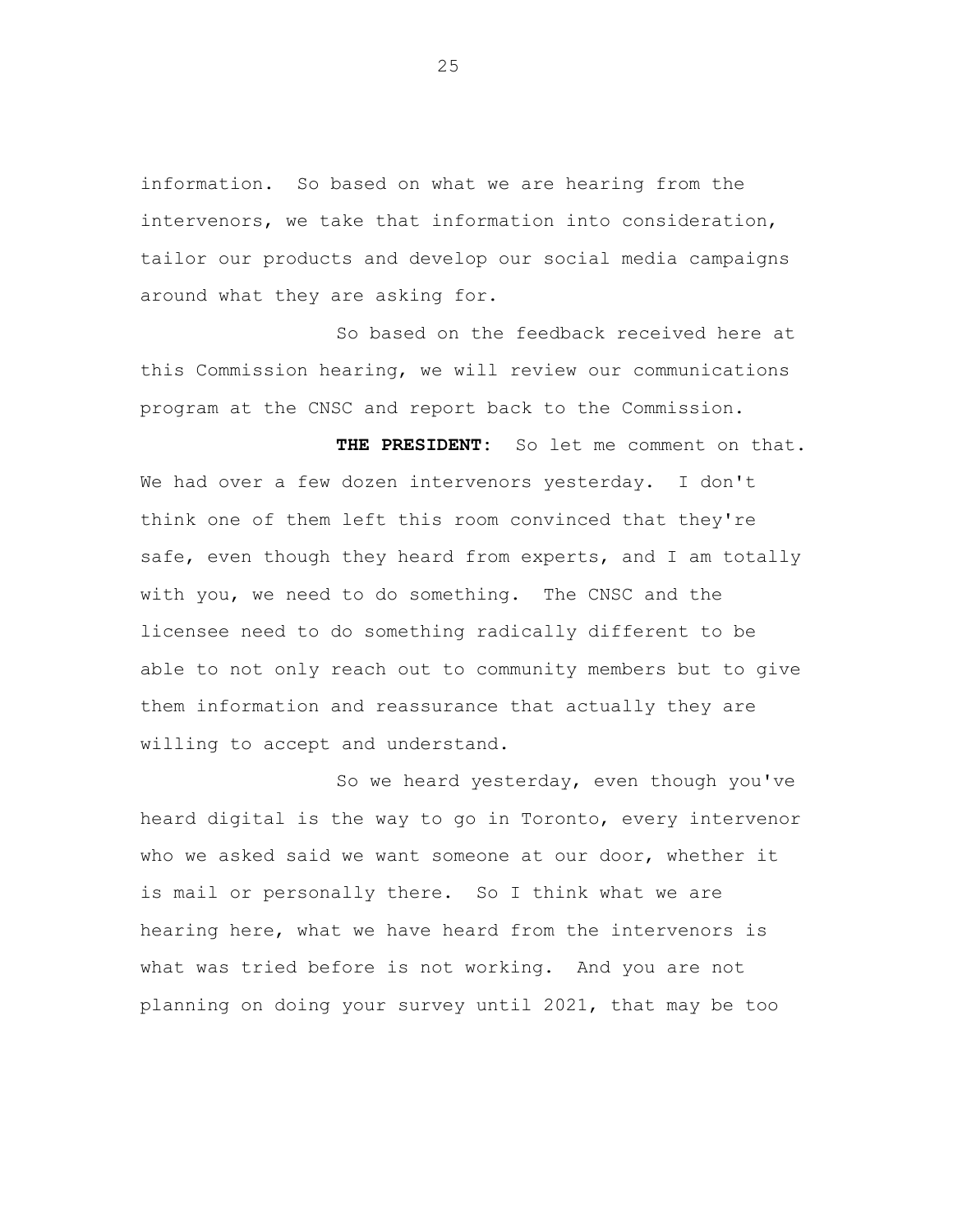late. I think there are opportunities to do something a lot quicker, test things out, see whether they are working and then modify them. I think there needs to be a sense of urgency in getting on with this.

Dr. Lacroix...?

**MEMBER LACROIX:** Thank you very much, Mrs. Stiles, for your presentation.

One of the questions that you raised in your submission is: What are the impacts on the environment? And I know that this matter has been discussed yesterday, but this is a new day, and I would like to hear it from BWXT what are the impacts of your facility on the environment and what action are you taking to mitigate these impacts? Of course, do it in a nutshell, please. Thank you.

**MR. SNOPEK:** Dave Snopek, for the record.

I'll focus on Toronto location. In Toronto, we have the releases to the environment include through stacks to the air and water. So I'll talk about each briefly.

For the air, we have -- first of all, talk about our process. We receive powder. The powder is contained within process equipment. The facility's not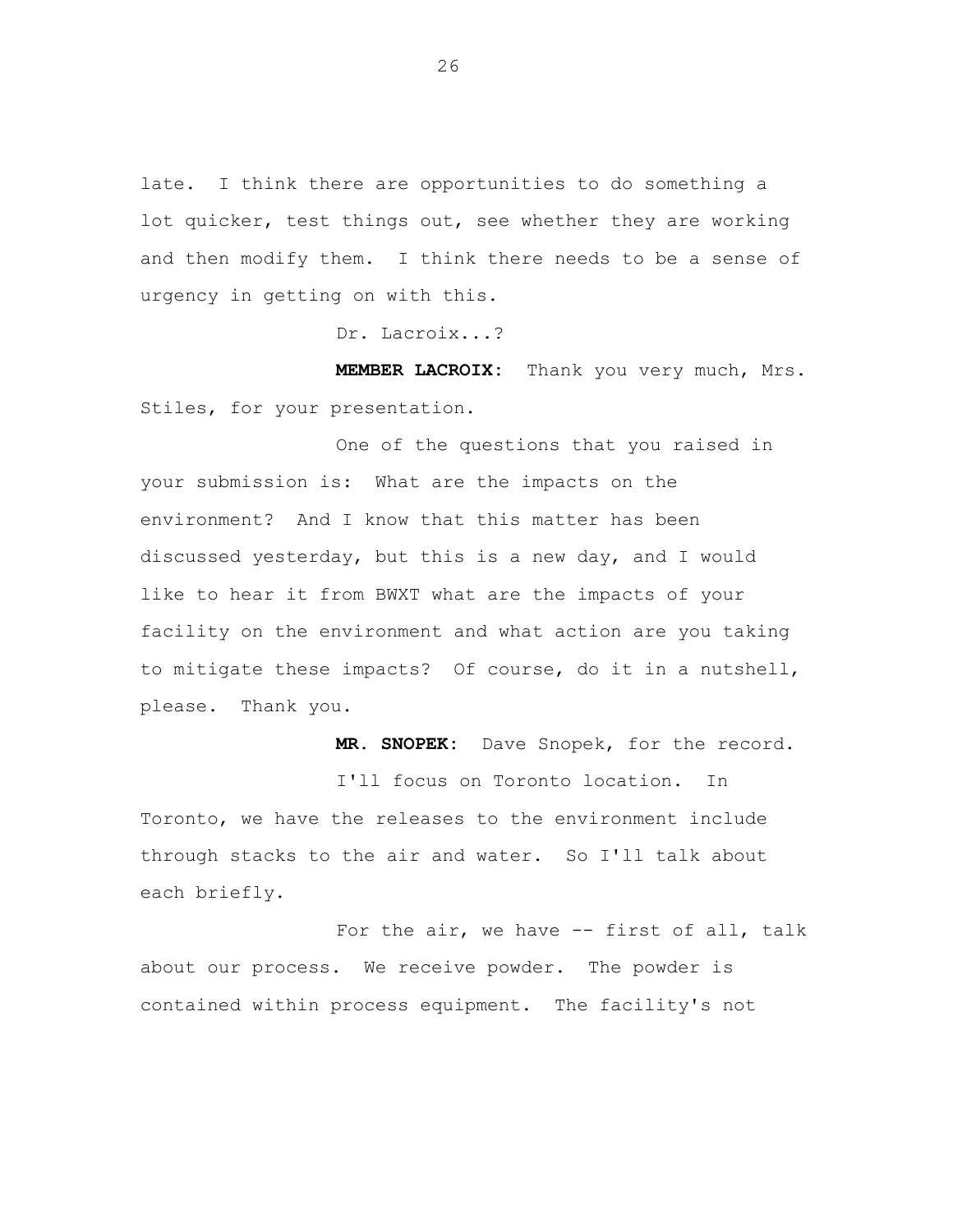dirty. The powder is moved through process equipment to the point where it becomes pellets.

We have a very strong housekeeping process to make sure that floors, walls, equipment are all clean, and a verification process to confirm that the cleaning was effective.

There are not a lot of opportunities for uranium to become involved in the air, and in fact it's limited to rooms, for example, where drums are hooked up to equipment, small rooms that are provided with negative pressure and ventilation.

The whole facility actually has ventilation, and that ventilation draws air through multiple stages of filtration. The final stage of filtration is HEPA filters, which is high efficiency particulate air filters. Those filters are capable of stopping virtually a hundred per cent of particles of all particle sizes, and therefore prevents them from being available to release to the atmosphere.

Talking through a little bit of defence in depth here, with the filters being a key part in that. Another key part in that is the monitoring that we do of those stacks. So there are six stack locations in Toronto.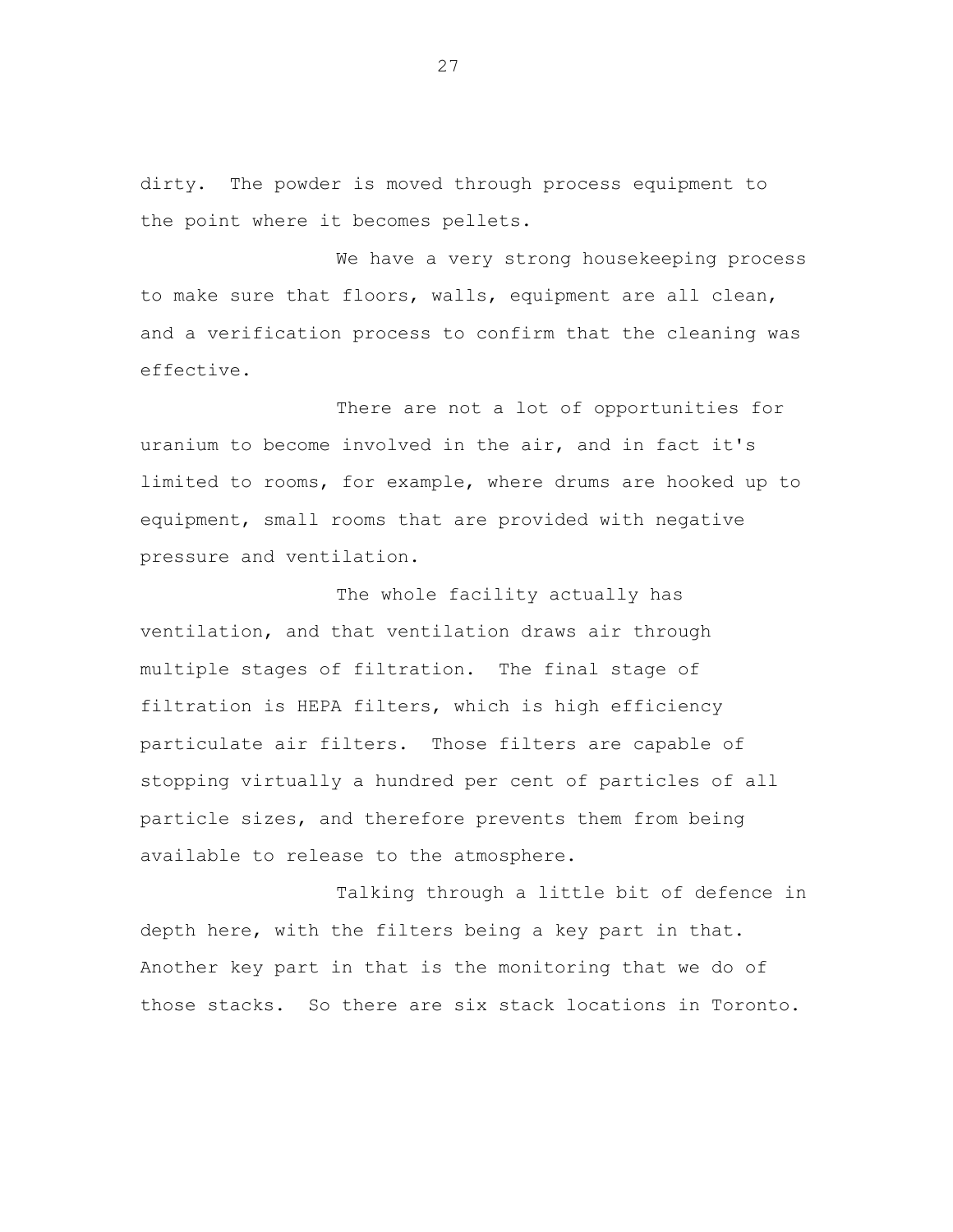All of those have monitoring 24/7. So we know what the concentration of material in the air is every day, and it's very, very low. We report it in our annual compliance report. The emissions from the facility are exceptionally low concentrations, exceptionally low in terms of total quantity of material, and well below both the CNSC levels as well as the Ontario Ministry of Environment levels.

Additionally, outside of the facility, we monitor the ambient air at the boundary of the facility as a second check that there isn't material being released to the air.

As yet another check, on an annual basis we do soil sampling at the facility to look for uranium in soil, and we do that at just under 50 locations on and around the facility.

All of this is reported and summarized in our annual compliance report that is submitted to the CNSC, available on our web page, and is reviewed by the CNSC's regulatory oversight report meeting in December.

Shifting to water, the facility uses actually small amounts of water. We don't have a liquid process; it's a dry process. Most of our water is actually generated from doing laundry, cleaning floors, those types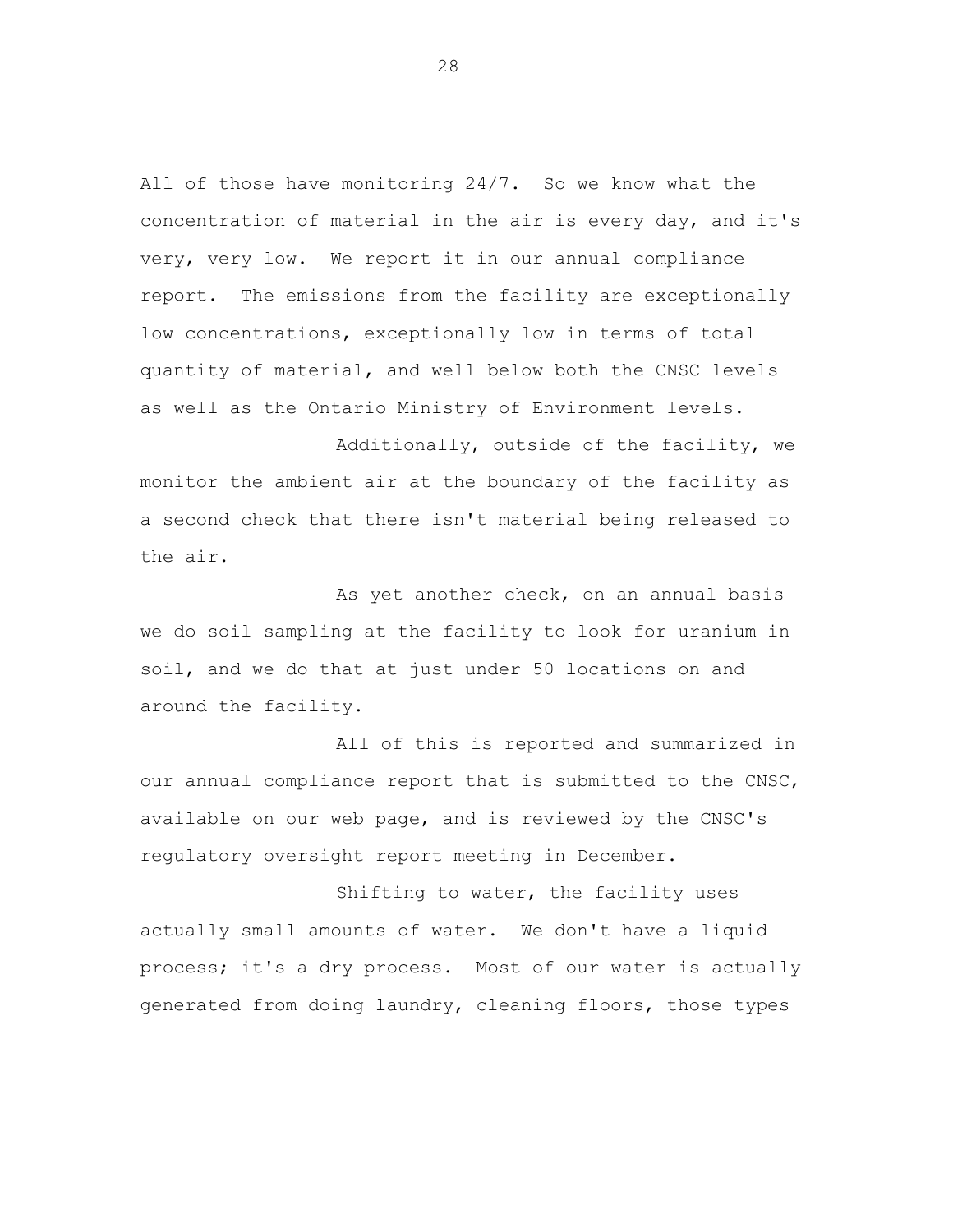of activities

But all of the water that's used in the production area is contained within a tank. When that tank nears fill, nears the point where it's full, we switch to a second tank. And what that allows us to do is process the first tank and then sample that tank to verify that it is below our release limits. Only at that point do we make a release decision based on the sample result.

If the sample result comes back unacceptable, we don't release that tank; we reprocess it or take other action. So only tanks that meet the release limit are released to sewer, which means we have positive control of all of the water releases from the facility. Again, those are very low concentration and exceptionally well controlled.

**MEMBER LACROIX:** Mme Stiles, does it answer your question?

**MS STILES:** I mean, I'd like to reflect for a moment on what I've heard, both from BWXT and CNSC staff and some of the questions you've asked.

I mean, there are far more qualified people than I who have raised concerns over the last 24 hours, over the last 10 years about safety and health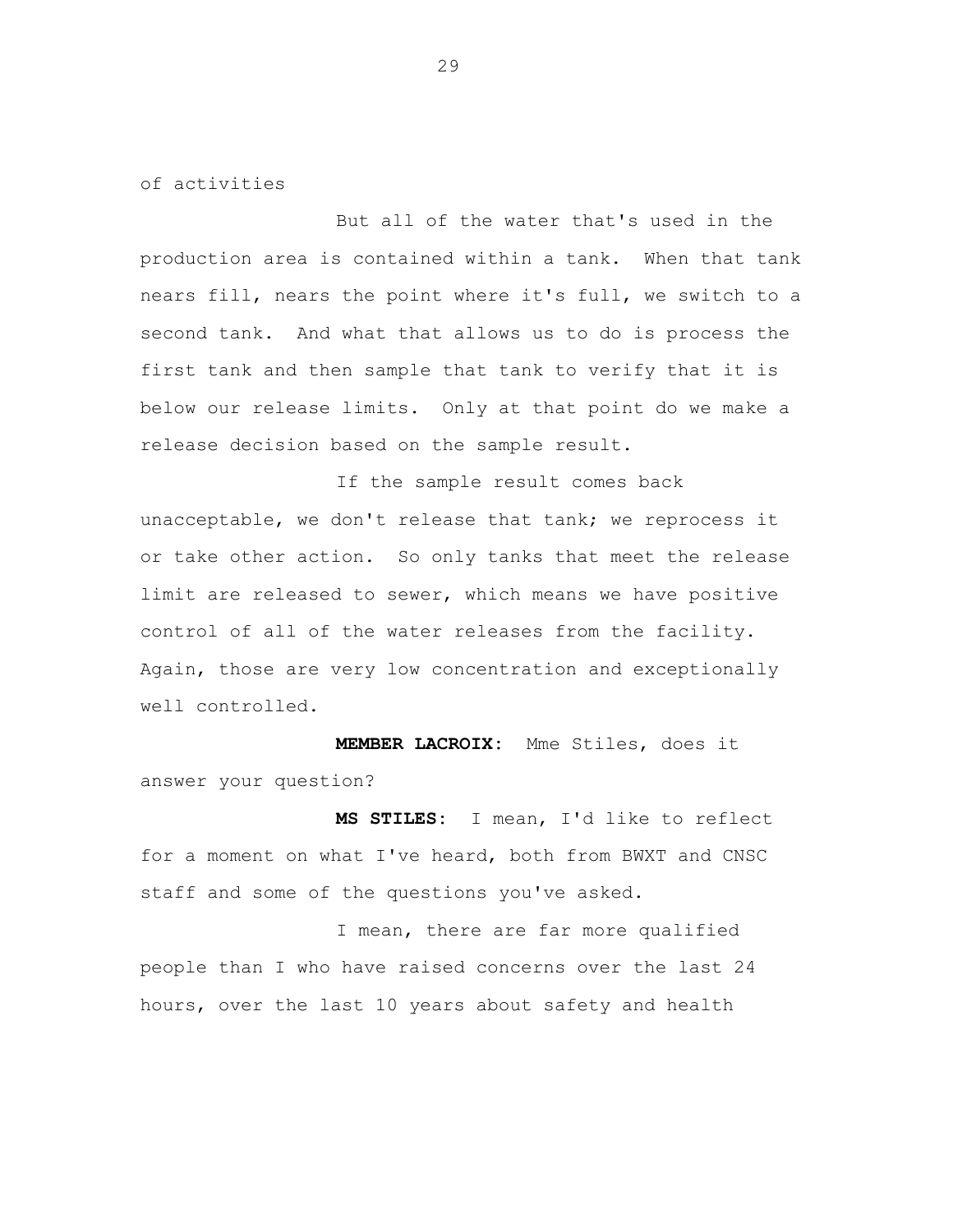issues.

And I know we're going to hear from Lake Ontario Waterkeepers shortly. I've spoken with them. I understand some of their concerns.

But I want to reflect back on some of the issues that I raised in my submission, because I think it's -- the communication piece, it's not about just a nice thing to do. And it's certainly not just about raising awareness around the facility *per se*. It should be about how they share the information as well and the transparency around what both safety issues but also opportunities for people to have their voices heard and to participate in some of the conversations about things like emergency preparedness, which, despite everything that has been shared here over the last 24 hours, I think does not make many people in our community feel safe. They feel threatened. They feel unsafe.

And I also want to mention, like it's also not just, again, a nice thing to do; it's a condition of the licence. And I'm going to say it: This is an industry that I believe has survived in part over the years and certainly in a downtown neighbourhood by flying under the radar. And that is simply not acceptable.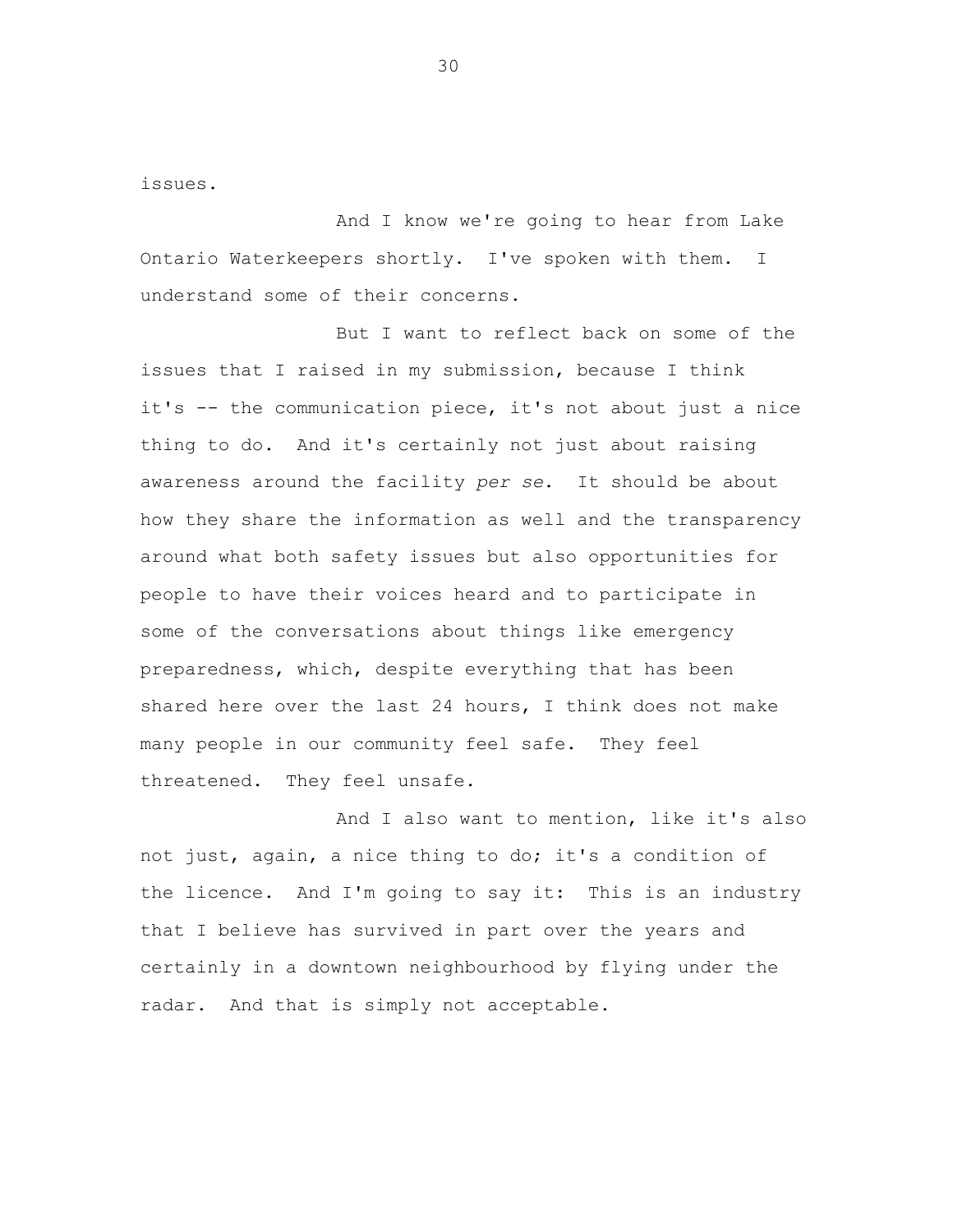I get more calls in my office about the smelly gelatin factory than I do about this facility, and I don't actually think that's right. Because I think it's because nobody knows, because people don't see the data in a timely fashion, because they don't know there's reason to be concerned.

And if there's no reason to be concerned, this company should be providing real-time data. They should be not just sending out newsletters, Here's who we are; aren't we a nice company? It should be about actually how people can be engaged, providing them with real information.

And I don't think that this licence can be renewed for 10 years with all of the questions and the change that's happening in my community. I really think it does a disservice to the people of this community to extend it by that length, and I really think you should be considering whether or not it matters that they haven't actually lived up to their licence requirements in terms of the information and transparency that they've provided.

THE PRESIDENT: Okay. Dr. McKinnon? **MEMBER McKINNON:** Yes, thank you for your comments. We certainly hear the message about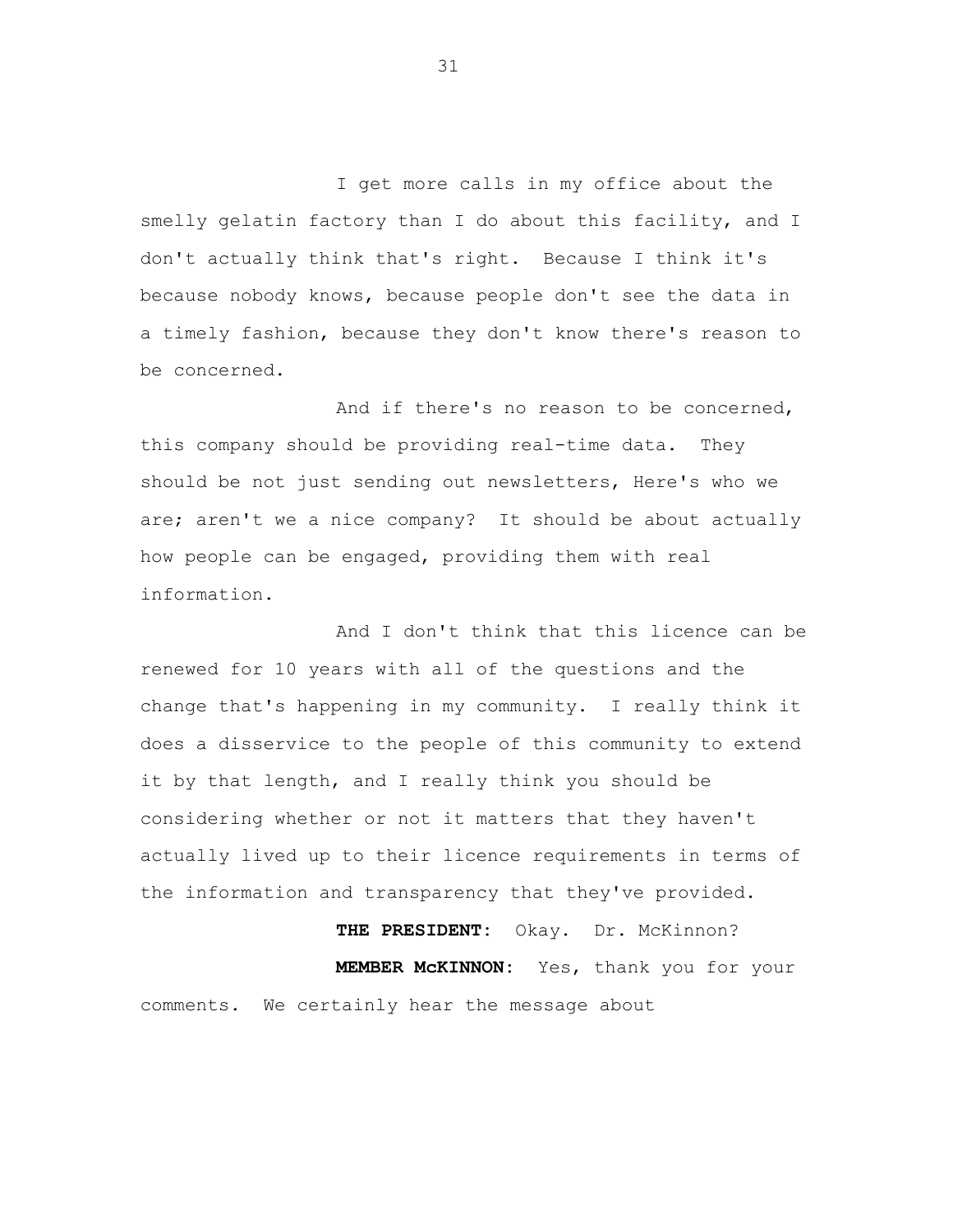communication loud and clear, so I won't pursue that further at this point.

But in your opinion, you raised the interesting point about what will happen in the community in the next 10 years. So on the basis of your knowledge of official planning and what you have seen, how the neighbourhood has changed over the years since you've lived in the area, can you give us some feeling on how you think it will change over the next 10 years?

**MS STILES:** This is, as I mentioned earlier, I mean, we are a community that was defined by industry. We were a community defined by railroads. And the fact that those railroads exist and the rails surround our community is the reason why industry thrived in our community for so many years.

But that has changed. And as I mentioned, there is still industry in our community. There's chocolate factories and gelatin factories, and there's a big video game company. But it has changed.

And in the area surrounding the plant we are going to see continued and significant, very significant development happening. We are going to see thousands and thousands of new residents coming into new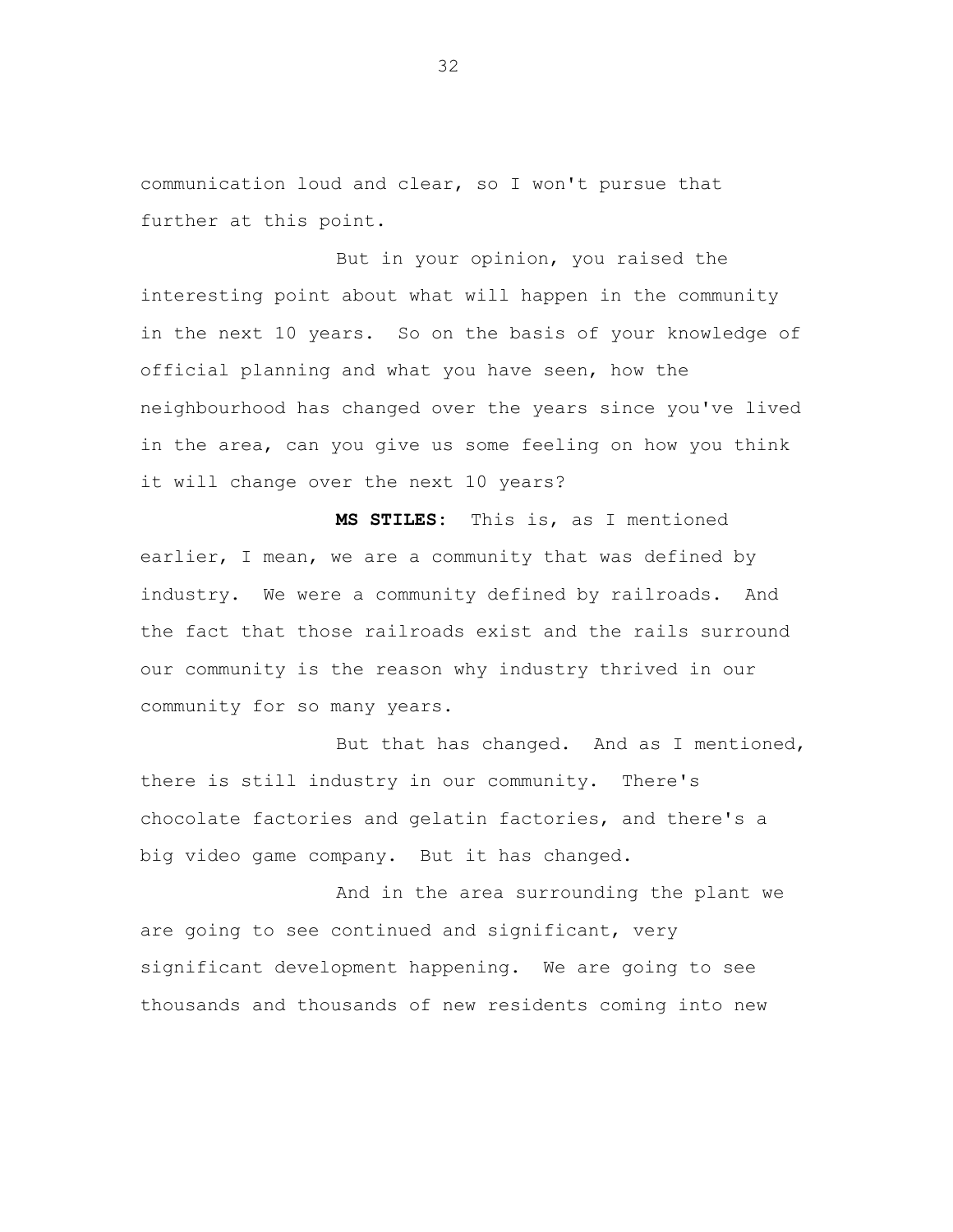buildings, new condos. We are going to see that happen not just right next door, but in the surrounding area, and that will have an impact generally on the community around there.

We are a community that I think is struggling with those issues. And we are a community that -- you know, there are many people who have lived around that -- who moved and could afford to live in our community because of the industry that existed there and frankly the jobs that they provided, which I want to acknowledge. But it is changing, and it's changing fast.

And the industry cannot, you know, continue to survive by flying under the radar. They have to be -- they have to literally come clean with the community.

And I think that people are going to continue to have more and more concerns -- as you've heard here, I don't have to restate them -- about, you know, what the impact in terms of development is going to mean in terms of, you know, if there were to be some emergency, and how many people could be impacted. There are many, many residents surrounding this facility now, and it's only going to increase.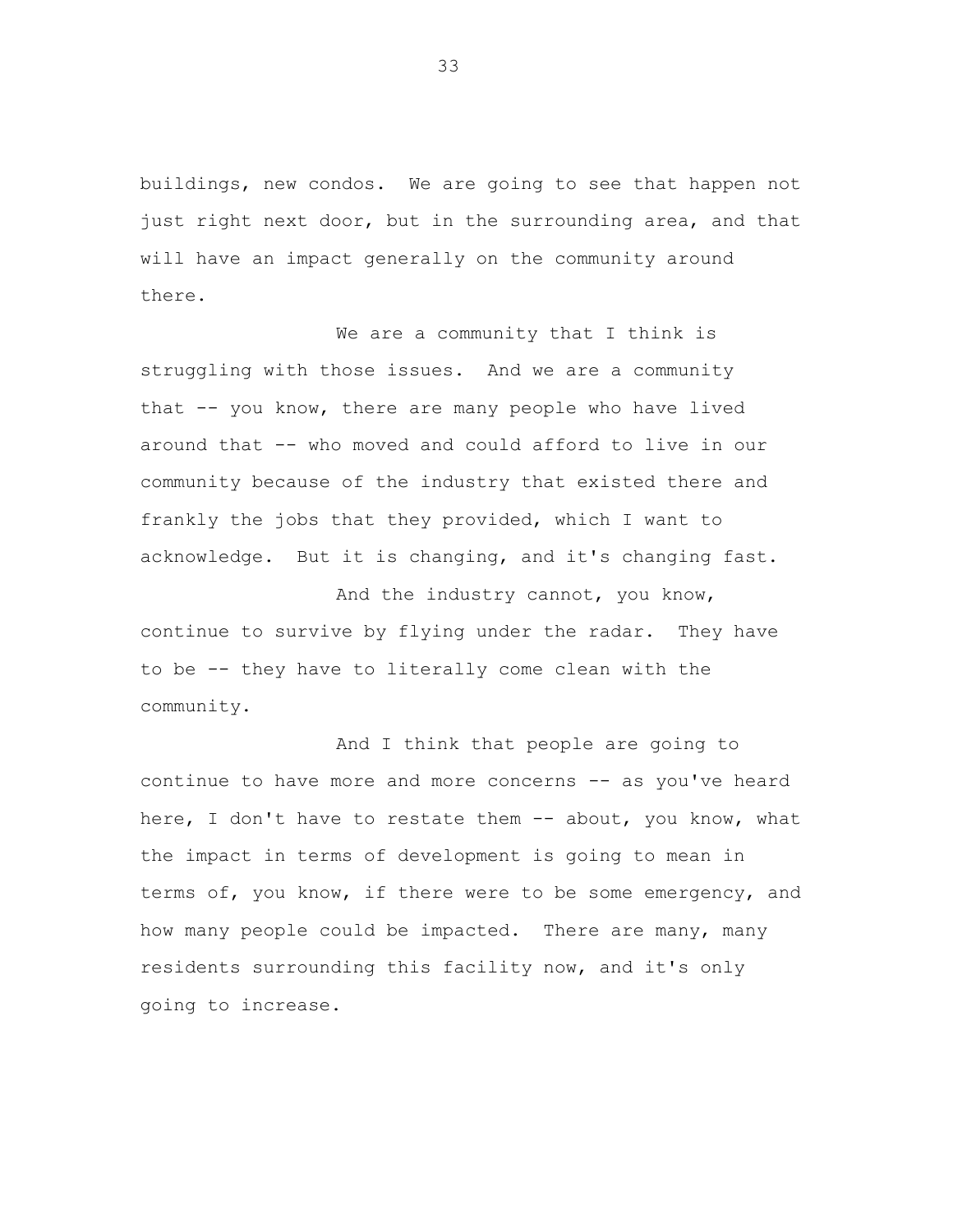**MEMBER McKINNON:** Yeah, thank you. And I'd like to ask a slightly more technical question about something you brought up that people might grow things in their garden and they'd be afraid to eat them. And I know it's common; people do like to grow more, and that's an increasing trend.

So I have a question for CNSC staff that I know some plants at least in the mining world, for example, are used to indicate presence of certain minerals because they are bioaccumulaters for certain elements and minerals. Is there any information on -- so we also know that the air will transport contaminants to the soil. That's the mode of transport. But then can there be any accumulation into plants that would be consumed? Is that a potential pathway? Is there any information on that?

**MS TADROS:** Haidy Tadros, for the record. So I'll pass your question back to our environmental protection specialists.

One thing we need to note is currently from the data that we have the emissions from these plants are negligible. So basically, the question really is about how the organisms, the plants themselves, take the bioaccumulation and have indicators associated with them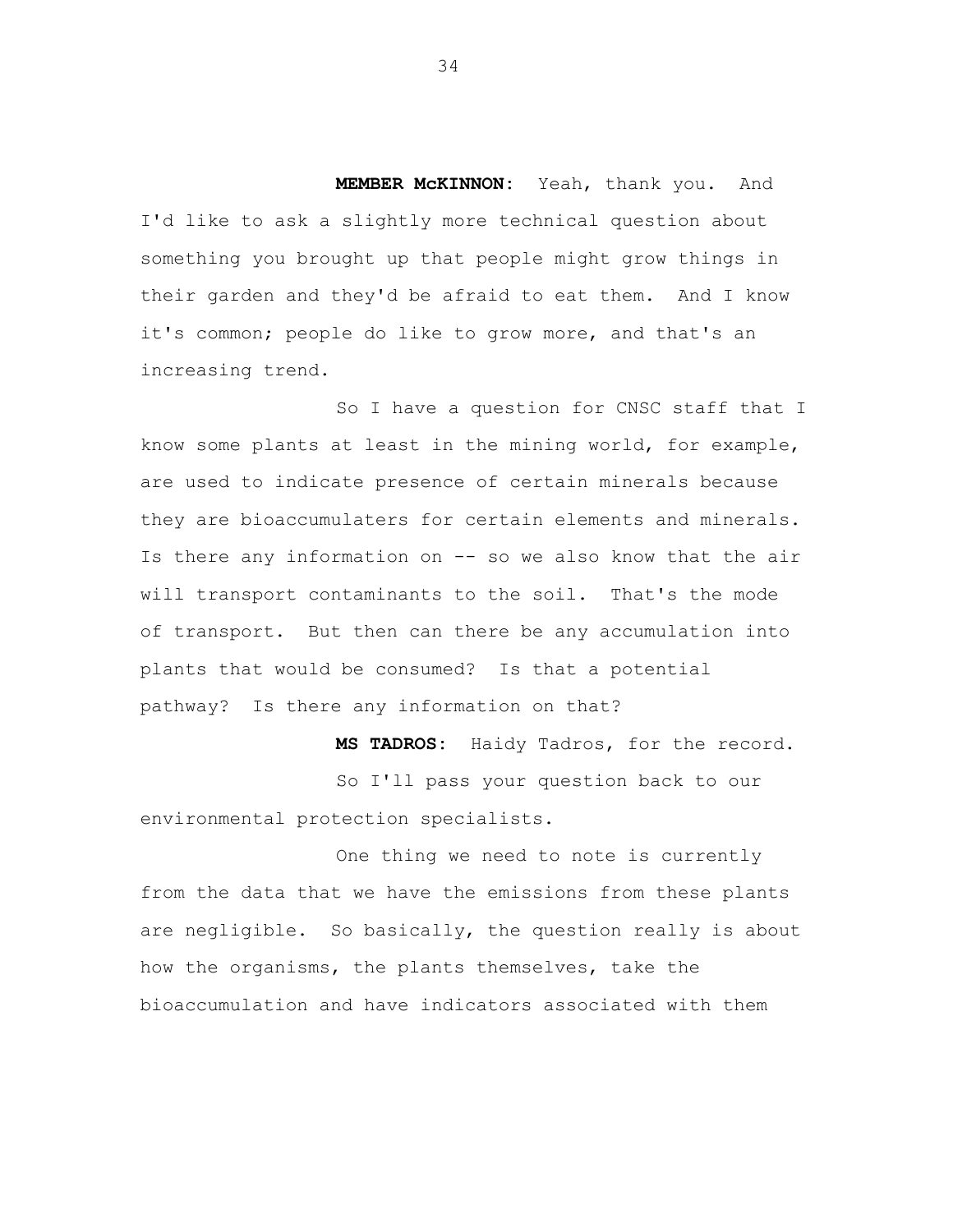based on our research. Okay.

**MR. RINKER:** Mike Rinker, for the record. I wonder if I could add something about what we know about uranium in terms of safety and particularly about environmental protection.

As you'd be aware, uranium is extremely important to the CNSC. It's the main constituent in mining, processing facilities like BWXT, and for fuel and waste. And so uranium changes form as it moves through the fuel cycle. It begins as a mineral that's been around for billions of years, very immobile. It comes to a mill where it gets dissolved and precipitated as a chemical precipitant, so it's fairly soluble. It gets formed physically into ceramic pellets; it becomes less soluble, and that changes its toxicity. When it's soluble, it can dissolve in your lungs and arrive at the kidney, and so you have kidney toxicity issues. If it's insoluble, it could stay in your lung and have a dose consequence. And so we have to grapple with the two issues related to safety, whether it's dose, radiation dose or kidney toxicity.

And so we worked with the Standards branch of the then called Ministry of Environment, who developed the air standard for uranium, 0.03 micrograms per cubic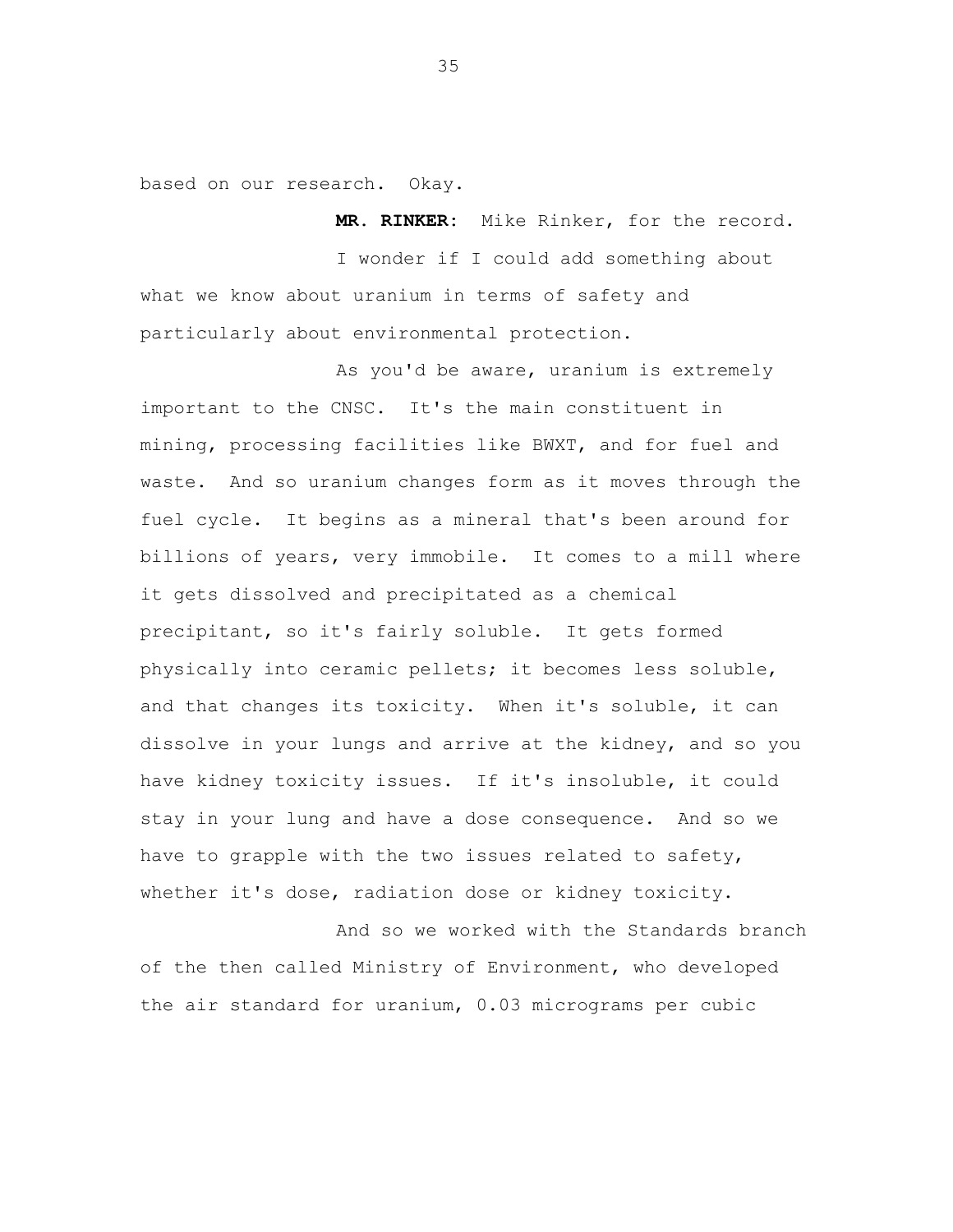metre. And Ontario developed this, keeping in mind that kidney toxicity is very important for uranium.

But they didn't look at this in isolation. They worked with Health Canada and they worked with CNSC. So Ontario developed the standard thinking kidney toxicity. Health Canada looked at the standard and said, Well, what if it's insoluble and has a dose consequence? And the CNSC looked at it from a third perspective: What if the uranium were to accumulate in soils and in gardens, and the protective scenario is over decades and children are getting exposed to this? What's an appropriate standard?

And that number, the 0.03 micrograms per cubic metre as the Ontario standard is protective of all three scenarios. So dose consequence if it's insoluble, kidney toxicity if it's very soluble, and from the garden perspective, if it accumulates in soils.

And BWXT facilities, both in Port Hope and in Toronto -- or sorry, in Toronto and Peterborough, are very much below the standards protective of those three.

In addition, several years ago, there was a lot of angst and concern and public was wanting information at this facility here in Toronto. And so we worked with the Province and we did a soil survey around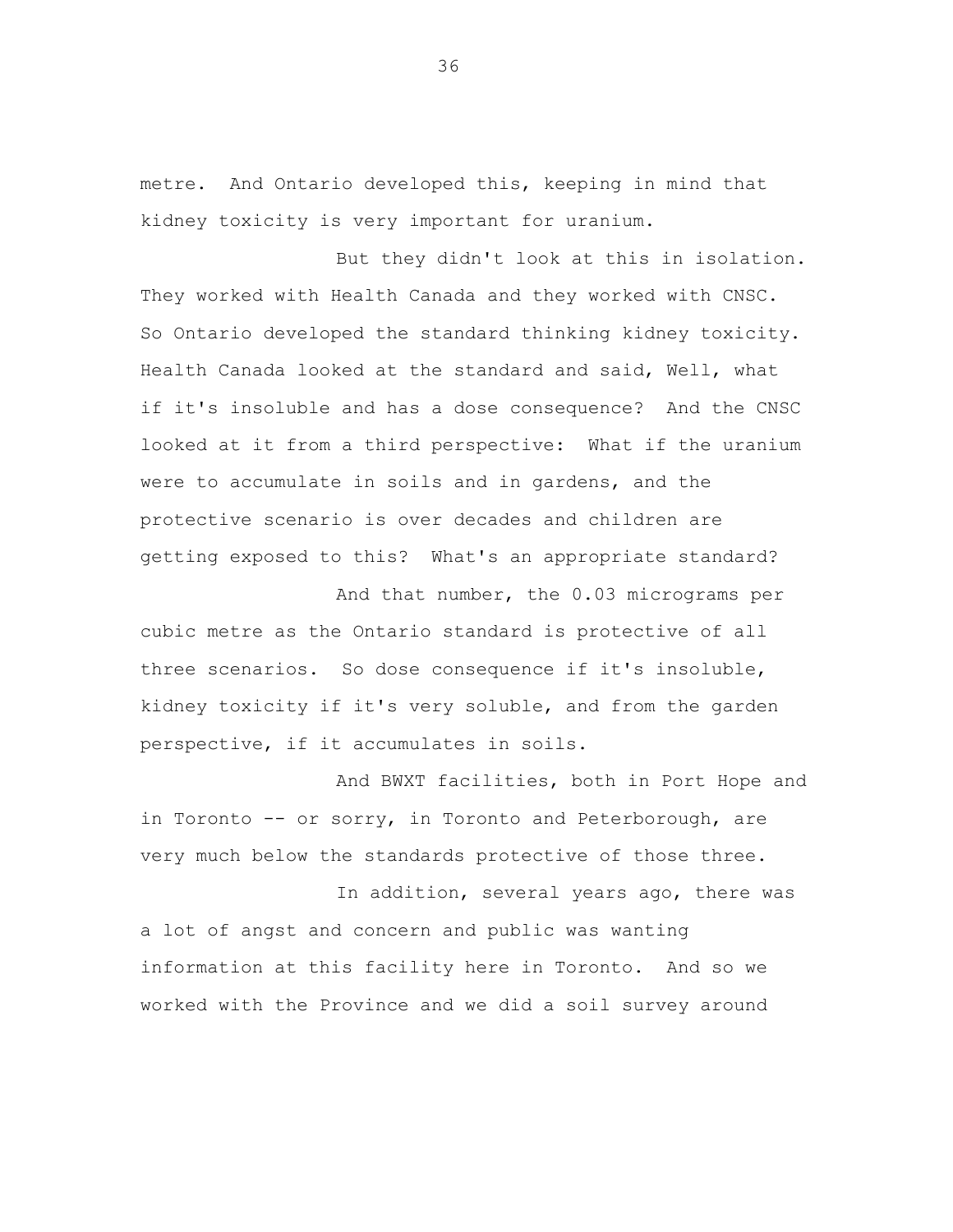this facility, engaged the community. So we went door to door, sampled in many people's gardens, backyards. That report is available on our website.

And what was found, the results are showing that around this facility, despite the fact that GE, now BWXT, has been operating this facility since 1955, the levels of uranium in those areas are the same - they're within the Ontario typical ranges. So the same concentrations you would get anywhere in Ontario. So there hasn't been the accumulation around this facility. And the gardens that were growing vegetables near this facility would have the same uranium content that they would be in my garden where I grow vegetables in Ottawa.

**MEMBER McKINNON:** Thank you very much. But I expect that may not be widely known.

So my question back to the intervenor, how do you measure the effectiveness of your own communication methods?

**MS STILES:** Well, I mean, you know, the kind of communication I do, look, I see it as part of my role as a member of provincial parliament to try to make sure that my community is aware of what's happening around them. This is a federally regulated, you know, plant. But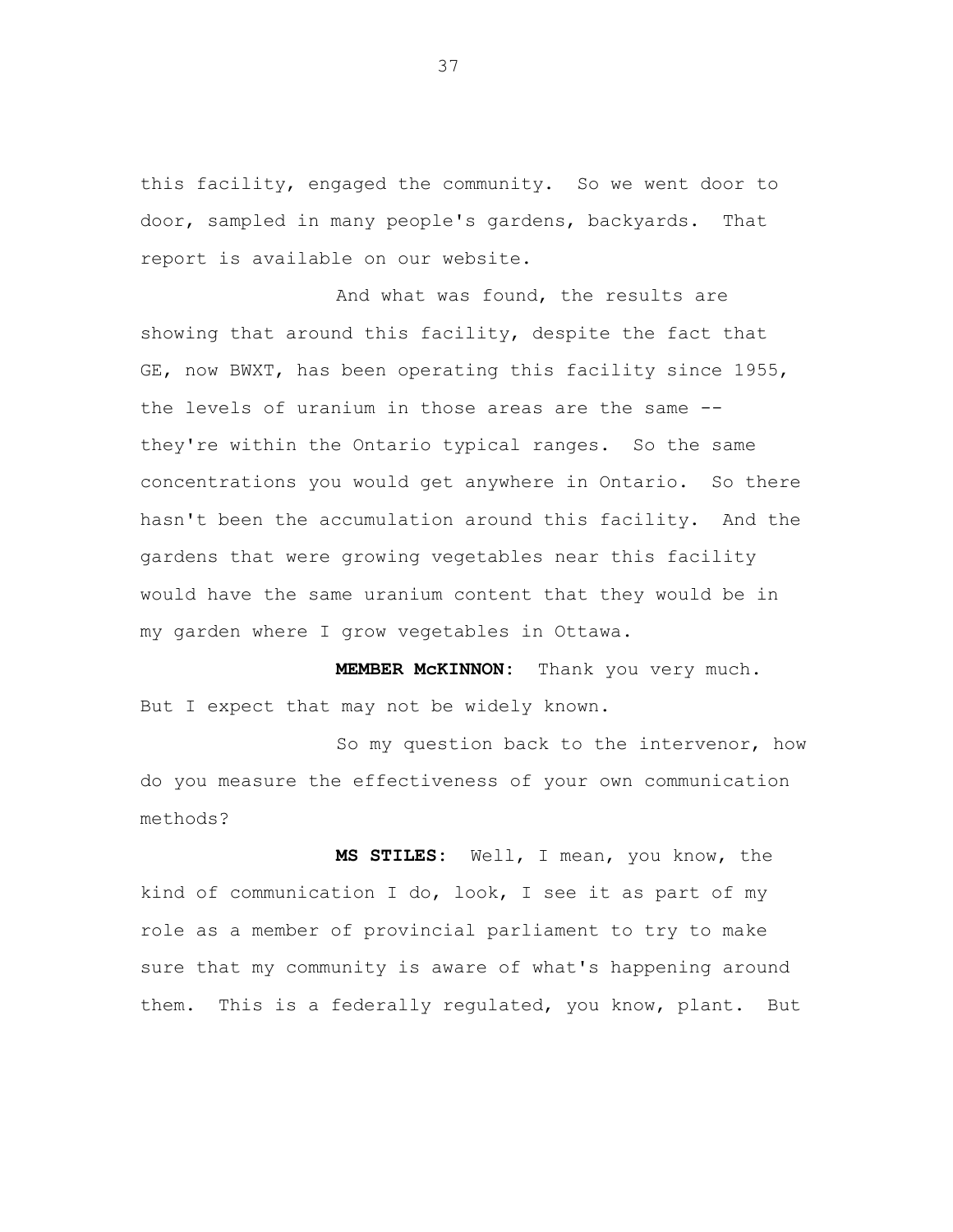I still think that my role is to try to keep my community informed. So I'll go door to door and talk to people about it.

But I can say -- and I appreciate all the information that's being provided. And I think for those folks who have come here as intervenors with significant and particular concerns -- I think of, for example, the woman yesterday who came, you know, with concerns about diabetes and whether this could, you know, have caused diabetes in her family. And I think that though there are, you know, many people who have raised very significant and real concerns that I'm not sure that everybody has addressed adequately.

But when I hear, you know, the explanations -- which I really appreciate -- I'm not sure that  $-$  you know, you would have to be tuned in right now, watching this online, to hear that. And that's too much to ask of people. It really is. We shouldn't have to do that.

So as an MPP, you know, I try as well and I struggle with trying to keep my community informed about issues. And it is a problem. But I don't think -- I think that if we are going to, you know, allow this company to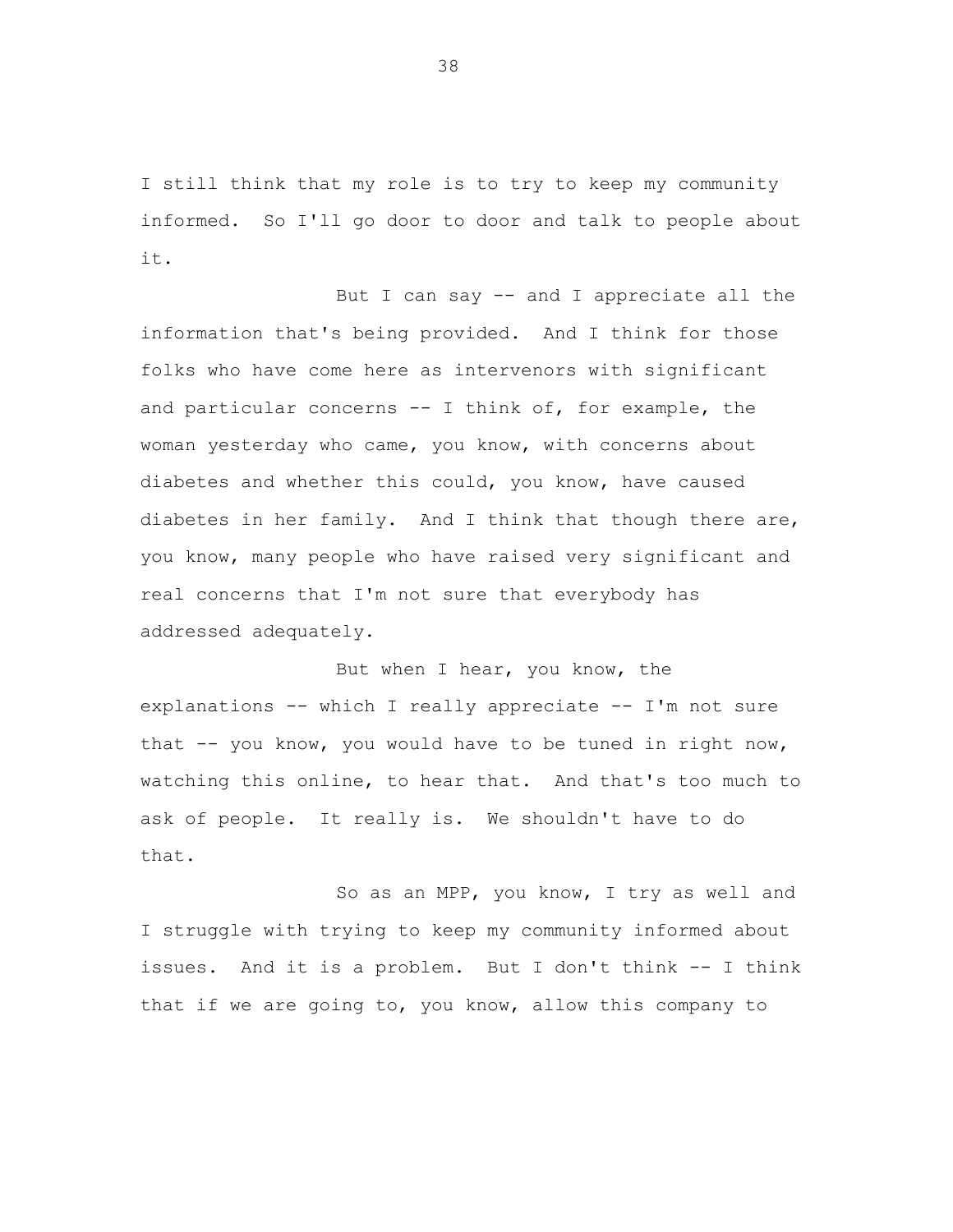continue to operate and if they are going to continue to be licensed, that this is the bare minimum that can be expected.

And as I said before, it's not as if, you know, this is a facility that has a giant "uranium processing facility" sign on it. Okay? And I know why. You know, when you go by the chocolate factory in my riding, there's a giant sign. It says, "Chocolate," right here. Right? I know why they don't talk about that.

And it has to be. It has to be lived up to. They have to live up to the very basic requirements of their licence, at least.

But I don't want to pretend that it's just about, you know, again, about awareness. I mean, that is part of it, absolutely, but it's also about how do we share the information that people are demanding in a timely fashion and effective way.

And with all due respect, I mean, I've got -- I spend a lot of time on Twitter. But I know who I'm connecting with through Twitter, and it isn't the people whose doors I was knocking on in that community this week. You're only going to reach those people by literally going to their doorstep. And I'm not convinced that the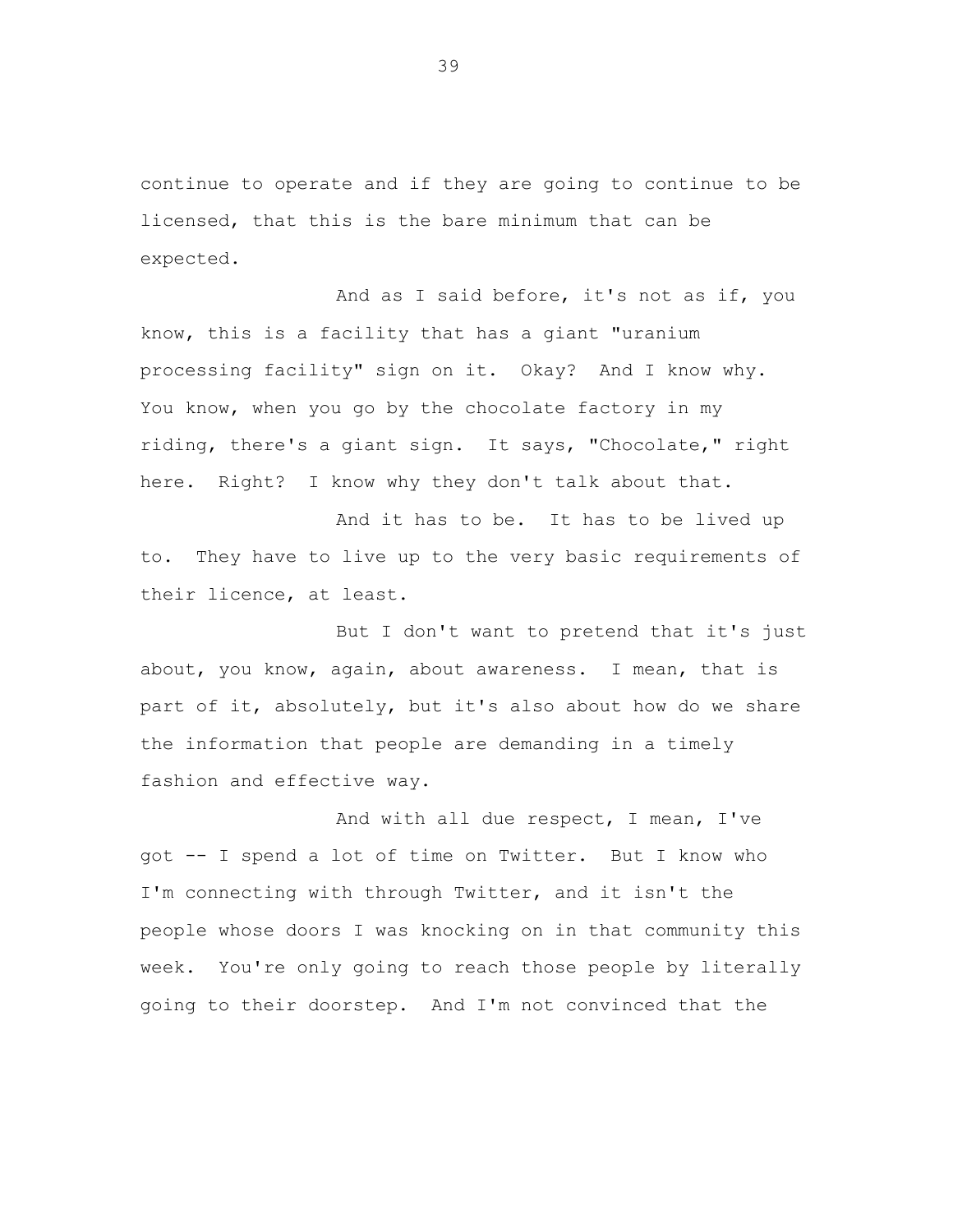plant sees that as being in their interest, to be fair.

**THE PRESIDENT:** Okay, well thank you very much for sharing your insights, and thank you for your intervention. It's been most helpful, thank you.

**MS STILES:** Thank you very much. **THE PRESIDENT:** The next presentation is by Swim Drink Fish Canada/Lake Ontario Waterkeeper, as outlined in CMD 20-H2.108. And Ms Pippa Feinstein is here to make the presentation.

**CMD 20-H2.108**

**Oral presentation by**

**Swim Drink Fish Canada/Lake Ontario Waterkeeper**

Over to you.

**MS FEINSTEIN:** Good morning, President Velshi and Commission Members. Thank you for the opportunity to address you all today.

For the record, my name's Pippa Feinstein, and I'm representing Swim Drink Fish Canada/Lake Ontario Waterkeeper, which has been granted intervenor status in this hearing concerning the licence renewal application for BWXT's two fuel processing facilities.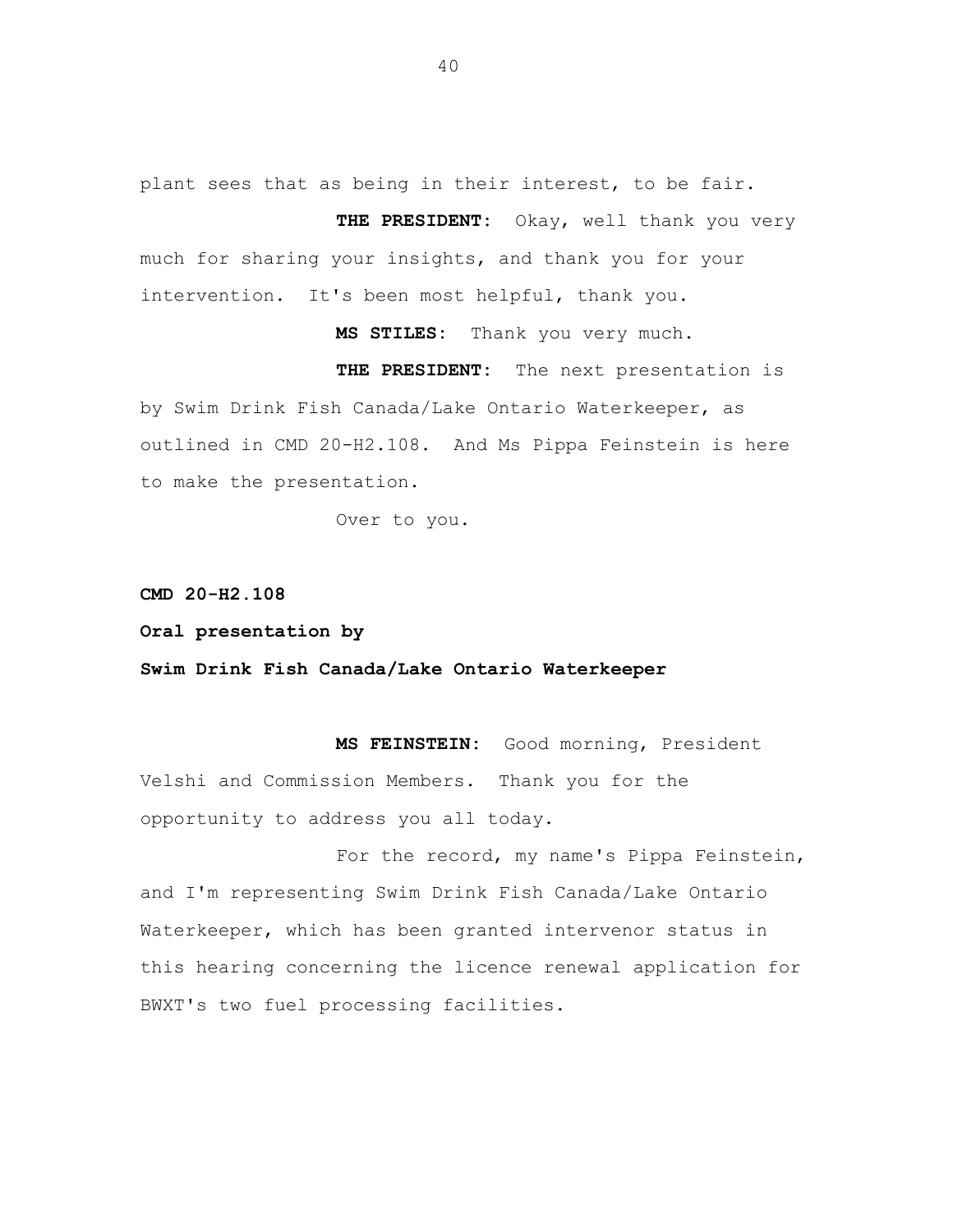Waterkeeper is a non-political registered charity that uses research, education, and legal tools to protect and restore the public's right to swim, drink, and fish in the Lake Ontario watershed.

Both BWXT facilities are located within the watershed. They're surrounded not only by densely populated urban areas, but also ecologically rich and diverse ones, and much of this diversity depends on neighbouring waterways.

Waterkeeper was provided with participant funding to intervene in this hearing to help ensure the Commissioners render a decision that supports the swimability, drinkability, and fishability of the Lake Ontario watershed. To do this, Waterkeeper focused on three main issues. The first was the need to better protect local waterbodies by lowering effluent release limits and evaluating both sites for possible legacy groundwater and stormwater quality issues. The second was the need to improve BWXT's public information sharing activities and policies. And the third concerns the potential transfer of pelleting operations to Peterborough in the absence of any specific timeline or plans for the move. I'll discuss each of these three issues in turn.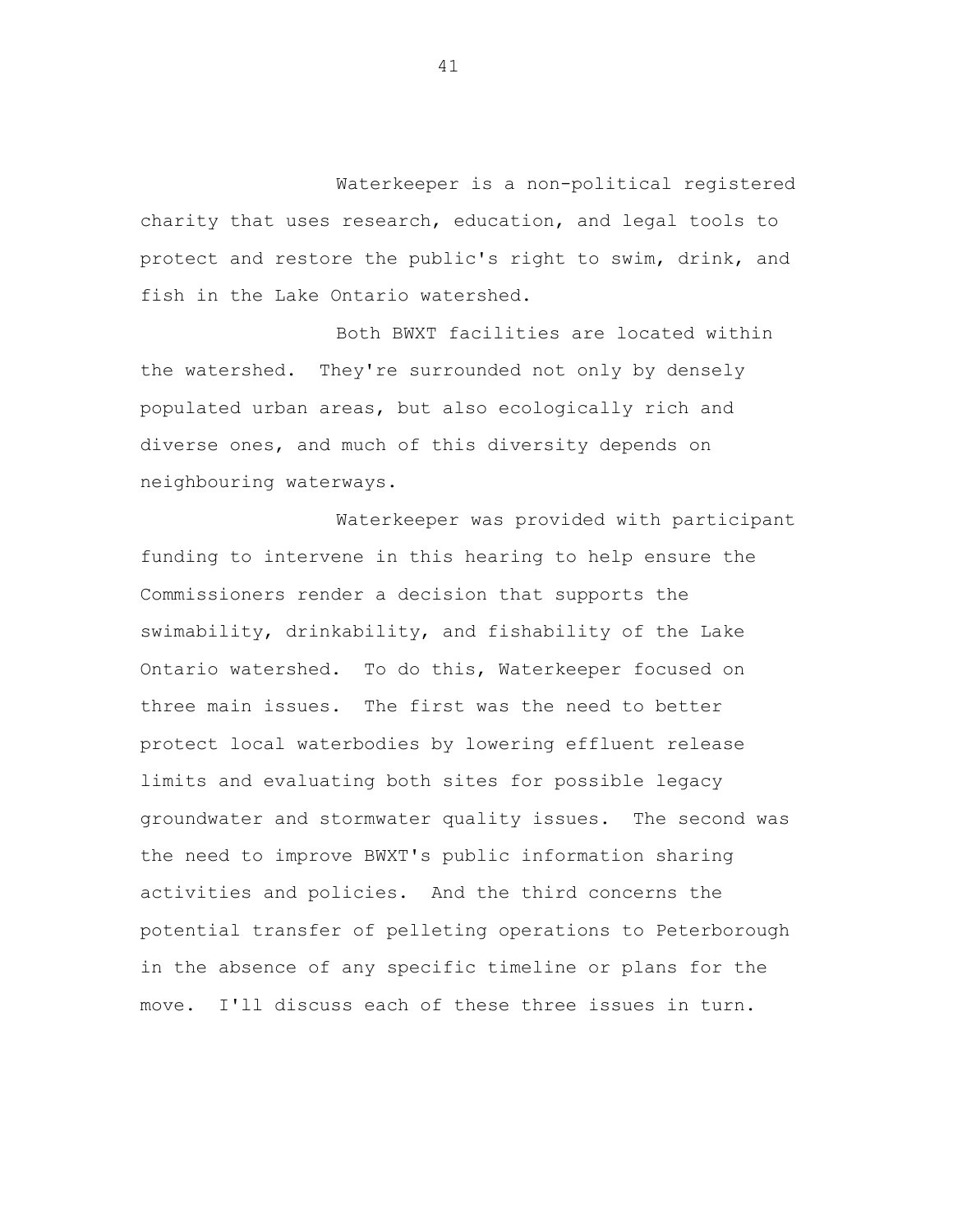So first, the need to protect local waterbodies. There are three potential pathways by which BWXT facilities could adversely impact nearby waterbodies. This is through effluent, stormwater, and groundwater. Currently, only one of these pathways -- effluent or wastewater -- from the facilities is being monitored.

Wastewater from the Toronto and

Peterborough facilities is discharged after some internal treatment into the municipal sewer systems. Sewage in Toronto is ultimately discharged into Lake Ontario, and in Peterborough, sewage is discharged into the Otonabee River. While this effluent may be further treated at the Humber Wastewater Treatment Plant in Toronto or the Peterborough Wastewater Treatment Plant, this treatment's not always guaranteed. Precipitation events or snow melts, sewer blockages or faulty sewer connections can lead to contaminated water flowing into combined sewers rather than only sanitary sewers, and combined sewage discharges directly into receiving waterbodies.

Both Lake Ontario and the Otonabee River are important sources of drinking water and subject to source water protection. They also provide important habitat for a wide variety of aquatic species as well as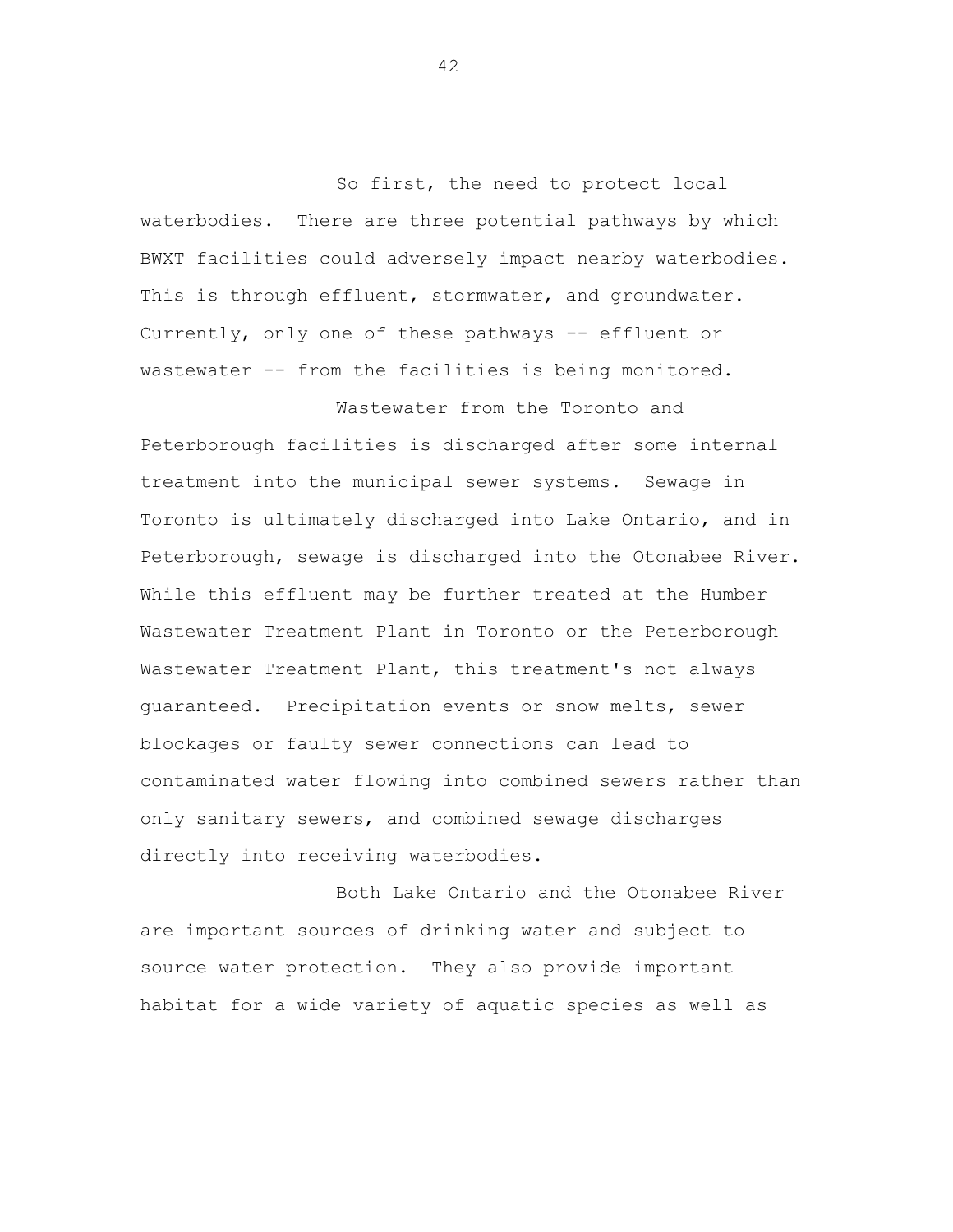important recreational spaces for growing urban populations. As such, it's crucial that they're adequately protected.

In 2013, Waterkeeper cautioned that historical and current release limits for wastewater from both BWXT facilities was absurdly high. Waterkeeper is encouraged that the new release limits proposed for the BWXT facilities are lower and that they take into account aquatic biota for the first time; however, the new proposed release limits are still too high.

The calculations used to determine these new exposure-based release limits, or EBRLs, need to be revisited, as several assumptions on which they're based give some cause for concern. In particular, these calculations rely on Canadian Council of Ministers for the Environment, or CCME, guidelines, rather than stricter provincial water quality objectives. And no scientific justifications have been provided for this CCME preference.

It's important to also note that the CCME guidelines are a product of some political negotiations, while PWQOs, or provincial water quality objectives, are more scientifically supported and precautionary.

The EBRL calculations also assume a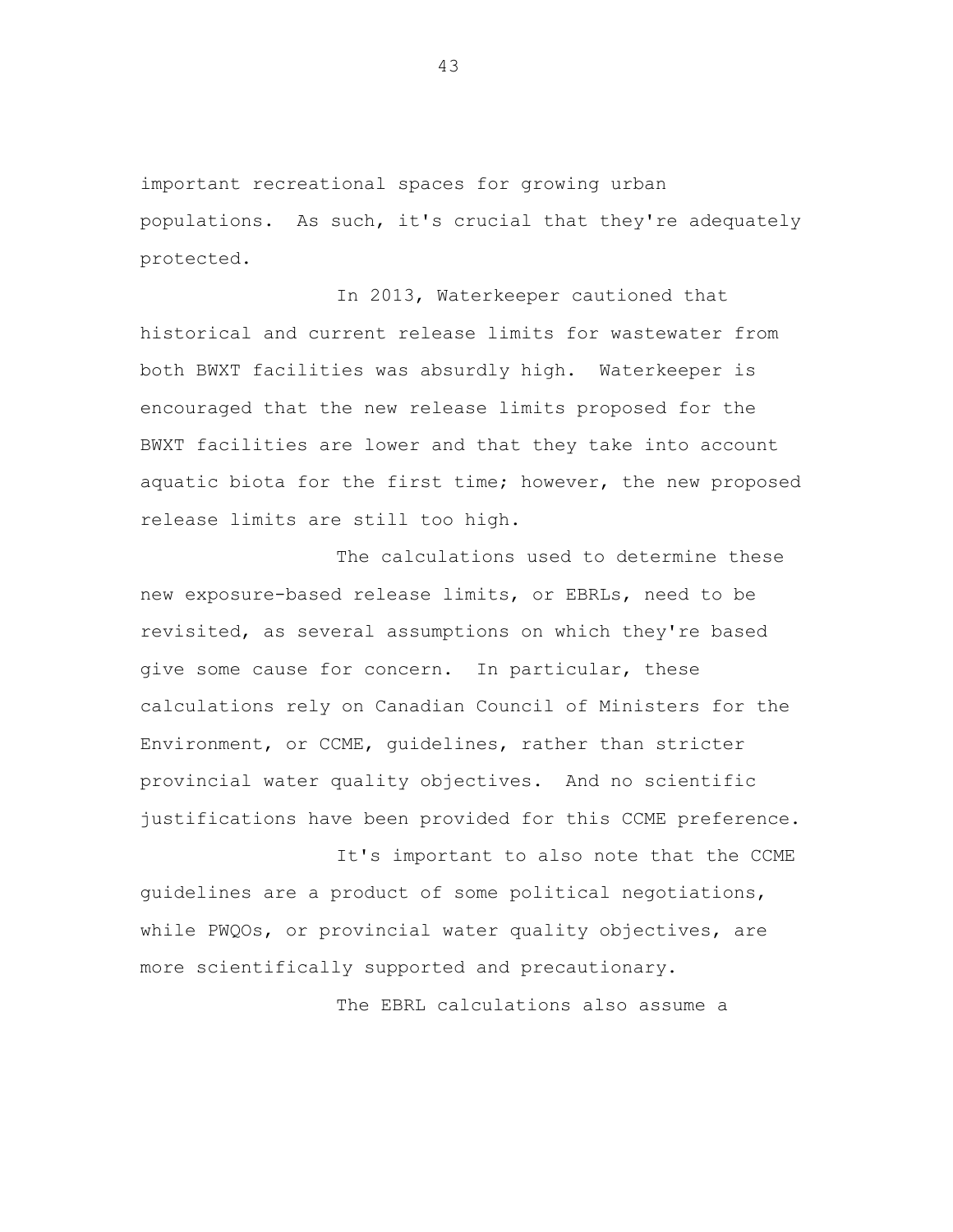hundred per cent dilution capacity at the wastewater treatment plants, despite the lack of confirmation that the BWXT facilities will be the only sources of uranium in both cities.

And finally, EBRL calculations fail to take into account the potential variation in contaminant concentrations coming from BWXT and also fail to take into account the fact that changing flows in sewage plants can impact treatment effectiveness.

Waterkeeper submits that all these variables would require more conservative limits than those currently being proposed for the BWXT licence.

The last point I'll make concerning wastewater from the BWXT facilities is that there's currently no publicly available information concerning the extent to which wastewater treatment plants in Toronto or Peterborough can effectively treat and dispose of sewage or sewage sludge contaminated with uranium. This will be an important issue requiring input from and cooperation with municipal authorities. However, their presence is noticeably absent from current proceedings.

In addition to these many concerns over wastewater from the BWXT facilities, it is important to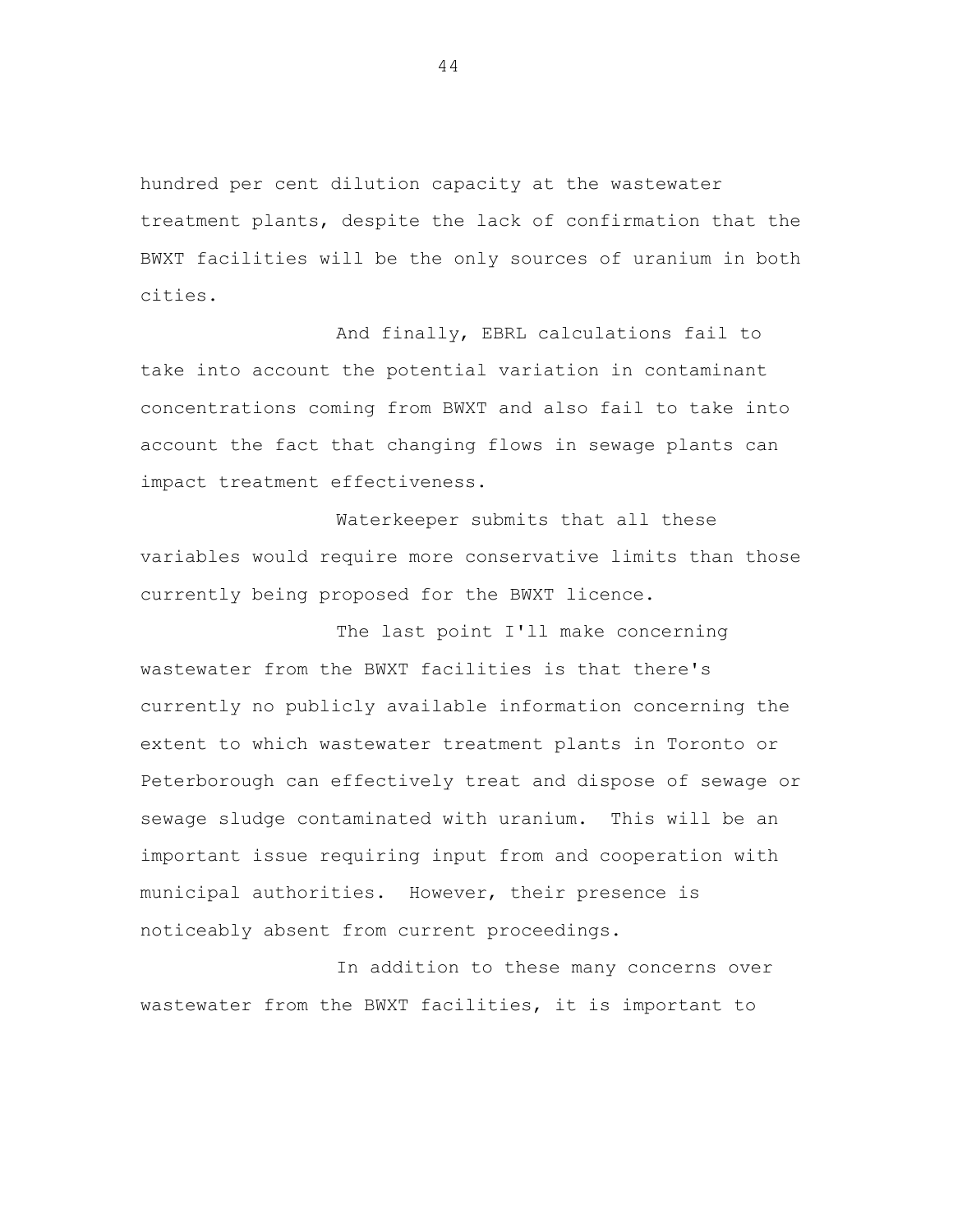remember that processing activities at both BWXT facilities also predate many of our environmental protection laws and regulations, not to mention municipal zoning laws and our current regime of nuclear regulation. As such, legacy contamination issues are highly likely to be present around and underneath both BWXT facilities. However, no comprehensive evaluation seems to have been undertaken to measure whether or to what extent this is true.

As such, Waterkeepers strongly recommends environmental site assessments of both site locations to determine whether there are any legacy contaminations in the stormwater infrastructure and/or groundwater below both BWXT sites that could affect local groundwater, lakes, rivers or creeks.

A second issue that I'd like to discuss is the need to improve BWXT's public information activities. While BWXT only started managing

operations at its two facilities in 2016, its predecessor, GE Canada, and later GE Hitachi Canada, owned and built the facilities and operated them for various purposes for over 100 years.

Despite the length of operations in these locations, many locals continue to be unaware of the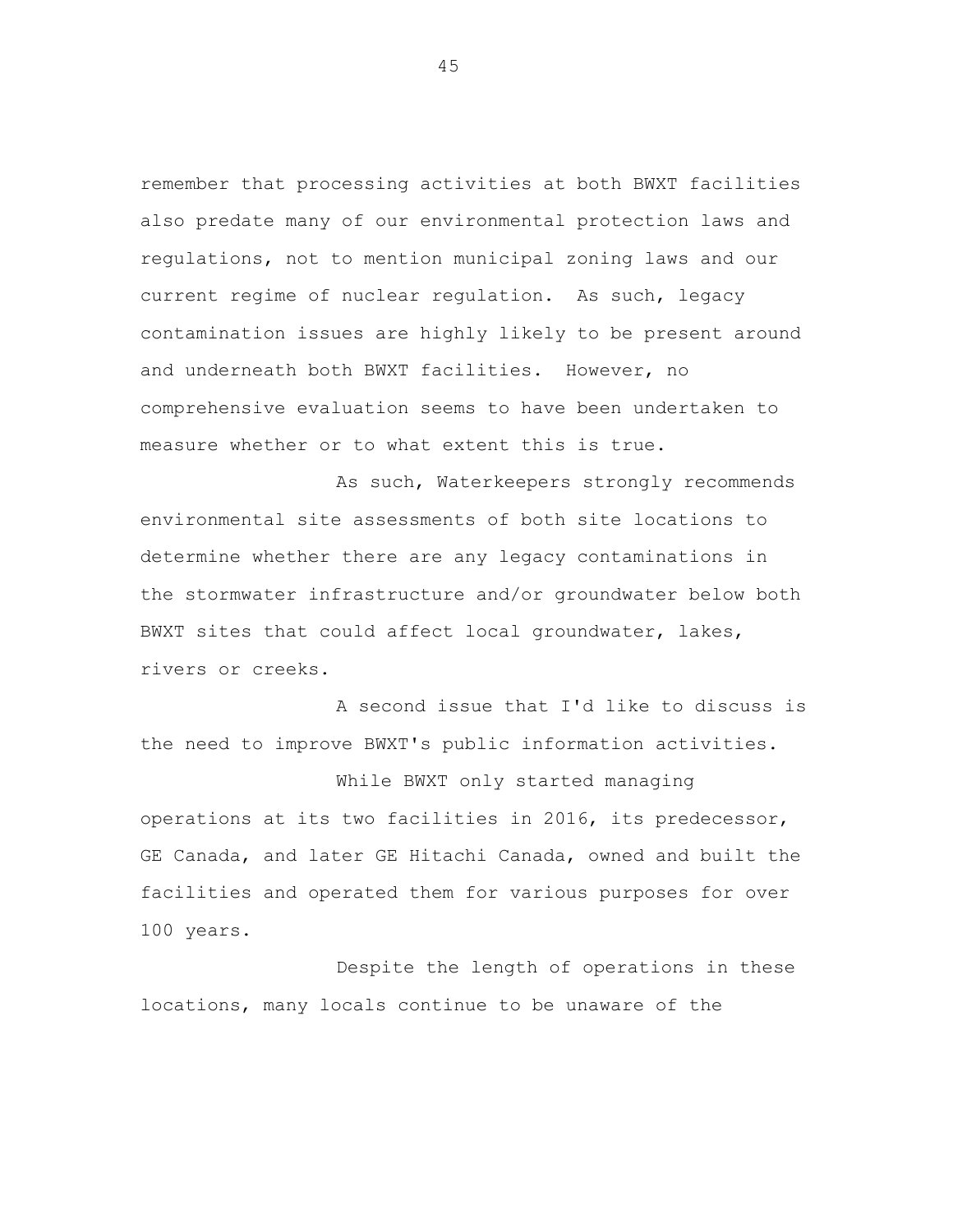facilities or what they do. As such, Waterkeepers has recommended several specific improvements to public information sharing by BWXT and the CNSC to better facilitate the public's right to know about these facilities and their operations.

In particular, Waterkeeper's recommendations stress the need for real-time and machine-readable public environmental disclosure as well as better public reporting of unplanned events at both facilities, and we provide a loose template for the content such incidence reports should include.

Waterkeeper also makes a series of recommendations to help BWXT and CNSC Staff to develop a more inclusive conception of who the public is or are that would better ensure communication and more community awareness and engagement moving forward.

The final issue I'd like to discuss concerns the potential future transfer of pelleting operations to Peterborough.

In its relicensing, BWXT seeks permission to conduct pelleting activities at the Peterborough facility should it decide to some time in the future. The vagueness and potential breadth of this licence request is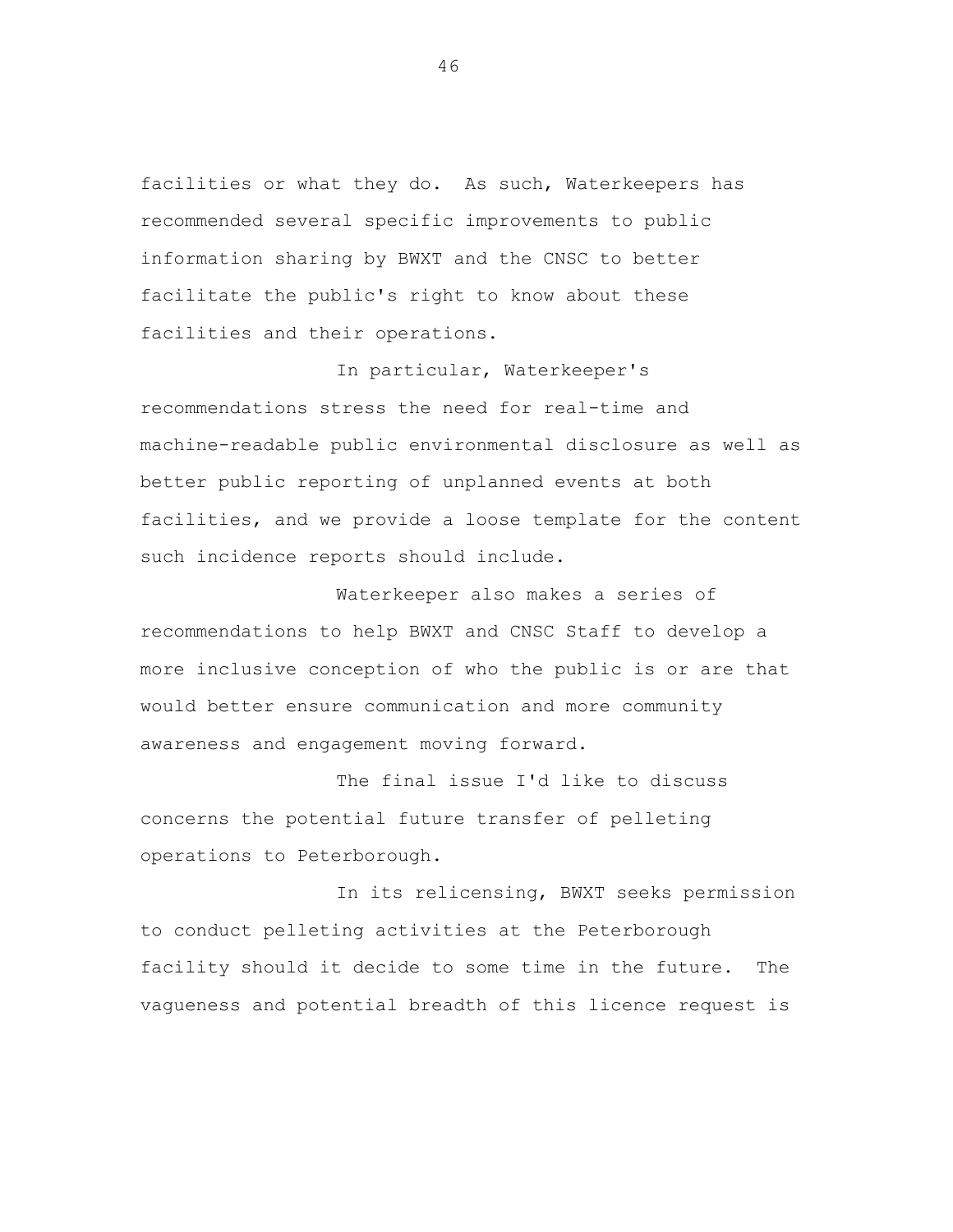deeply concerning, as is CNSC Staff's recommendation that it be approved.

Conducting pelleting operations at the Peterborough location would require significant renovations to the existing facility as well as changes to environmental monitoring activities in Peterborough. It would also require the cooperation -- further cooperation with the Peterborough municipality and the province as well as the CNSC to ensure all liquid discharges could be adequately understood and treated to protect local ground and surface water.

Approving this request with no timeline and no plan available for public review during this current relicensing would not be in the public interest, as it could effectively refuse public participation in or knowledge of the particulars of this significant change in BWXT's operations whenever or if ever it ultimately occurs.

BWXT has explained its rationale for requesting this provision now just by its no official plans to move and that it's primarily because the next 10 years may bring changes that would merit such a move.

Yesterday we heard for the first time that it may be related to the closure of the Pickering nuclear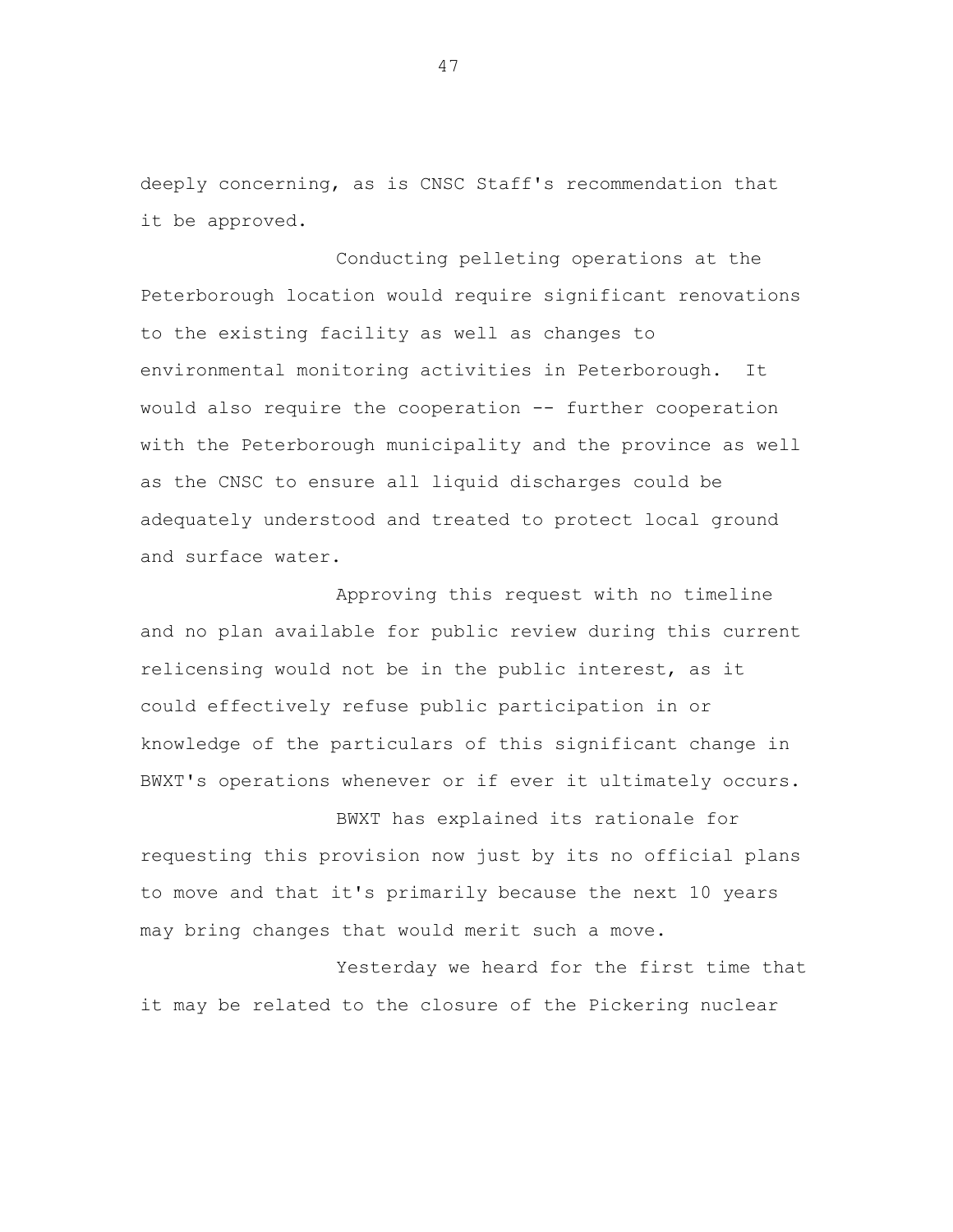generating station.

This rationale highlights long-standing concerns Waterkeeper has had with regard to the CNSC's move away from licensing periods of about three to five years toward licensing terms of 10 years.

A decade is a long time. Over the past 10-year licence term for BWXT, there have already been several important changes affecting BWXT facilities, including the development of new financial guarantees, two changes in plant ownership and a change in the characterization of the Peterborough facility.

The next 10 years will certainly bring changes as well, and amendments to the licence are bound to be required over that time.

However, the only ones who would be excluded from notification and review of these amendments would be members of the public without hearings to consider them.

Ultimately, Waterkeeper cautions the Commission against permitting the relocation of pelleting activities without further plans and timelines. Waterkeeper requests that should BWXT develop these plans and submit them for CNSC approval, we request that the same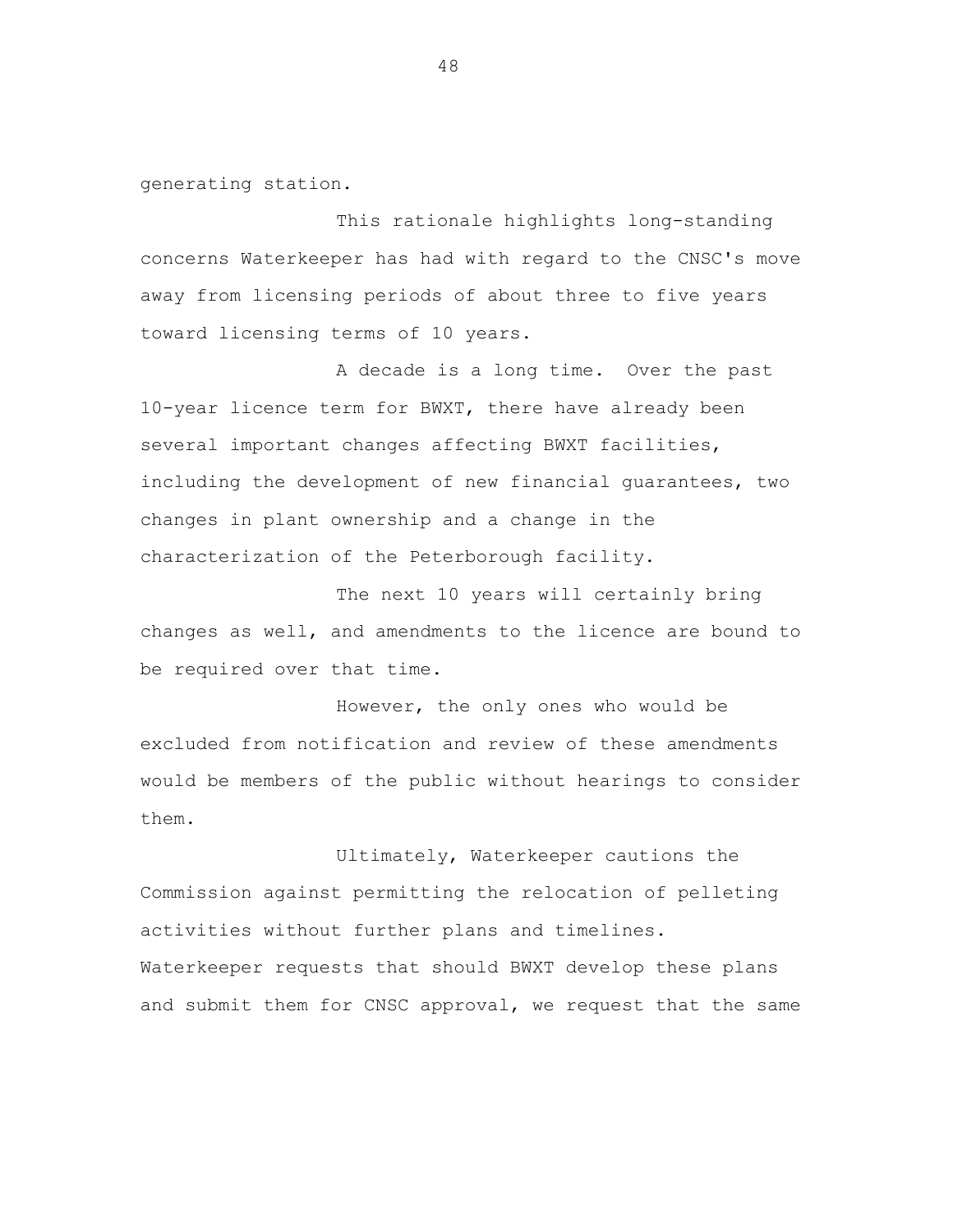information be made available for public review and funded participation before any decision on the matter is made.

So thank you for listening to my presentation. I look forward to any questions Commissioners may have.

> **THE PRESIDENT:** Thank you very much. We'll start with Dr. Berube.

**MEMBER BERUBE:** Thank you for your presentation. Very thorough.

This question is for BWXT. I'm just curious, what emissions data do you have available on your web site at this point? Is there anything there that you actually list or could you give us a breakdown what that looks like?

**MS CUTLER:** Natalie Cutler, for the record.

We have an environmental section on our web site that includes information about how we monitor. We also include detailed information in our annual compliance reports, all of which are under the compliance section of our web site.

There's quite a bit of information on our web site about results of monitoring that the public can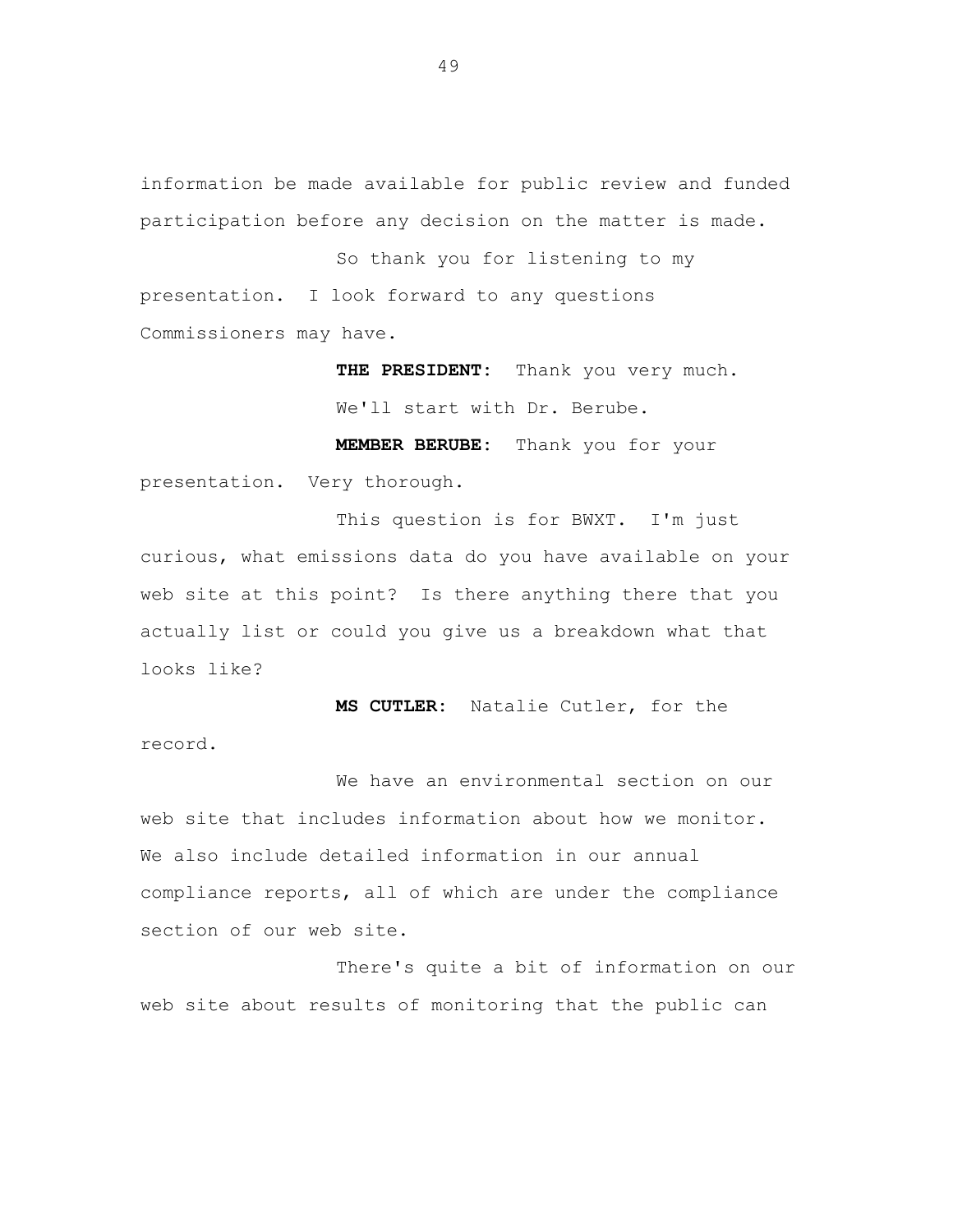access any time.

Thank you.

**MEMBER BERUBE:** Is that real data or is it just a description of process and the stuff that's submitted to CNSC?

**MS CUTLER:** That is information that has been provided in our annual compliance reports to the CNSC and includes current processes for how we do monitoring and data.

**MEMBER BERUBE:** And one question for CNSC.

The intervenors brought up in their paper here that they're questioning the emission limits in terms of, you know, how high they are compared to what the storage limits. I'm aware that that's under review. Is that the case?

**MS TADROS:** Haidy Tadros, for the record. Yes. So in our proposed Licence Condition Handbook as per Staff CMD and our presentation, limits will be changing.

Perhaps I'll have our environmental protection specialist speak to that.

> **MS SAUVÉ:** Kiza Sauvé, for the record. So as Ms Tadros mentioned, the new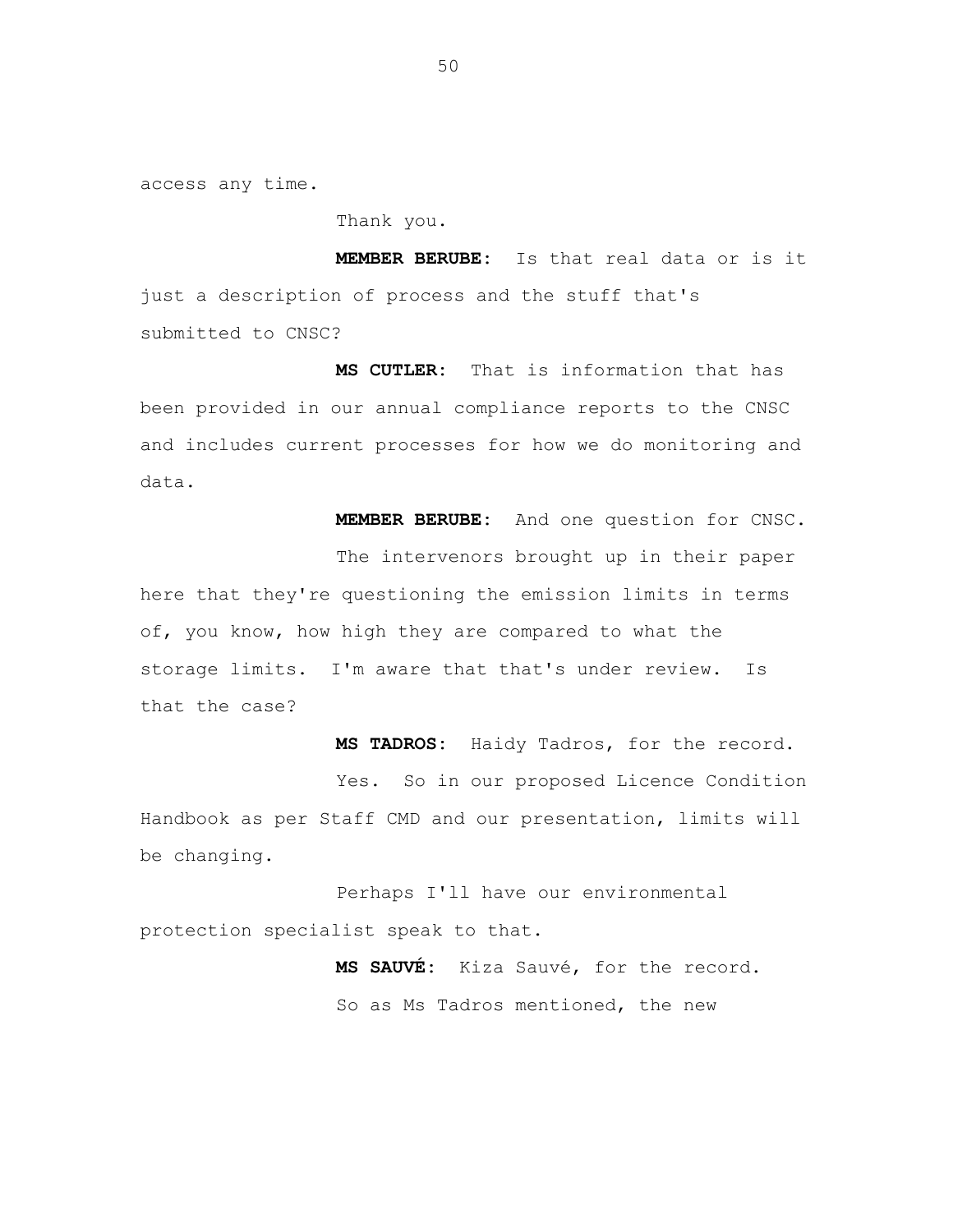proposed Licence Condition Handbook does have lower release limits based on exposure, base release limits, and that does take into account concentrations going into the environment.

So we've looked at some of the things the intervenor has brought up in terms of what screening levels were used to make those exposure-based release limits, is based on new science, the CCME Guidelines, or our newer screening level. The provincial water quality objective is from the nineties, and so it's a more updated number that we're using.

Going forward, as the Commission has heard before, we're looking at a new RegDoc, 2.9.2, and that will be standardizing these types of release limits across the industry, so BWXT, by putting in these exposure-based release limits, will be one of the first facilities to have that.

**MEMBER BERUBE:** Just one third question on this.

The intervenors also brought down the idea that downstream characteristics are unknown. Could you go through the process by which these discharges might be monitored further downstream than just at the plant outlet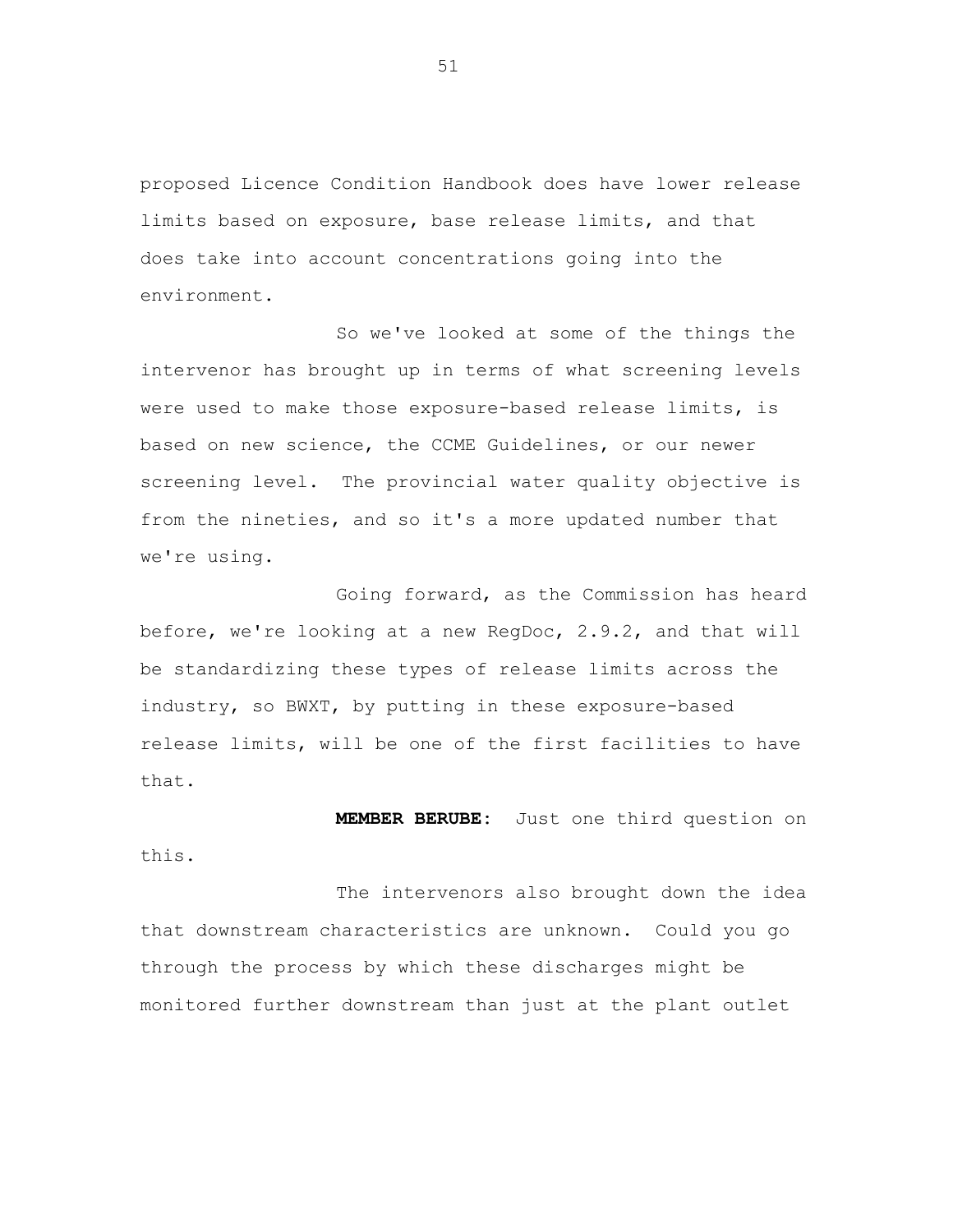itself?

**MR. McALLISTER:** Andrew McAllister, Director of the Environmental Risk Assessment Division.

Downstream or sort of past the point of when the licensee is discharged to the sewer, what we are able to glean, and this is simply by looking at sort of the available information, it appears that, in the case of Peterborough, for example, they do do some sort of monitoring of the -- of the wastewater received.

That was from one of the intervenors, actually, CMD summarized a discussion with the Peterborough environment manager for that plant when they talked about that they do do some sampling for uranium, for example.

As well, the Province of Ontario has their provincial water quality monitoring network, and so there are some downstream provincial water quality monitoring points, albeit their proximity to discharges from the wastewater treatment facility. I'm not aware of what they are, but that's sort of a general indication of some of the monitoring that is happening with respect to the Peterborough situation.

**THE PRESIDENT:** Dr. Lacroix.

**MEMBER LACROIX:** Thank you, Mme Feinstein,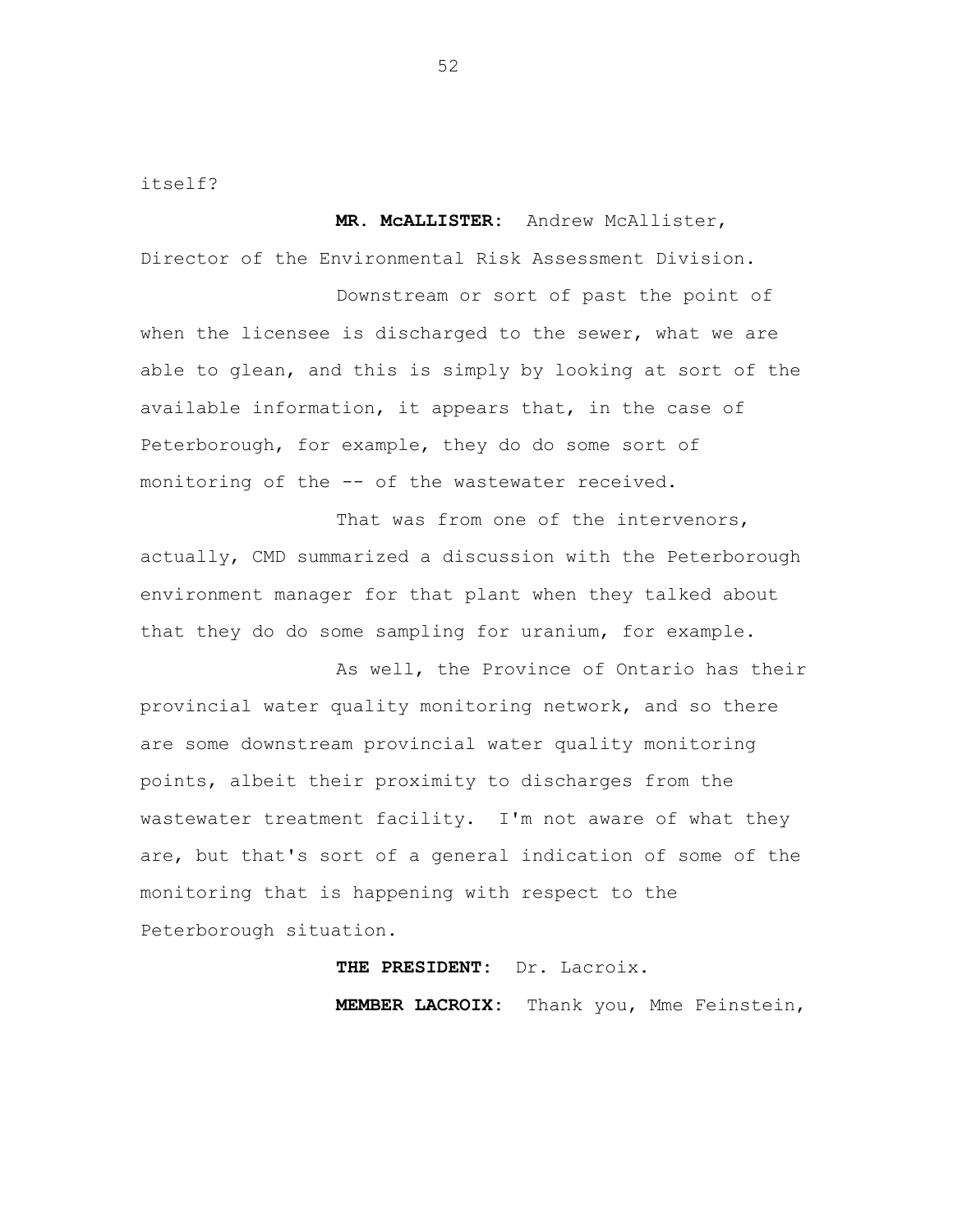for your presentation. Appreciate it.

I know that there is information already available on BWXT web site concerning information on the environment, but nevertheless, she mentioned in her submission that there is a significant lack of detailed information, environmental information, in BWXT relicensing application.

So I would like to ask, Mme Feinstein, what is exactly the data that you're looking for?

And it's your chance. You do have the BWXT representative here, so please do ask him what, exactly, you need.

**MS FEINSTEIN:** Thank you. Pippa Feinstein, for the record.

So the ERAs that -- I shouldn't use acronyms. The environmental risk assessments, the annual compliance reports and regulatory oversight reports are three sources that are usually pointed to when we ask for data, so over the years, we've looked at the quality of the data included in those reports, and we found some significant gaps, the primary gap being that the monitoring that's already being done isn't being reported as raw data. It's already -- when it is being reported, it's being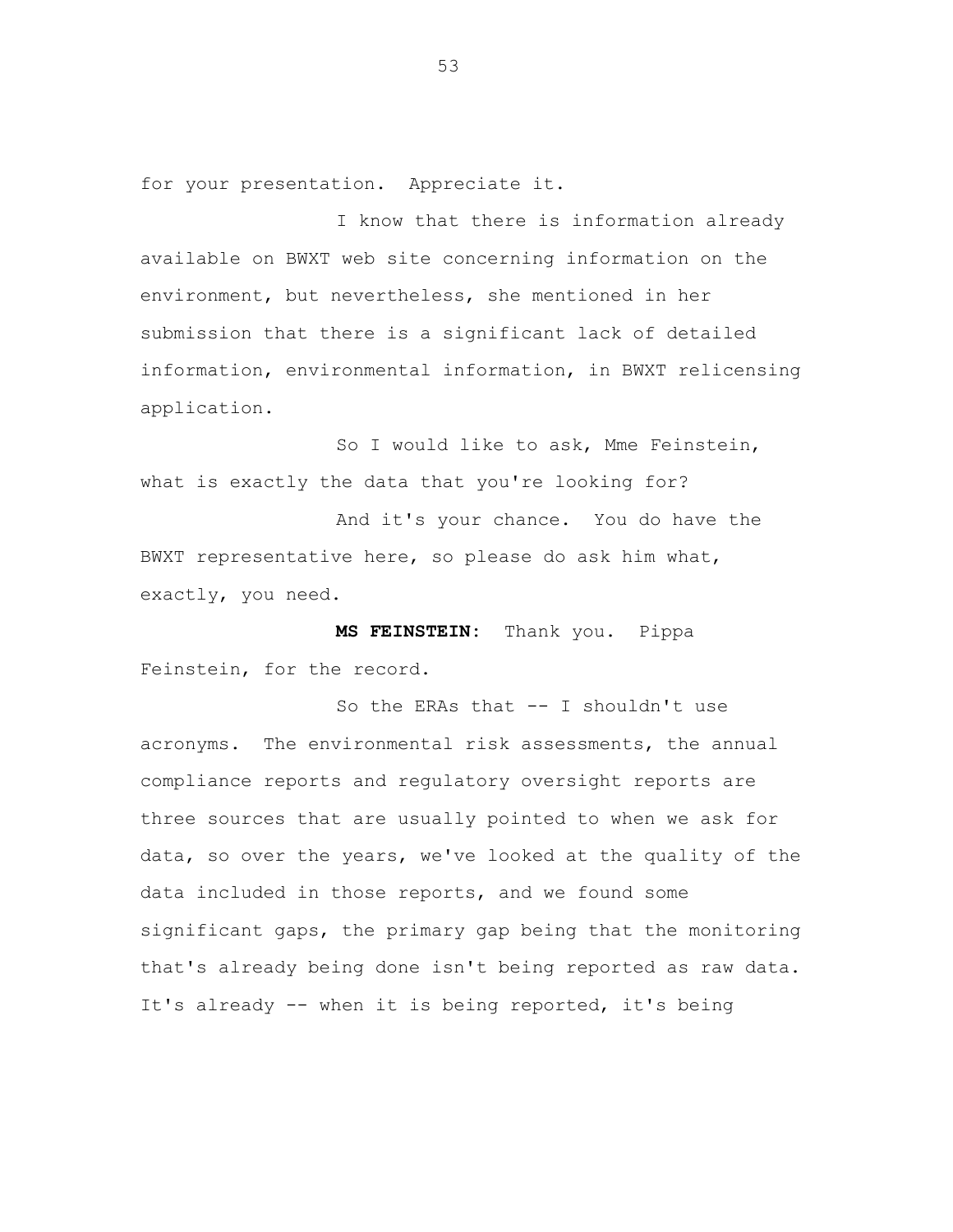reported as annual averages or other types of highly-digested information.

So something that would be very useful to our organization is to have access to the actual raw data that allows us to see exactly what's coming in, whether there are any spikes in values, concentrations that allows us to better understand seasonal trends, for example. It allows us to also be able to see whether there are any geographical gaps that we can identify in terms of where monitoring locations are, what they're picking up or the frequency to see if that's sufficient.

Providing raw data is extremely valuable for us to get a better understanding of what's happening at the site.

So that's something that I would like to recommend, is that all of the data that's already been being collected, it would be very useful if that were posted in real time and in machine-readable formats for us to analyze.

But then also there are areas where there's just no data being collected, for example, the stormwater catchment system beneath the BWX facilities. Our understanding is that they were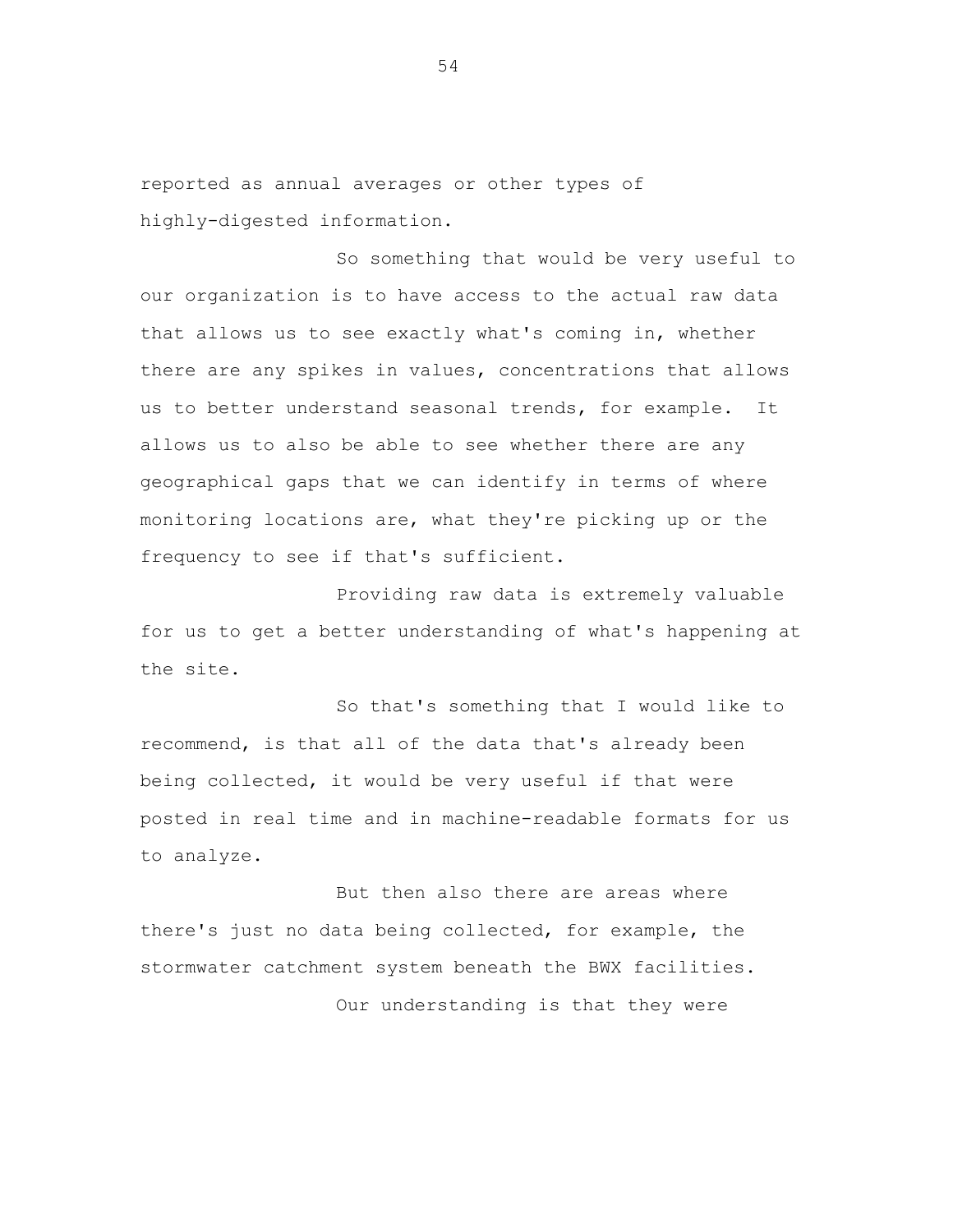constructed many decades ago, maybe in the fifties or sixties, to collect stormwater, any contaminants that might be flowing from the site, and manage them. And yet we're unaware of any efforts to comprehensively assess what those catchment basins or what that stormwater collection system's actually receiving.

So that would be an example of a specific area in which more data needs to be generated as well, and then obviously once that data is generated, we'd ask for it to be released again as soon as possible.

One point that I'd also like to make that I think hasn't been addressed as much yesterday or this morning is that organizations such as ours or other NGOs do have technical abilities or expertise to digest this kind of data and can provide assistance for members of the public who are concerned about environmental levels.

There's an opportunity here for increasing public data literacy, environmental literacy around these issues and I think -- I think several society organizations, environmental NGOs fulfil a really important role in doing that, but we can ultimately only fulfil that role if we have access to that data and are allowed to assist in those processes and those communications of the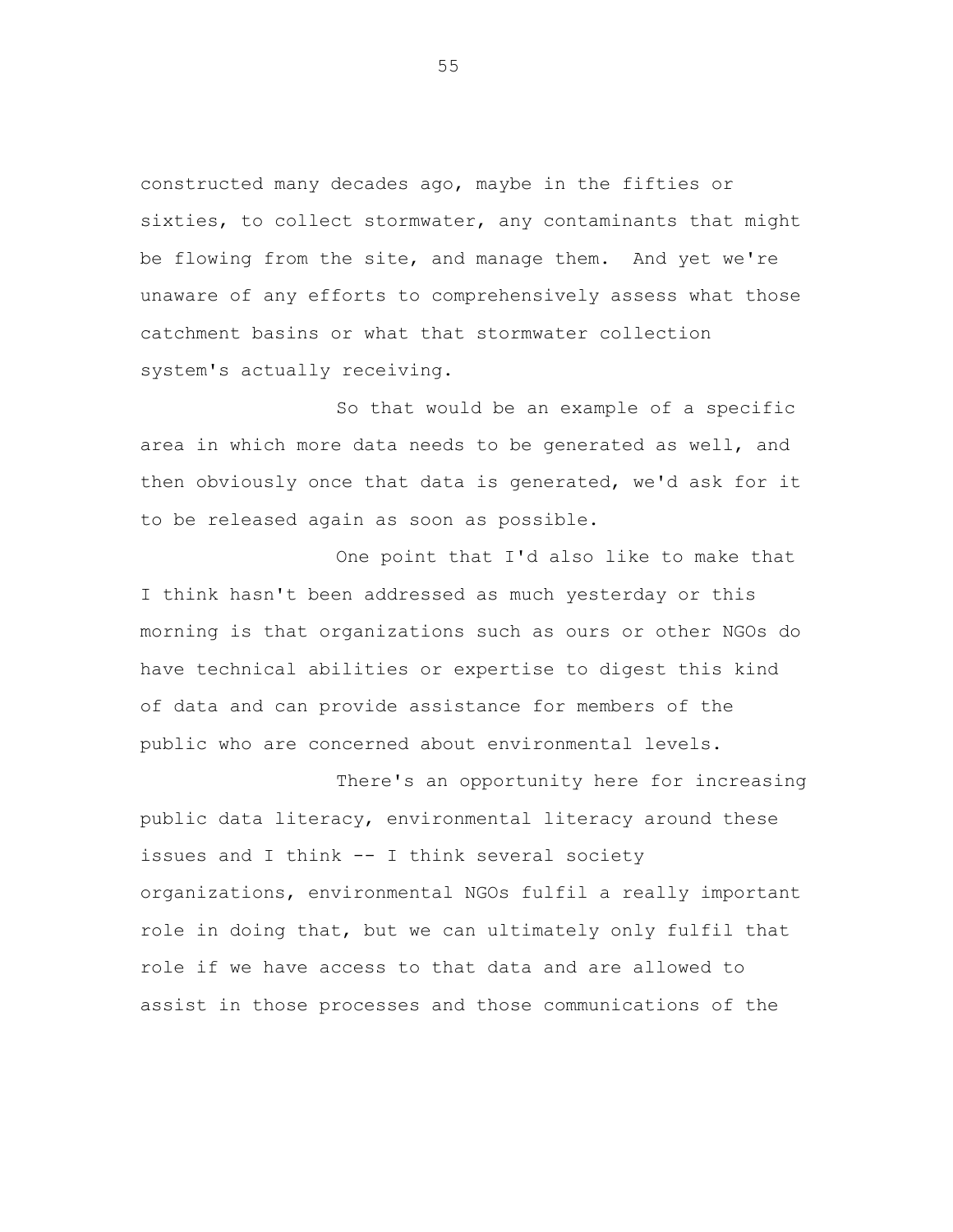public.

**MEMBER LACROIX:** BWXT, is it difficult for you to have these data available?

**MR. MacQUARRIE:** John MacQuarrie, for the record.

No, it's not difficult for us to have the data available. It's readily available to us and we will -- we understand the request to provide all the raw data and we'll look at how to do that. I don't see any reason why we could not do that.

**THE PRESIDENT:** Thank you for that.

Dr. McKinnon.

**MEMBER McKINNON:** Thank you for your intervention comments.

I'd like to address the issue of downstream monitoring and the sewer system, stormwater system that you were relating.

Yesterday the company questioned related to this that it was really more to establish that there is a settlement tank in which there's a certain treatment done and those concentrations are measured before there's any release, but we really weren't sure what happens afterward, which I think is more your concern, and whether there are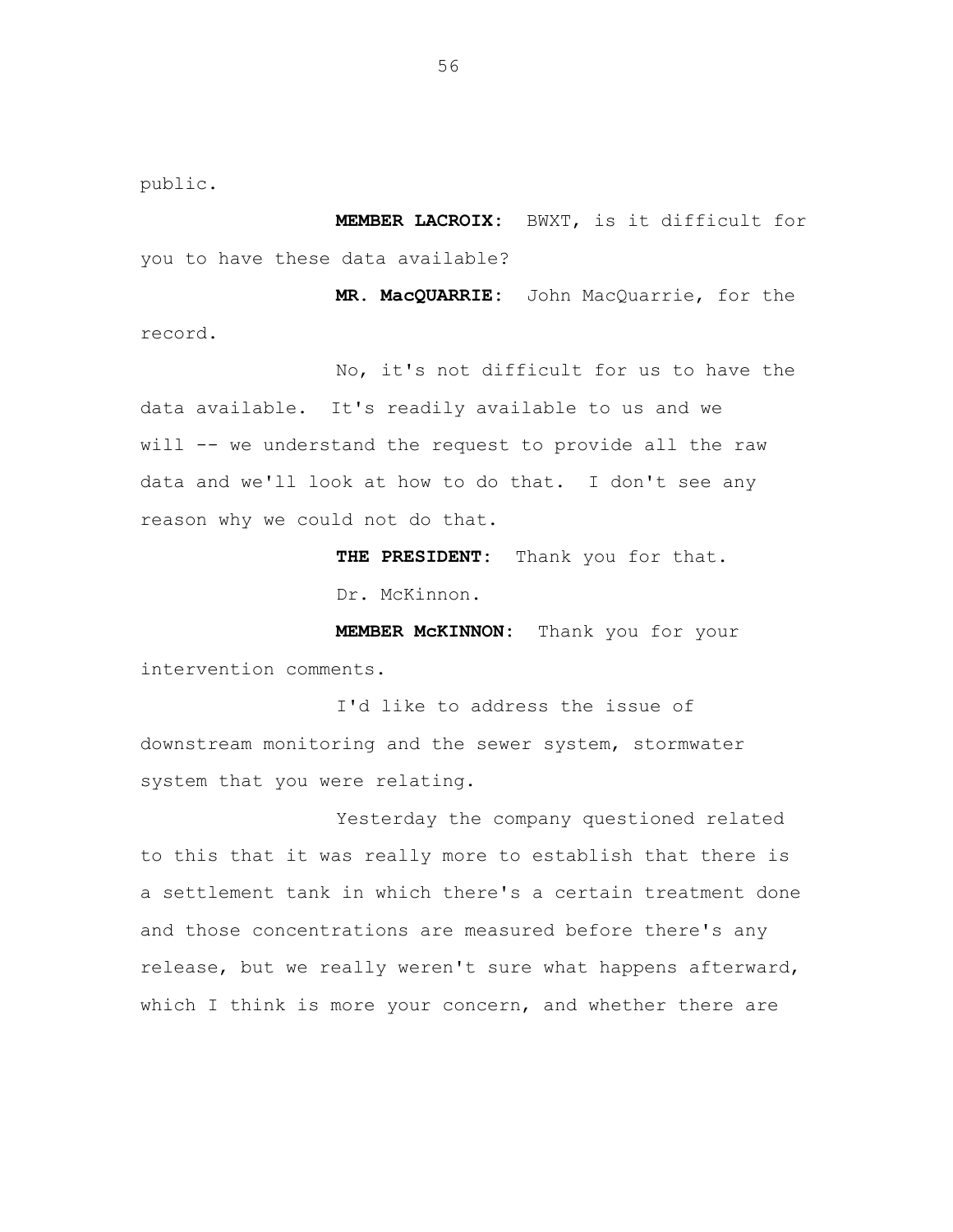any locations where there could be any accumulation.

And one of your other comments raised another interesting point about the sewer sludge.

So once the water goes to this treatment plant, there are settling ponds and so on and there will be -- a result of that, there will be -- purified water will be discharged and there will be sludge remaining.

So I have a question for staff, that is there any issue with reconcentration mechanism in the sludge once the uncontaminated water has been released at the treatment plant and the sludge remains, you know, which could possibly collect heavier elements in the solution?

**MS TADROS:** Haidy Tadros, for the record.

Our environmental protection specialist can take that question.

**MR. McALLISTER:** Andrew McAllister, Director of the Environmental Risk Assessment Division.

So we certainly would anticipate uranium to be a component of that. To put maybe that into perspective, looking at the Humber wastewater treatment plant, which is the Toronto-based facility, it processes 78 dry tonnes a day of biosolids. Peterborough, they deal with 7,000 tonnes of biosolids annually.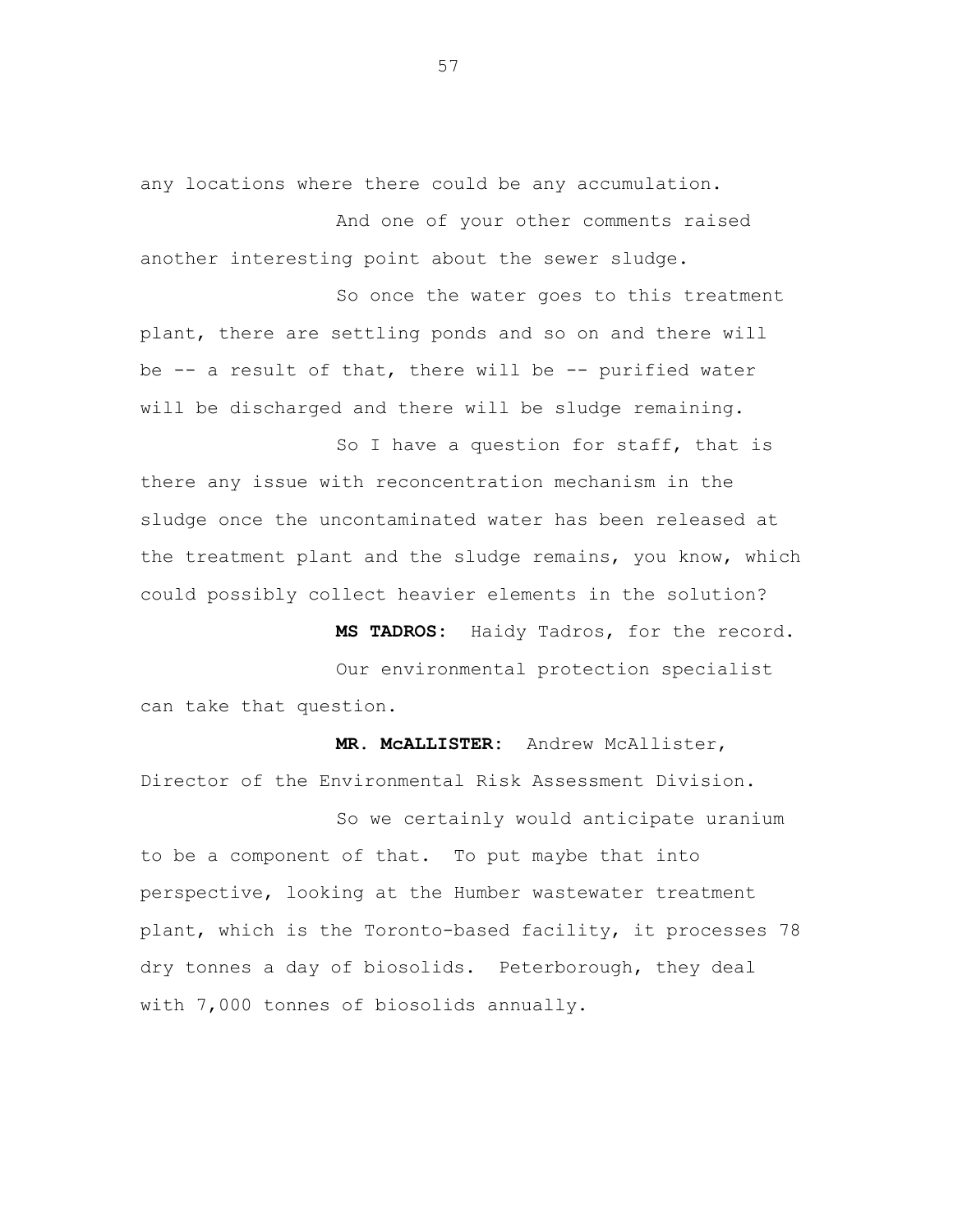So yes, it would likely be in that sludge, albeit relative to what is being handled low.

But I think if we take us back to the point of release, the important point to be mindful of is that the values that they're being released to the sewers at are low. They're below their current action levels, their administrative levels, and so we don't anticipate issues arising in the sludge.

CNSC has looked at this matter in general before for the SRBT facility in Pembroke. We had looked at that issue at the direction of the Commission looking at sludge values. And in doing some dose calculations on what that might mean to a worker in the facility or a farmer where the sludge had been spread and the results of that analysis were orders of magnitude below the public dose limit.

So it's an area that we've looked at in general before and really found no risk and one here with the sort of controls in place up front that we've talked about before that we don't see that being an issue in the sludge moving forward.

> **MEMBER McKINNON:** Okay. Thank you. **THE PRESIDENT:** Dr. Demeter.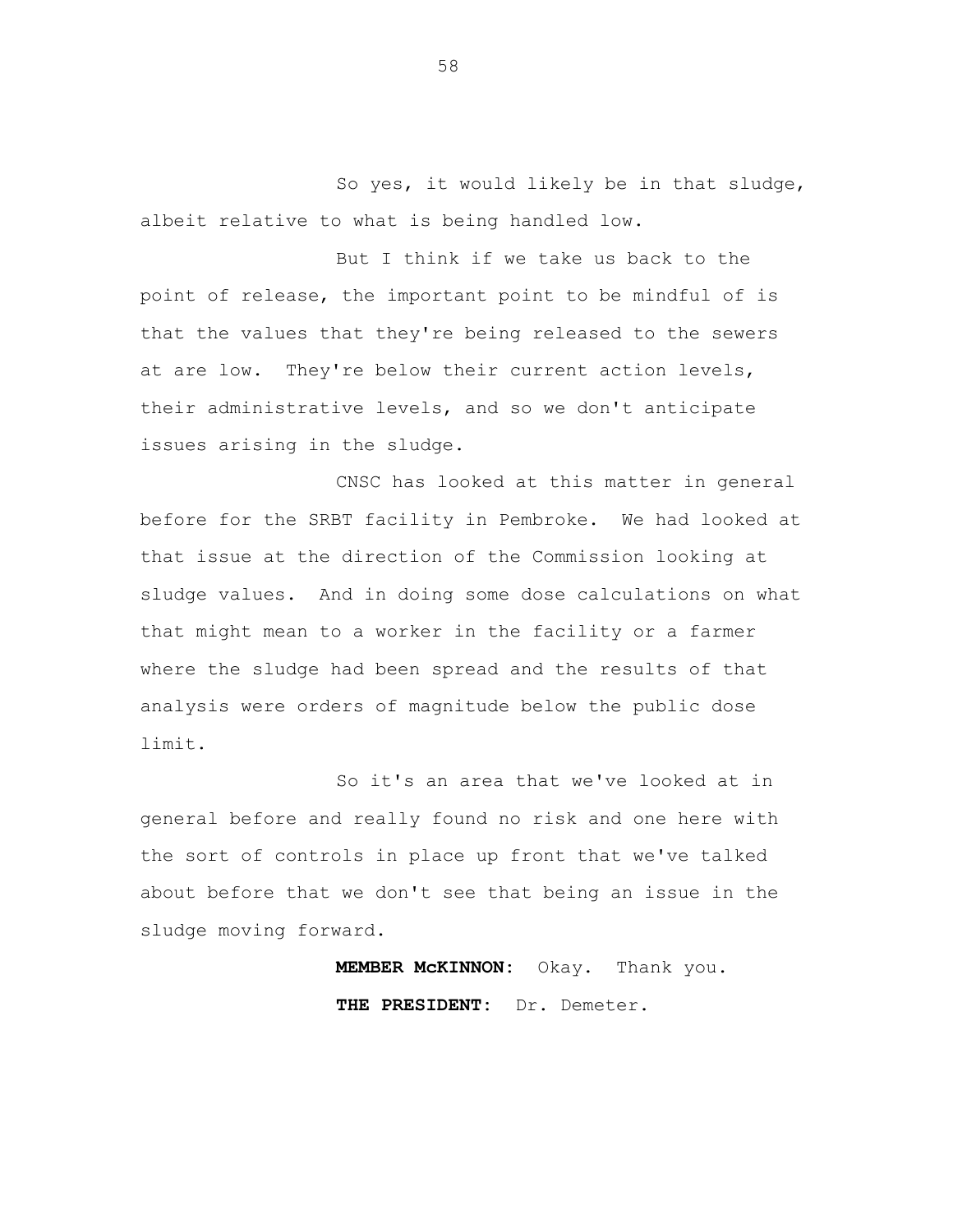## **MEMBER DEMETER:** Thank you.

This is a question for staff. I've tried to reconcile the action levels, the guidelines, the release limits and trying to figure out where they all sort of stem from. And I'll stick with -- just to make sure that I'm understanding with the uranium.

So there's the guidelines which in the footnotes tell me where the reference is, the Canadian Council of Ministers of the Environment or the Ontario drinking water, and then there's the release limits.

And I was trying to reconcile Tables 7 and 8 of the staff CMD which talk about the release limit to water for uranium at one gram per litre per week for Toronto and .14 grams per litre per week. That's their licence release limit for the two facilities.

And then I look at the Table 3.3, the uranium liquid effluent in kilograms per year for Toronto and Peterborough. And for uranium it's 9,000 kilograms per year and 760 kilograms per year in Peterborough.

Does that 9,000 and 760 correspond to the one gram per week? I'm just -- the numbers didn't add up.

If I do one gram per week per litre, I don't know if I get 9,000, and how do you -- how do you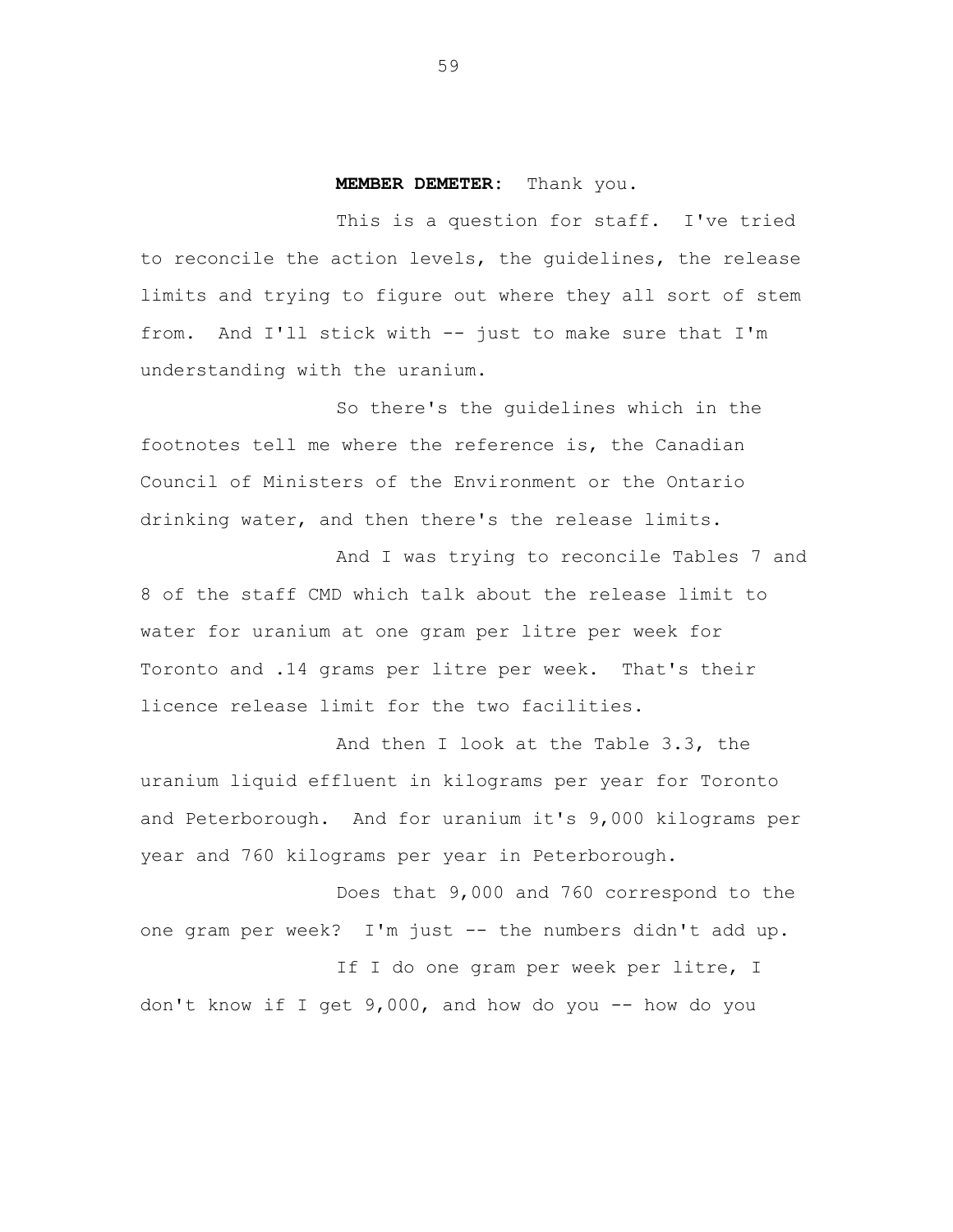reconcile those two?

**MS TADROS:** Haidy Tadros, for the record. Our environmental protection specialist can help with that reconciliation.

**MS SAUVÉ:** Kiza Sauvé, for the record.

So the 9,000 is the current release limit, which is based on the radio toxicity, so the 50 microsieverts per year. Going to exposure-based release limits where we're using the CCME Guidelines, so we're looking at biota and the effects on the environment, we work backwards to determine what the release limit in a concentration would be. And that's what you're seeing with the one gram per litre or the .14 grams per litre.

So the new release limits are working backwards from the CCME Guidelines, and those annual loading release limits of the 9,000 kilograms per year, those would no longer exist and it would be based on the concentration.

**MEMBER DEMETER:** Okay, so that's comforting.

So we moved from pure exposure-based derived release limits which, for -- uranium has minimal radioactivity, so it's more the toxicity that's an issue,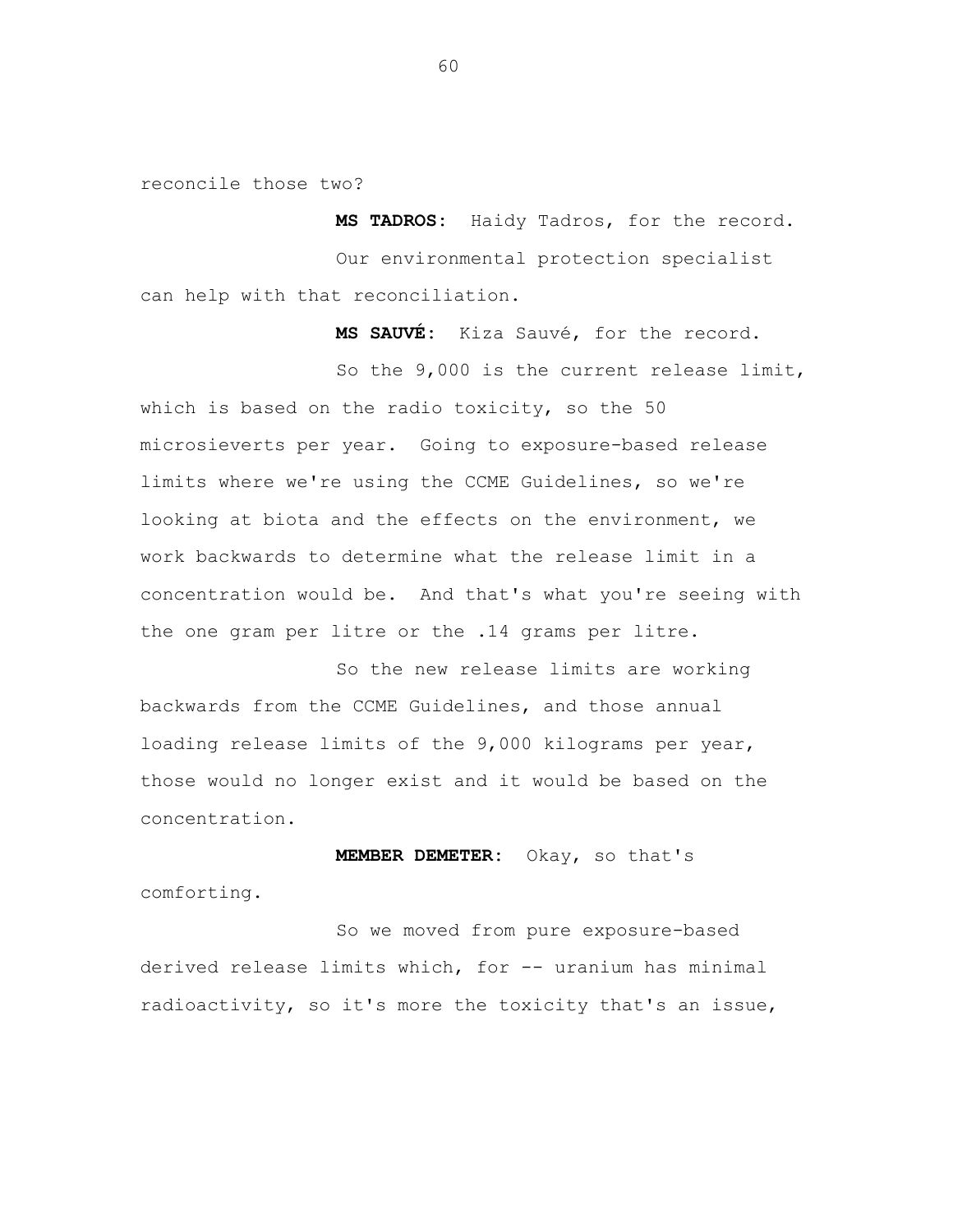so we move to CCME, which is more the one gram per litre per week, which reflects more the total biological impact, not just the radiologic impact.

> **MS SAUVÉ:** Kiza Sauvé, for the record. That's correct.

**MEMBER DEMETER:** Okay. Thank you. I understand now.

**THE PRESIDENT:** So on the exposure-based release limits, tell me the process of developing those and the kinds of consultations that you would have had with different stakeholders in coming up with that before that makes it into the licence or Licence Condition Handbook.

Is that -- I think what I heard you say is that the RegDocs is only going to come out later.

**MS SAUVÉ:** Kiza Sauvé, for the record.

So in this case, we're working ahead of the RegDoc, and so the -- these exposure-based release limits have been proposed by the licensee. CNSC Staff have reviewed them.

We have shared our review with the MECP, the Ministry of Environment and Conservation and Parks, but there hasn't been the public review of the RegDoc. That's coming out probably in the spring. We're just going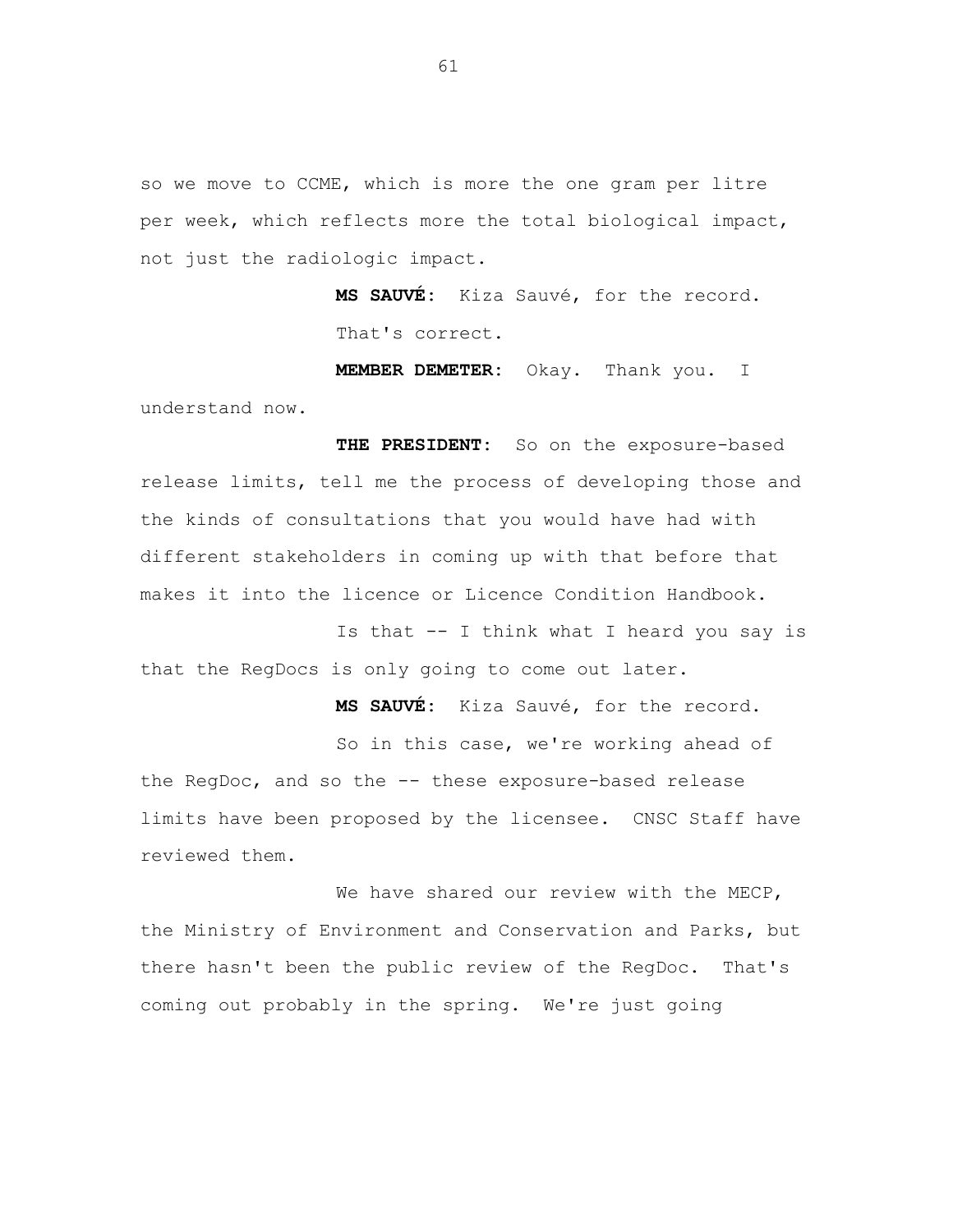through our translation process to get it ready to go out for public review.

So these particular exposure-based release limits have not gone out to the public except through this Commission process. And in the future, any other release limits would follow the RegDoc if it's approved by the Commission and so the public review period would be on the RegDoc, not on each particular release limit.

**THE PRESIDENT:** So there is a possibility that with the review of the RegDoc these limits could change.

**MS SAUVÉ:** Kiza Sauvé, for the record.

Yes, and the RegDoc also includes a technology-based release limit, so these are exposure-based release limits. There'd be two different types to go through, yes.

## **THE PRESIDENT:** Thank you.

And your concerns, Ms Feinstein, on the potential transfer of pelleting to Peterborough, I think it best that we save our questions when we're in Peterborough for that because many folks there will want to know what's being planned and how they can get engaged in that.

Any other questions?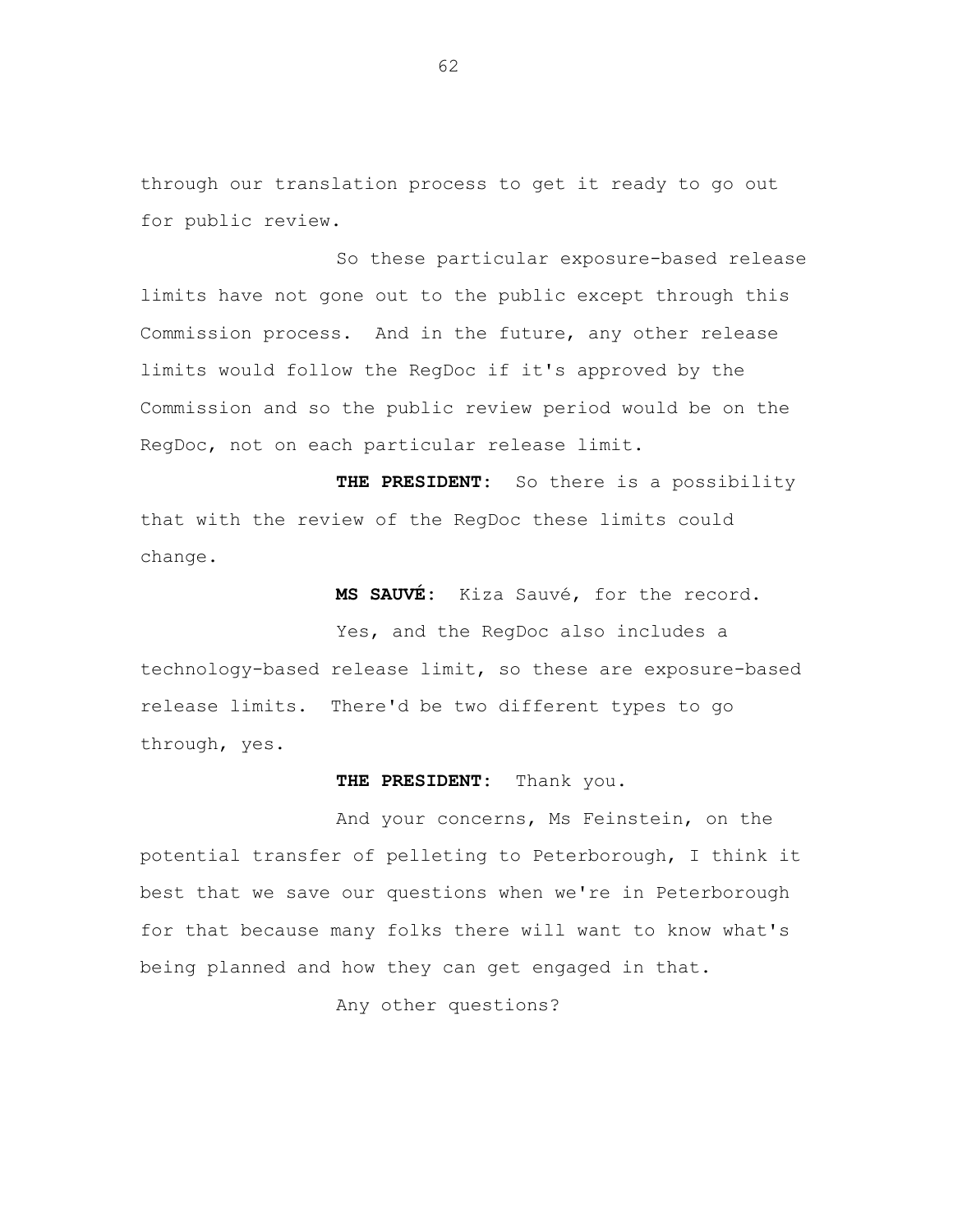So you've got 30 seconds for any closing remarks, please.

**MS FEINSTEIN:** Thank you. Pippa Feinstein, for the record, again.

There are just a couple points that I'd like to follow up on, things that have been mentioned by CNSC staff and BWXT in response to some of the concerns we mentioned.

One of them is about this issue of sewage sludge or downstream flows from the facility, and there are a few considerations that I'd like to bring to the Commissioners' attention, one being issues of some jurisdictional uncertainty between federal regulation and the municipality's ability to treat wastewater. And this is something that we allude to in our written submissions as well, is the need to ensure that there's cooperation between municipalities and federal regulators on this issue, but also to make sure that any cooperation or collaboration that's happening is made clear to the public so that the public understands what these authorities are doing together to address this issue.

Again, that's a prime example for the release of more data, so if this is something that CNSC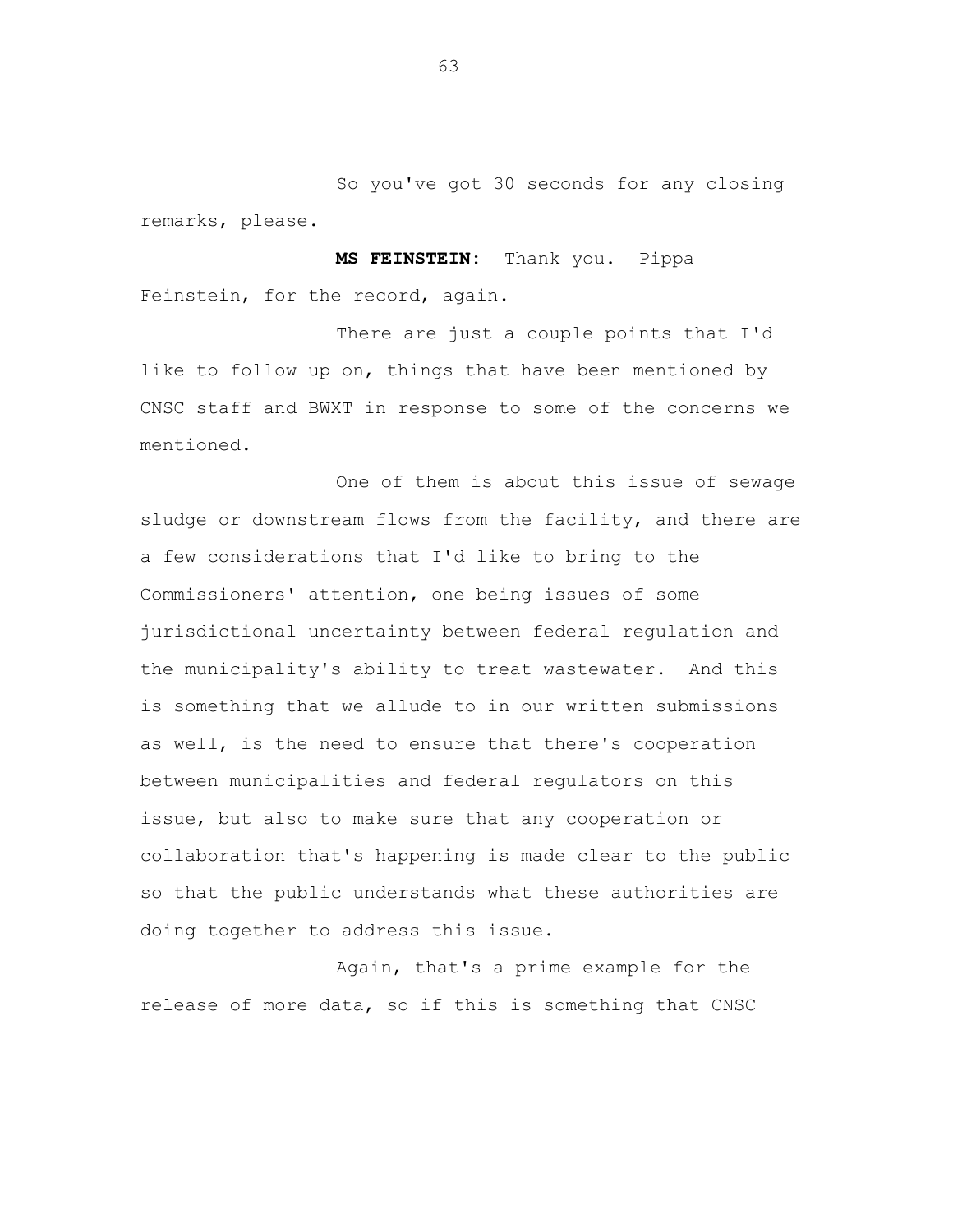Staff has looked into with the municipality, then the public should be able to find somewhere online how those discussions happened and what they contained, as well as the data that's being used to inform the kinds of decisions coming out of those discussions.

A short note on the disposal issue of sewage sludge.

We have heard from concerned members of the communities that in other places such as Pembroke sewage sludge can be used on farm fields or else in municipalities if it's being sent to conventional landfills. Some kind of data, information assuring the safety of any actions like that which are being made would be extremely important to have on the public record, and currently that information is not available to the public.

I think I might leave it there. Our written submissions are pretty comprehensive as well and they are already on the public record. So I trust everyone is familiar with additional points that we are making there, especially on communication with the public.

Waterkeeper made a series of recommendations, and very specific recommendations, about improvements that can be made by BWXT and CNSC staff that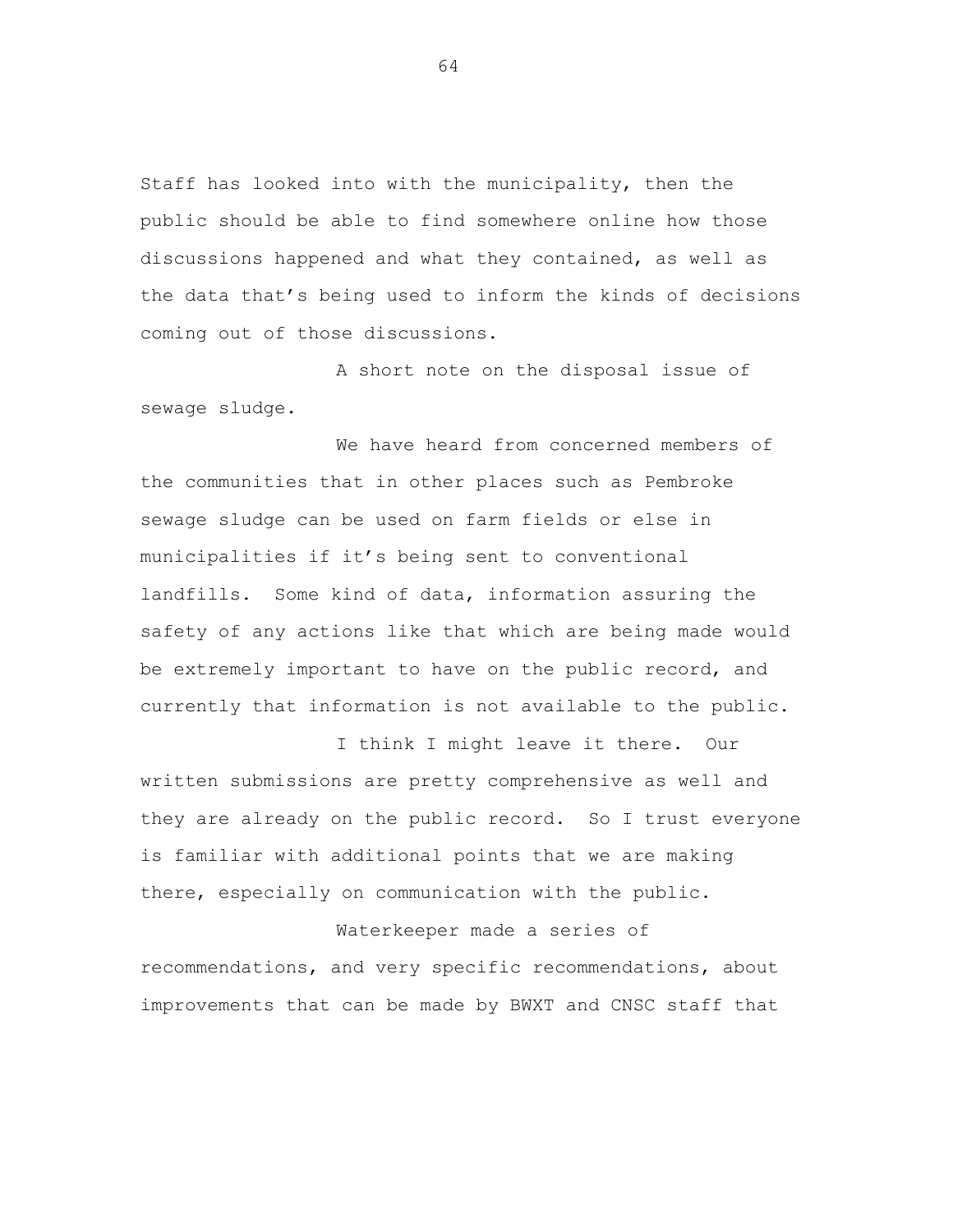address a lot of the questions that have been arising yesterday and already this morning about that issue.

So I would direct your attention to those specific recommendations as well.

Thank you.

**THE PRESIDENT:** Yes, we have made note of all 23, or whatever you had in there.

Thank you very much for your intervention. The next presentation is by the Canadian Nuclear Association as outlined in CMD 20-H2.118.

Mr. Steve Coupland will present the

submission.

Over to you.

**CMD 20-H2.118**

**Oral presentation by the**

**Canadian Nuclear Association**

**MR. COUPLAND:** Thank you and good morning, Madam Chair and Commissioners.

My name is Steve Coupland. I am the Director of Regulatory and Environmental Affairs at the Canadian Nuclear Association.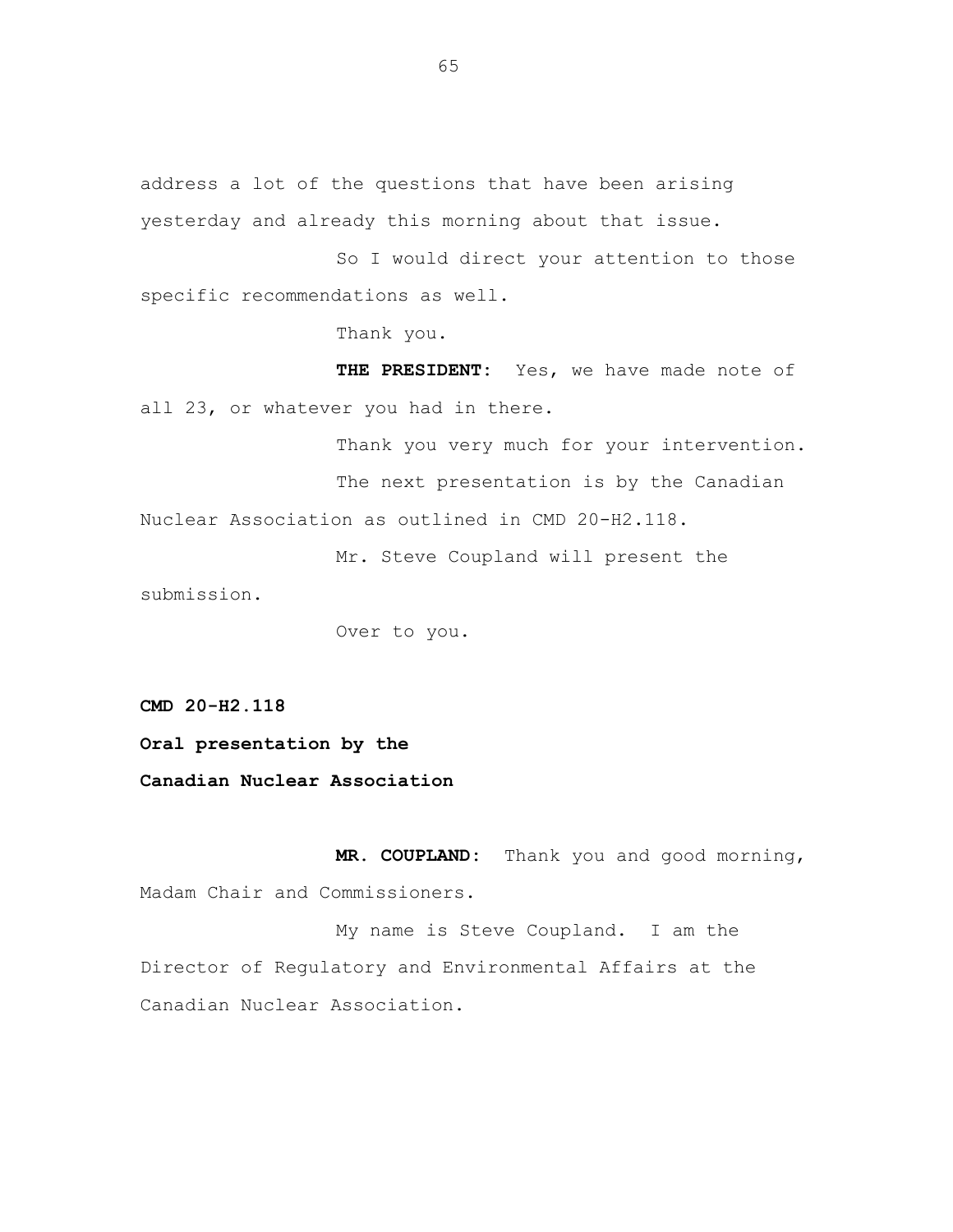With me this morning is Dr. Adrienne Ethier from Calian, who specializes in both environmental risk assessment and effluent environmental monitoring program design.

I appreciate the opportunity to say a few words in support of BWXT's application for a ten-year renewal of its Class 1B fuel facility operating licence.

You have already received written comments on behalf of the CNA and its members but I would like for the record to briefly expand on some of the key points addressed in the letter, in particular BWXT's commitment to the areas of safety, the environment and public disclosure.

Like all members of the Canadian nuclear industry BWXT is committed to the safe, clean and reliable operation of its facilities. This means not accepting the status quo but continually working toward improvement in safety programs and environmental stewardship.

The CNA believes that the best indicator of future performance is past performance, and on that score BWXT has an outstanding record. Its strong performance is highlighted by continual positive ratings in all 14 safety and control areas regulated by the CNSC. Strong performance is maintained by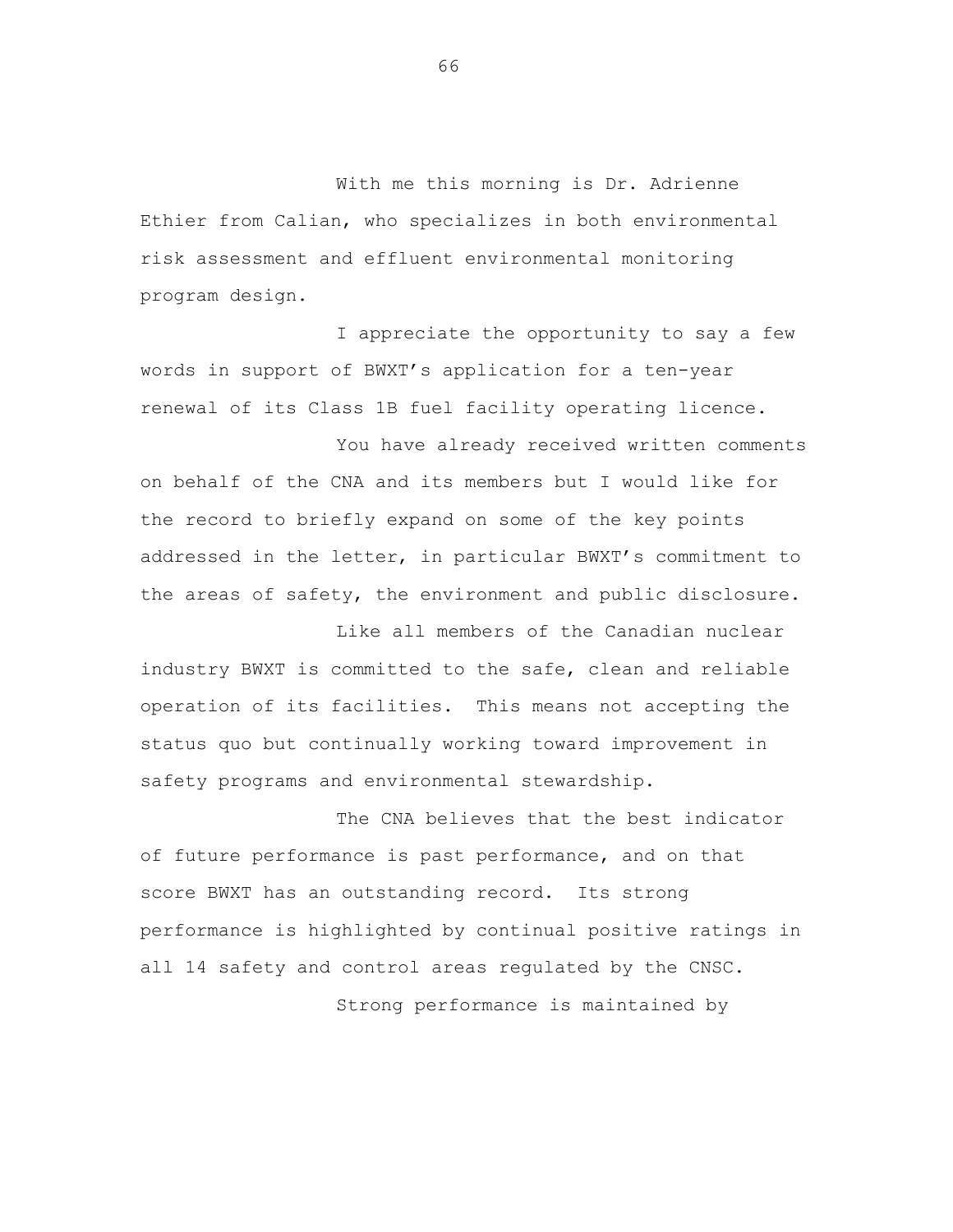ongoing audits and assessments and making continual improvements. BWXT's submission goes into greater detail on this subject, but I would like to list a couple of the key improvements over the past licence period.

These include updated safety analysis, upgrades to the preventative maintenance program, upgrades to fire and safety systems and powder storage upgrades, as well as security and monitoring system upgrades.

As I said, these and other upgrades are highlighted in much more detail in BWXT's submission.

If I might spend a couple of minutes addressing environmental and public safety, the CNA is well aware that there is significant public concern both here in Toronto and in Peterborough over possible releases to the public. And that's clear in the last couple of days.

One of the challenges the nuclear industry faces is the lack of understanding of radiation exposure among the general public. As the Commission well knows, radiation occurs naturally and the public is continually exposed to small amounts of radiation. The risk to the public is an unnatural exposure to a large dose of radiation either at once or over a period of time.

We are fortunate that there is a great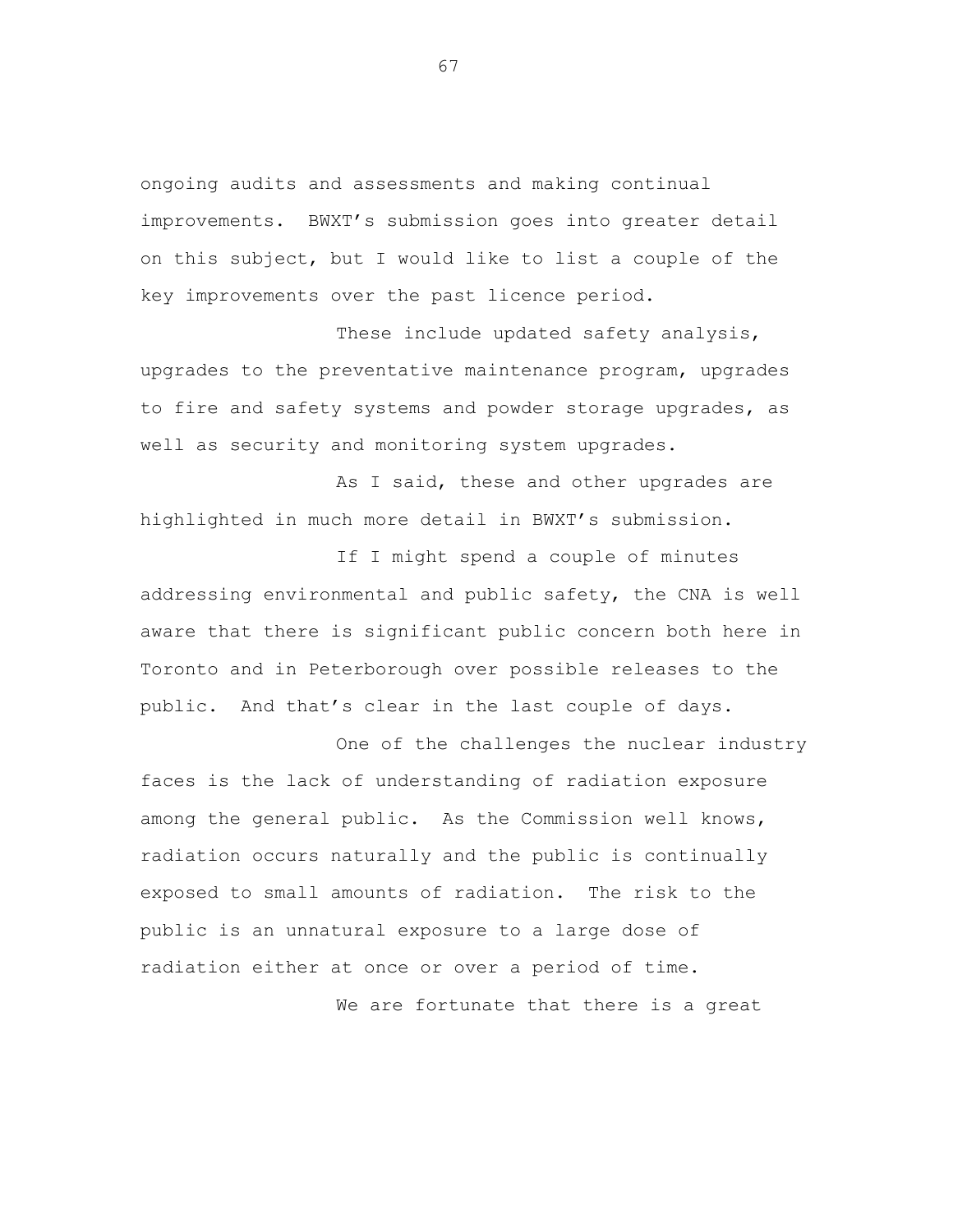deal of knowledge about the impacts of radiation, and therefore safe limits can be established and facilities monitored both at the point of release and then later to confirm public safety.

In Canada preventing the risk, that risk, is the responsibility of the site operators with the CNSC providing continuous oversight and monitoring. Licences, such as the one BWXT is applying for, are granted by the CNSC and outline various requirements for operations, including action levels and release limits for radioactive and hazardous materials.

I think it's important that we look at past releases when considering this licence application. In addition to internal monitoring and reporting done by BWXT and the CNSC's own independent monitoring program, the Peterborough Public Health Unit also undertook a review of data for releases from both facilities.

In all cases it was concluded that the emissions at both facilities were well below release limits.

With respect to radiation dose, the public dose from the Peterborough facility from 2014 to 2018 was virtually zero. Here in Toronto the public dose over that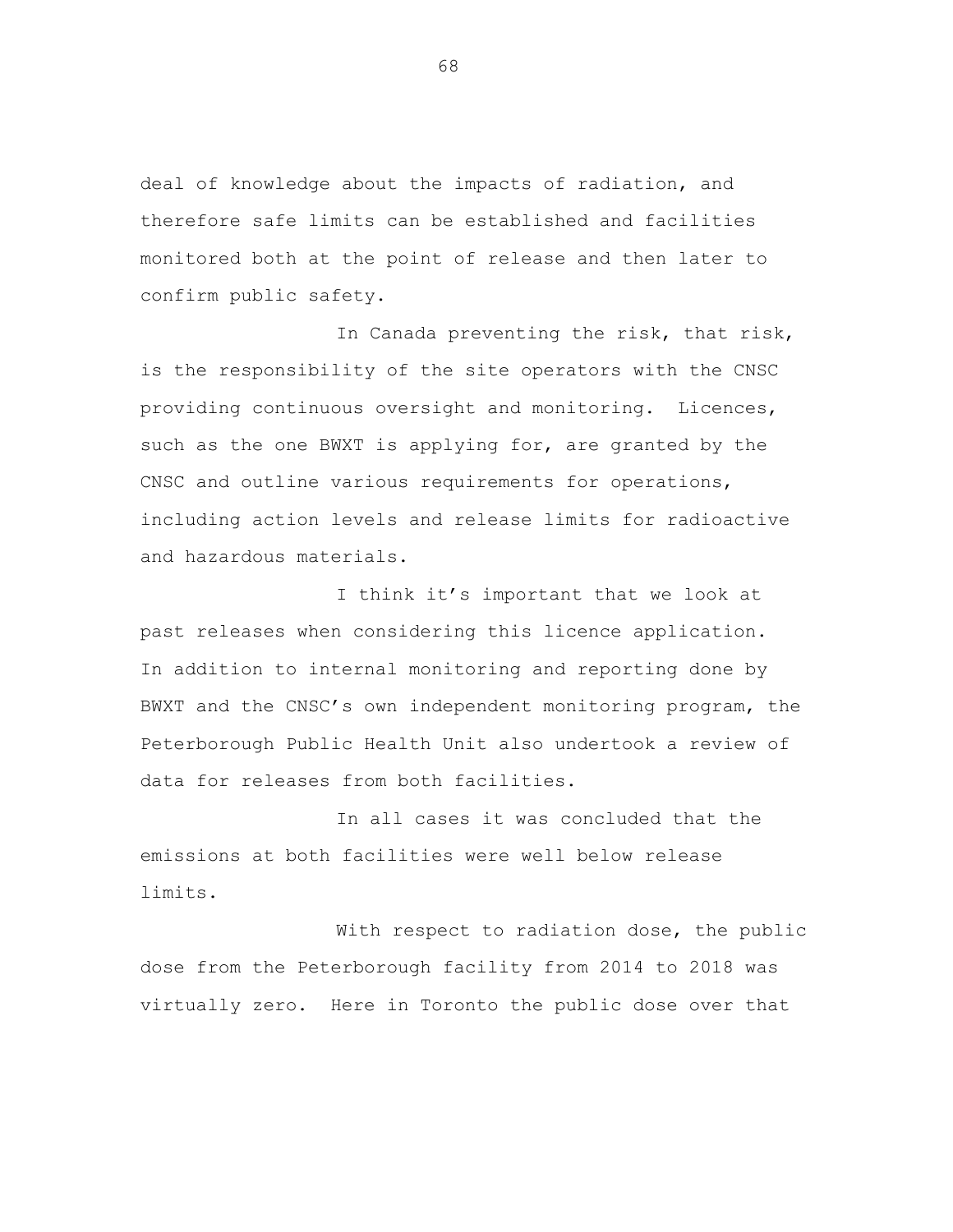same timeframe ranged from .41 microsieverts to 17.49 microsieverts, which is significantly below the limit of 1,000 microsieverts.

There are similar results when looking at the air and liquid releases from uranium. In the last five years air emissions have ranged from .002 to .004 grams in Peterborough and 6.3 to 10.9 grams in Toronto. In both cases the releases are significantly lower than the licence release limit of 550 grams in Peterborough and 760 grams in Toronto.

In the case of liquid releases, again from 2014 to 2018, these range from .01 to .14 grams in Peterborough and .39 to .94 grams in Toronto. Again these releases are significantly below the licence release limit of 760 kilograms in Peterborough and 9,000 kilograms in Toronto.

With respect to beryllium the highest recorded value of beryllium in stack emissions over the course of the licence period was .009 micrograms per meter cubed, which is orders of magnitude less than the Ontario guideline.

However, it has to be acknowledged that there was a recent spike in one particular recording in the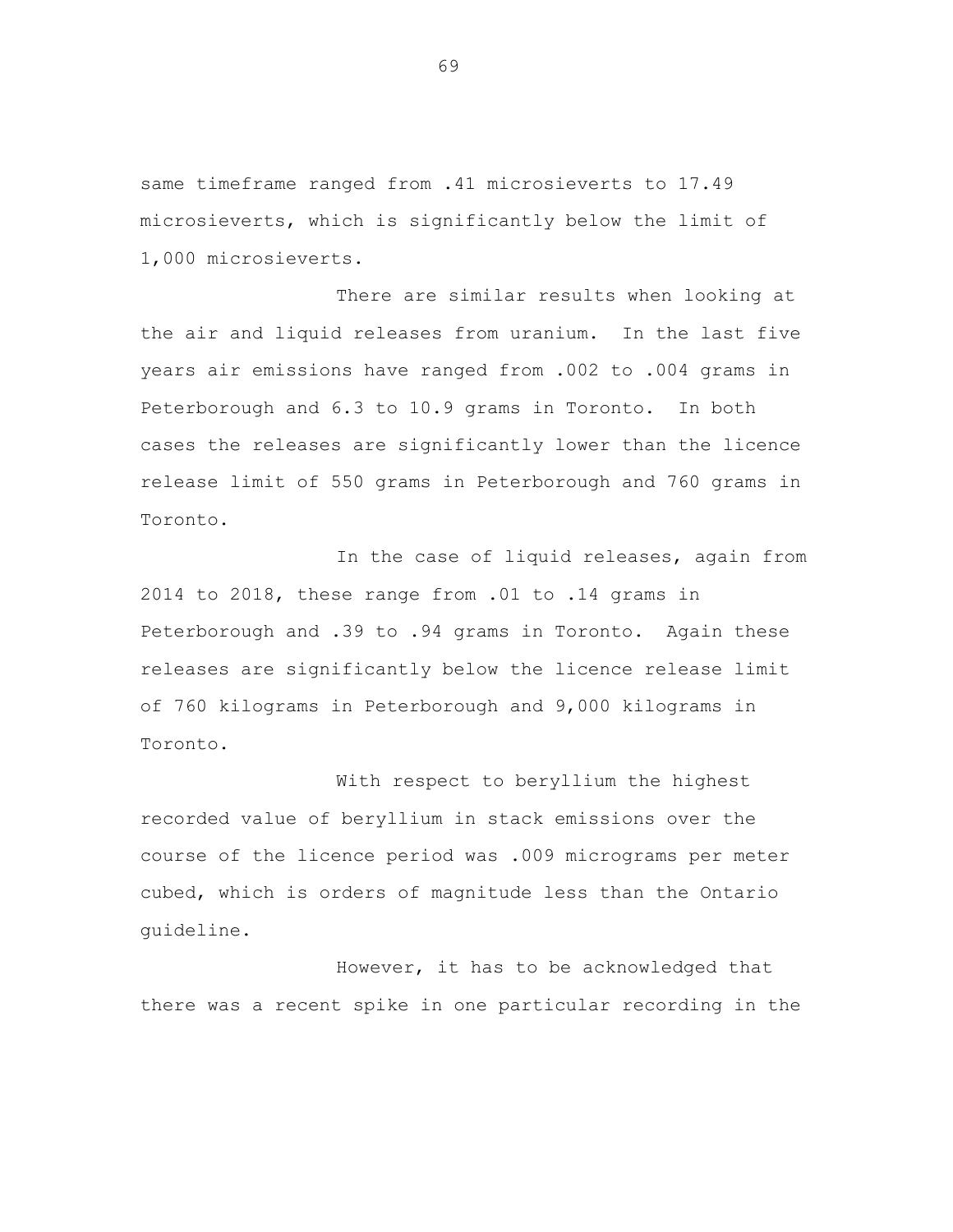Peterborough area that bears close monitoring, but still that concentration is well below the CCME guideline.

I think it's clear from the data that releases from both the Toronto and Peterborough facilities are well below facility licence release limits and the additional radiation released to the general public is negligible.

That said, it's also clear from the number of individual intervenors and the ones we've heard so far and the ones we will hear in Peterborough that there is a significant misunderstanding and apprehension around those releases.

Misunderstanding and apprehension are not just problems for BWXT here in Toronto and Peterborough but part of a larger problem for the nuclear industry as a whole that we are working to address.

At the CNA we believe clear, open public information and disclosure are essential in clearing up the misinformation and apprehension around our industry. That's why we support public meetings and hearings such as these and why we continue to encourage and support our members in holding public meetings and open houses, as well as the use of dedicated websites and social media.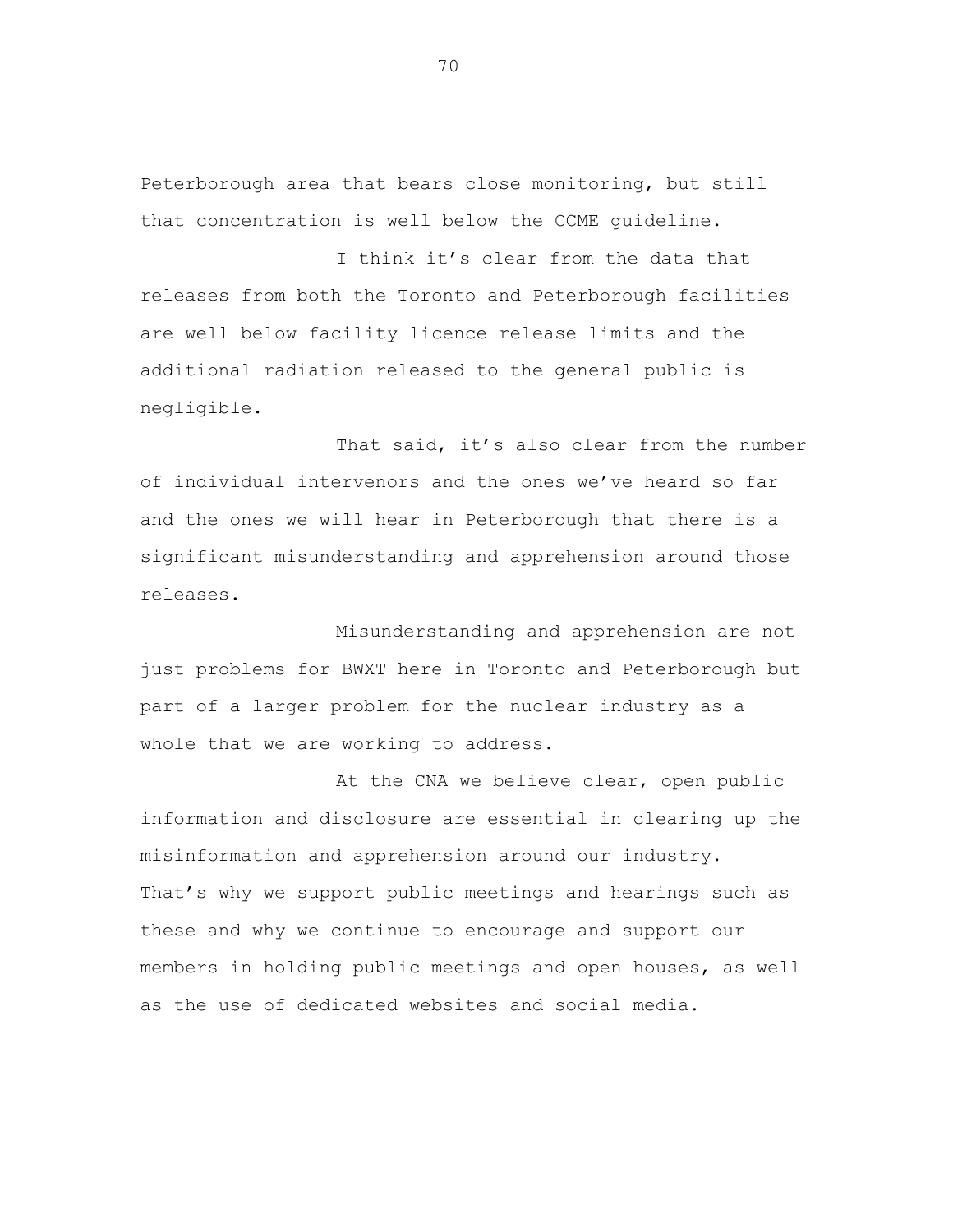BWXT shares our views and is committed to transparent and timely communications with the communities it shares. Over the course of the existing licence period significant updates have been made to the public information disclosure program, including the additions of community newsletter, regular mailings to the public as well as updating and maintaining public information website.

We have heard that there is more information still required and more work to be done. I believe BWXT has on a number of occasions expressed their willingness to take the next steps in the program.

In addition, BWXT holds or participates in public community meetings, open houses, requests annual meetings with local elected officials, holds regular meetings with its Toronto Liaison Committee.

If I could briefly comment on the Toronto Liaison Committee because I think this is a very valuable tool.

This committee was organized in 2013 and serves as a forum for the exchange of information and ideas between BWXT and the community. It allows the community to meet BWXT staff to discuss operations, receive updates on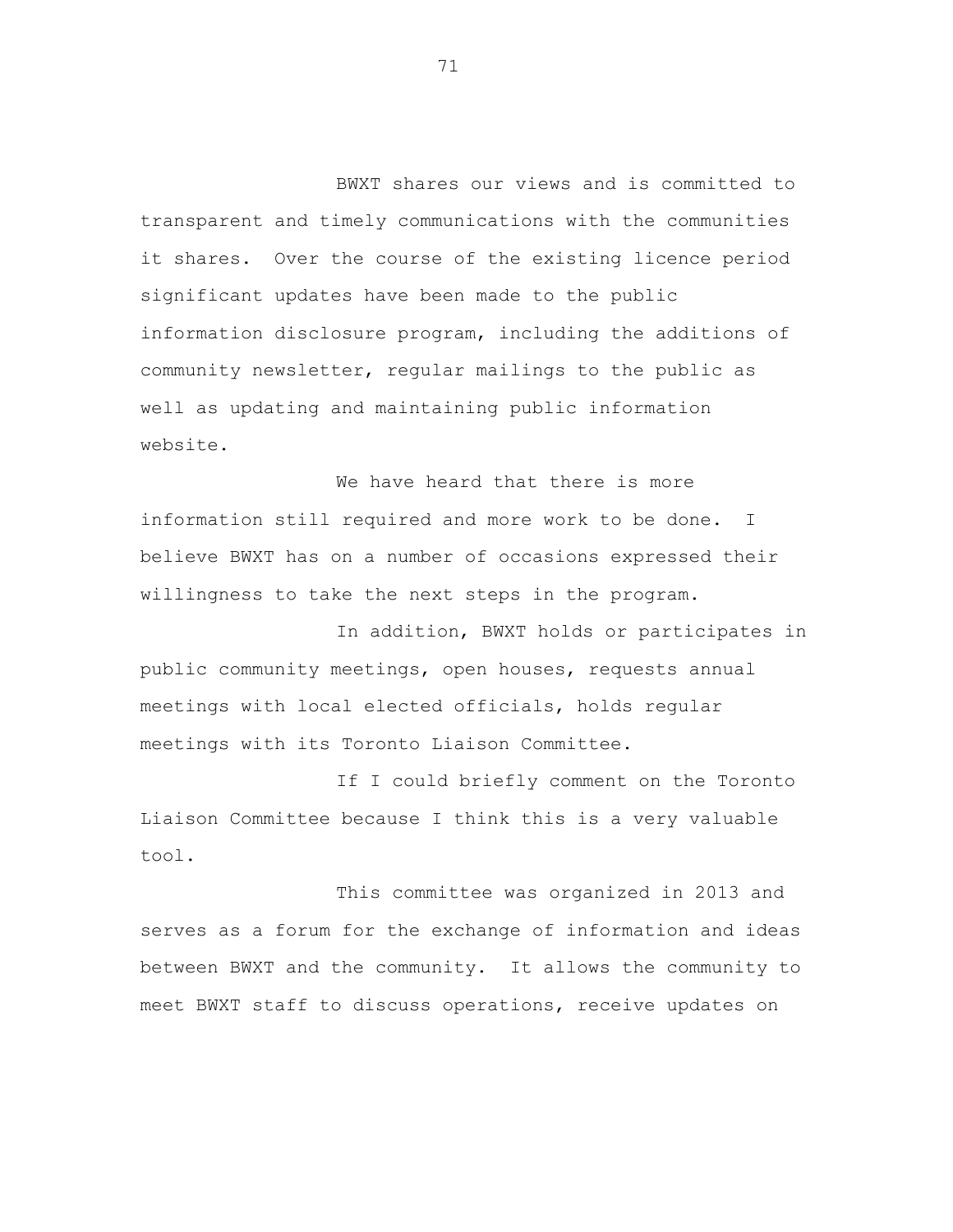topics such as emergency planning and environmental monitoring.

In addition, it provides the opportunity for feedback the other way; for BWXT to listen to, hear and recognize community priorities and concerns.

In response to the recent increase in Peterborough, BWXT has committed and is currently working to establish a similar Community Liaison Committee in Peterborough.

In summary, BWXT's commitment to excellence and safety and environmental protection, as well as its actual operation performance at both facilities over the life of the current licence period, demonstrate that BWXT is qualified to implement the activities outlined in the application.

In our view, BWXT has clearly demonstrated excellent practices in their ability to safely and reliability to carry out their activities.

The application and supporting documentation reaffirm the commitment to the protection of employees, the Canadian public and the environment.

The Canadian Nuclear Association supports this application for a ten-year Class 1B licence for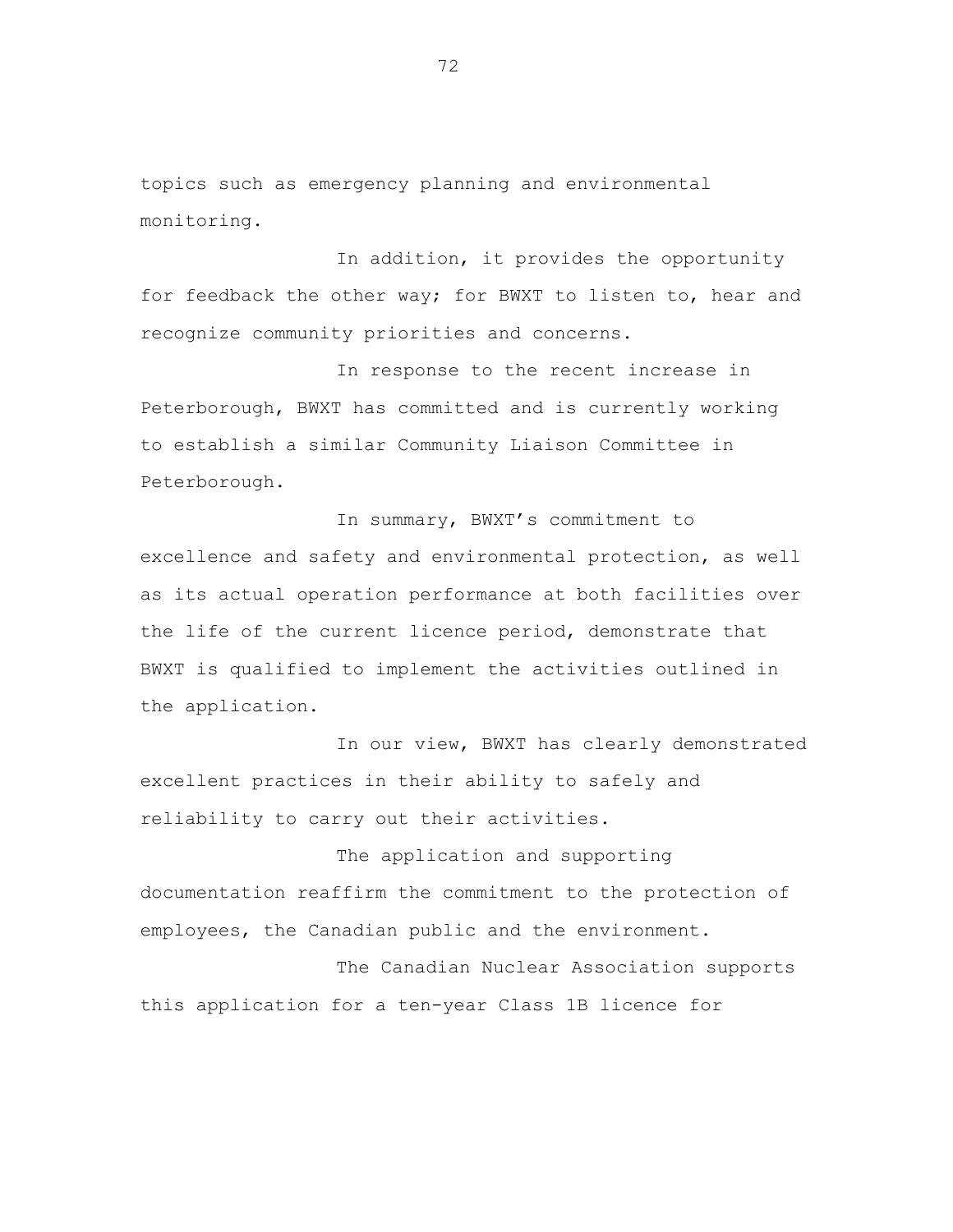continued operation of BWXT's Toronto and Peterborough facilities.

I would like to close by thanking the Commission for giving us the opportunity to present, and I look forward to any questions you might have.

> **THE PRESIDENT:** Thank you very much. I will start with Dr. Lecroix.

**MEMBER LACROIX:** Thank you, Mr. Coupland, for your presentation.

The Canadian Nuclear Association is in the business of promoting Canada's knowledge and knowhow in nuclear science and engineering and unclear technologies, and on the other hand BWXT is in the business of producing or manufacturing nuclear fuel for CANDU reactors.

In spite of the fact that BWXT knows its stuff, they have the knowledge, they have the knowhow to manufacture the nuclear fuel, they still have difficulties making connection with the local people.

I was wondering, at the Canadian Nuclear Association you do have experience in communicating in nuclear technologies. So would you have any advice or recommendations that you could make to BWXT?

**MR. COUPLAND:** Thank you.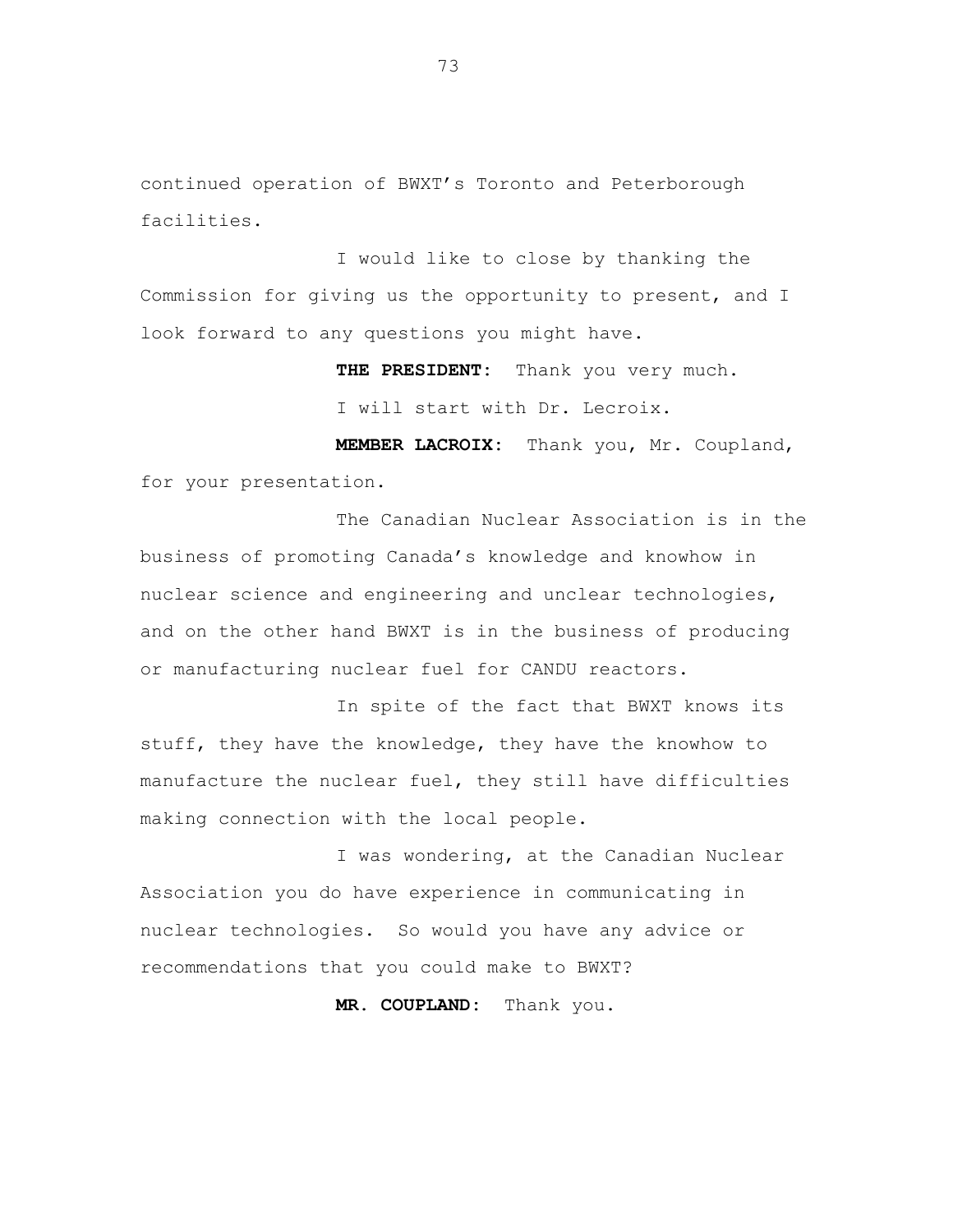Yes, communication, obviously there's been a great deal of discussion over yesterday and so far this morning on that. I think it breaks down -– and BWXT and the nuclear industry as a whole faces the same sort of challenges that BWXT faces here. And we do work with our members at the CNA as much as we can on a variety of ways.

it. One is getting our message out and notifying people of the presence and activities of our industry. You know, that's particularly challenging, perhaps more challenging here for BWXT in an urban centre where you have a lot of changing population in a changing community as opposed to perhaps the Bruce site where it is a much more stable population, smaller population, easier to reach out to.

So there are some challenges to that.

There are really two challenges, as I see

I think BWXT has done a good job of increasing its program. I think they have indicated that they need to do more.

I think MPP Stiles had a couple of interesting comments.

I have a background in politics before I got into the nuclear business. One of the things that we found in campaigning during the business of reaching out to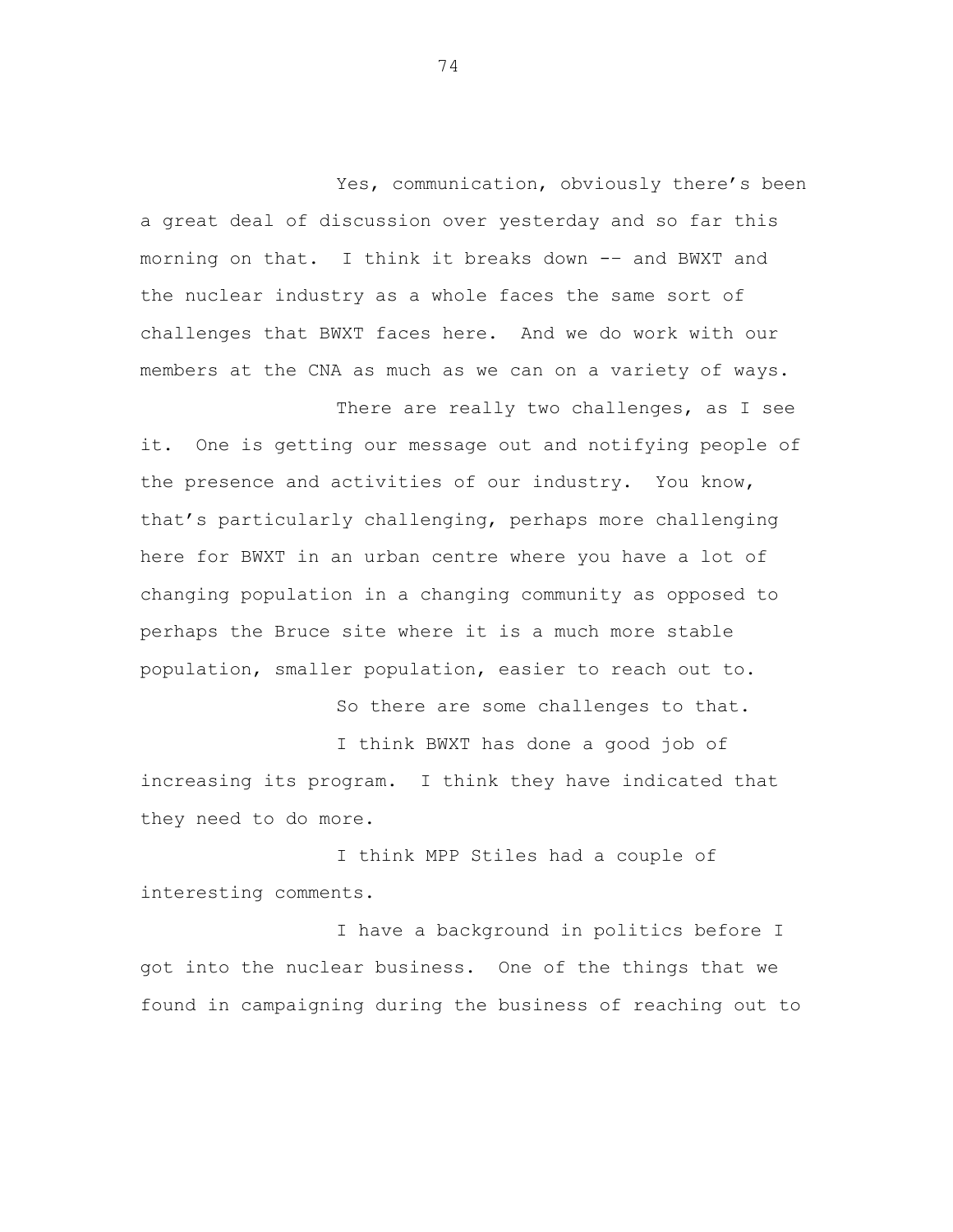people is that door knocking helps.

I think distributing of fliers is important. It's a good way to get out to people. I think you need to kind of perhaps do it. Rather than do it by Canada Post I would do it by actually hiring people to deliver the individual flier through doors. That way people actually get to look at it as opposed to collecting a bundle, which most times goes straight into the recycle bin.

You can use phone dialling companies to let know of various events, pass on information. Again increasingly people are just hitting the delete button when those come, but you continually try to reach out.

I also think social media is very important in terms of reaching out on that.

We also have an organization we work with. Ontario's Nuclear Advantage works through a lot of social media, does a lot of events. A lot of education we're working on as well.

There's really no silver bullet. It's just continual outreach; no shortcut.

The second challenge that I wanted to -and this is getting a bit of a long-winded answer here.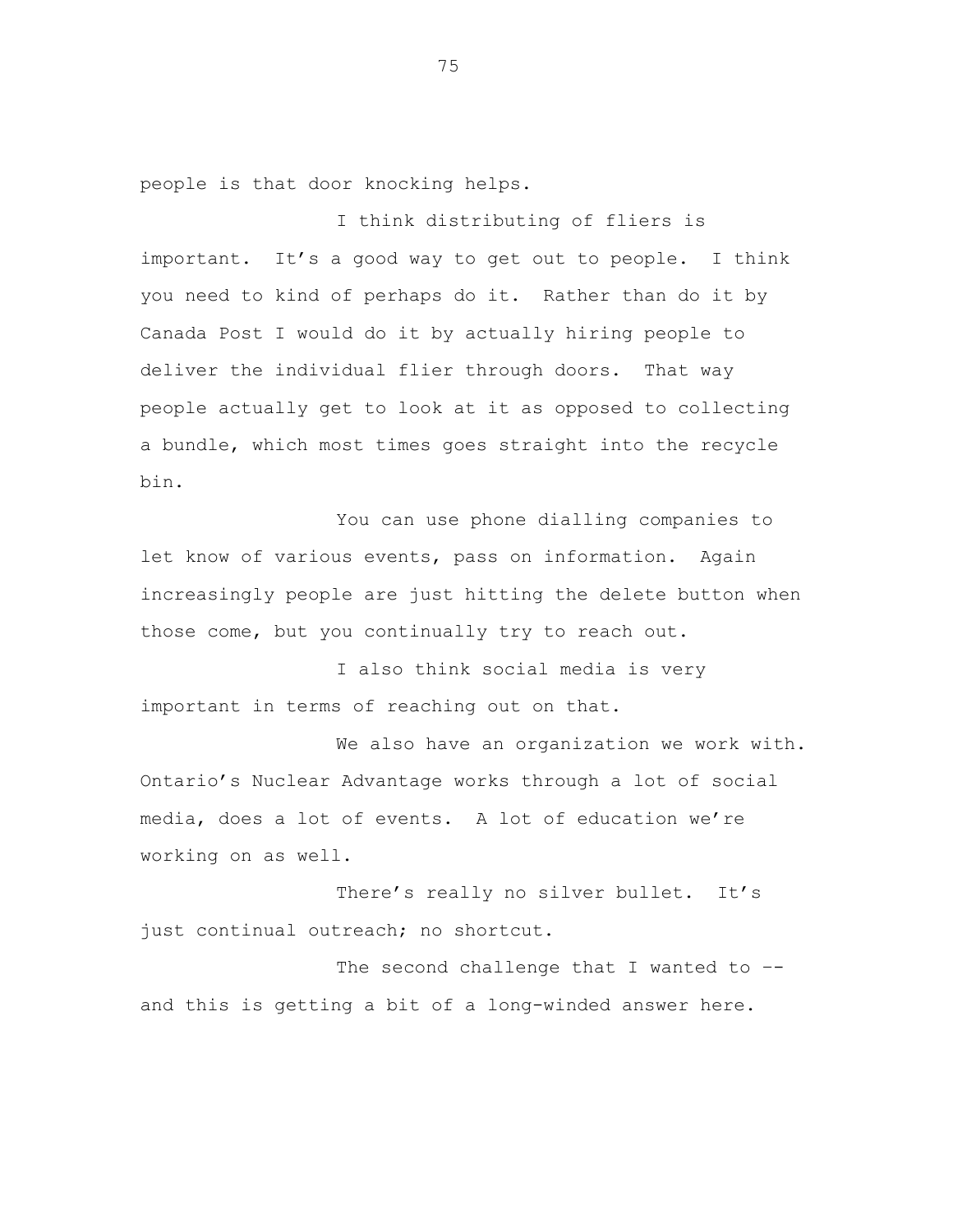The second piece -- because I think it's extremely important and we saw it clearly yesterday.

The second challenge is once we reach people -– and I think this might be more difficult –- is dealing with the fear and apprehension around radiation. We try hard to educate people but there is a clear misunderstanding and apprehension that's very real around people.

I was struck by one of the intervenors yesterday. I think it was Mr. Fernandes that talked about he wouldn't let his son play in a playground anymore.

I mean, the data is very clear that there's no risk. We all know that there's no risk, yet he was very genuine and very clearly and sincerely concerned about his son.

My thinking is education, but I don't know how to break through that. I actually spent a lot of time trying to think about that last night, because I found it troubling that there is clearly no risk on all scientific based evidence. But the gentleman was genuinely concerned and scared.

So that's something that we have to tackle. I really think it's through continual outreach,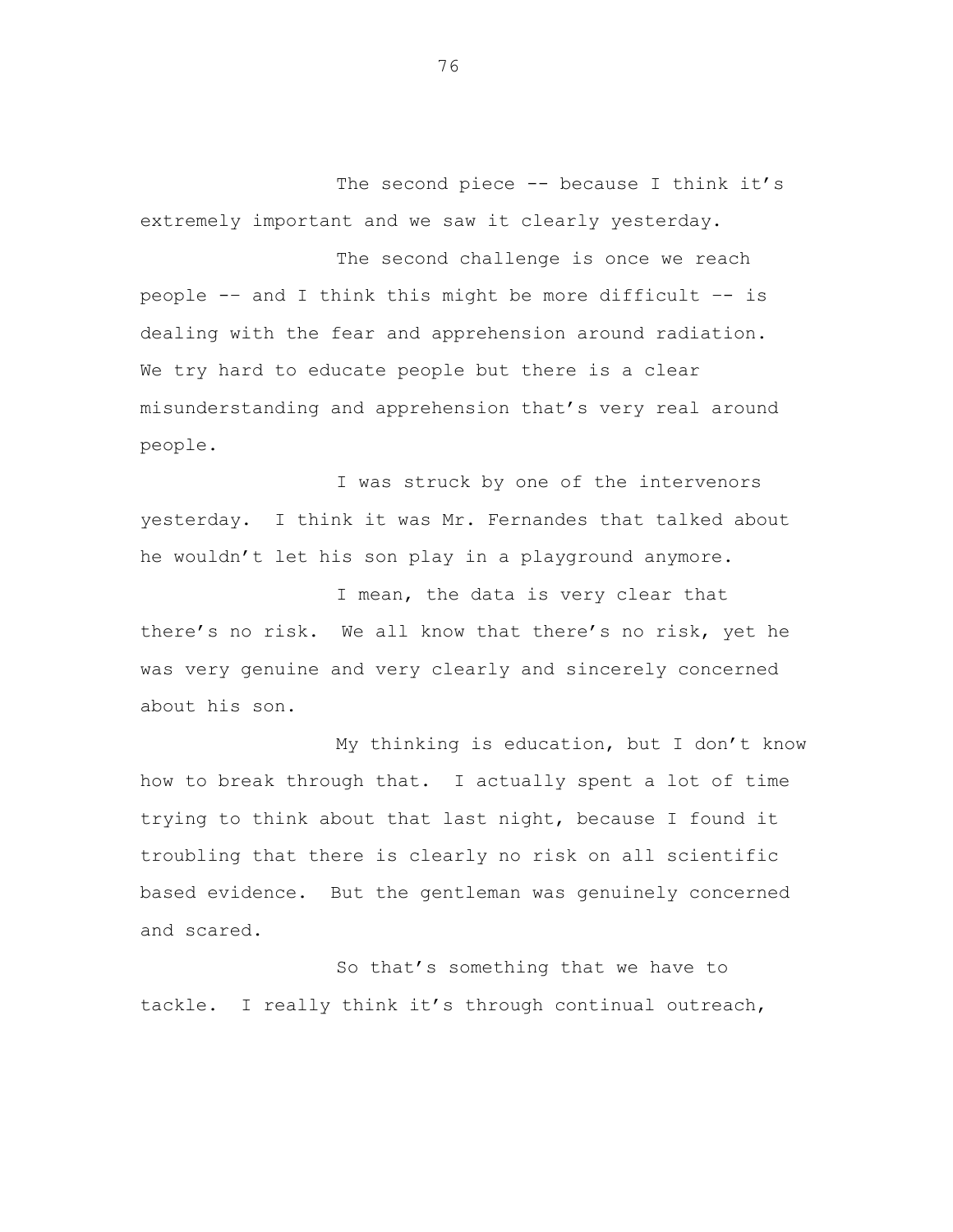through public education. We're working on programs at the CNA to do that. I think we're far ahead of where we were five years ago. Five years ago we were further ahead than we were five years before that, but we still have a long way to go. And that's a big part of what we do at CNA.

Sorry, that was a bit of a long-winded

answer.

**THE PRESIDENT:** Thank you.

Dr. McKinnon.

**MEMBER McKINNON:** Thank you for your comments. It's always good to hear about organizations with outreach.

What I heard was very many of the similar techniques you are using as the company is using and CNSC is using, and what we have heard in this meeting from the large number of intervenors who have presented and sent in letters is that it's not really working.

So there is a lot of doing the same thing and thinking it might be working. So again how do you measure whether you are being effective? How do you determine that? And how do you reach the people who might be initially sceptical?

I see a lot of the outreach methods that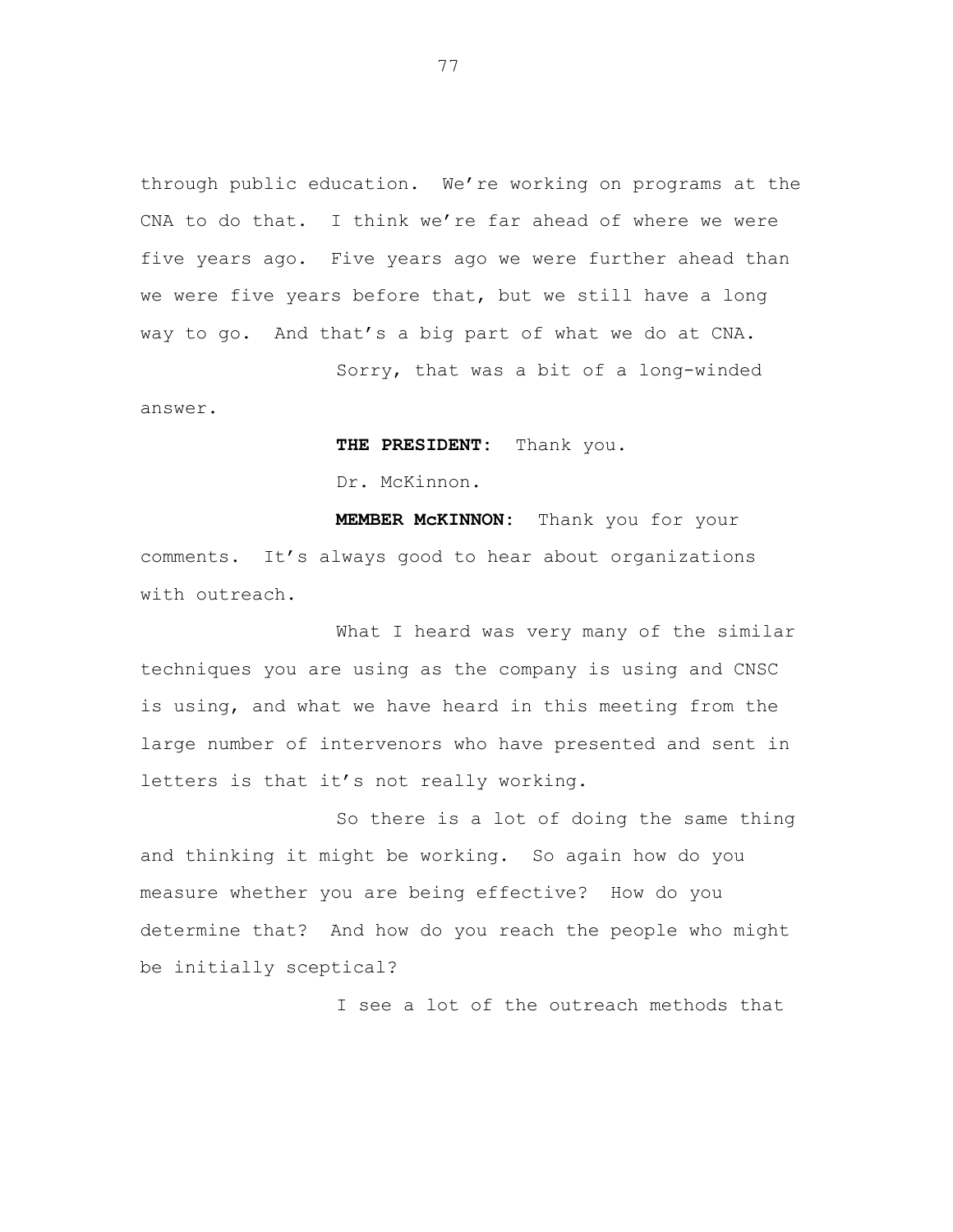you mention might work very well on people who are, you know, receptive and would be willing to read the data.

But let's say a busy resident: I don't look at all the fliers that come in, I'm pretty sceptical. How do you convince me?

**MR. COUPLAND:** Ultimately it boils down to finding an opportunity to have a conversation. It's difficult. People's lives are busy. It's difficult to reach out and to get to people.

The techniques I talked about are the ones that are used. I'm not sure I have any other thoughts on that, other than continuing to apply those methods on a frequent basis, trying to set up opportunities to meet with people and make them aware of where you are, what you're doing. There's times to meet and make them aware where they can get information and frankly be available when they want to meet.

I'm not sure there is a silver bullet or a simple solution. It's just continual outreach and time-consuming hard work. I'm not sure there is a simpler way to do it.

**THE PRESIDENT:** Dr. Demeter?

Dr. Berube?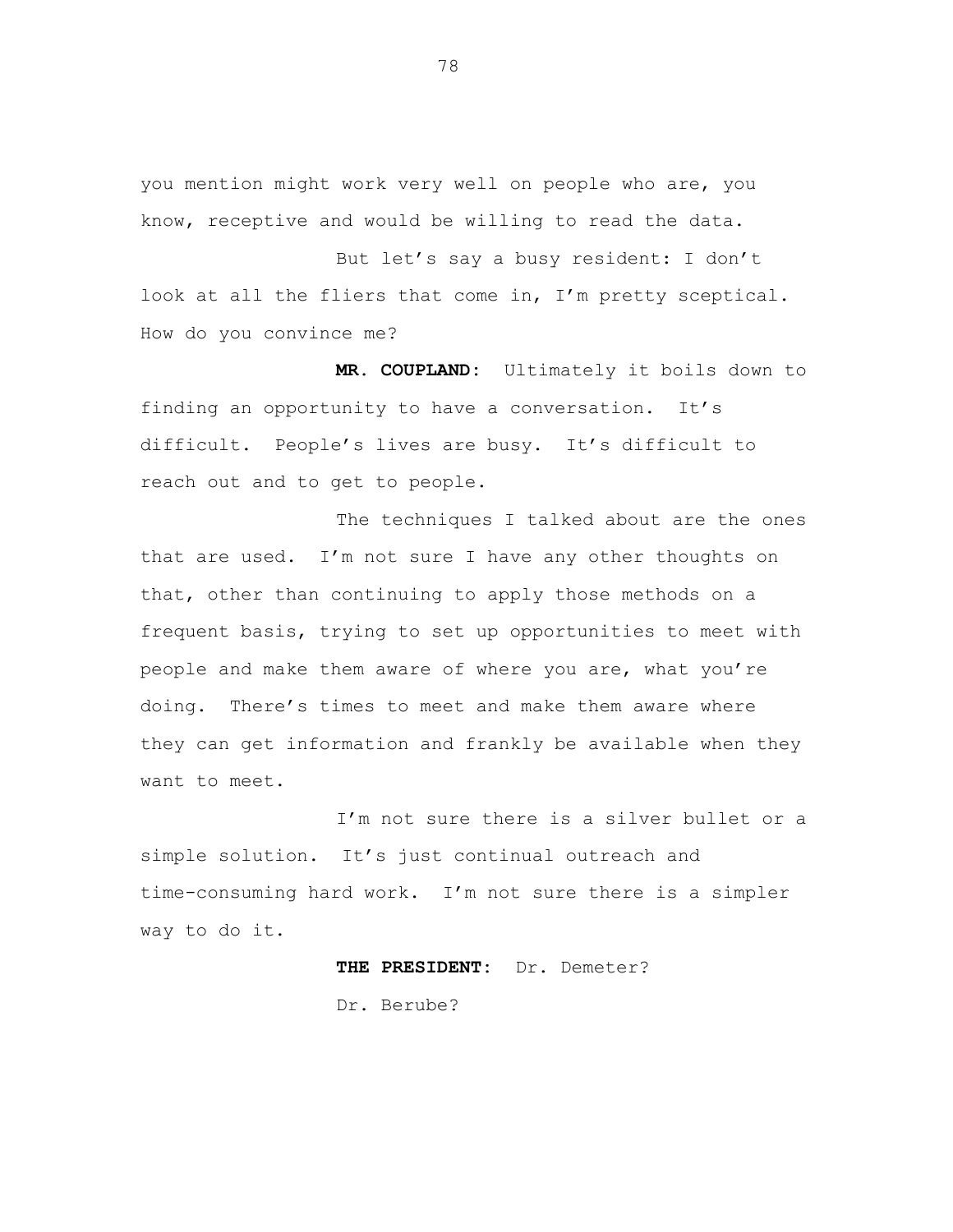**MEMBER BERUBE:** Thank you for your intervention. It was actually quite interesting.

I believe I heard you say that you took it upon yourselves to do an independent audit of discharge limits and I think that's why you have the environmental Ph.D. with you. Is that correct?

**MR. COUPLAND:** No, we didn't do an independent one. I referred to the one that was done by the Peterborough Health Authority.

**MEMBER BERUBE:** Oh, I see; okay. That's my misunderstanding. Thank you for clarifying that.

In looking at that data -- because you are looking at a lot of data -- the source data is from that particular source? Or what data did you examine exactly?

**MR. COUPLAND:** Adrienne, I will hand it over to you.

**MS ETHIER:** The data that was reviewed comes from the BWXT annual compliance reports for the risk assessment and other publicly available data that we could find.

**MEMBER BERUBE:** Was that summary data or raw data that you were looking at?

**MS ETHIER:** It was summary.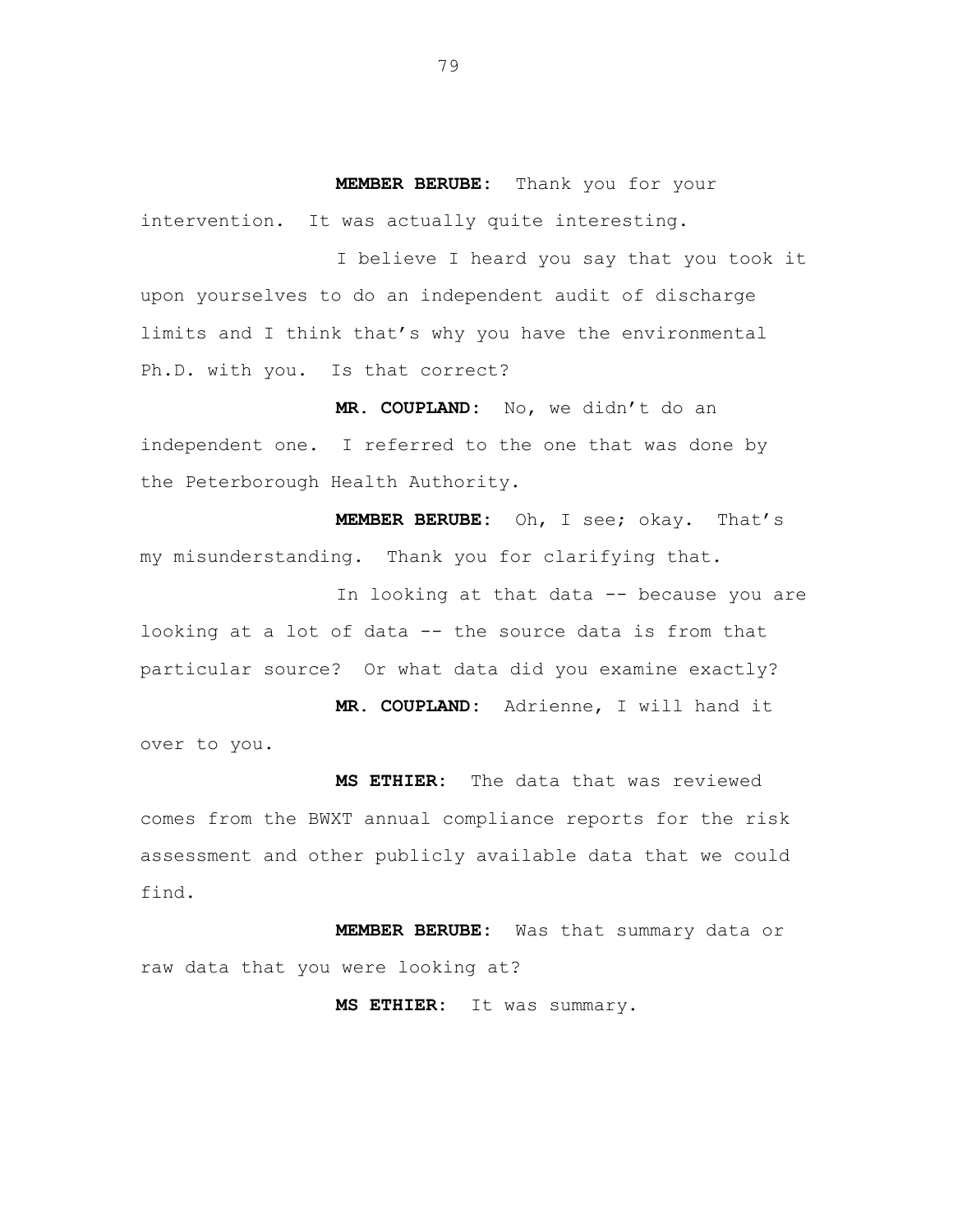**MEMBER BERUBE:** Okay. Thank you.

**THE PRESIDENT:** Well, thank you very much for your intervention.

> Any other comments? No. Okay, thank you. You were going to say something? **MR. COUPLAND:** I would like to make one

last comment.

I just want to say a few words on behalf of the nuclear industry.

We are proud of our industry and of our commitment to safety and to the environment. I know there's a lot of concern in the public and people aren't familiar with the industry. But I would invite the public to compare our industry to any other industry. Look at our environmental or safety track record on any basis you would like and compare us with any other industry that's out there. I think you will find that our track record compares favourably to all the other industries in this country.

I would be happy to have anybody take that comparison and have that discussion. Thank you.

**THE PRESIDENT:** Thank you.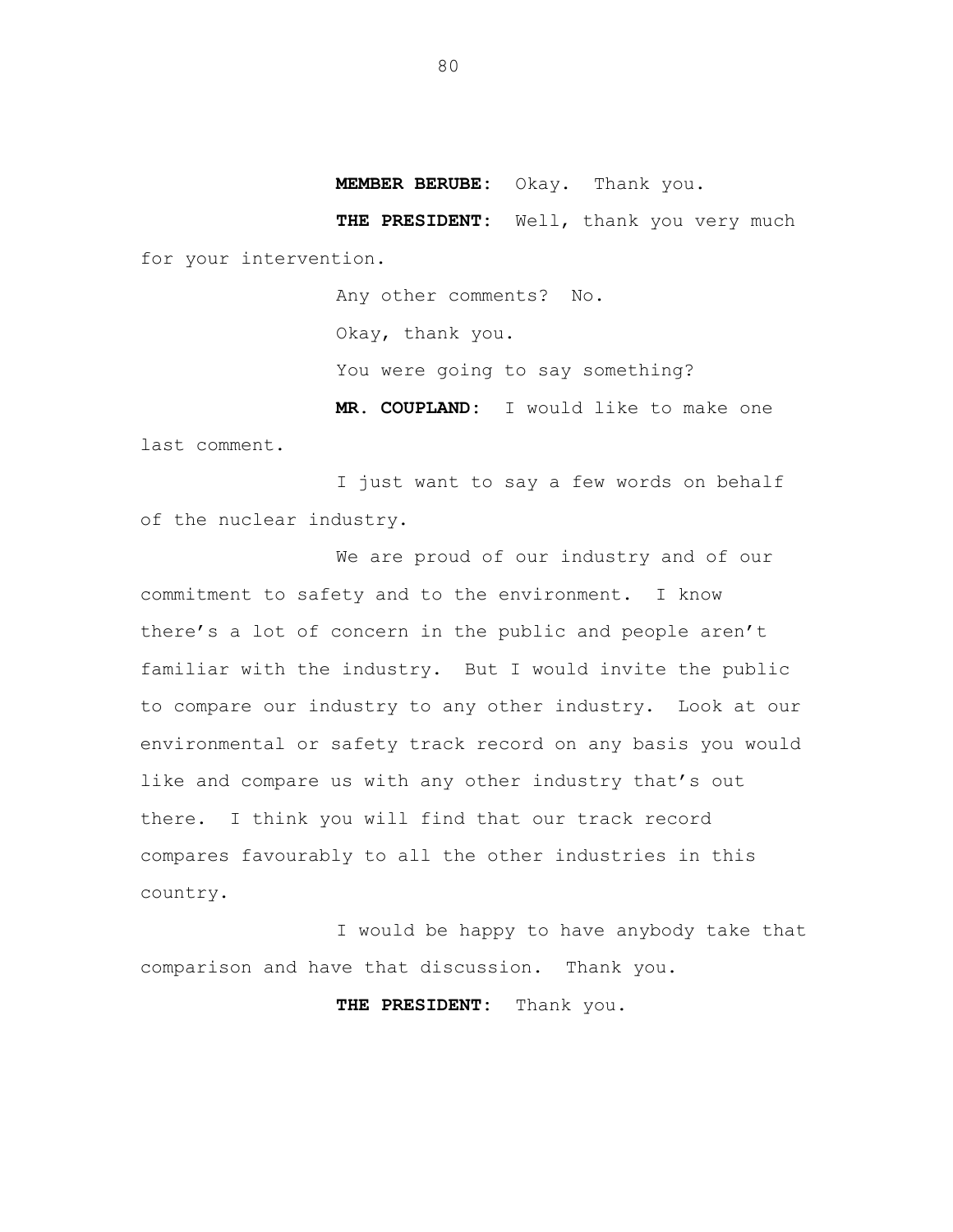**MS ETHIER:** I would just like to say from years in risk assessment that perceived risk is real risk, and that this perceived risk will trump the measurable risk that they can find in the environment.

It needs to be addressed. It's a problem that's connecting risk assessment in the nuclear industry in general and it comes down to communications.

I have seen with the Ottawa Riverkeeper, as Pippa Feinstein was mentioning, to have NGOs with expertise who can provide critical examination of the data independently does provide good weight of evidence for the public from a source that's independent from the CNSC and independent from the industry, and independent body that they can trust to help break down the barriers.

**THE PRESIDENT:** Thank you. I hope you stay around for the next intervention because I think she makes some excellent points around how you build public trust.

So with that introduction our next presentation is by Ms Margaret Smith, as outlined in CMD 20-H2.142.

Over to you, Ms Smith.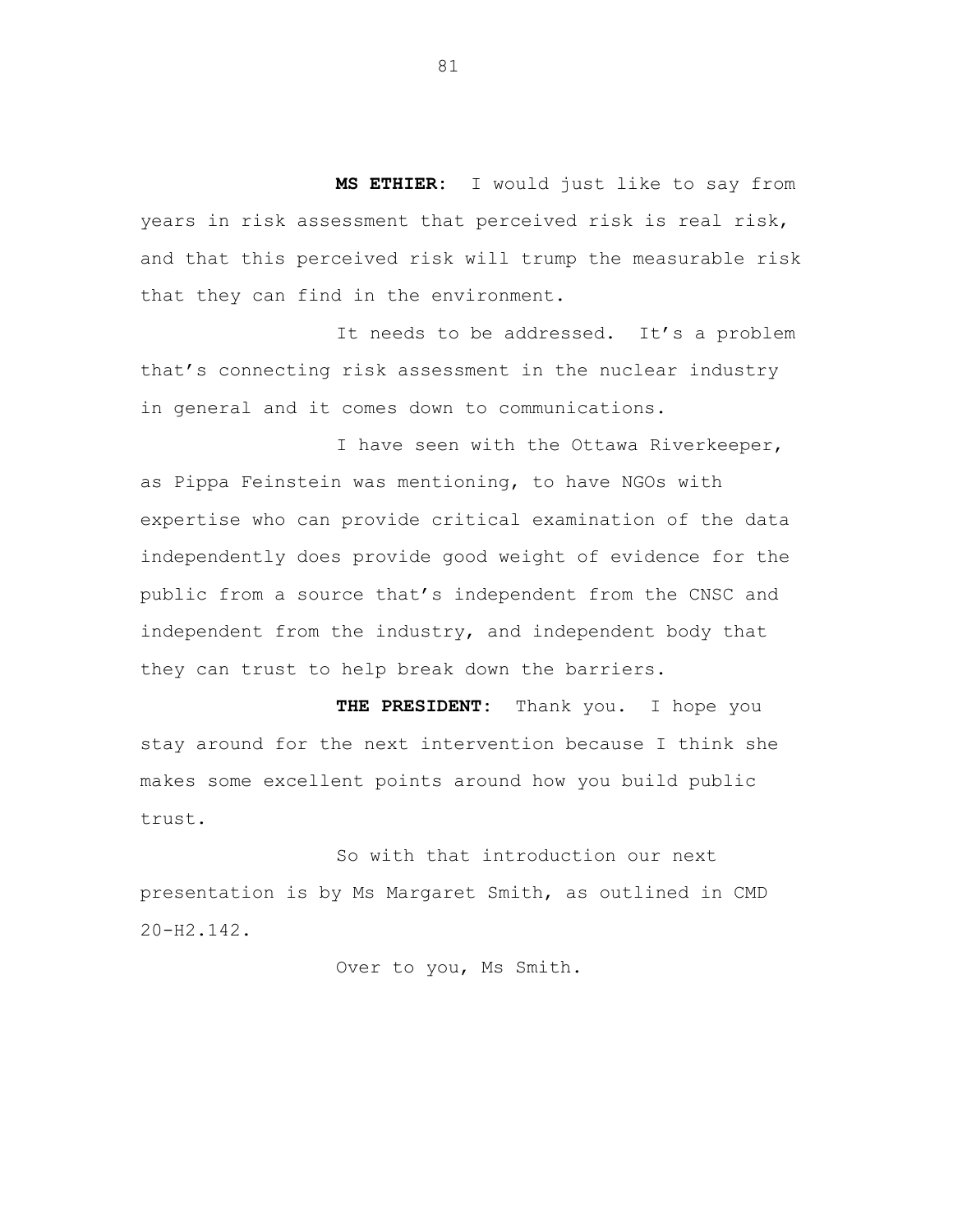**CMD 20-H2.142**

**Oral presentation by Margaret Smith**

**MS SMITH:** Thank you.

For the record, my name is Margaret Smith. I thank Ms Velshi and the Commission for convening a hearing here in our neighbourhood.

Today I will not be addressing any aspect of the BWXT technical operations or its environmental safety and human health performance. I am satisfied that the plant is well regulated and has a long record of safety and environmental responsibility.

The purpose of my presentation is twofold. First, I wish to commend BWXT for their improved public information program.

Second, I would like to suggest ways that could improve open and traceable community relationships which I believe the CNSC should encourage through this licensing process.

I first became involved with the then GE-Hitachi plant in 2013. In late 2012 news reports identified community concerns about the Lansdowne Avenue plant's operation. Public meetings were held and in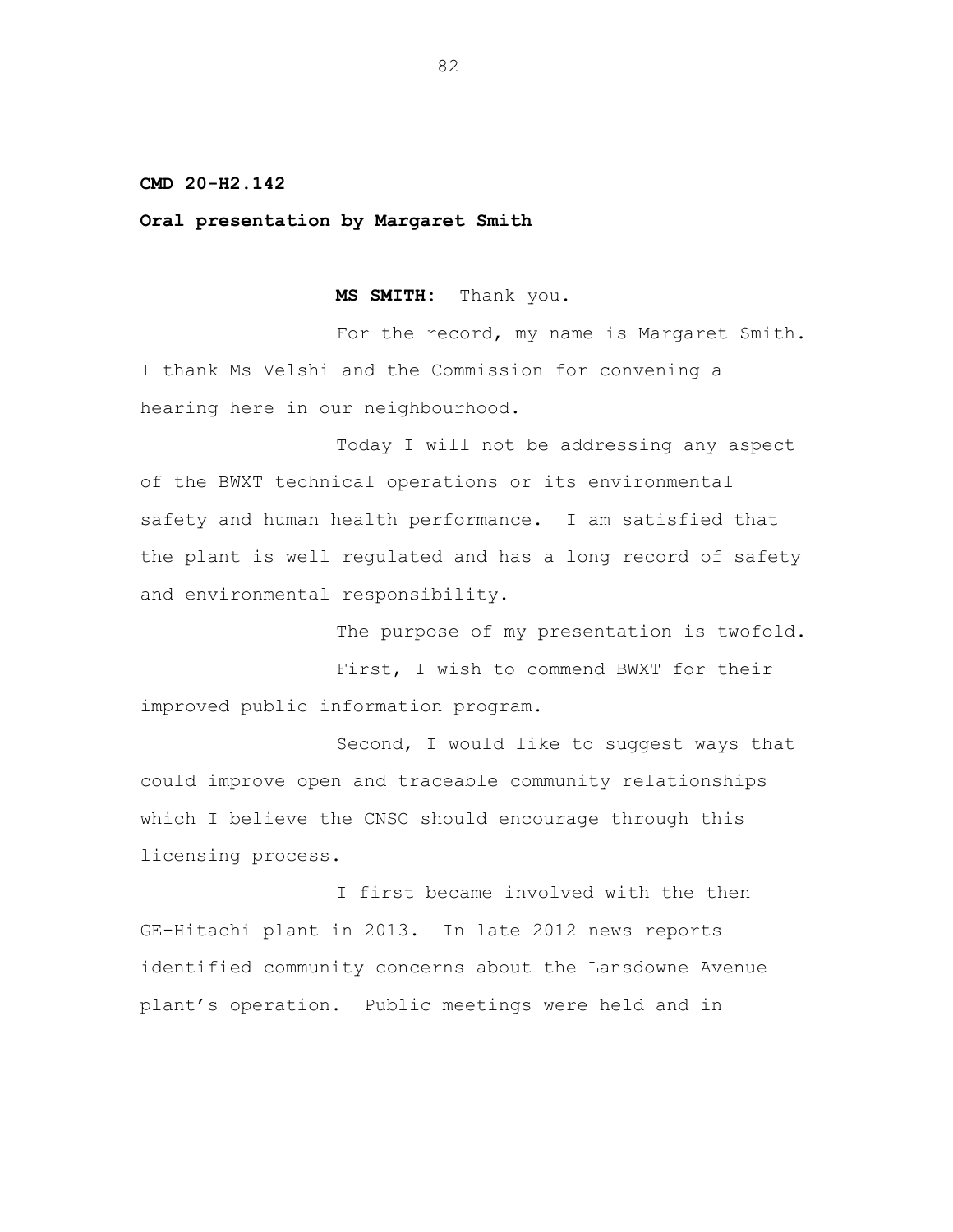response GE-Hitachi hosted a public open house and organized a Community Liaison Committee, of which I am a member. The level of community concern ultimately led to the CNSC public meeting in December 2013 in Toronto.

As much as GE Hitachi recognized the seriousness of public concerns it resisted a full community relationship building approach, frustrating many of us on the CLC.

Local operations staff were given responsibility for the CLC instead of community relations professionals. Several ideas for community outreach were suggested but most were not acted on.

GE Hitachi staff were very receptive but could not seem to get senior management approval. This situation was improved somewhat in late 2015 when responsibility for the CLC was passed to a manager for community relations and communications, however, this person was based in Peterborough. The work was now seen as proactive rather than reactive.

CLC members recommended a community barbeque which was initiated in 2015 and was well received. The CLC also recommended public attitude surveying in the local community area to better appreciate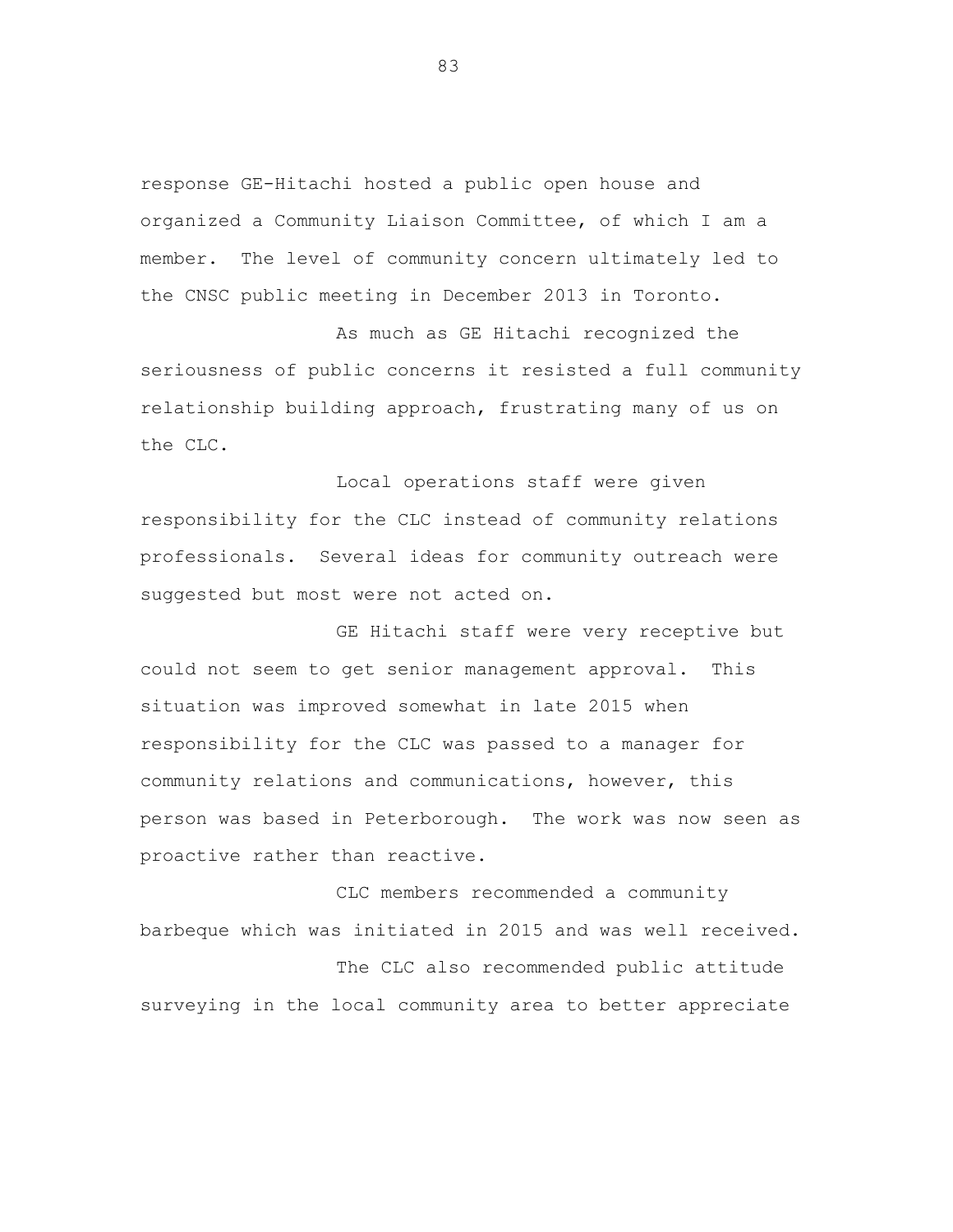local concerns and preferences for engagement. However, a big -- big changes started happening only after the December 2016 acquisition of GE Hitachi by BWXTNEC.

Senior BWXT management attended CLC meetings to be part of the conversation and to assure us that stewardship is one of BWXT's core values aiming at commitment to the communities in which they operate. The website was improved, it was continued, community outreach was initiated in earnest.

My understanding is that many of these activities occur in Peterborough with the exception of the community liaison committee, however, Peterborough will soon have a CLC, too.

In January 2019 a new BWXT staff member took over the CLC -- the manager of communications and government relations -- and again this person is not based locally but is in

Cambridge.

In spite of these good intentions in Peterborough and in Toronto, BWXT faces considerable negative public reaction to their relicensing application. It is important, therefore, to consider what else could be done to ensure community knowledge and confidence in BWXT's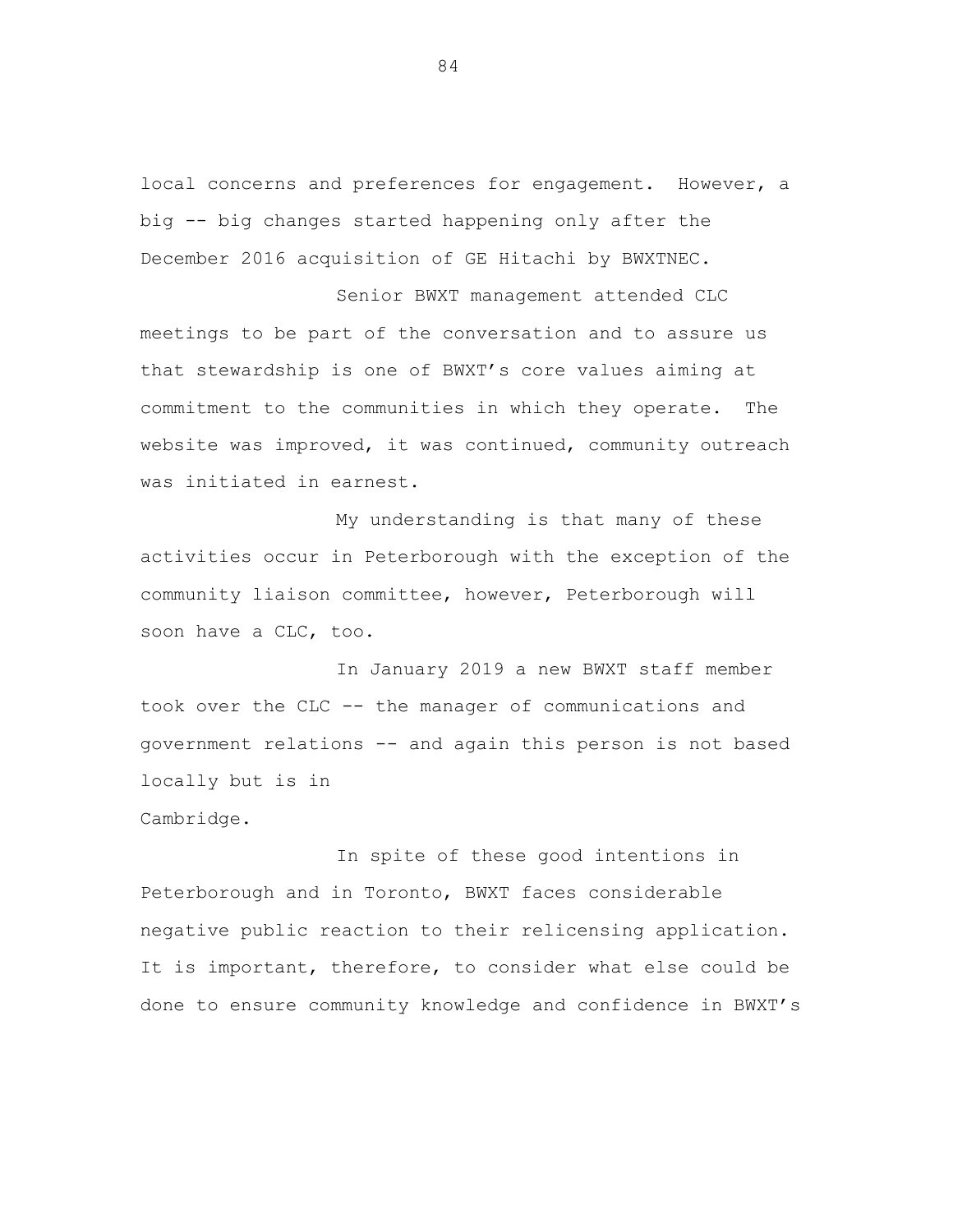operation.

In the BWXT license renewal application they set out in the public information program that they are committed to connecting with the communities in which they operate in a timely, transparent and meaningful way, and recognize that the most effective way to build and sustain public trust is to maintain environmental excellence while fostering an atmosphere of openness and transparency with stakeholders and other interested parties.

I agree that public trust is essential and bears directly on whether or not the public believes what BWXT says. However, research and experience clearly indicates that building and sustaining public trust requires more than providing information in a timely manner.

When dealing with detailed technical information sometimes it is hard to be confident that one has all the necessary information, or to feel confident to be able to differentiate between conflicting information. Nuclear information is already value-laden. Sometimes the public may not be certain what to believe and they may decide who to believe; who can be trusted?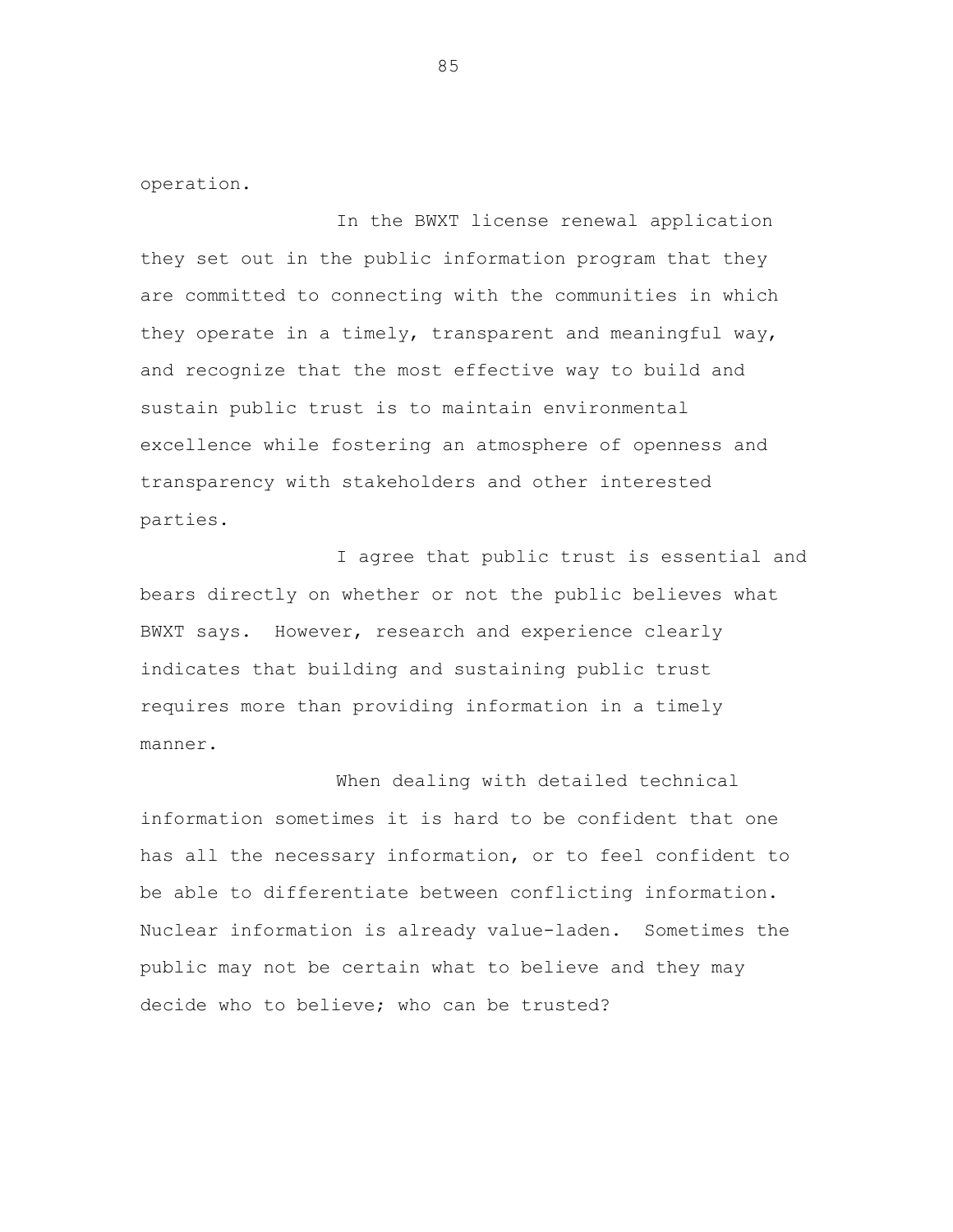In order for the public to trust a company it must demonstrate that it shares the values of the public; that it is open and is seen to be open and inclusiveness -- inclusive in its dialogue with the community; that it listens and hears the views and concerns of its community and demonstrates that understanding in its actions. All these actions can help to build community trust. For BWXT or any nuclear entity how trust is earned is more complicated that simply being open and transparent.

are important in determining whether a company is perceived as trustworthy and credible. These activities include actions seen as beyond what is required such as building relationships with various community stakeholders.

Voluntary community stewardship activities

Stewardship activities can demonstrate that the company understands the community's needs, is concerned for them, and shares their values.

BWXT states that it seeks to learn more about community priorities, interests and activities and improve how BWXTNEC shares information about work at the Lansdowne Avenue facility, health and safety initiatives, and community activities. For the first time, BWXT undertook a public attitude survey conducted by IPSO in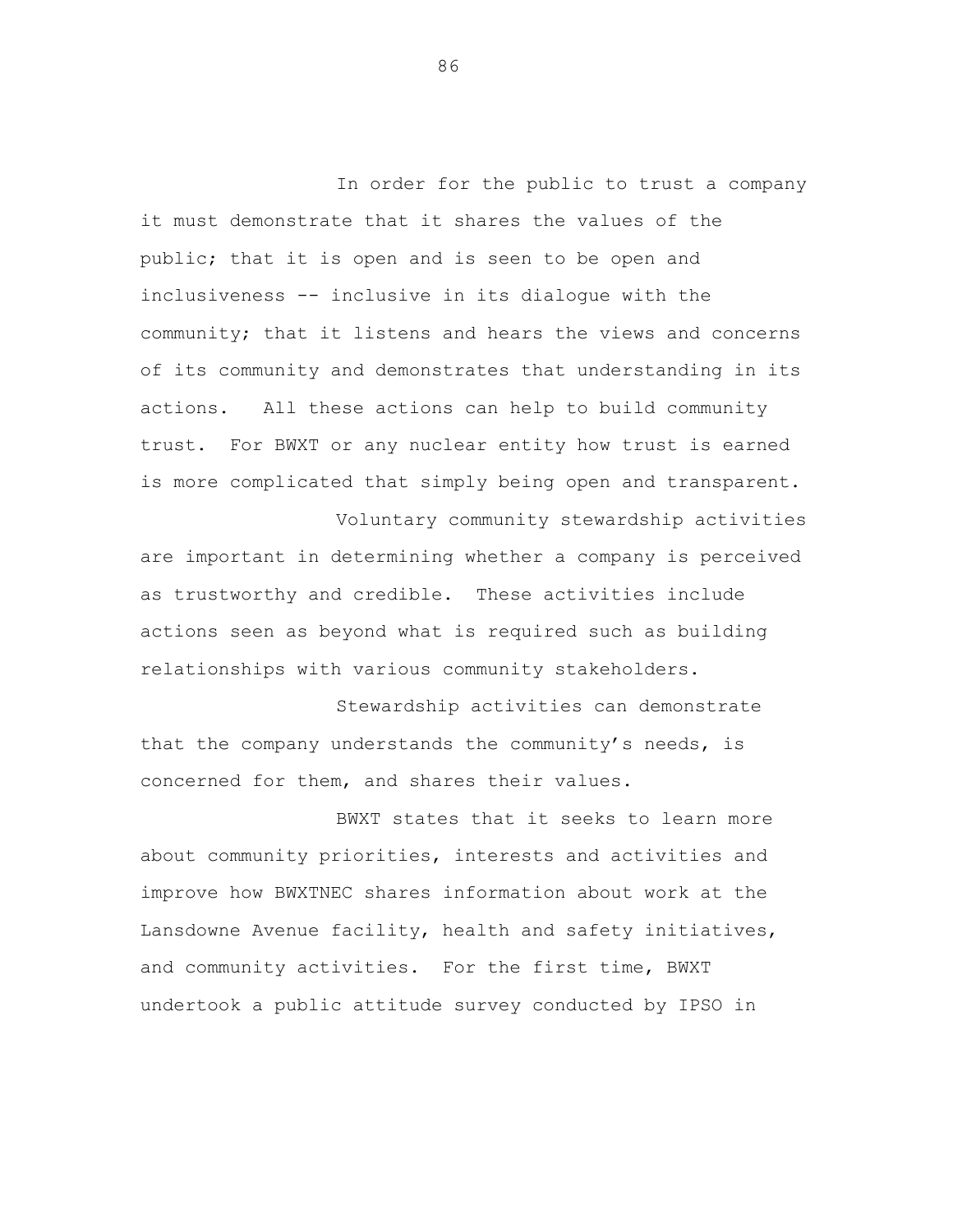October and November 2018. The stated objective to the survey was to understand the level of awareness about the plant among neighbourhood residents.

A survey was conducted in Toronto and Peterborough among residents who live in proximity to the facilities. The results are based on only 149 responses from the Toronto area and 203 responses in Peterborough. The results indicate the following:

17 percent of Toronto respondents had recently heard about BWXT and the majority through company newsletter, flyer, a brochure, or the community barbeques.

Disturbingly, over half of Toronto respondents say they have never heard of the organization or that they are not at all knowledgeable of BWXT.

I believe that undertaking the survey is a great first step for BWXT. The results indicate a baseline and much room to improve local awareness and involvement. These results also suggest more than just providing information is needed. Although BWXT has a much different approach to the communities in which it operates than did GE Hitachi there's clearly a need to continue to improve. More work needs to focus on stewardship activities and building trust. An integrated communications and community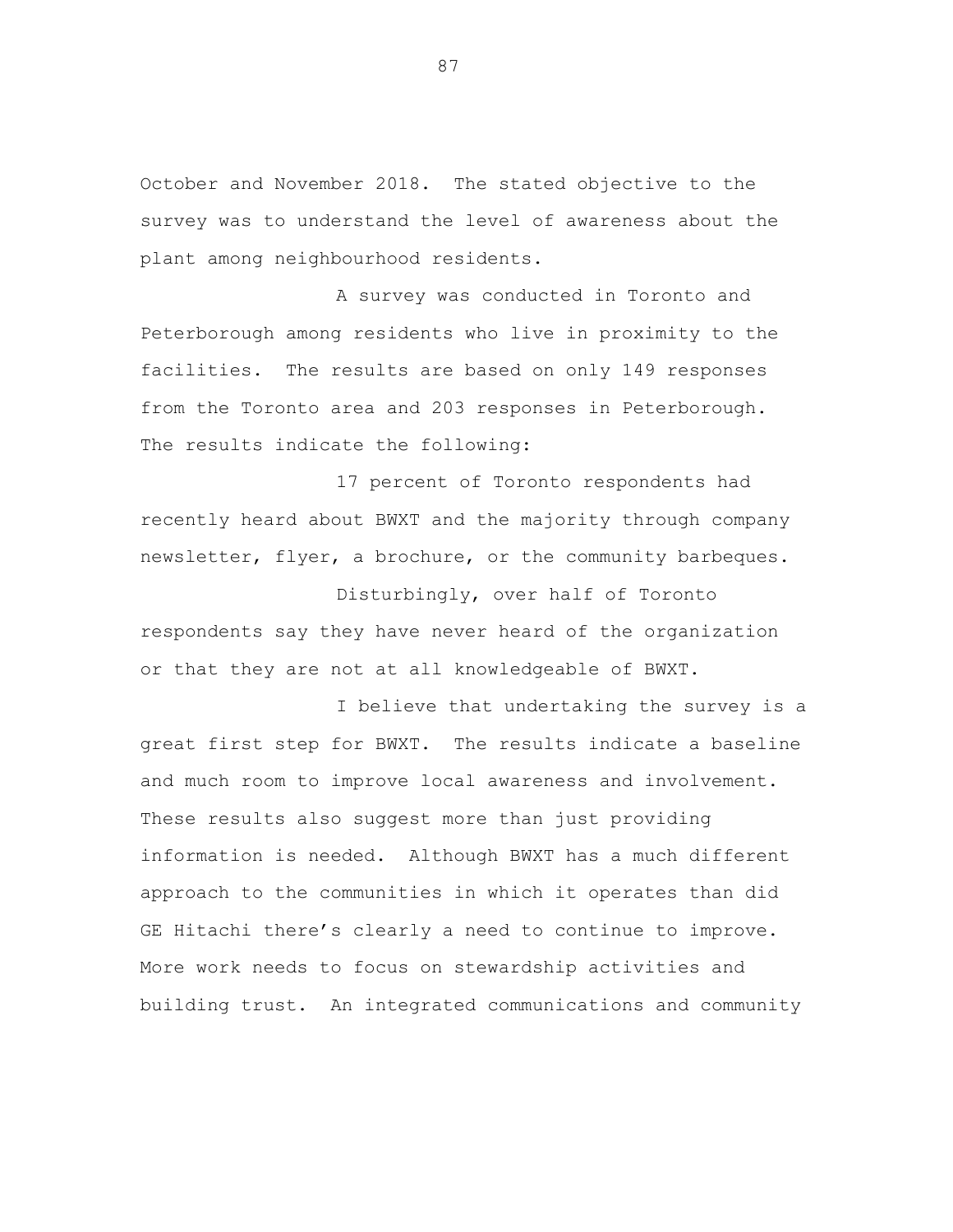relations plan is needed. A strategic approach would see the coordination and integration of information programs, sponsorship programs, and community partnerships.

What is now characterized as charitable giving should be integrated within a broad stewardship function. BWXT should demonstrate that it takes its local community seriously and wants to build strong community relationships by assigning dedicated communications and community relations staff to each of its plants in Toronto and Peterborough. Locally based managers could continue to develop a better in depth understanding of its influence area, attend local meetings, build personal relationships, and expand its stewardship activities.

The community liaison committee could better be shaped to reflect the local community. As relationships are forged, direct invitations could be extended to community groups and partners to send representatives to join the CLC.

The CLC could be a resource in the future to help design any follow-up surveys and to discuss results. Local residents have insights into local issues and could suggest ways to improve community relationships. Members of the CLC could help to provide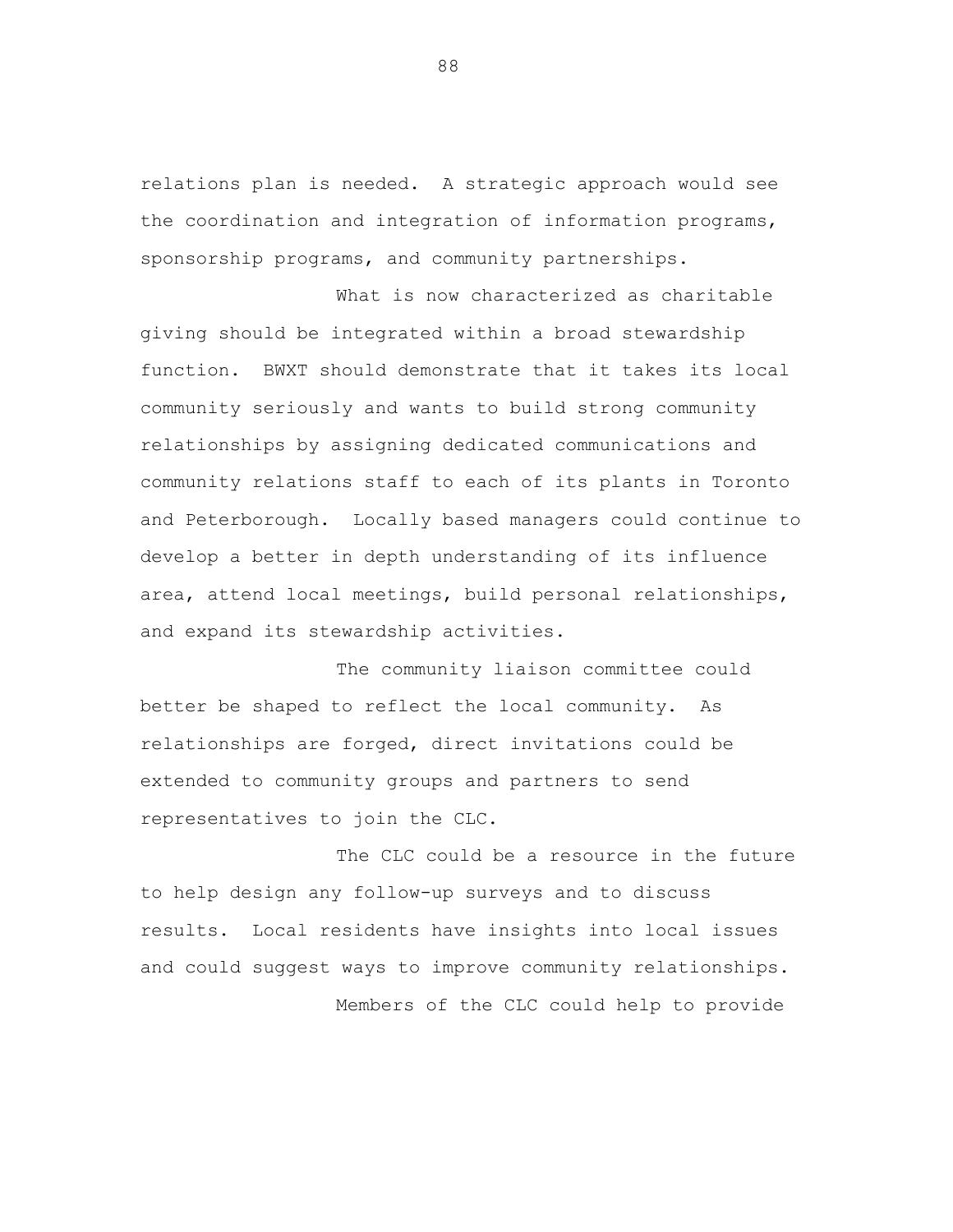feedback in the development and execution of an integrated community information and stewardship plan.

The CNSC's task is to ensure the safe use of nuclear energy and materials protecting human health and the environment. To that end, the public information program should be reconstituted to ensure a meaningful community relationship that helps to build trust and confidence in BWXT's operation.

In summary, that plan would come comprised an integrate a strategic communications and community relations plan, comprising,

(a) information programs, sponsorship programs, and community partnerships;

(b) dedicated communications and community relations staff in Toronto and Peterborough; and,

(c) a more dynamic role for the CLC.

I believe that these measures could improve open and traceable community relationships. I do believe the CNSC should encourage these objectives through this licensing process.

Thank you.

**THE PRESIDENT:** Thank you very much. And before I turn it to Commission members, maybe I'll ask BWXT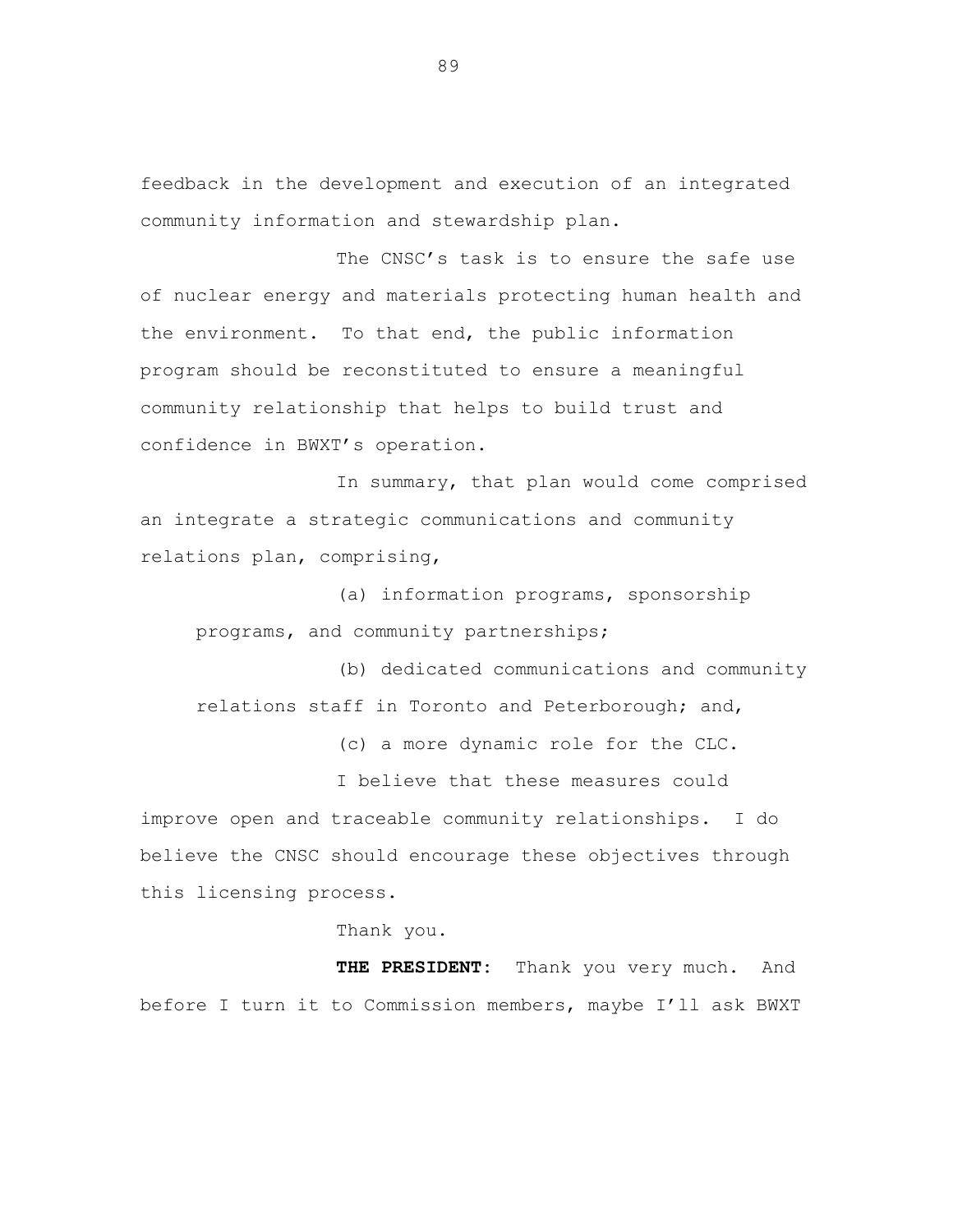what's your reaction to the recommendations by the intervenor on how you actually build relationships and trust in the community.

**MR. MacQUARRIE:** It's John MacQuarrie, for the record.

Ms Smith has been part of our committee, as she noted, for quite sometime. She's been quite a helpful member of our committee and the advice she's given us in the past has been helpful, and what's she's given us today is equally helpful and so we will take all of that into consideration as we put together a plan.

We obviously need to change our approach and so we'll -- with a sense of urgency, put together that plan. And I think she's made some good points here that we agree may be more effective than what we've been doing in the past.

**THE PRESIDENT:** I think she has also volunteered to help you with the plan, as a member of the CLC.

Dr. McKinnon?

**MEMBER McKINNON:** Thank you, a lot of excellent comments on engagement -- very good suggestions. I was -- I'd like to take up the point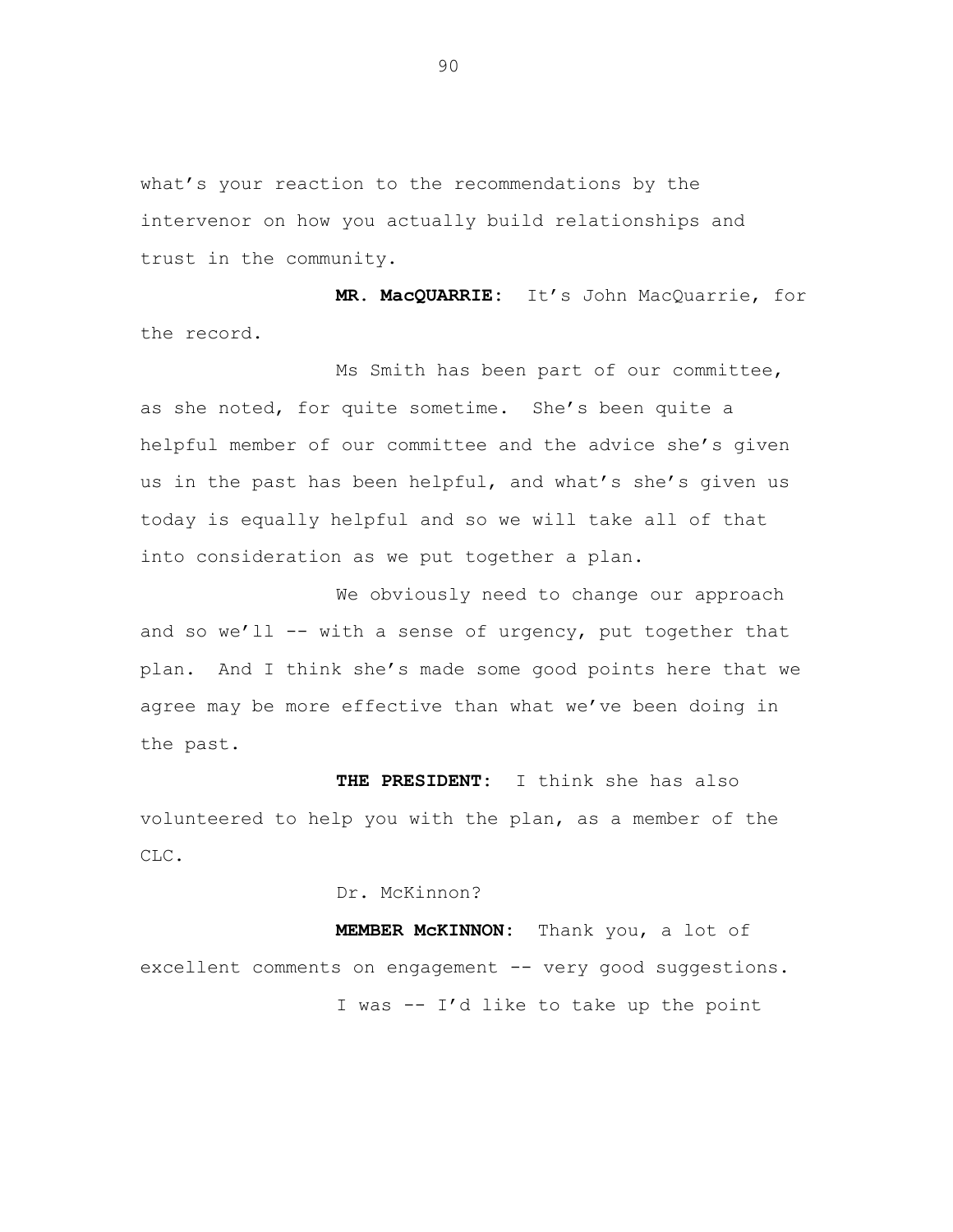that you mentioned about the community liaison committee and you felt that in some instances it's not really paid attention to and really the comments are not implemented or acted on by the company, so the question I have to the company is, can you give me some examples of you know discussions or suggestions that have come up in the CLC that you have acted on?

**MS CUTLER:** Natalie Cutler, for the record.

We have -- at every meeting that I have attended, we ask members, what are you hearing in the community; and up until our most recent meeting at the end of last year we hadn't been hearing any opposition, and so -- but we want to hear that, you know, if there's concerns we can address those.

We also -- we poll the committee members on what organizations are you aware of that -- that you know are needing support or may be interested in -- in being part of this discussion. And we do take that information and help inform us to engage with those organizations on in perhaps support and reaching out. So those are some examples of ways that we engage the members on feedback.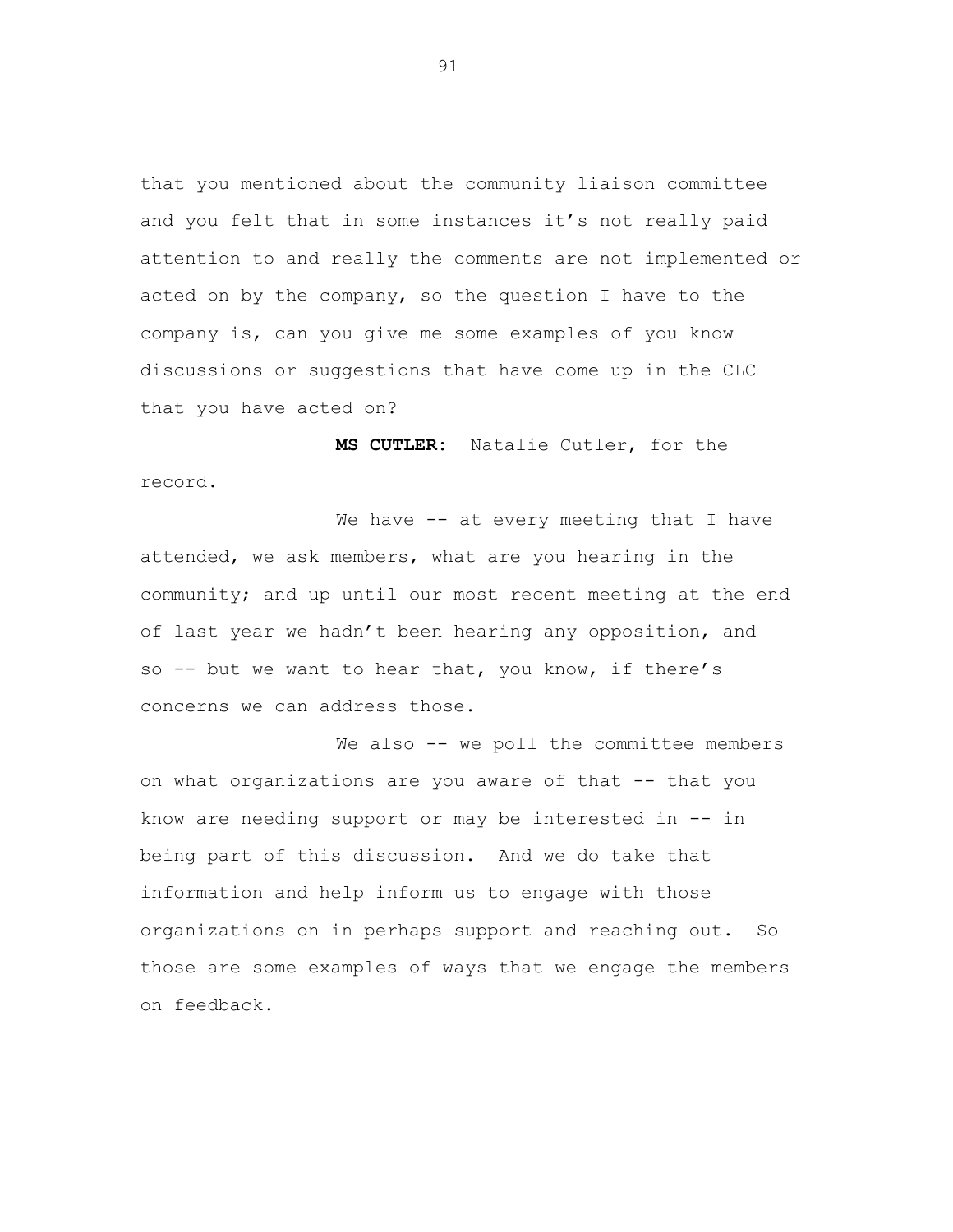## **THE PRESIDENT:** Dr. Demeter?

**MEMBER DEMETER:** Thank you for your

intervention; it was a well-considered analysis and it was very informative.

I have a sort of broad-stroked question for staff. So what I found in numerous hearings is that it is not uncommon to have a mad scramble as the licence becomes up for renewal to have massive communications and meet the regulator and emails going out and sort of -- and this isn't unique to this hearing because I've seen other ones. It begs the question that you know there's been 10 years since the last hearing, and it seems to be a really concentrated effort to have all the communications in the six months before the hearing.

So what does CNSC do relative to the requirements of the licensee, either the public disclosure requirement -- how do we spread that out over the licence period versus this concentrated batch? And then there's always, well, we'll do better and we'll do this and do that, but it's been 10 years, so how do we spread that out? **MS TADROS:** Haidy Tadros, for the record. So as you've rightly mentioned, the public

information disclosure program becomes compliance criteria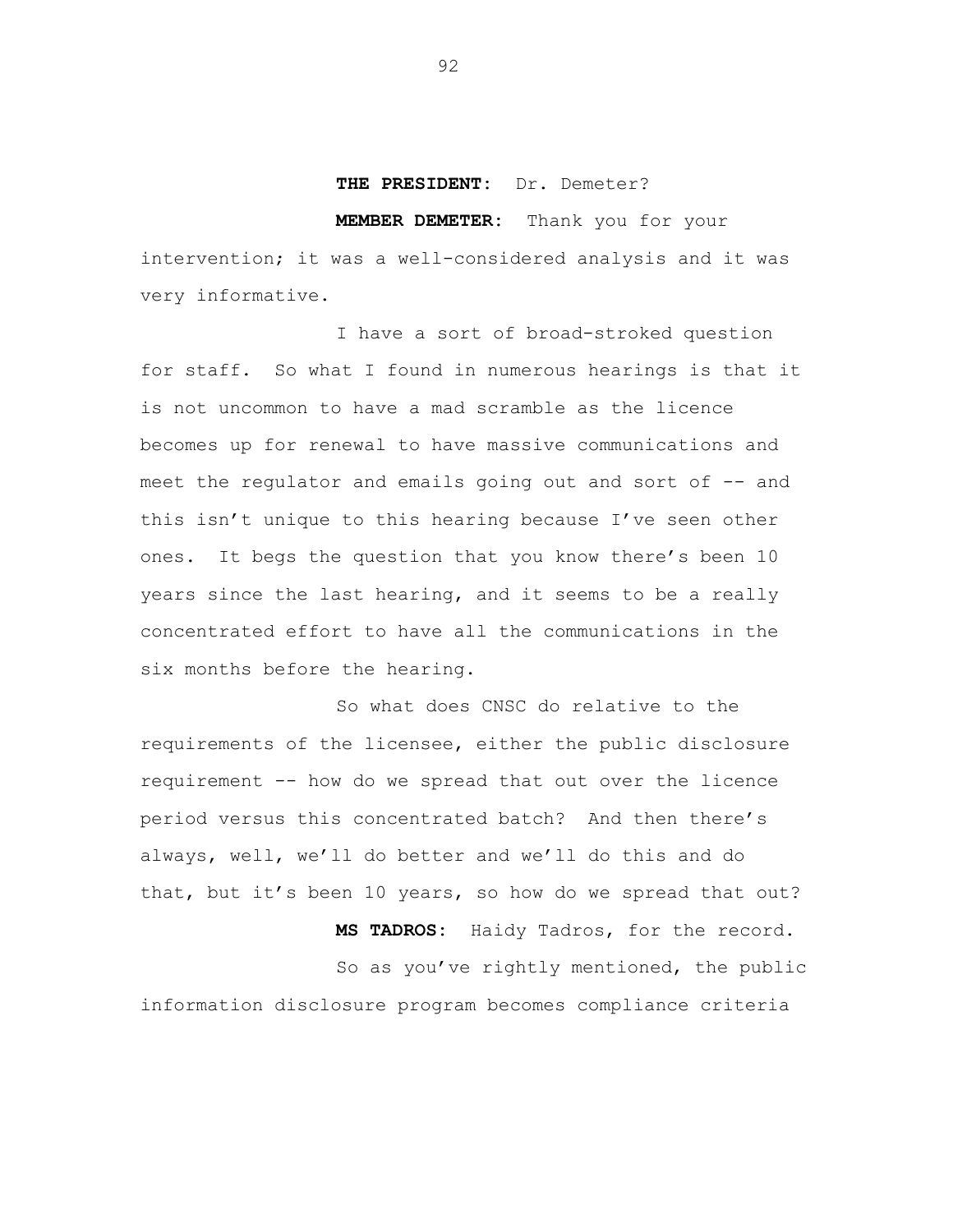that we use in the *Licence Condition Handbook* and, similar to any other program, we conduct inspections to ensure that BWXT is informing the public adequately. So I'll ask our communications specialists who look at the public information and disclosure program and inspect it to provide some answers as to how we spread out our knowledge of what the licensee is doing.

**MS GERRISH:** It's Meghan Gerrish, for the record.

We do review BWXT's public information and disclosure program on a yearly basis. It comes under annual compliance reporting, and we review the program on paper.

We review updates that they have made to their program and we expect that BWXT every year provides updates to the CNSC about their public information program, what's been done, what are they hearing, polling results, info requests that they get from the public; we review all of that data and review it against the REGDOC 3.2.1 Public Information and Disclosure, to ensure that they are meeting the requirements of the program.

> **MR. JAMMAL:** Ramzi Jammal, for the record. I think earlier Dr. Berube spoke about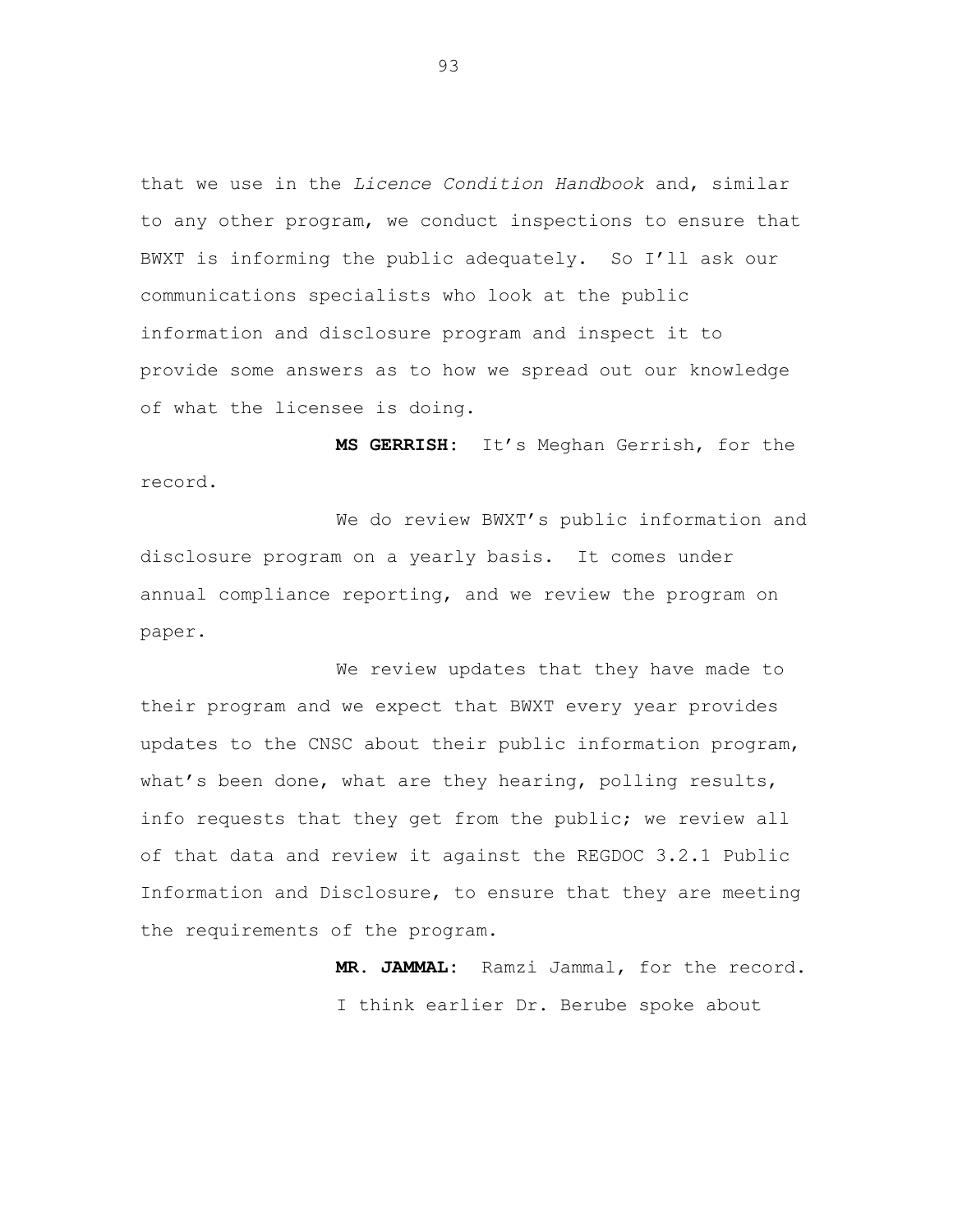what is the best practise that exists. With respect to the community liaison CLC, we have licensees, I'm going to mention it -- and NB Power is very successful with the community surrounding their -- their plant, which is an NPP.

I think there is lots to be learned from them, and I commit to the Commission as the -- your question is, what is the CNSC doing above and beyond the licensee or the applicants here before you? Well, listening to the discussion and conversation, for us at - and, NB Power, I'm going to use them as an example  $-$  staff do attend sometimes occasionally during the year, at least a minimum of twice or three times a year, with the applicant or the licensee engaging with the community.

So we have a role to play with a presence in the community, so we will have to look at the program itself, what we can contribute for the trust building of the community itself, and we're going to have to work together with the licensee and members of the community to see what their needs are so we are able to provide them with our assistance and presence and clarification that's being done.

So we're building -- we heard everybody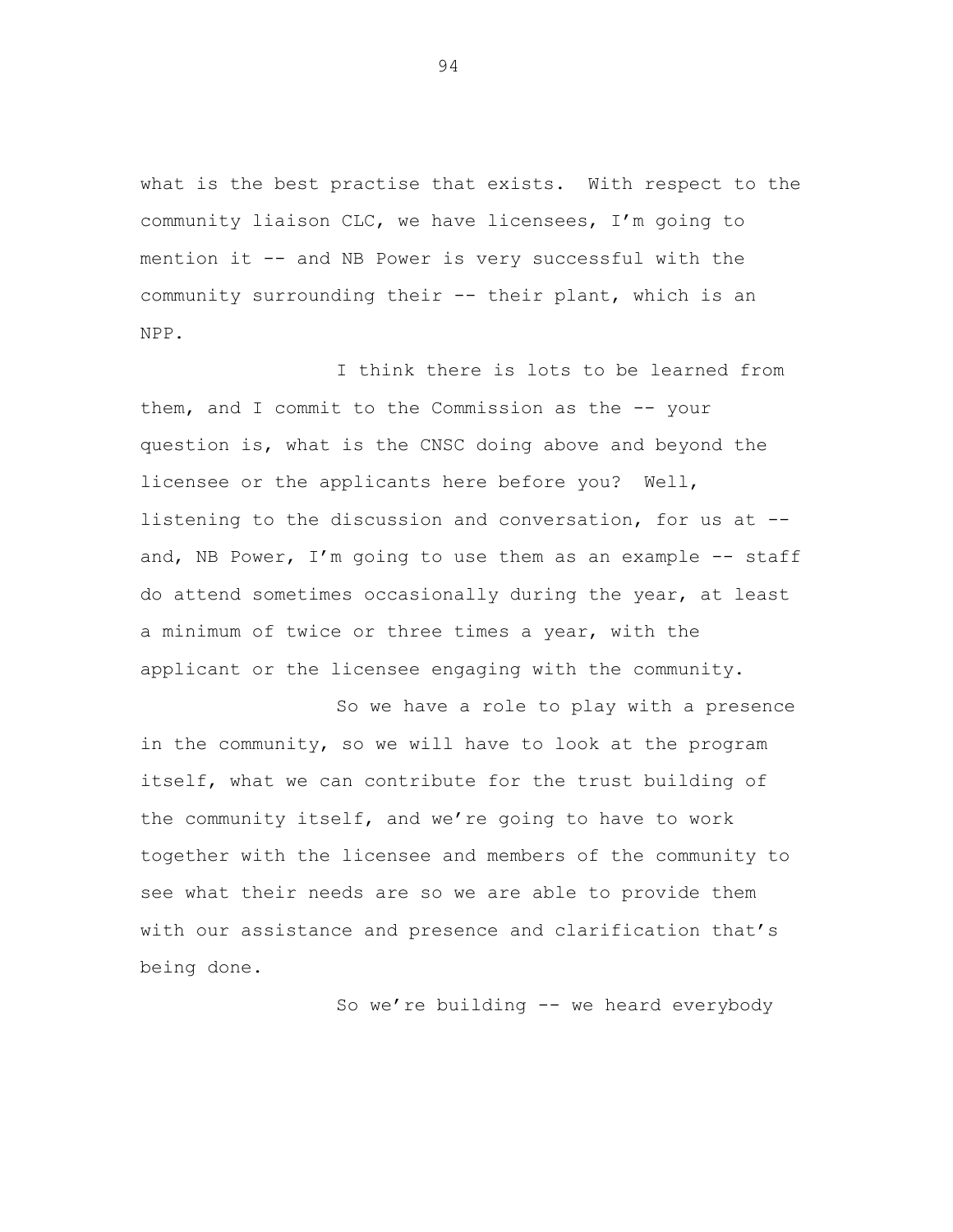and we're going to look at different plans so that we're able to engage with the public and even though it gives the perception that all the communications is jammed over the last six months, it's ongoing, but we have to look at it how much more effective it can be.

**THE PRESIDENT:** Dr. Berube? Dr. Lacroix? Okay, thank you very much. Do you have any last comments to make, Ms Smith?

**MS SMITH:** No, I just thank you for the opportunity. I appreciate that BWXT really does try to be more effective but as we've heard from the many presentations here yesterday and some today, that there are real concerns and I think that it's hard for corporate groups to go out into the community and do the door-to-door work and to meet up with people, groups and organizations, stakeholder groups, in their venues, and to go out to them to reach out to do that community building.

It's not seen as what the company is there to do. It's there to do, you know, the pelleting in this case. And so it's a big leap, but it's really worth it, particularly in nuclear because nuclear has -- it's value laden and people bring a lot to it.

So I think that the situation can be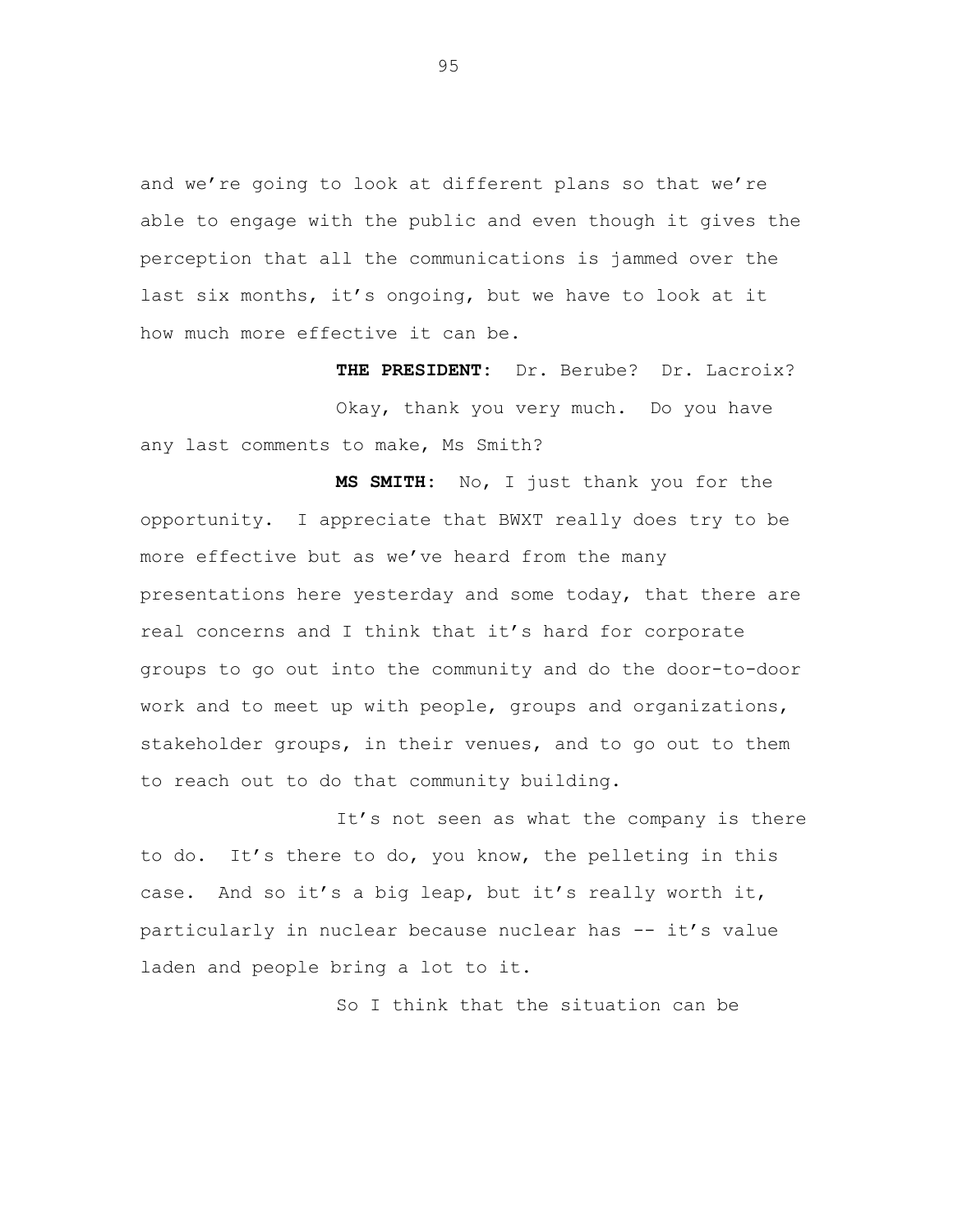Thank you.

**THE PRESIDENT:** Thank you very much for your intervention.

We'll take a 15 minute break and reconvene at 10:45 a.m. Thank you.

--- Upon recessing at 10:29 a.m. / Suspension à 10 h 29

--- Upon resuming at 10:47 a.m. / Reprise à 10 h 47

**THE PRESIDENT:** The next presentation is by Ms Hannah Conover-Arthurs, as outlined in CMD 20-H2.23. Ms Conover-Arthurs, over to you.

**CMD 20-H2.23**

**Oral presentation by Hannah Conover-Arthurs**

## **MS CONOVER-ARTHURS:** Thank you.

I just have a short presentation, a couple of things I wanted to say.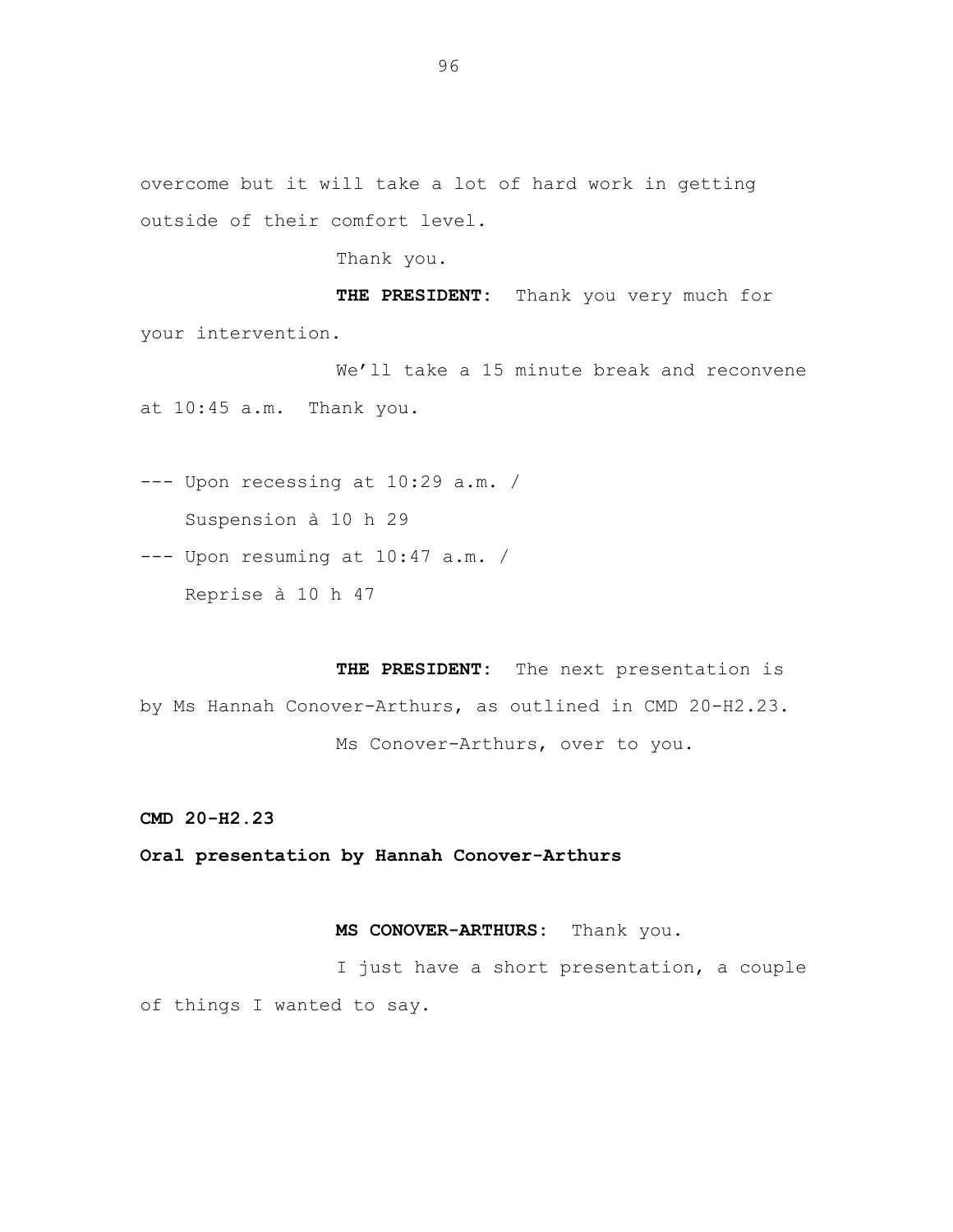So my name is Hannah Conover-Arthurs. I have been a resident in the Devonport area for seven years now. I moved into the neighbourhood so I could be close to my work, a little bar on the corner of Dupont and Campbell, just down the street from the BWXT plant. I would bike past the plant every day, unaware of the company's operations.

After two years of working at the bar, a friend mentioned that they process uranium at the 1025 Lansdowne site. I was shocked and horrified that this site handles 53 percent of all the uranium used in Canada's nuclear reactors.

Over the last couple of years I have seen the neighbourhood grow as more and more condos go up. As I had conversations with people in the area, I realized many are unaware of BWXT. There are hundreds of new residents moving to the neighbourhood every year. It makes me wonder if landlords and developers are educating new residents about their property being next to a potentially hazardous nuclear site.

BWXT Toronto is permitted to dump 9000 kilograms of uranium into municipal sewage and 760 grams into the air annually. If exposure to radioactive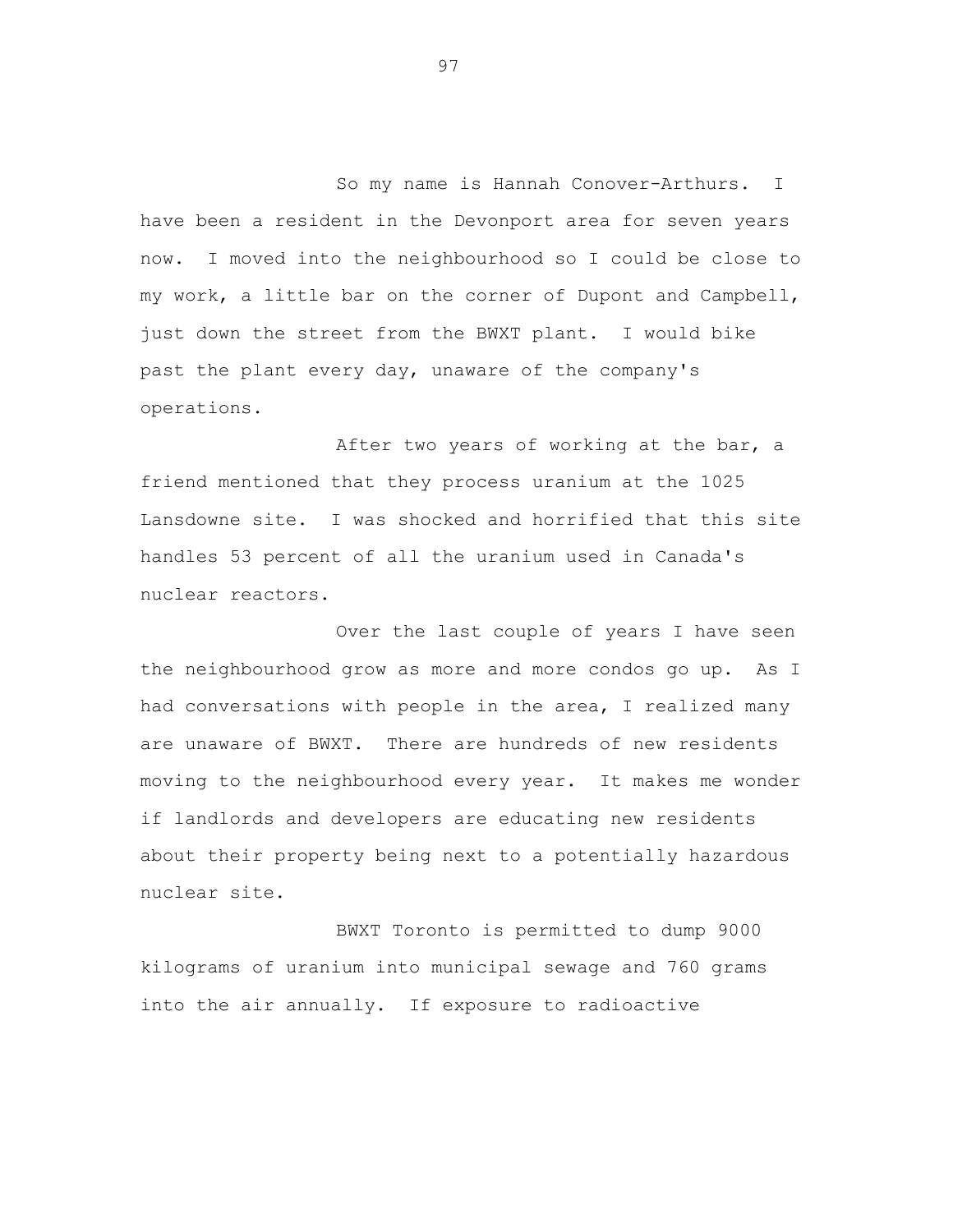particles has a carcinogenic effect, how can anyone in the neighbourhood feel genuinely safe from this kind of poisoning?

If a train derailed next to their hydrogen tank, how would the community respond to this emergency? Even if the amount of uranium released from the site is relatively low, any exposure to radioactive particles can be dangerous, especially to those at higher risk like women and children. If there is a risk associated with uranium exposure, then we should limit the risk to zero.

I do not consider nuclear as a green energy solution. If there are genuinely sustainable options for our grid, why would we lock ourselves into 10 more years of dangerous, dirty energy?

We all witnessed the slipup in Pickering. Here in Toronto we are also at risk if there is an emergency at the Pickering plant. If anything went wrong at 1025 Lansdowne, it would be catastrophic for the entire GTA. Knowing all this, why would we continue to put ourselves, our environment and our futures at risk?

I love this neighbourhood. I raised my family here. I do not want to put them at risk. An unfair burden is on all the residents of Davenport. Closing this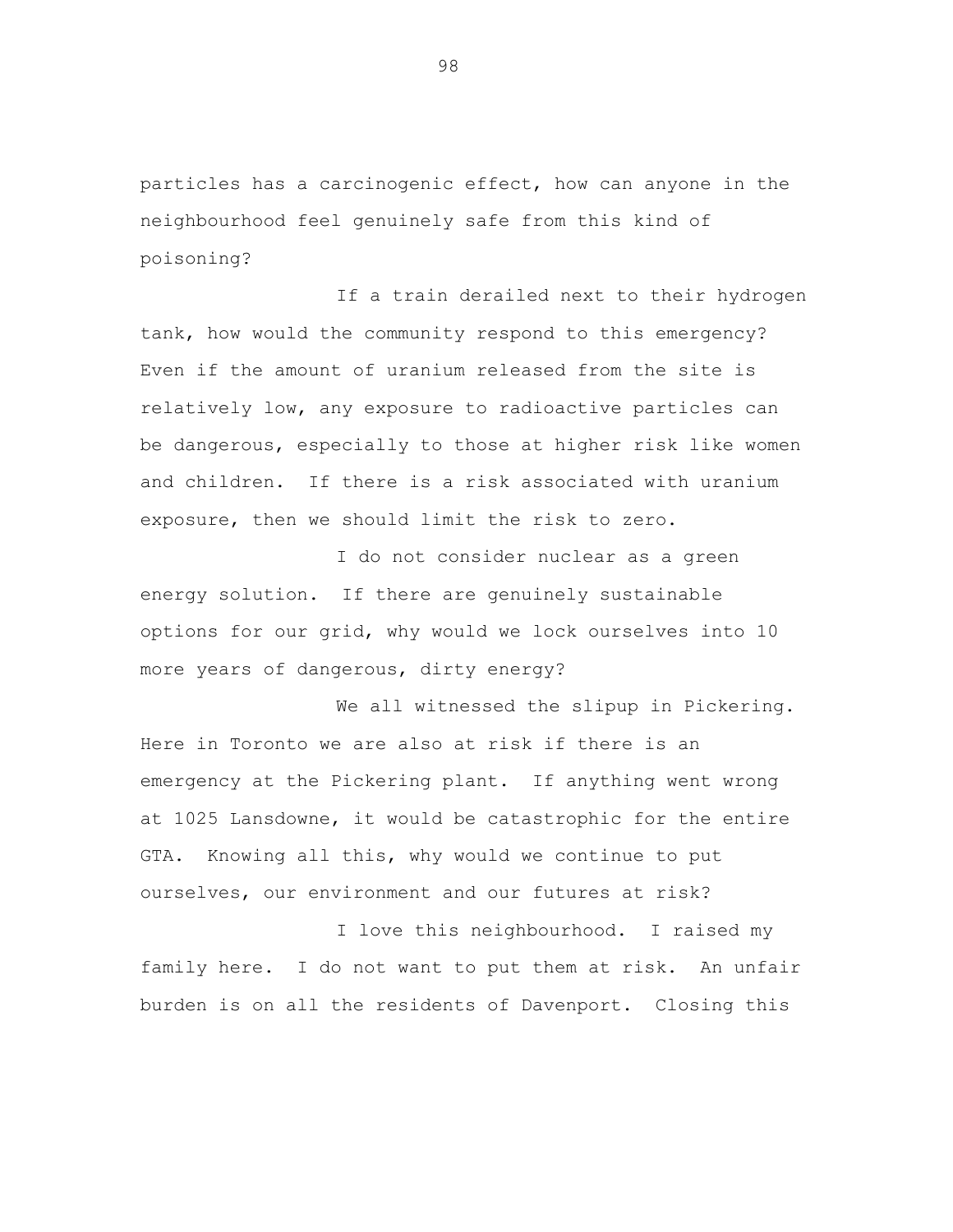site provides our community the opportunity to pivot to a genuinely green sustainable grid that does not rely on harmful radioactive energy.

Thank you.

**THE PRESIDENT:** Thank you.

--- Applause / Applaudiseements

**THE PRESIDENT:** Please...

Dr. Demeter...?

**MEMBER DEMETER:** Thank you for your

**MS CONOVER-ARTHURS:** Since I have lived in

intervention.

Have you had any opportunity to attend any of the open houses, the meet the regulator, to tour the plant?

**MS CONOVER-ARTHURS:** No.

**MEMBER DEMETER:** What would be the reason for you not to get better informed at those venues?

Davenport, really there has been no communication about what happens at BWXT. The only reason that I was made aware of it is because of environmental circles that I am a part of and other people in the community raising concerns. I pass by it all the time, constantly, but

I was never made aware of any outreach that was being done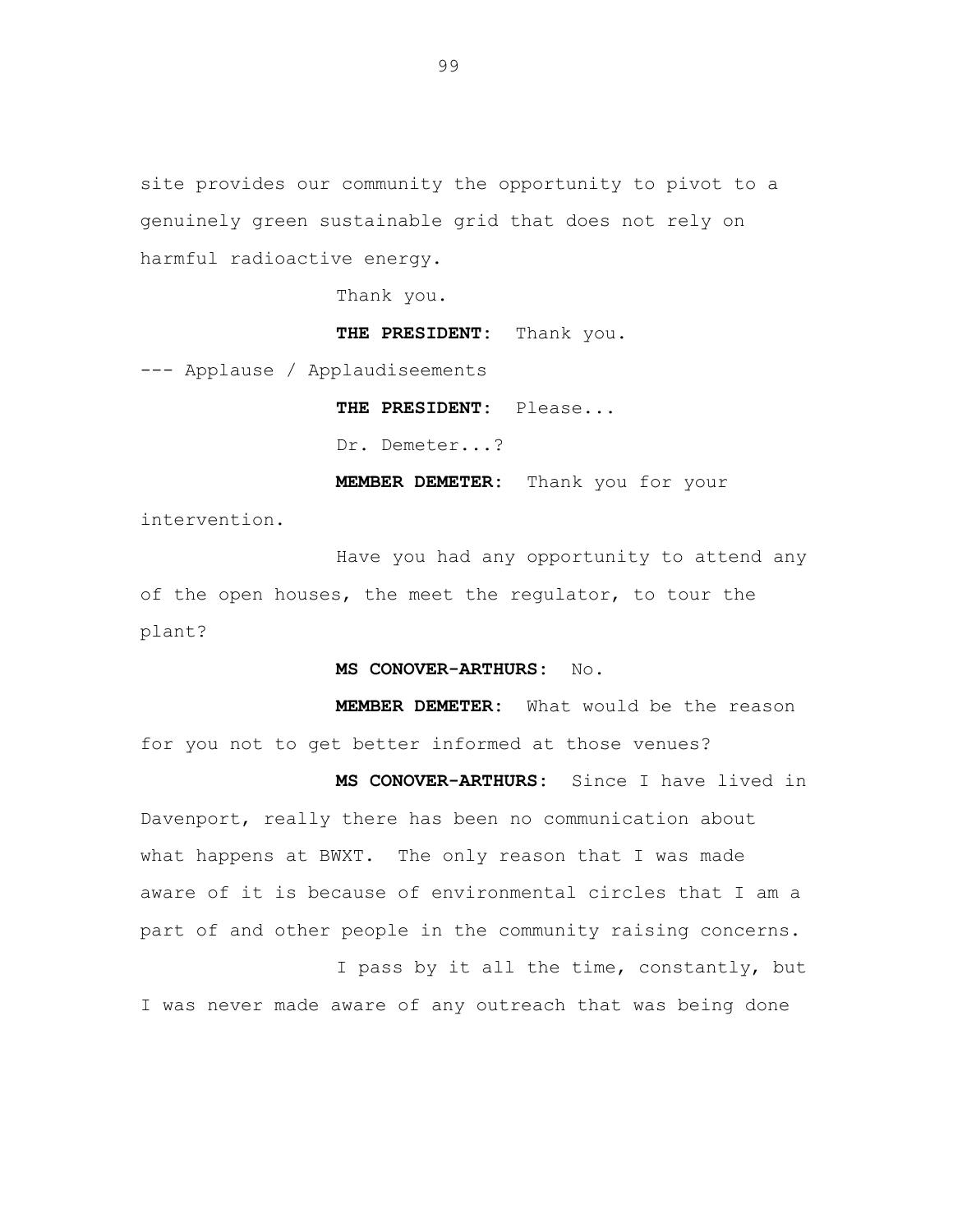by BWXT and since I have known about it I have not tried to go and visit the site or get inside or find out what community outreach they are trying to do.

> **THE PRESIDENT:** Dr. Berube...? Dr. Lacroix...? Dr. McKinnon...? Okay. Well, thank you very much for your

The next presentation is by the Rockcliffe-Smythe Community Association, as outlined in CMD 20-H2.132.

Ms Miriam Hawkins will present this submission. Over to you.

**CMD 20-H2.132**

intervention.

**Oral presentation by the**

**Rockcliffe-Smythe Community Association**

**MS HAWKINS:** Thank you very much.

I have been watching the proceedings for the last couple of days and some things have been reassuring and some things have been alarming. I have a background in both media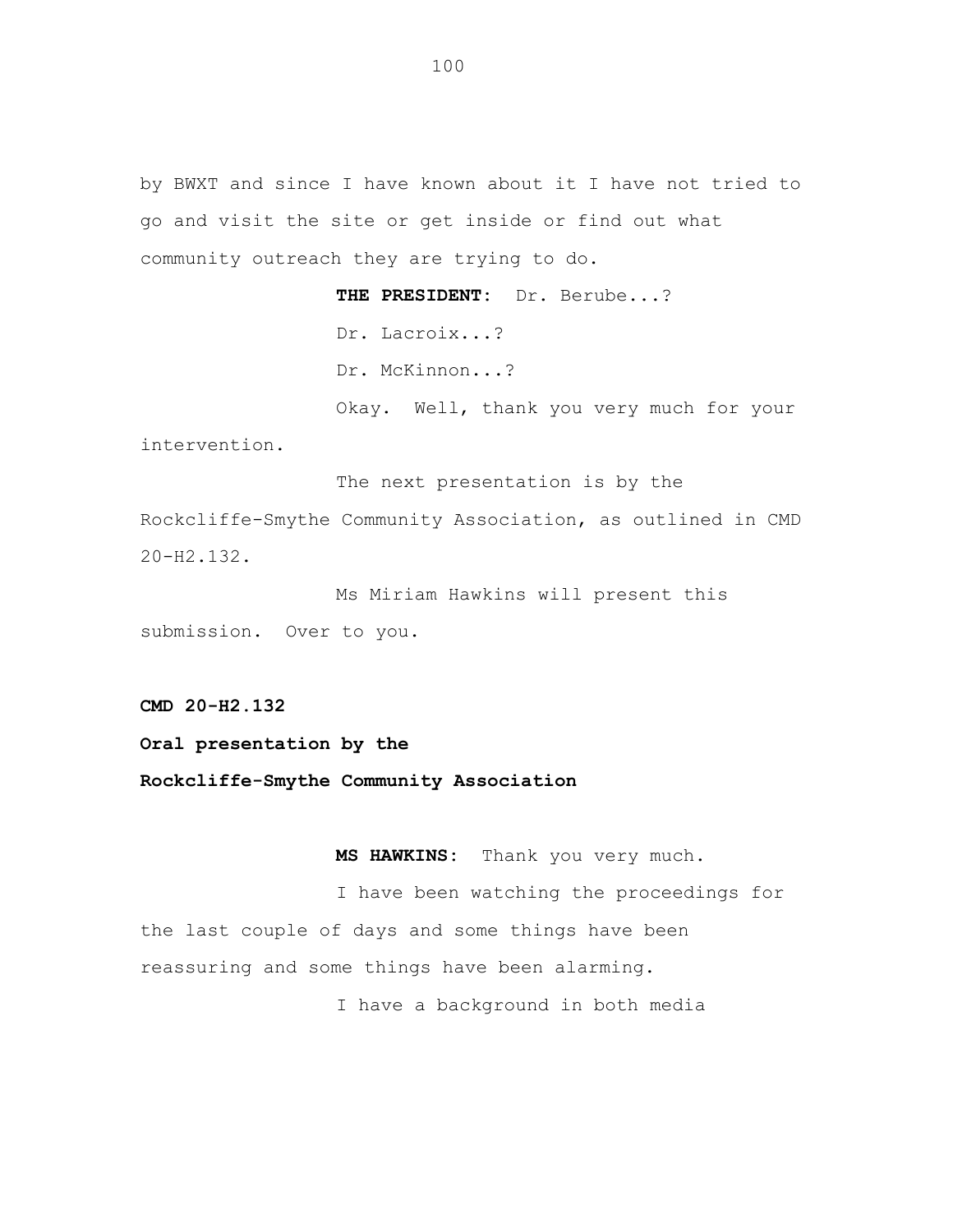relations and in economic impact studies, in particular having toured the Gentilly site back in the '80s and watched the progression of the nuclear industry.

You know, there are arguments to be made for pivoting. There are arguments to be made for all the different things that have been brought up by community groups.

I actually understood that in fact there was very little done in the way of media relations on the part of the CNSC. There should actually have been as part of their mandate -- the requirement to inform the public is actually a very basic part of the mandate of the CNSC and absolutely no media relations has been done.

There is no media here, there is no media coverage, there is no one here. There was no one at the meet the regulator. I was challenged as to why there were no people there. I was challenged. I barely found out about it myself.

I think it is actually -- I lived on Perth Avenue, which is within a few hundred metres of the site for a number of years. I was unaware of what was happening there. I am sort of embarrassed because I like to think of myself as a well-informed citizen, I try to follow the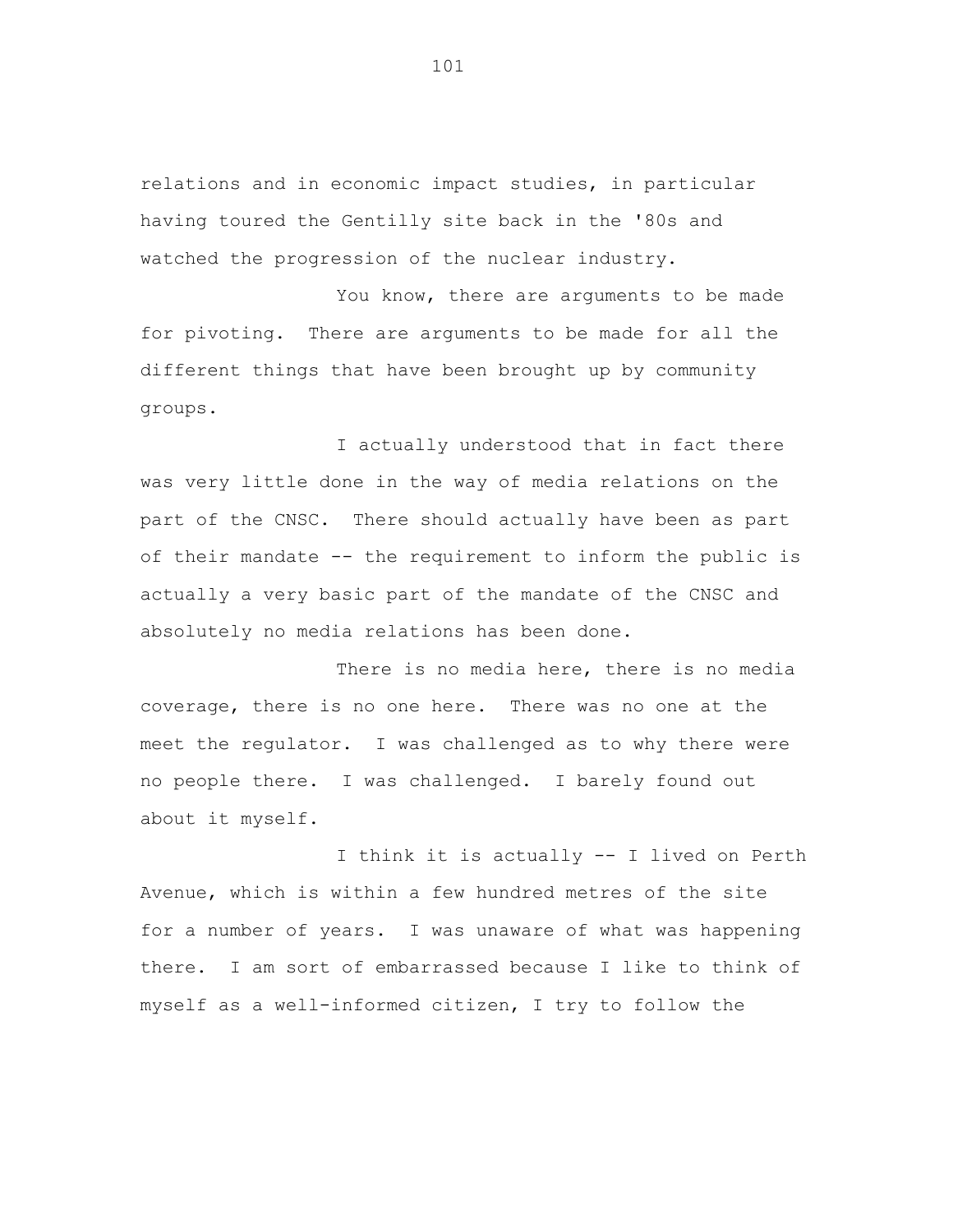media. There is absolutely nothing about this in the media at all and that's the regulator's job. You are putting it onto the company. The company can do that if it wishes, but it is the regulator's job.

So as a representative of my community I have a lot of concerns about health impacts and lack of studies or data. There is no data supplied by anybody.

It's interesting that if you go on to the Cancer Care Ontario website that you will only see results by health units, which can comprise entire swaths of the province. Seventy percent of the province is collapsed into one single health unit.

So to get results for any of the areas or for any -- we don't know where the effluent is being studied, we don't really know anything. We don't know where the waste is going, we don't know what is happening to the waste.

I actually witnessed before this regulatory body long before any of you were here. I don't know if any of you were on this Commission 25 years ago, but there has been no plan for the waste.

So if you want to talk about lifecycle of this industry, we have alternatives. No one has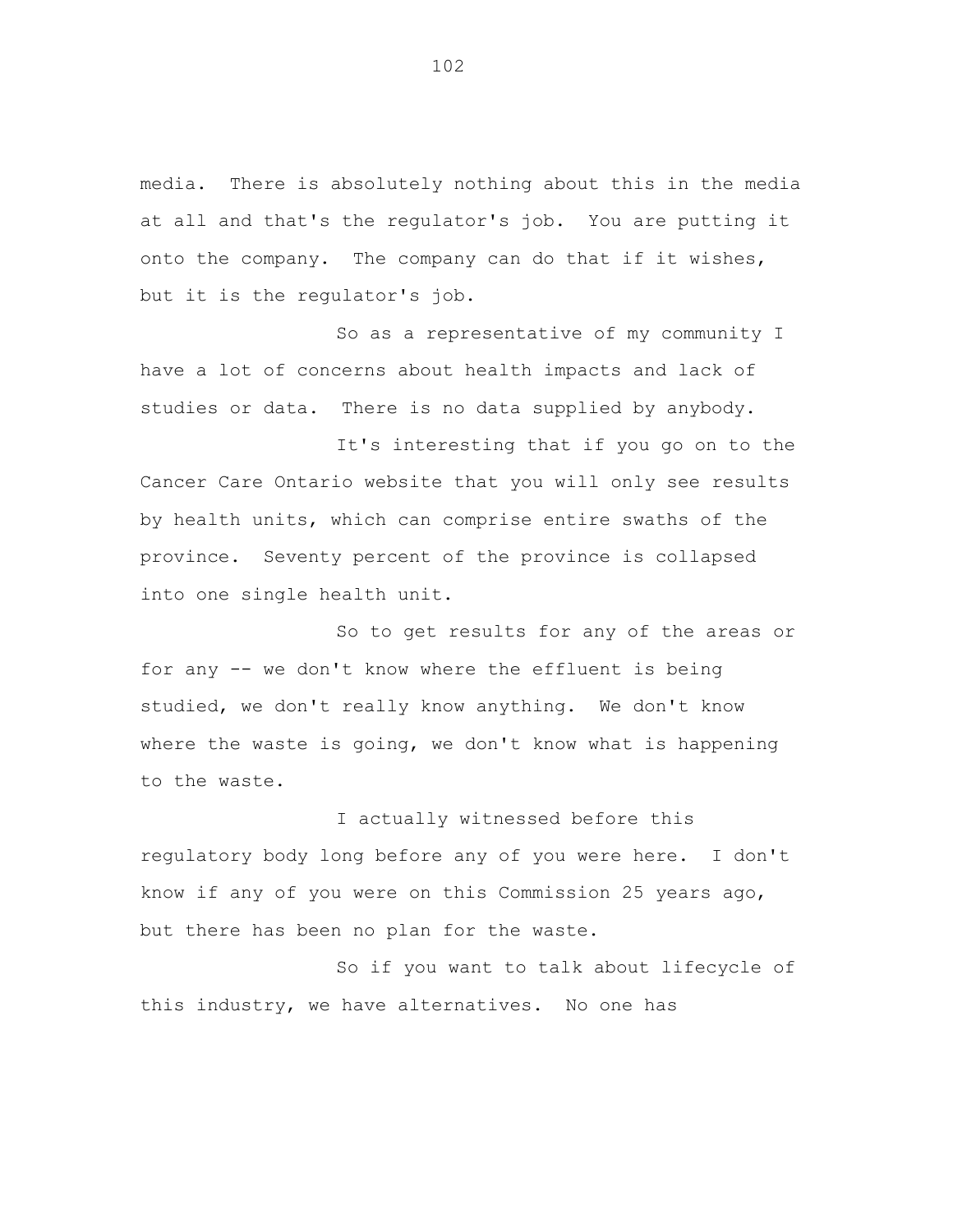mentioned -- we are always comparing it to petrochemical, fossil fuels and the like. No one is talking about renewables. No one is talking about hydro. No one is talking about Quebec and Manitoba Power.

This industry is basically sailing on a wing and a prayer. I think this particular plant is vulnerable to terrorist attack. I think if anybody wanted to take out the hydrogen tank it would only take a drone and drones can carry 400-kilogram payloads.

I know I'm sounding alarmist, but I am alarmed. Uranium isn't as bad as some of the other -- I know that half the lung cancer rates are from radon in our basements. You know, non-smoking cancer rates, half of them are from radon.

I understand that there are other sources in the environment, but as everyone has said in the past, all the community groups, it is really not about whether you inform us as to how good a job -- the company is doing a very good job from all accounts. It is doing it according to its licence agreements and the requirements are changing, as you've pointed out, but it is in a dense area.

Ideally, if you were going to process all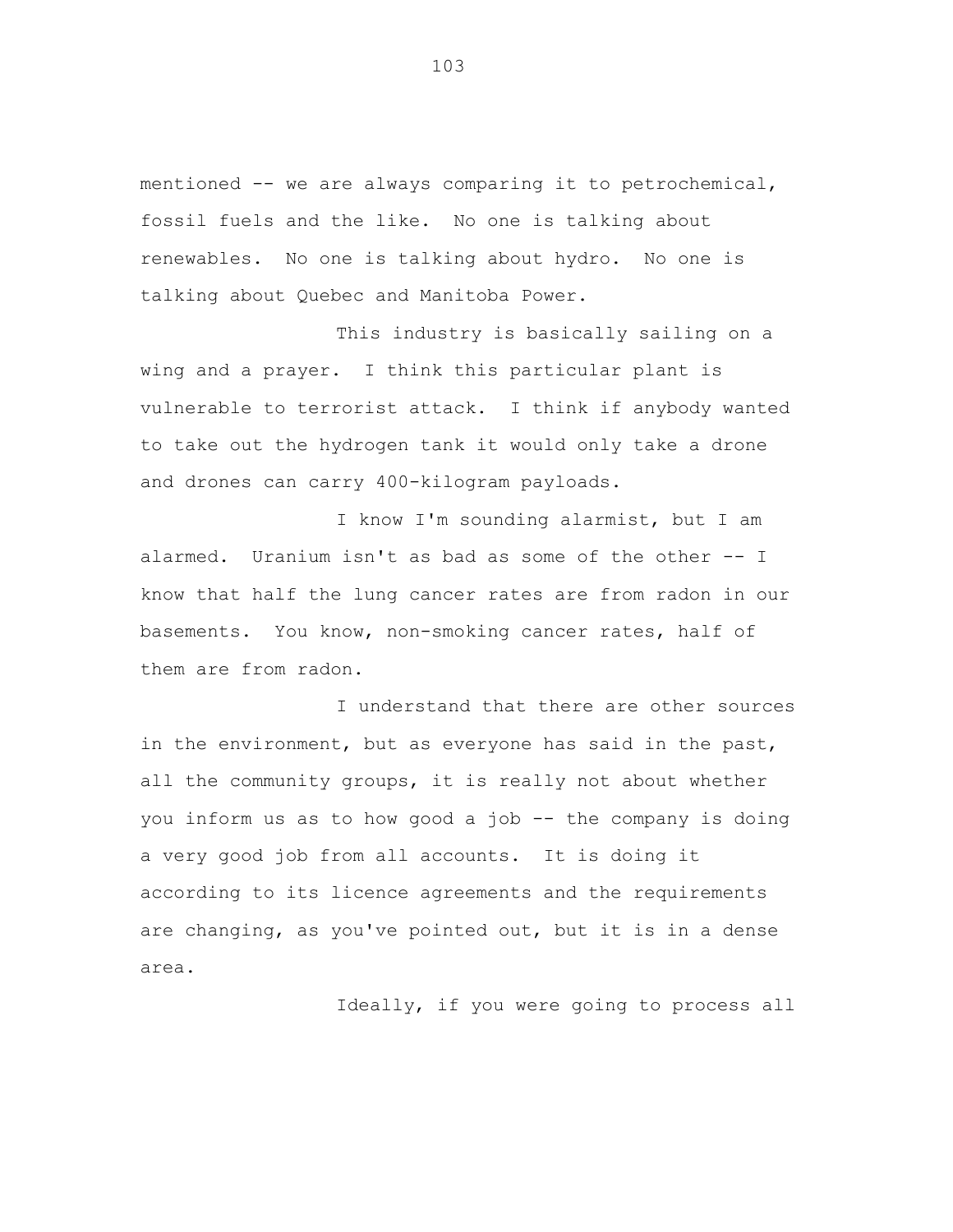this fuel, if you were rewriting the regs -- we hear a lot about REGDOCs. Are we going to have new regulations that would require new such facilities to not locate within city boundaries and within highly populated areas?

If there were an explosion of the tank, we have already heard from Toronto Emergency Services that there has been no plan for anything other than the regular approach to fire response. There is no approach for an explosion either listed by the company or the Emergency Services. The federal government has shown no leadership in terms of emergency planning. There is really nothing in place that would provide the public with any sense of what to do in case of emergency.

We are all wondering whether we should have a face mask for COVID and yet nobody seems to be looking at the worst-case scenario. The worst-case scenario is not a train derailment and fire. The worst-case scenario is an explosion. So then what happens? If the building is levelled, what happens? What does the neighbourhood do?

I'm shocked that nobody has looked at this. Nobody has looked at what to do in case of an actual worst-case scenario. It hasn't been studied. We have only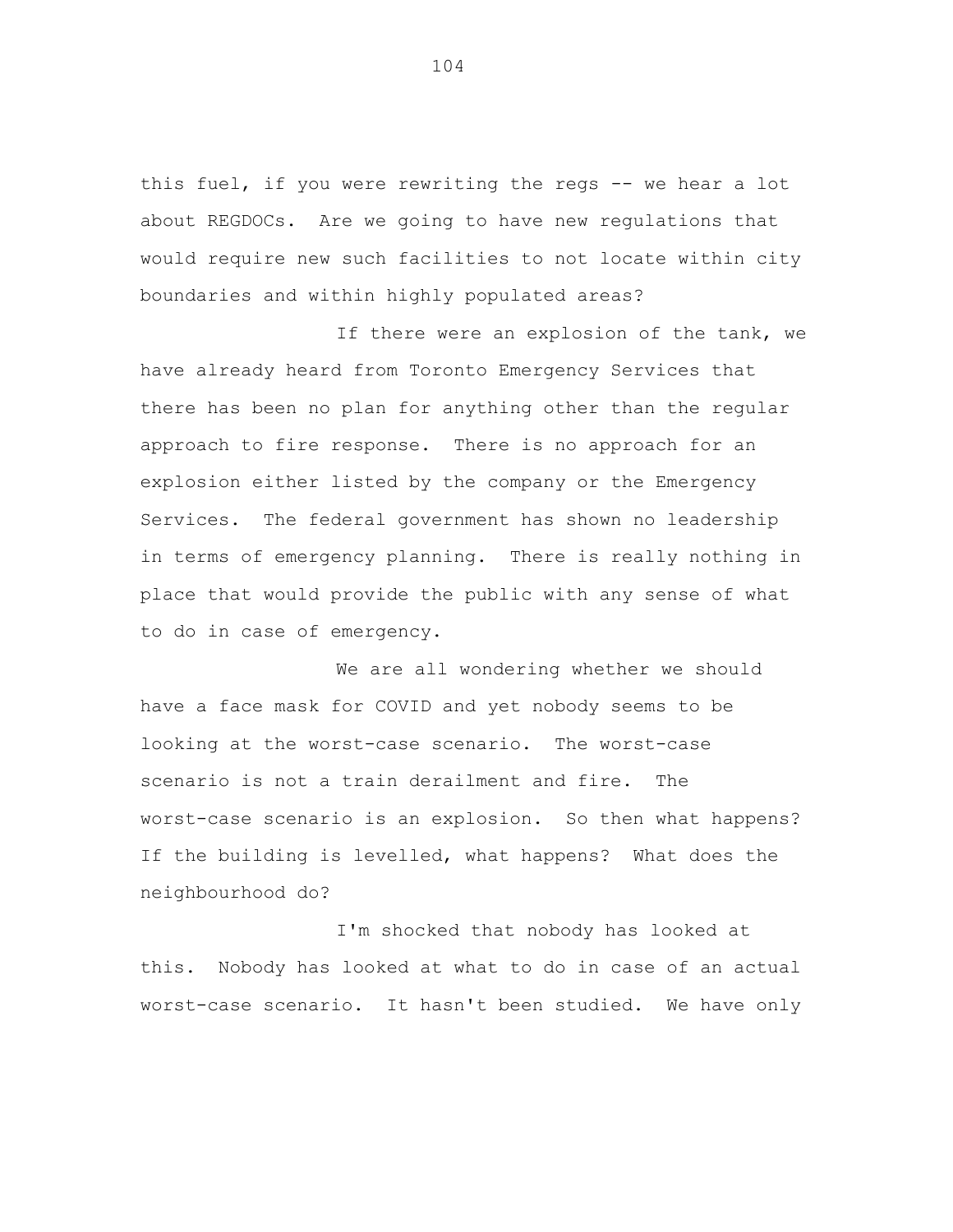looked at fire. And if people are saying that trucks are parked beside the hydrogen tank and they are trucks full of uranium and there is a potential for any kind of contact, it just doesn't make any sense to me. I heard that the curb boundaries and poles that are protecting the tank from trucks accidentally hitting them, it hasn't been studied whether this is safe or not, whether this is even adequate.

There are so many questions and so many gaps left. The 10-year period between licence renewal reviews, it doesn't allow us a chance to look at any of these things in any finer detail as we move forward.

The public and the community at large need an opportunity to work with its Emergency Services Units, to work with the company, to work with the media, to do all of these things that people have discussed and to bring this right up into the forefront and not be running what I think one of the first presenters yesterday mentioned was a stealth operation.

Four thousand people in the neighbourhood is not adequate. There are tens of thousands of people that live around this plant and if it's a good story to tell there should have been no reason not to tell it long ago and to share with the community what the Commission --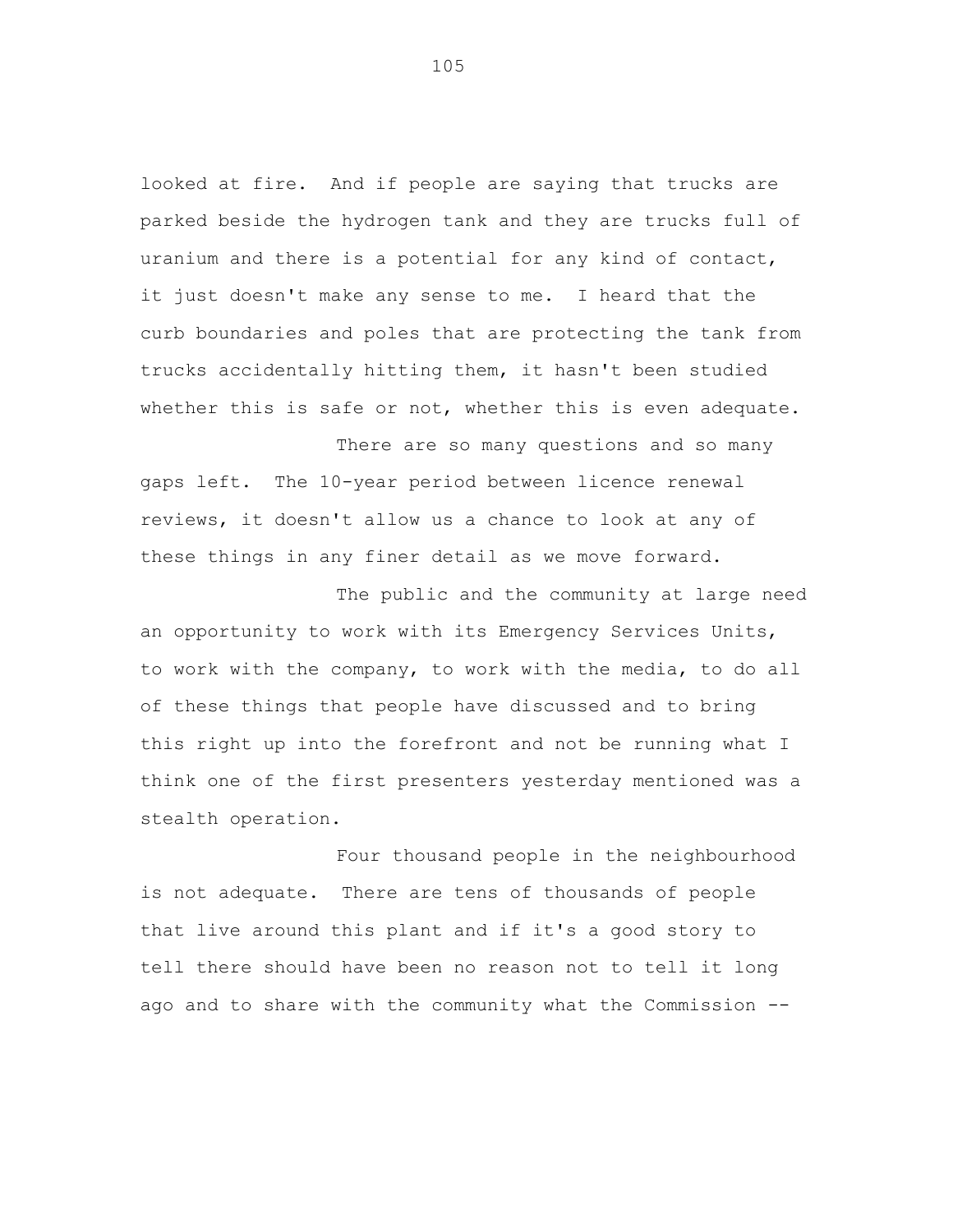what this hearing process is about.

There is one lady that has come in here from Orillia because she knows what's going on. I don't see anyone else here. Are they all watching at home on webcast? I highly doubt it. I don't think you -- I think if you were to look at your hits for this particular webcast, I think you are going to find as of today it will be extremely low. It might grow over time, but your hits for today will demonstrate the lack of penetration that you have had in terms of media outreach and public education.

It is the Commission's job to do public education. I don't really fault the company. They are burning...

One of the things I found very interesting -- and I couldn't find a map. I went to recently -- as a member of the Rockcliffe-Smythe Neighbourhood Improvement Area Planning Table, we had asked for -- we noticed that there are some health impacts in our community. We don't know why, we don't know how it turns into emergency admissions in hospitals. There is only the one way of finding it out. We can't look at cancer rates. There is no microscopic or regional analysis cancer rates. We know kidney rates have -- kidney cancer rates have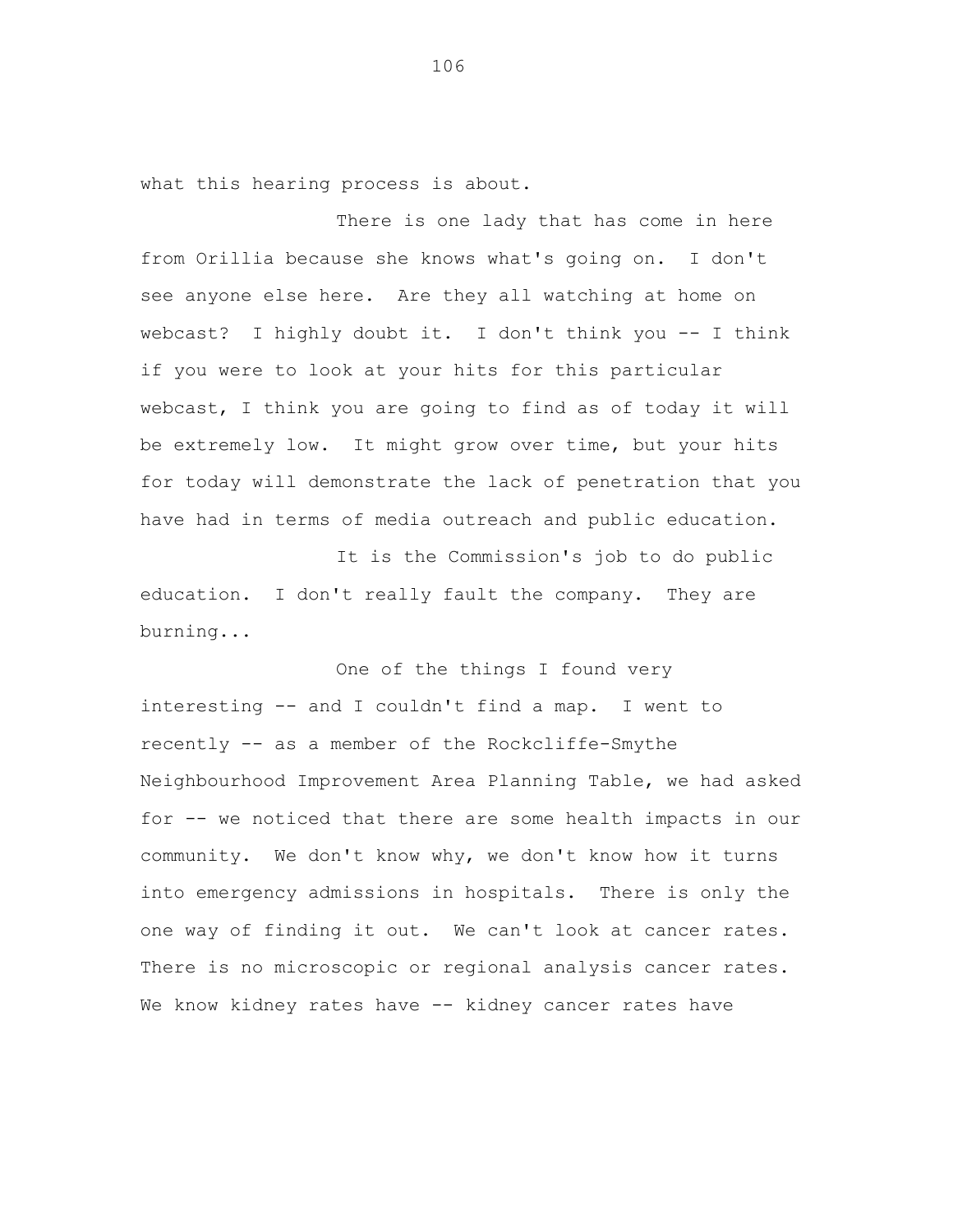doubled. That is on the Cancer Care website.

What isn't available that I could find readily to share with you was a very interesting thing. The Ministry of Environment brought out a map for us to look at where the hotspots are for airborne pollutants and what we found was along the 400 series highways, as you would expect, with nodes around the intersections and the on ramps and off ramps, and a dot at Lansdowne and Dupont. And what was that red dot? No one could tell me.

So we know that there is high combustion, high heat combustion and there must be some sort of reason that we see a pinpoint on the map of some sort of air pollutants.

We also -- I am very confused also. I have heard so many things about one particle causing cancer, but we don't know for years and years to come, so we can never really measure it.

With COVID we can go in, we can find it, we can treat people, isolate them and you're done. It's all done in the few weeks that it takes for a virus to affect the body.

We don't know these long-term effects of the nuclear industry. We don't know anywhere to put the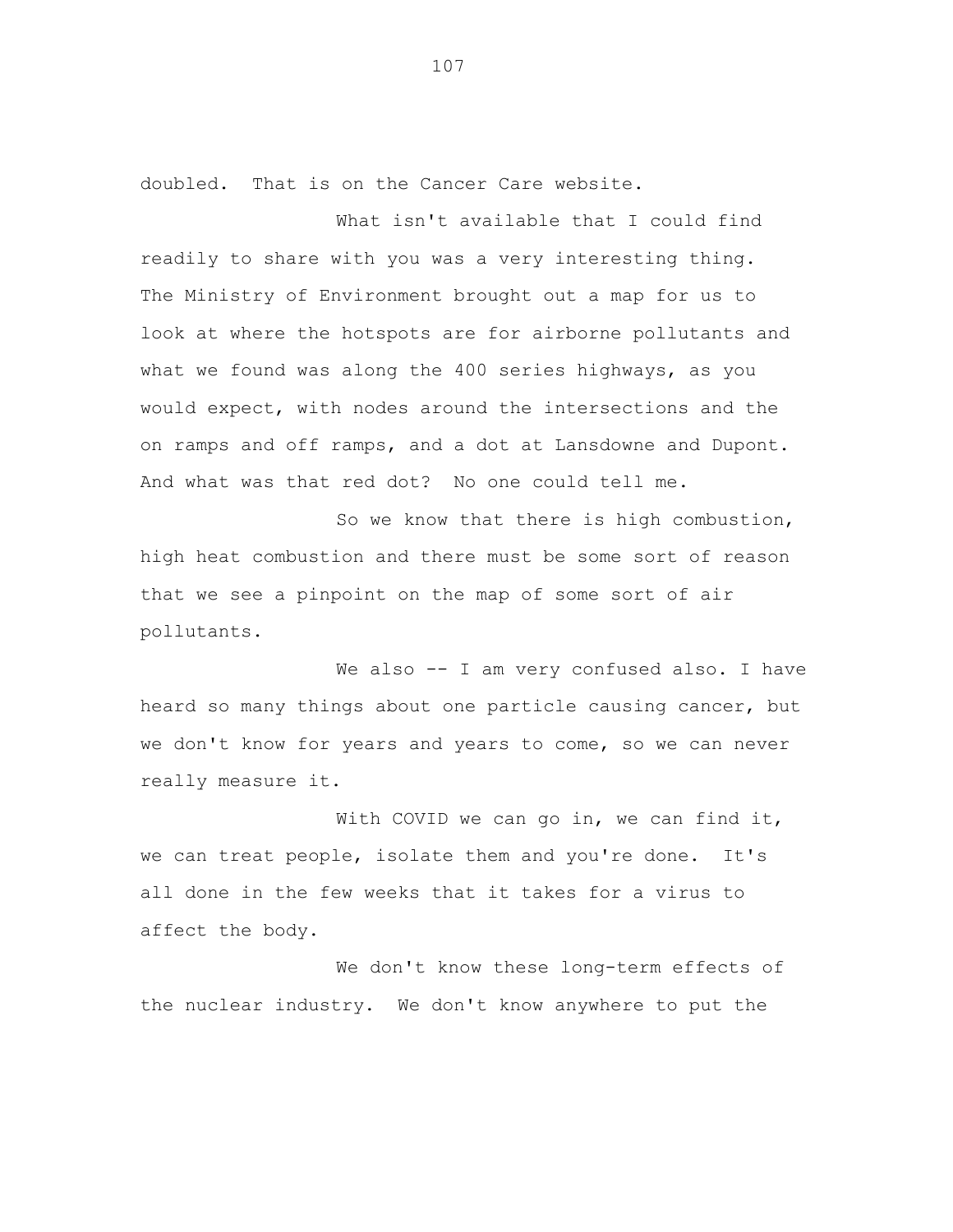fuel. We are pumping this stuff into the air. How many -- I calculated that if it is 1.75 kilos a year, we are talking about more, it's almost a couple of trillion particles are released every year.

Particles don't always settle into the sediment, you know. They're going around in the air. Whether it's in the water, I didn't hear anybody explain how we are okay with simply settling out particulates in the water. No one has talked about the solubility of any of this stuff.

So yes, it might settle out in particulates, the water might have been reaching its allowable levels to be released into the environment, but we didn't necessarily -- what happens to the dissolved particles and where do they go? Are they -- basically we are saying they might settle out in the sludge or they might be going into the drinking water.

We were told that even though it was in a storm or a rain event or some such thing that nothing could have been released into the stormwater system. I also reject that. We know very well that Toronto stormwater and sewers are always in a storm creating overflow issues and it goes straight into the lake.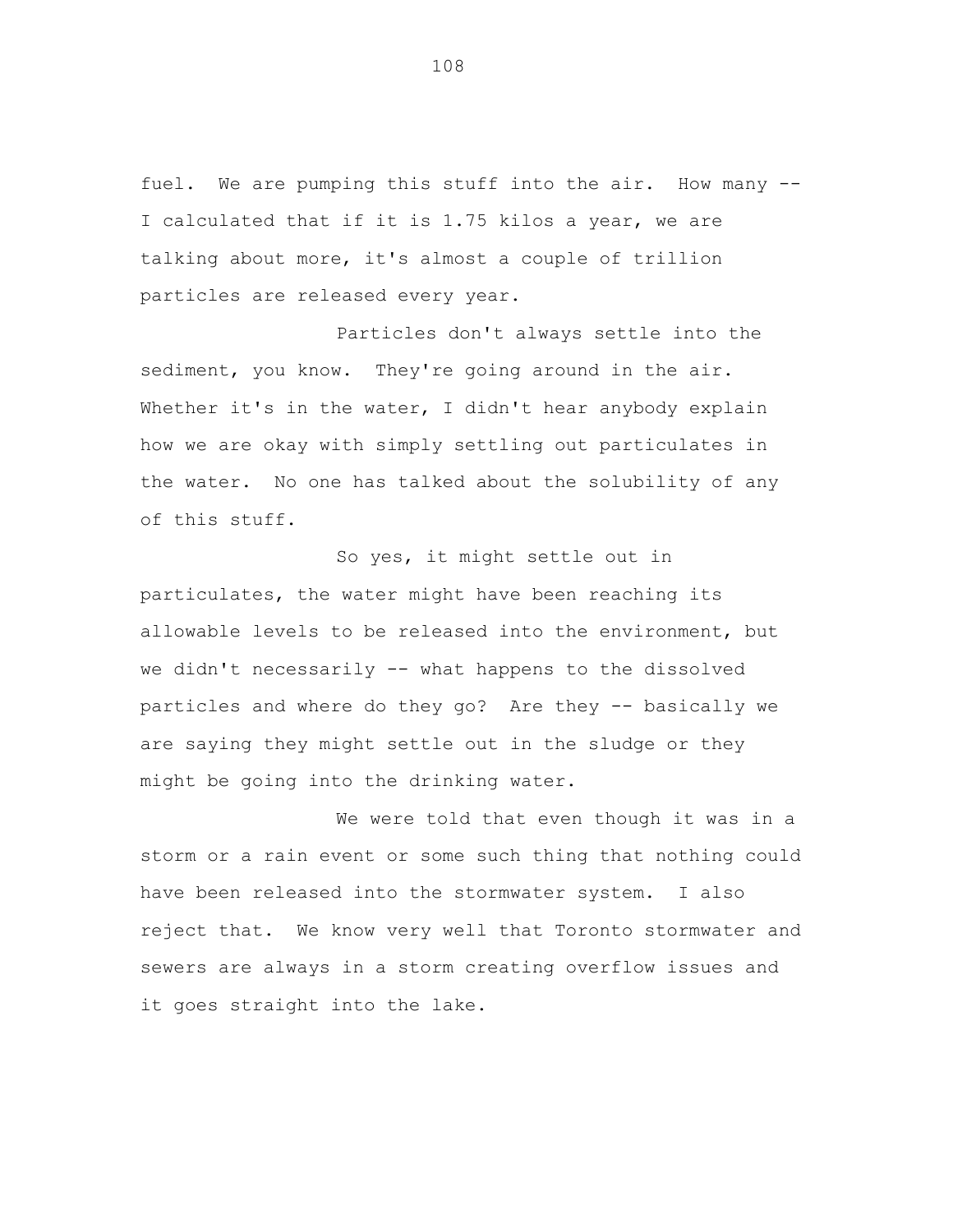So there are so many questions and issues and unanswered questions, although I am satisfied that the company is operating in a very responsible way, according to its regulatory requirements. It appears that apart from a spill and a few things that might be out of the ordinary, you might say that this is an exemplary company. But really, the whole thing is actually quite dangerous, as we see.

Any bad accident that hasn't been planned for, I wouldn't want to send my Emergency Services into that company if there was a fire. I don't think it's fair to put that on our firefighters. I think we're just not thinking this through, unfortunately.

Although I am assured that there is no business case to move the company at present or to end its licence and that it would be not a comfortable decision for the company, in fact what should be on the table is not a preliminary decommissioning plan, it should be a completed decommissioning plan at all times and it actually should be very clear how we are going to get out of this.

If in fact the Commission so chose and if the weight of public opinion alone had anything to do with it and if the public even were here and knew about any of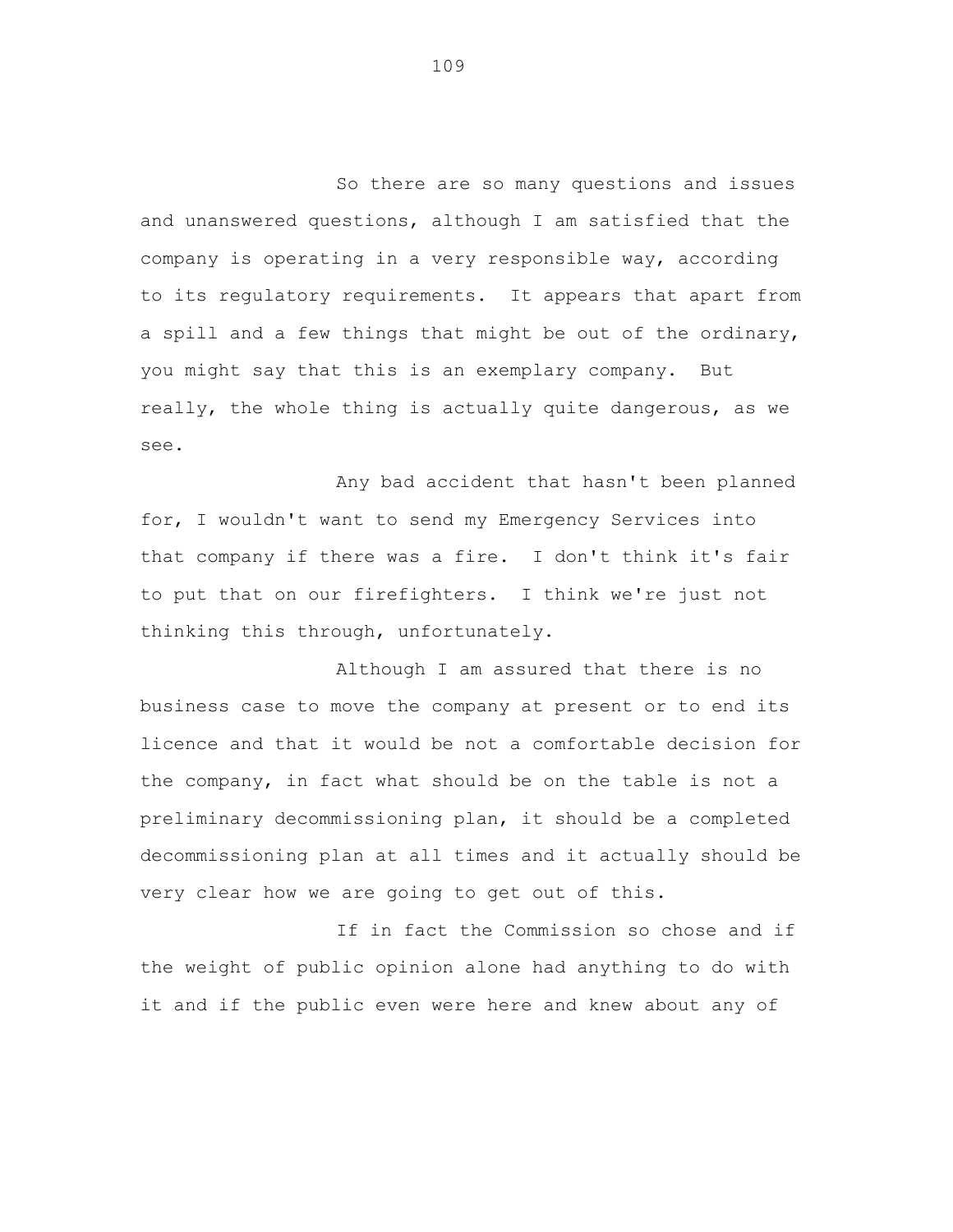this, you might in fact find that the public opinion would weigh in favour of the closing of the plant. But I only see a few old friendly faces that I remember from my time in the environmental movement and it is just not okay that I am relying on a few people that have tried their very best to understand the science to be my protector.

I have heard the Commission ask questions of the expert. I have heard the expert answers. The answers become very short. I don't get the detail but I'm looking for.

I'm sorry, I have run out of time. --- Applause / Applaudissements

**THE PRESIDENT:** No applause. Please, no applause. Maybe you weren't here at the beginning of the hearing. No applause, please. We need to carry on with the proceeding.

Thank you. You have raised many, many points, new ones, and so let's get on with the questions. We will start with you, Dr. Berube.

**MEMBER BERUBE:** Well, here the intervenor is discussing the belief that an explosion is probably the biggest problem at the facility. We have discussed this already a few times I believe.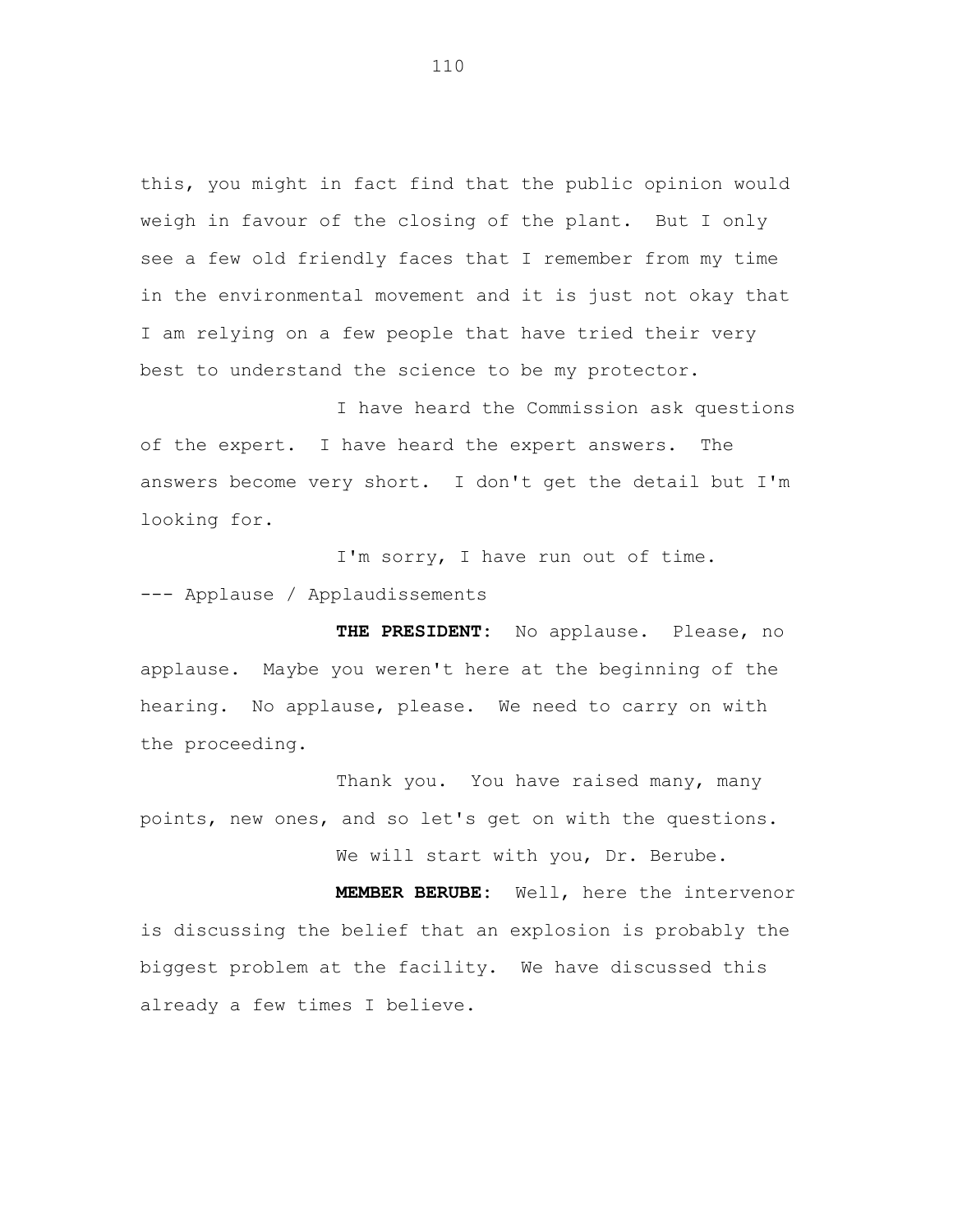However, she did raise something that is kind of interesting actually and something that we haven't discussed yet and that is the barrier protection around the tank in terms of certification, how much can it take, how do you test that, what are the standards that barrier protection around a tank like this must meet.

BWXT, could you...?

**MR. SNOPEK:** Dave Snopek, for the record.

The hydrogen tank, as I mentioned I think yesterday, is sited according to National Fire Protection Association NFPA 55, which has certain standoff distances. It also has certain distances to be maintained to combustible materials in buildings.

Part of the way that we do that is we exclude parking from the area and we do that with a curb, and we exclude combustible material from the area, including vegetation, by infilling that area with large, kind of coarse, aggregate or stone. So it is not something that you would intentionally drive into because you have the curb.

In addition, around the tank there are bollards which would be providing visual and mechanical protection of the tank. Should somebody have gone up on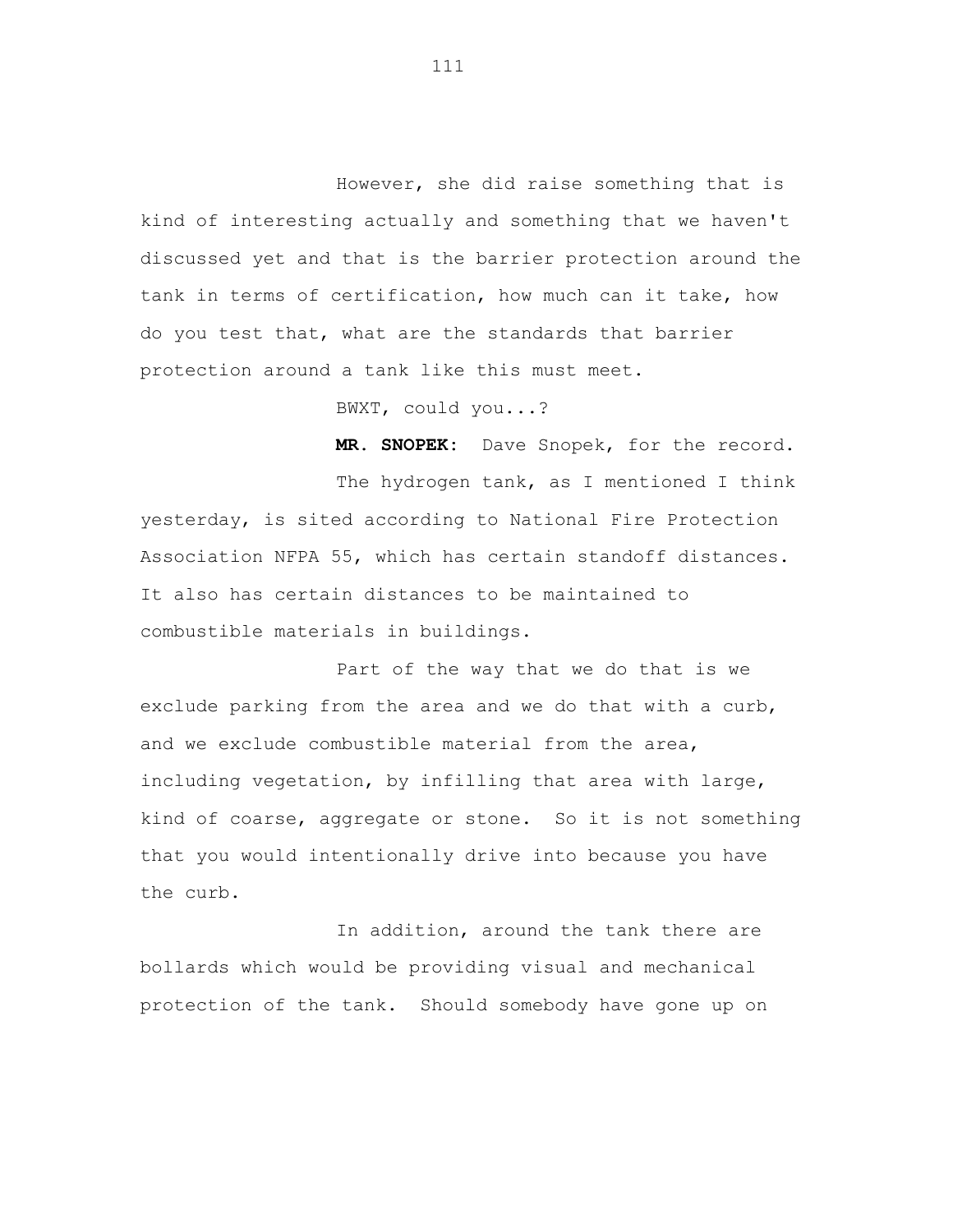the curb, they would strike that bollard around the tank itself and all of the piping associated with the tank.

So there are kind of several layers of visual and mechanical barriers to somebody driving a vehicle into the tank for example.

**MEMBER BERUBE:** So you have a defence in depth approach basically, that is the way you are looking at this thing. But just out of curiosity, I mean like you said there are concrete posts that are basically surrounding the actual tank itself as a means of protection as well, I would take it. Is there actually a standard for that kind of thing? I'm not aware of one myself, but maybe you know.

**MR. SNOPEK:** Dave Snopek, for the record. I don't have that information. That is something we can look into.

**THE PRESIDENT:** Dr. Lacroix...?

**MEMBER LACROIX:** Thank you, Madam Hawkins, for this very emotional statement.

You have raised a number of points and I read in your written submission that your organization has assessed the risk-benefit of continued operation of the plant.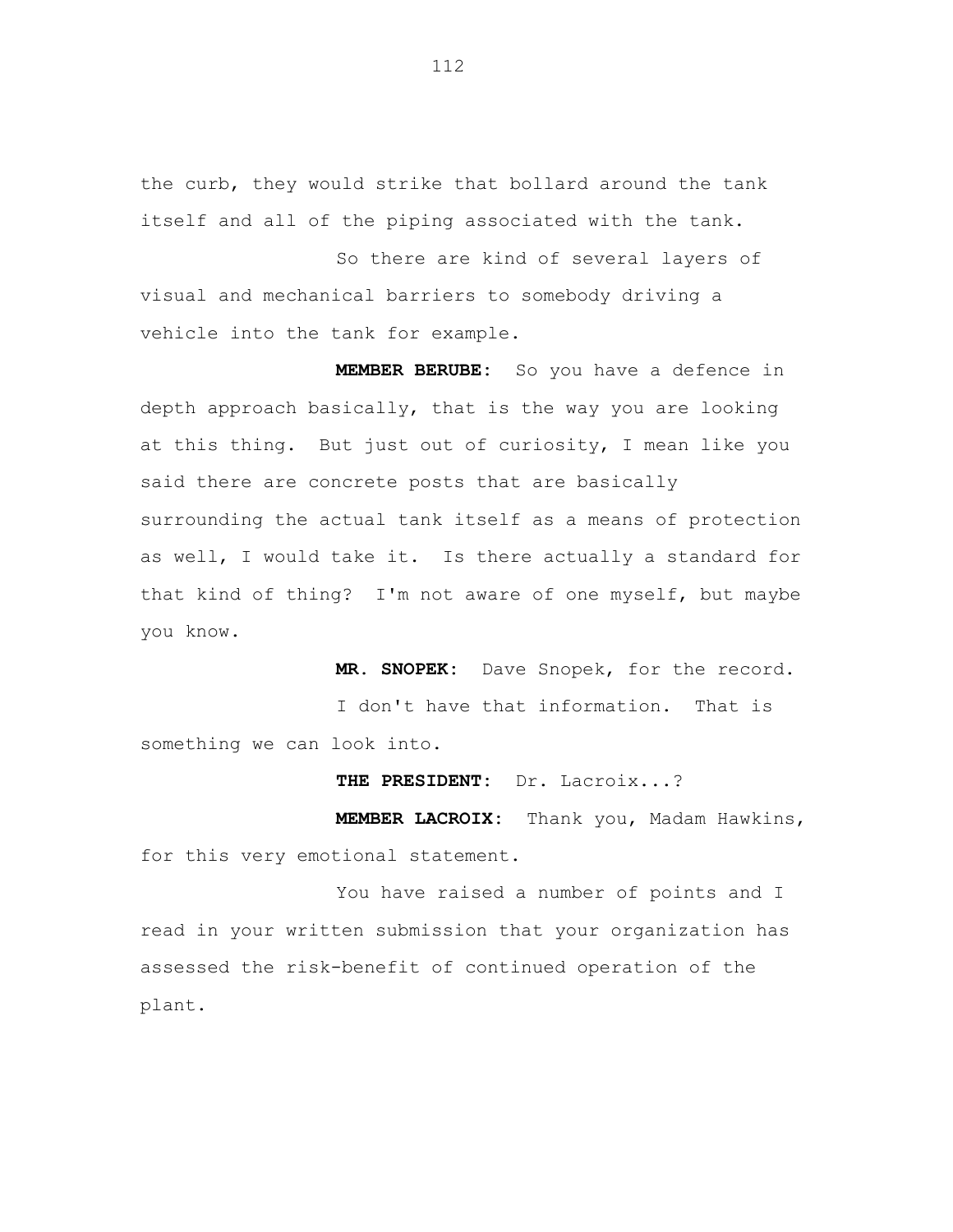**MS HAWKINS:** Excuse me. We are not in a position to do risk-benefit analysis.

## **MEMBER LACROIX:** Okay.

**MS HAWKINS:** I myself have done economic impact analysis for the energy sector in the past, but that doesn't mean that my organization has the capacity to do any analysis.

## **MEMBER LACROIX:** Okay.

**MS HAWKINS:** But I am sure that there would be organizations such as have been mentioned already this morning --

### **MEMBER LACROIX:** Okay.

**MS HAWKINS:** -- that would be happy to take raw data and do something with it. But we lack raw data, as has been pointed out, and we only get aggregate data. And the province aggregates its own cancer statistics for example on such a wide scale that we really have no way of analyzing much at all.

# **MEMBER LACROIX:** Okay.

BWXT, I guess, has already agreed to make their data available to the public.

# **MS HAWKINS:** I heard.

**MEMBER LACROIX:** So you could use these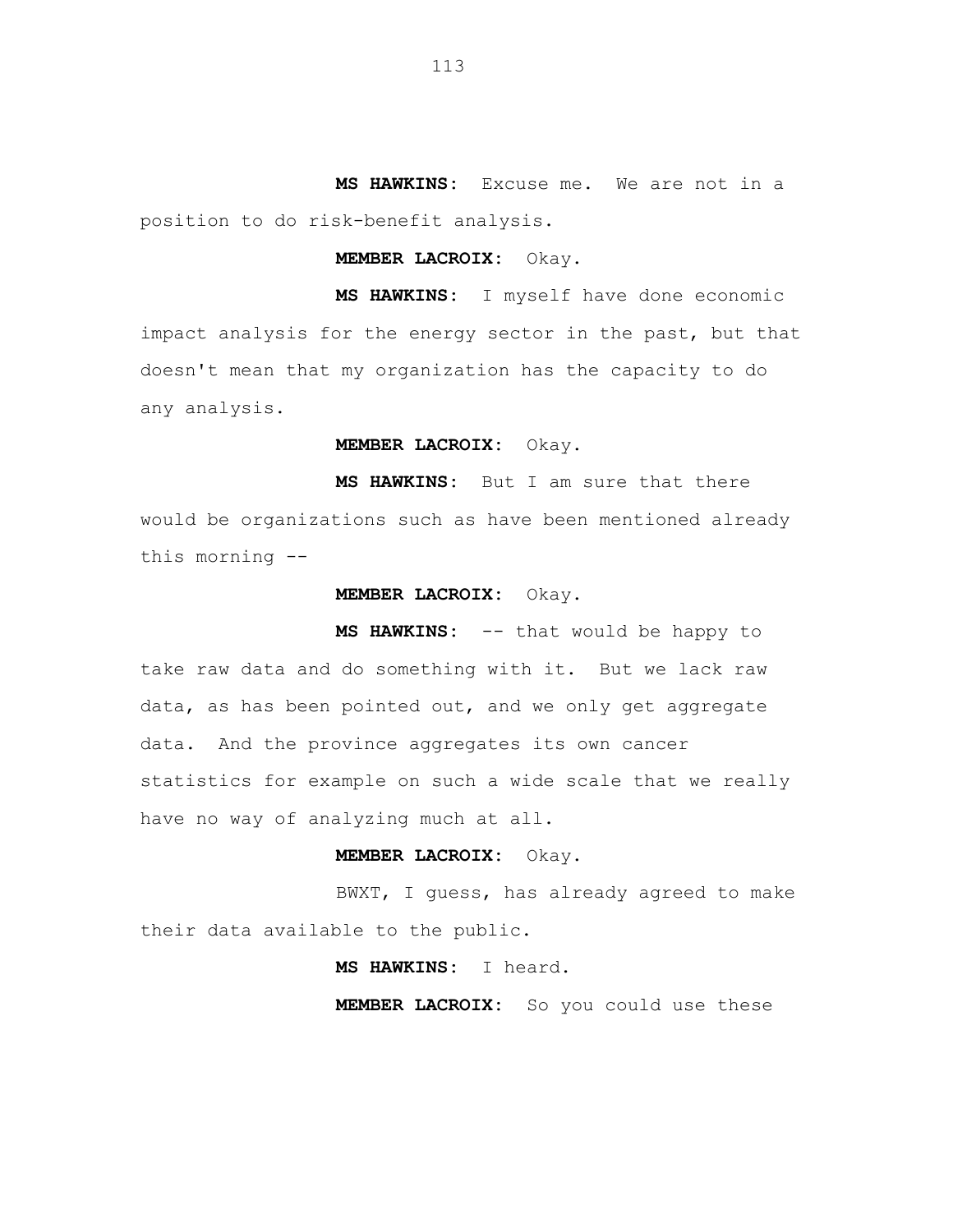data. Thank you.

**THE PRESIDENT:** Dr. McKinnon...?

**MEMBER McKINNON:** Yes. Thank you for raising a lot of interesting and important issues.

I see we have the Fire Chief here, so I would like to ask him a question related to what you had mentioned in connection with there being any incidents for which he would be fearful of sending crews in to manage any incidents. And we know from the discussion yesterday that the fire department and the company are in fairly regular contact and aware of various scenarios being planned, but could you comment on risks and any -- and the fear issue that was raised by the intervenor, please?

**MR. JESSOP:** Yes. Thank you again. Jim Jessop, I am the Deputy Fire Chief of Operations for Toronto Fire.

So Toronto Fire Service has worked, as we do with all unique risks, and there are dozens across the city, with the BWXT over the last, you know, decades. Our most recent standard operating guideline was updated in 2018 and I can tell you that we actually know which floors we have to wear breathing apparatus on, which floors -they have different levels of contamination, and as the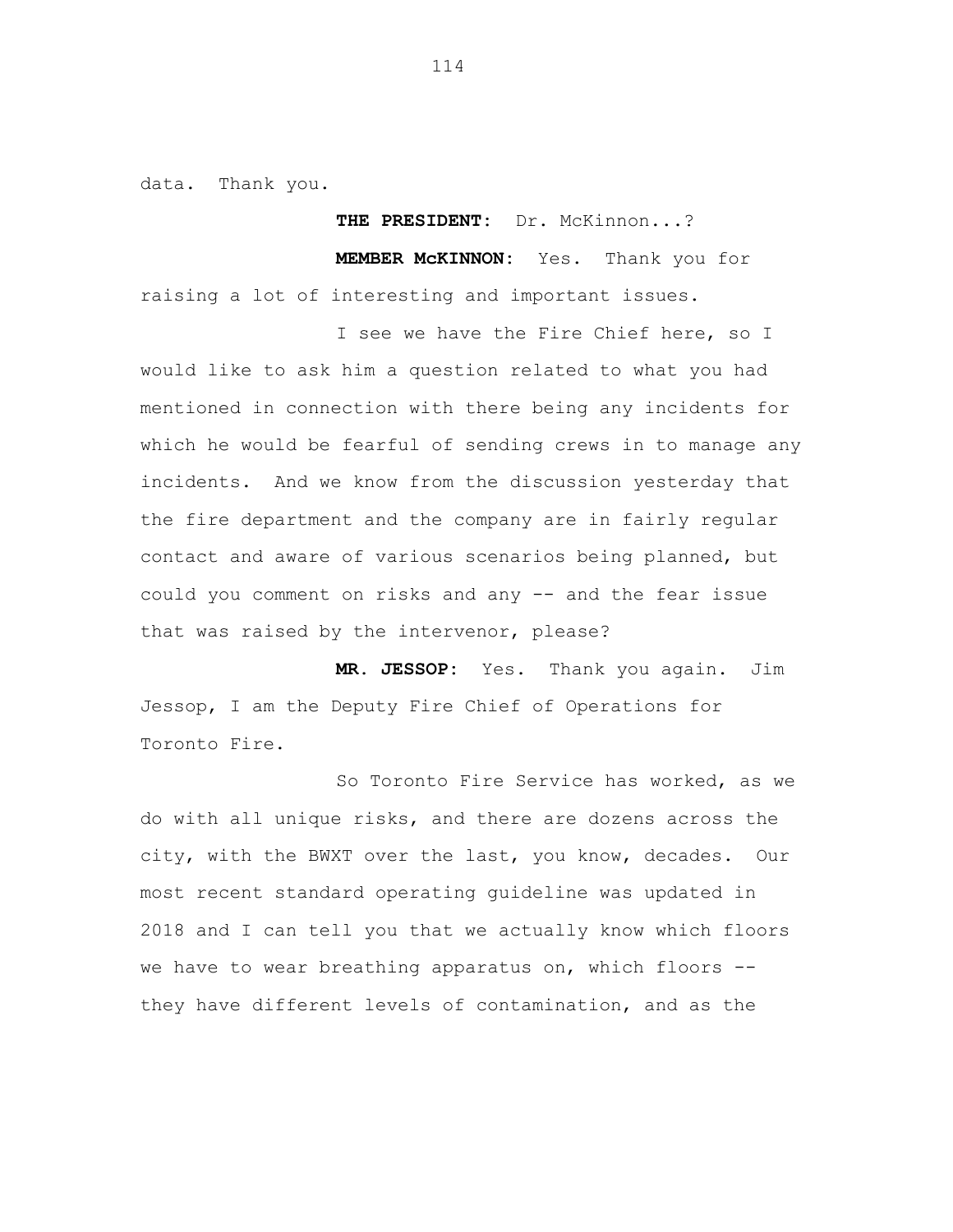person ultimately responsible for the firefighters responding, both from a moral perspective but also under the *Occupational Health & Safety Act*, I would not be doing my job if we had not taken the appropriate measures in preparation.

So I can tell you Toronto Fire Service will respond, as we do to all risks and fires and explosions and leaks across the fourth largest city in North America. Our staff are well trained, we are well equipped and we -- for your benefit, for example, because there is a lot of questions about the tank, our guideline in working with BWXT actually breaks down, you know, what we would do with each type of issue with the tank: so if there is a leak, if there is a fire under the tank, if there is a fire above the tank.

So we have looked at as many scenarios as possible, we have trained our staff, we have unique response protocols based on the call that would come in, as again we do for all unique challenges. Unfortunately, I am not in a position, you know, as an emergency responder to contemplate, you know, all scenarios. All I can tell you is that we have looked at everything that we think is reasonable that could happen, that historically has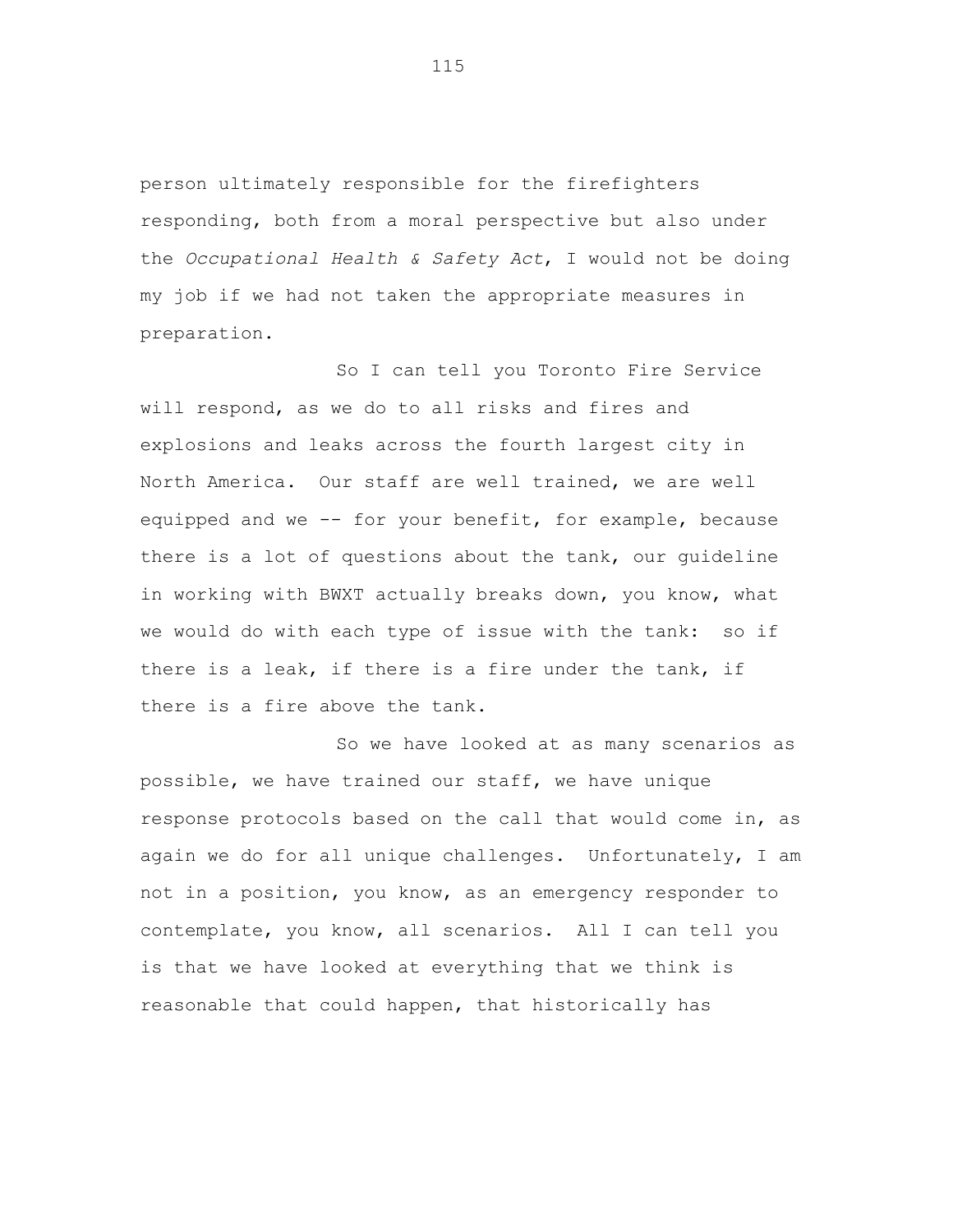happened, you know, in other sorts of unique challenges. We continually reevaluate, we continually

upgrade and we continue to work with BWXT in terms of new information if it comes our way. So I have no concerns at this point in sending my staff into either fires, hazmat calls or medical calls to this company, nor any other building in the City of Toronto, because, you know it is incumbent upon us when we are aware of unique challenges that we take additional measures, which I can tell you we have.

**MEMBER McKINNON:** Thank you very much.

**THE PRESIDENT:** On the issue that the intervenor raised of perhaps a terrorist attack and an explosion that may bring the building down, have you looked at that particular scenario?

**MR. JESSOP:** So that is something that for this specific building the answer is no, but we don't look at that for any other building in the City of Toronto. We don't contemplate -- we don't have the ability nor the resources to look at every sort of worst-case scenario for every building. So, you know, for example, we haven't done that scenario if the CN Tower collapsed and there was a massive explosion.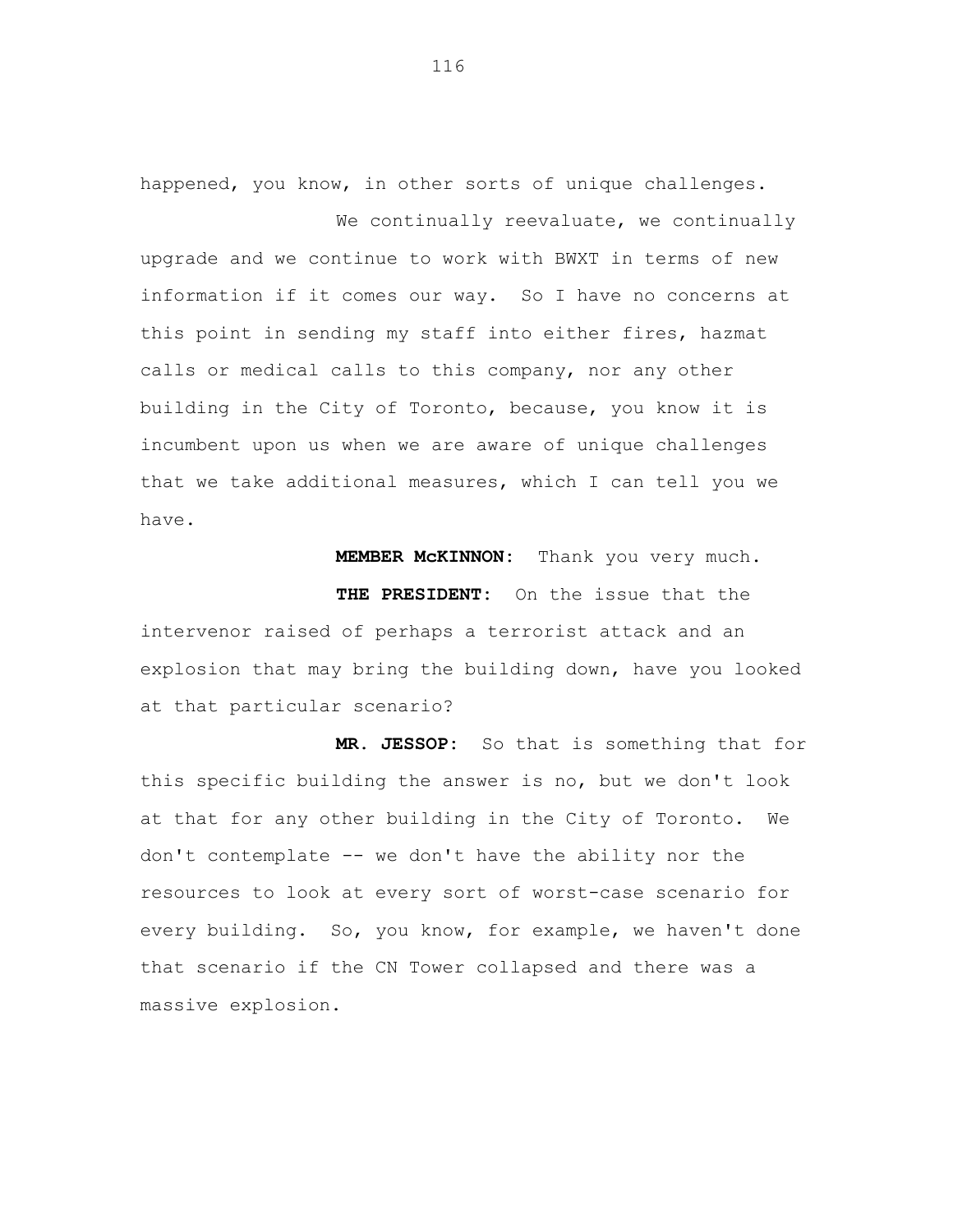We have our general quiding principles, we have our escalating alarm levels, we have our unique response protocols and apparatus such as heavy rescue squads, high-rise units and hazardous materials trucks, but we are not in a position, nor what I suggest is any fire service in North America, that could look at every single building and contemplate the worst-case scenario.

We have responded to explosions in the past across the city, we have responded to fires, we have responded to hazardous materials calls and CBRNE calls, and what I would say is our general protocols, with a sliding scale in an escalation up, in terms of additional resources and bringing in additional expertise, whether it's through mutual aid, whether it's through our agreements with the provincial government, with the Emergency Management Ontario, the Office of the Fire Marshal, the OPP, Toronto Police Service and their special units, we do this and we plan all the time.

The message I want to get across is not only for this specific building but for any building that, you know, we are as prepared as we can be. We take this role very, very seriously, but unfortunately, ma'am, as you know, we can't always look at the worst-case scenario for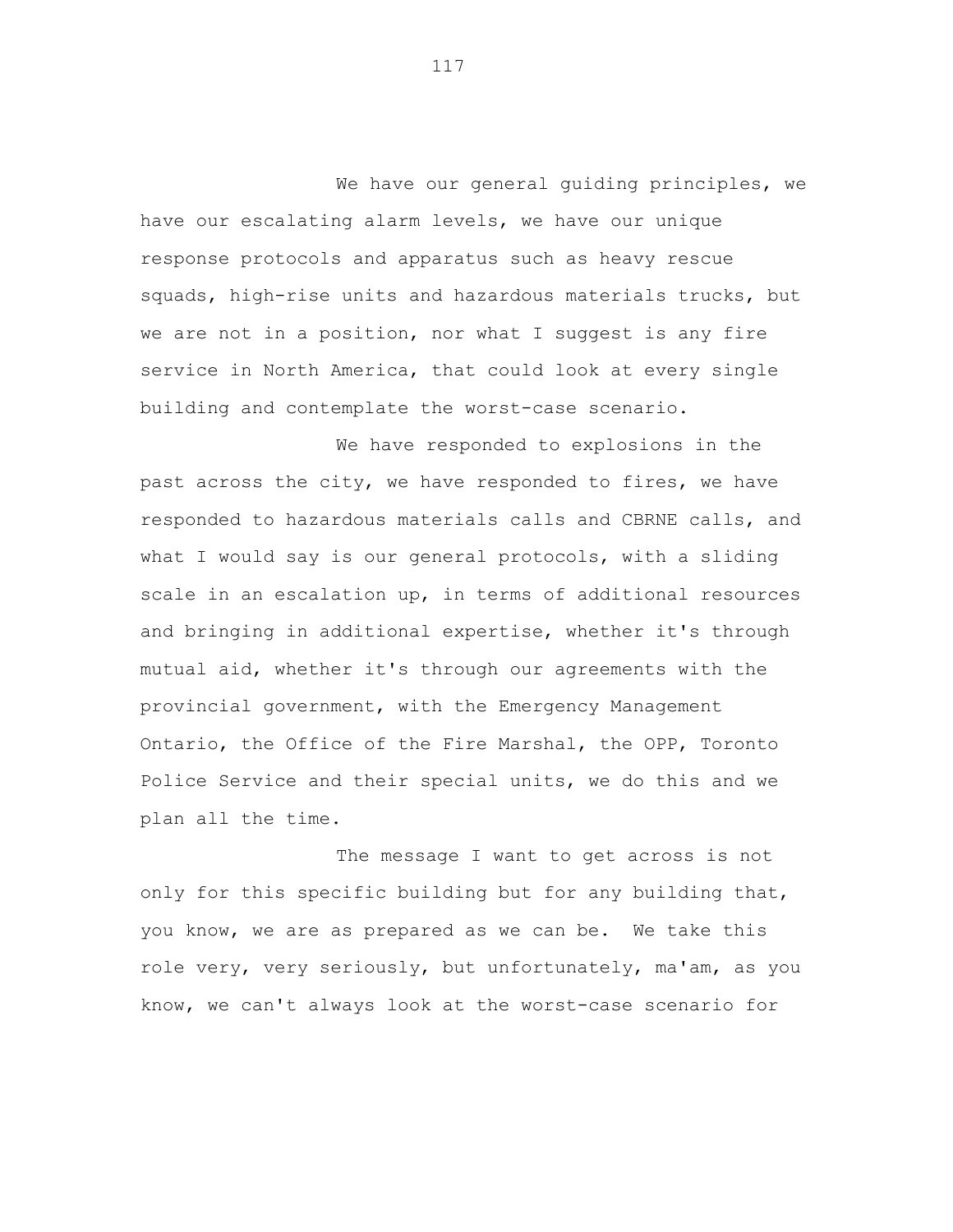every building all the time.

**THE PRESIDENT:** Thank you very much. Dr. Demeter...?

**MEMBER DEMETER:** Thank you for your intervention. I am going to leave one question for Public Health when they are here this afternoon about your cancer rates and clusters, noting that the smaller you go in looking at cancer rates, the more unstable the results become because they are small numbers. So I am going to ask them how granular versus just -- health units, how granular their data can be.

I think it's important when comments are made about risk that they be put into perspective, because you write some people are listening, some people are here and some people will watch the archive. You talked about the risks of radon with this plant and we had two discussions yesterday --

**MS HAWKINS:** (Off microphone) nothing to do with the plant. That was my point and in fact I understand that's the point.

**MEMBER DEMETER:** So what did your comment on radon have to do with the plant?

**MS HAWKINS:** I'm trying to explain that I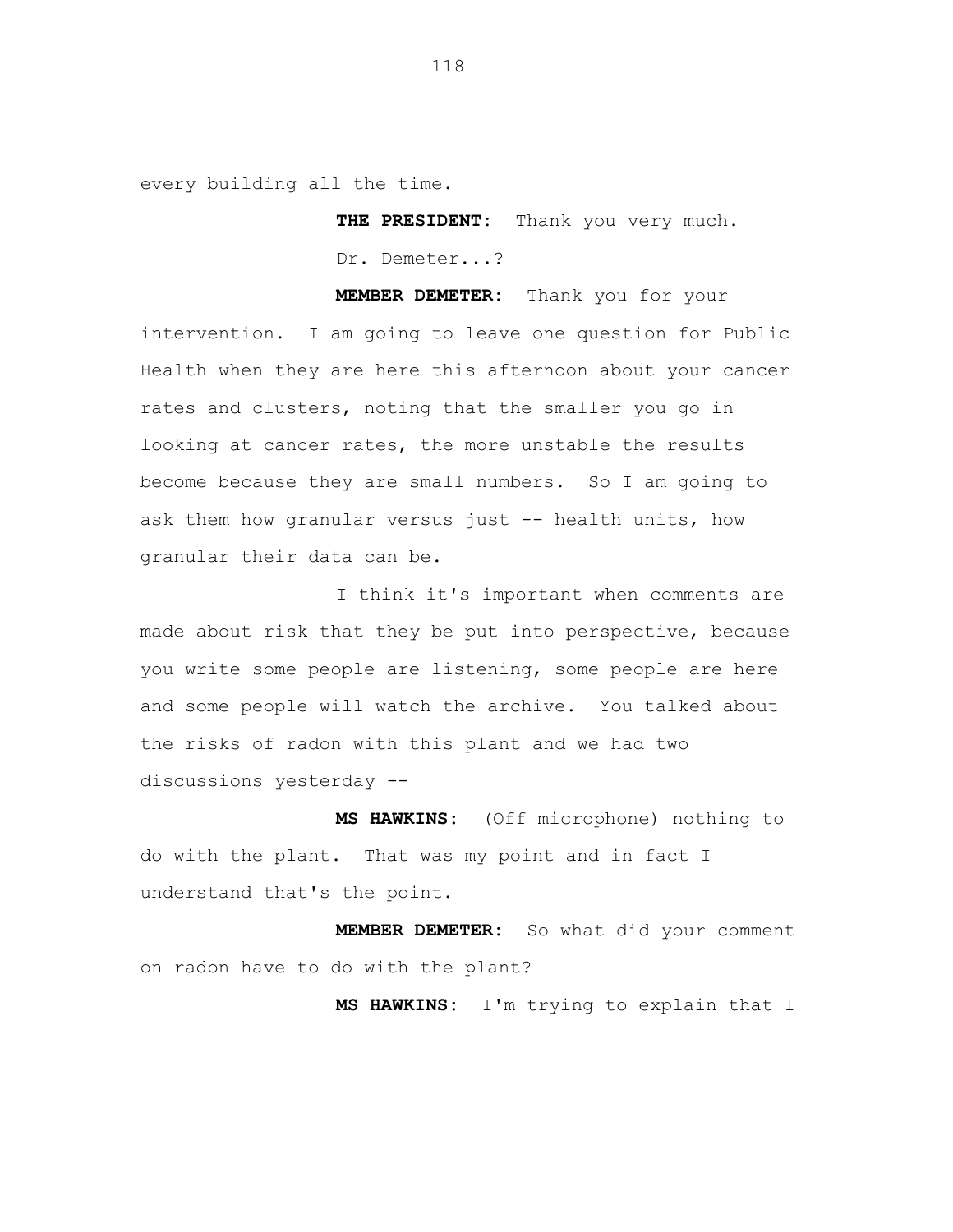understand that in fact we do have environmental sources that in fact are causing lung cancer in our homes and that that is a grave concern that could be easily and equally serious to any kind of pollution impacts of such a plant should there be an accident or on a daily basis that we don't know about. I'm trying to show that I actually appreciate the science that has been discussed and demonstrated and is available to the public. I understand.

**MEMBER DEMETER:** Okay. I just wanted to make the public understand that I agree that the majority of non-smoking-related cancer and lung cancer is related to radon in residential homes and basements --

**MS HAWKINS:** Yes, you are repeating my point.

**MEMBER DEMETER:** -- but there is no radon emissions --

> **MS HAWKINS:** I understood that. **MEMBER DEMETER:** -- from the plant. **MS HAWKINS:** Yes. **MEMBER DEMETER:** -- to correlate to that. **MS HAWKINS:** Yes. That wasn't my point. **MEMBER DEMETER:** Thank you. **THE PRESIDENT:** Ms Hawkins, you mentioned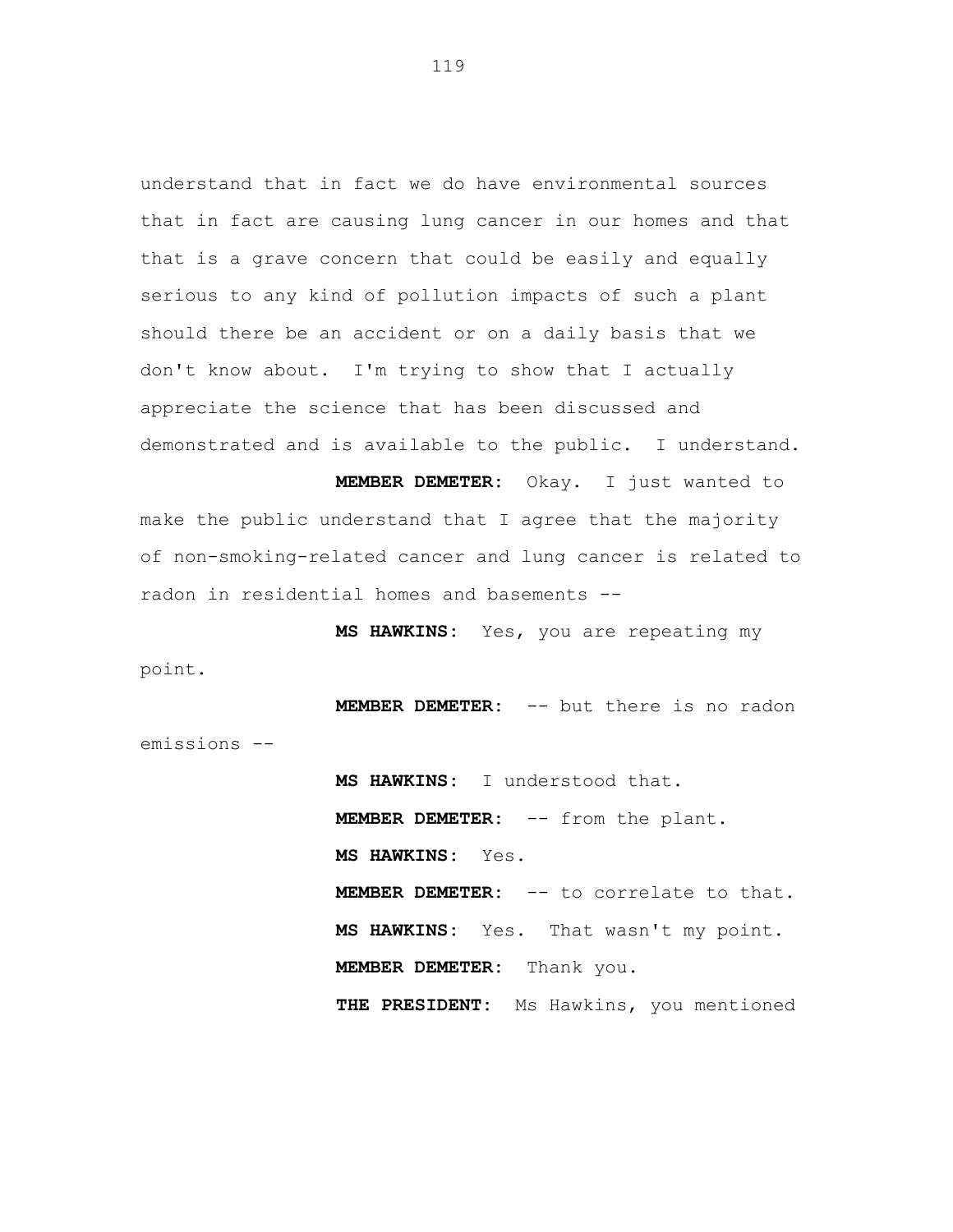about maps that show what the pollutant levels are in the city and we have heard many intervenors raise concerns that they were unaware of a nuclear facility in their neighbourhood, that the developers or the real estate agents don't advise them of it and that information is not readily available.

I don't know if when we get someone from Public Health whether they will be able to answer this, but are you aware whether the City of Toronto has interactive maps, that if I were to put in my postal code it would tell me, here are all the industrial installations in your neighbourhood? Is that something that is readily available?

**MS HAWKINS:** I'm not an expert. I know that I tried to find it on the Internet. I was unsuccessful, but it doesn't mean that something isn't around. Actually I think it's a provincial issue and I think it has to do with -- it's actually a dataset that is published. I don't think it's actually a map. But when I asked the provincial representative what the point was that I identified as a hotspot, along with the 400 series highways, at Dupont and Lansdowne, nobody could tell me.

**THE PRESIDENT:** Thank you.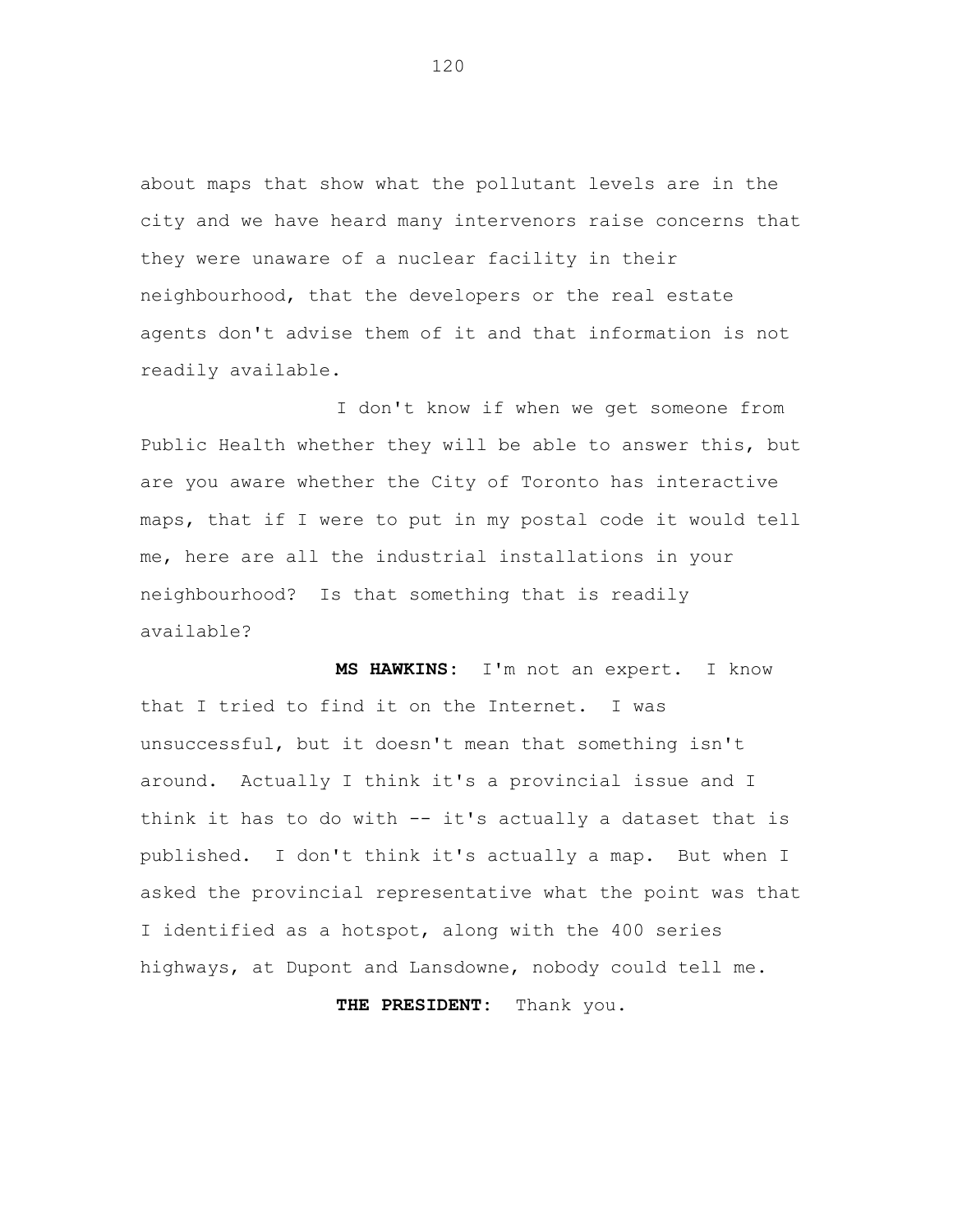And then another point that the intervenor mentioned is about this lack of penetration and we kind of see that with the attendance here and if you have looked at how many hits have been on the webcast and if that's low. We have had a record number of interventions for this particular hearing. So maybe I will ask this of the CNSC staff and around media interest or lack of interest.

What does the CNSC do to try to get media to be here and try to disseminate information about this particular hearing and what is being discussed?

**MS TADROS:** Haidy Tadros, for the record.

So I will pass that question to our Communications Specialist who look at providing the coverage that we typically would put out before licensing renewal.

**MS GERRISH:** Meghan Gerrish, for the record.

The CNSC does have an active media relations team dedicated solely to media relations. In fact, leading into this hearing we have had 21 media requests to do with the BWXT hearing and all 21 of those requests were from either the Toronto Star or the Peterborough Examiner. So that is something that we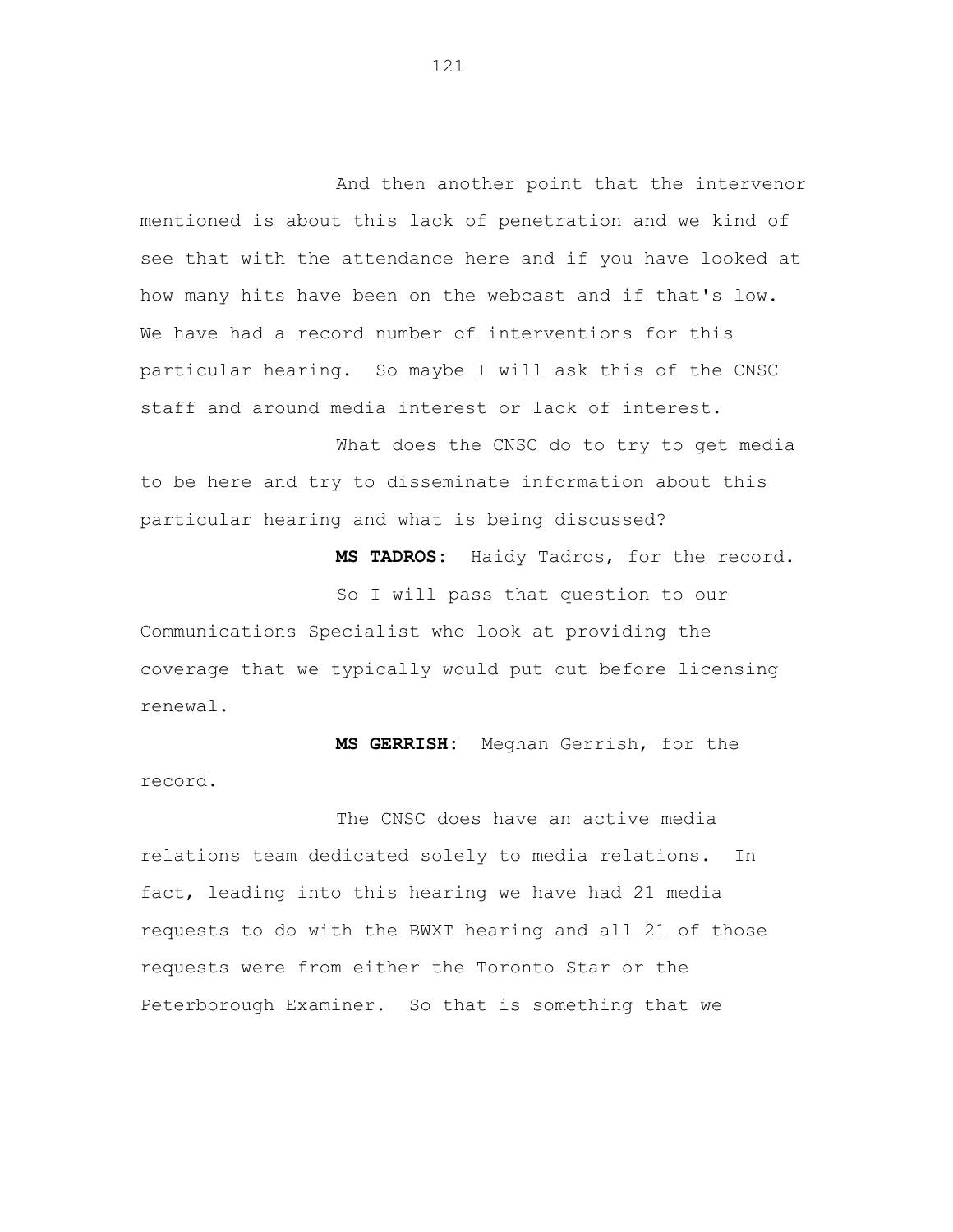actively respond to those inquiries.

And today, in today's news clippings alone we are in the Toronto Sun as well as the Toronto Star. Yesterday on the hearing we had OMNI present as well as the Toronto Star and a few independents. And in addition, the media is encouraged to follow the webcast, so they are able to watch it and collect their coverage that way.

We have a team back in Ottawa right now collecting the webcast stats, if you will, so I can provide that information later on.

And in addition to just the response to the media relations -- or to the media requests, we actively write letters to the editor, respond to opinion pieces and engage with media that way. So there is quite a bit to do with the media relations from CNSC.

### **THE PRESIDENT:** Thank you.

Chief, did you have something you wanted to add?

**MR. JESSOP:** Yes, thank you.

I omitted to also highlight that Toronto Fire Service, again being specific, this is for the entire city, but we also, in response to some of the questions regarding -- you know, I have heard chemicals and I have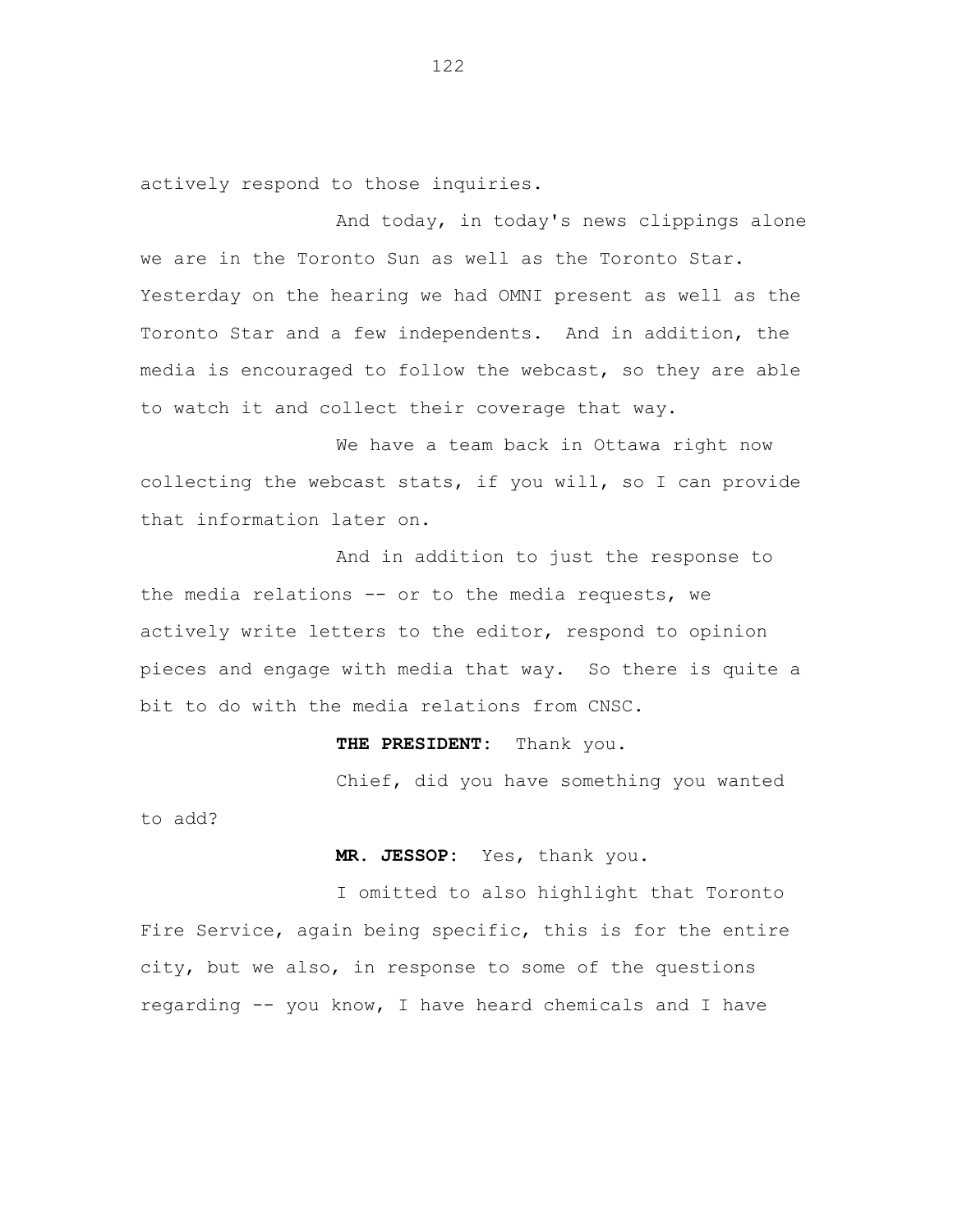heard collapses and explosions. So it's important to note that Toronto Fire Service is also contracted and provides both the Provincial Chemical, Biological, Radiological, Nuclear and Explosion Unit for the province, so we are under contract from the Province of Ontario. We have the specialized team that responds not only within the City of Toronto but is available to every other jurisdiction within Ontario through an agreement. So we have that expertise in-house.

And then secondly, we are one of the few Canadian cities that actually has what they call the HUSAR team, so the Heavy Urban Search and Rescue Team, which would be deployed for building collapses and so forth and so on.

So these are in addition to our normal response resources, but I just thought for the Commission's benefit it's important to highlight that, you know, the two specialized national and provincial teams that deal with sort of special low-frequency, high-consequence events both reside within the Toronto Fire Service.

#### **THE PRESIDENT:** Thank you.

Ms Hawkins, any last comments you want to make?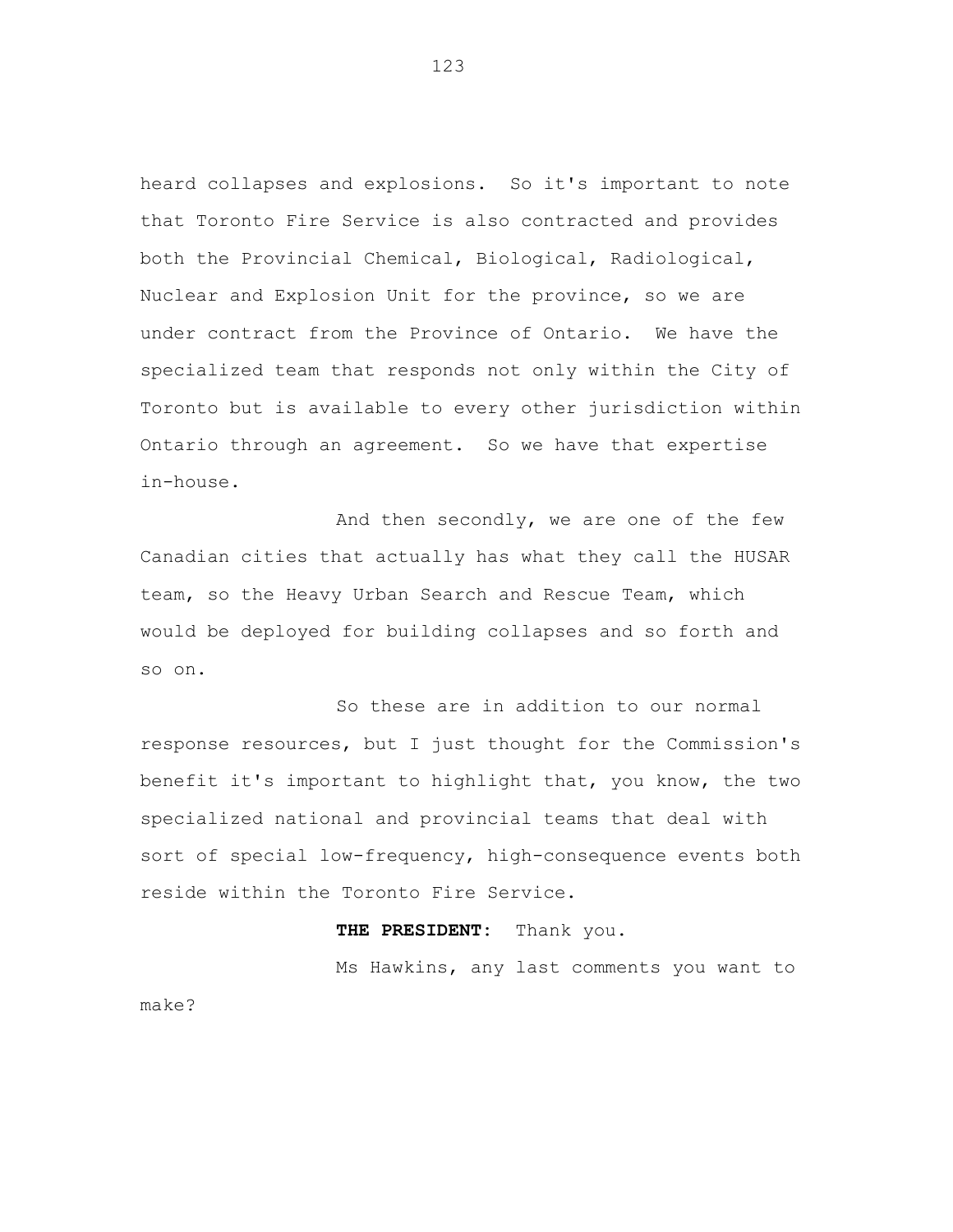**MS HAWKINS:** Well, I do appreciate that there is limited time and I actually have more questions. After hearing all the presentations and all the answers and all the Panel's questions, it leaves more questions.

I am concerned that after all these years the CNSC has not reached out to the community, as is its mandate. I have heard you reiterate that you are going to do a better job.

I asked at the meet the regulator meeting -- which I found out about with a few days notice, and the requirement to apply to be here today with just a few days notice. That is obviously unacceptable. But even at the meet the regulator event, I was challenged as to why there were no attendees.

It is not my job to figure out what are my local issues, what are important 10-year decisions that we are making. There should have been a long process where the public would have been invited to take part in and review all of this material, either to allay concerns or to focus our attention and energy on the unanswered questions in time to make a fair decision about a licence renewal, not to be sort of under the gun and at the end of the wire, with nobody around to even talk about it.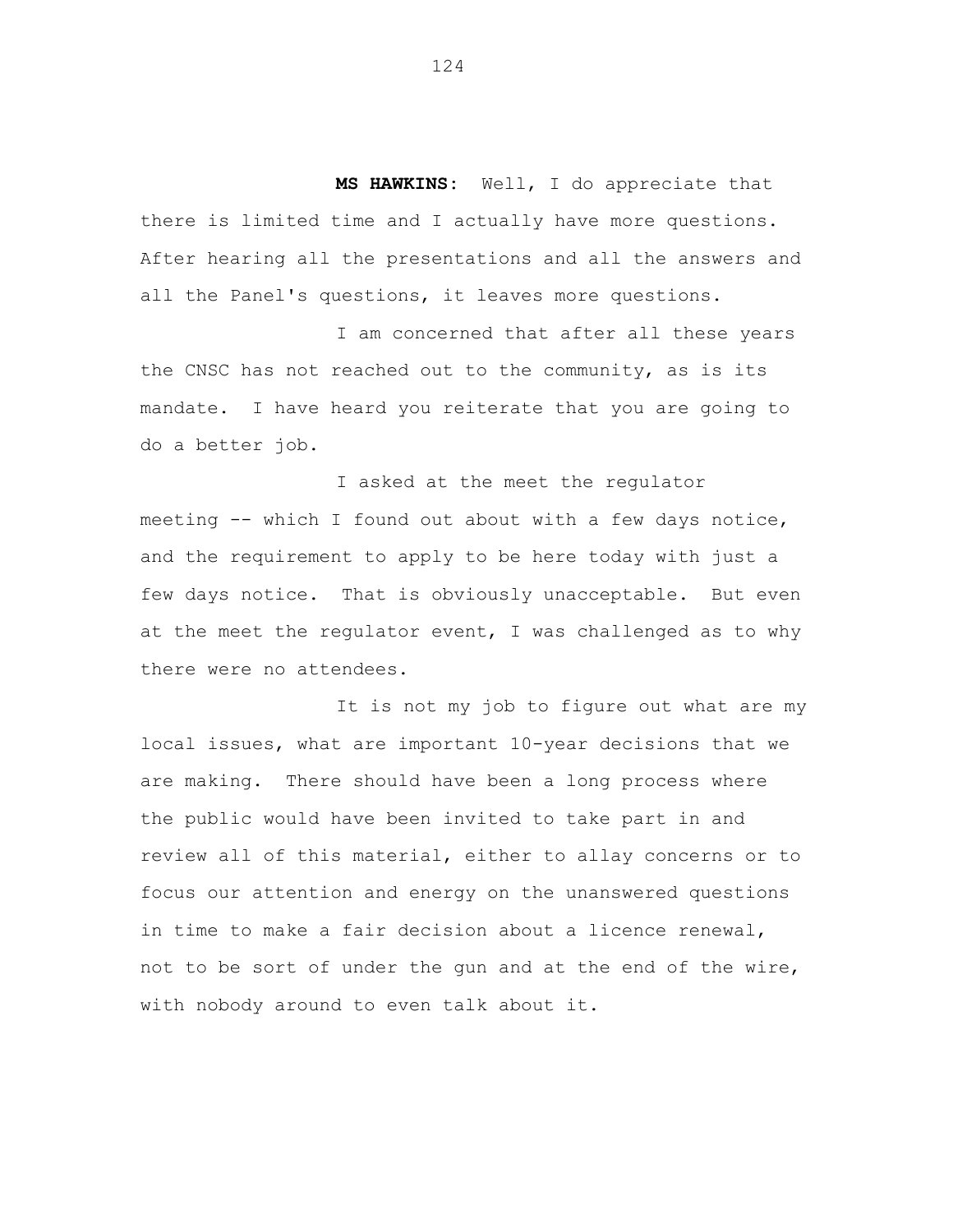I don't feel qualified to be here, although I am trying to represent my community, which is adjacent to the plant and the Davenport community. I'm not really qualified, although I have a sense that because I am challenged to be the one that does your PR and that I am hearing about more PR than about evidence-based review. It's not a PR job that we are looking for, it's evidence-based review.

We are lacking evidence, we are lacking review time, we are lacking notification and so really this is a rubberstamp and everybody who will be watching this and everybody who is analyzing this feels that way if you are part of the community that is looking for a role to play. I would like to have a more informed role to play. Unfortunately, I can only deal with what I am given at the last minute by fellow members of my community who are only little better capable of making these kinds of insights with a similar lack of data.

**THE PRESIDENT:** So, Ms Hawkins, just to say I mean I very much regret that you think this is just a rubberstamp and that we are just going through the motions, because we seriously are trying to probe the issues. And I also want to highlight that once the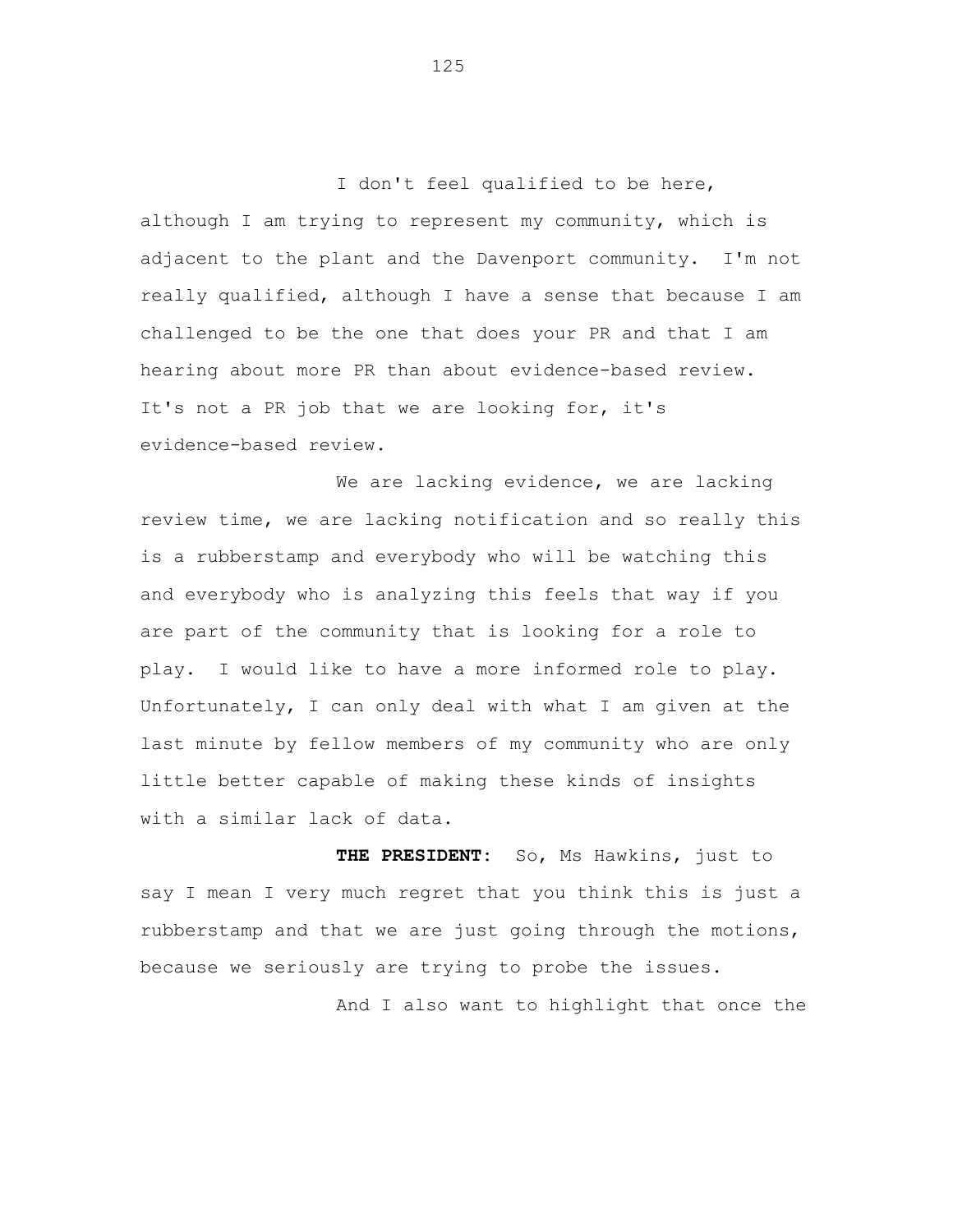licence is issued, that doesn't mean it's there. If there are issues that arise, if members of the public, once they have the information they need -- and BWXT has made a commitment to provide more information -- that based on your analysis or some of the other expert intervenors we have had, their analysis identifies areas of concern, there is nothing stopping the Commission to revisit the licensing decision. So I entreat you to continue your vigilance on this because it is very much appreciated. So thank you for your intervention.

**MS HAWKINS:** Thank you for pointing that out. That is actually refreshing to hear.

**THE PRESIDENT:** Our next presentation - excuse me.

**MR. LEBLANC:** We just want to verify if Ms Juhasz is in the room. We have not been able to identify her this morning.

No. So her intervention will be considered as a written submission and we will ask the Members at the end of the day if they have any questions on this particular matter.

> So the next, Madame la Présidente...? **THE PRESIDENT:** So our next presentation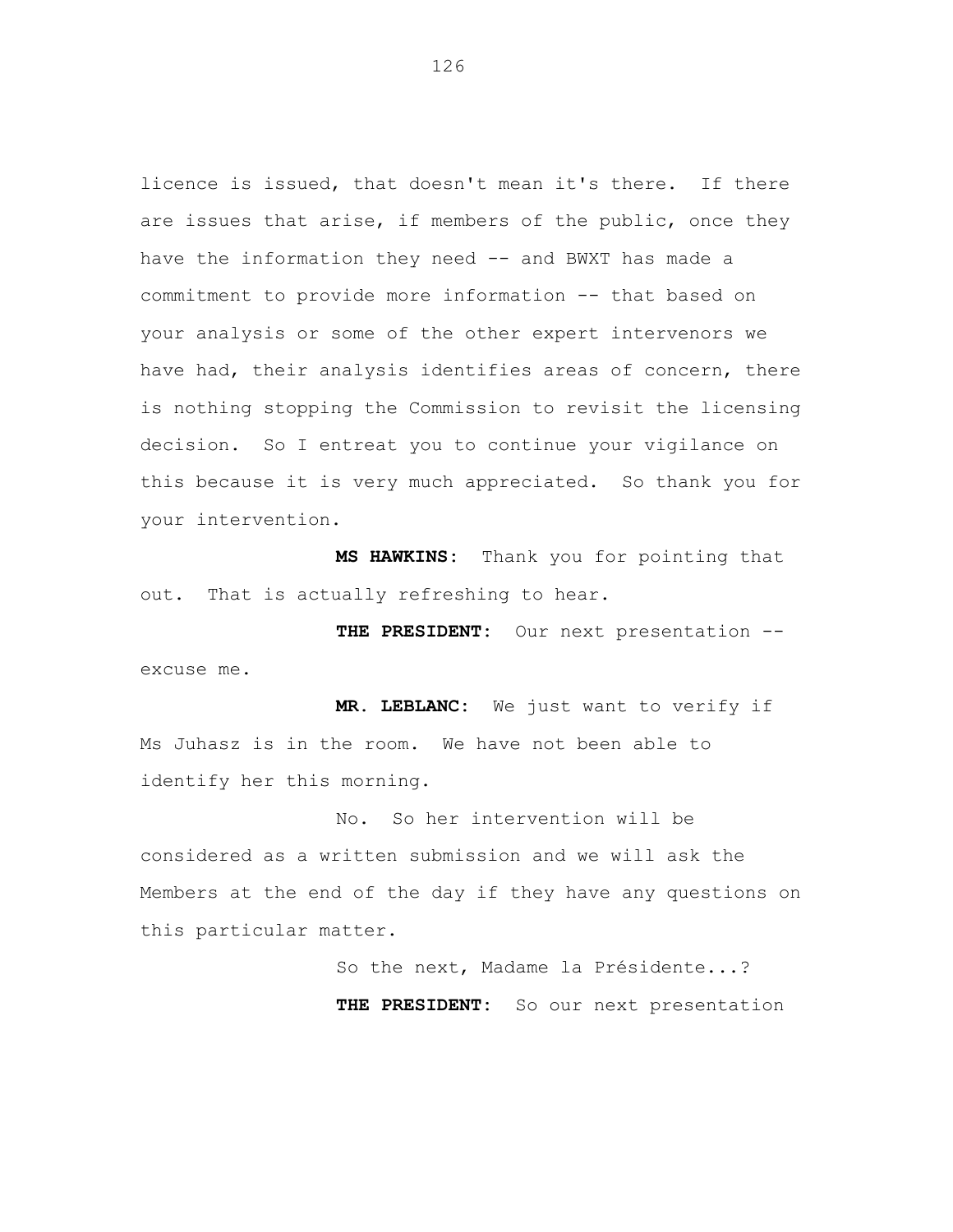is by Ms Janine Carter, as outlined in CMD 20-H2.65.

Ms Carter, I don't know if you were told that when we heard yesterday that you weren't going to be able to make an oral presentation we had treated that as a written submission.

**MS CARTER:** Yes. Yes.

**THE PRESIDENT:** But the floor is yours -- **MS CARTER:** Thank you. **THE PRESIDENT:** -- to make your oral

presentation.

**CMD 20-H2.65**

**Oral presentation by Janine Carter**

**DR. CARTER:** Thank you.

So I am Janine Carter, I am a local resident. When my family and I moved into this area in the 1990s, it did not occur to us that there might be a nuclear facility nearby. If we had thought about it at all, which we did not, we would have thought that surely the powers that be would not allow such a thing in a heavily populated area in the biggest city in the country. And even if they had, surely people would know it was there.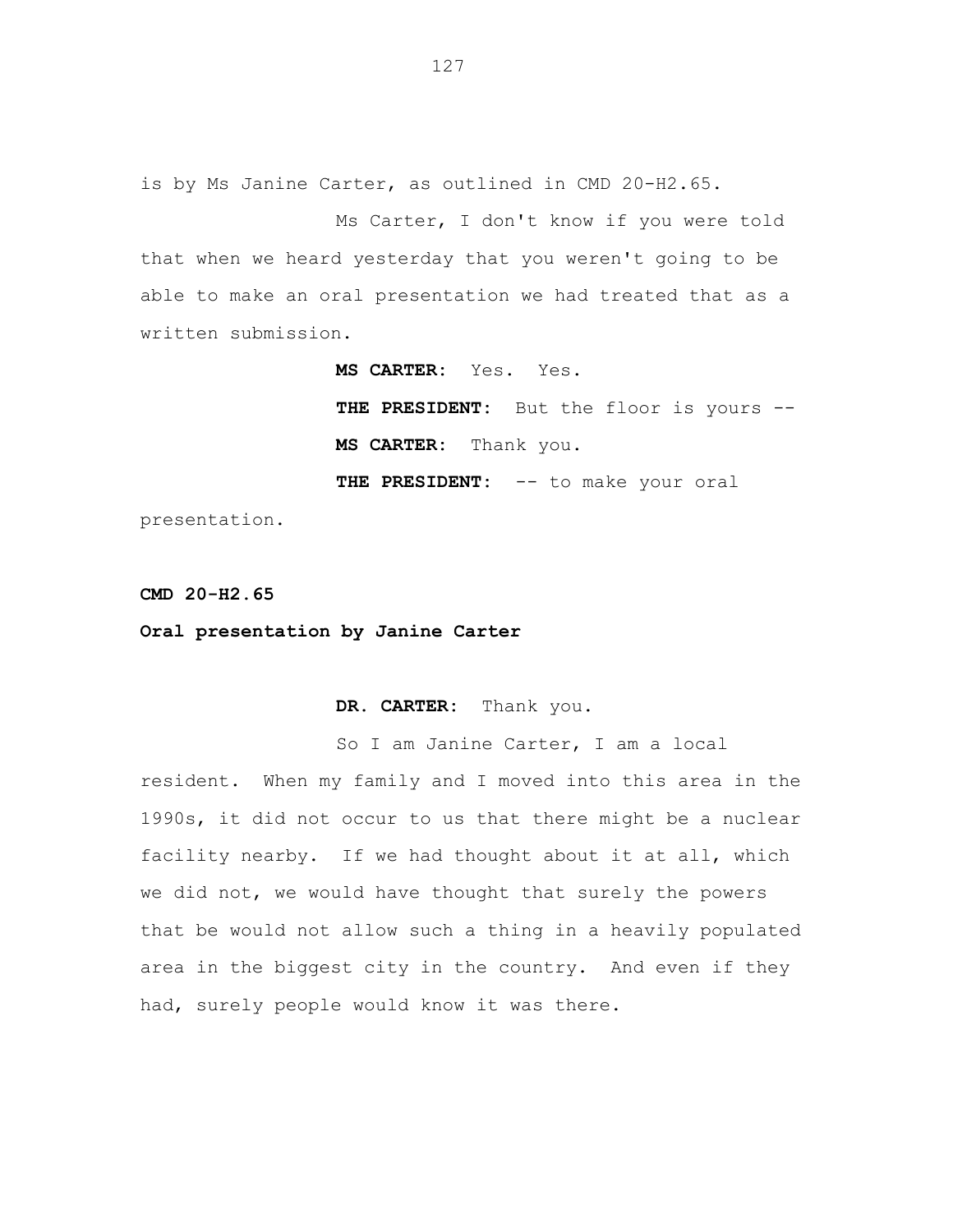That this facility has been allowed to operate since 1965 is a gross failure of responsibility by all levels of government. That it has done so mostly in secret clearly demonstrates that someone knew it would be a problem to do so openly, because people would object. Now that we know we are objecting. People in Peterborough are objecting just as strongly about the sister plant there.

As it happens, I used to live very close to the plant in Peterborough and attended some classes at the primary school, which is right across the street. We were not aware of what was happening there either.

And as if this weren't enough, my father was a nuclear physicist and worked at a nuclear plant until I was five years old. I have been plagued by this technology my entire life.

My father died 21 years ago of a very aggressive kind of cancer. I am a cancer survivor and so is my mother. Two of my children are currently experiencing severe health problems and the third had learning problems in school and was in a special education class.

Uranium is one of the most toxic naturally occurring elements. As I said, it is both a heavy metal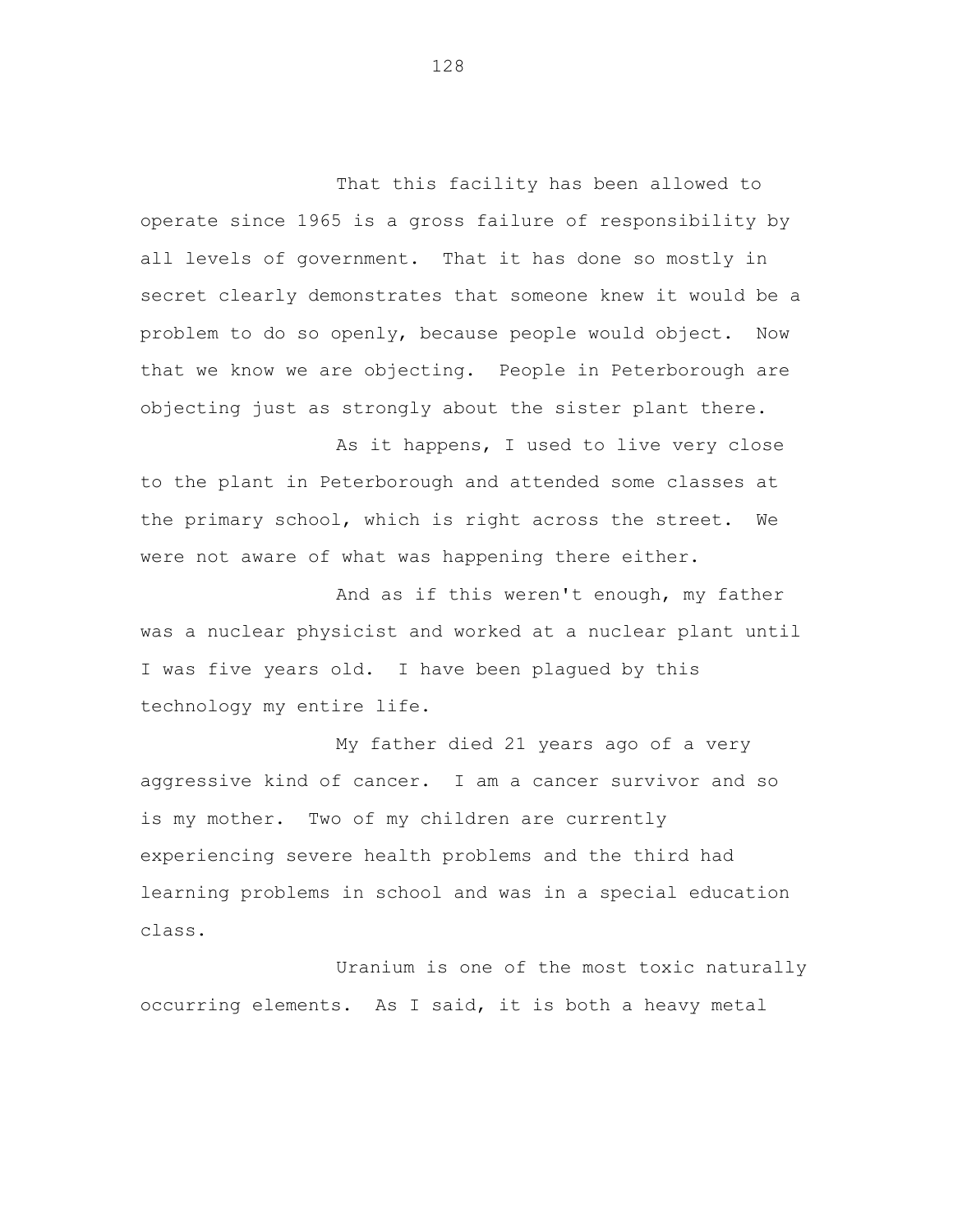like lead and also radioactive. More dangerous elements such as plutonium and polonium are products of nuclear fission and only exist as a product of a nuclear bomb or a nuclear reactor.

The problem starts with the mining of the uranium. This involves using and therefore polluting huge volumes of water and also dealing with uranium-238, which remains when the uranium-235, which is only .7 percent of the ore and is the isotope needed. When this is removed, the U-238 must be disposed of.

This depleted uranium, which is very dense and can penetrate tanks, has been used in the military, for example in Iraq, with devastating results. I once had photos sent to me of babies born after the Gulf War. The babies all had severe deformities and they were all born to U.S. soldiers who had served in Iraq. One can only imagine the effect on the local residents.

Much uranium mining takes place on indigenous territory, first in the Southwest United States and later also in Canada. On February 29th, 2008, Robert Lovelace, former Chief of the Ardoch Algonquin First Nation and currently an instructor at Queen's University and Sir Sandford Fleming College in Peterborough, was sentenced to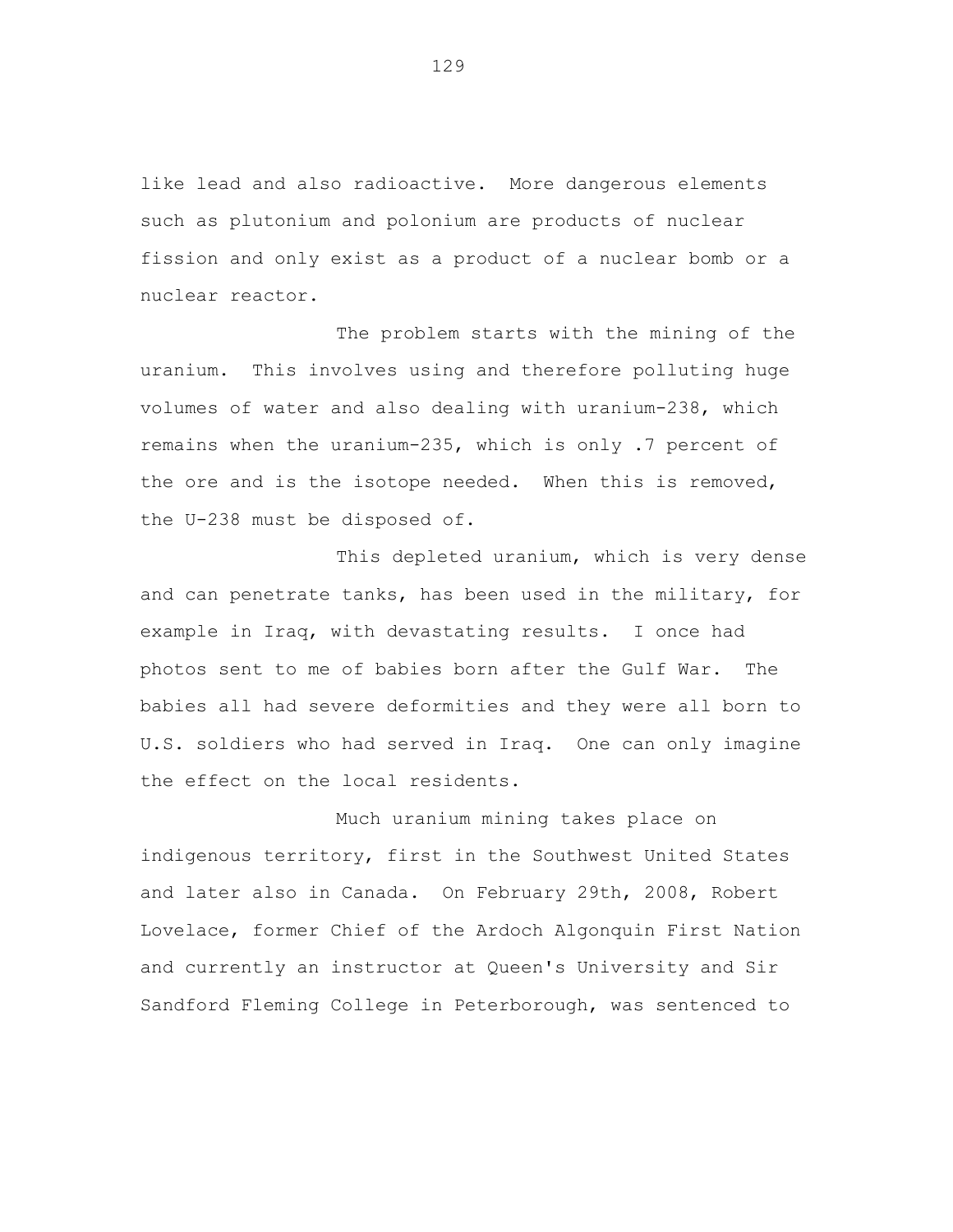six months in jail. His crime was trying to stop Frontenac Ventures from mining uranium in Sharbot Lake, which is part of the Ardoch Algonquin territory north of Kingston. People living there had had their water supply rendered undrinkable and were suffering from cancers and other diseases from long-term exposure to the uranium.

The story is the same for other territories that have been subjected to uranium mining.

After the uranium is mined it is processed so that it can be used to fuel nuclear reactors. The closest reactors to us are the ones at Pickering and Darlington. These are both between here and Peterborough and both on Lake Ontario. At the Lansdowne Plant the uranium is put into pellets and in Peterborough these are bundled to be ready for the reactor. For us local residents the main danger is that we might ingest or inhale uranium particles, which can then stay inside our bodies, emitting radiation which can damage our cells, causing cancer or other diseases.

It is impossible to say that any one particular case of sickness was caused this way as we cannot trace the uranium through our body and the health effects may not become apparent until many years later.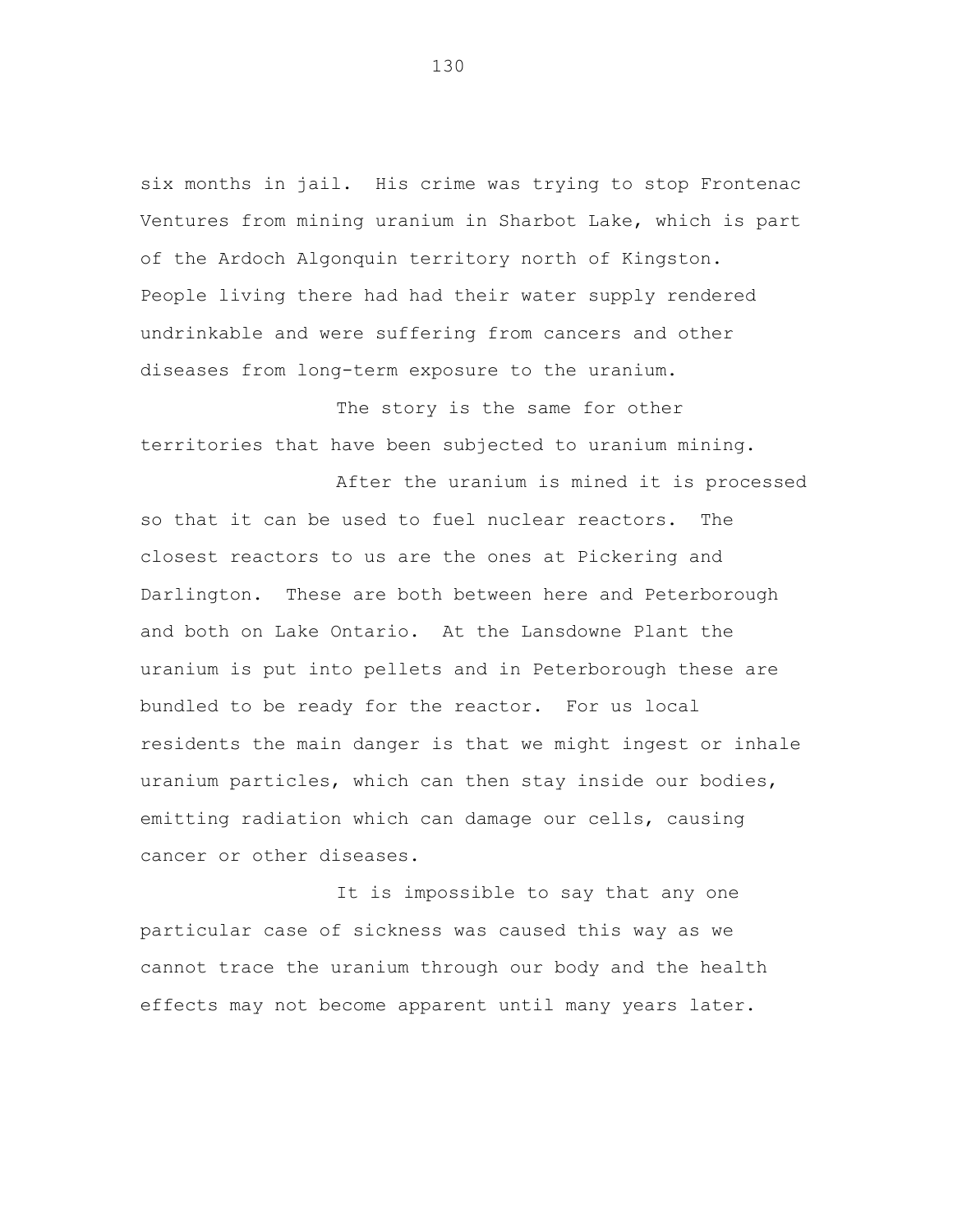What can be done is to show that more cases have occurred than would be expected.

We do know that radiation is bad for human health. High doses can kill quickly, but any dose is harmful. This has been proven by researchers such as Walter Sternglas and Rosalie Bertell. One thing they found was that radiation speeds up the aging process so that people may get sick at a younger age. It is most dangerous for the very young, especially the unborn, and for people whose health is already compromised. Any kind of radiation is harmful, including medical and dental X-rays and naturally occurring radiation. There is no safe dose.

As Rosalie Bertell says in her book, "No Immediate Danger", workers, military service personnel and the general public have been given the impression that exposure to radiation involves a slight risk of dying of cancer and that one's chances of escaping this are better than the chances of escaping an automobile accident. The probabilities of early occurrence of heart disease, diabetes mellitus, arthritis, asthma or severe allergies, all resulting in a prolonged state of ill health, are never mentioned.

Most people are unaware of the fact that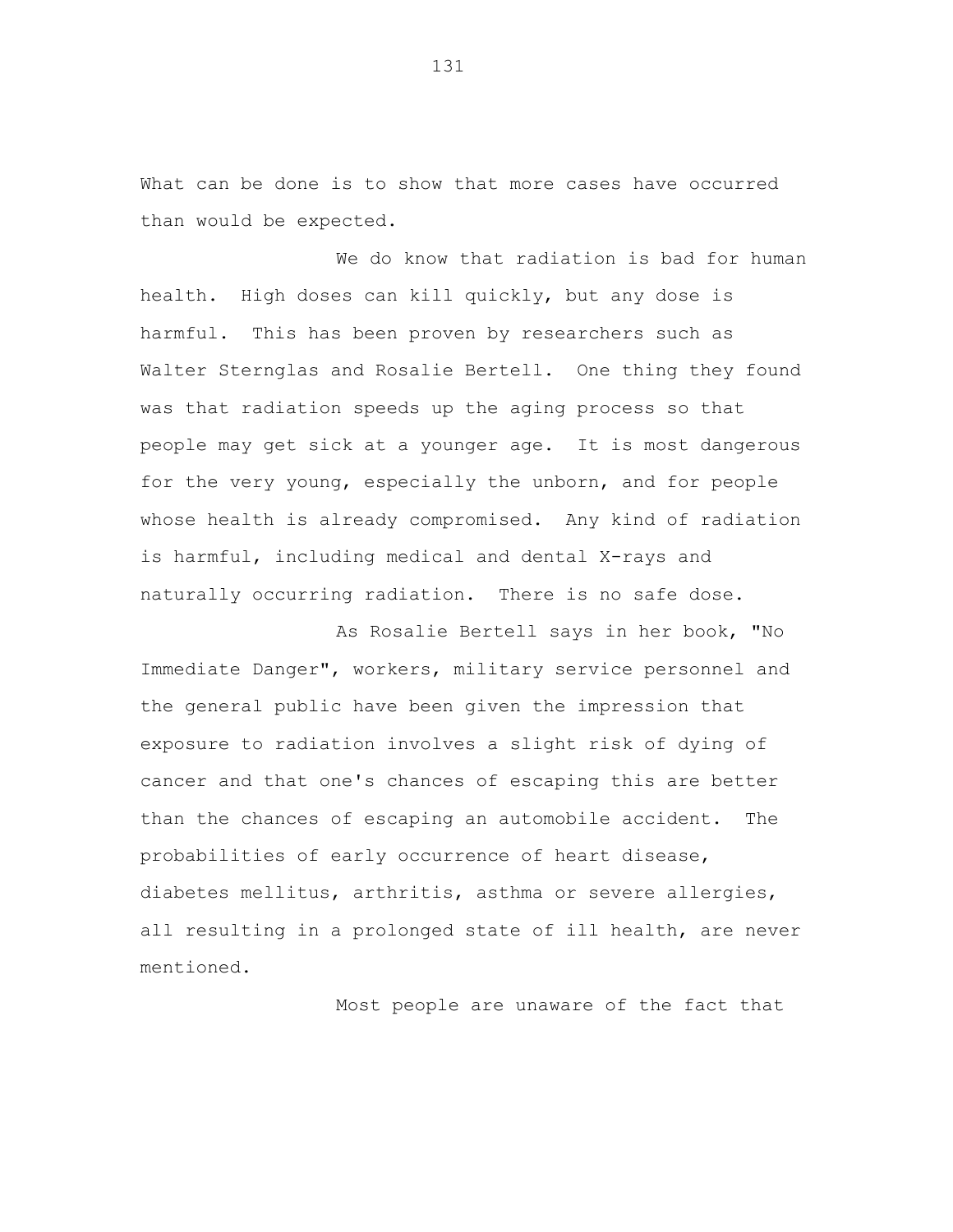ionizing radiation can cause spontaneous abortions, stillbirths, infant deaths, asthma, severe allergies, depressed immune systems with greater risk of bacterial and viral infections -- think Coronavirus -- leukemia, solid tumours, birth defects or mental and physical retardation in children. Most of the above-mentioned tragedies affect the individual or family unit directly and society only indirectly.

Dr. R. Mole, a member of ICRP and the British NRPB, stated:

> "The most important consideration is the generally accepted value judgment that early embryonic losses are of little personal or social concern."

There are similar value judgments made with respect to other health effects. The health problems are externalized, i.e. placed beyond the responsibility of the government, and they are borne by individuals and their families.

Finally, the uranium is sent to the reactors where it is used as fuel to make electricity. The electricity is generated by boiling water with the heat generated by the fission reaction. This has been described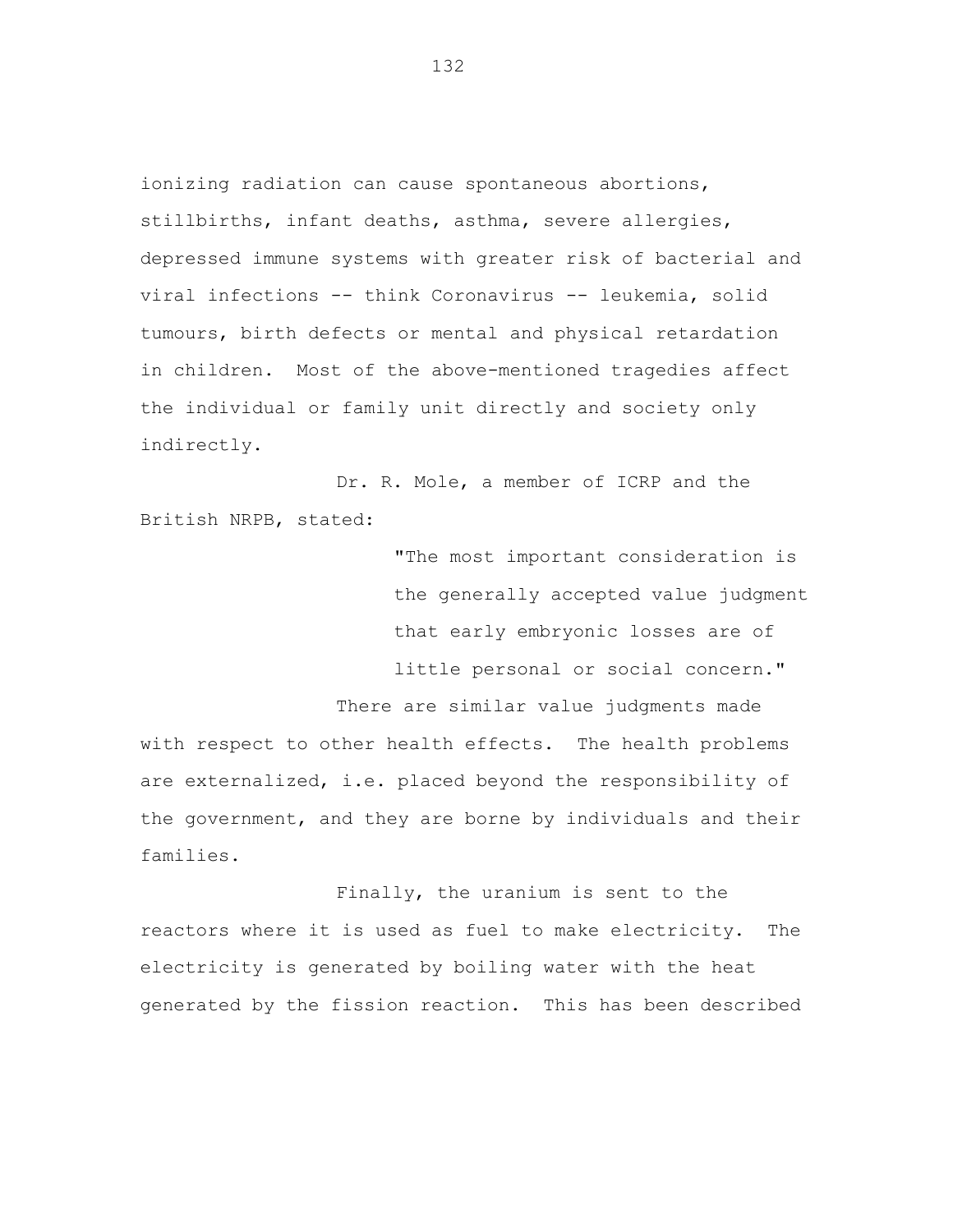as being analogous to using a chainsaw to cut one's toenails.

Most of the electricity we use in Ontario comes from these nuclear reactors. There are many associated problems, including radioactive waste, release of radiation into the environment and the risk of catastrophic accident. It is also a very expensive way to generate electricity and is the real reason for rising hydro bills.

There is simply no good reason to keep these reactors running when there are cheaper renewable ways to provide electricity. They should be decommissioned and soon as possible and then there would be no need for the uranium processing plants.

In conclusion, these two uranium processing plants, one here and one in Peterborough, are a danger to the health of us local residents and should not be allowed to keep operating. The licence renewal should be denied for both.

The situation at the Lansdowne Plant is made worse by the proximity of the railway tracks, which frequently carry freight trains with explosive cargoes. Add to this the tank of liquid hydrogen, also highly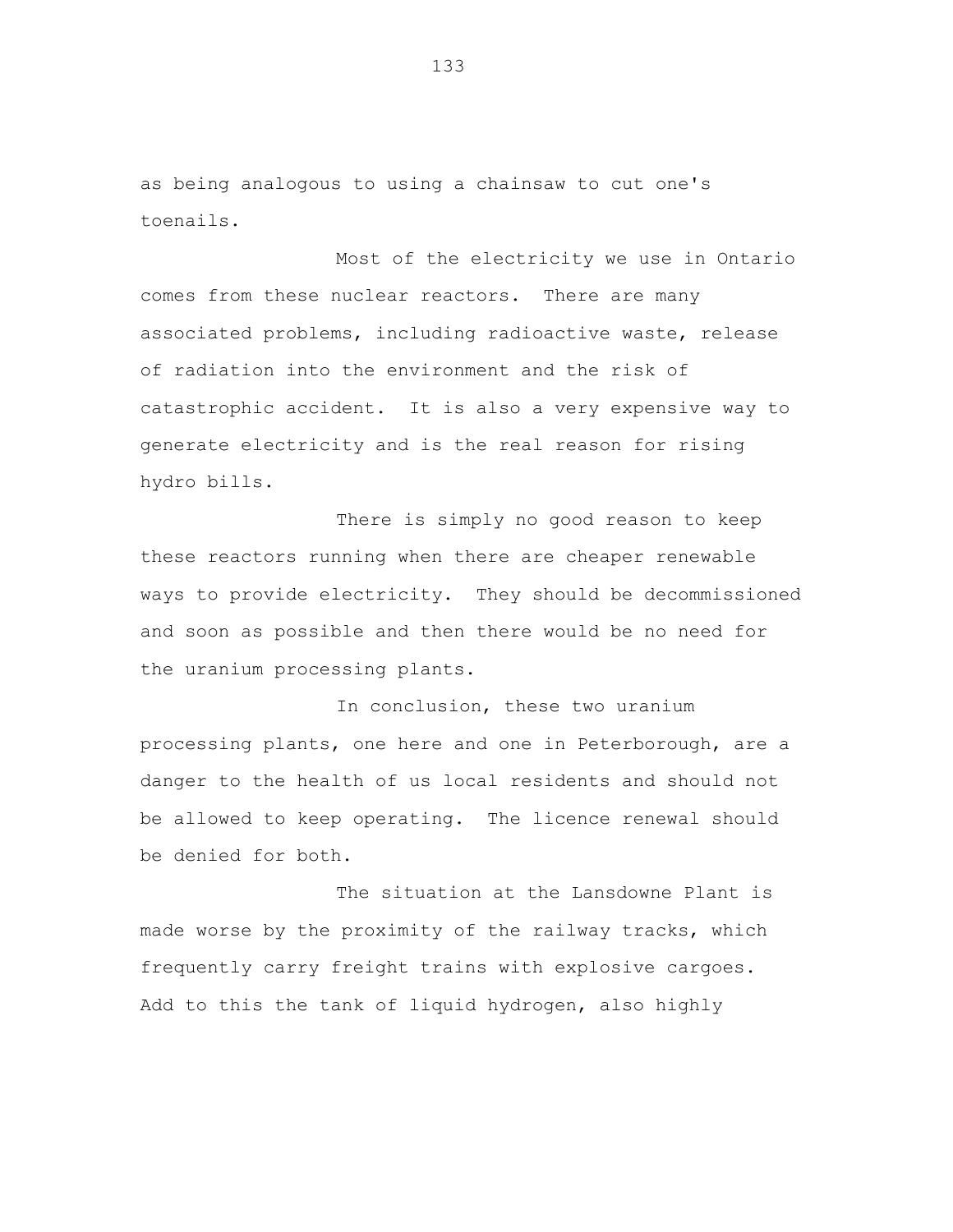explosive, and you have the potential for a really horrible accident where we would all end up covered in uranium dust. This is a completely unacceptable risk. These plants must both be decommissioned starting immediately.

--- Applause / Applaudissements

**THE PRESIDENT:** I will not remind you again. There is no applause allowed, please.

**UNIDENTIFIED SPEAKER:** (Off microphone) **THE PRESIDENT:** It's not a discussion, I guess it's the interpretation. Perhaps you can move further ahead.

Thank you for your intervention.

Why don't we start with Dr. Lacroix.

**DR. CARTER:** By the way, I am Dr. Carter. I am a doctor, too.

**THE PRESIDENT:** Dr. Carter, thank you for your intervention.

Dr. McKinnon...?

**MEMBER McKINNON:** Yes. Thank you for your

comments.

One of them related to the current case is the depleted uranium. I have a couple of questions.

The first is to the company. What is the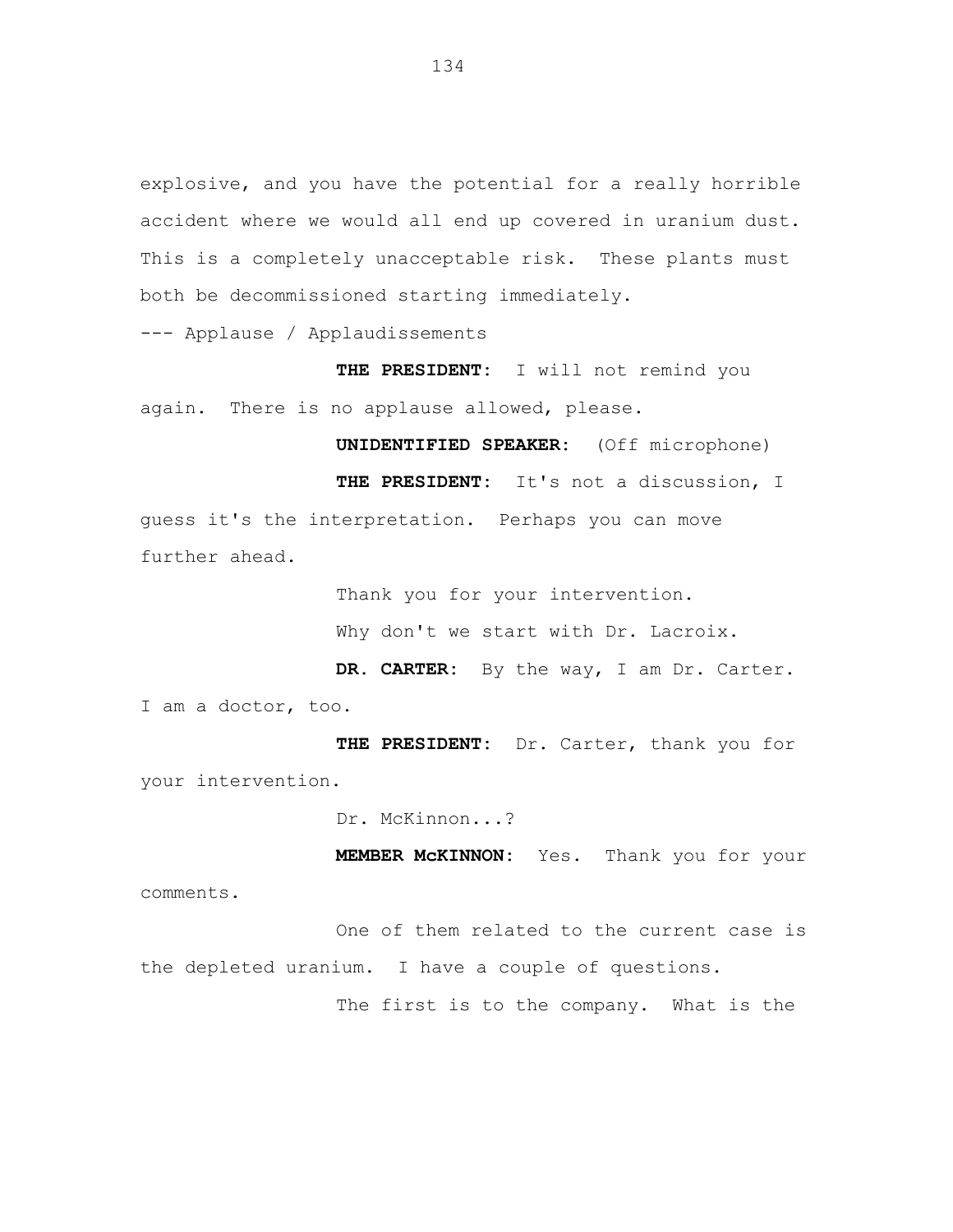approximate proportion of depleted versus natural uranium that you deal with?

**MR. RICHARDSON:** So my name is Ted Richardson, I am the Director of Fuel, for the record.

So just so I understand your question, are you asking the amount of depleted that we manufacture as opposed to regular uranium? Is that the question?

**MEMBER McKINNON:** No. I think the concern was the effects of depleted uranium, so I was wanting to raise the issue of -- we know that you do use depleted uranium in your manufacturing. So in what proportion compared to natural, undepleted uranium?

**MR. RICHARDSON:** So in a given cycle of demand from our customer, it is approximately once in five years that we will make a small run of depleted fuel. So that would be equivalent to, I would say, 2 percent of the demand that we make over that period of time, just quick math, or less.

> **MEMBER McKINNON:** So just a tiny amount? **MR. RICHARDSON:** That's correct.

**MEMBER McKINNON:** And I have a question for CNSC. If you could comment on the health effect exposure of depleted versus the current -- the natural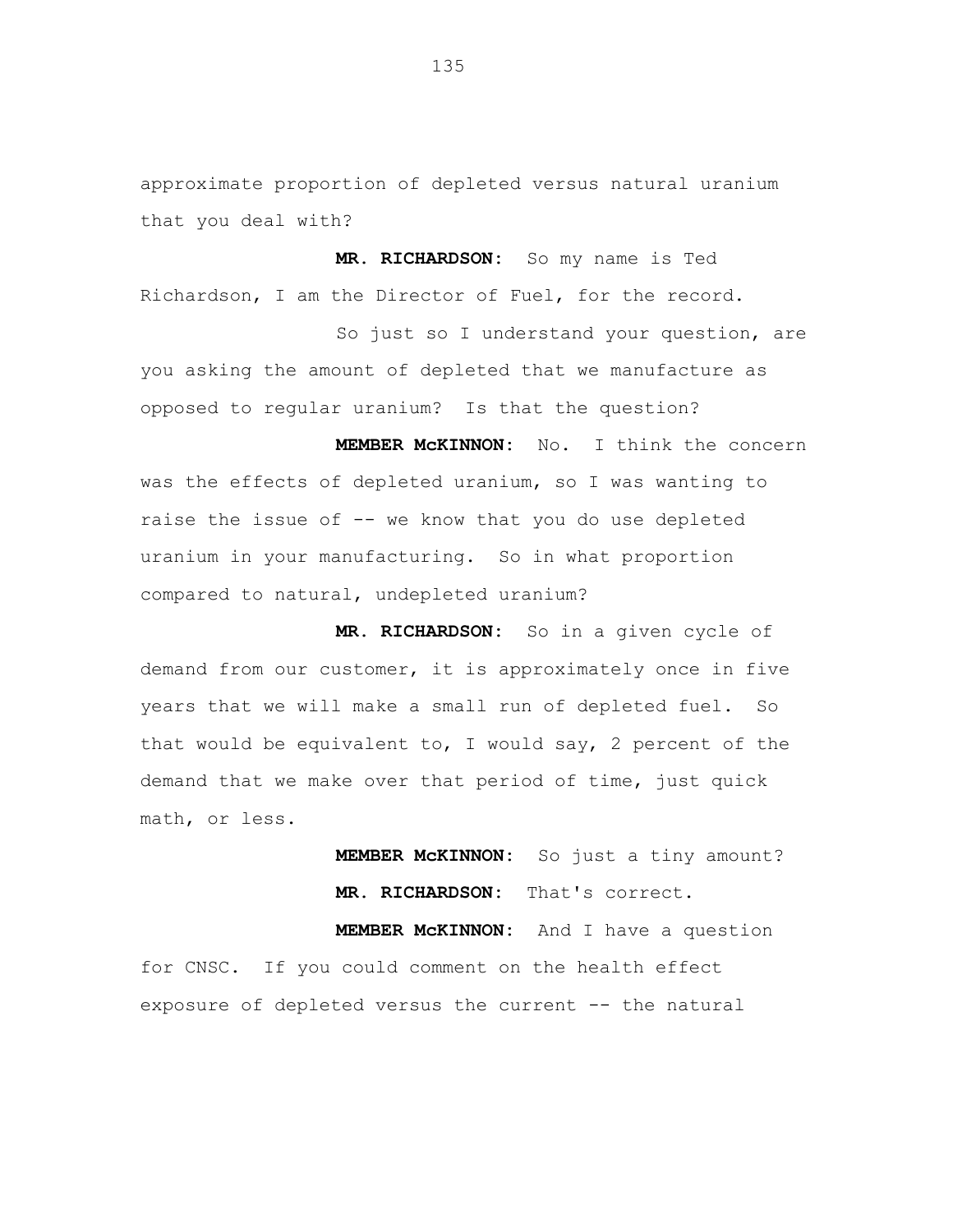uranium that is currently used in the plant?

**MS TADROS:** Haidy Tadros, for the record.

I will ask our colleagues in Ottawa, health specialists, to take this question.

**MS RANDHAWA:** Kristi Randhawa, Radiation and Health Sciences Officer, for the record.

So in terms of the health effects, the differences between depleted uranium and uranium, there is not a large difference. I know the intervenor had mentioned studies on Gulf War veterans and that was to do with depleted uranium. So there have been several studies on health pathologies among veterans with potential or no exposure to depleted uranium as the comparison group and there have been no clinically significant pathologies related to this depleted uranium which has been found in these veteran cohorts.

So once again, the health effects for uranium and depleted uranium would be similar.

> **MEMBER McKINNON:** Thank you. That's all. **THE PRESIDENT:** Dr. Demeter...?

**MEMBER DEMETER:** Thank you for your intervention. I'm not sure if you were here yesterday and heard --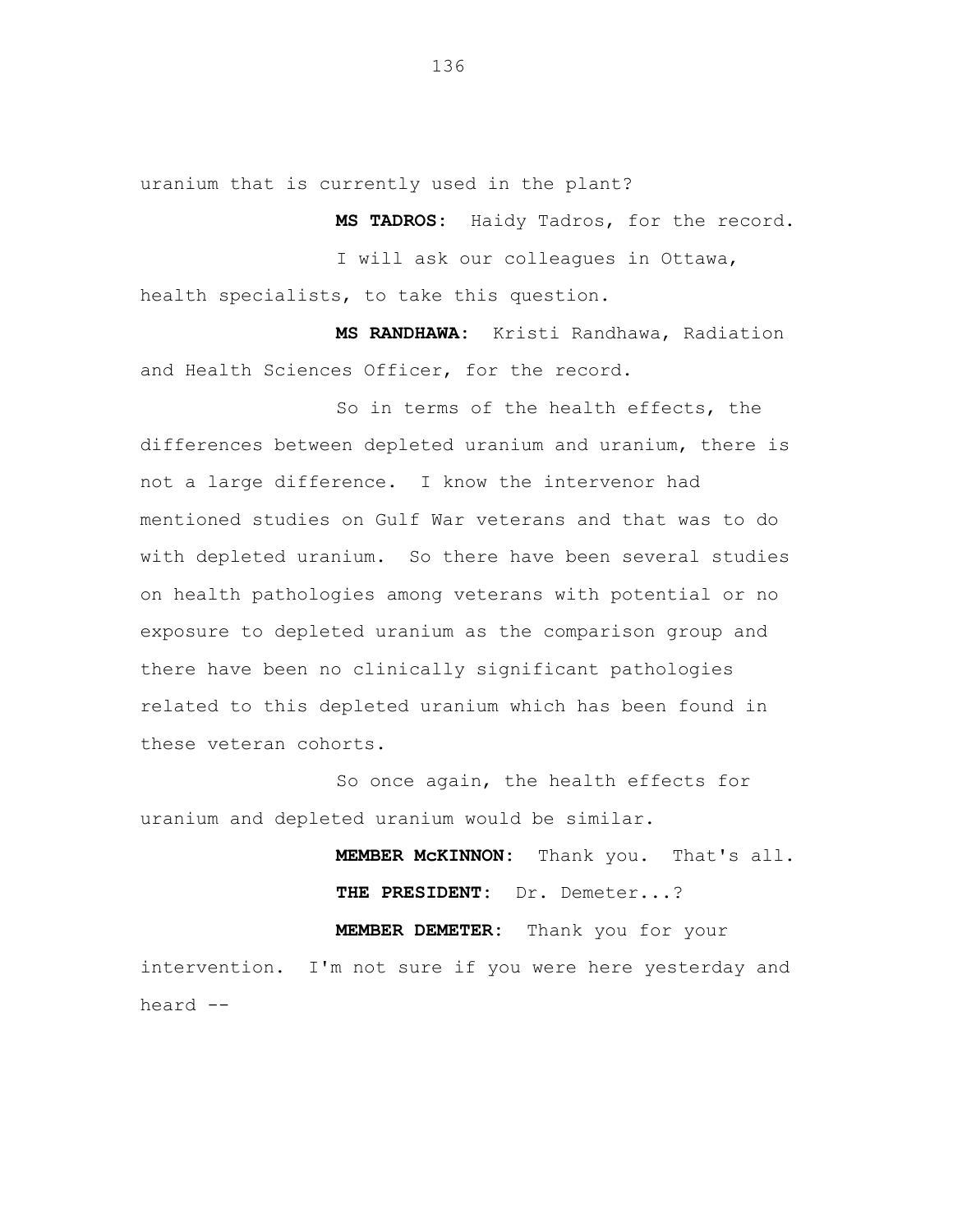#### **MS CARTER:** No.

**MEMBER DEMETER:** -- the discussion. So I think it's important, given the list of radiation-induced issues that you've brought up, to  $--$  and I have the same concern to quantify the public exposure from this plant to see if it's safe.

And we had a long discussion yesterday that looked at the radiation dose emitted to the public. And it equates to one tenth to one one-hundredths of a chest X-ray. And it's three to four orders of magnitude less than background. So when you're looking at the effects of this incremental radiation dose to the public, it has to be put in that perspective.

And I think it's important to provide the information based on the data. And we had a long discussion on how they calculated that yesterday, which I suggest you listen to if you have concerns, both internal and external dose. But that is the amount of public dose from this operation.

So the risks have to be put in association with that amount. And I think it would be hard to -- I haven't seen the evidence for all the other ailments you talked about in relation to radiation exposure with these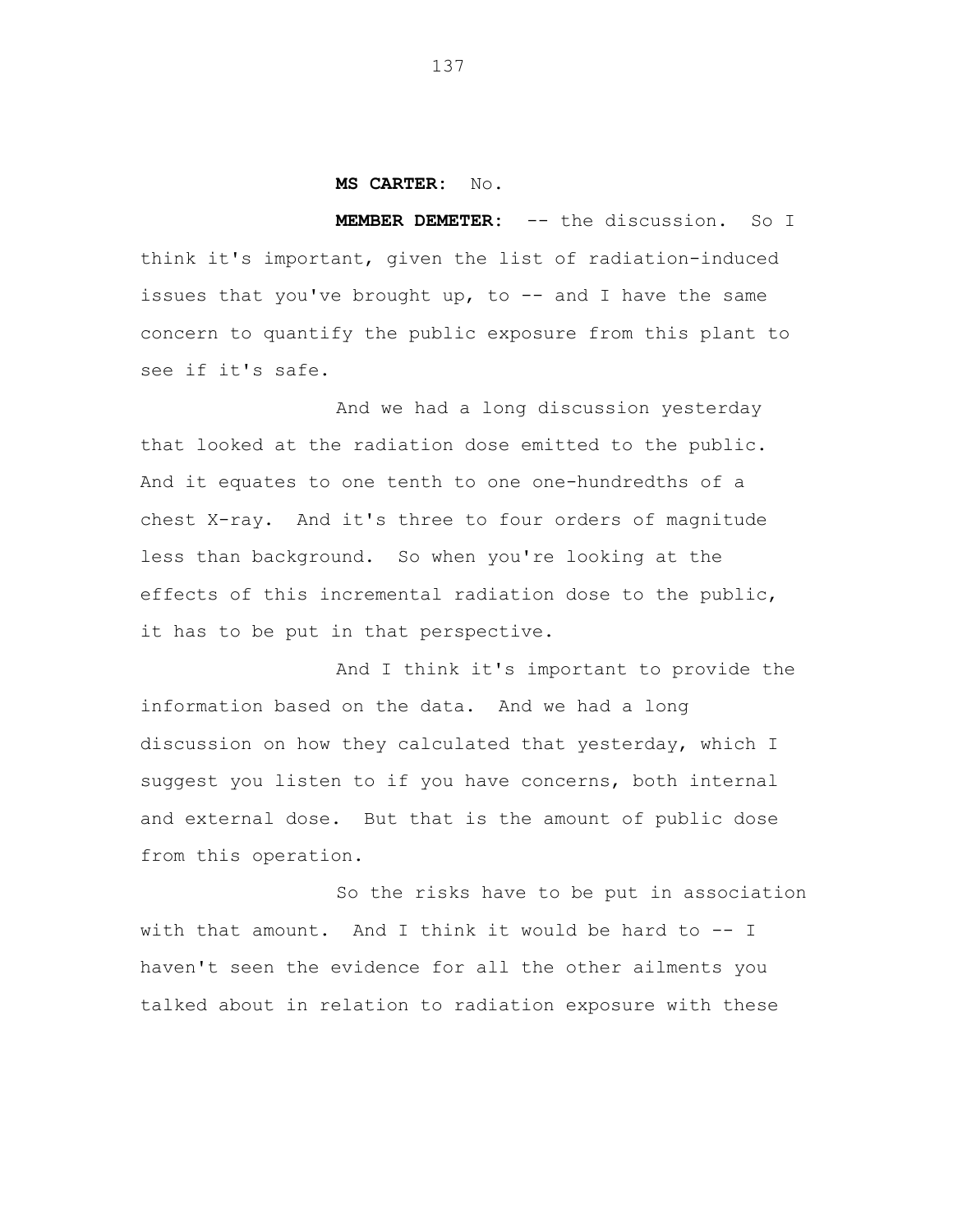levels of doses.

So I just -- I make sure that people are not overly high anxiety or fear with that, that it has to be put in perspective with the data that's been presented. And we can challenge the data, but that is what we've been presented.

**THE PRESIDENT:** Dr. Berube?

Dr. Carter, any final words from you?

**MS CARTER:** I understand that this hearing is about this local plant, but it is all connected, okay. So that was my point. We should close the nuclear reactors; we don't need them.

And there is documented health effects, okay. Other people have written books. I would refer you to the books by Rosalie Bertell, for example, and Alice Stewart way back proved the health effects of radiation. There is no safe dose.

**THE PRESIDENT:** Thank you for your intervention.

**MS CARTER:** Thank you.

**THE PRESIDENT:** The next presentation is by Ms. Janet McNeill, as outlined in CMD 20-H2.173 and 20-H2.173A.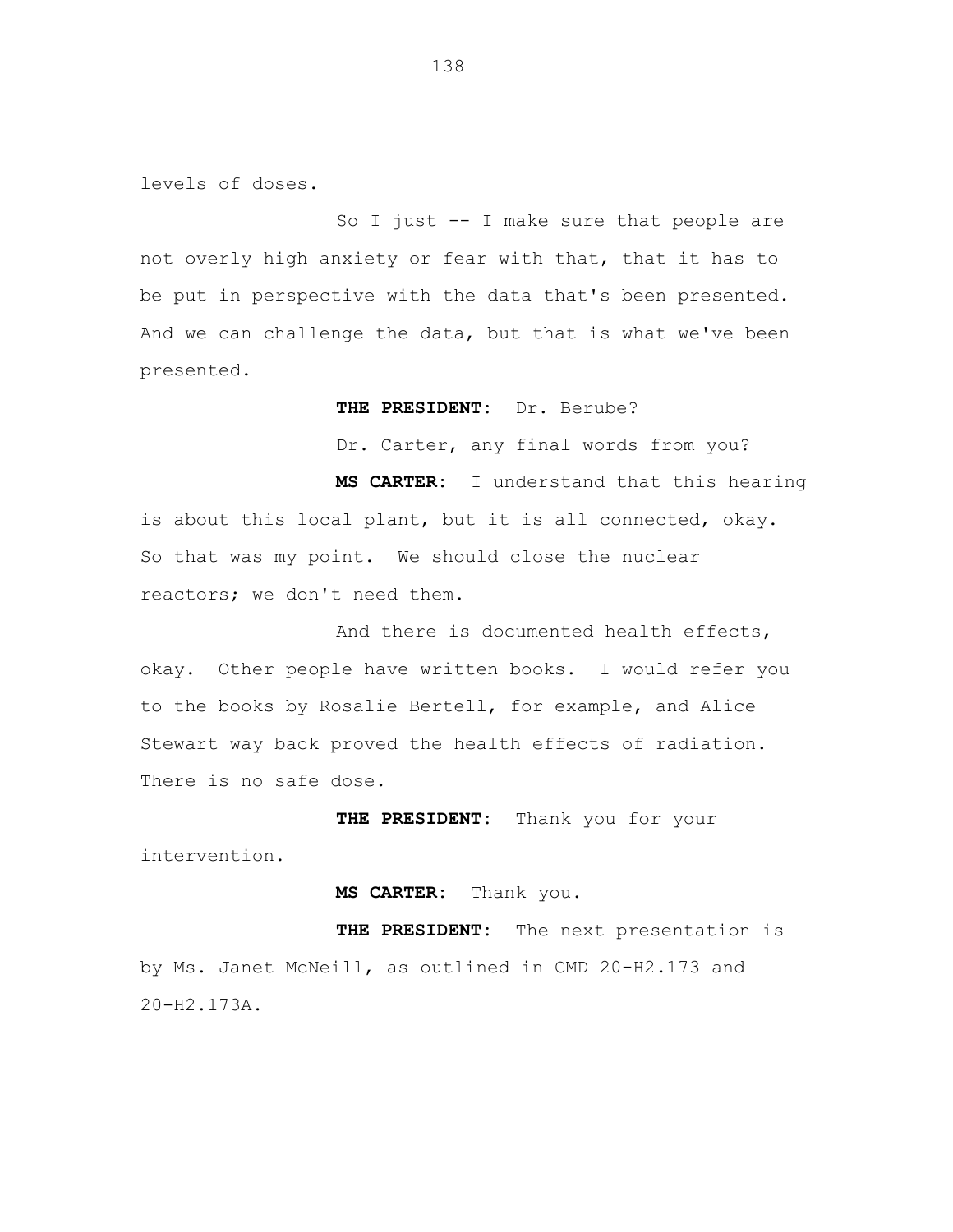Ms. McNeill, over to you.

## **CMD 20-H2.173/20-H2.173A**

**Oral presentation by Janet McNeill**

**MS McNEILL:** This is the 12th or 13th CNSC hearing I've intervened at. It could be even more; I've lost track.

I love to quote Dr. John Gofman about nuclear hearings. Gofman was both an MD and Ph.D. and had helped isolate the first milligram of plutonium for the Manhattan Project. When he later came to realize the serious health impacts of radioactive exposures, he became a vocal, persistent foe of the entire nuclear energy paradigm. He once said,

> "There has not existed the slightest shred of meaningful evidence that the entire intervention process in nuclear energy is anything more than the most callous of charades and frauds,"

-- which means that all of what is taking place here this week is really actually just theatre.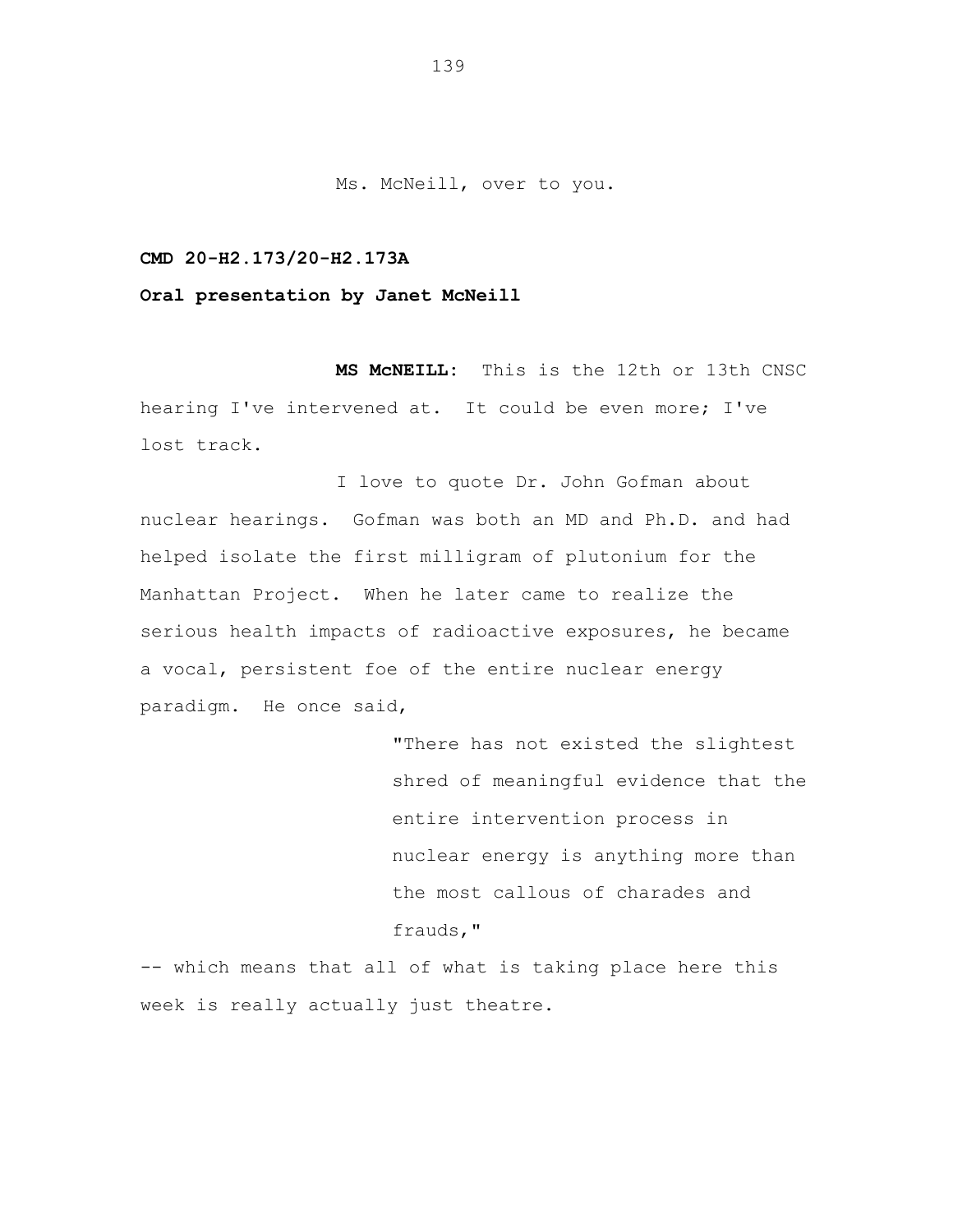And that's a bracing, sobering thought. It makes me wonder, Am I insane, doing the same thing over and over and expecting different results? But I don't really expect different results; it just seems to me that it still matters to show up and speak the truth.

Now, I've dressed up in a kangaroo suit on several occasions at nuclear hearings. You may know that, you may not, I'm not sure. I've also worn an elephant outfit a time or two for some Pickering-related events, to make the point that there are elephants in the room when it comes to nuclear issues.

Here are a few current elephants in the room. This is a big one: Many may not be aware that WHO, the World Health Organization, and the IAEA, International Atomic Energy Agency, made a deal back in 1959 that ensured that health impacts of radioactive exposures would not be studied. The world's supposedly leading health organization made a deal with the global nuclear agency to ensure that the health impacts of this industry would remain unexamined by the world's so-called public health agencies for the convenience, obviously, of the nuclear industry. I'm not making this up. It's a pretty big deal, this deal. And I have told the medical officer of health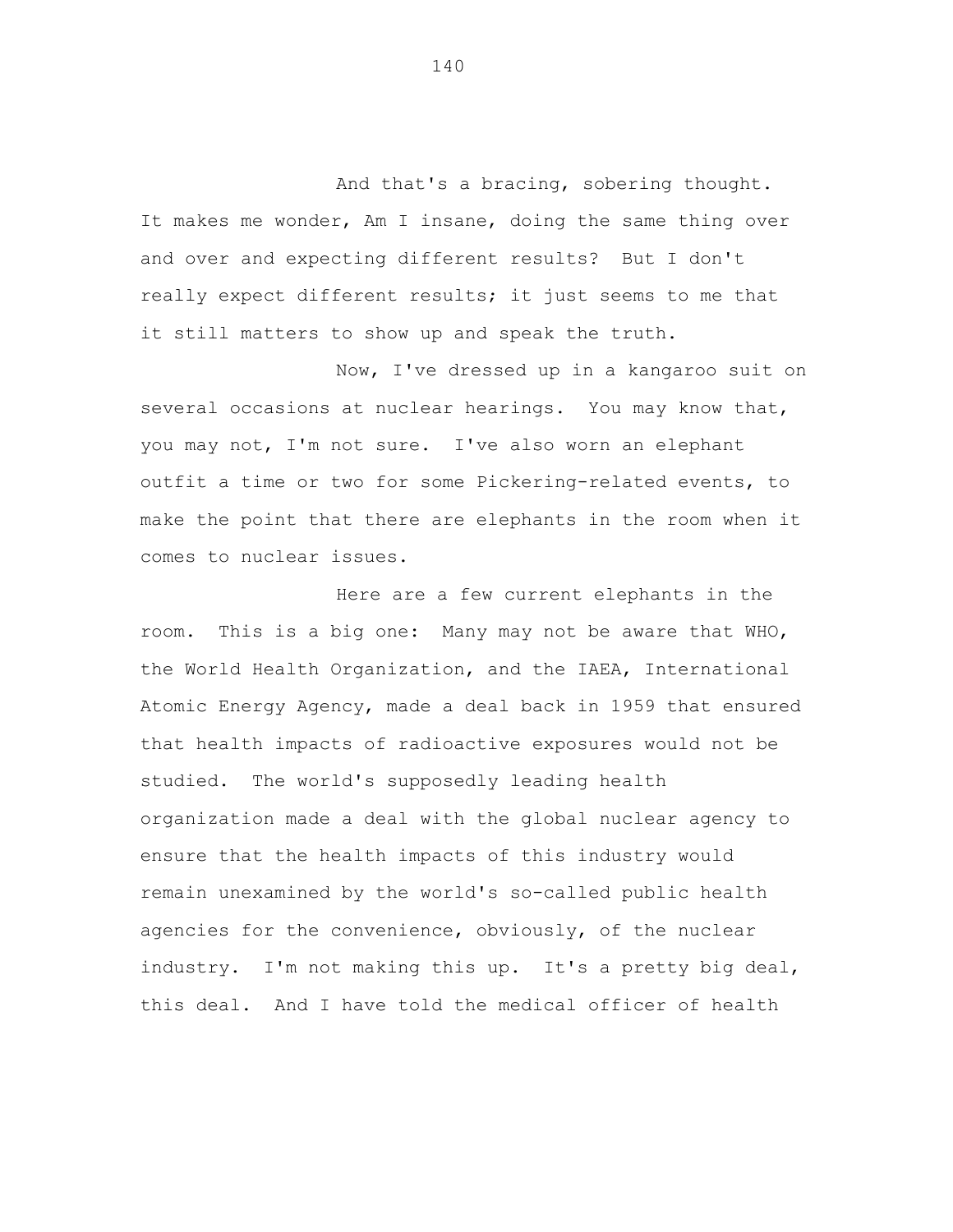of Toronto about it, but I don't think she was really listening.

What it means is that everything that has been said here by CNSC and Toronto Public Health regarding health matters has to be viewed through that lens. There is no evidence of health effects if you don't study them.

Another elephant: Derived release limits, or DRLs. CNSC and BWXT claim the company never comes even close to exceeding their release limits. Number one, the DRLs are set by the company, so what we have is the fox minding the hen house. And number two, the DRLs are deliberately set so high, the company could never possibly exceed them.

Elephant number three: CNSC got a very bad report card from the federal Auditor General in 2016 for the quality and frequency of its inspections. Quoting the Globe and Mail:

> "The federal agency charged with ensuring the safety of Canada's nuclear power plants is unable to prove that it is inspecting those facilities often or thoroughly enough or that it has the number of staff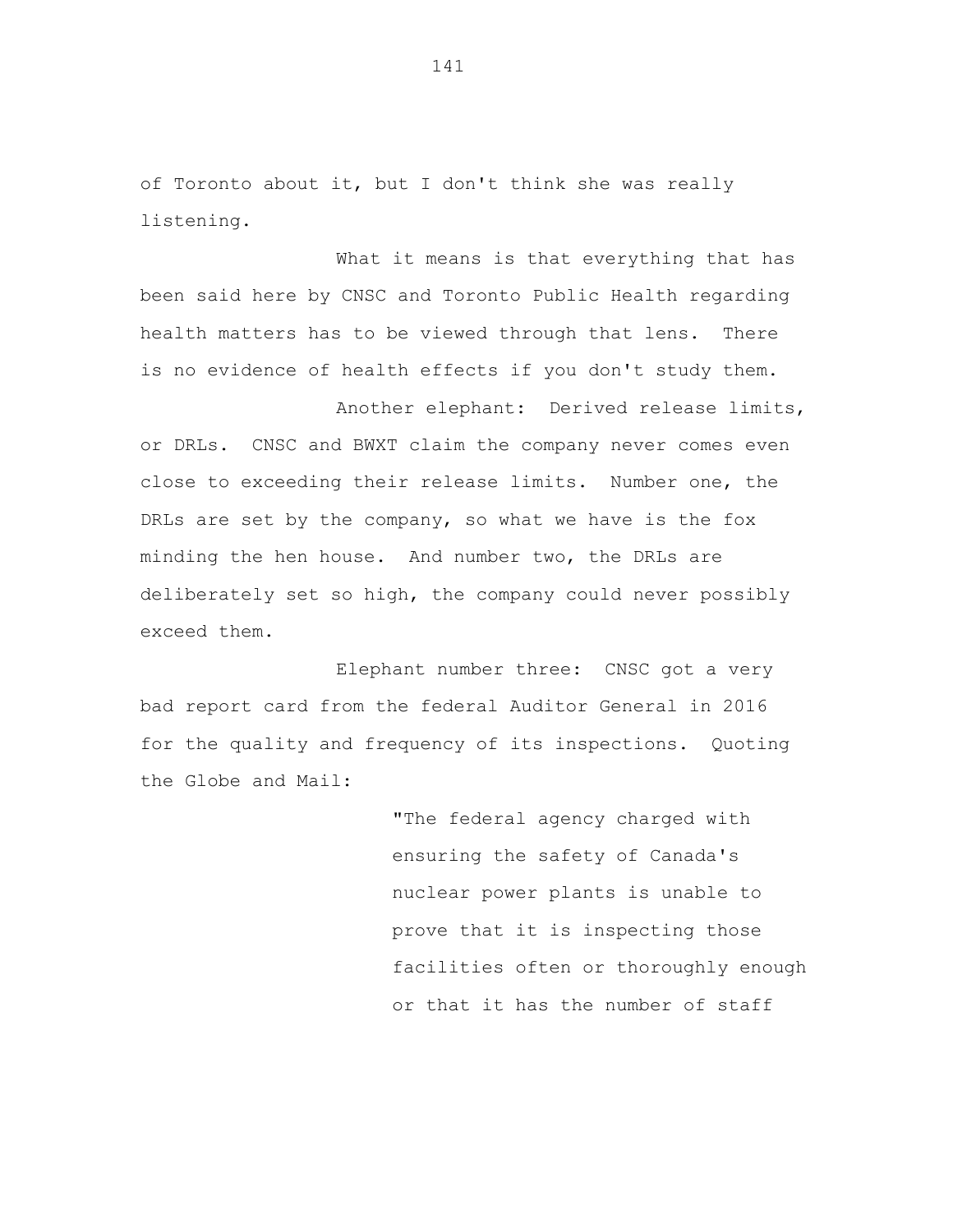required to do the job, says a new report by the Commissioner of the Environment and Sustainable Development....

The audit found that 75 per cent of inspections carried out by the CNSC were done by an inspector who was not following an approved guide.

'It's a bit like an airplane pilot who doesn't go through his check list before taking off,' said the commissioner. 'That means that the commission can't tell us, and show us, that they are covering in their site inspections all of their requirements.'"

Elephant number four: Earlier that same year, several CNSC staffers had written a letter in which they made it clear that the Tribunal Members, the Commission Members, Commissioners, do not always receive full information about things the staff is aware are going on and thus are making very weighty decisions indeed based on incomplete information.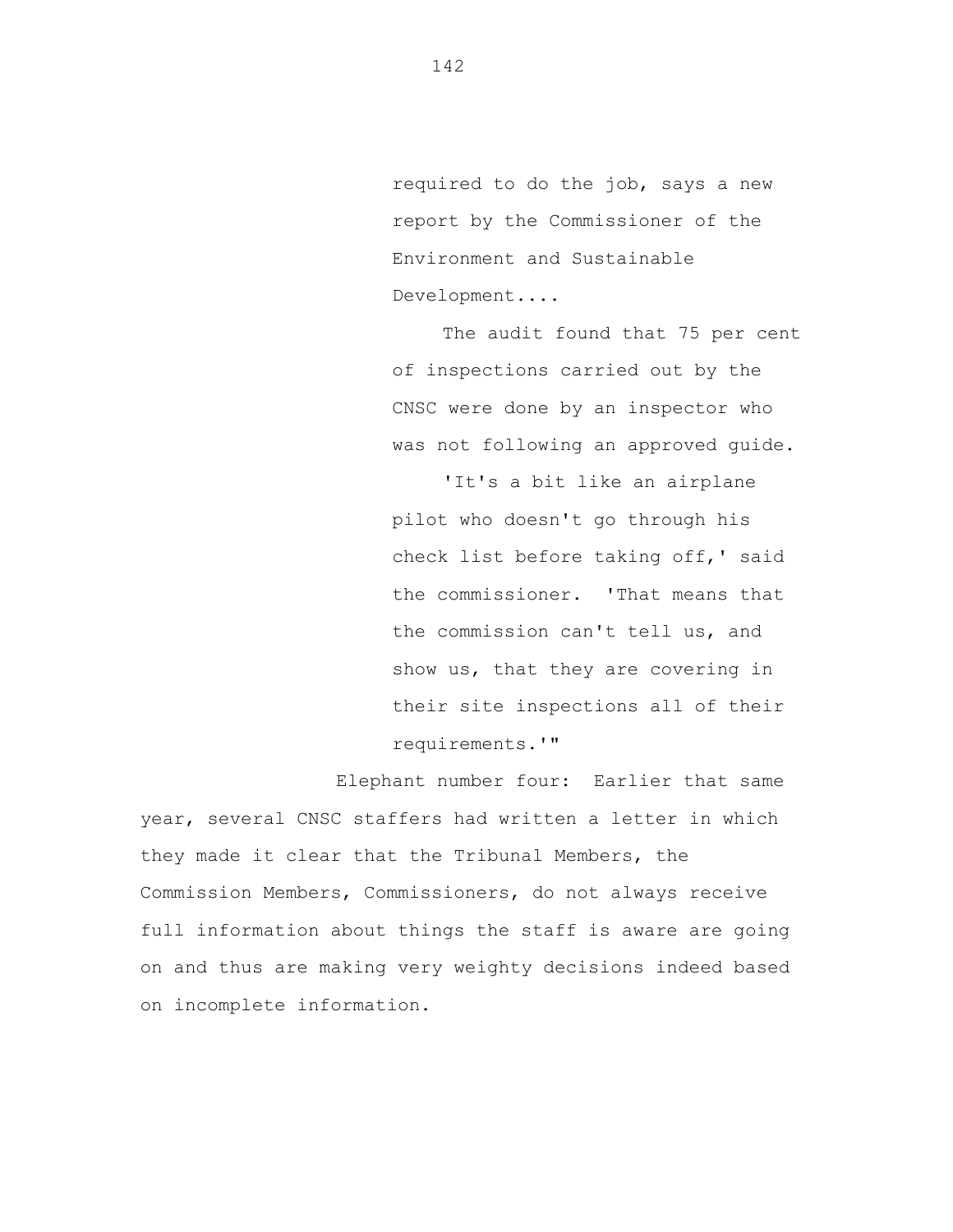This, to me, is downright scary. It's the sort of scary that could keep a person up at night if one was the sort of person who was kept awake at night.

Now, let's talk about emergencies. Note that potential emergencies are not the only thing that concern me about BWXT, which I made clear in my letter that I sent in five weeks ago, but the word "emergency" comes up a very large number of times in the reports prepared for this hearing: in BWXT's, 39 times; in CNSC staff's CMD, 72 times; in the CNSC compliance inspection report, 107 times. So we can see that there really is some serious stuff to consider here.

I'm concerned that BWXT reported six unplanned incidents while CNSC staff said there were 22. That sort of inconsistency is worrisome and results in a serious loss of trust.

You try to read the documents, and it's kind of like going down a rabbit hole, trying to get it all straight. It began in 2016 and ran all the way through to early 2019, when CNSC produced its compliance inspection report. That report is not online, by the way, and I only knew to ask about it because I've been paying attention to the issue of nuclear emergencies for quite a few years now,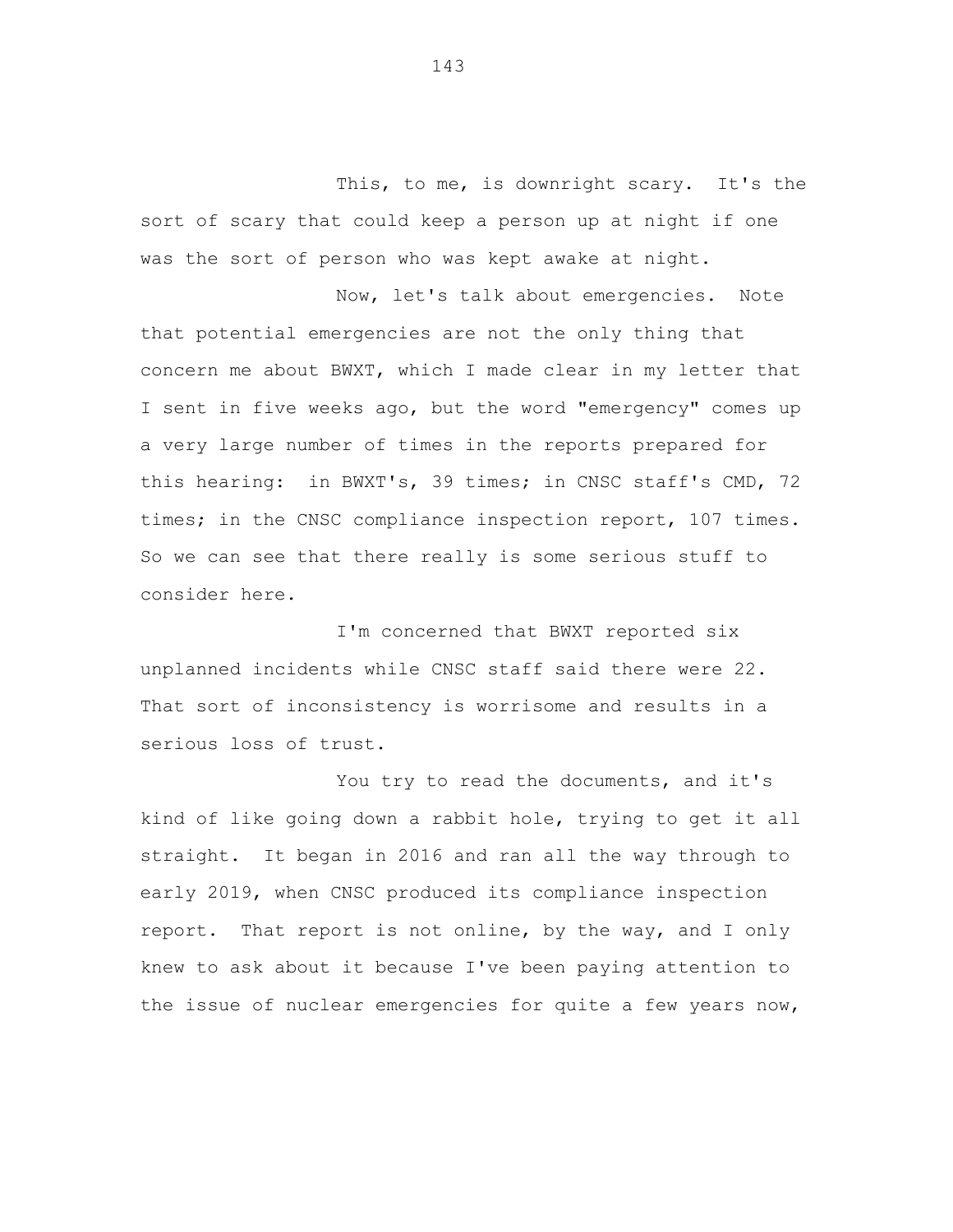working with the Durham Nuclear Awareness Group.

So:

"In March 2017, CNSC staff issues eight enforcement actions of non-compliance to BWXT related to the effectiveness and implementation of the Toronto facility emergency response program. These originated from an inspection in October 2016." (as read)

Eventually, what resulted were substantial changes to emergency procedures and plans at BWXT. There were inspections by CNSC, exercise with Toronto Fire Services and Paramedic Services. There were even two Toronto Fire Services personnel contaminated during an exercise, apparently. But we can't find out the details, because everything seems to take place under a shroud of secrecy. If everything is so safe and transparent, why all the secrecy?

A big finding for me was in that CNSC compliance inspection report, the one that isn't online, in which it is made clear that BWXT really dragged its feet in dealing with the things, those unspecified things that CNSC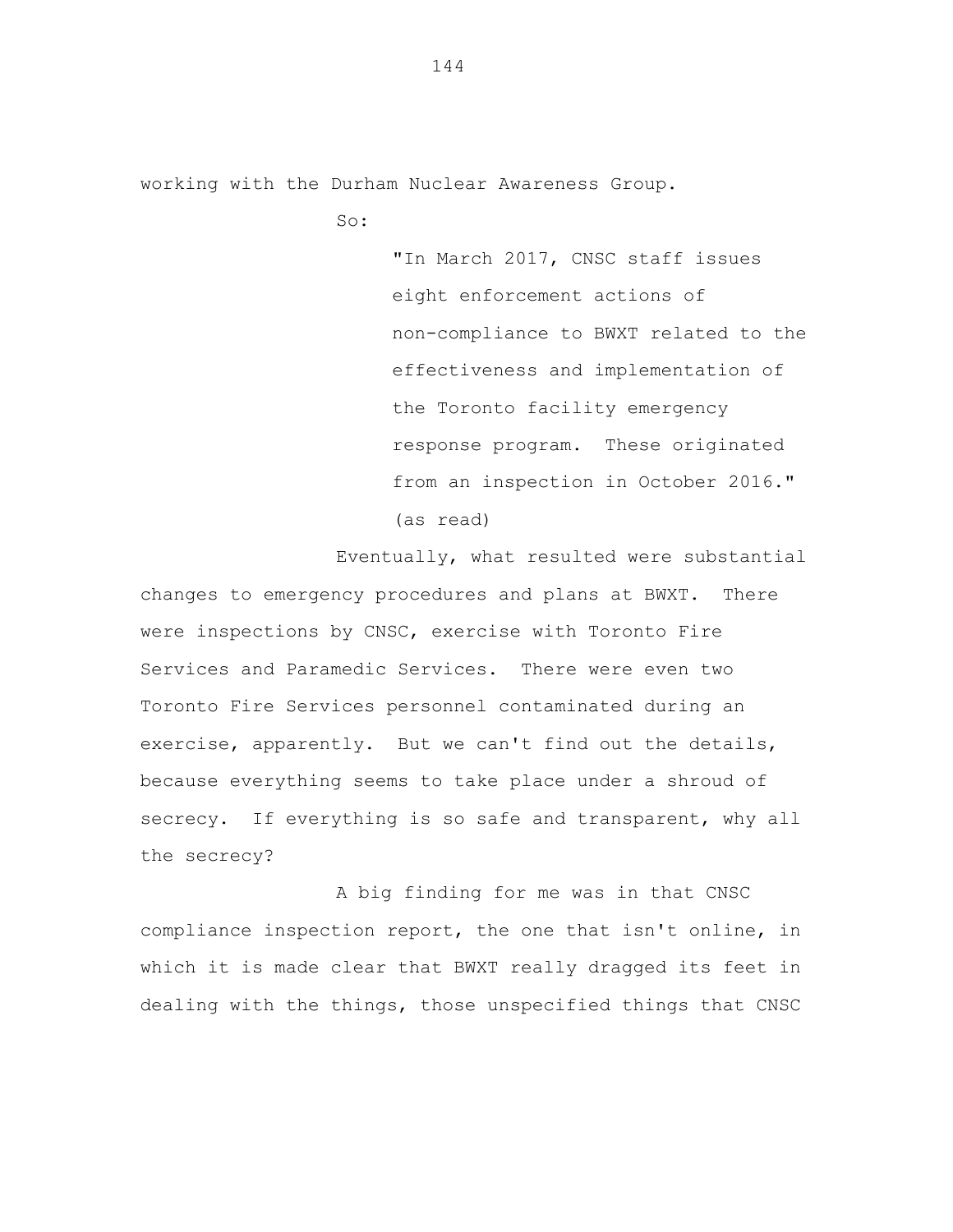had found in October 2016.

In January 2019, this report, mentioned in an offhand way in the matrix section on page 22 -- it's right here -- that the only acceptable exception to the requirement would be when immediate action was required to prevent a catastrophic incident from occurring, which seems to suggest that the possibility of a catastrophic incident there does exist.

And CNSC makes just one recommendation to BWXT, namely,

> "BWXT should review recommendations from its full report and implement self-identified improvements to its emergency preparedness program" (as read)

-- but then goes on to say:

"Recommendations are not required to be implemented." (as read)

And I'm not making that up, either.

A quick word about social licence and then some questions.

To quote the intervention letter from Peterborough's CARN, Citizens Against Radioactive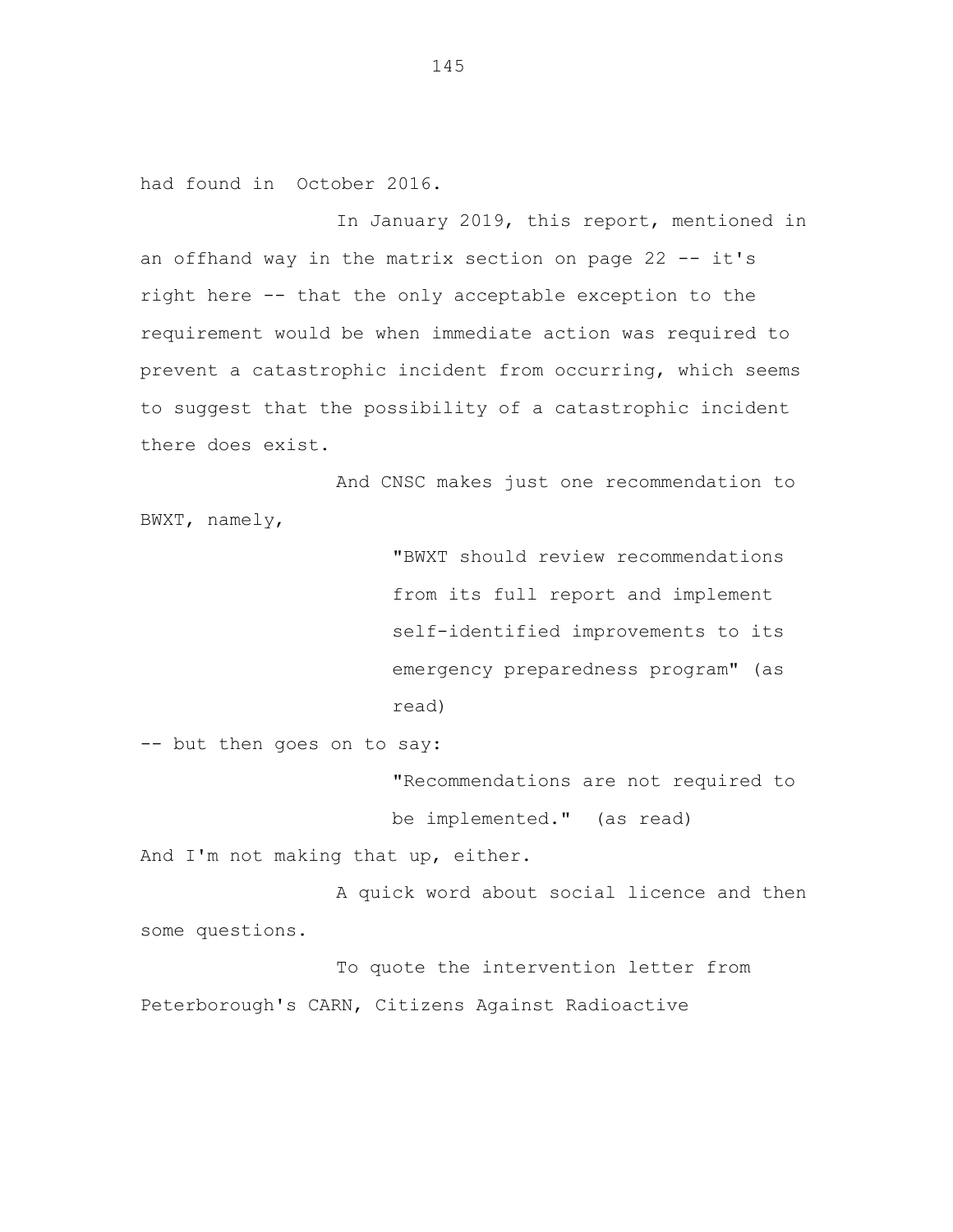Neighbourhoods:

"To achieve a social licence, the project must engender trust, advance transparency and meaningful public engagement, and protect health, safety, and the environment." (as read)

In CARN's view, none of these preconditions have been met.

I submit that BWXT has not met the preconditions for social licence here in Toronto either.

And by the way, if you want to let everybody know the facility exists, all you need to do is put up a great big sign out front saying what the company is doing there. No big deal, no big expensive studies needed, just a great big sign, and then people will know.

Ten questions I want to pose to BWXT and

CNSC:

Can you explain the inconsistencies in reporting of incidents between BWXT's submission and the CNSC staff submission?

Can you lay out exactly what all these incidents were, not just the six that BWXT claim, but the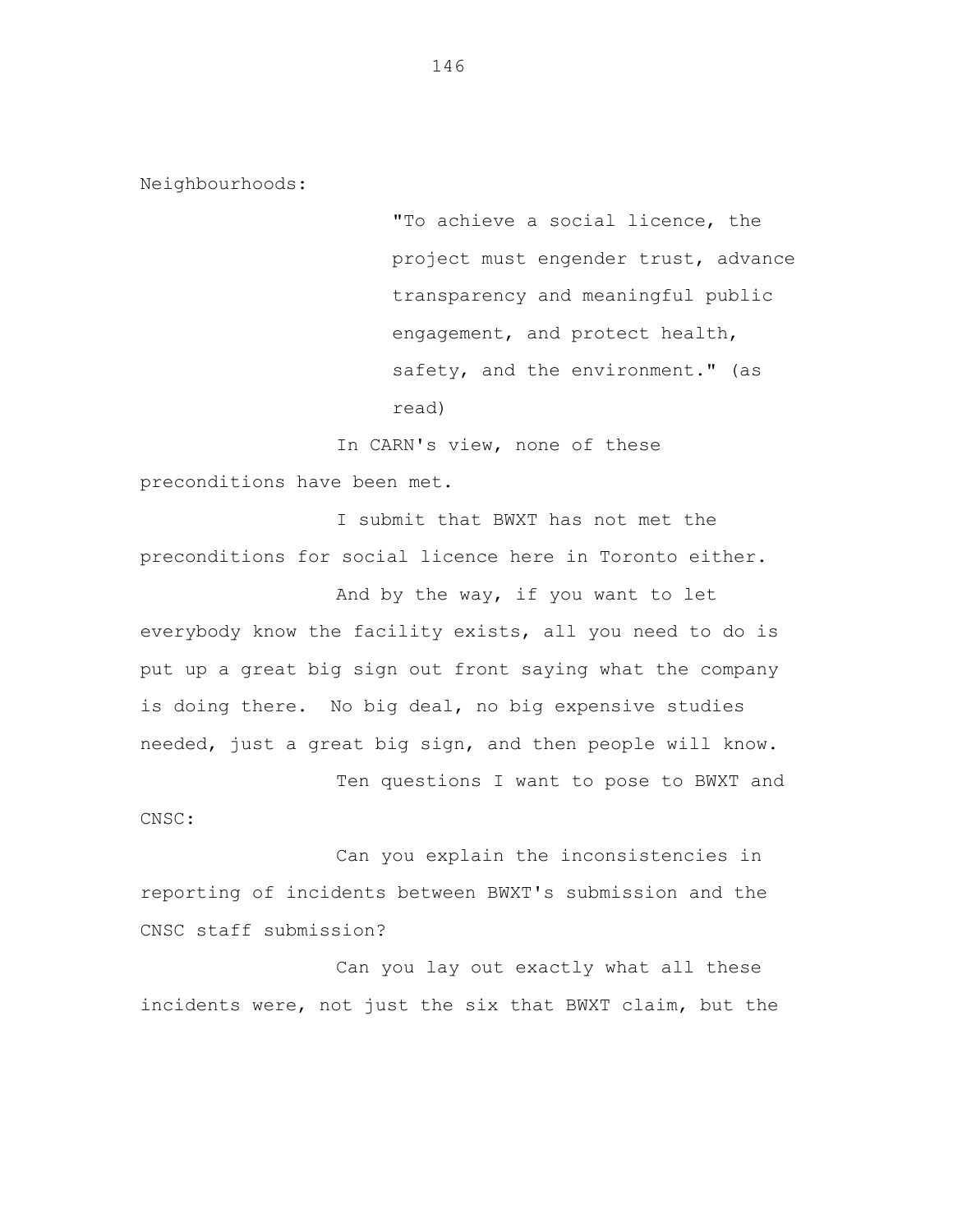22 referenced by CNSC?

Can you explain what led to the company deciding to install an emergency operation centre trailer outside building 9, and why you decided to separate the emergency plan from the fire protection plan?

Can you explain why it took so long - from 2016 to 2018 -- for the company to deal with whatever it was that CNSC uncovered in 2016?

And why did CNSC not put the compliance report online with other reports for this hearing?

And why can we not get any information from Toronto Fire Services?

And why we should trust your emergency plans when we were told in 2013 that everything was safe, yet since then, all these 22 incidents happened, massive changes to your emergency plans became necessary, yet nobody will give us any details?

Can you tell us what a catastrophic incident that might potentially occur at 1025 Lansdowne would look like?

Can the Tribunal Members -- I think this has been asked to you at other hearings, and I may have even asked it myself at a Pickering or Darlington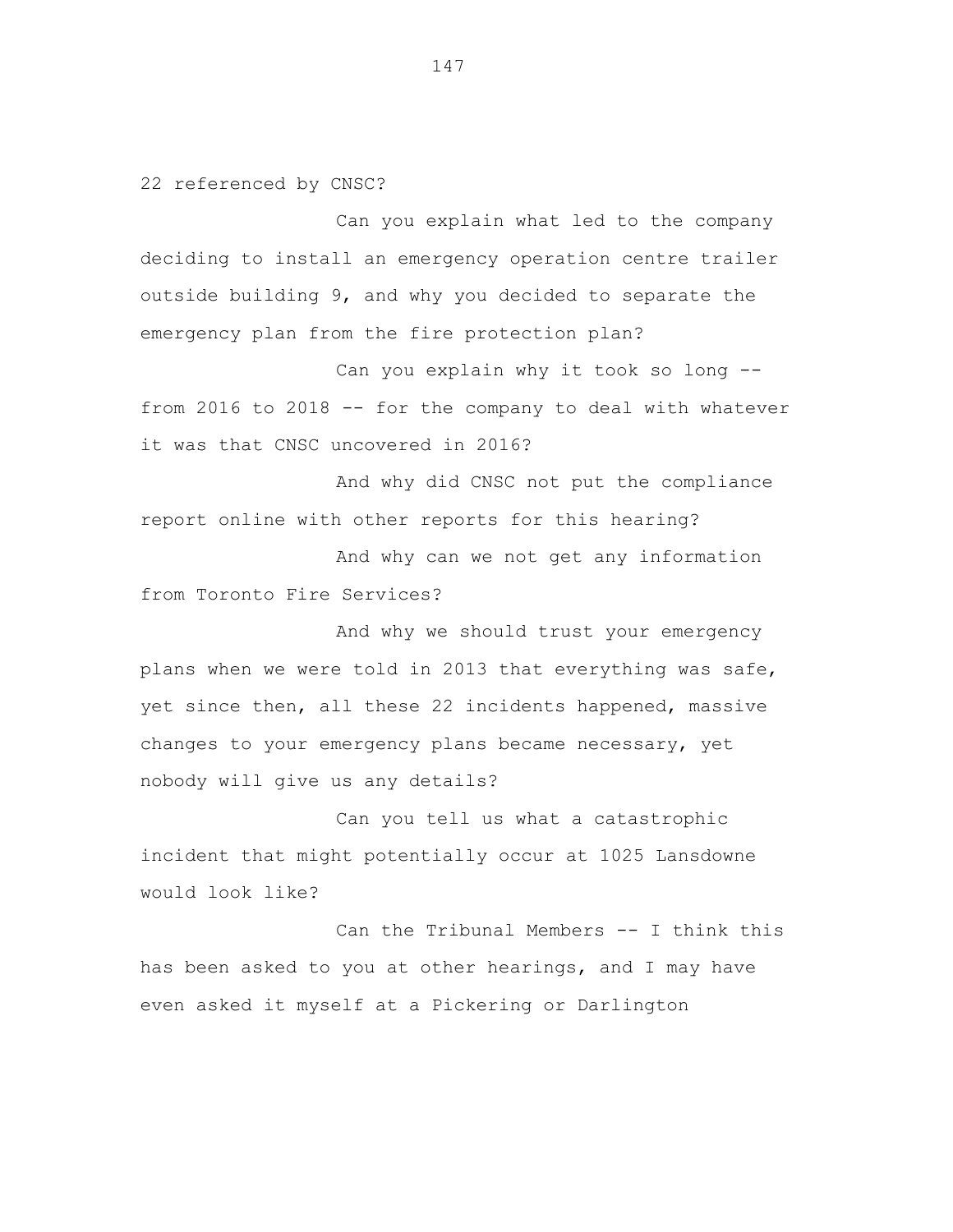hearing -- can the Tribunal Members tell us how close the nearest facility is to their homes? Do you folks live, you know, in close proximity to a nuclear facility? So many of us seem to wind up with dangerous nuclear facilities near us that we just did not know were there.

I believe that this facility should be shut down  $--$  the sooner the better  $--$  and then properly decommissioned at company, not taxpayer, expense.

A great quotation I came across several years back goes like this: "No matter how far you've gone down a wrong road, turn back." I really think it is time we turned back.

And I'm done.

--- Applause / Applaudissements

**THE PRESIDENT:** Thank you for your intervention.

Dr. McKinnon? Dr. Demeter?

**MEMBER DEMETER:** Thank you. Maybe staff can help reconcile the intervenor's concern about the reporting of incidents between the six for BWXT and 22. I couldn't quite figure out where they came from, so maybe are they apples and oranges or are they talking about the same thing?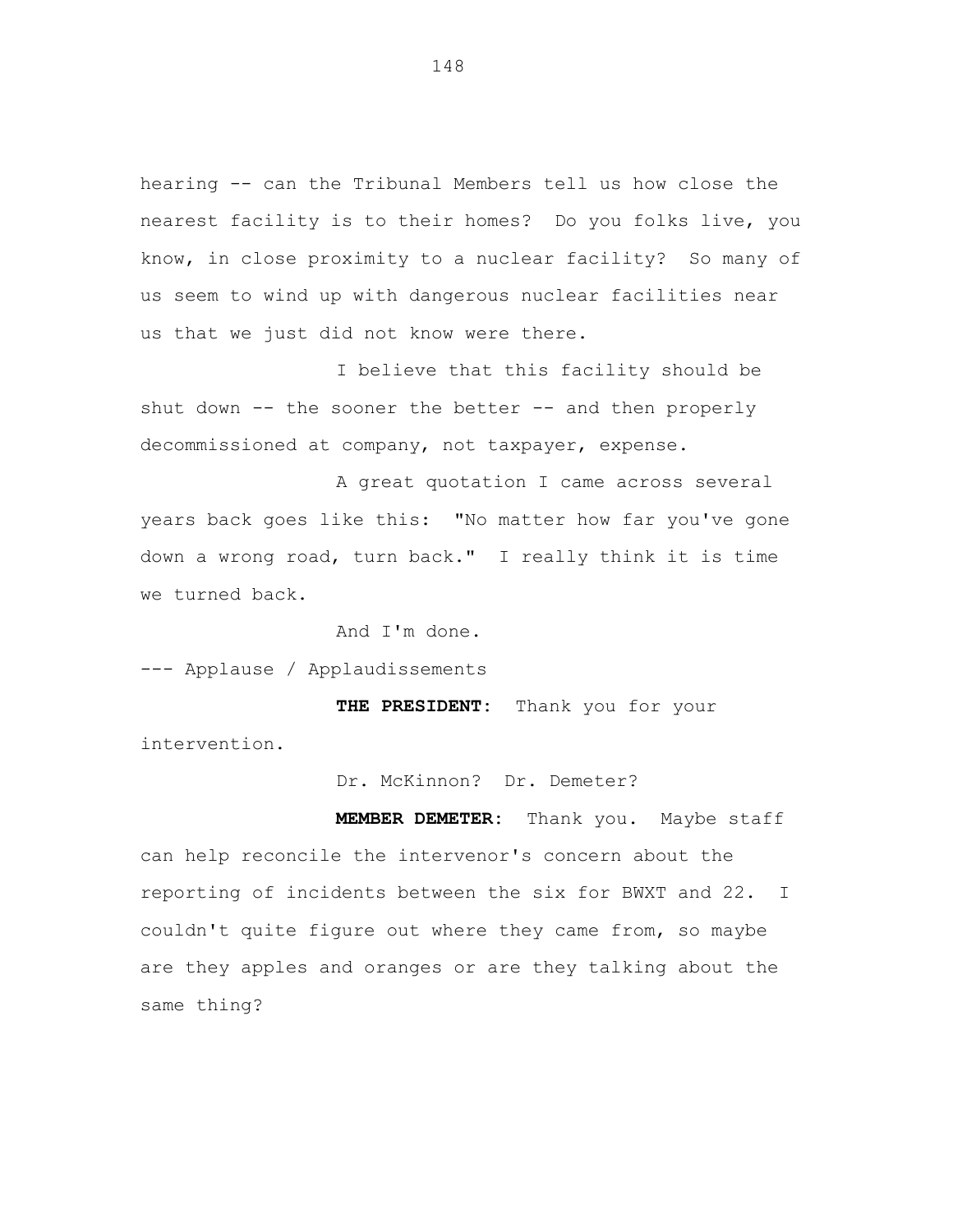**MS DUCROS:** Caroline Ducros, for the record.

From what I understand, it's from -- the reporting requirements in our regulatory document specify what has to be reported, what's an event that has to be reported. We have 21 reportable events over the past licence period, and we discussed that in the supplemental, what they are.

I think that's where the discrepancy in numbers are. There are certain incidents that happened that aren't reportable events because there's no safety significance or health risk of those events. They could be just minor, non-reportable, not at the level that's required under the regulations.

**MEMBER DEMETER:** There's 21 events, not all of which are considered reportable events, but there in the supplementary --

**MS DUCROS:** No, there were 21 reportable events.

**MEMBER DEMETER:** Twenty-one reportable events.

**MS DUCROS:** Yeah.

**MEMBER DEMETER:** And did BWXT in their --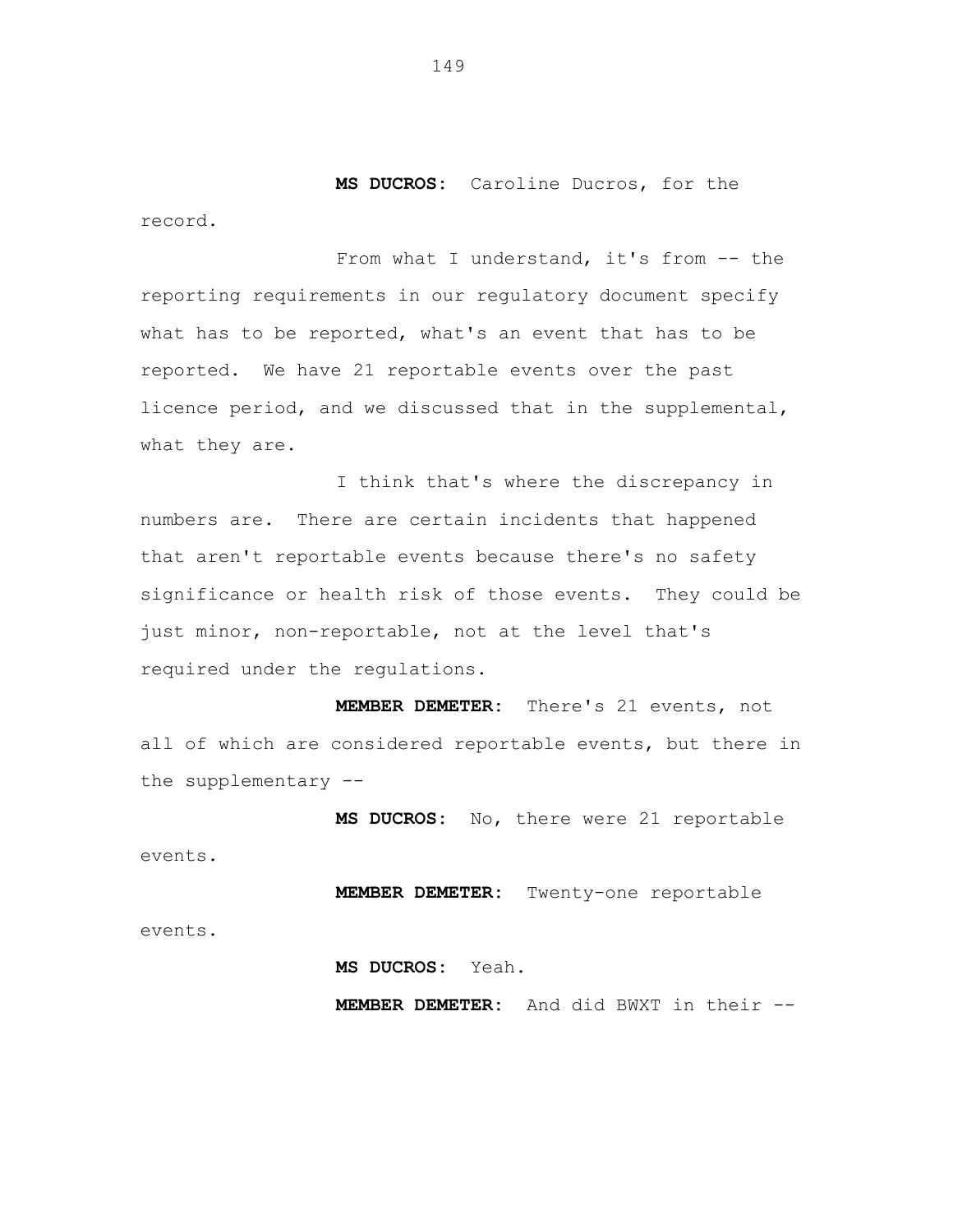I'd have to look through, but did you comment on 21 reportable events or six reportable events?

**MR. MacQUARRIE:** It's John MacQuarrie.

So in our CMD -- so we reported all of those events. But in our CMD, we provided a summary of our view of the most significant events, and I think that's what this intervenor is referring to is the number that we have in our CMD is different than the CNSC staff CMD.

**THE PRESIDENT:** So then going forward to not create the kind of confusion or doubt that that raises in intervenors' minds, how do we make sure that the appropriate consistency is there or the qualifiers are there so that people don't think either the CNSC hasn't got all the information or BWXT is not reporting them all?

So maybe I'll start with staff first.

**MS DUCROS:** Caroline Ducros, for the record. I'll start and I'll pass it over to the project officer afterwards.

A common theme is how do we communicate better. And so we will take that back on how to communicate this better.

For reportable events, we do report to the Commission on these in the regulatory oversight reports.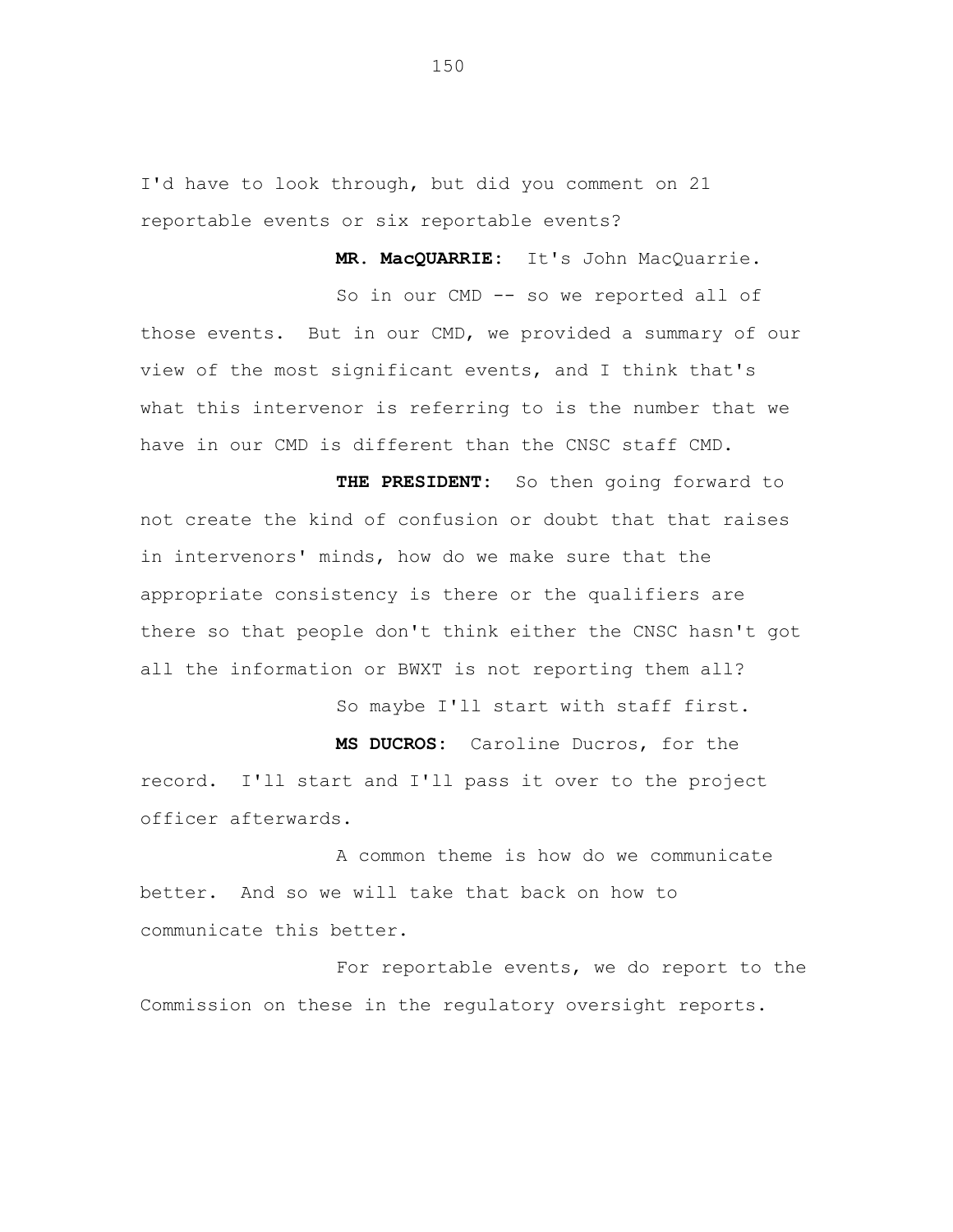If it's a greater event that's necessary to have a particular dedicated session with the Commission, we will do that.

We have put in our last regulatory oversight report and also in the supplemental CMD for this hearing what is a reportable event and what they were.

So I'll pass it over to Mr. Julian Amalraj if he has anything to add to that.

**MR. AMALRAJ:** Julian Amalraj, for the record.

It is CNSC's requirement that they document all aspects in terms of lessons learned in OPEX associated with unplanned events or incidents within the plant. And that is a requirement under our OPEX provisions. And the licensee maintains details databases associated with all types of events, including near misses and all.

We have a regulatory document 3.1.2 that provides consistency in terms of what is the expected reportable events and what should be reported to the CNSC, and associated in terms of how we report back and publicly. So the discrepancy and inconsistency here is noted, and I think we do necessarily have to improve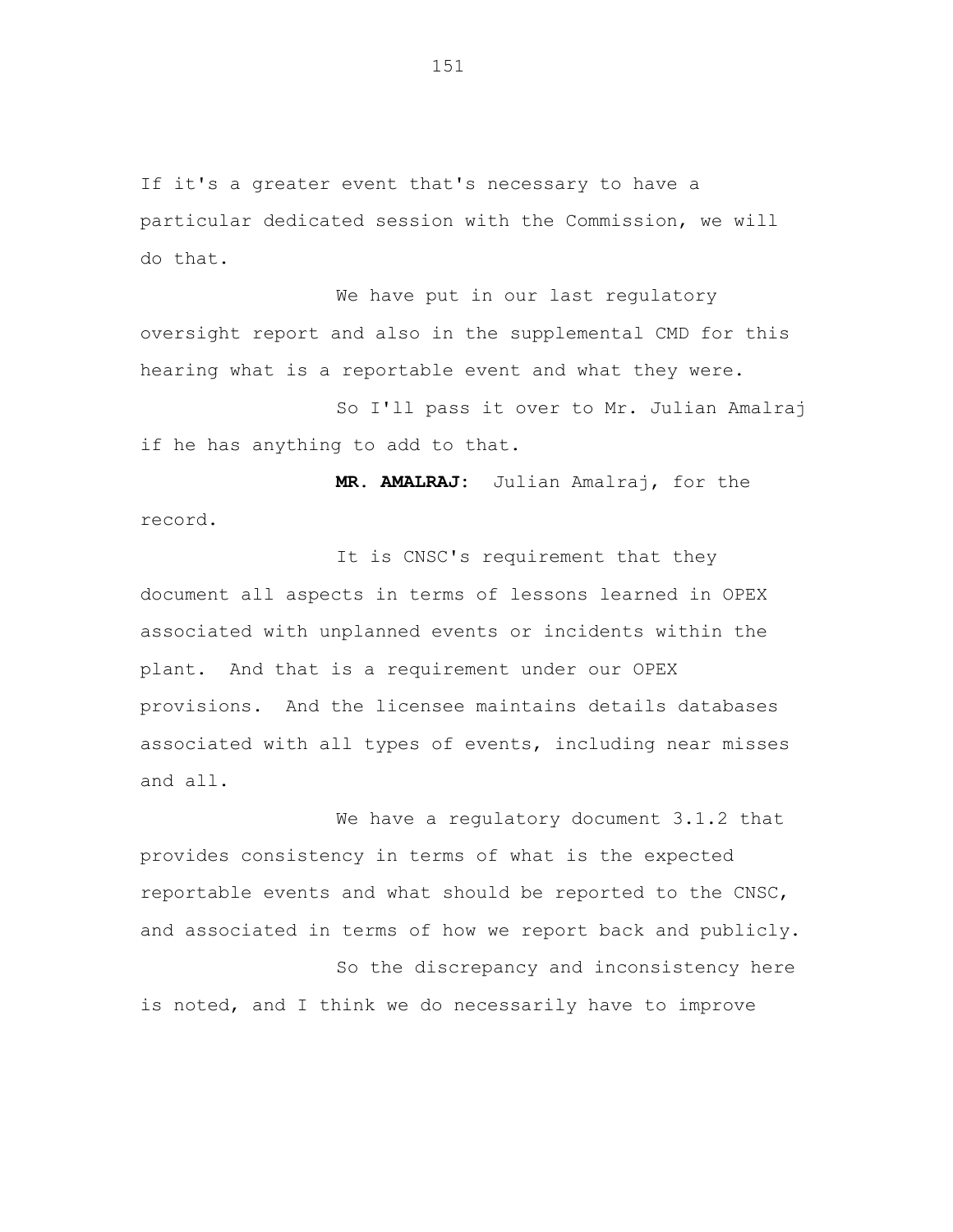that particular part in terms of consistency of how we describe the events.

**THE PRESIDENT:** Thank you.

Dr. Berube?

**MEMBER BERUBE:** Thank you for your submission. There was a lot of information in that. But I believe I heard you say at one stage that you believe that the DRLs are determined by industry. Is that the case?

**MS McNEILL:** It took me by surprise, because usually CNSC says -- usually you'll read in reports that the regulator has set the DRLs.

# **MEMBER BERUBE:** Uh-huh.

**MS McNEILL:** But I've done a lot of work out in Durham region, and I heard someone from OPG once admit that, yes, OPG sets the DRLs for their stuff. So then I was paying attention to the DRLs for this hearing, and I actually found BWXT admitting that they set the DRLs. I've got the page reference here. I'll find it if you like. That surprised me, they actually said they set the DRLs.

**MEMBER BERUBE:** So CNSC, would you mind highlighting how the DRL process is actually put together and basically how that comes about. What's the evolution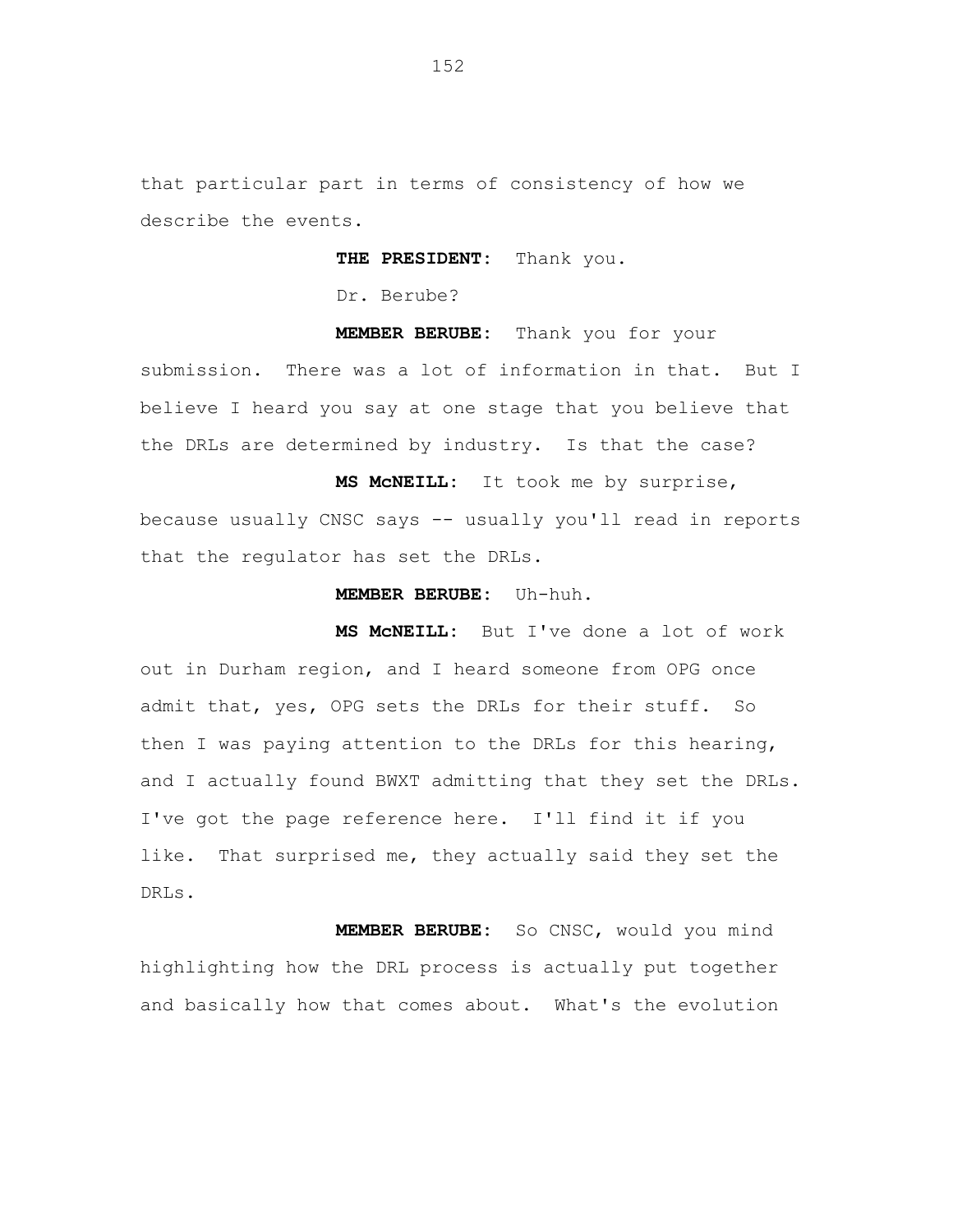of that?

**MS SAUVÉ:** Kiza Sauvé, for the record.

So the licensee is required to follow standards. The DRL standard is N288.1, and that refers to the methodology used when you're looking at a radioactive concentration. So we were looking at earlier the 9,000 kilograms. That was back-calculated to determine how much can be released that will give you a 50 microsievert dose.

Going forward, we're looking at an exposure-based release limit. The process is still the same in that the licensee follows a standard, submits that information to the CNSC staff. CNSC staff review that. Sometimes there's letters that go back and forth to ensure that the standard was appropriately used and met, and then those release limits are put into the *Licence Condition Handbook*. And in this case, they're being proposed to the Commission as part of the release limits for the facility.

So yes, the licensee does do the calculations. But it is CNSC staff that reviews that and confirms it.

**THE PRESIDENT:** If you can find the reference in -- I think -- oh, good.

**MS McNEILL:** Yeah, I just didn't bother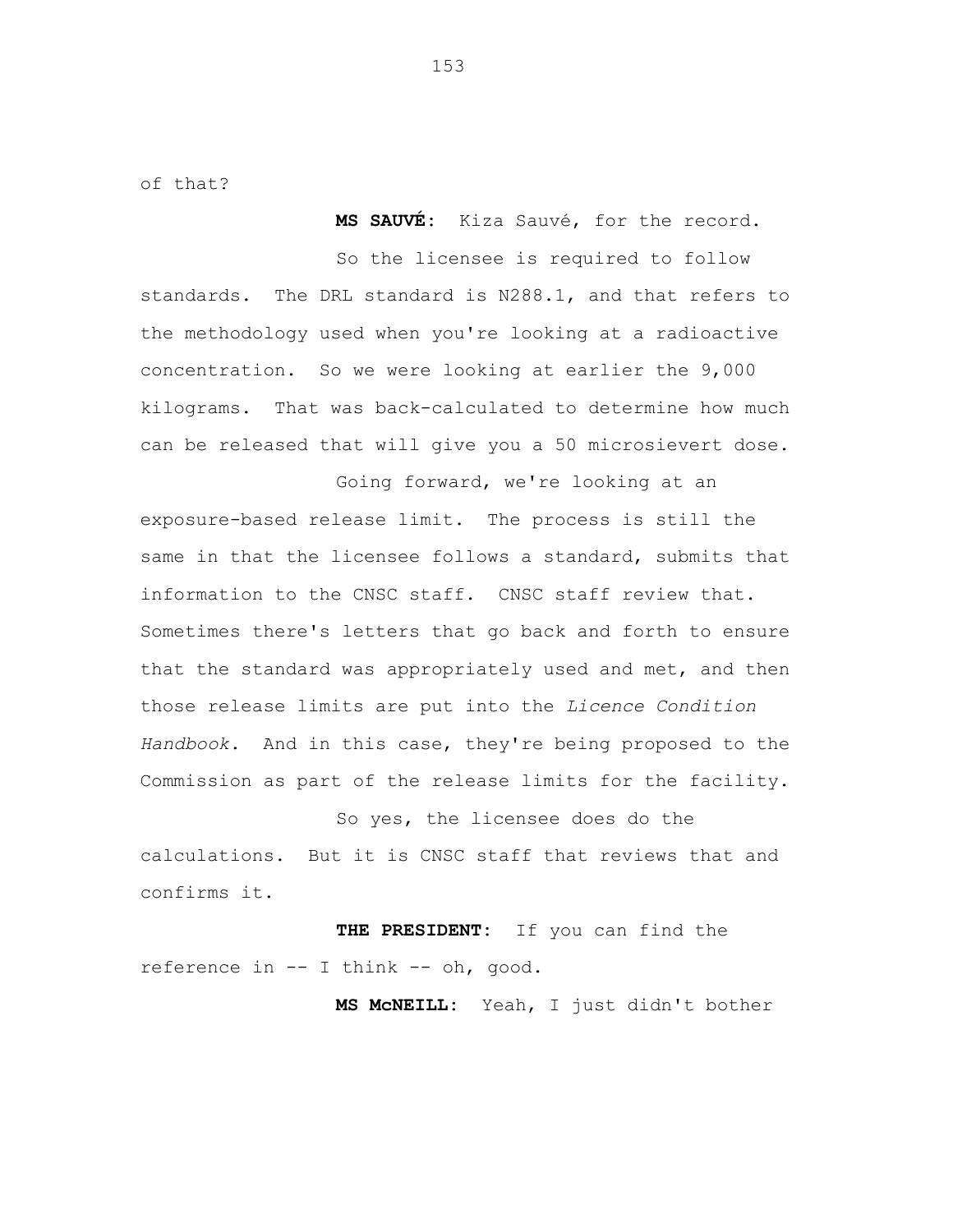using the time to say it out loud. It's on page 30 of BWXT's CMD.

**THE PRESIDENT:** Thank you. We may want to look at that and --

**MS McNEILL:** There's also not just the issue of who sets the DRLs, but that they're set so absurdly high. I've been aware of this for a lot of years. My colleagues Ole Hendrickson and Anna Tilman for other hearings have said they're set so high, you know, the company's never going to exceed them. So then it sounds like, Oh, aren't we great? We didn't come anywhere close to our release limits. Well, that's because your release limits are set so high, so it's a bit of a joke.

**THE PRESIDENT:** Question for staff: One of the other comments the intervenor made was the WHO and the IAEA declaring that there will be no study of health impacts of radiation. Can you comment on that?

**MR. RINKER:** Mike Rinker, for the record. So what I will comment on is the science of the health impacts of radiation on people is dealt with under the United Nations Scientific Committee on the Effects of Atomic Radiation. Multiple countries, independent of industry, send their best scientists to this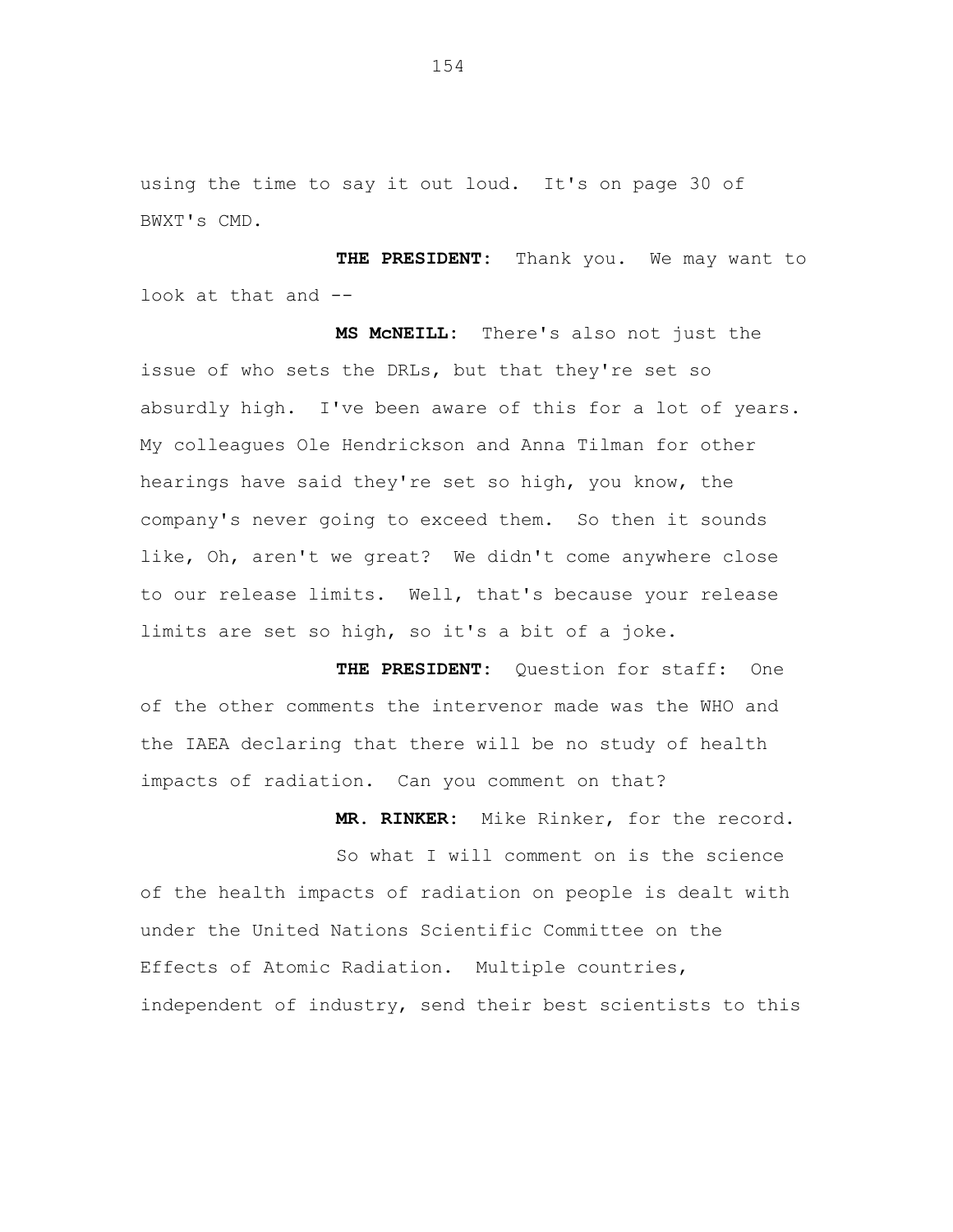committee annually. That forms the basis of the policy direction that the International Commission on Radiological Protection develops for radiation protection, and those are developed into IAEA standards and technical documents and form the basis of our radiation protection regulations.

So I would say that the health impacts, the environmental impacts of radiation is very well studied.

**THE PRESIDENT:** But have the WHO and IAEA publicly stated that they would not study health impacts? Or is it to say, We're not studying it because there's another UN agency that's doing it?

**MR. RINKER:** Mike Rinker, for the record.

So this topic has been raised at previous hearings. We've looked into where that was documented, and we haven't found that, any of it.

### **THE PRESIDENT:** Ms McNeill?

**MS McNEILL:** I can show you the agreement. It's linked in a posting on the Durham Nuclear Awareness site. I've been careful to link it there so people can read the agreement themselves. They're basically saying -- WHO is saying to IAEA and IAEA is saying to WHO, We won't undertake anything unless we've agreed with one another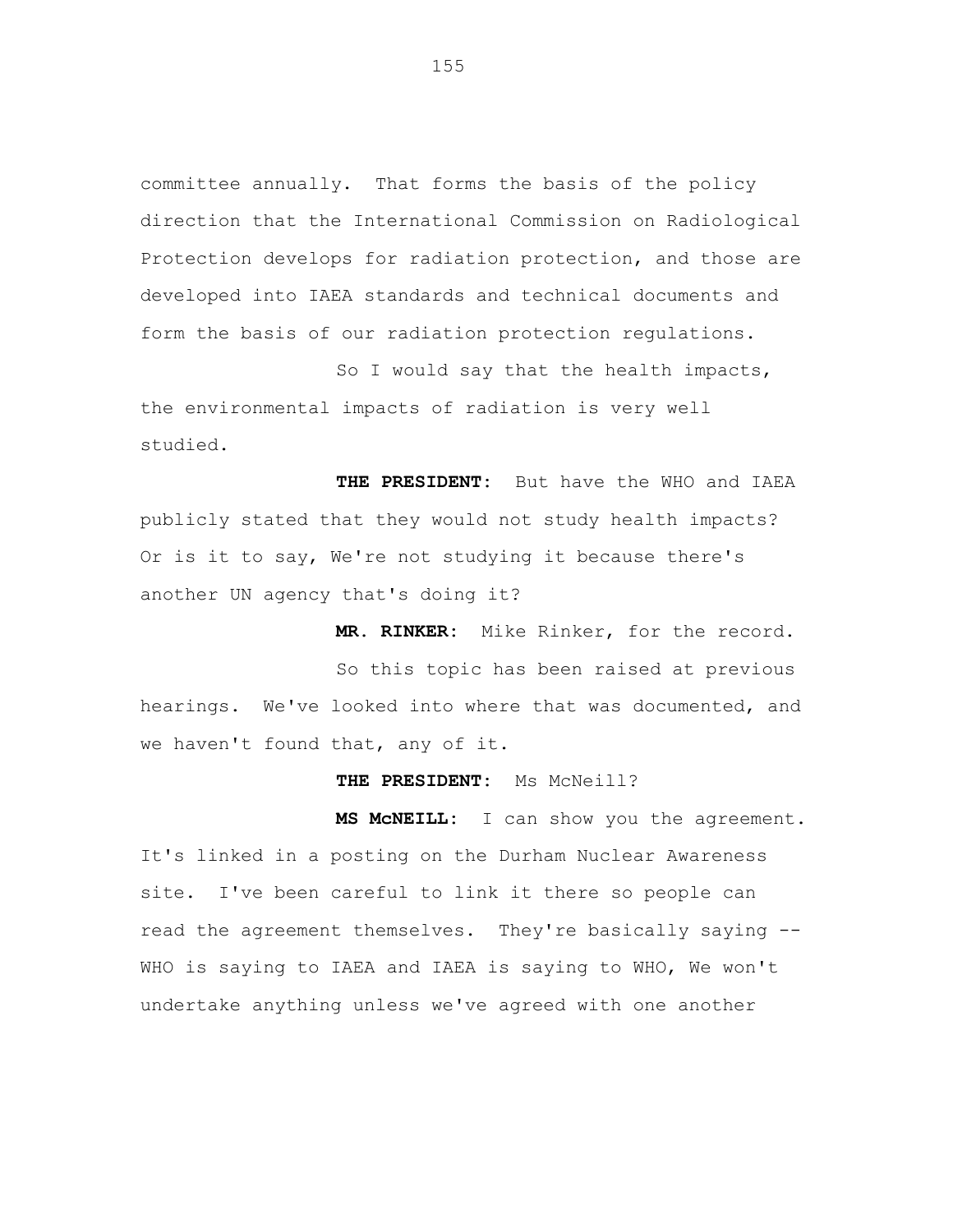first.

Well, I think the average citizen would be very surprised to hear that the world's leading health organization, which of course I don't place any trust in because of this, but the world's leading health organization has made a deal with the global nuclear energy -- or global nuclear organization. They made this deal in 1959. That's why there's so little science.

There is science from other groups. I mean, there are other groups in society who are keen to study this. But you know, if you go ask your Durham Regional Medical Officer of Health about any studies, he's going to give you some ridiculous hopeless study that - and will pretend that he's not aware of other science.

The previous intervenor spoke about Rosalie Bertell's work in *No Immediate Danger*. These things are well known. But it's easy for the nuclear community to say there aren't health impacts, because of the deal. So.

**THE PRESIDENT:** So maybe I can ask staff to find the source of that and see how we can make sure that these international bodies clarify their positions.

Dr. Lacroix?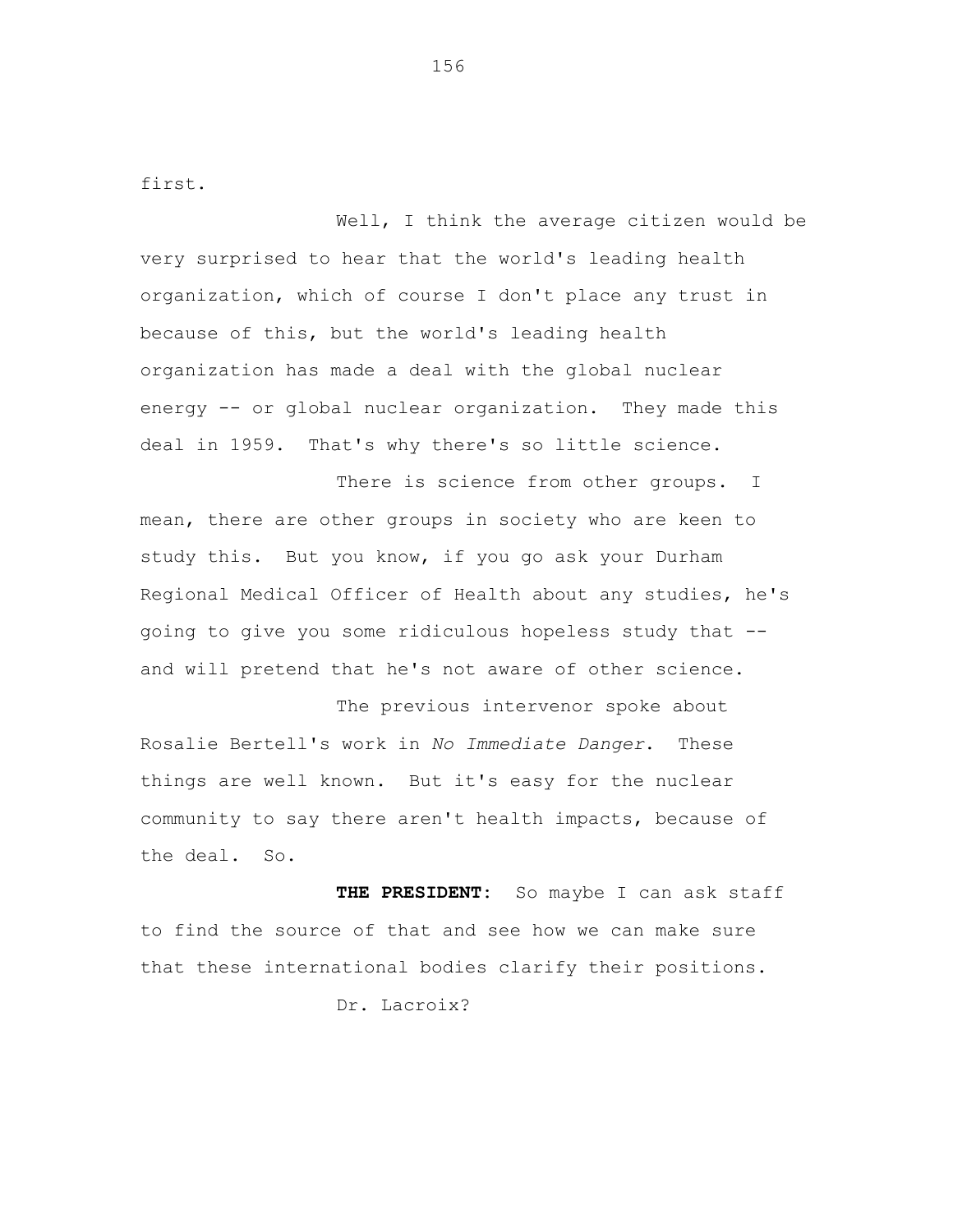**MEMBER LACROIX:** Thank you, Mme McNeill, for your presentation.

One of the most interesting features of your written submission is that you provide us with a list of concerns. And I found it so useful, that I even print a copy of it, and it has become my checklist. So when I go through this list of concerns, most of them have already been addressed during this hearing.

And one of these concerns, however, I would like you to provide us with more specific information. It's about the uncredible claims being made about environmental and health impacts. Could you be more specific so that I could use this information and use it in the final decision?

**MS McNEILL:** Well, everything we've be hearing for the last couple of days has been there's no health impacts, there's no health impacts, there's no health impacts. And it's just not credible.

You know, those of us in the community know that there are health impacts from radiation, obviously. And to say that there aren't is  $--$  you know, you've got this whole neighbourhood around this plant. And understand, I don't live in the neighbourhood here. I'm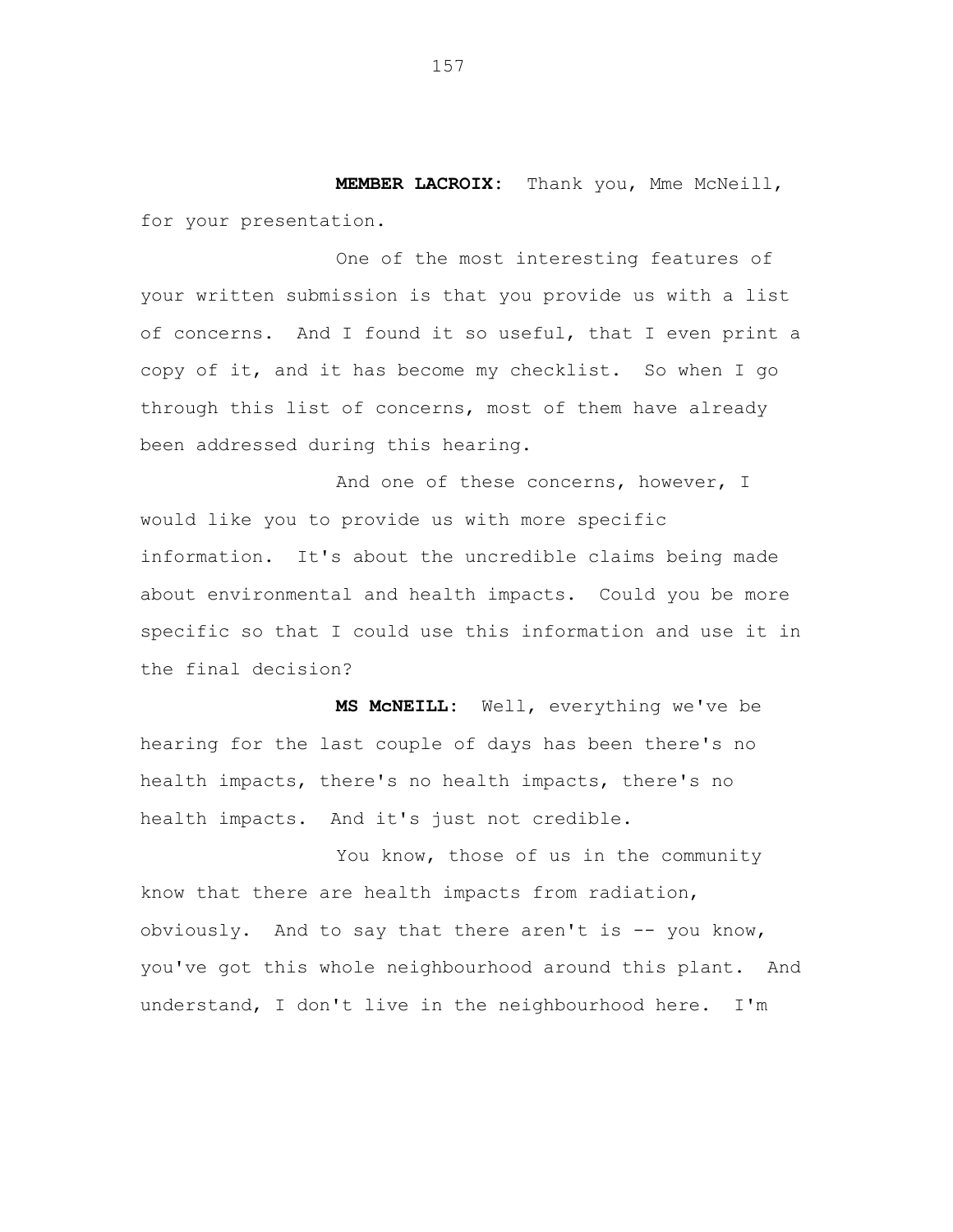from a different part of Toronto. But people here are really concerned about their health. And to just say there's no health impacts from exposure to radiation flies in the face of reality.

We have -- there's all kinds of science out there that says there's no safe level of exposure. And we know that you can inhale one -- I understand that you can inhale one particle of uranium dust and it can lodge in you.

And it's not going to happen to everybody, as Gordon Edwards has pointed out. This is not going to happen to every individual.

But say you're a little kid and you live in the neighbourhood and you inhale a particle of uranium dust -- which, frankly, is going to get up the stack. It's going to get through the filters. It's in nanoparticles, for heaven's sake. And to deny that is flying in the face of reality.

So here you have a uranium dust particle that lands in a child or an adult or whoever it may be. And as the previous speaker said, there's no smoking gun, because cancers take a long time to form, cancers and other health effects take a long time to manifest themselves.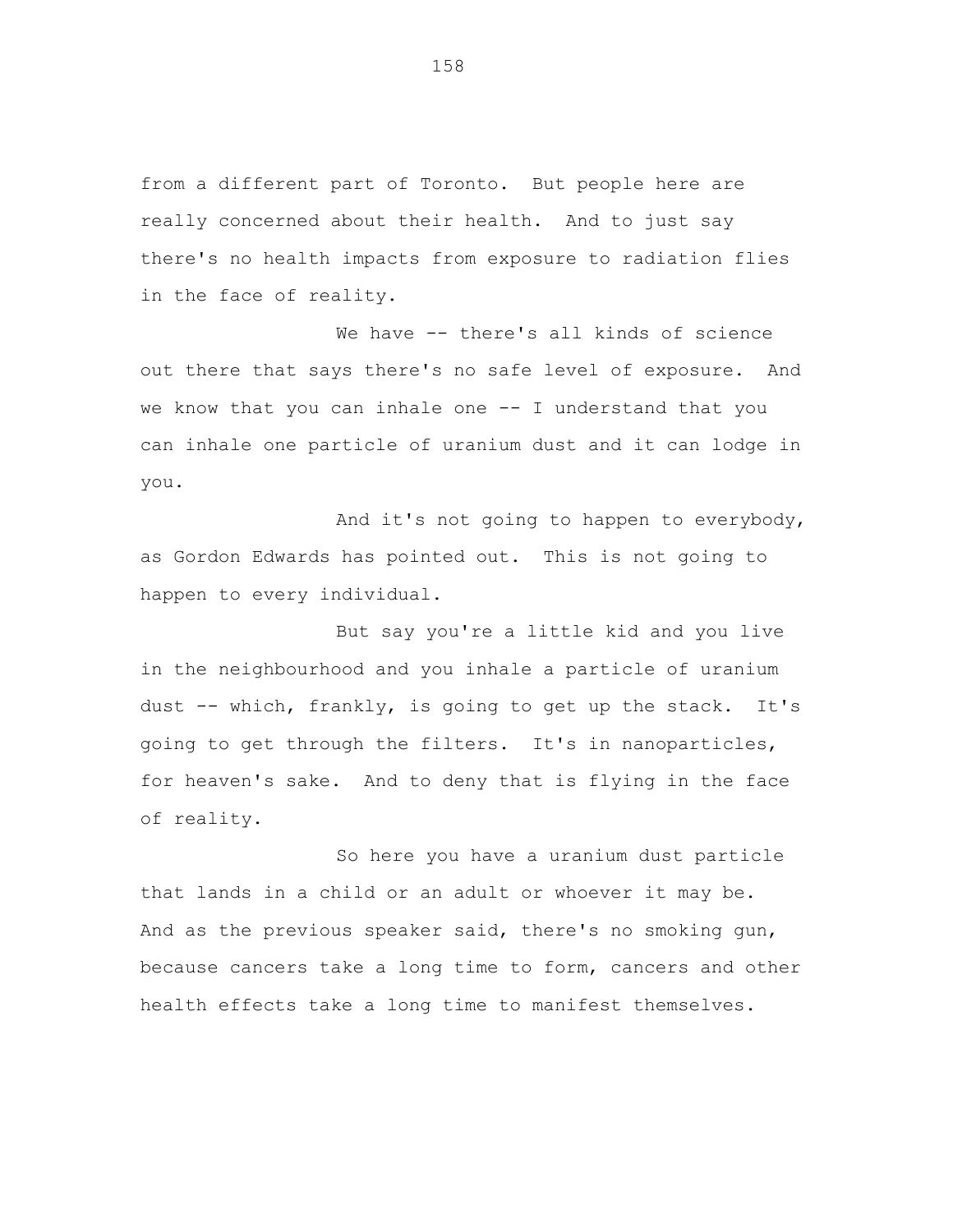So.

But just to say there's no health impacts from radiation, there's tons of science out there. It may not be from the WHO, and it may not be from the nuclear industry, but there's lots of science that tells us about health impacts.

And people really need to look into the health impacts of depleted uranium. If your stomach is up to it, I caused someone to practically have a meltdown one time suggesting she look at pictures of children born in Iraq who had been exposed to depleted uranium.

These things are real. We can't just talk them away or say people are too anxious. These things are real, and there's lots of documentation. I don't have stuff right handy with me. I have a stack of books at home. I wish I'd thought to bring some of them.

I mean, think about Dr. Gofman, who was part of the Manhattan Project, and then he started studying health things. He was already a Ph.D. He became a medical doctor. He was learning about effects on the heart, and he became a vocal anti-nuker after that. I mean, when was Gofman doing this? The Manhattan Project was in the '40s. These things have been known for a long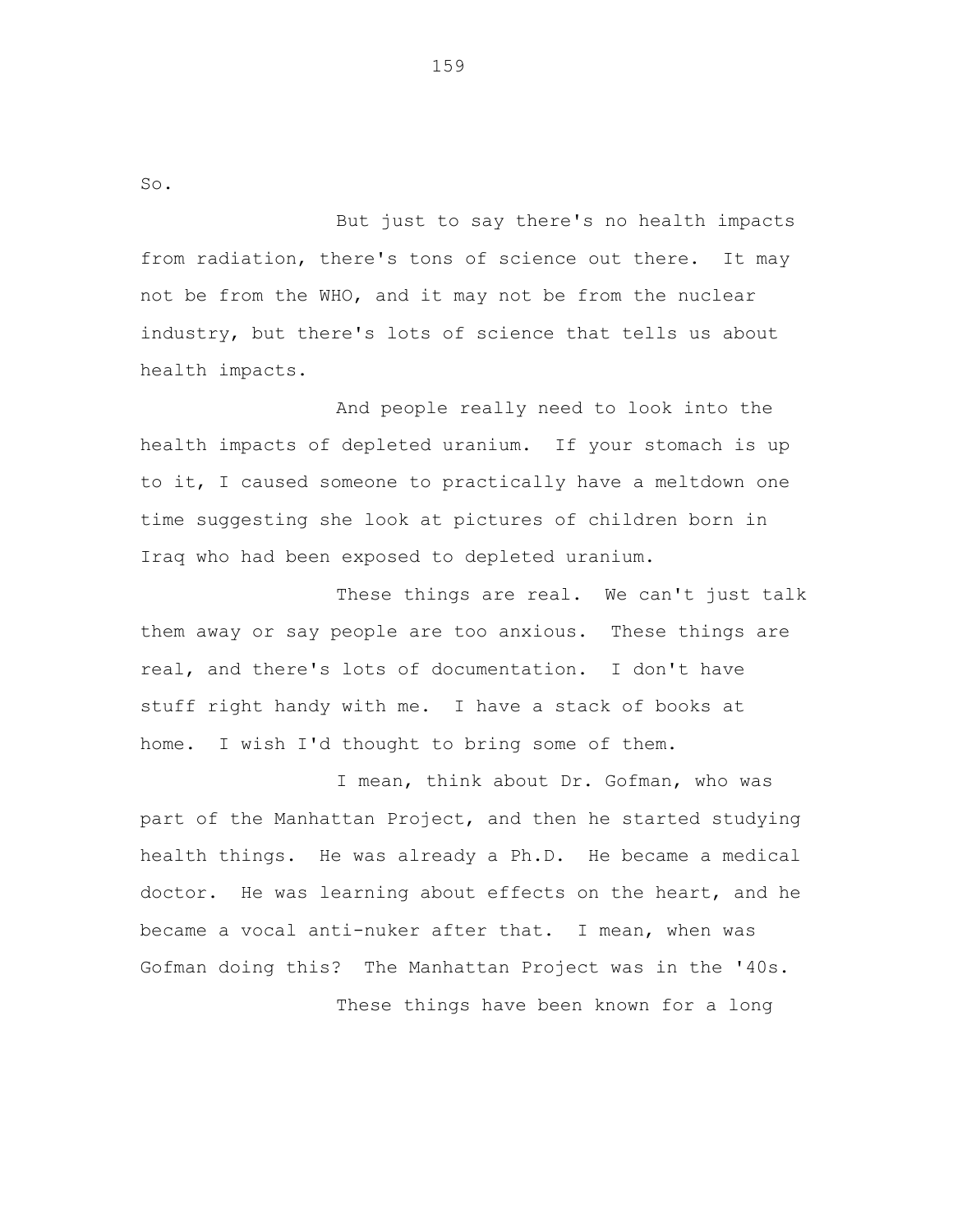time, is my point. And there's -- if you really -- if you want, I'll find some studies. I'll go home and dig up some studies and send them to you. I'd be happy to do that.

**MEMBER LACROIX:** Uh-huh, yeah, I would appreciate that.

**THE PRESIDENT:** Okay. If you could them to the secretariat, thank you.

**MEMBER LACROIX:** Yeah. Thank you.

**THE PRESIDENT:** One of the

recommendations -- this is for BWXT, and likely some of us were even thinking about this -- is about the signage outside your building and why not have something more conspicuous that's -- you know, so that this misperception that maybe you're operating in sleuth and under the radar, just, you know, just dispel that. Be out there. This is who we are and here's what we do.

**MR. MacQUARRIE:** It's John MacQuarrie.

I'm happy to be more transparent. Just for your awareness, there are two significant signs that face Lansdowne that have our name, and our name is BWXT Nuclear Energy Canada. And so those I think are quite visible.

However, we've taken to heart what we've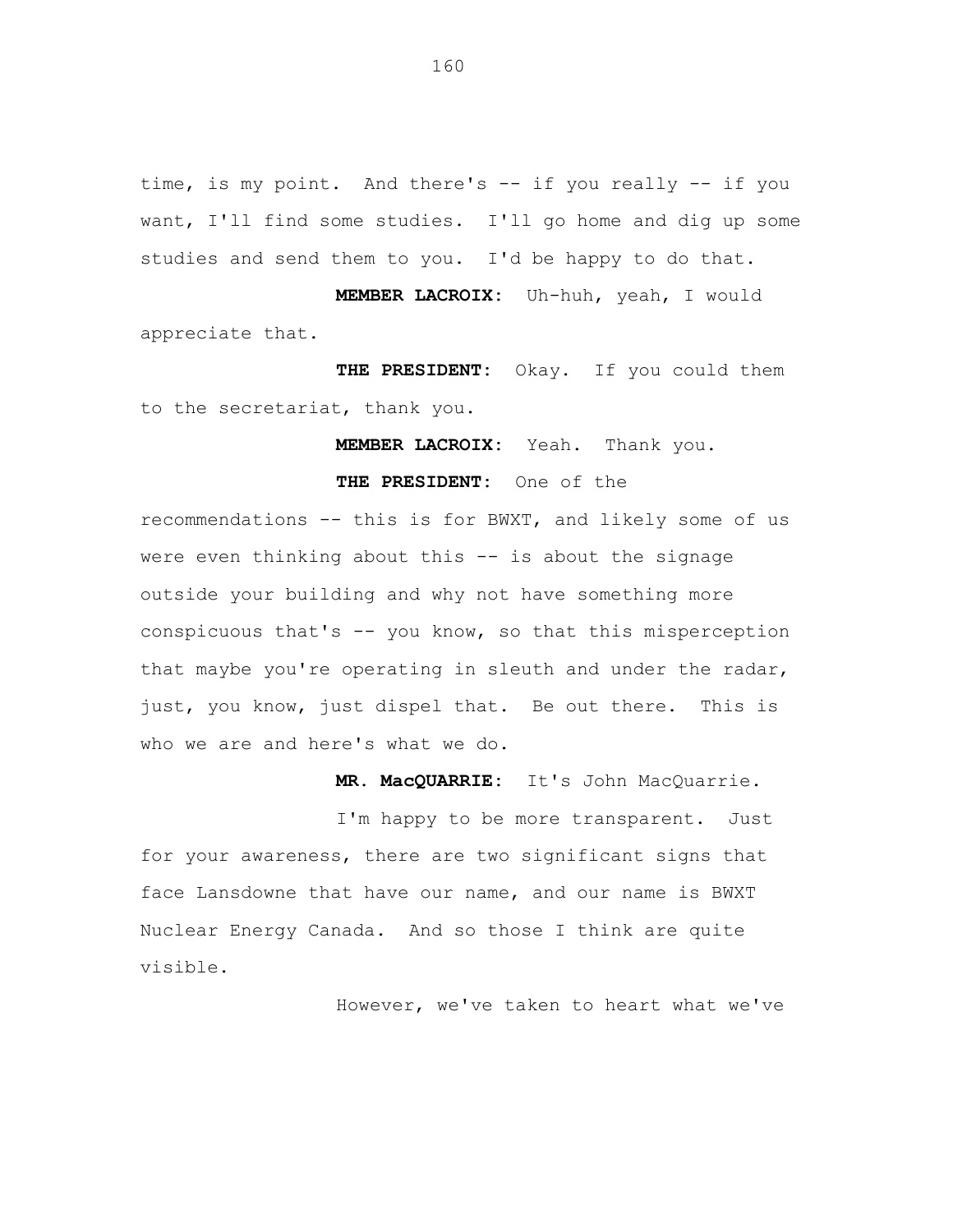heard, and we can make that more obvious what we do in some way. If we need to put the word "uranium" there, we can look at that as well.

**THE PRESIDENT:** Thank you.

Ms McNeill, to you for final words,

please.

**MS McNEILL:** Probably a bit scattered,

because I prepared final words last night, and of course more things are coming to me this morning.

I think BWXT has kind of glossed over the lack of transparency in reporting of events.

And you know, we don't have to say it again, really. Nobody knows the place is there, so something has to be done about that.

It feels like a lot falls between the cracks here. And something people don't talk about -- not just with nukes, but with everything -- it's synergies. Things interact together. Things get together and have synergies. Things come off the top that you didn't expect. So adding -- all these pollutants add together. And there's a real simple way of getting rid of it, and that's to pay attention to the precautionary principle and prevent it.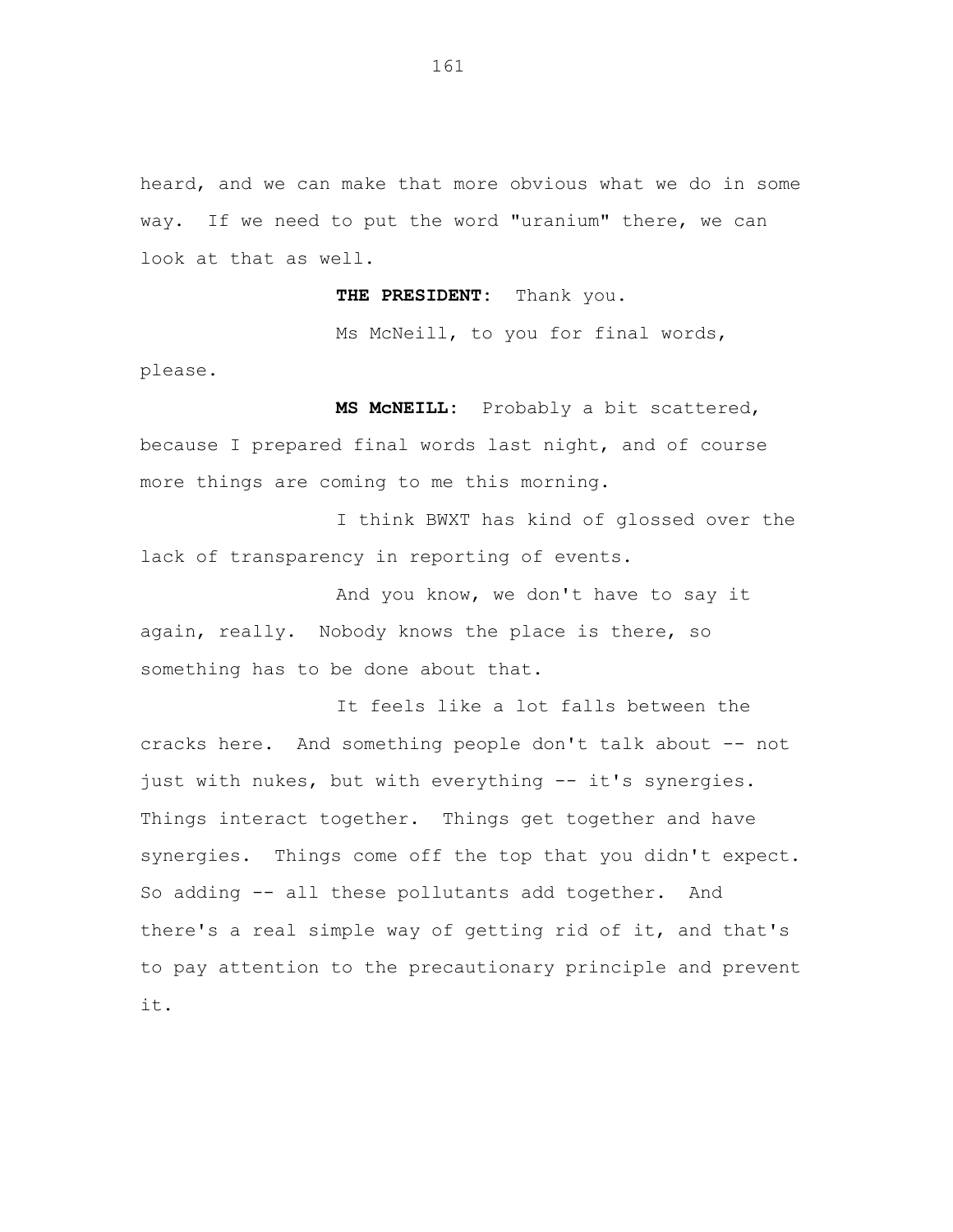But I'm aware of the great Upton Sinclair

quote:

"It is difficult to get a man to understand something when his salary depends upon his not understanding it,"

and suspect it may apply to a goodly number of people in the room.

And this is just naive me, you know, I really wish that human beings cared more about each other than we do about money. You know, here I am, all these years old, and I'm still wishing that. If we really cared more about each other and human health and the health and safety of our children, we would not be placing so very many people in this neighbourhood in Toronto in danger with all these risks for the sake of a mere 50 jobs.

If the company shuts down, there will be no risk, not just the very, very low risks that BWXT likes to talk about. No risks. So I really ask you to shut it down, please.

--- Applause / Applaudissements

**THE PRESIDENT:** Thank you. Thank you for your intervention. And we'll take a break for lunch and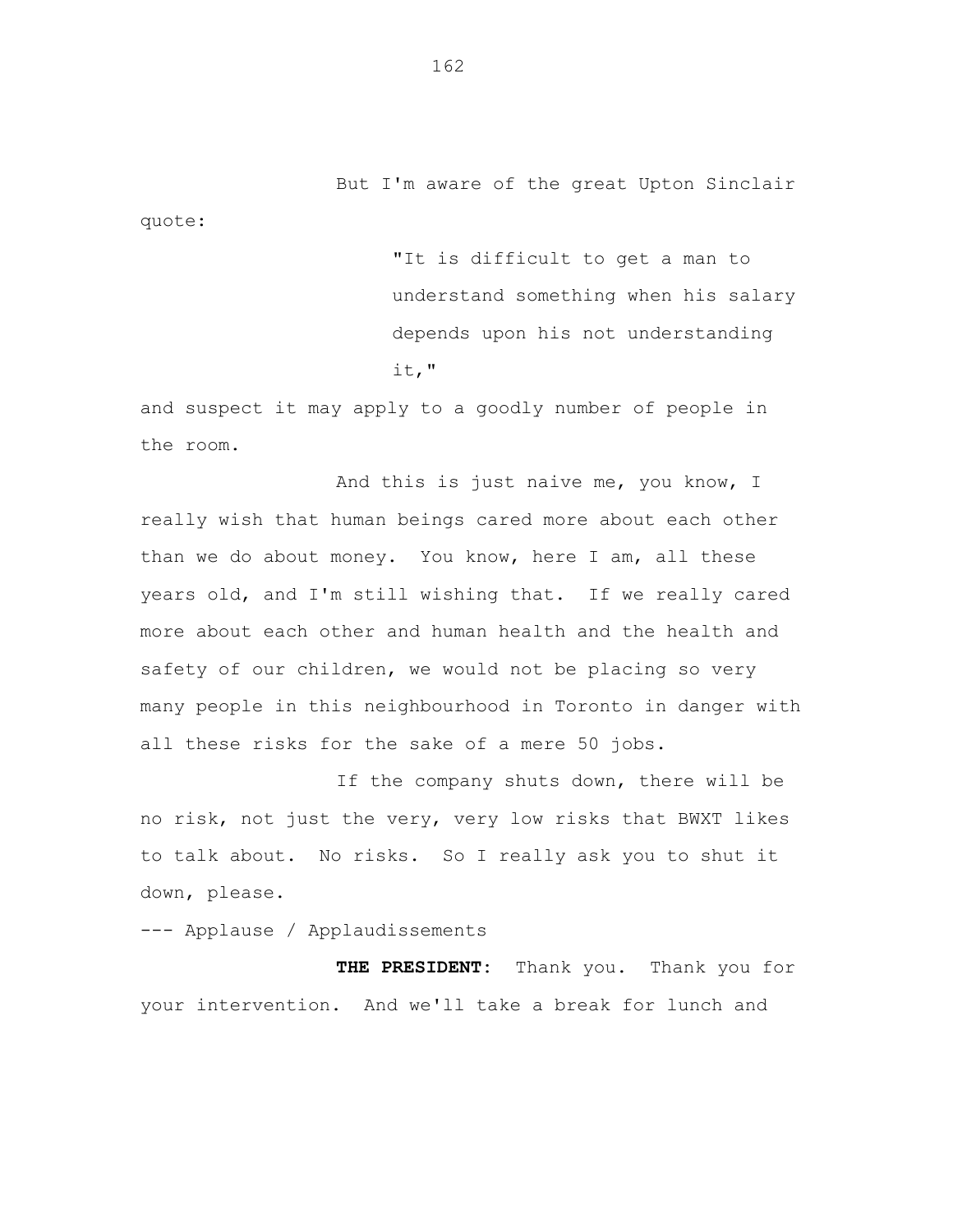resume at 1:15. Thank you.

**MR. LEBLANC:** And just for the record, I indicated earlier in my opening remarks that we had done all of the written submissions, which is not right. It was all the written submissions coming from Toronto residents dealing with the Toronto facility. We have more than 120 written submissions that have been filed and will be addressed in Peterborough.

Thank you.

--- Upon recessing at 12:05 p.m. / Suspension à 12 h 05

--- Upon resuming at 1:15 p.m. / Reprise à 13 h 15

THE PRESIDENT: Okay. Good afternoon,

everyone.

Our next presentation was to be by Ms Lana Kouchnir, who has not been able to join us, so we will do that as a written submission at the end of the hearing.

So the one after that is a presentation by Mr. Chris Muir as outlined in CMD 20-H2.169.

Mr. Muir, the floor is yours.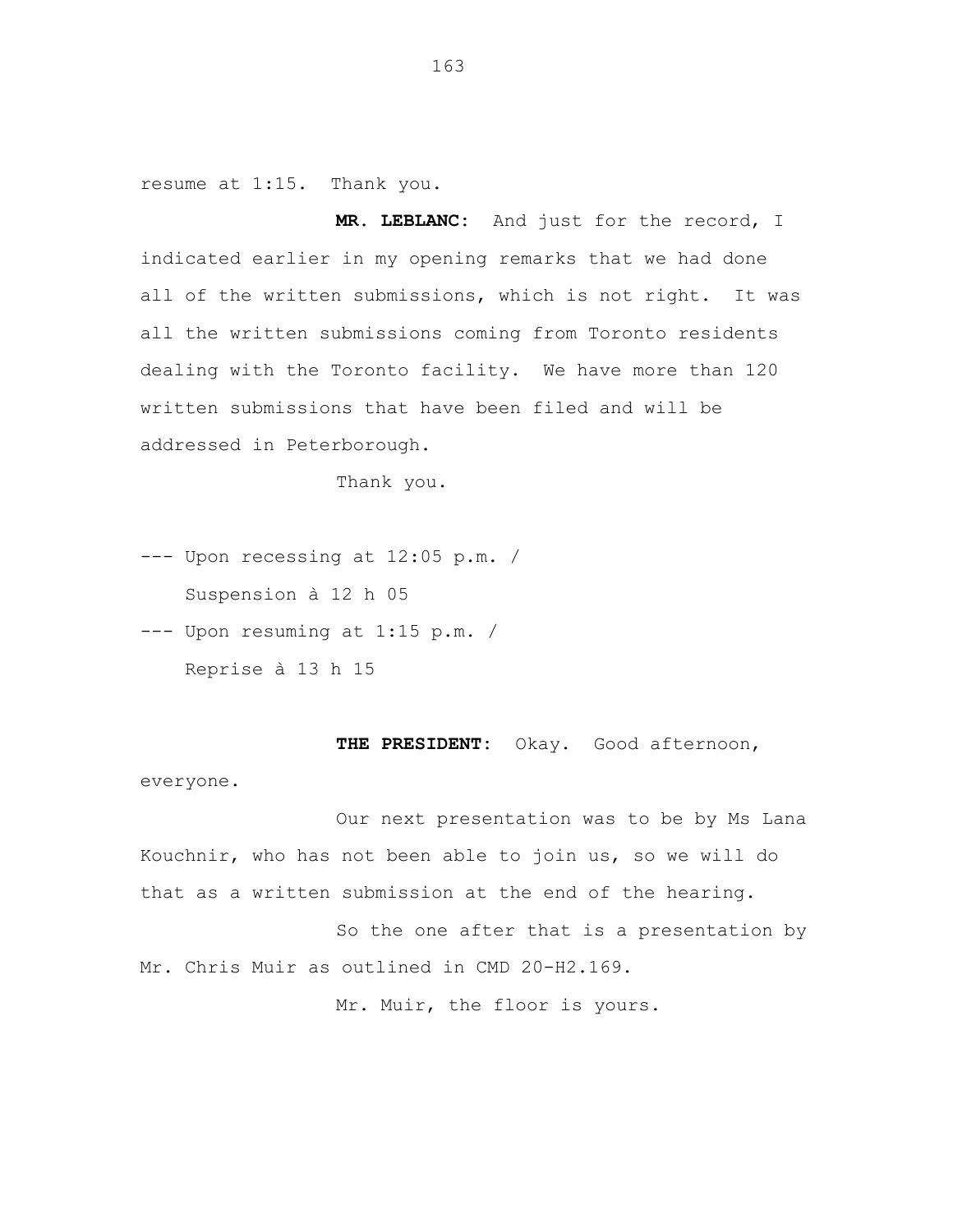#### **CMD 20-H2.169**

### **Oral presentation by Chris Muir**

**MR. MUIR:** Thank you.

First off, let me thank you all for the opportunity to speak in front of this committee.

I come with the understanding that nuclear energy, for better or for worse, is a crucial component in the current energy landscape of Toronto and Canada as a while. I'm well aware we simply -- can't simply shut down the BWXT uranium processing facility without a sound relocation plan.

So why not consider Bridle Path, York Mill-Sunnybrook neighbourhood, nearly a tenth of the population density, large plots of land, way better median household income, minimal risk. Heck, there's a hospital right next door in case of emergency, and I'm sure the residents would be more than happy to deal with uranium processing.

Drake lives there. You could recruit him as a community liaison.

If this seems like a joke, why? Why does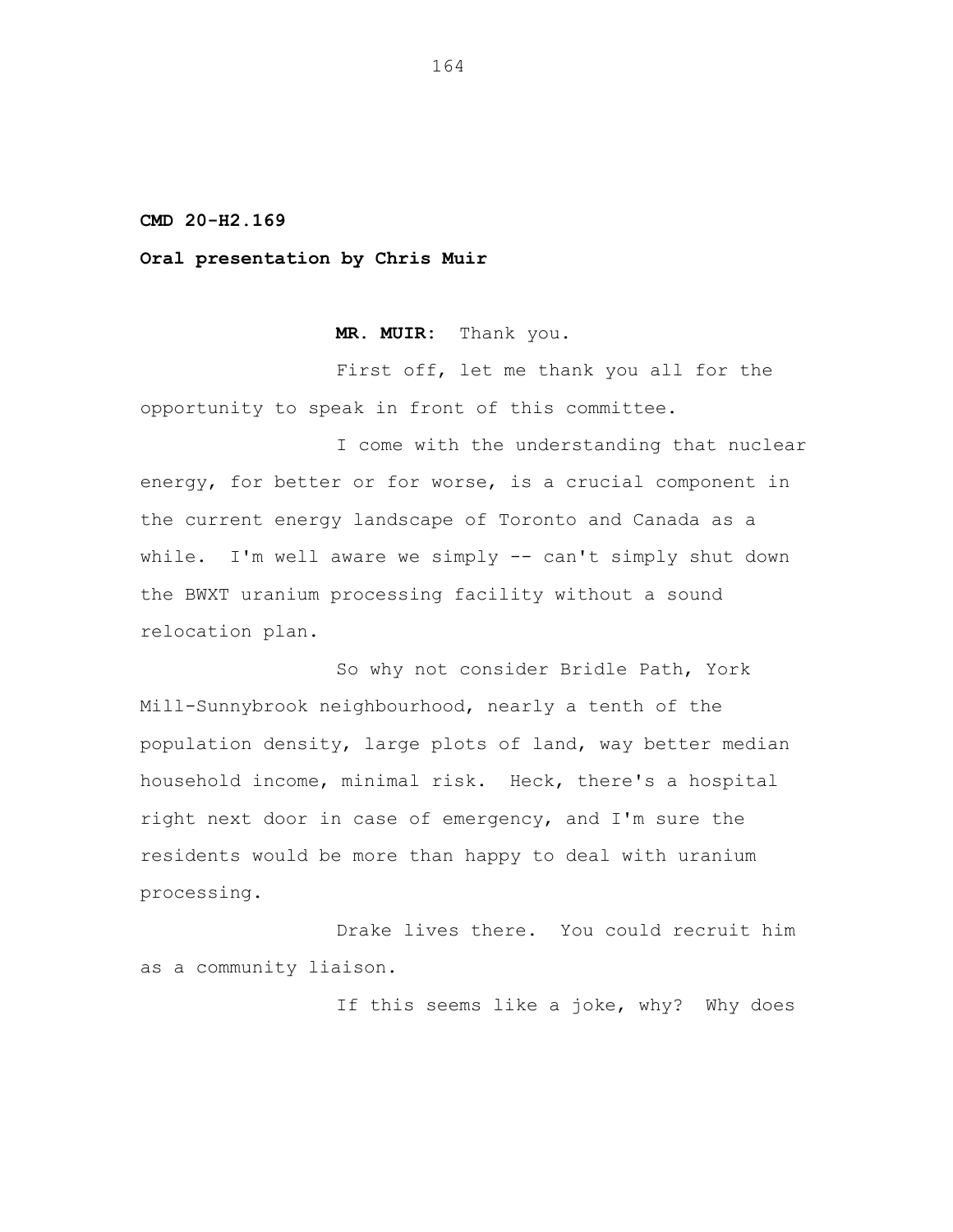it make any more sense to keep the plant near a bunch of new families and under-served community members that don't have the time or privilege to come stage an intervention?

We should really take a step back and ask ourselves why on earth is a uranium processing facility, no matter how safe, a logical idea in our neighbourhood?

My wife and I moved a block away from the plant in 2015 and, at that time, we were both aware that we were moving in next to a pelleting facility, so our bad. But after looking at 77 houses, we really couldn't afford any other house in the city, so Toronto's bad, I guess.

We researched the dangers of uranium dioxide and alpha, beta and gamma radiation and came to the somewhat uninformed conclusion that the plant was, indeed, safe-ish, but this self-research approach has proven more and more necessary in the subsequent years, primarily when we found out that BWXT's operating licence was up for renewal.

Trying to get answers beyond what has been offered up on BWXT's web site hasn't been easy, which is unfortunate. I failed math and never took physics, so ginning up on the nuclear industry and having to scrub through densely-worded reports, obscure charts and acronyms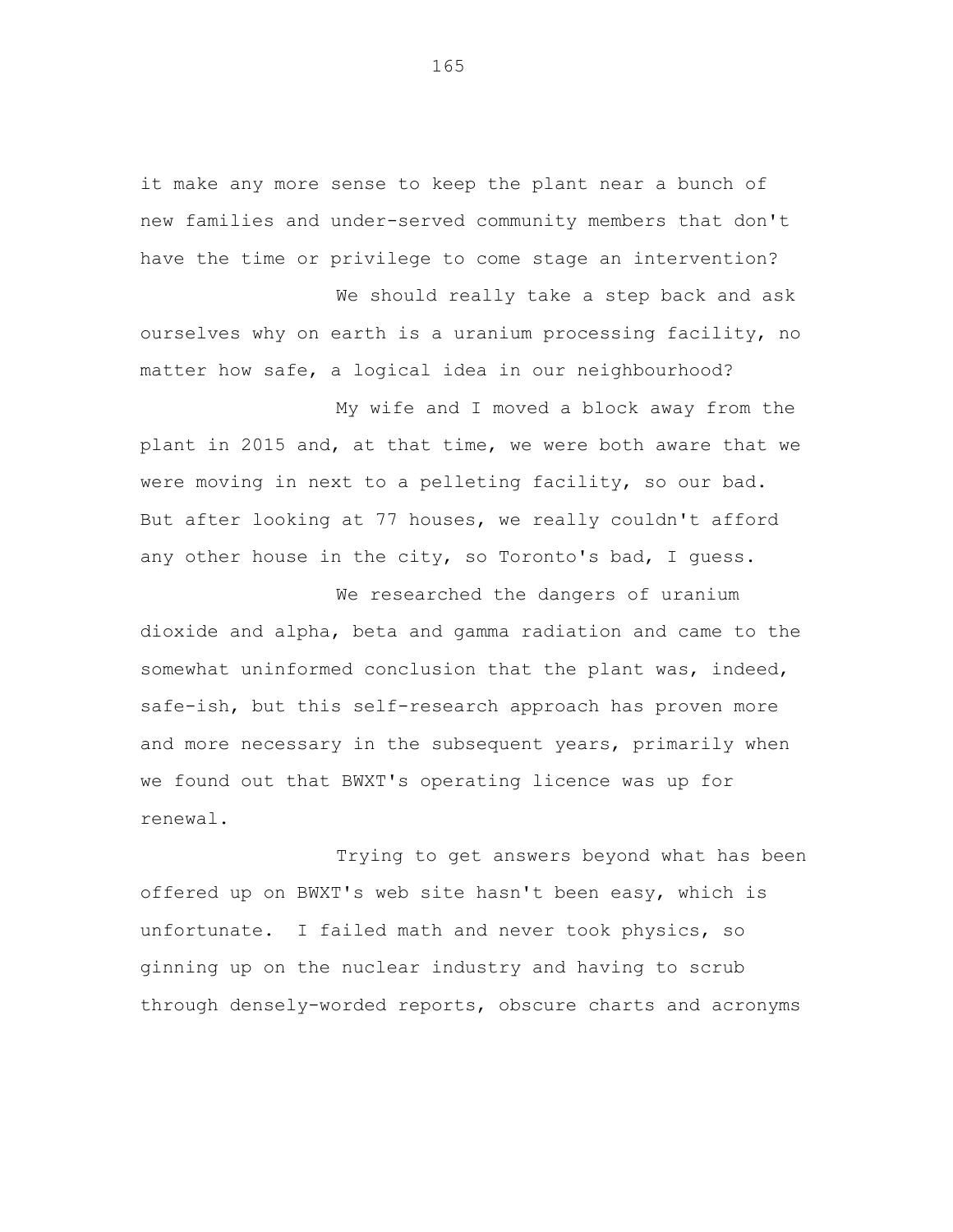upon acronyms upon acronyms was difficult, to say the least.

And I'm a university graduate. I work freelance. I have the time to try and figure this out.

What about someone without English as a first language that works full-time and can't afford to deep dive on the nuclear industry? How are they supposed to know what the risks are? How are they supposed to get involved?

The community outreach and public clarity on the part of the CNSC and BWXT has been inadequate at best, and comical at worst.

At our previous meeting in January, members of the CNSC said, and I'm paraphrasing here, that they lacked the resources for any sort of media campaign or fundamental community outreach strategy due to funding, and yet we are presented with these free branded headphones at the event. How much did these cost?

I also noticed the scale and scope of this event as well as the multitude of staff members and experts flown in, teleconference, translators in soundproof booths. What is the budget for this event?

Could some of this spending have been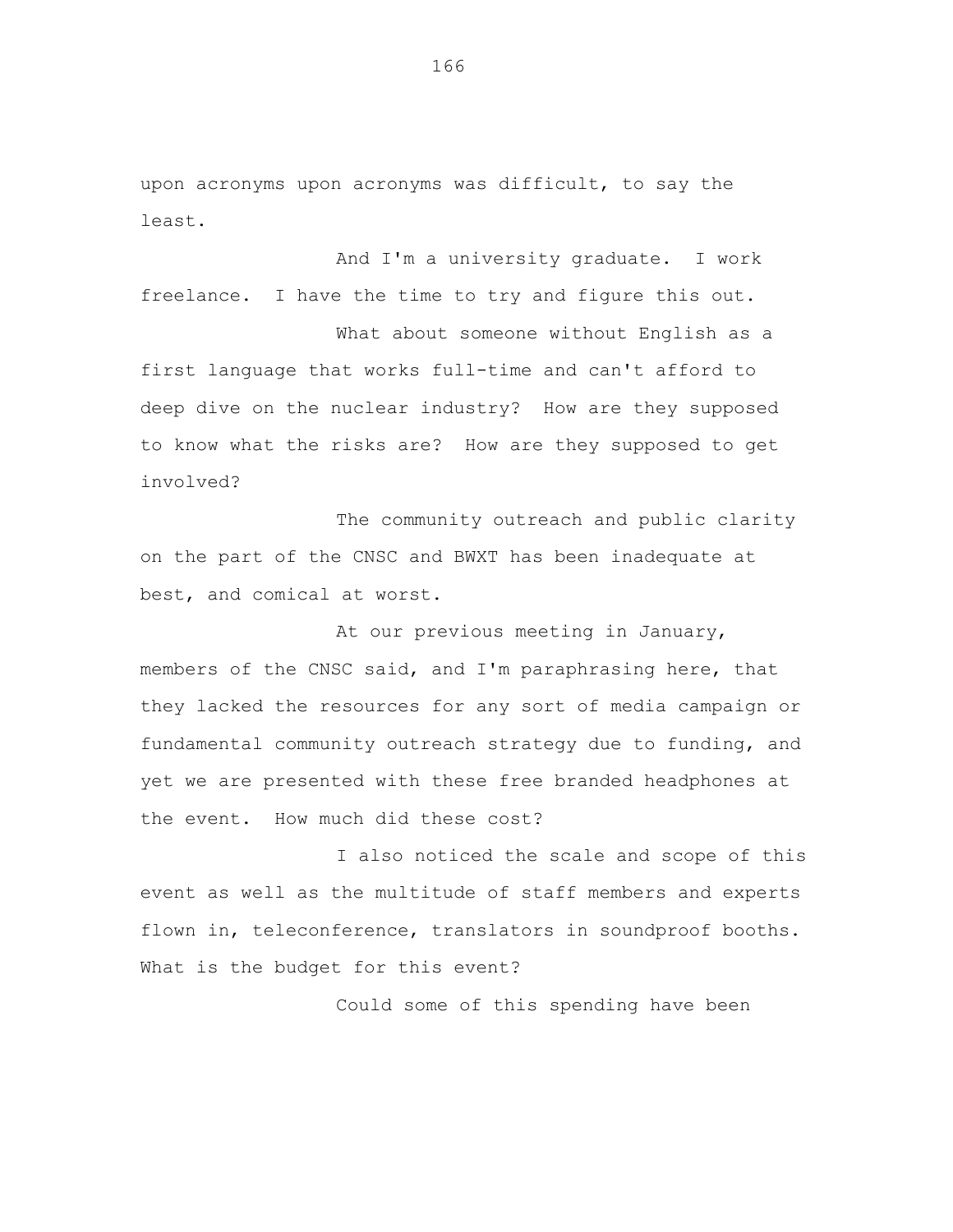better used to inform the community as to the intervention process and/or the impending licence renewal?

Look around at the amount of attendees here and ask yourselves if this seems like a successful public engagement. The message the CNSC seems to be sending the community through this somewhat elusive intervention process and opaque information sessions is that the onus and responsibility is on the residents of Davenport, Wallis, Emerson to stay informed and self-educate on the topic of residential uranium pelleting.

sorry, but who in their right mind would ever want to attend a barbecue at a uranium processing plant? It's like something out of "The Simpsons". And yet while there are large banners advertising the barbecue all across the building twice a year, less noticeable was the small sign in an inconspicuous location mentioning this intervention process.

I have never met a community liaison member. Other than activists like Zach Ruiter, I have never had my doorbell rung or received any sort of phone call or pamphlet.

I live within 100 metres of the plant. I

In terms of BWXT's community outreach, I'm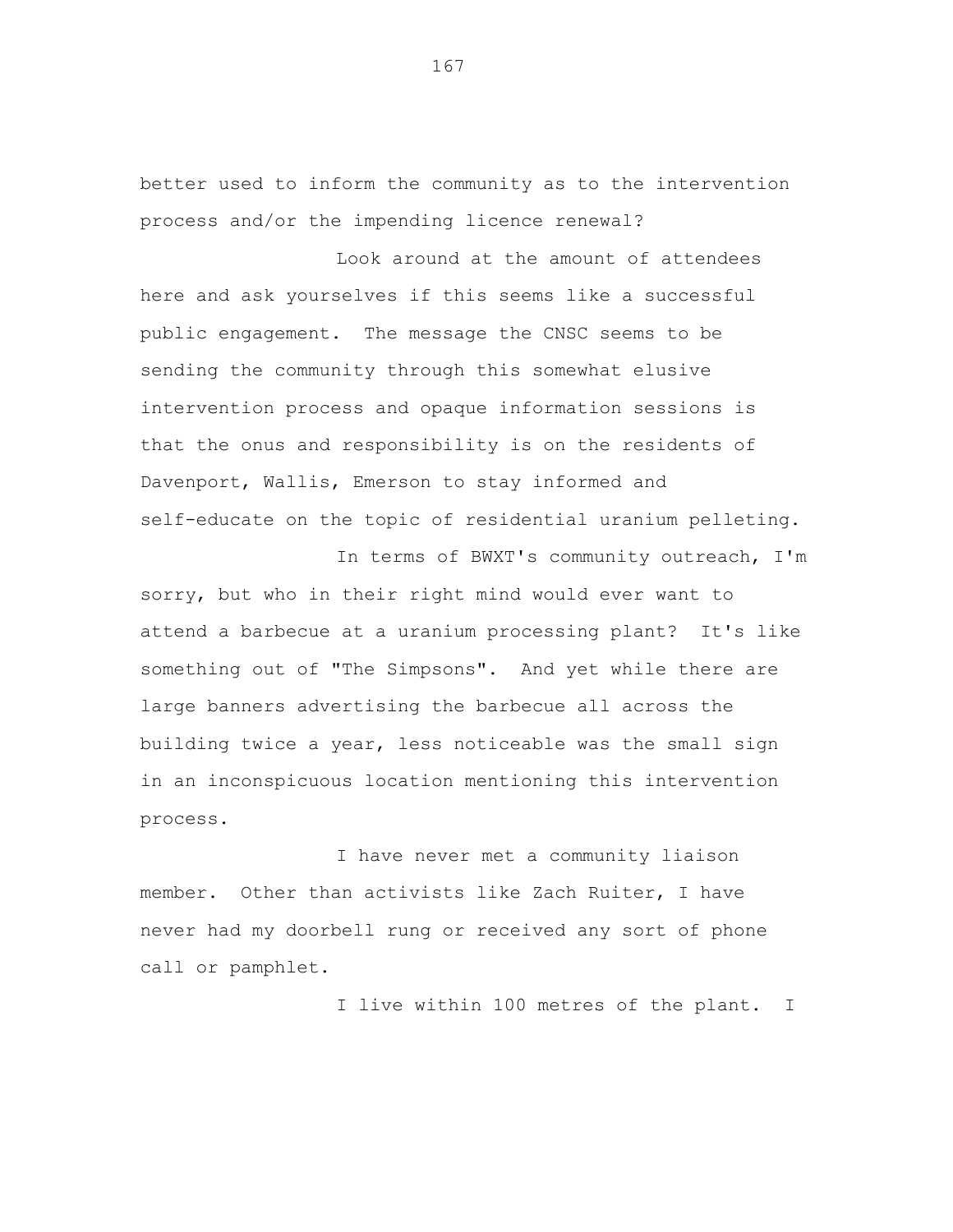only know about this intervention process because I have a family member that works for OPG.

With the lack of options for involvement and/or education, unless you count the barbecues -- and again, good luck. That's like holding a pie-eating contest in an asbestos plant. Most of the community has been left to their own assumptions.

On one side of the conversation, you have a group of people saying that one single particle of uranium dioxide is enough to give you lung cancer, and on the other side you have CNSC and BWXT saying that not only is the plant safe, but out of an annual 700 billion milligrams of uranium processed at the factory, the emissions on the air is on a level in the single digits of milligrams.

This is far below background radiation and, in fact, and correct me if I'm wrong, but the levels of uranium around the plant are actually lower than normal levels found around the city.

BWXT's emission levels are less than a grain of sand per cubic metre over a year. Essentially, I'm letting orders of magnitude more material into the environment when I lift one of those leaky kilogram flour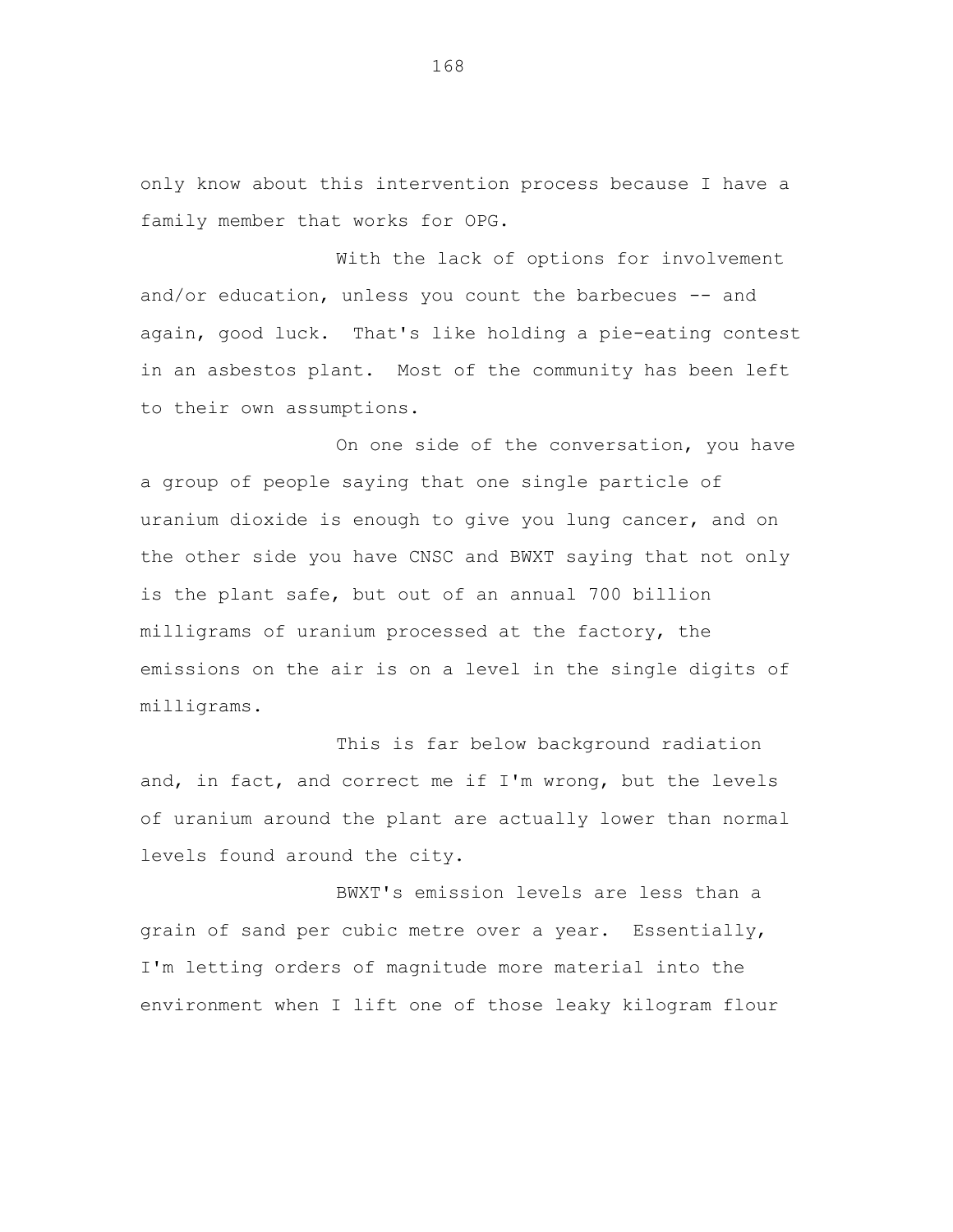bags off the grocery store shelf.

Numbers like these help foster the impression that there's an inherent lack of transparency or, worse, something is being covered up. This leads people like me having no clear or balanced source of information coming to their own conclusions, making up their own theories, and trying to make sense of the situation for themselves.

I have questions.

For example, in the BWXT slide that was handed out in the case of a complete structural collapse of the facility, the maximum concentration of uranium dioxide is, and I quote, 3.0 milligrams per cubic metre. Out of 700 billion milligrams, almost half a teaspoon.

A catastrophic fire gets up to 6.1 milligrams, just a little over a teaspoon. Really? This doesn't seem believable to me.

What does a "catastrophic fire" actually

mean, by the way? What does it mean for me and my family? What does 6.1 milligrams actually look like in practice? Does it mean my daughters, age four years

old and six months old, get cancer? What's their life expectancy? What is my property worth after a catastrophic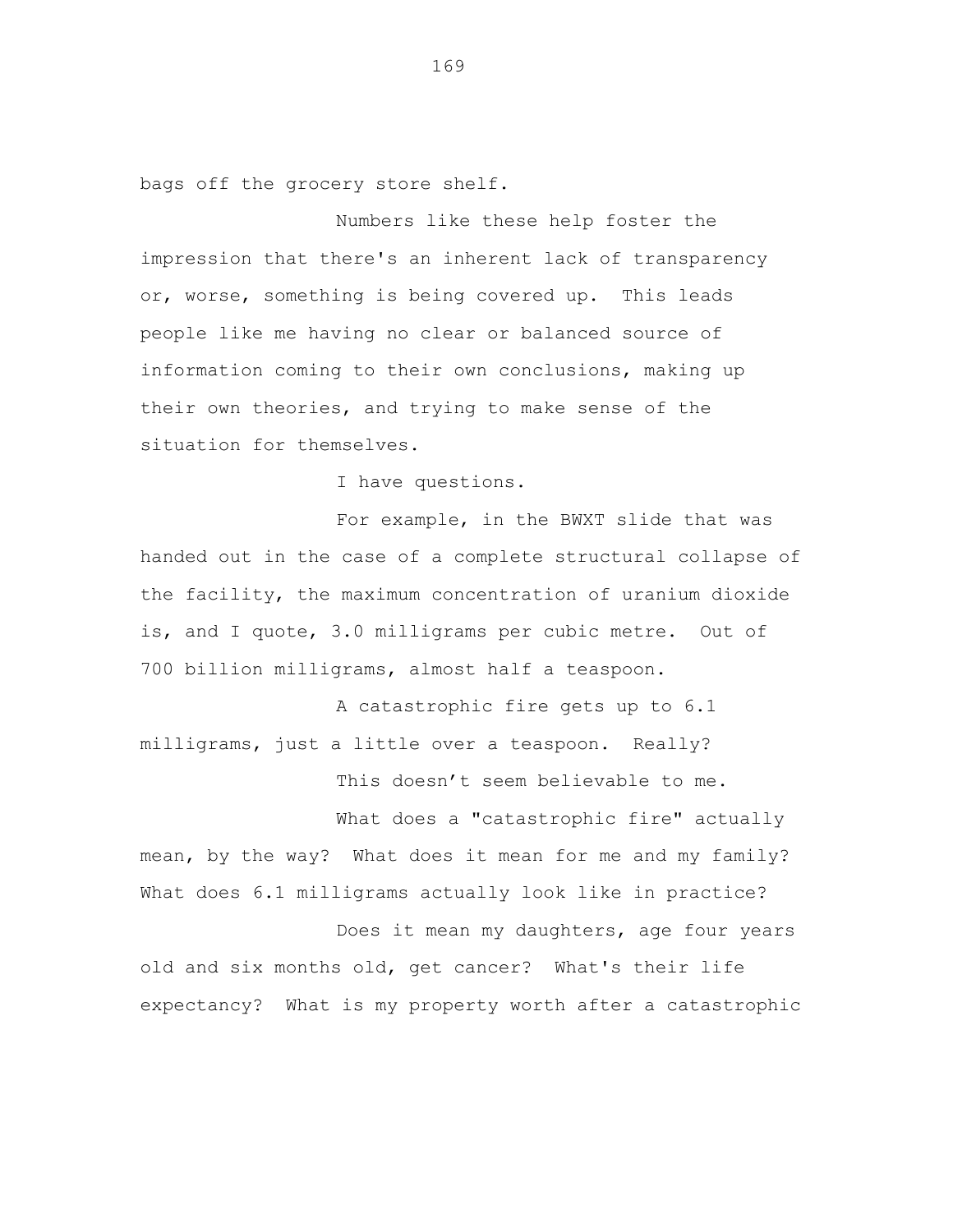fire?

Let's talk real human impact here.

Does BWXT actually think that in the case of a catastrophic fire of 700 tonnes of uranium dioxide we'll still be dealing in milligrams?

As a community member, it feels as though the only way to get a sense of the actual risk involved with living near this plant is by asking the right questions, and so I'll ask BWXT one more time, what is the worst that could happen.

And I would appreciate the utmost clarity in your answer, not a re-direct to your safety protocols or how unlikely such an event would be, the worst event. A total disruption of all 700 billion milligrams of uranium dioxide into the neighbourhood, 700 tonnes.

Please don't tell me it's impossible. Tell me what that would look like.

The CNSC is not communicating effectively. Neither is BWXT.

There was a lot of mention about CNSC and BWXT as having a social media presence. This is ridiculous, in my opinion.

I'm worried about climate change, and this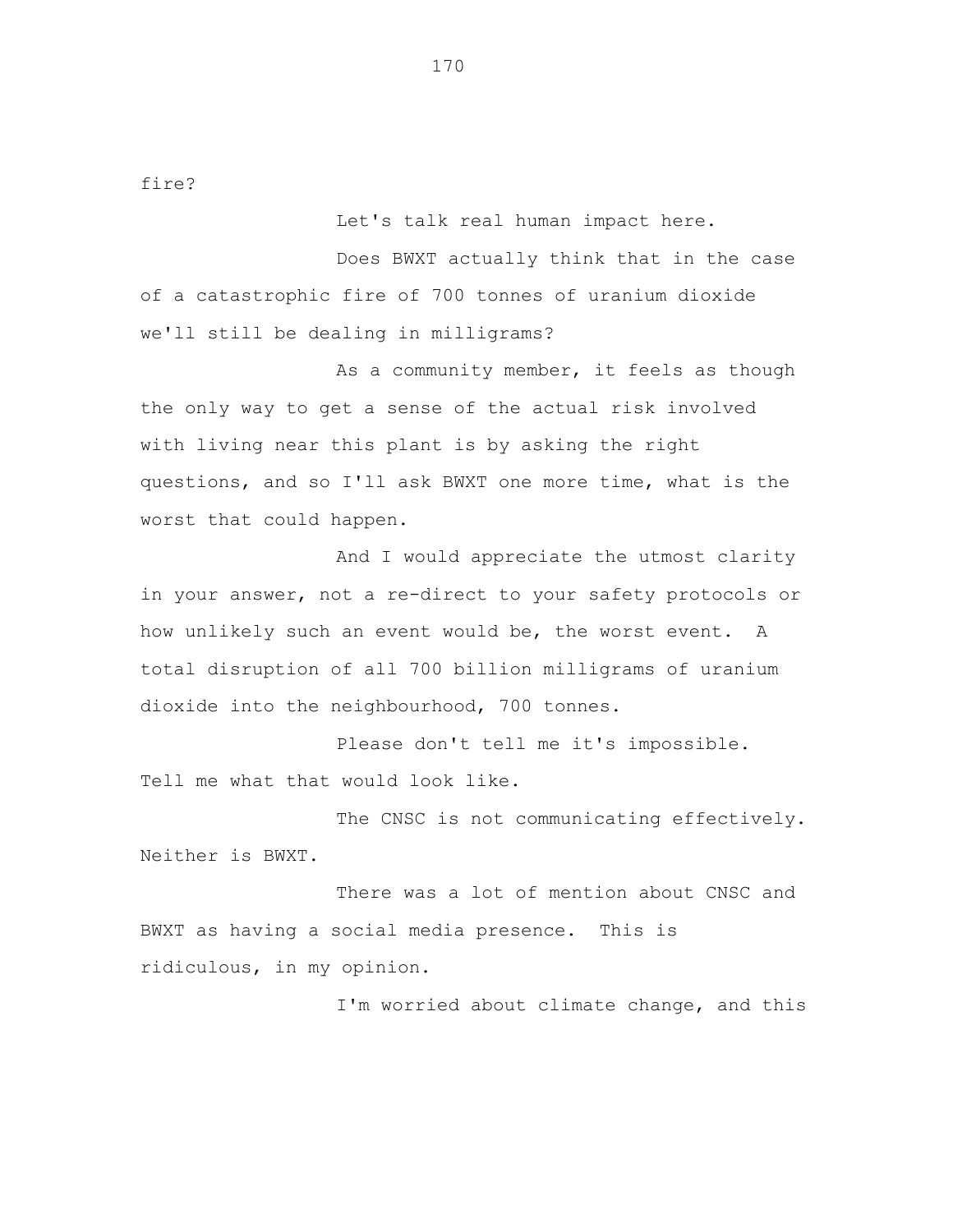doesn't mean I'm going to follow Exxon Mobil on Twitter or friend Chevron on Facebook. You need to do better.

The responsibility for community engagement is yours, not mine. You need to come to me, the entire community in person. You need to be more transparent.

BWXT needs to label the warehouse housing uranium as such, clearly, so the community can see. If it's safe, then at least let people know what's being stored there. If it's a security risk, why?

Label the explosion hazard along the fence. If it's enough to smash windows, it's a risk to people walking along the fence or parking their cars along the street adjacent to the fence line.

There are nuclear signs on the interior doors leading into the warehouse. Why don't we put them on the exterior facing the community?

The sign outside of the plant reads, "BWXT Nuclear Energy Canada". Why not "BWXT Uranium Processing Facility"?

And whose idea was it to build the plant in the neighbourhood in the first place?

I've heard it mentioned that this was an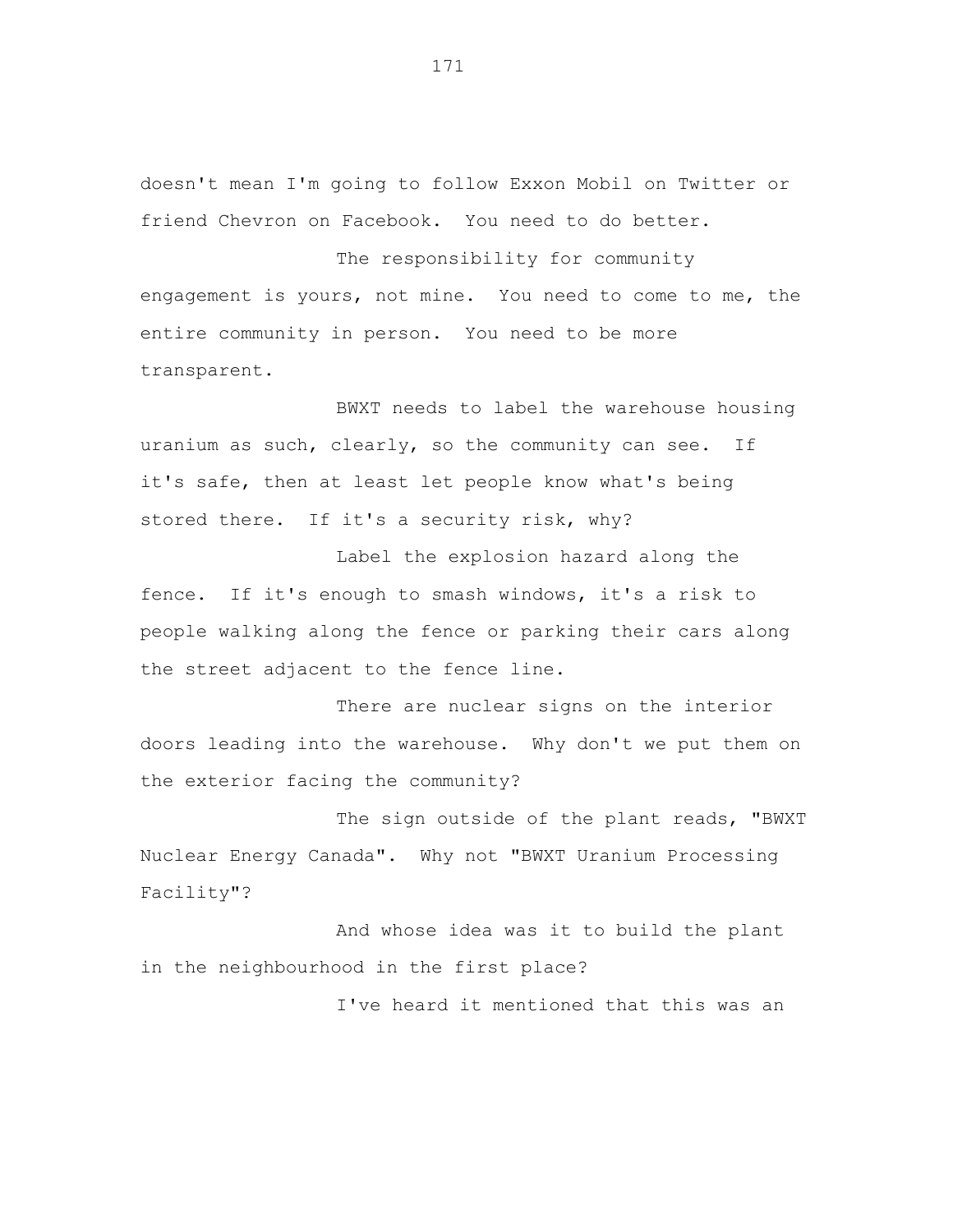industrial neighbourhood at the time, but I don't know about everybody else. My house is 120 years old, pre-dating the plant by a long shot.

Why not the Bridle Path? Is it because this has historically been a lower-income immigrant neighbourhood? Is it that the citizens just don't have the money or status?

What about 1011 Lansdowne Street? Is the CNSC aware that some of the city's most vulnerable citizens, including clients of CAMH who are transitioning into independent living spaces, are living right next door?

What is the emergency plan to evacuate these people, and is there a plan?

There's been a lot of talk about third parties independently verifying just about every aspect of emissions on behalf of BWXT. Who are these third parties? What are their motives? Are they truly independent, and how are we to know as a public?

How do we know if the five sensors placed around the facility can accurately monitor uranium released into the air? How do we know what direction the uranium dioxide would leak out of the stack, especially when they're in the single digits of milligrams? Is this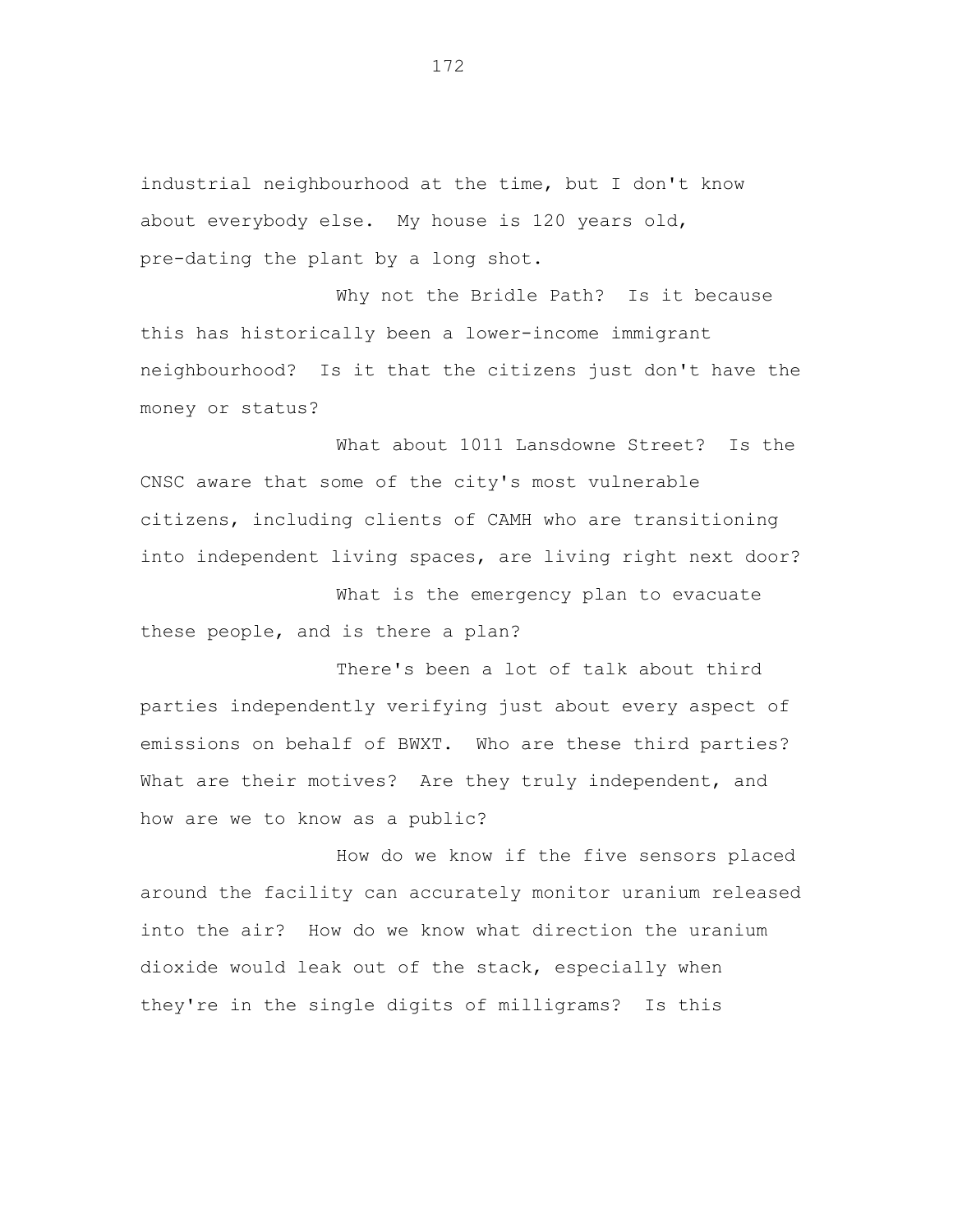contingent on wind direction?

What does a clean-up look like after the plant has been decommissioned?

If BWXT goes bankrupt, who's responsible for ensuring the community's safety during the decommissioning process? What's the financial guarantee, and how is that spent?

Finally, does it really make sense to continue operating a uranium processing facility in a neighbourhood of over 40,000 residents? Honestly, it seems like this is a foregone in BWXT's favour and, if so, what is the point of this intervention process?

Are you already committed to this deal financially? Can we really change the CNSC's mind more than the millions or billions of dollars attached to this deal?

What about my daughter, who spent her whole life playing in our backyard with the warehouse clearly visible at all times? Can she change your mind?

What are the odds that CNSC denies the licence renewal of BWXT? Because from where I'm sitting, it seems like these odds are far, far lower than the purported odds of anything ever going wrong.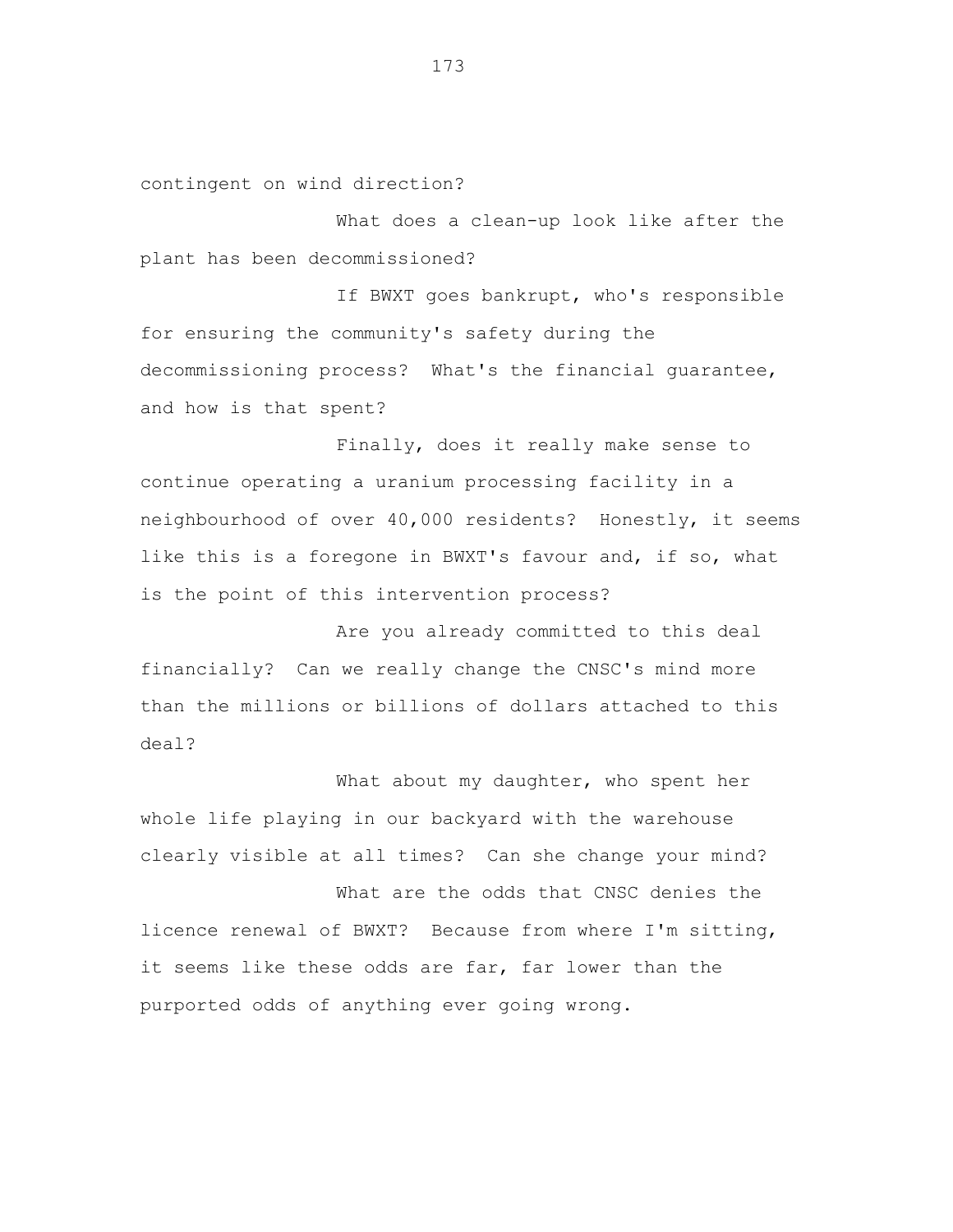Thank you. **THE PRESIDENT:** Thank you. Dr. Lacroix.

**MEMBER LACROIX:** Thank you for your presentation.

This is a question for BWXT. I just wonder if you could tell us that the  $UO_2$  emissions are monitored 24 hours a day on a continuous basis? Is it the case?

**MR. SNOPEK:** Dave Snopek, for the record.

Yes, we monitor our stack emissions 24

hours a day and our boundary monitors at the periphery of the facility are also collecting 24 hours a day.

> **MEMBER LACROIX:** Thank you. **THE PRESIDENT:** Dr. McKinnon? **MEMBER McKINNON:** Yes, I thank you for

your points.

One of the points you mentioned in your written submission was if there was a fire and the incompatibility of the treatment methods for liquid hydrogen, which would require water, and uranium dioxide, which would need powder.

So the question for the company is, has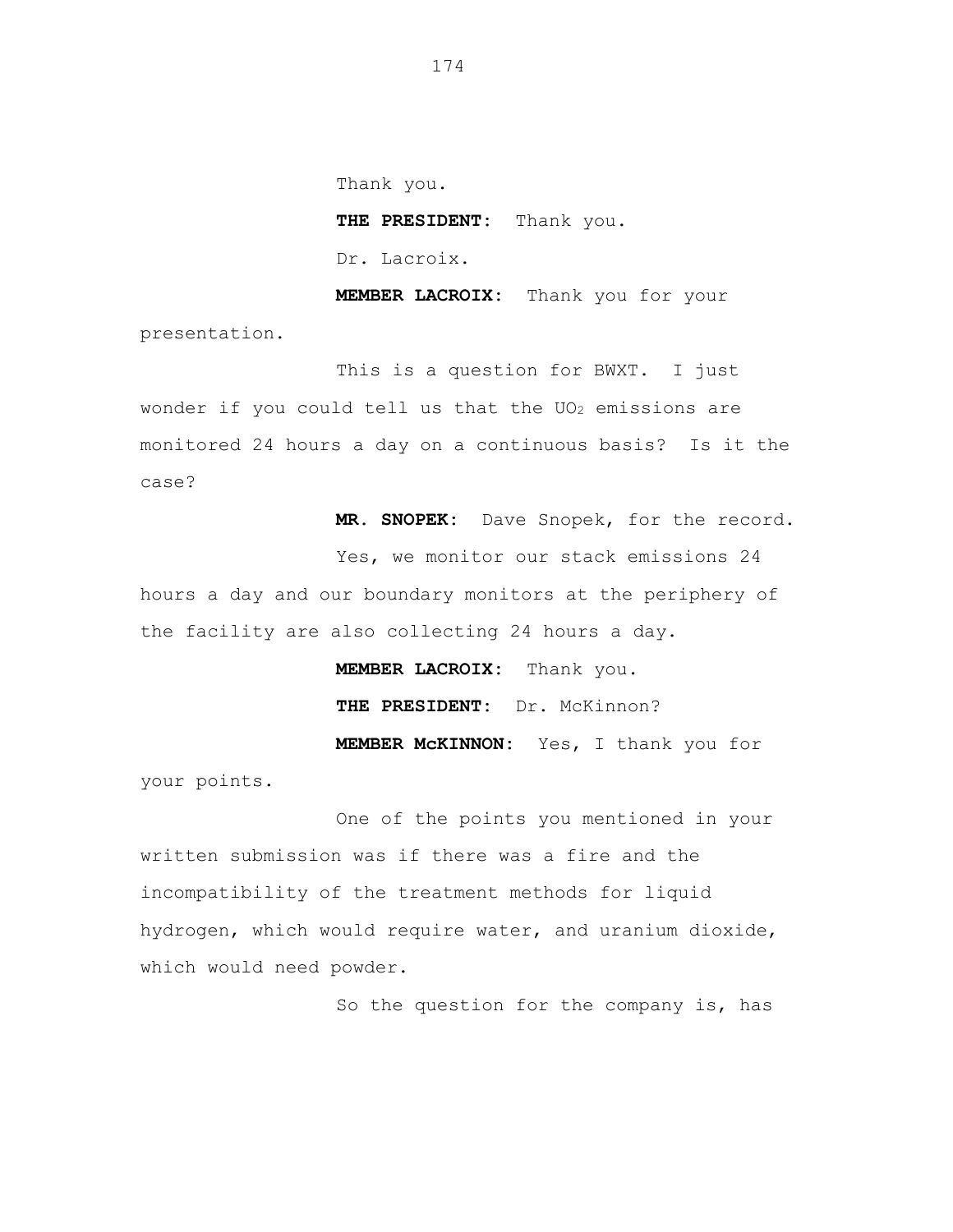that scenario been examined and possibly discussed with the fire department? And is it an issue?

**MR. SNOPEK:** Dave Snopek, for the record.

There are no restrictions in our facility from the use of water for firefighting purposes. Our sprinkler system is a water-based system. There is no restrictions on the fire department using water in the facility.

I think there's -- there's maybe some misunderstanding about the uranium that we use. It's an oxide of uranium. It's uranium oxide. It's not uranium metal.

In the case of metal fires, yes, you avoid using water. We don't have uranium metal. We have a uranium oxide powder.

## **THE PRESIDENT:** Dr. Demeter?

**MEMBER DEMETER:** Thank you very much for your intervention.

You may know or may not that there have been extensive discussions about communications and a lot of gaps have been identified for both -- for everyone involved in this, so I take those messages to heart. I was going to ask BWXT about their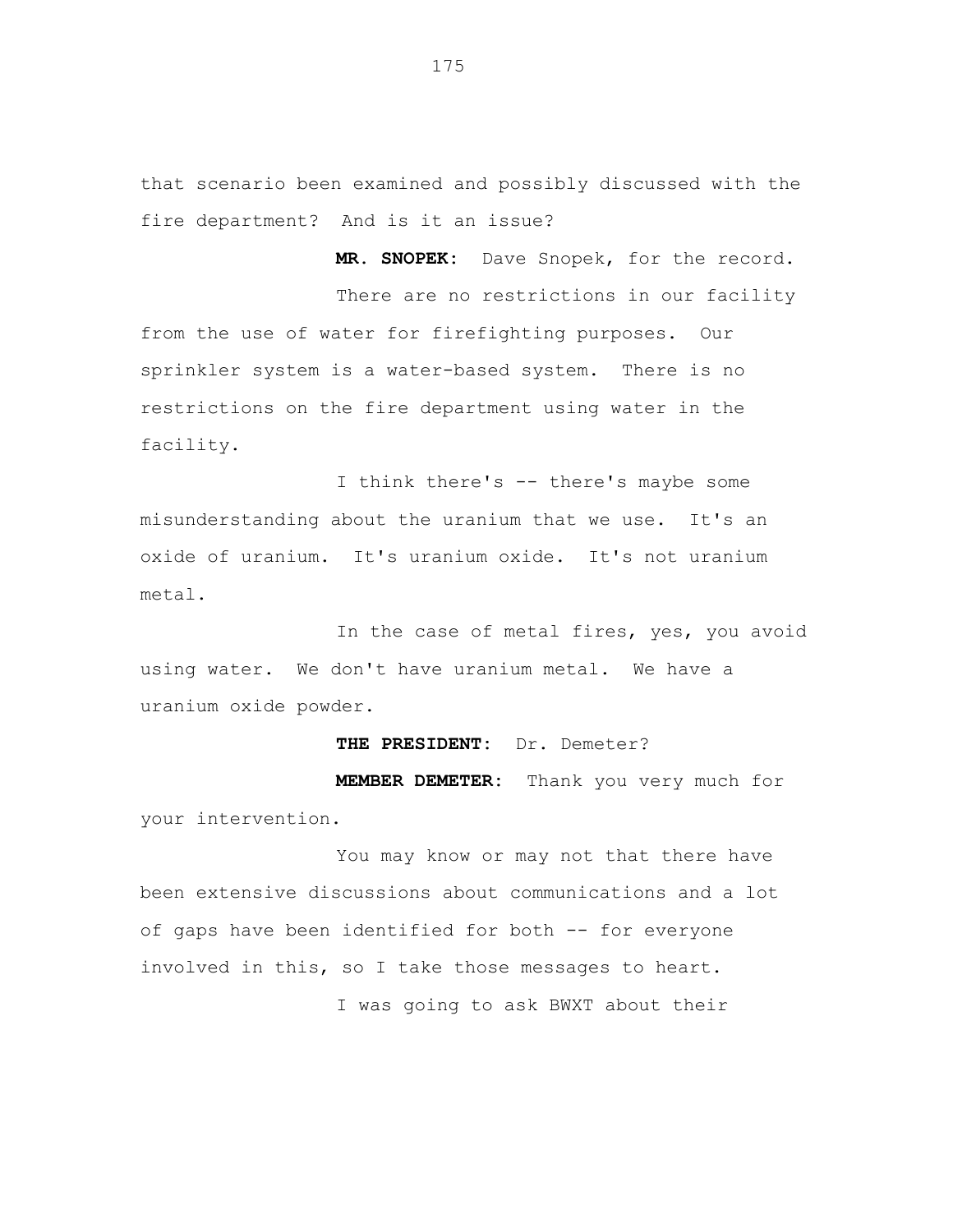worst-case scenario slide relative to catastrophic fire just so that I could clarify the values. It's slide number 36 of your presentation.

So it talks about the maximum concentration of uranium dioxide at an off-site location in milligrams per metre cubed, and the value is 6.1. I want to get a sense of magnitude of duration.

Is this 6.1 for how long? Is this 6.1 for how far out? What is the distribution of this 6.1? What does it mean to a neighbour?

Is this just across the fence or does this go for five blocks, and for how long, in this worst-case scenario?

**MR. MacQUARRIE:** It's John MacQuarrie.

So that analysis was prepared for us by Arcadis, and so I'm going to ask Doug Chambers, who's Vice-President with Arcadis, to give you the detailed answers.

**MR. CHAMBERS:** Doug Chambers, for the record. Thank you very much.

My bronchitis is still here, unfortunately, so I apologize.

Basically, let me start, we -- when we did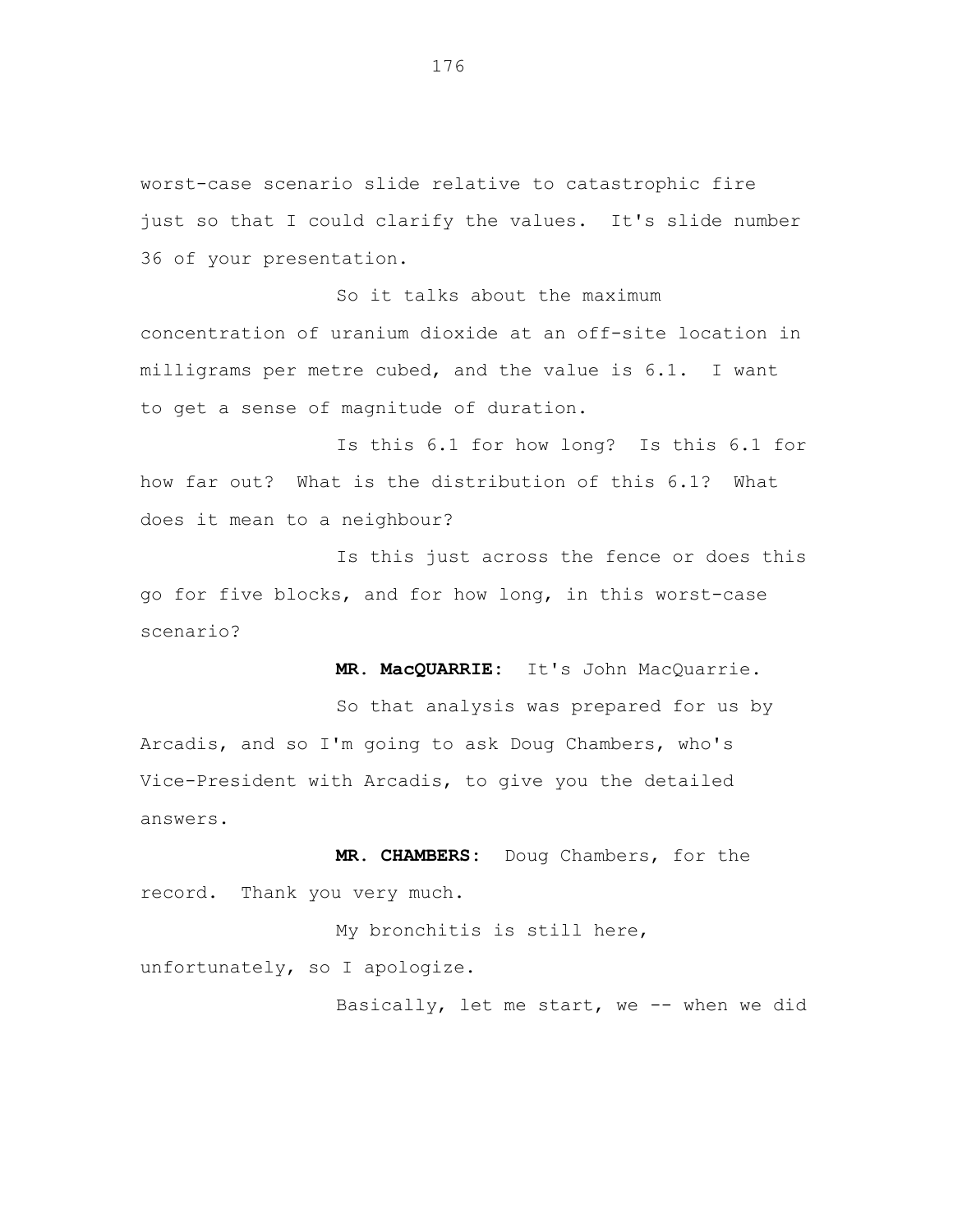the analysis, we looked at a wide variety of events that could probably or possibly trigger such an event. We looked at chemical reactions, equipment piping failure, operational malfunction, train derailment, airplane crash, external fire. Basically everything we could think of.

combination of fire in the filter bank, fire in the receiving and storage area, explosion in the receiving and storage area, fire explosion in the furnace room, fire in the sort and stack area, so pretty well every place you'd have an inventory of uranium.

And for completeness, we looked at a

And I won't go into the probabilities, but we can talk about that if you want.

Basically, for modelling because in a fire, fire generates its own micrometeorology, so the standard models aren't really appropriate. We used a model called CALPUFF, which is widely used, and actually can take account -- it's almost like a CFD model, computer flow dynamic model, and it allows for configurations of buildings and things that might be in the way.

In any event, when we -- when we did our analysis, we looked at a variety of references about how to calculate a source term in combination of a fire.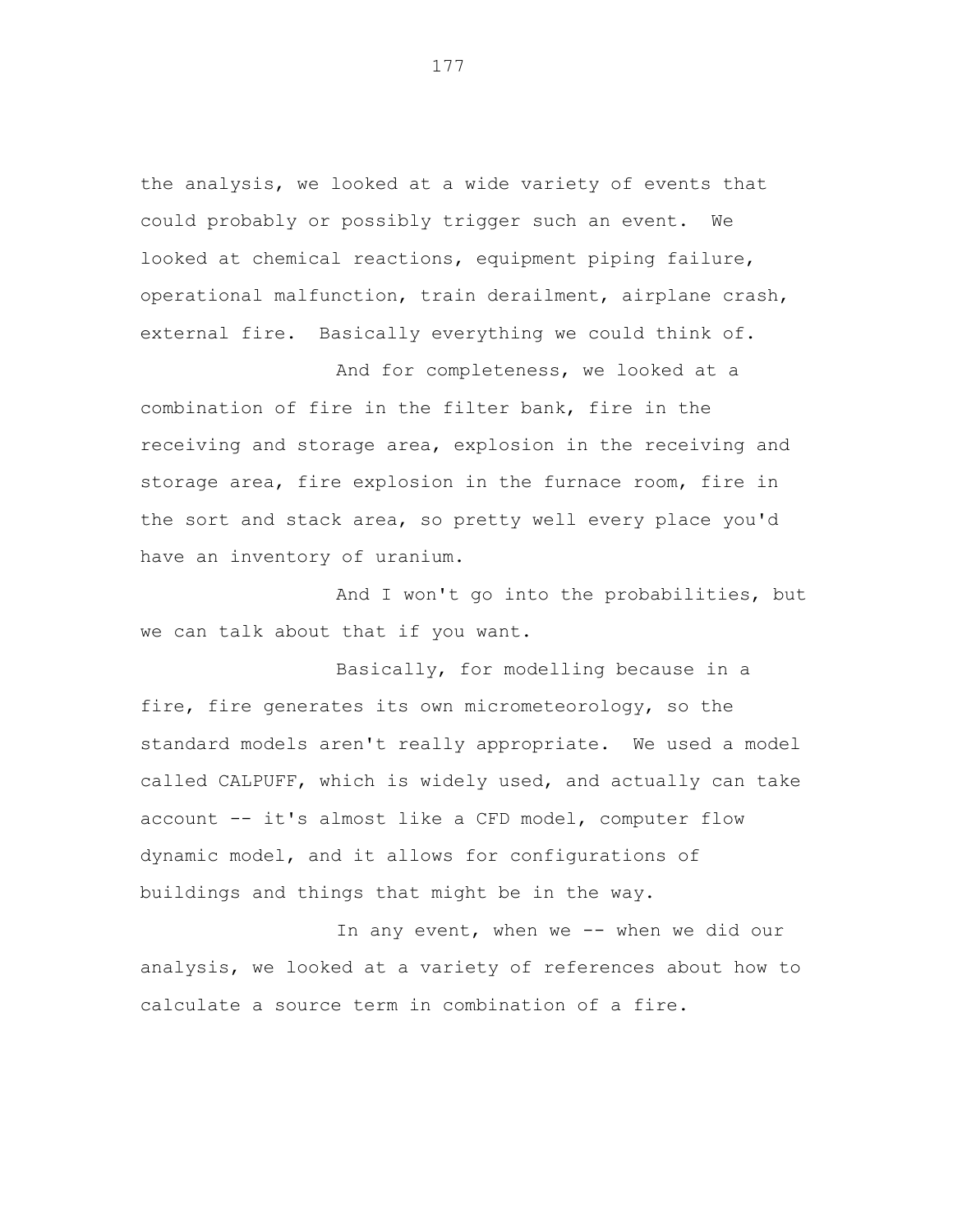Uranium doesn't just magically all go up into the air and there's different factors that you take into account that modify how much uranium is potentially released and available for dispersion in the atmosphere.

And we looked at factors such as USDOE, which has a lot of experience in this area. For example, they have a handbook, "Airborne Release Fractions and Rates in Event of Fires and Accidents".

And so we tried to follow well-accepted literature.

In any event, when we -- when we looked at all this stuff, we came up with numbers for different accidents. The maximum we could conceive is almost all these accidents, we thought, would have very low potential for release of uranium about an hour.

There was one accident we thought might last for two hours with sustained concentrations, and the concentrations decreased rapidly with distance from the fire.

So basically, the maximum concentration that would be in the order of six or seven milligrams per cubic metre. It's not enough for chemical toxicity and if you run it through the dose calculation, you get a dose of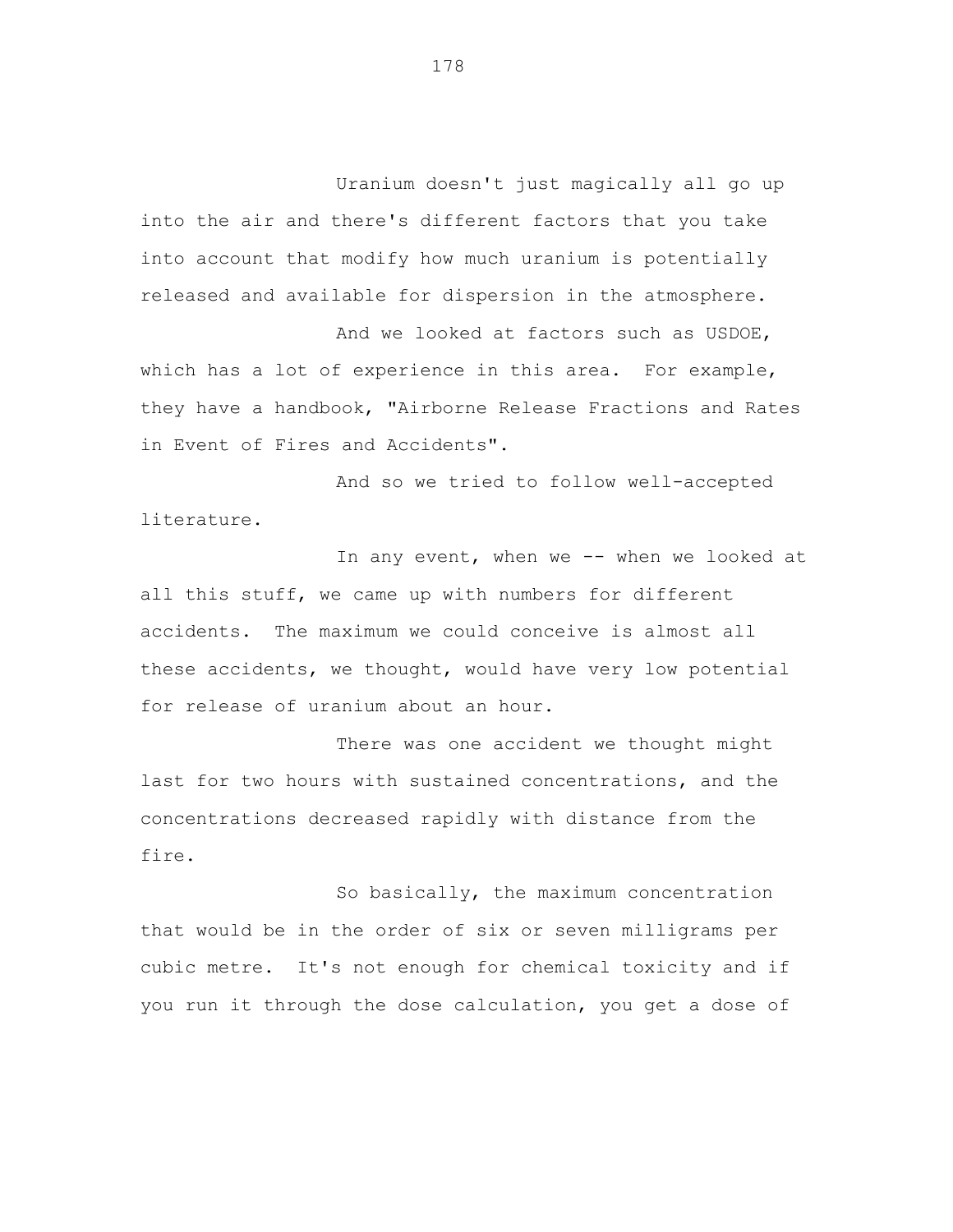about three millisieverts, which is -- which is I think the kind of number that was on the slide yesterday.

And for the dose calculation, we assumed a breathing rate of 1.2 millisieverts -- pardon me, 1.2 metres cubed per hour and the concentration and dose factors, which I think are the same as your staff would use, which are from ICRP 119, I think, which is a consolidation of dose factors.

So that -- more or less, that's how we did the calculations.

**MEMBER DEMETER:** So I just want to translate that.

So the maximum concentration in a fire will be in close proximity to the event at 6.1 milligrams per metre cubed, and you're saying in a matter of hours that should dissipate and there would have to be some consideration of wind direction, weather conditions. I suspect for first principles rain would actually reduce this because it would put it down.

But is this a uniform distribution around the event because it creates its own micrometeorological situation, like you said?

I want to know the six -- what -- 6.1 over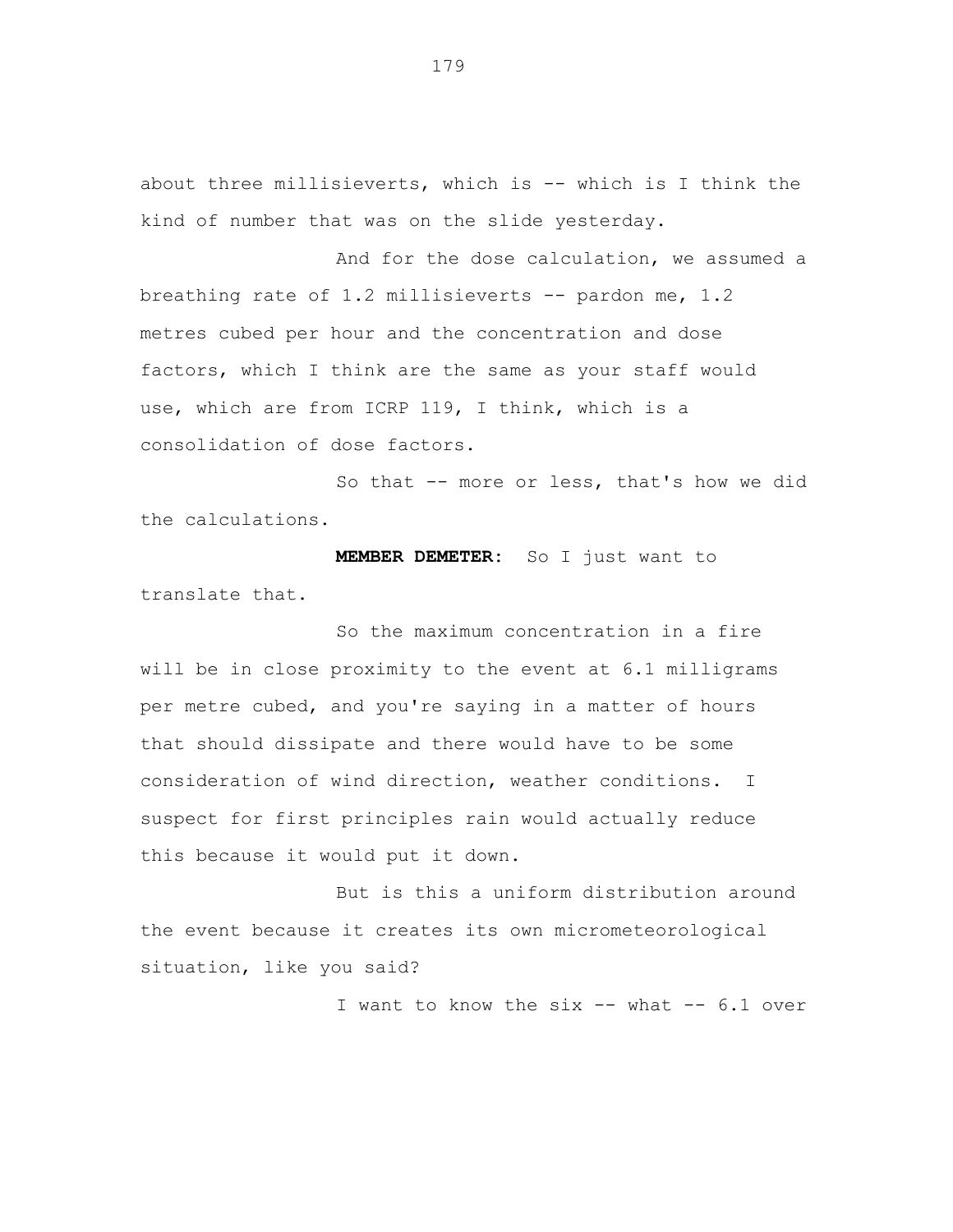a block or 6.1 over five metres? What is the distribution, the fallout?

**MR. CHAMBERS:** Doug Chambers, for the record.

Basically, modelling is typically done in units of five or 10 metres, so you produce a concentration profile. And the -- basically, you'd have to be standing effectively at the fence line for the whole two hours and not move in order to breathe in the 7.2 or whatever, the six or seven milligrams per cubic metre. And that's an unlikely situation in itself, frankly.

But basically, as you move further away, concentrations decrease.

**THE PRESIDENT:** So let me make sure I've got that.

What you're saying is that the maximum will be like at the fence line maybe for whatever duration it's for, but will result in a total dose of three millisieverts?

**MR. CHAMBERS:** Yes, and I may not have the exact number in mind, but it's in the order of two and a half to 3.2 millisieverts.

**THE PRESIDENT:** And -- yeah. So that's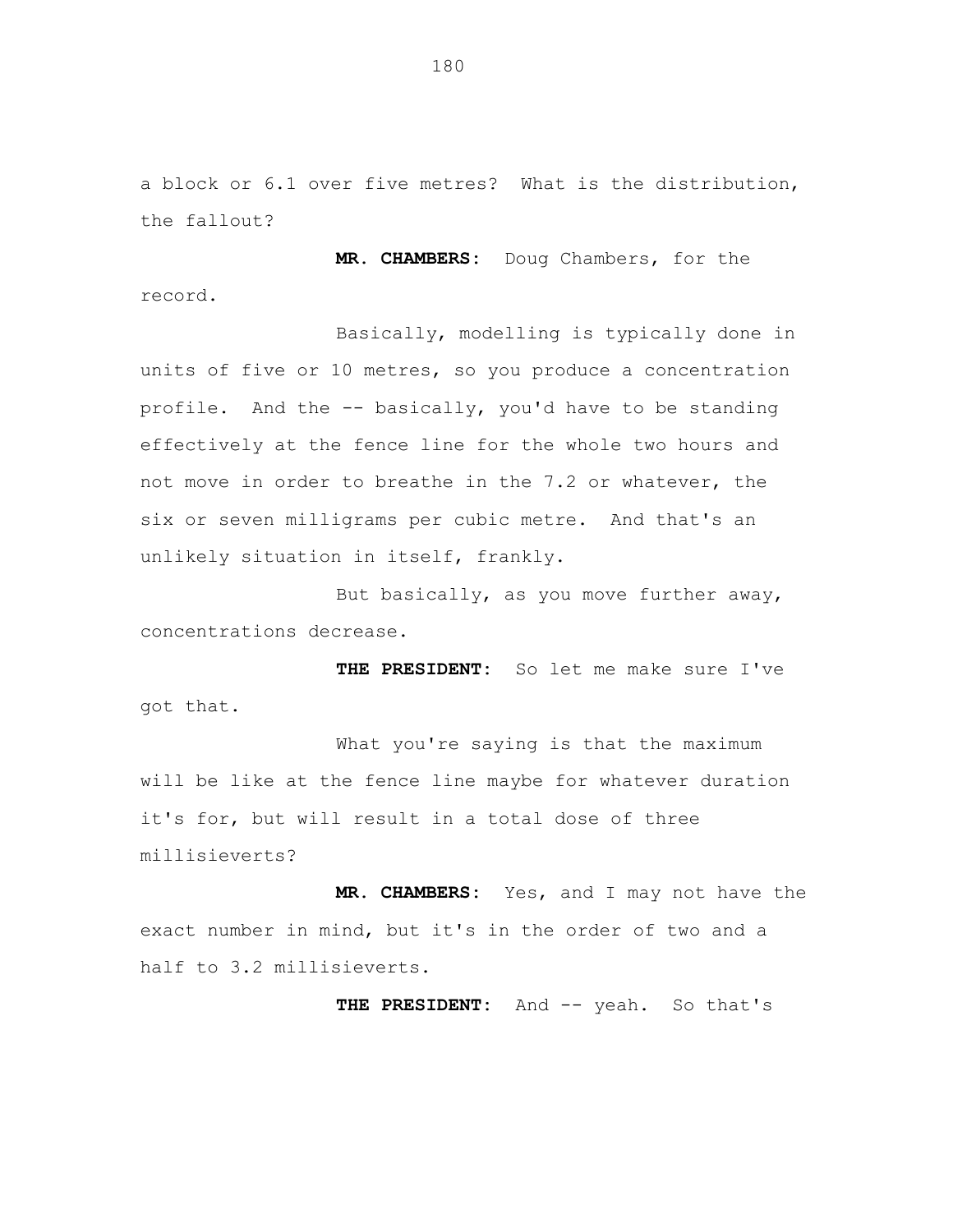someone who's exposed to that like 24/7?

You know, for the intervenor who's concerned about him and his family, this worst-case catastrophic event, what does that really mean for them?

**MR. CHAMBERS:** What it really means is the concentration of uranium that someone at the fence line would breathe would be, at most, in the order of six milligrams per cubic metre and the concentration would decrease quite rapidly with time and with distance.

So basically, we do make the assumption that someone is not going to be standing in a cloud of smoke and they would remove themselves. But basically, the longest we could see it lasting would be -- most of them are actually an hour or shorter. The longest one we could visualize would be two hours.

**THE PRESIDENT:** And how much of this 700-tonne inventory in your scenario would be released?

**MR. CHAMBERS:** I don't have the number in front of me, I could look it up, but a small percentage because not all of it -- most of it's encapsulated and not all of the -- for example, the -- for example, pellets - some of the pellets will decompose in the heat, but not all the decomposed pellets will get windborne or be lifted into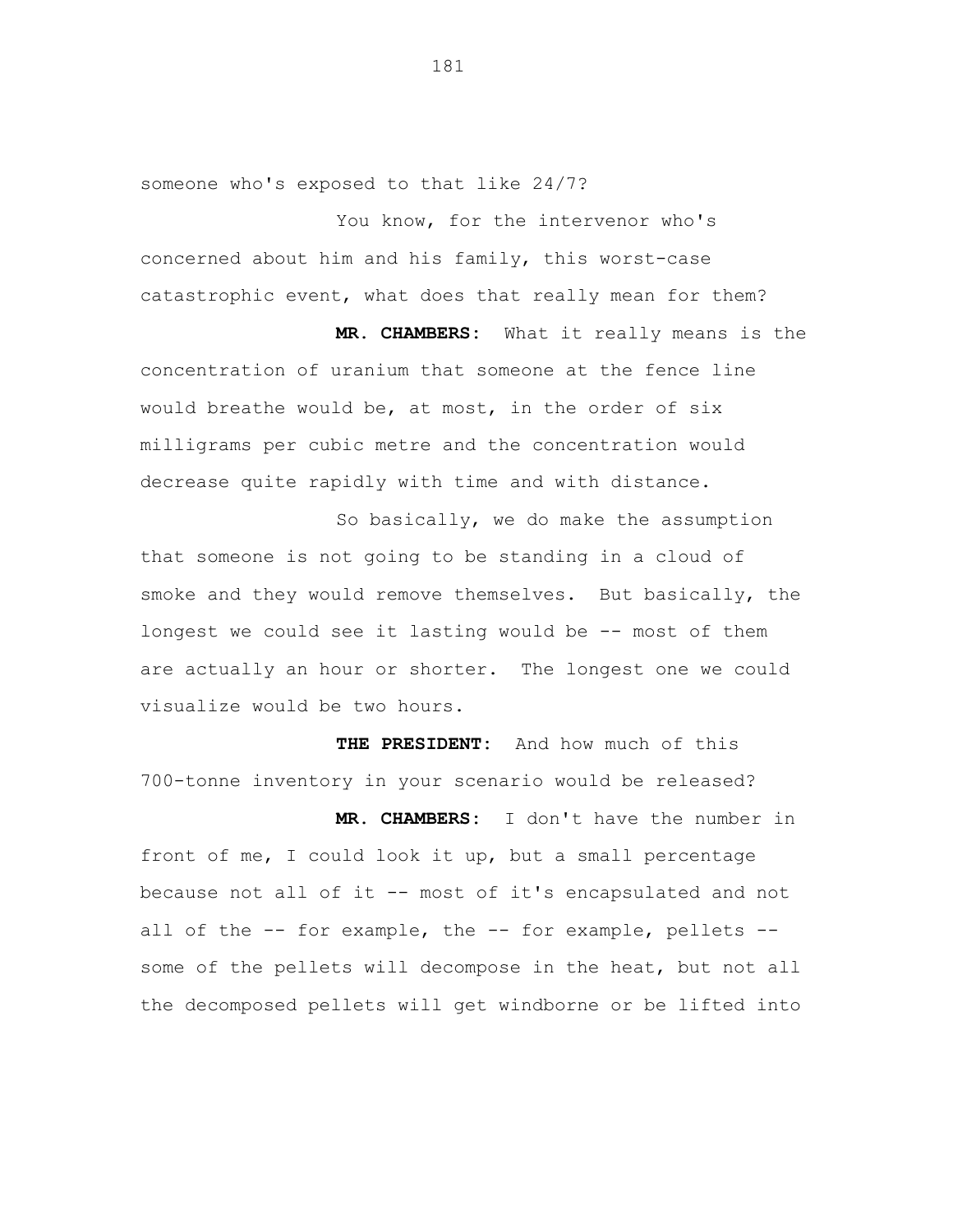the air.

So it's a small fraction of the total that's potentially available to be dispersed in the atmosphere.

**THE PRESIDENT:** And does your assessment also then look at when this dust deposits and contaminates the soil? What would that look like?

**MR. CHAMBERS:** We didn't look at that aspect of it.

**THE PRESIDENT:** So that would be a potential consequence for the community, that they may end up with contaminated backyards.

**MR. CHAMBERS:** It's possible, but the contingency is the fact that uranium is easy to find and it's easily cleaned up if you did have such a circumstance.

## **THE PRESIDENT:** Dr. Berube.

**MEMBER BERUBE:** I just want to go back to the stack monitoring just for a second, if you would.

You're doing continuous stack monitoring. You've said this already; correct?

**MR. SNOPEK:** That's correct.

**MEMBER BERUBE:** What instrumentation are you using? How often do you calibrate this?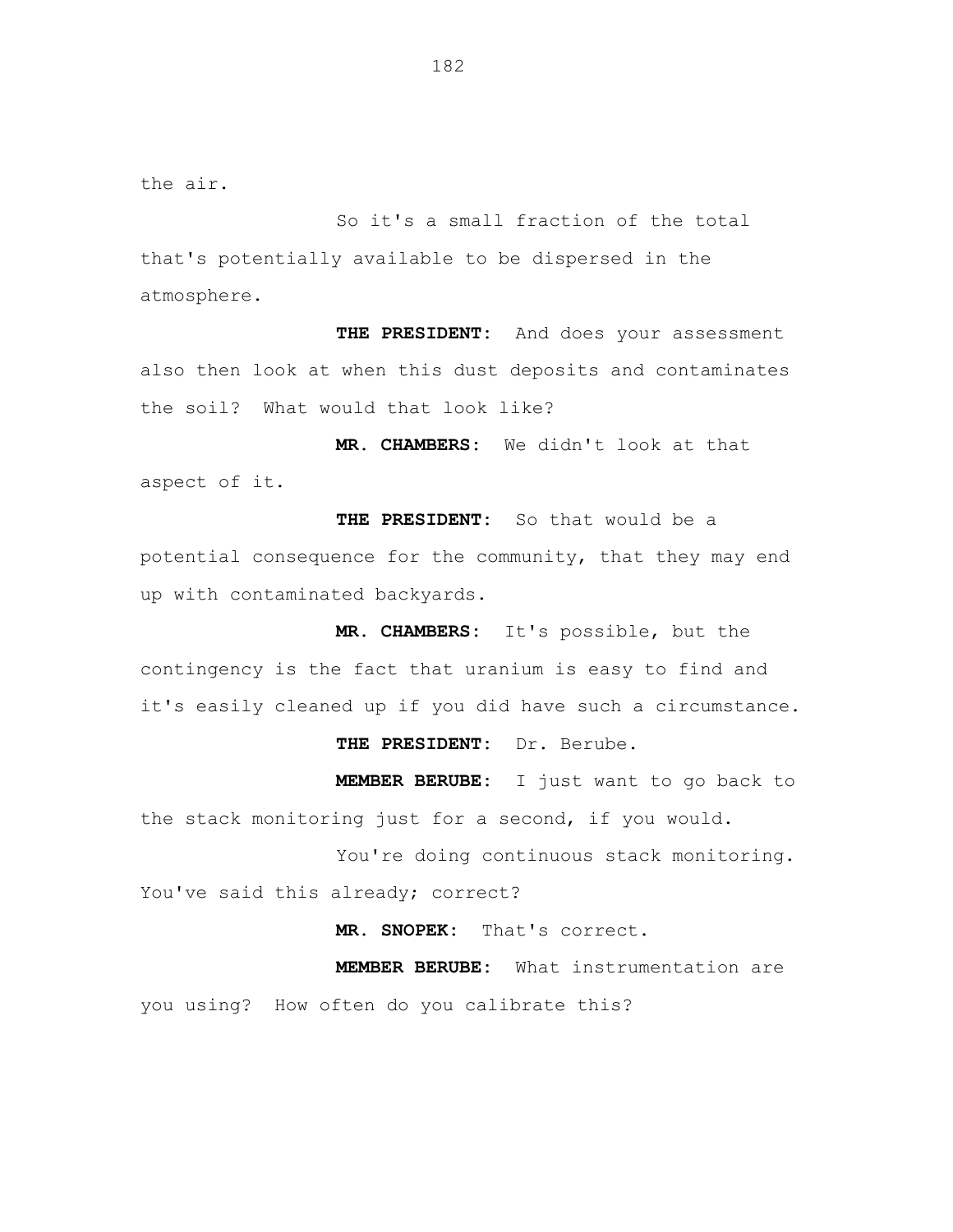**MR. SNOPEK:** So the stack monitoring is conducted by drawing air from the stack after the filter across another small filter that's capable of trapping the material on it, so we run that typically for one day, although over the weekend it would be two or three days.

So we do that basically every weekday morning and we pull the filter. We calibrate our sample pump flow, I believe, on a quarterly basis to make sure we understand how much flow has gone through that filter, because it's used at the downstream calculation.

We then take the filter and we count it in our lab the same day. So we get our first results to understand what the emissions were over the previous 24 hours. That allows us to apply our action levels and our internal control levels, if required, to intervene very quickly.

The filters over the course of the week get consolidated. So we then send a whole vial of all filters for the one stack for neutron activation analysis to get a very accurate assay of the amount of uranium that's on the filter papers.

That is used to report the grams of uranium that are released over the course of that week, and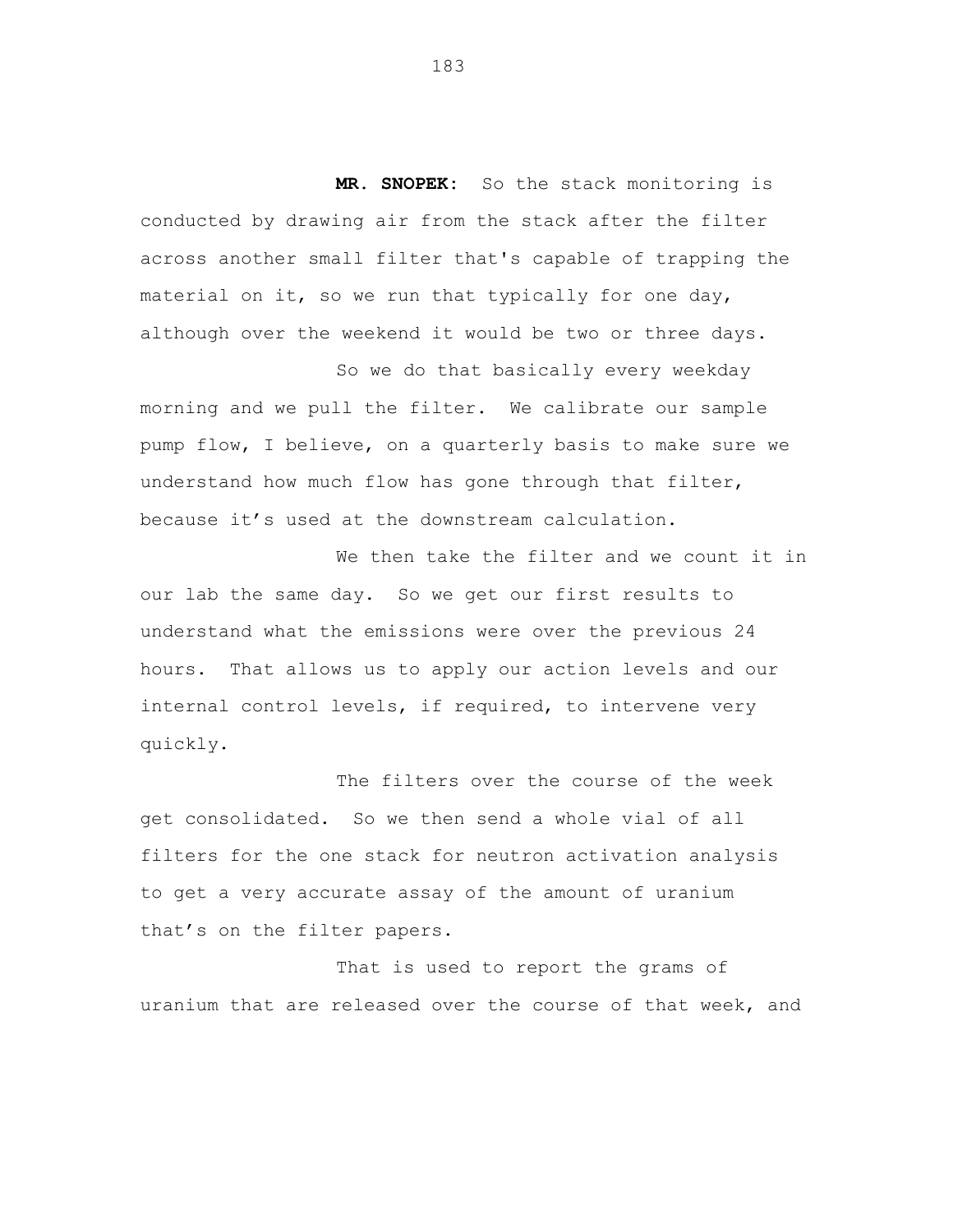then over the course of the year, and that's the number we see in the Annual Compliance Report.

So that's done at McMaster with neutron activation analysis and it's very accurate.

**MEMBER BERUBE:** So your own lab can give you an indication within 24 hours and then you would have absolute confirmation within a week.

**MR. SNOPEK:** That is correct. So the number we get within 24 hours is our first indication. It's quite accurate as well. Because we're measuring very small amounts for the purposes of quantifying the exact number of micrograms actually, we use the neutron activation analysis measurement.

**MEMBER BERUBE:** Do you have any kind of alarm on the particular extraction pump that you're pulling air with, or do you just have regular operators that go and check on this on a daily basis? Is that it?

**MR. SNOPEK:** We do have to extract the filter paper manually by our staff and then count it. So there's not an alarm on the actual stack itself.

**MEMBER BERUBE:** Okay. Thanks. **THE PRESIDENT:** A question for staff, and we've heard this from other intervenors before as well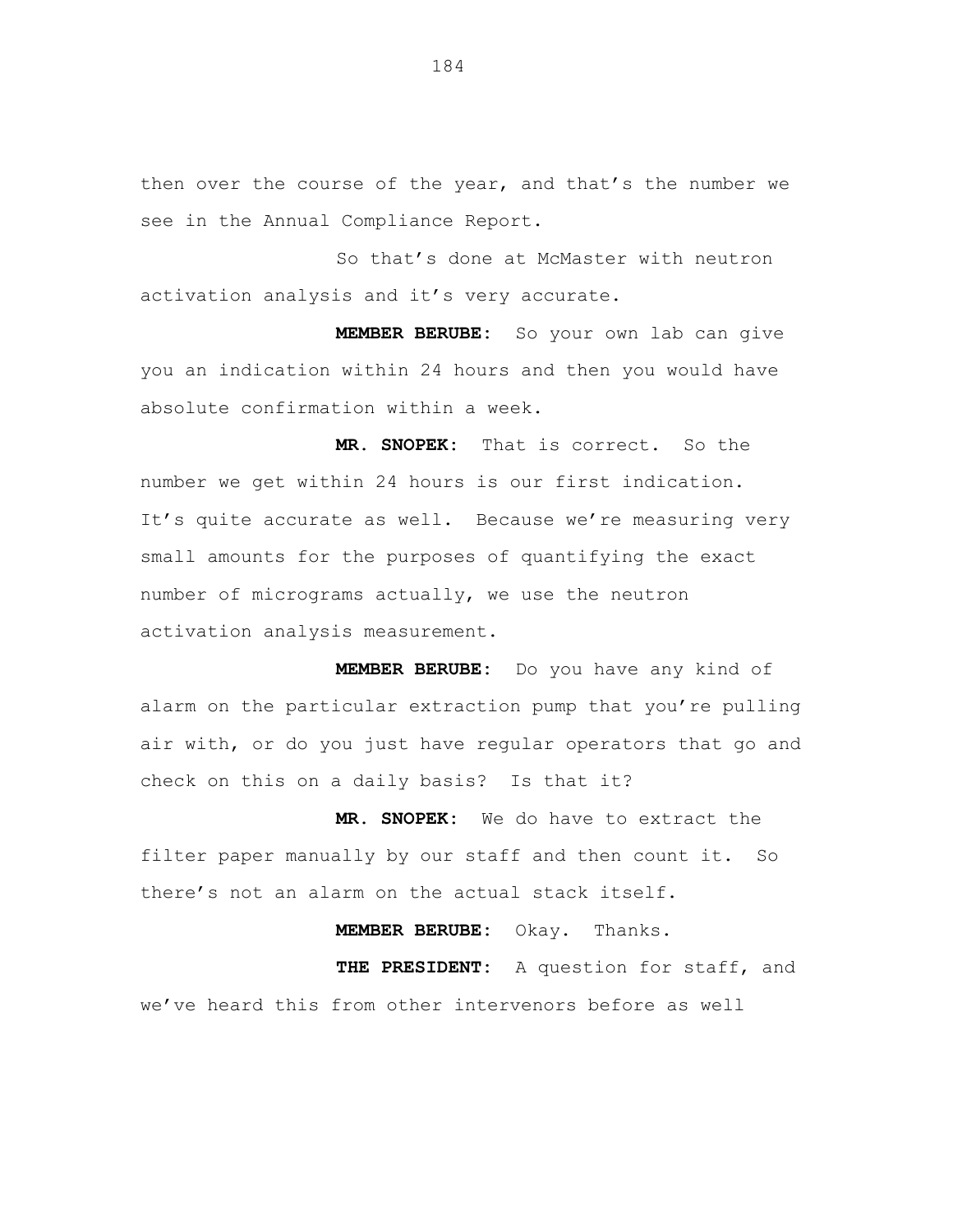around the adequacy of advising the community of this hearing and the small numbers that have participated here.

Can you just walk us through again what exactly is it that's done to advise the community of the hearing and, based on what you've heard, what would we do differently going forward?

Do you have any sense of how many people have actually tuned into the webcast and follow it there?

**MS TADROS:** Haidy Tadros, for the record. I will start and I will ask Dr. Caroline Ducros to maybe walk you through some of the activities she has been involved with.

So when CNSC staff are preparing for a hearing, what we do is we co-ordinate with the Secretariat. There is a Notice of Hearing that goes out indicating when the hearing will be, the location of the hearing, the duration of the hearing.

Before the actual Notice of Participation does go out, CNSC staff have an engagement strategy in place whereby we use various mechanisms to talk about the information that will be shared, the application received, the assessment CNSC staff do and the impact that that assessment will have on the community, try to give some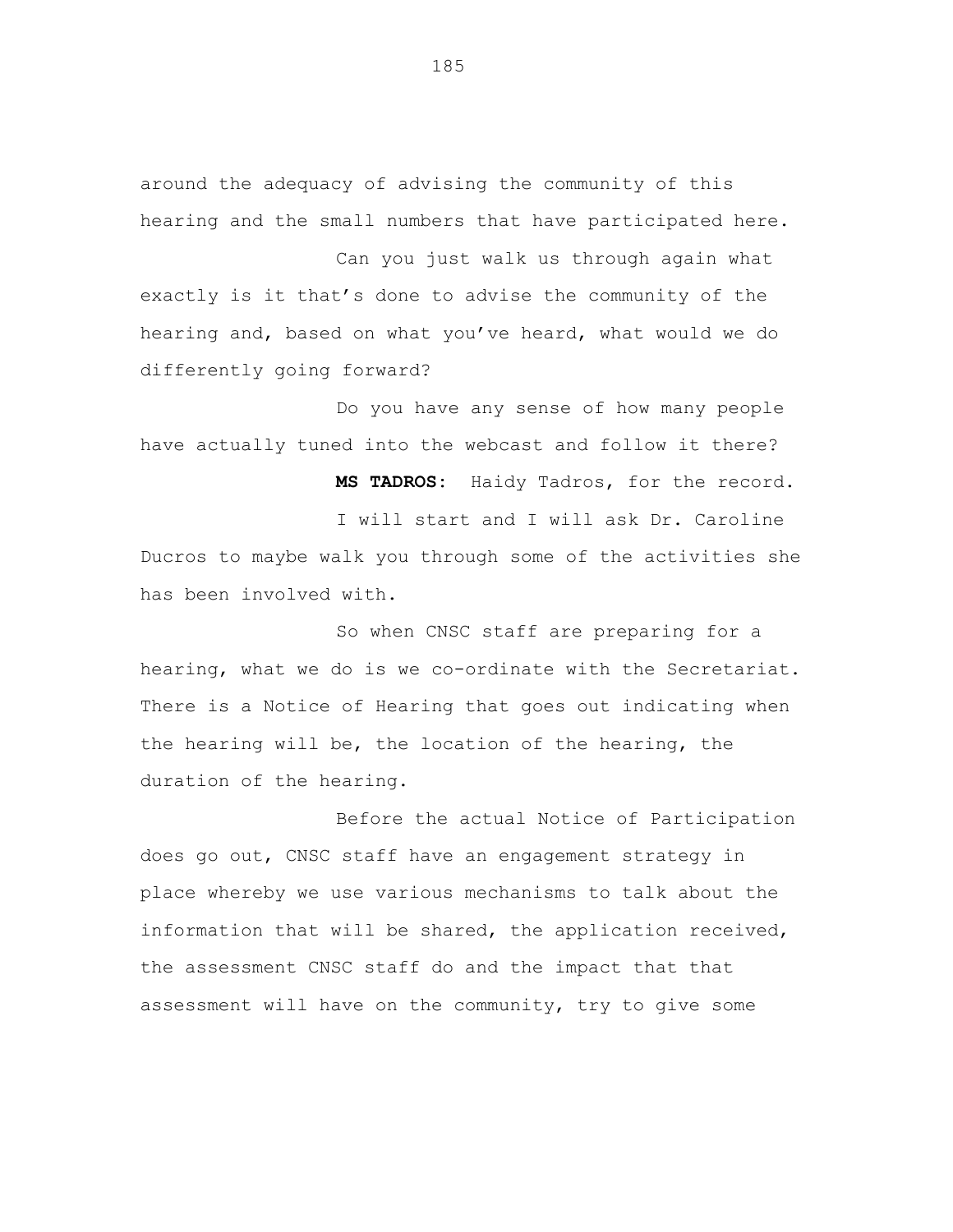information on the effects of the facility itself in the community.

So those mechanisms include webinars. We've had very successful webinars in the past where we, again using our subscriber list –- I'll get to the improvements potentially. So using our subscriber list we put out information and to say please register, here is what we're going to talk about, here is the agenda.

So that is very interactive, a webinar series.

We also have, as the Commission Members have heard today, the Meet the Nuclear Regulator sessions. So depending on the facility, those sessions can be one session, two-day sessions. We try to have English sessions and French sessions, morning sessions, evening sessions, to meet the needs of individuals who can make it at different times.

This is where Dr. Caroline Ducros can talk a little bit about her experience about the sessions.

So maybe I will do that and then we'll come back and address the other two questions.

**MS DUCROS:** Caroline Ducros, for the record.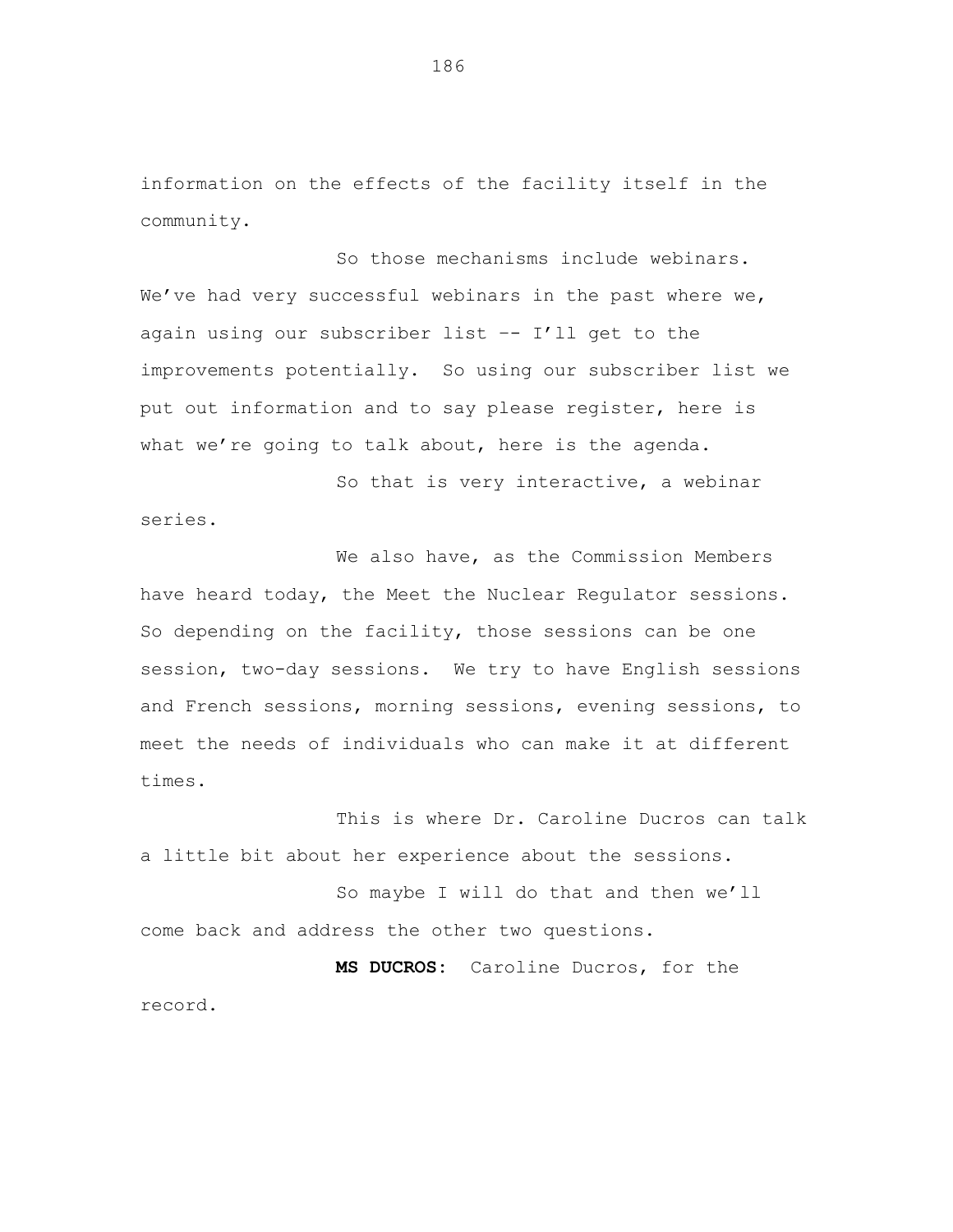So that is correct. We don't focus everything right up to the hearing. I think your question is, though: What has been done in the lead-up to the hearing?

I just want to put the context, that throughout the licensing period we do go into the community and we go to the Community Liaison Committee meetings and to the BBQs and other events, open houses, that are hosted.

Leading up to the hearing, as Ms Tadros has said, there was the push out notification in June. It was the announcement notice for the hearing and there was then the nuclear regulator sessions in Toronto and Peterborough.

We know from the sessions that we could have done -– we need to improve how the message gets out that the nuclear regulator sessions are happening. We tried at those sessions to explain who the regulator is, what we regulate, what our mandate is and how to participate in the hearing process.

**MS TADROS:** Haidy Tadros, for the record.

As Dr. Ducros mentioned, the specific Meet the Nuclear Regulators sessions for these hearings today, again the venue of those sessions is usually a very quick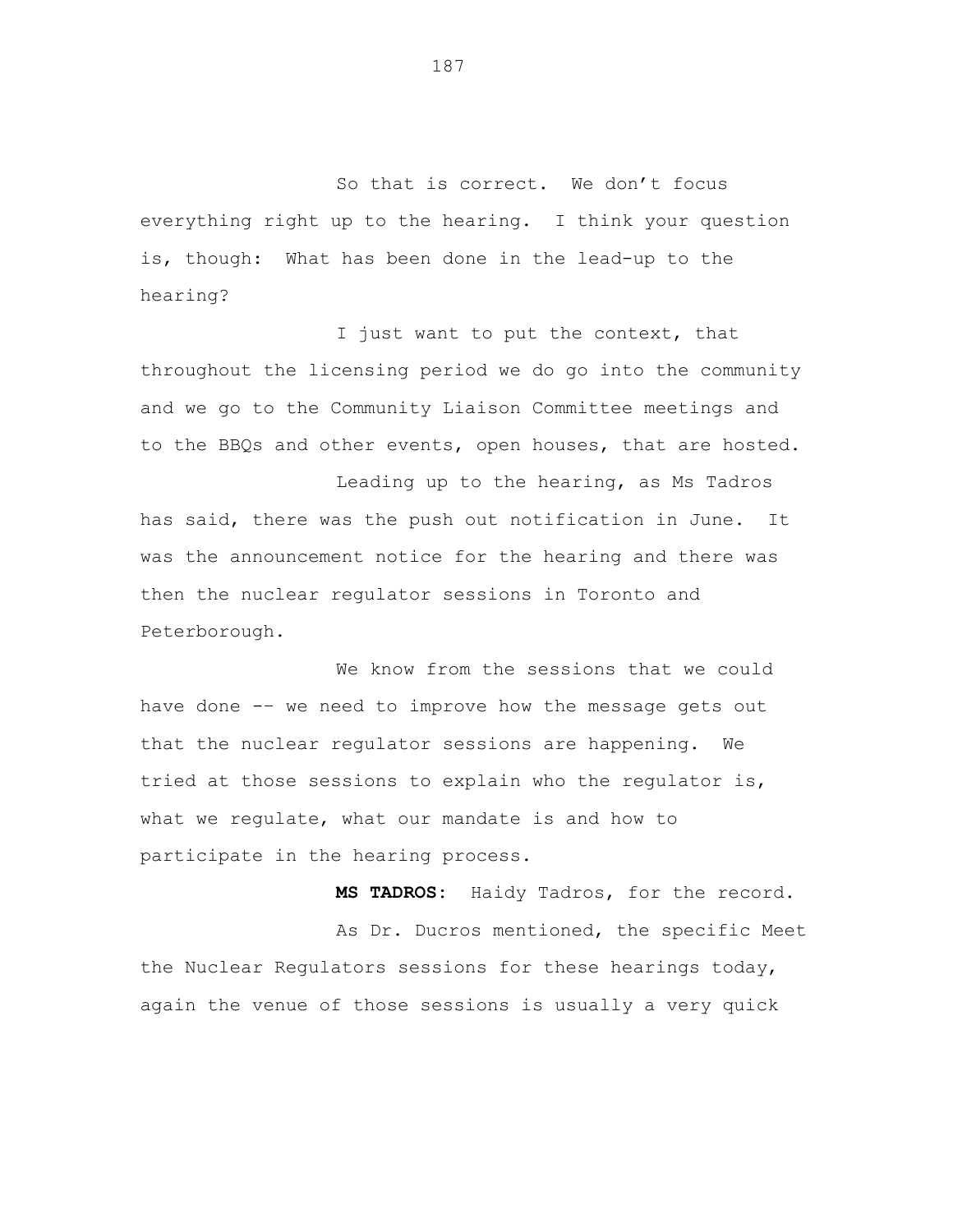presentation done by CNSC staff. Then we try to have kiosks available where our technical folks that are specialists in environmental protection, radiation protection, the hearing process itself, communications, they are all involved in one-on-one discussions really with the people who come to the sessions, notwithstanding that we probably will not get everyone. And this comes back to the improvements.

I mentioned a subscriber list. One of the things that we need to think about is a subscriber list is very much putting the onus on individuals who want information to connect with us. We've heard today that there are individuals who want information that are not connected to us. So how do we reach them?

So we will be looking at how we get information out beyond our subscriber list.

We use social media and we have several information pieces on our social media, whether it be Twitter, we have a LinkedIn page and we advertise the community's proceedings on our LinkedIn page as well.

So there are a lot of mechanisms, not to say that they are fulsome or comprehensive. I think it was Mr. Jammal who said there are continuous improvement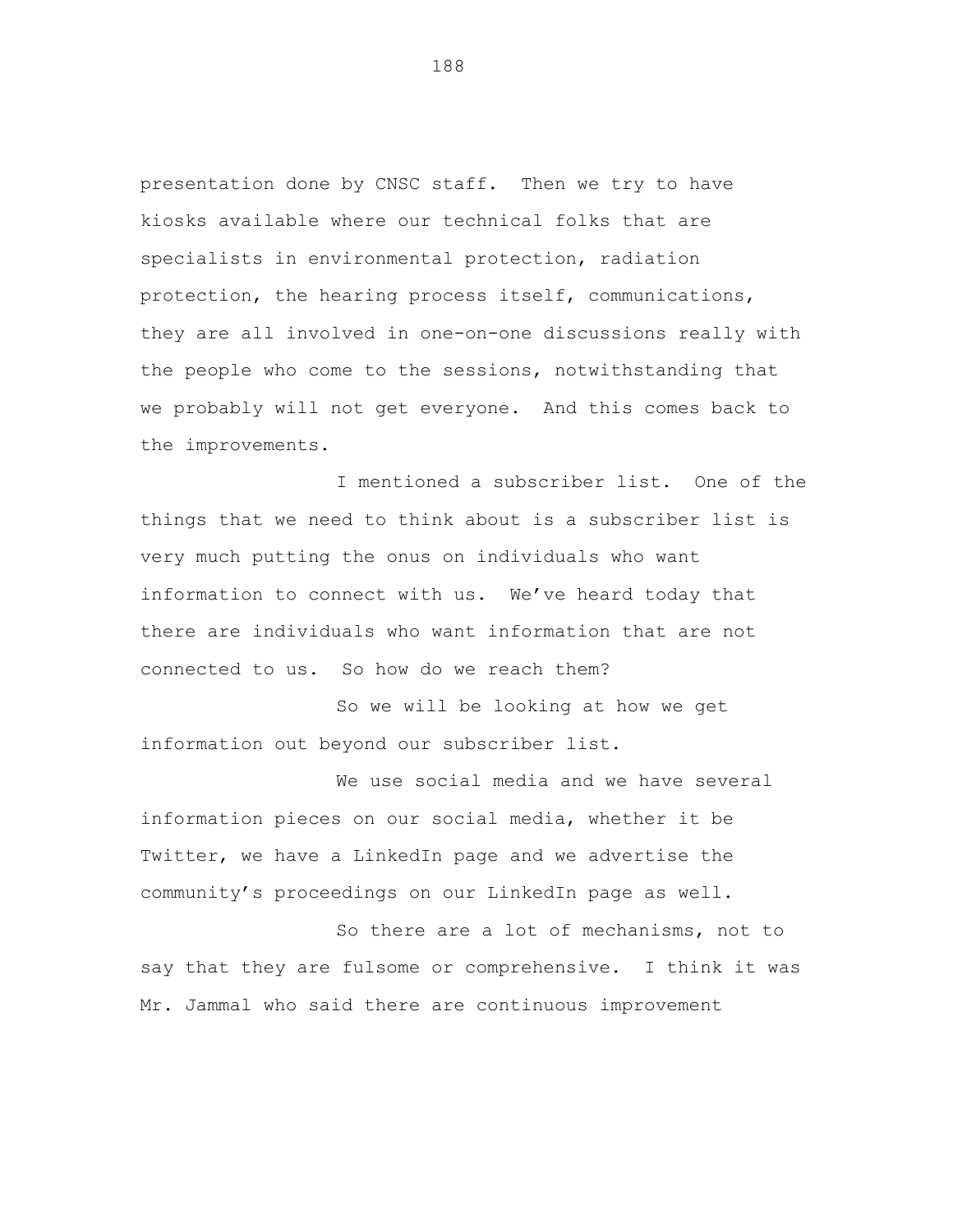opportunities that we can build into the system to speak specifically to those individuals who do not know about us or have not subscribed to our web page or don't have LinkedIn.

I think I've answered all of your questions.

Was there a third one?

THE PRESIDENT: So a couple more. One was: Do we have any sense of how many people have logged into the webcast yesterday and today? **MS TADROS:** Haidy Tadros, for the record. So yes, we were looking into that and our Communication specialist will have that number for you. **MS GERRISH:** Meghan Gerrish, for the

record.

I just wanted to add since the original Notice of Hearing came out in June 2019, we have sent out nine separate messages to our subscriber list, which contains members of the media, members of the general public and many of the intervenors that we have with us at this hearing.

For the individual website clicks, I have data provided to me from CNSC staff in Ottawa, and the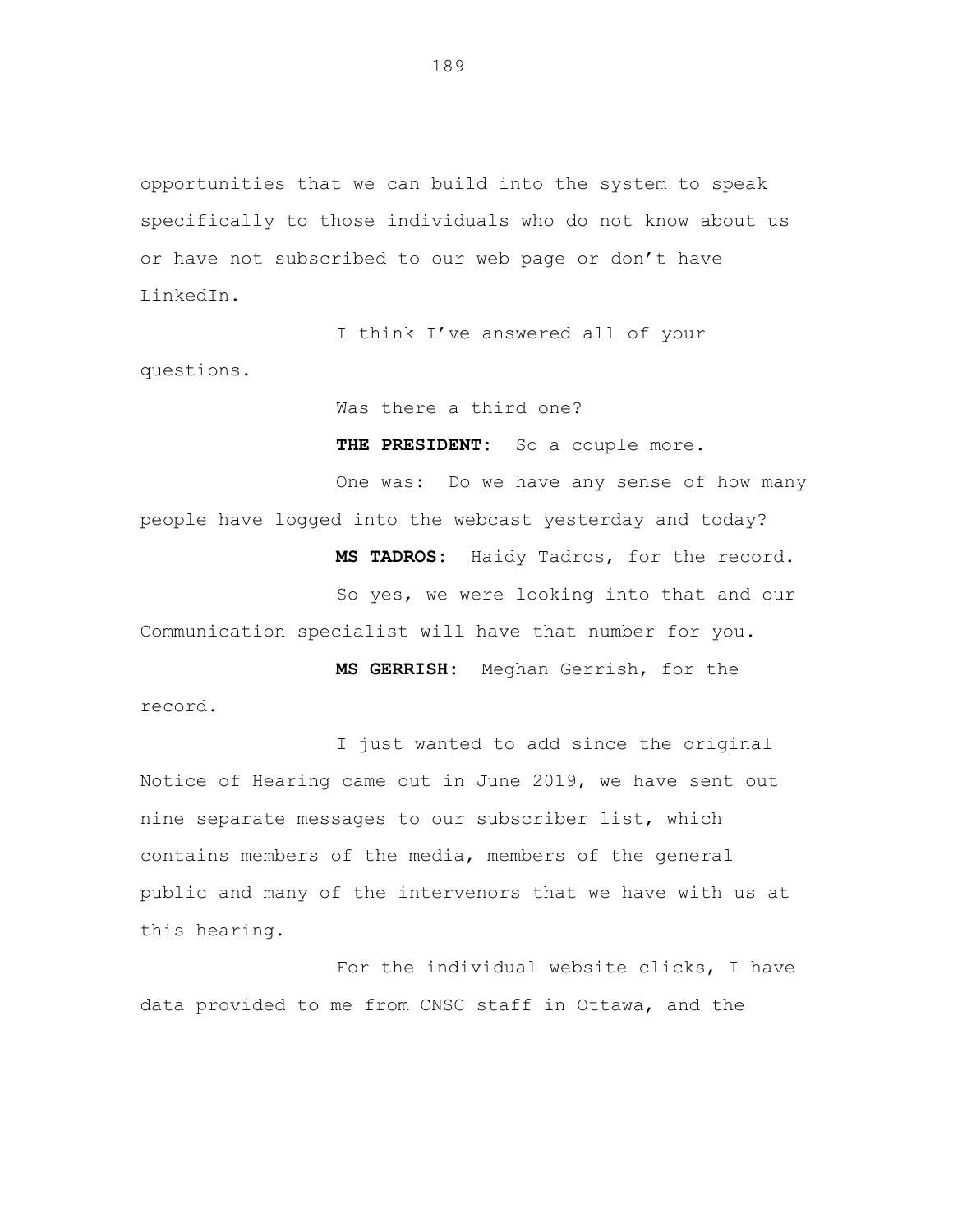numbers indicate that we have had 577 unique page views external to CNSC employees on the webcast.

Now that means that there were 577 different clicks through our CNSC website. That's how I can explain this data.

And at any given time on Monday there were approximately 255 different users clicking into the webcast and on Tuesday until noon there were approximately 225 viewers looking at the webcast.

Now those viewers are streaming in and out. The numbers fluctuate quite frequently. That's why I give you an approximate figure.

**THE PRESIDENT:** And how does that compare to the normal traffic on the CNSC website?

**MS GERRISH:** Meghan, for the record.

I think it's pretty substantially higher than normal traffic on the website. However, if you want a comparison from say Friday or last month or any other time, I can get that data as well.

**THE PRESIDENT:** That would be helpful. Thank you.

> Mr. Muir, any final comments, please? **MR. MUIR:** Thank you.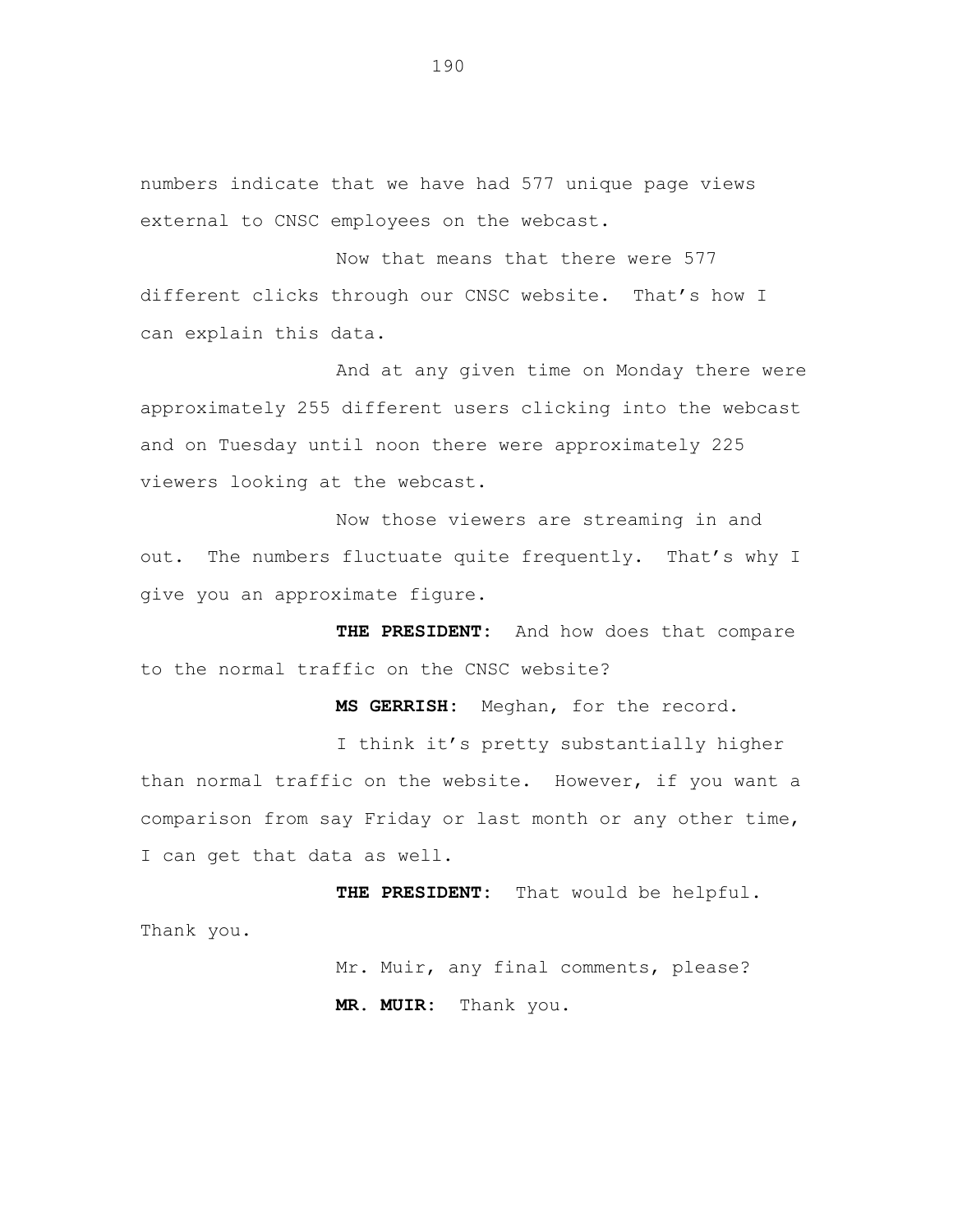Yeah, I just basically want to know who here is going to be held accountable if there is an accident? Ultimately the irony here is that everyone has the ability to step down, resign from your jobs if there's a catastrophic event. I can't walk away from my family's health or my home, unfortunately.

That's it.

**THE PRESIDENT:** Dr. Demeter, you had something you wanted to say?

**MEMBER DEMETER:** I have to revisit the catastrophic scenario based on the information that was provided.

I think it would be very helpful to residents, based on what you've told me in the worst case scenario, if you put yourself in the immediate vicinity of the catastrophic scenario, you would exceed the annual public dose limit, if you stayed there for the two hours.

The recommendation on these scenarios is that there is no need for evacuation or shelter in place. Then you talked about time and distance as

mitigating factors. It would be really helpful to have a graph that looked at the point source of this and the closest resident and then go beyond that -- so that it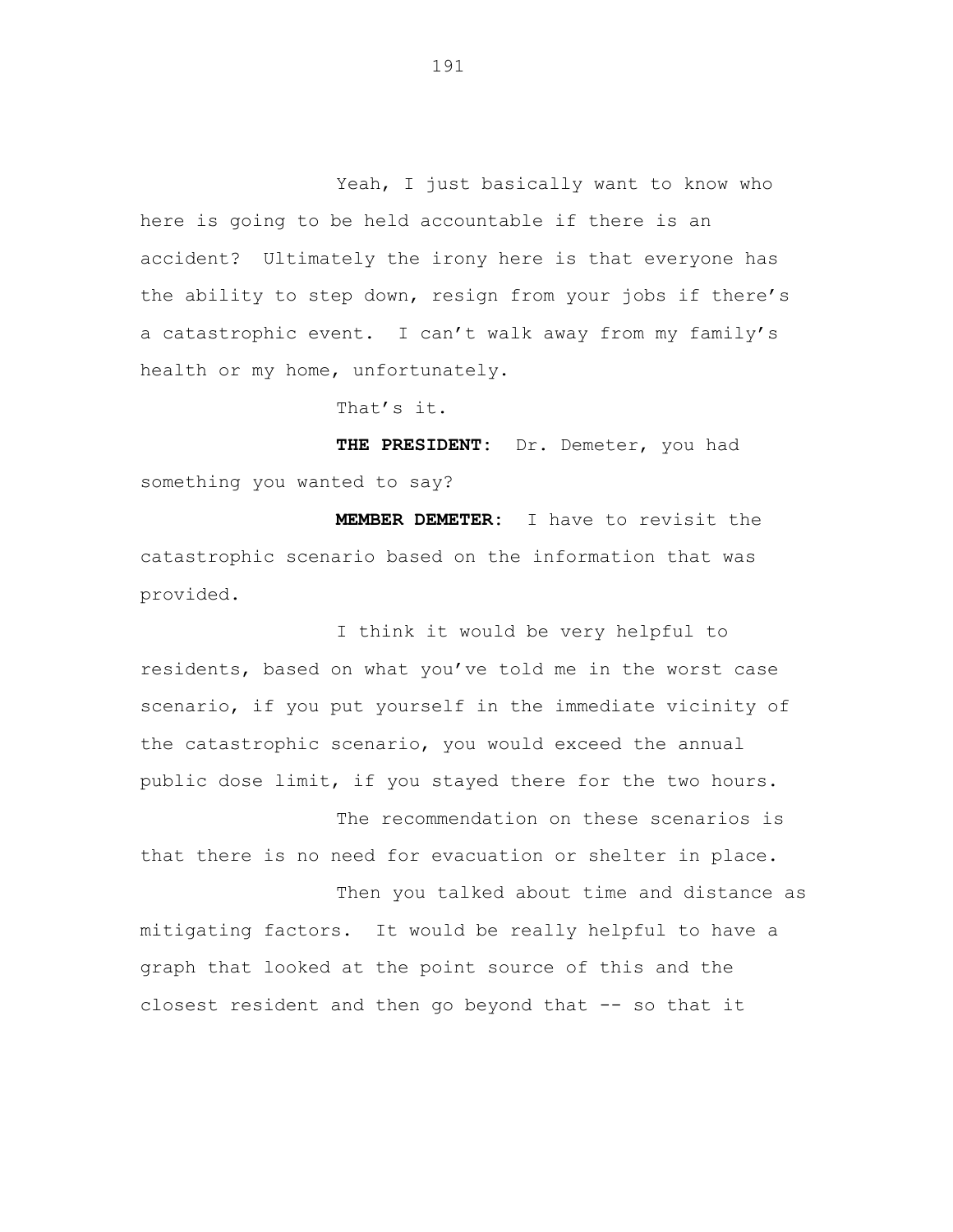includes the closest resident -- to understand what the milligrams per meter cubed would be to the closest resident and if they stayed there for two hours on their porch, because you're not talking about sheltering. So what their dose would be, because you've exceeded their dose limit if they are in close proximity to the event.

Nobody is going to be standing in a plume of smoke. I understand that. But I think it would give a better sense of assurance or comfort to those around to understand how that impacts them because they are not going to be standing in the middle of the fire.

And to say your model would suggest the closest place maybe is 50 meters, or whatever it is, this would be in the worst case scenario, the one in 14,000-year event, this is what would happen to you if you were on your porch.

I think that would be very helpful.

**THE PRESIDENT:** Mr. Muir, before I get to you, staff, have you independently reviewed BWXT's assessment and confirmed it for appropriateness?

**MS TADROS:** Haidy Tadros, for the record. We certainly have and we have our specialists in Ottawa who can speak to exactly the scenario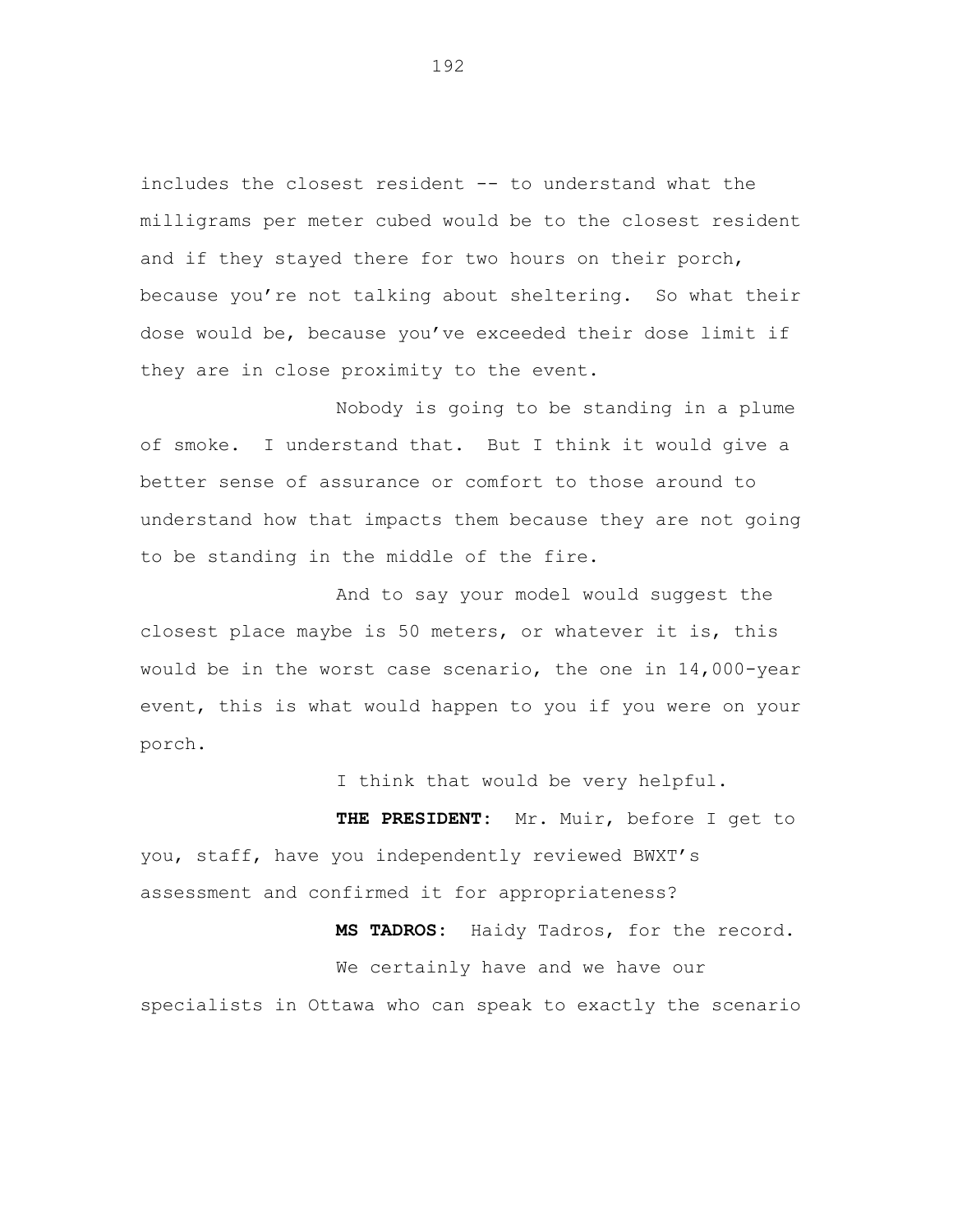they had worked out and what effect, if any, was determined.

So I will hand that over to our safety analysis specialists in Ottawa.

**MR. BURTON:** It's Patrick Burton, for the record. I'm the Acting Director of the Physics and Fuel Division here at the CNSC, which is the division responsible for the safety and control area of safety analysis.

It is correct to say that CNSC staff reviewed and accepted BWXT's safety analysis report in which all of these various scenarios, including worst case scenarios, catastrophic fires, are included.

Actually, I'm really grateful that BWXT put those numbers into their deck. The document we have before us is protected, so they were able to release that information to the public more easily than us. So I feel like that's a strong transparency measure.

As far as the numbers that are in that document, when we assessed it we assessed that BWXT compared those numbers against an appropriate internationally recognized standard. The standard that they used is called the Emergency Response Planning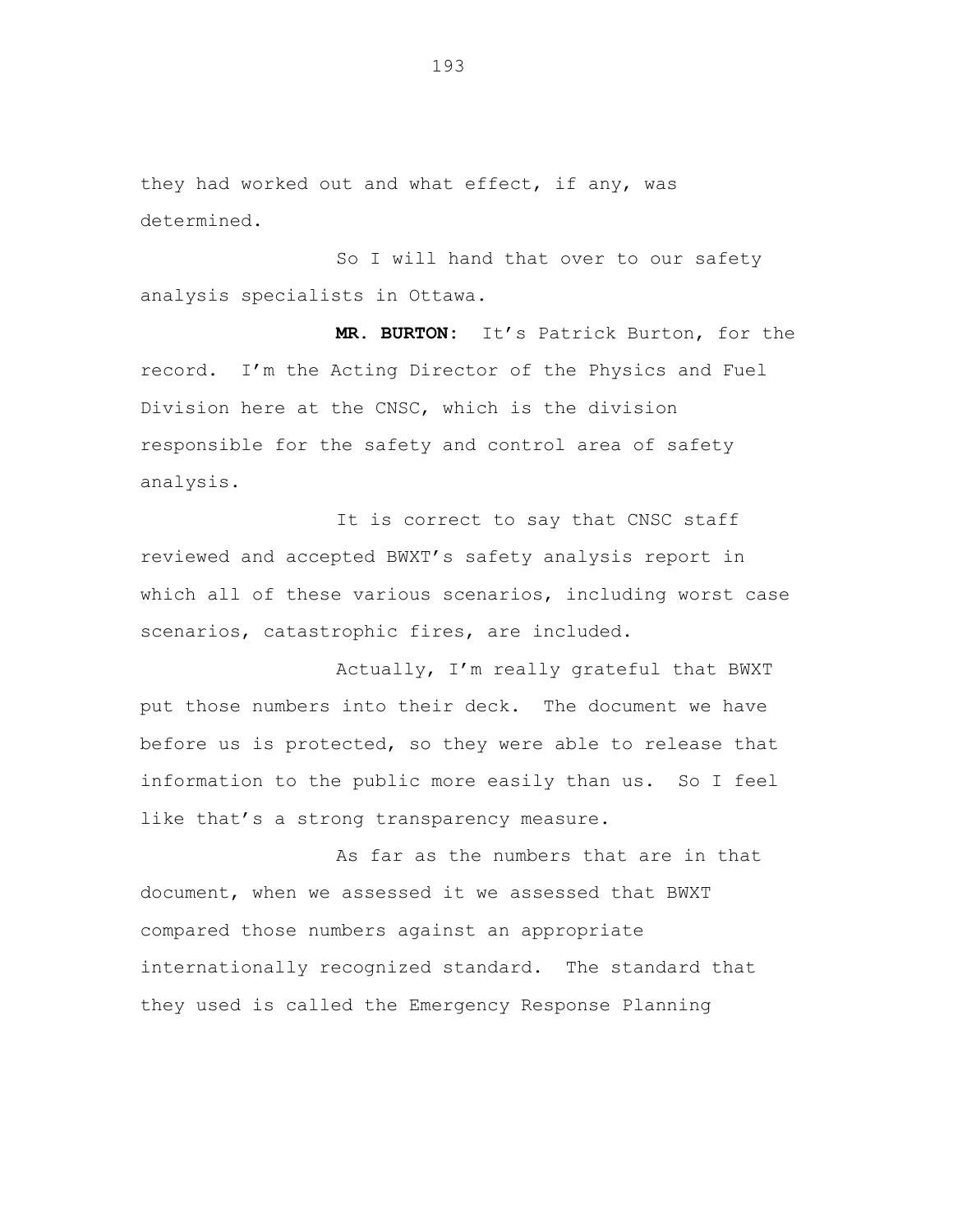Guidelines and they are intended to be used in an emergency.

I think underlying this whole discussion is the idea that this is a number that is only acceptable in the context of an extremely, extremely unlikely emergency.

So the acceptance criteria that we have used, that they have used that we have accepted, is a level at which the maximum airborne concentration it's believed that nearly all individuals could be exposed for up to one hour without experiencing or developing irreversible or other serious health effects or symptoms.

So I hope that's clarifying. Let me know if you have any further questions.

**THE PRESIDENT:** No, that's good. Thank you.

The organization ultimately accountable for the safe operation of the facility is BWXT.

So over to you, Mr. Muir.

**MR. MUIR:** Yes, I just wanted to piggy-back on your point and just kind of one last little point about these models and the way they're being constructed.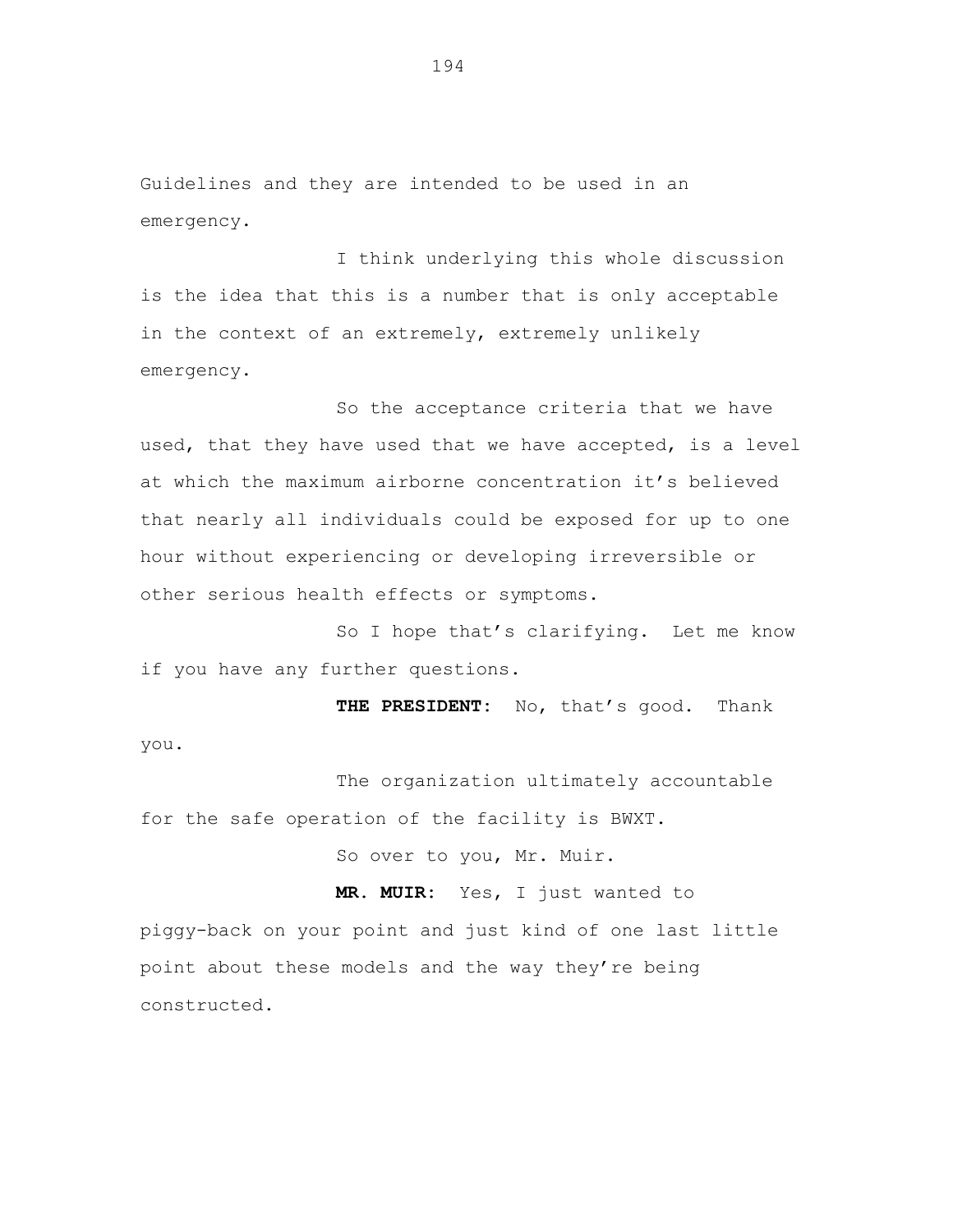You get the sense of this engineering oversight of, you know, what happens. Like someone would be ridiculous to stand at the fence and, you know, huff smoke off of a burning uranium warehouse. But like you pointed out, what about my daughter that's asleep in the middle of the night with the window open like not 50 meters away from the fence line?

Like there's a human impact here that I feel like these models that we're doing are not accounting for, you know.

This word "unlikely" keeps coming up and I feel like that's symptomatic of every single nuclear catastrophe. There's always this unlikely event that engineers have deemed completely improbable, but there's a human element here that is giving us the risk, and there's a human element that we're not accounting for when we're building these models, like sleeping children with the windows open right next to the facility. And that's the problem with this whole thing.

But thank you for the time. I won't take any more time.

**THE PRESIDENT:** Thank you very much for your intervention.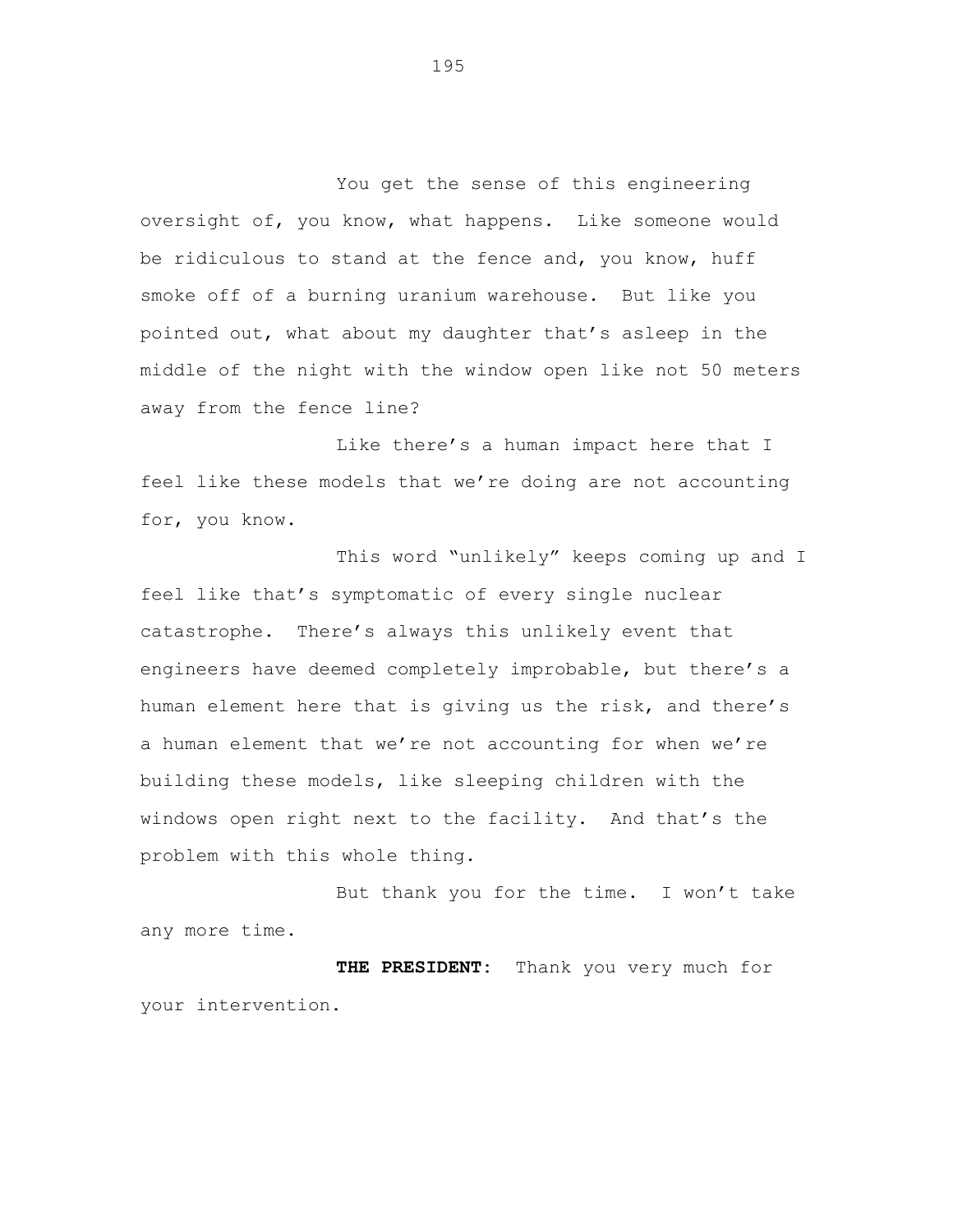The next presentation is by Mr. John Gibb, as outlined in CMD 20-H2.192.

Mr. Gibb, over to you.

**CMD 20-H2.192**

**Oral presentation by John Gibb**

**MR. GIBB:** Is this thing on? Okay.

I do not support approval of BWXT's renewal application as presented to the CNSC and the public.

I watched yesterday's presentations to the CNSC Commission at home. The trend developed early and continued wherein the specific questions and concerns raised before the Panel were met with relatively general statements and unsubstantiated assurances of safety by staff identified as having expertise in each area of concern.

Should an emergency occur which may harm BWXT employees, the public, Toronto Fire Services or other responders, I feel the CNSC and BWXT would be hard-pressed to develop a due diligence defence.

During my time I will attempt to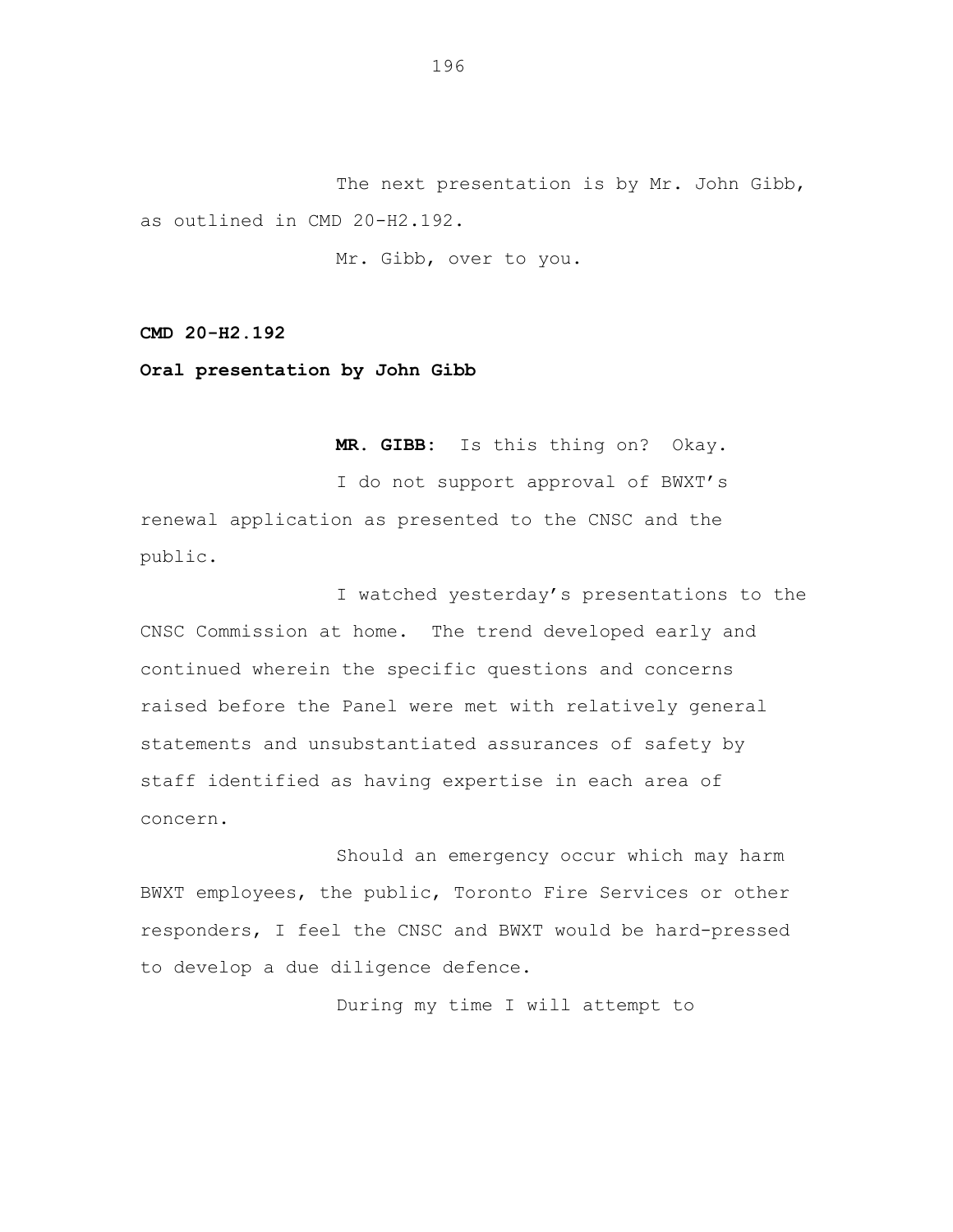adequately articulate, briefly of course, the following summarized concerns which support my firm recommendation that any application approval be conditional and temporary only.

One. We've heard about lack of transparency by many folks, so I'll go brief on this one. I will say that I have printed out ten e-mails from last Monday, the 24<sup>th</sup>, up until yesterday between myself and BWXT's communications staff. Totally unsatisfactory.

On Monday I said: Good morning. In order to properly consider the request for a 10-year operational continuance for the 1025 Lansdowne  $-$ - I won't read the whole title; we know what the application is called -- it is necessary to have access to the following documents listed as references in Section 4.0.

I won't read them out to burn up my time. I asked for six of them: No. 31, 32, 44, 46, 50 and 52.

Note that 52 is Toronto Pellet Operations Fire Protection Program 2018. Please provide a link to these documents as soon as possible.

None of those came to me.

The only thing that went on the website that was talked about, and a gentleman here wasn't sure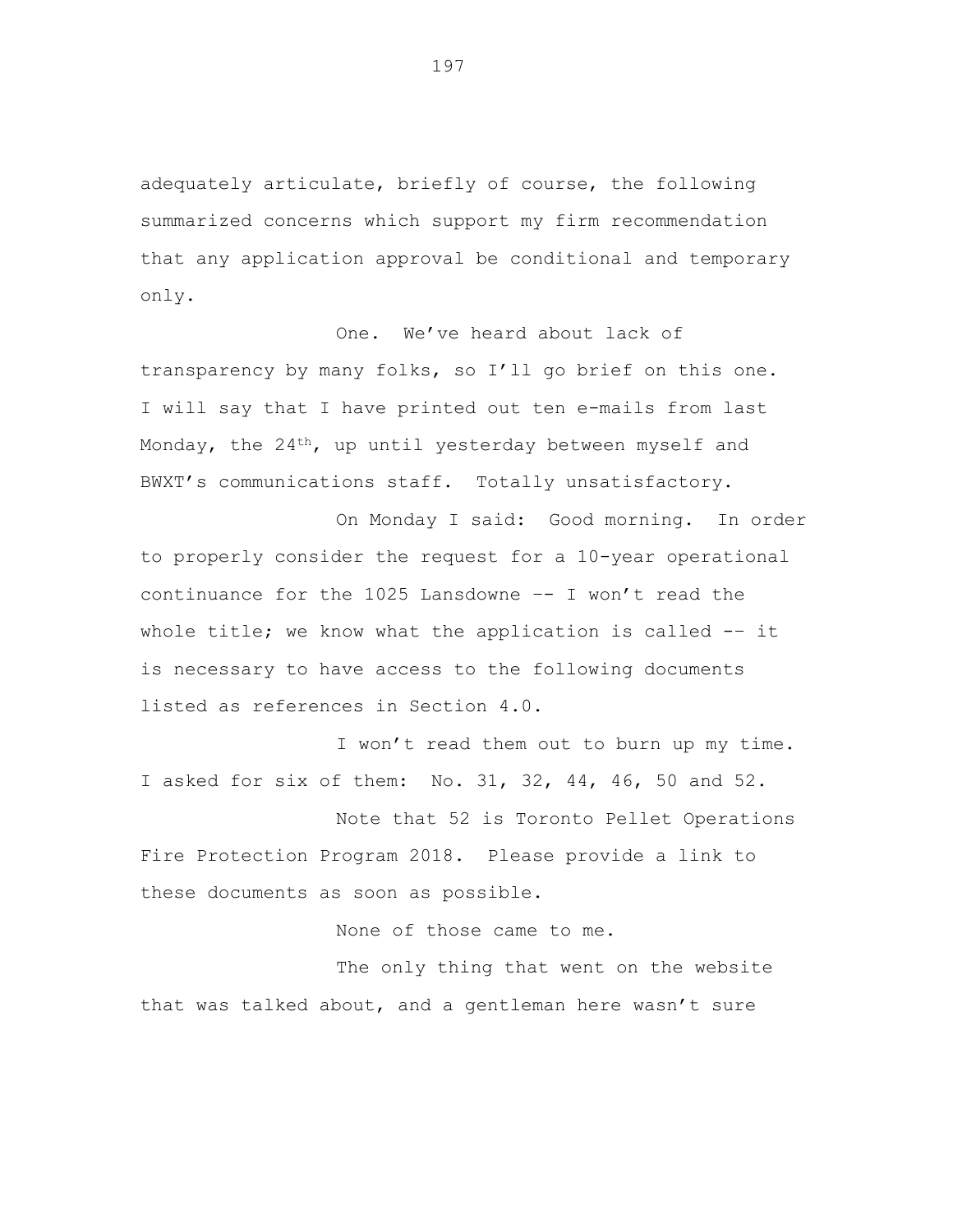when it was posted. It was posted on Friday, the summary. That was due to my tenacity not taking the initial, you know, we're working hard  $-$  sorry, I don't mean to be critical to the staff. They are very busy.

Here's my response as of yesterday morning: Thank you -– I won't name the staff. It is apparent through your communication that BWXT made no timely attempt to ensure the documents upon which their application is based would be made available to those participating in the hearing, other than staff of the CNSC. In fact, the emergency plan summaries you forwarded on February 20th would most likely not have been created and posted without my direct involvement. And I said this level of transparency in matters of public and environmental protection is unacceptable.

That's one.

Concern two. Adherence to risk analysis without incorporating the precautionary principle as recommended for prenatal and postnatal vulnerability.

Built into this –- many people have done this and it's no offence and respect to all of you. I'm not yet convinced that you are applying the Golden Rule here. You have to have the ability to empathize. How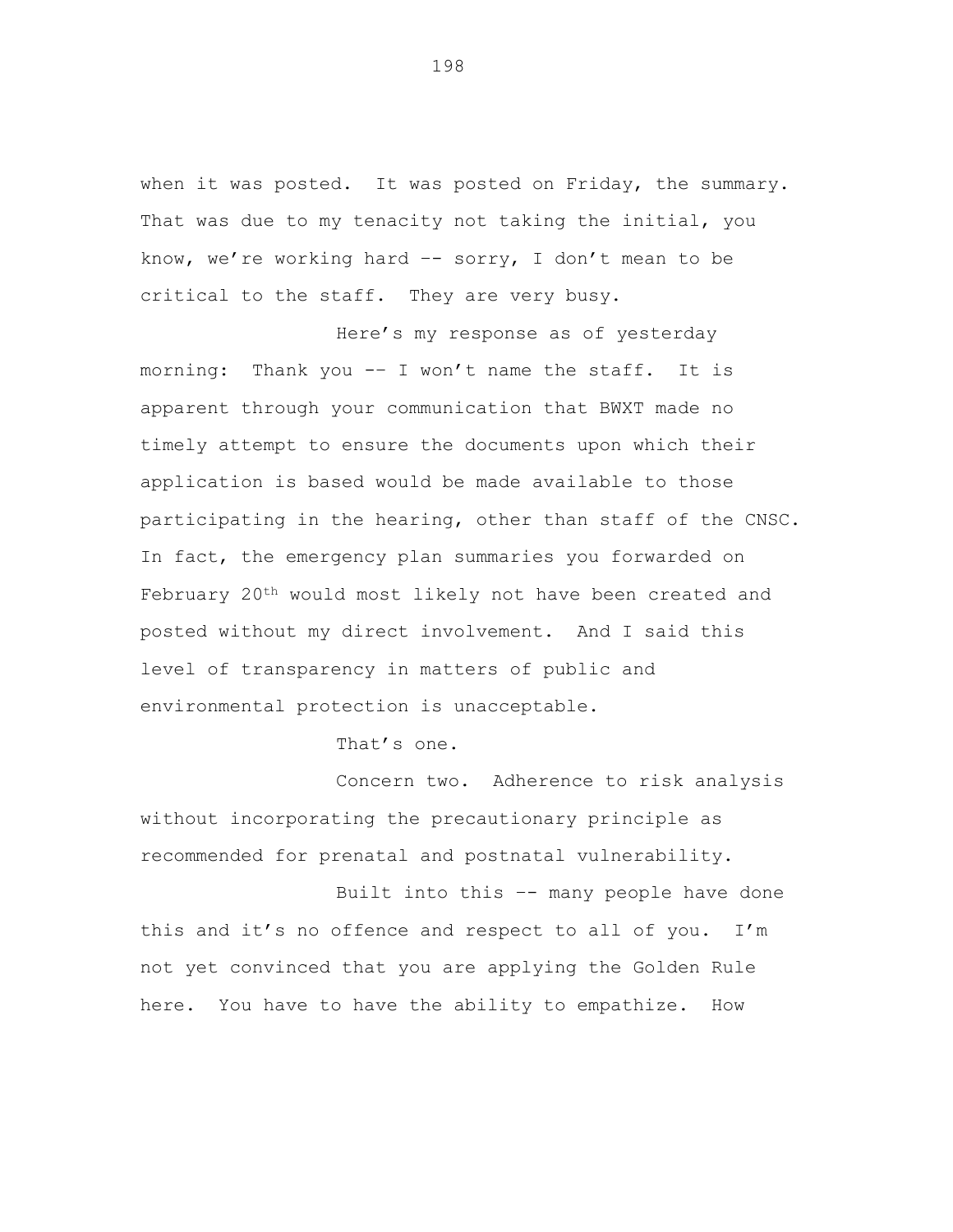would you feel if you were the subject or, as industry sometimes calls it, the receptacle  $-$ - not a human being, the receptacle -– for these exposures? Would you be satisfied that you're being told it can't harm you or your children?

You have to look in the mirror. If you can't, you need to cover that mirror right up or recluse yourself from these proceedings, both organizations.

That's serious. The Golden Rule should apply here.

I have done my own research. I won't read them all to you. If you ask me after my ten  $-- I'm$ watching –- you're welcome to ask me to go into more depth, any of you.

American Journal of Public Health, 2001: Precautionary principle also applies to public health actions. It asserts that the burden of proof for potentially harmful actions by industry or government rests on the assurance of safety and that when there are threats of serious damage, scientific uncertainty must be resolved in favour of prevention.

Briefly, International Journal of Hygiene and Environmental Health, 2007, titled: Children's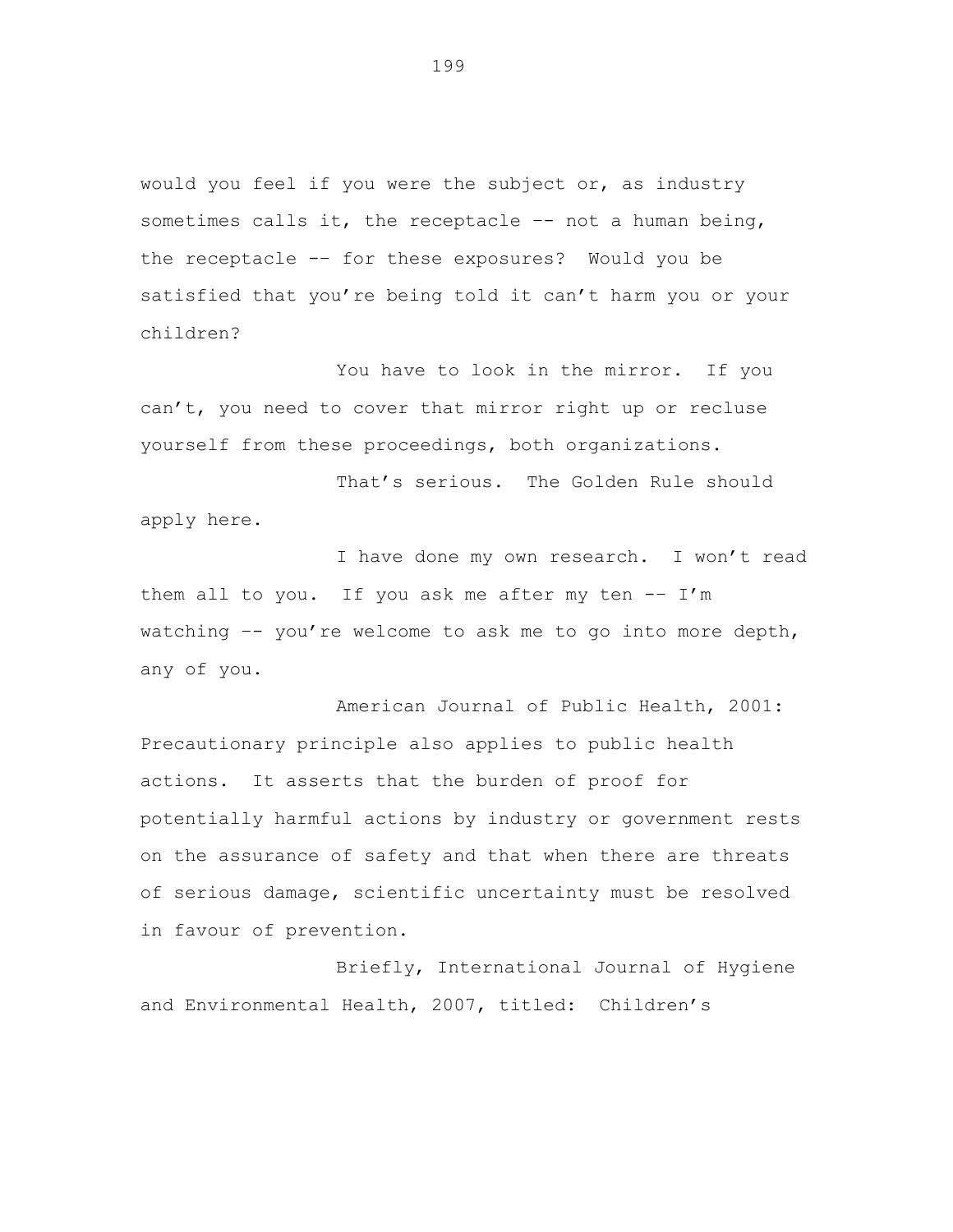Environmental Health and the Precautionary Principle. Given the complex nature and uncertainty of environmental risk to children's health, a precautionary approach is warranted.

These are little clips. We don't have time to go through all of them.

Risk assessment for children and other sensitive populations. Children form a unique sub-group within the population who require special consideration and risk assessment. They are not little adults. Their tissues and organs grow rapidly, developing and differentiating. These development processes create windows of great vulnerability to environmental toxicants. Traditional risk assessment has generally failed the special exposures and the unique susceptibilities of infants.

Now please think of your own. Can I see hands? How many parents do we have here, CNSC and BWXT? Okay. This is your child.

Children's Health, Environment and Public Health Issues and Challenges for Risk Assessment. Uncertainty and safety factors that are protective of children must therefore be incorporated into risk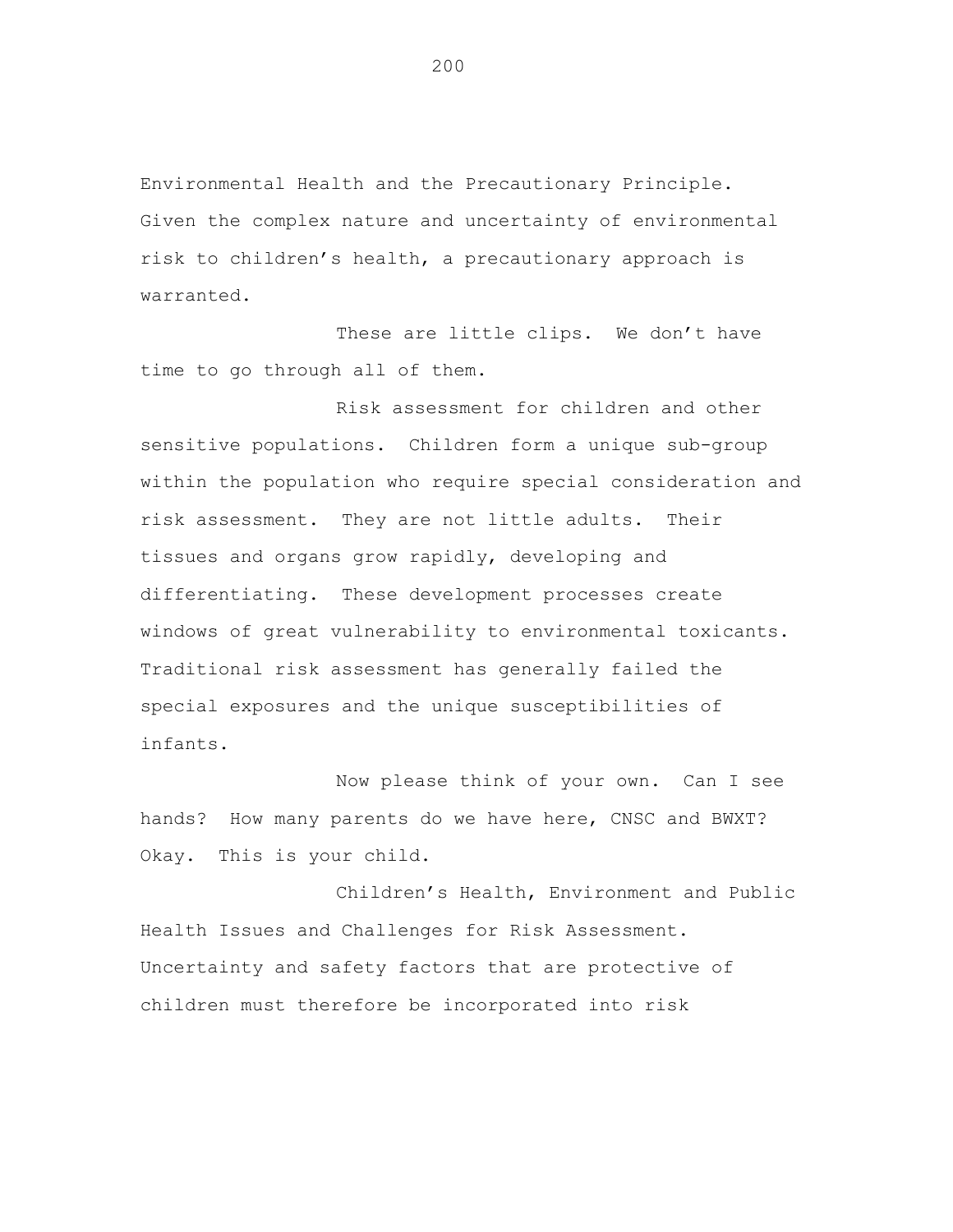assessment. When data on developmental toxicity are lacking or where there is evidence of developmental toxicity the adequate protection of children against toxic agents and environment require fundamental and far-reaching revisions of current approaches to toxicity testing and risk assessment.

Number three. Claims of scientific proof and inclusion of all known risks of U02 inhalation not informed by research per ultra-fine particulate breaching of the placental and brain barriers.

I've got documentation that shows that the particulate size breaching the hepa filter coincides with the particulate which has been found to cross the placental barrier to the fetus and also through the nasal olfactory route to the brain.

Health effects of prenatal radiation exposure. The fetus is most susceptible to radiation during organogenesis, weeks two to seven, and in the early fetal period, eight to fifteen.

## What have we got here?

The risk of cancer is increased regardless of the dose. Okay?

This is in the American Family Physician,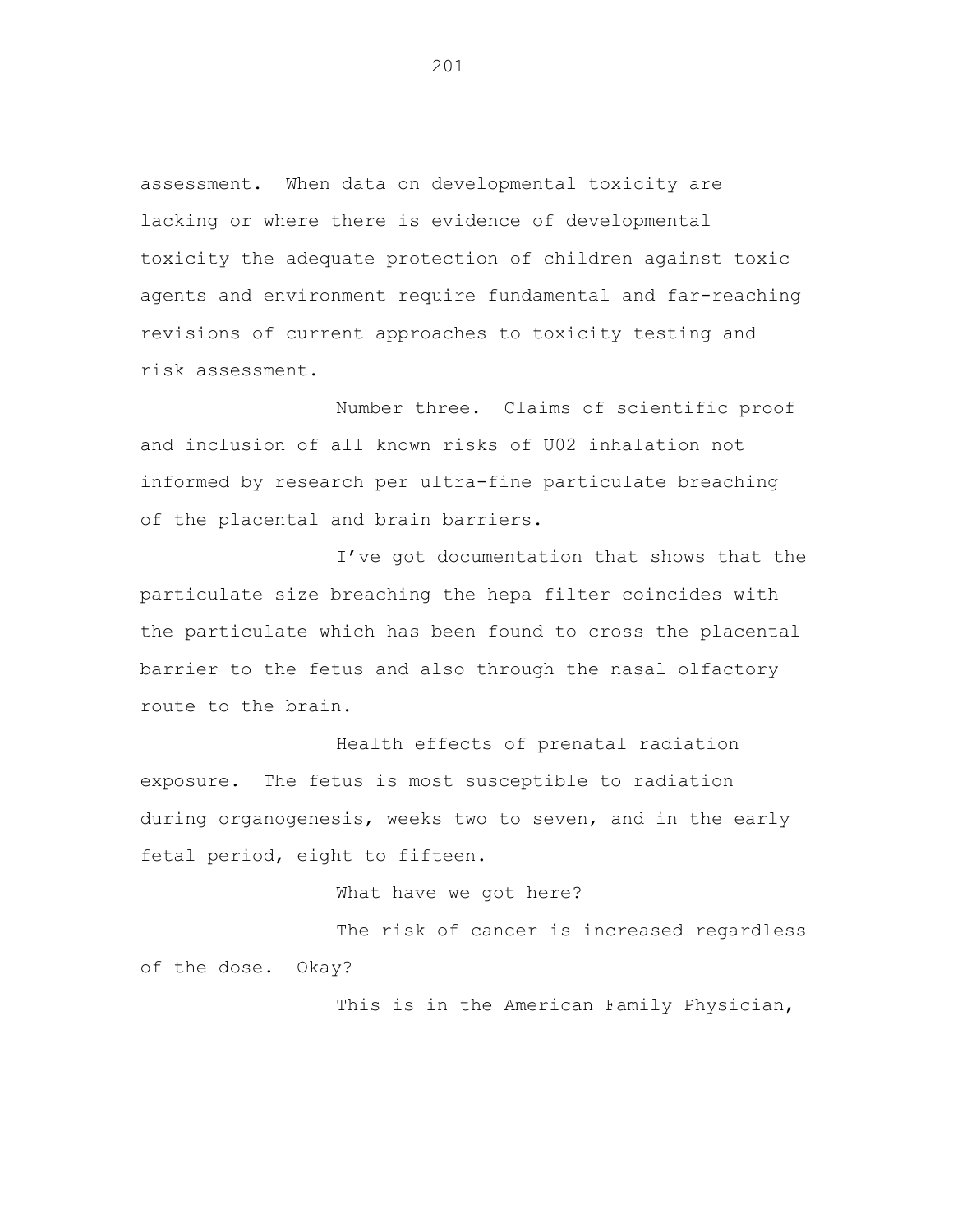2010, two medical officers in the United States Armed Forces.

Environmental Research, 2019. Prenatal exposure to fine particulate matter, maternal haemoglobin concentration and fetal growth during early pregnancy associations, etc.

Fetal essential organ development is completed during early pregnancy, important for postnatal health. However, the effect of exposure to fine particulate matter -– as we are dealing with here -– during early pregnancy is less studied and the related mechanisms are largely unknown. 2019.

Inter-nasal exposure to uranium results in the direct transfer to the brain along olfactory nerve bundles. Uranium olfactory uptake after inter-nasal exposure raises some concerns for people potentially exposed to airborne radionuclide contamination as the brain could be a direct target for those contaminants.

So we're thinking vulnerable population: infants.

Environmental Health Perspective, 2019. Again evaluating this same concern. I won't read the whole title.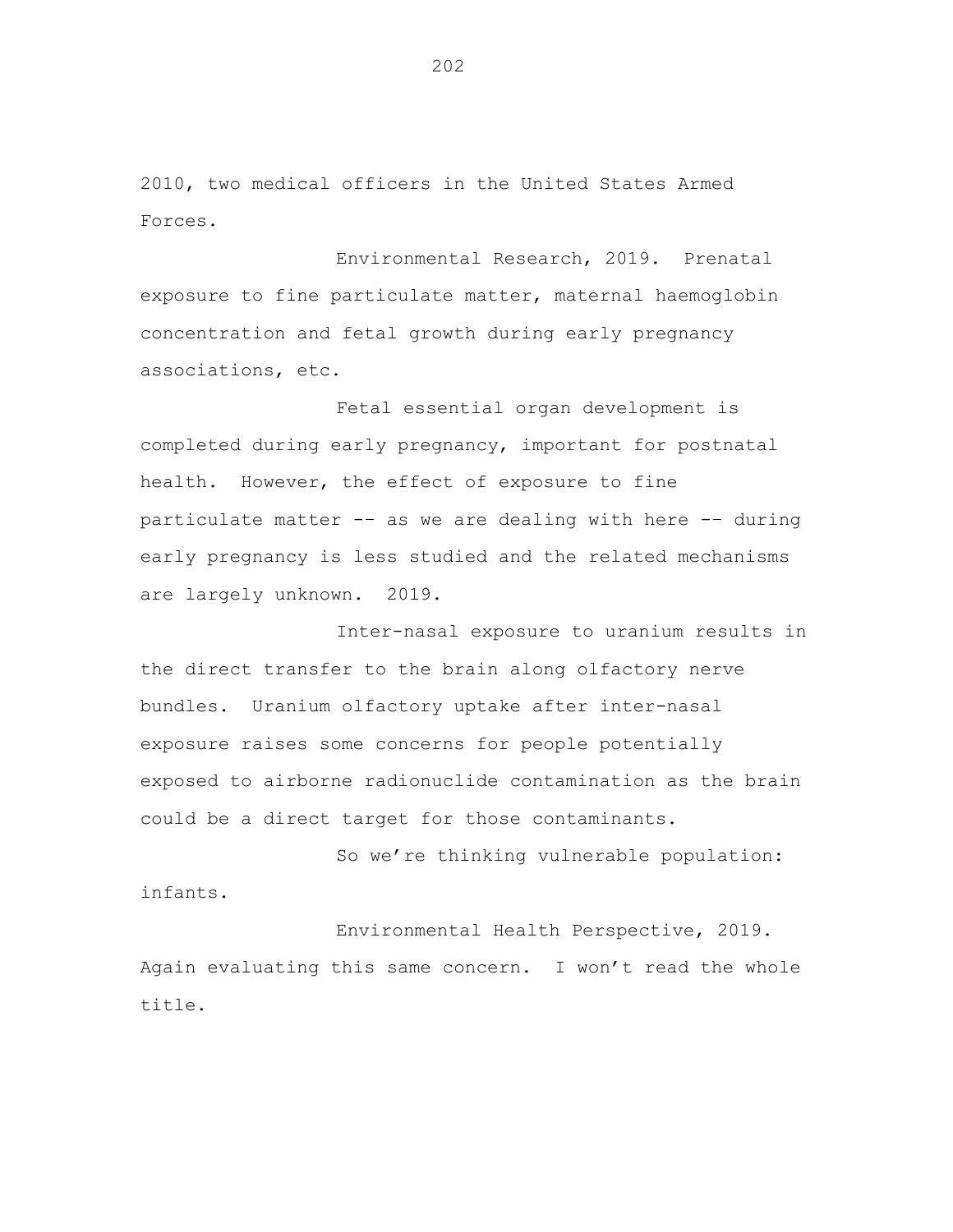The brain is presented as a direct target of ultrafine particulate.

Lastly  $--$  and I am running out  $--$  but I am most prepared to handle questions on the danger of uranium dioxide as far as a combustible metal and an explosive. The gentleman on the end,  $I'm$  sorry, I forgot your name  $-$ yes, sir. I watched yesterday with great concern when you answered a question without, my apology, sufficient background; that you thought that the uranium powder here was not combustible. They have Class D flammable metal extinguishers at this site for that reason and that reason alone.

Uranium dioxide is a pyrophoric metal. I've got documentation there. It can combust in the presence of oxygen if the powder is (0:52) available. It also, as most metallic powders, is subject to a dust explosion which in this case has the value added of sending radio-nuclear -- radioactive dust out.

OSAH, *Occupational Safety and Health Handbook* clearly delineates this, and if you're not familiar with explosions of dust, there's usually two. You have the initial explosion which raises all the dust that hasn't been brought out -- think of your barrels that may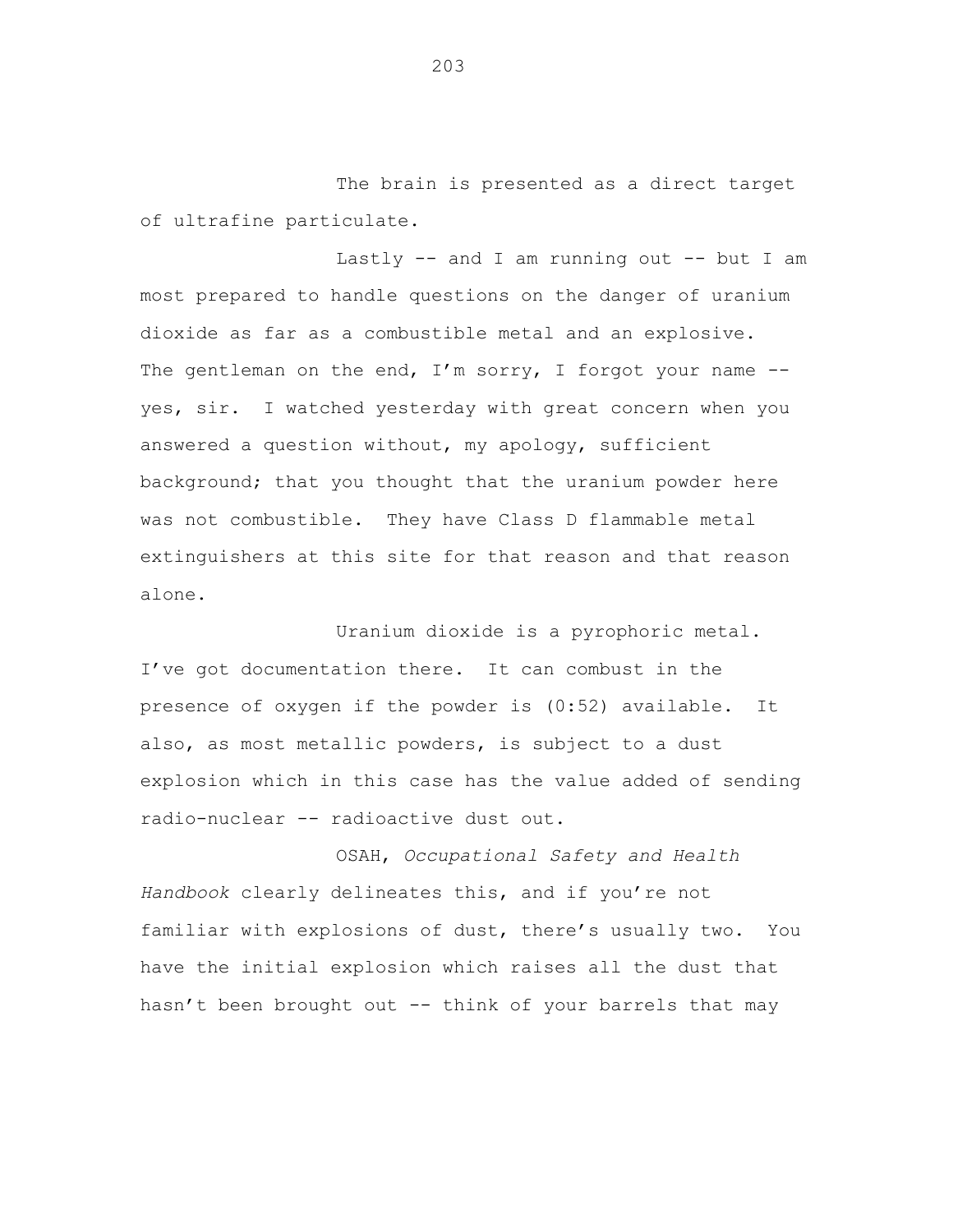be available to be opened under -- under circumstances like that.

Your second explosion is usually the worst one. That's the one that blows out walls, etcetera.

Finally, boiling liquid expanding, vapour explosion is a truth that for your hydrogen tank, that's called a bleve. When flame impingement hits particularly the air space surface above the cooled, compressed gas liquid, when that erupts you have immediate release, tremendously fast expansion. The rate of combustion can produce a true detonation versus a deflagration explosion, which means the progression is moving faster than the speed of sound. You will have a shockwave and resulting damage.

I'll stop there. There's more but - okay.

**THE PRESIDENT:** Thank you, Mr. Gibb.

Dr. McKinnon?

**MEMBER McKINNON:** Thank you for your points. Again, I would like to raise one of your points, since we have a deputy fire chief here, in connection with the potential for dust explosions and also the flammability of uranium dioxide powder, if you could address those points?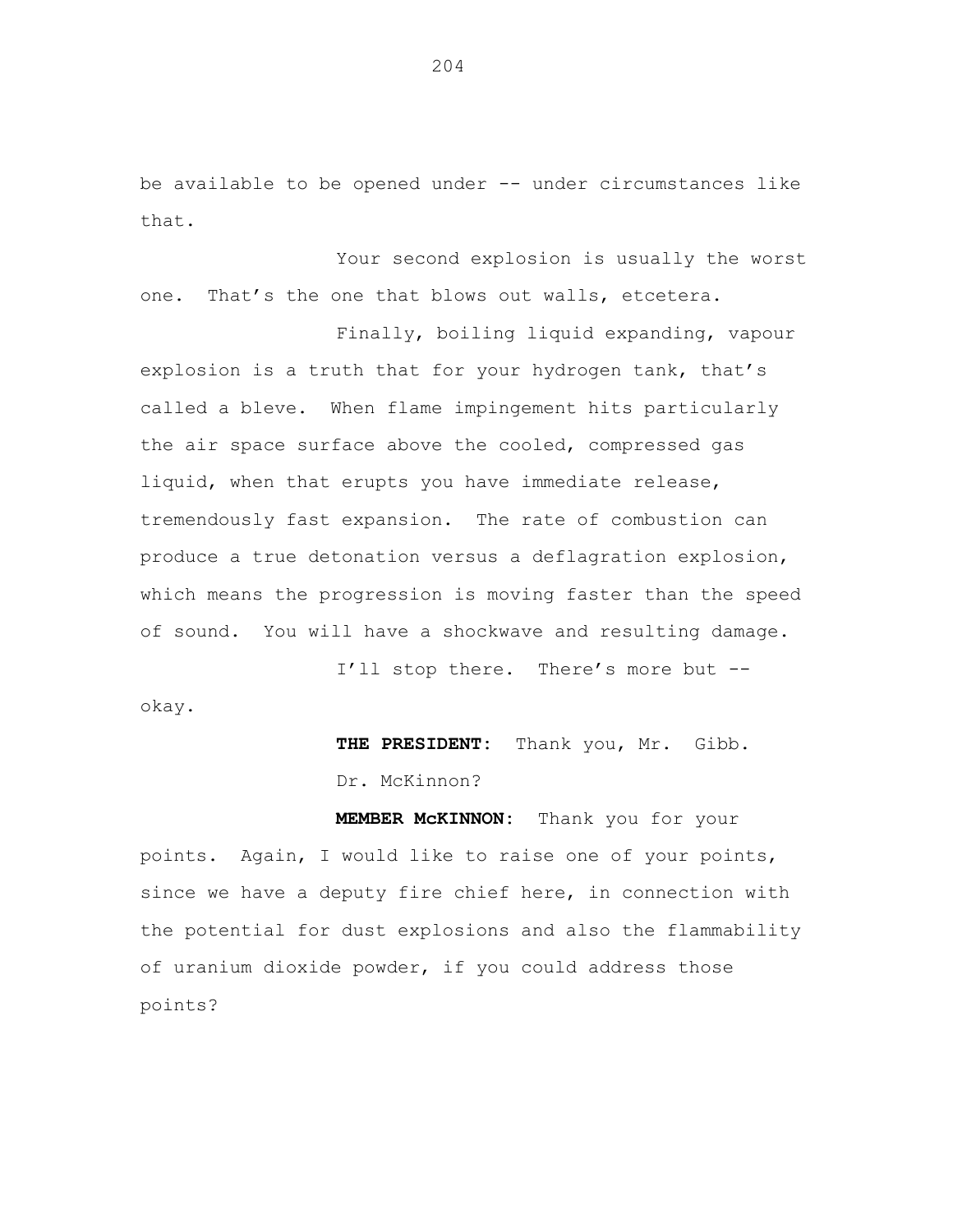**MR. JESSOP:** Yes. Jim Jessop, again, Deputy Fire Chief Operations, Toronto Fire.

Certainly dust explosions are a risk that Toronto Fire is aware of and deals with in countless businesses, certainly not this is the only one; they are very common or have been common in grain silos, woodworking facilities. Certainly that is why the *Fire Code* requires specific requirements even in high school shops when you're -- you know when you're sanding and you're cutting wood. So that's certainly not unique to this property. It's something that you know the Fire Service trains for and deals with candidly as a matter of course.

I will state, though, I am not an expert in metal fires, so I'm not going to make any comment on that. It would not be appropriate at this time. I don't have my manual with me and I have learned long ago never to go off memory, so on that case I'm not going to comment on what classification of specific metals is combustible, is not combustible; it just would not be appropriate for me to provide you that information without that in front of me.

But, again, from a dust perspective, that is not uncommon. Certainly we've seen those across North America. Again, low frequency, high consequence,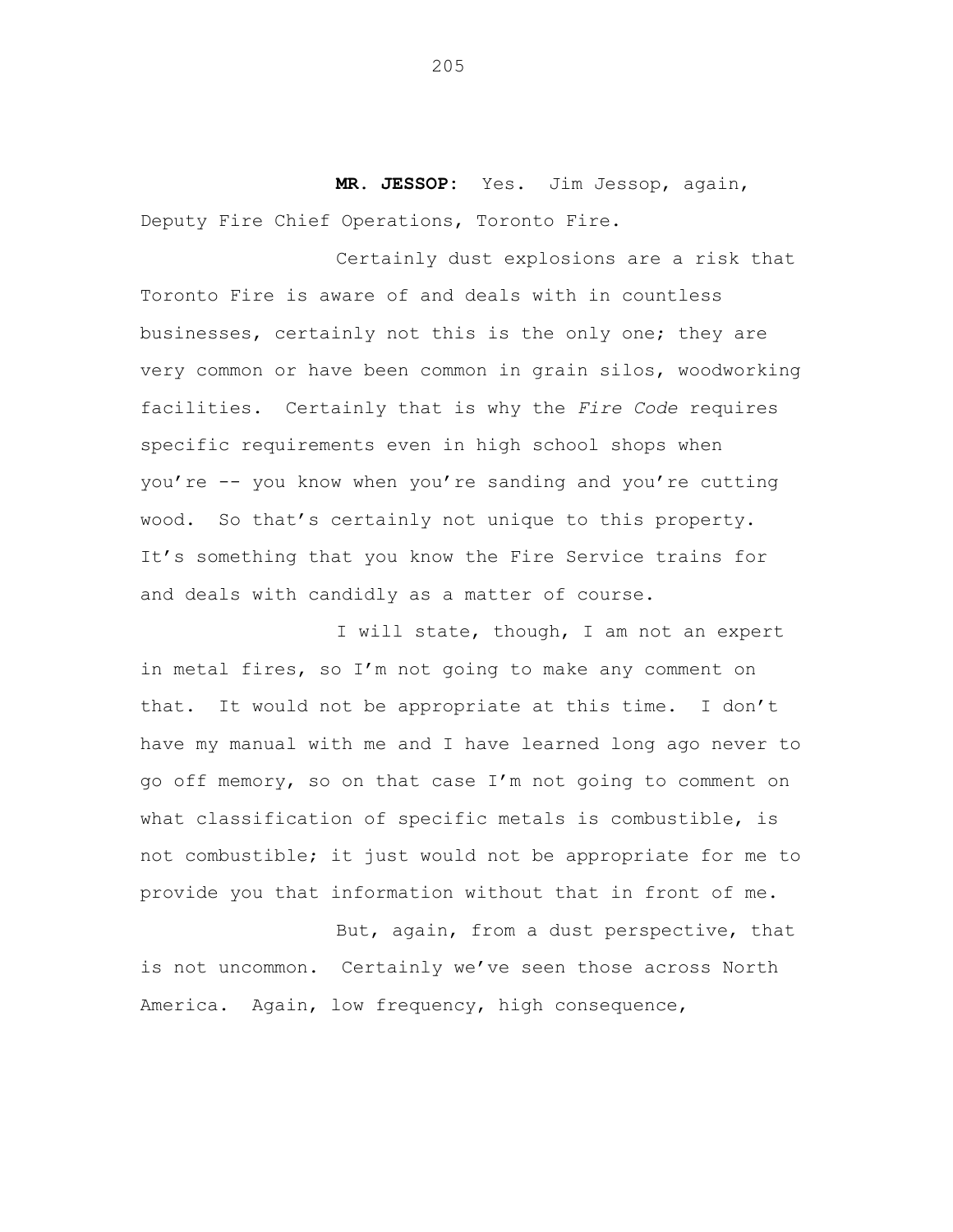certainly. But, again, that is why there are provisions that are put in place, and in fact I've referenced the ERP in the *Standard Operating Guideline* that we have developed with BWXT over the last number of years, and in fact dust collection and dust risk is actually part of that, so that has been identified.

**THE PRESIDENT:** Dr. Demeter?

**MEMBER DEMETER:** Thank you. I have a question for one of the CNSC staff, but I'll clarify a comment that was directed to me earlier. I totally agree that any dust kind of scenario whether it's grain dust, wood dust, metal dust has the risk of a fire and explosion.

The comment I made and I'll ask for -seek for whether there's value in it, that uranium dioxide in and of itself does not spontaneous ignite when exposed to natural air. Please correct me if I'm wrong.

**MR. SNOPEK:** Dave Snopek, for the record.

That's correct, the uranium dioxide that we get from the supplier in Port Hope is not -- not a flammable pyrophoric material. It's very clear on the MSDS for the material that we get, it's not a flammable material.

**MEMBER DEMETER:** Is that related to it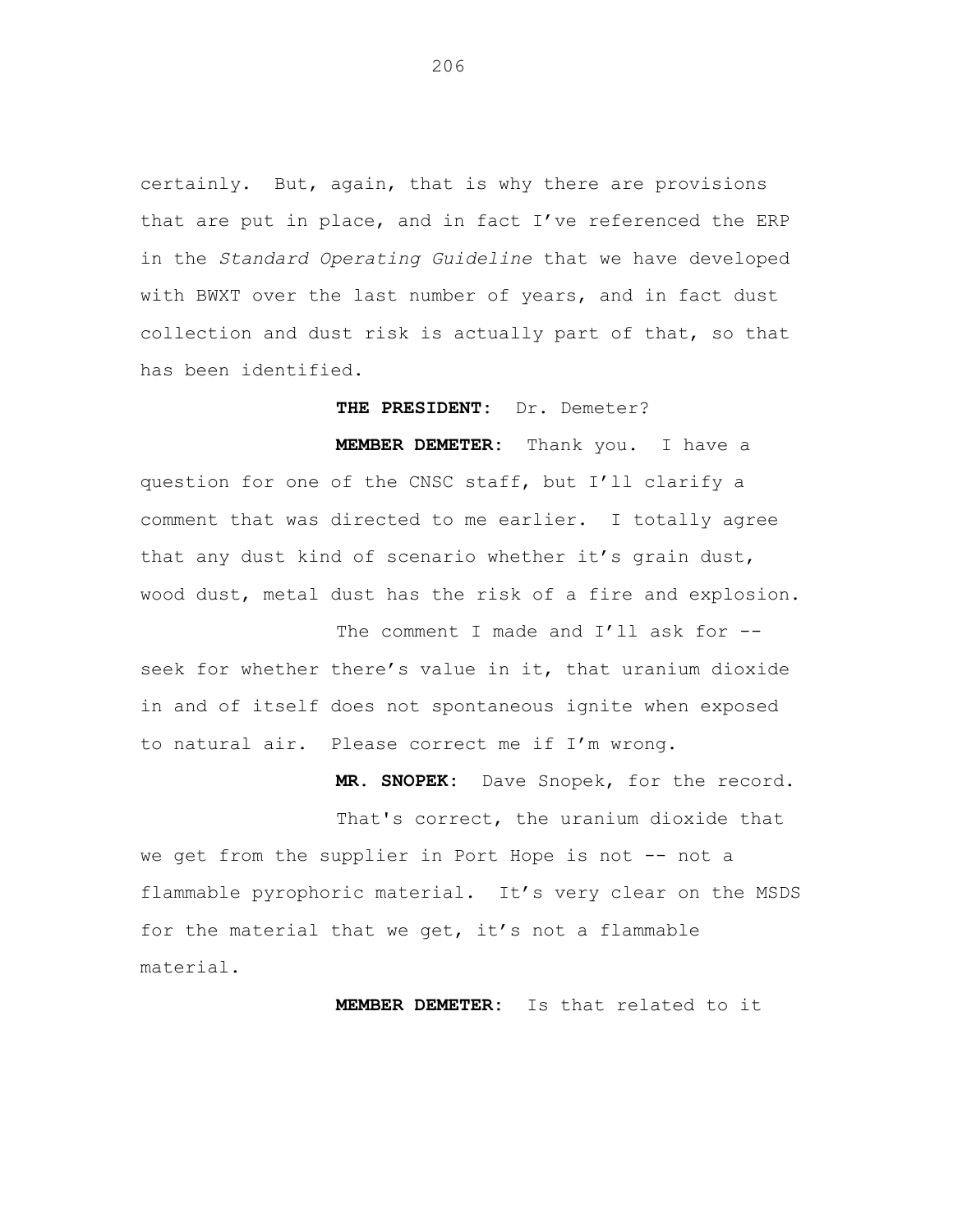being calcinined, or is it related to it not being an elemental form of uranium versus a uranium dioxide?

**MR. SNOPEK:** Primarily the reason is because it's not a metallic form.

The intervenor talked about you know Class D Metal fire extinguishers, which we do have in one small area of the facility. It's not for uranium; it's for actually when we cut -- when we manufacture the bundles we make tubes and we seal the pellets in the tubes. When we have to do a rework we want to recover -- for example, if that particular element doesn't meet quality requirements we want to recover the material out of that tube and either reuse it or recycle it, so we have basically a can opener type thing that opens the end of the tube and it has the potential to generate shavings of zirc and that is a flammable metal. So that's done in a very small area of the plant that's done in campaigns and the Class D fire extinguisher is present for that zirconium risk.

**MEMBER DEMETER:** Thank you. I wonder if CNSC can address the two health issues that were raised, one is, transplacental transfer of uranium that's inhaled, and one is the blood brain barriers, if from first principles there was a significant cross to blood brain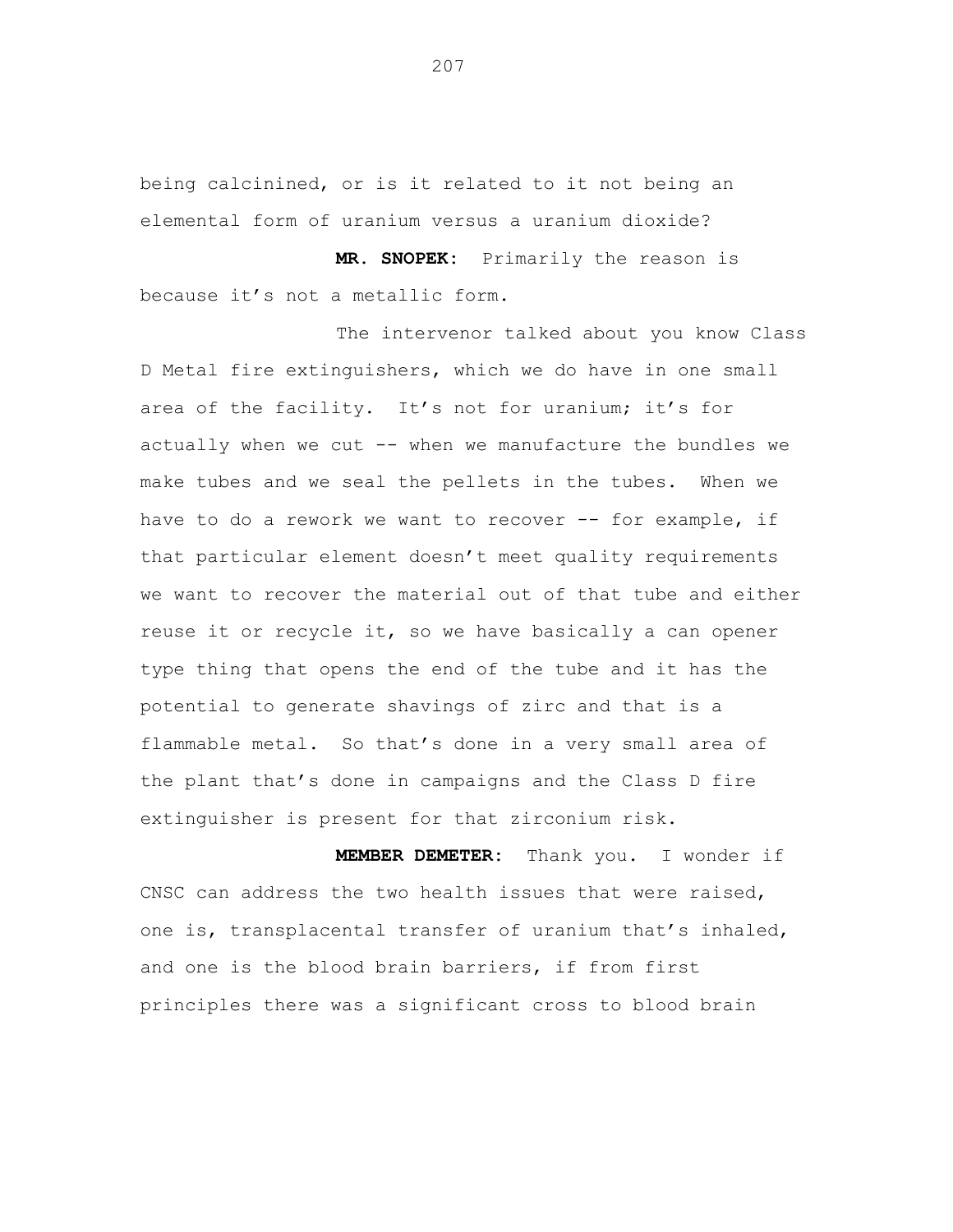barrier or are there any neurological risks or brain cancer risks that have been demonstrated in populations that might have been exposed to much larger amounts of particulate than this scenario that we could derive some data from?

**MS TADROS:** Haidy Tadros, for the record. I'll ask our health specialist in Ottawa to take that question.

**MS RANDHAWA:** Kristi Randhawa, Radiation Health Sciences officer.

So speaking to hereditary affects, we have seen some effects demonstrated in animals but an increase in the hereditary effects in humans populations, cannot be attributed to radiation exposure.

So we are aware that children, foetuses, embryos, they may be more sensitive to some types of cancers such as leukemia, but the ICRP's system of protection, which the CNSC bases the dose limits on, have been developed to protect all members of the population, so this includes the embryos, foetuses, young children, pregnant woman, and these dose limits are set conservatively to take into consideration all those uncertainties in those studies that we speak of.

In terms of exposures to uranium as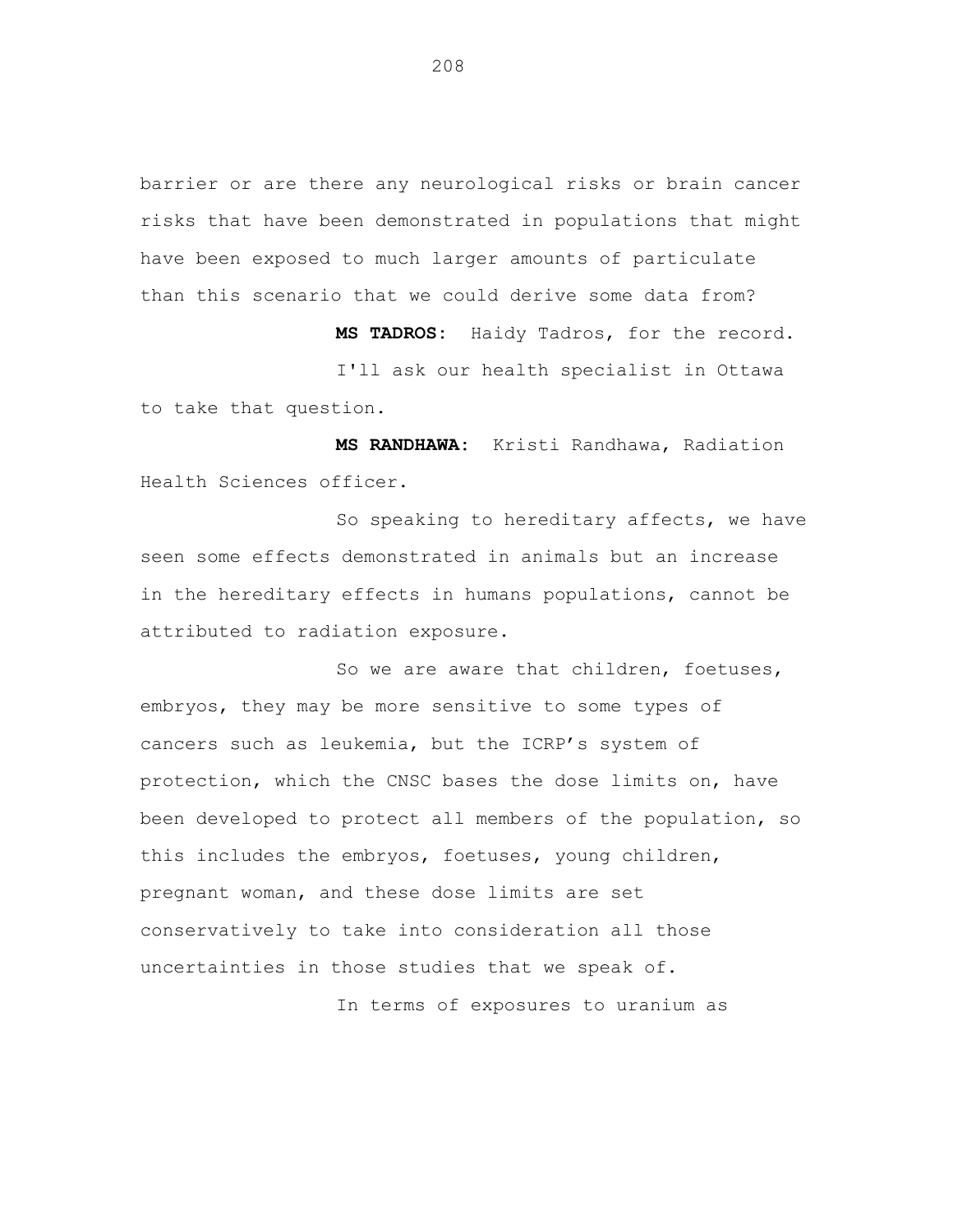mentioned previously the research has only shown effects to the kidneys. We have not seen effects in terms of cancers; that includes those hereditary effects, so no hereditary effects, no cancers in children due to exposures to the mothers, also paternal exposures.

Also, the ICRP has biokinetic and dosimetric models and dose coefficients for the embryo, foetus and newborn as a result of intake of those radionuclides by the mother, so intake of uranium. So the models are protective of this, and we do not see any health effects of uranium exposure. There's no evidence for that, at least in the health studies.

**THE PRESIDENT:** Dr. Berube? Dr. Lacroix? **MEMBER LACROIX:** A quick question, either for staff or for BWXT. Could someone define to me what is pyrophoric substance, and is UO2 a pyrophoric substance? And, what is the ignition temperature -- autoignition temperature of hydrogen compared to gasoline, for instance? Three questions.

**MS TADROS:** Haidy Tadros, for the record. So perhaps our specialist in Ottawa can provide those -- those answers for you.

**MR. BOUNAGUI:** Zaq Bounagui, technical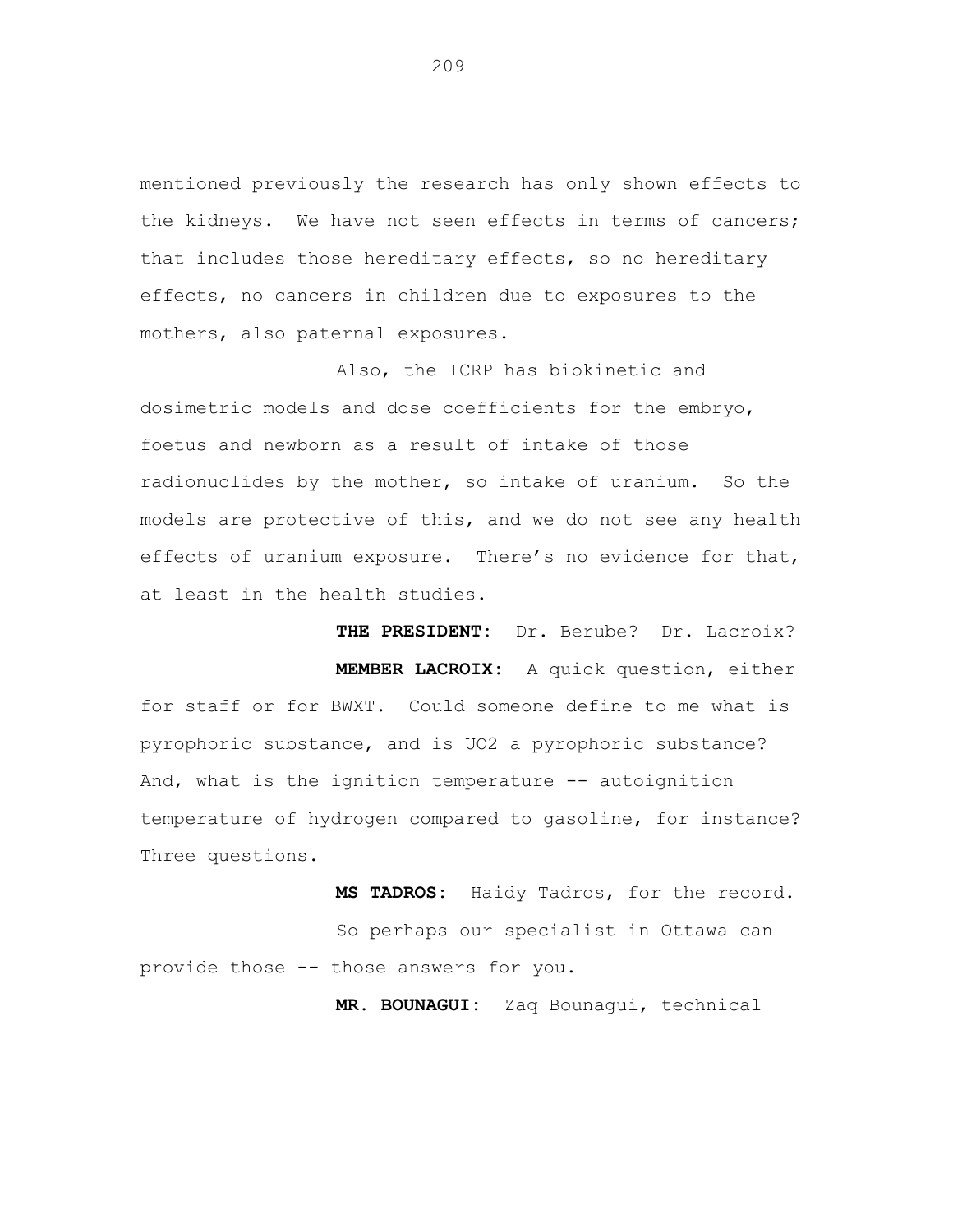specialist, for the record.

So, for the pyrophoric, it's  $-$  it is liable to ignite spontaneously or on exposure to air. So, that's the definition of pyrophoric.

For the other information, we'll get back to you on it.

**MR. AMALRAJ:** Julian Amalraj, for the record. Could you please repeat the second and the third questions again?

**MEMBER LACROIX:** The second question was, is uranium dioxide a pyrophoric substance?

**MR. AMALRAJ:** No. Uranium dioxide is not pyrophoric. Uranium metal is.

**MEMBER LACROIX:** Okay. And my third question is that what is the autoignition temperature of hydrogen compared to gasoline, for instance?

**MR. AMALRAJ:** We will get back to you on that.

**THE PRESIDENT:** A question for BWXT. Mr. Gibb mentioned that he had requested a number of documents a while back and has not got a satisfactory response.

Given what you have heard over the last day and a half, I think this is an area you need to put a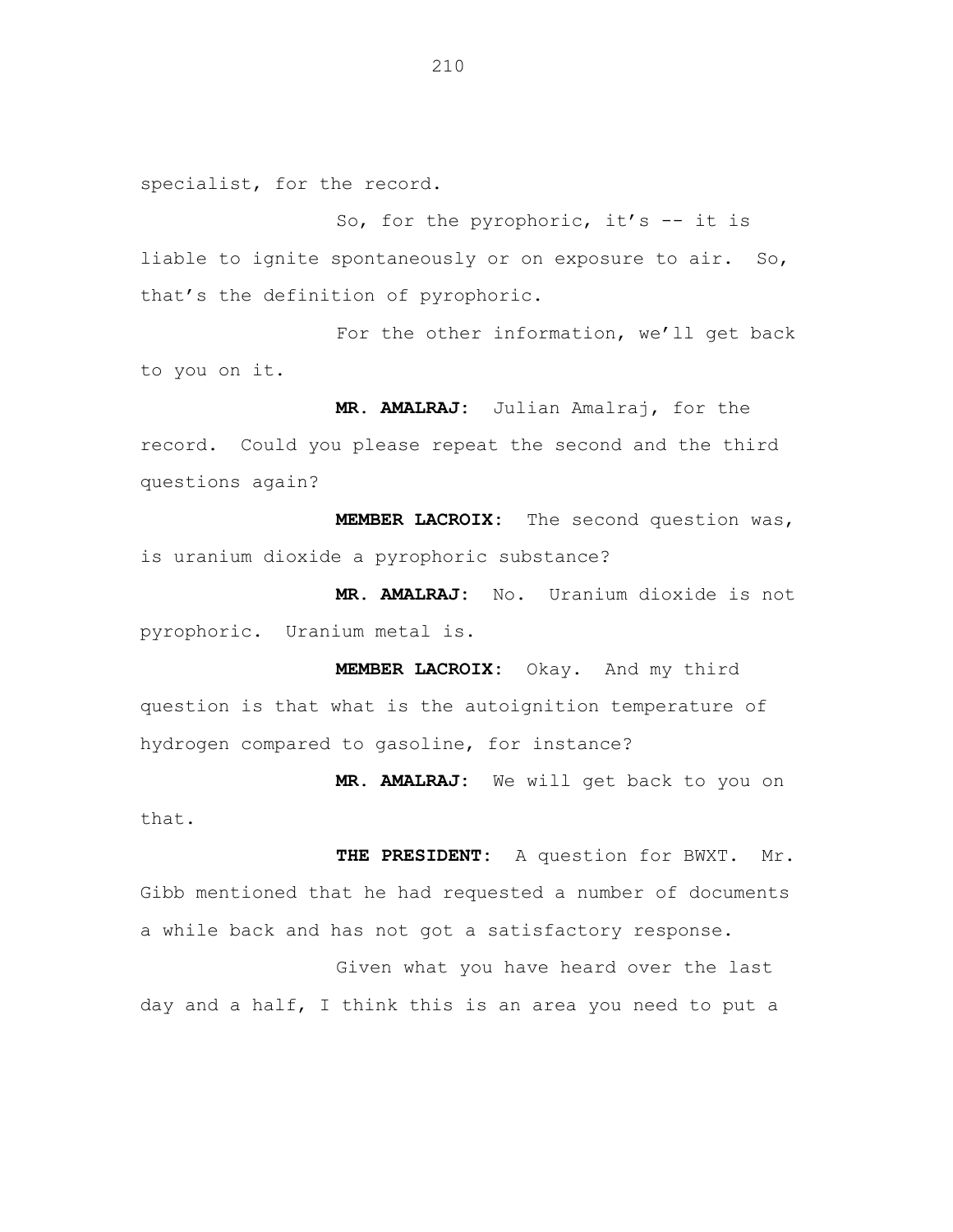greater effort in, unless there were, you know, legitimate reasons why you were not more responsive. Can you comment on that, please?

**MR. MacQUARRIE:** It's John MacQuarrie.

So we received the requests about a week ago. They were for documents that are generally internal documents, very technical; they have things like employee names. There was a reasonable volume of those.

We have intention to share those documents, but we do need a bit of time to review those appropriately and to make sure that we're not releasing information that we shouldn't be releasing. So, there's no intention to not share information, but we do need a bit of time to be able to do that.

**THE PRESIDENT:** And I'm not sure if you conveyed that to him that you just need more time and you need to make sure you've redacted you know personal information and so on, as opposed to them you know feeling like they're left to dry, not knowing if they're going to be getting anything from you.

**MS CUTLER:** Natalie Cutler, for the record.

That is correct, we did explain that we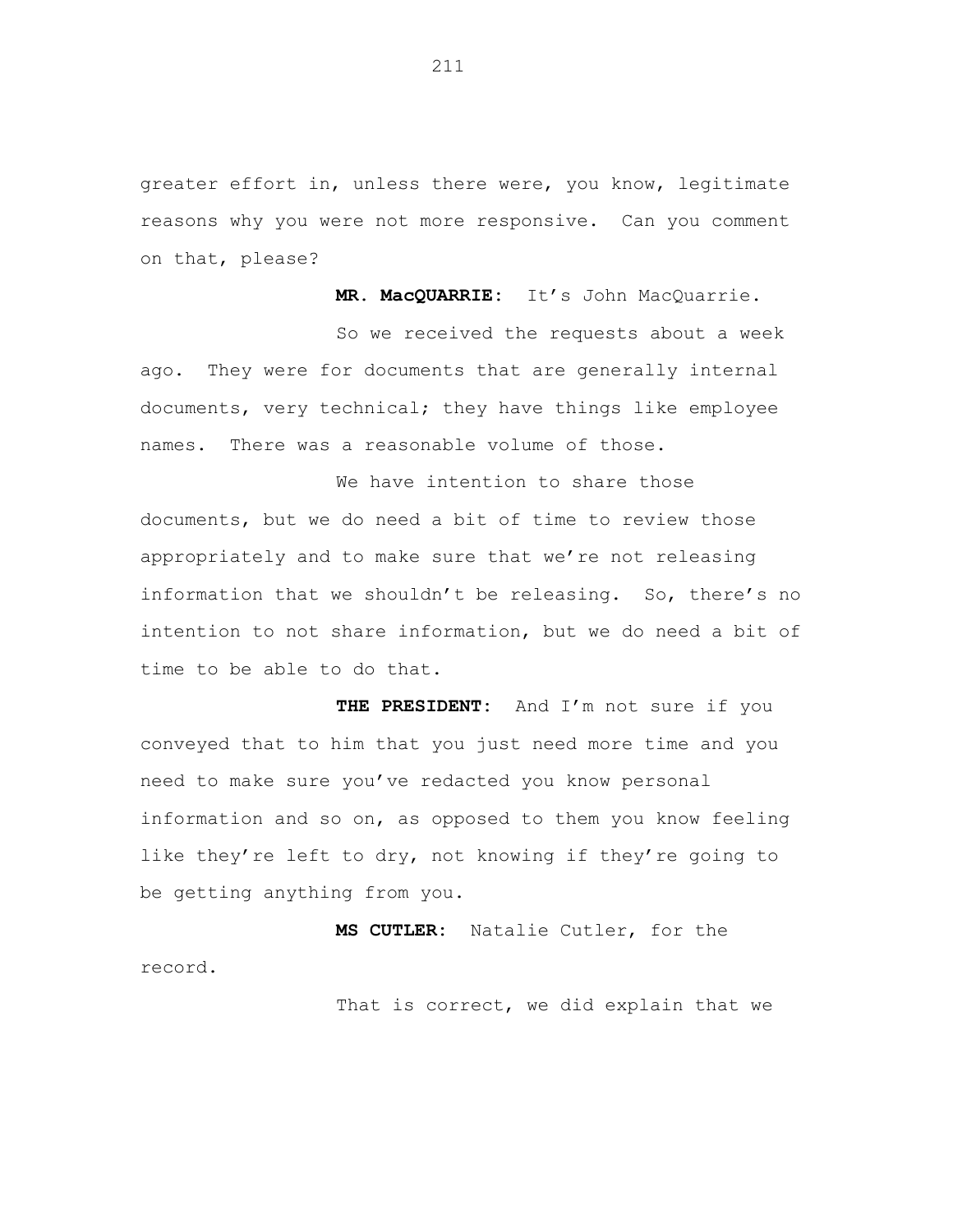are developing summaries and take this request seriously, and his request is important to us, and we will be getting back to him.

Thank you.

**THE PRESIDENT:** Thank you. Mr. Gibb, last words from you?

**MR. GIBB:** Hello again. A quick comment on the matter of the communication. It wasn't till Friday that any single message indicated a security concern as far as releasing the information. It was only when I kept pressing that's when it happened.

Now, a question, too, if you could try - if you choose to direct this to Mr. Julian Amalraj, this relates to January 25th, 2019 *Compliance Inspection Report* wherein it was noted that a hydrogen shutoff was not completed in a timely manner during a drill.

If he could think of the initiation of the drill as time zero, at what time after that was the shutoff valve activated? So hold that one.

And, very briefly, I have concerns about the integrity of the air sampling program. To me, it appears compromised. Industry self-monitoring always raises questions about the representive nature and the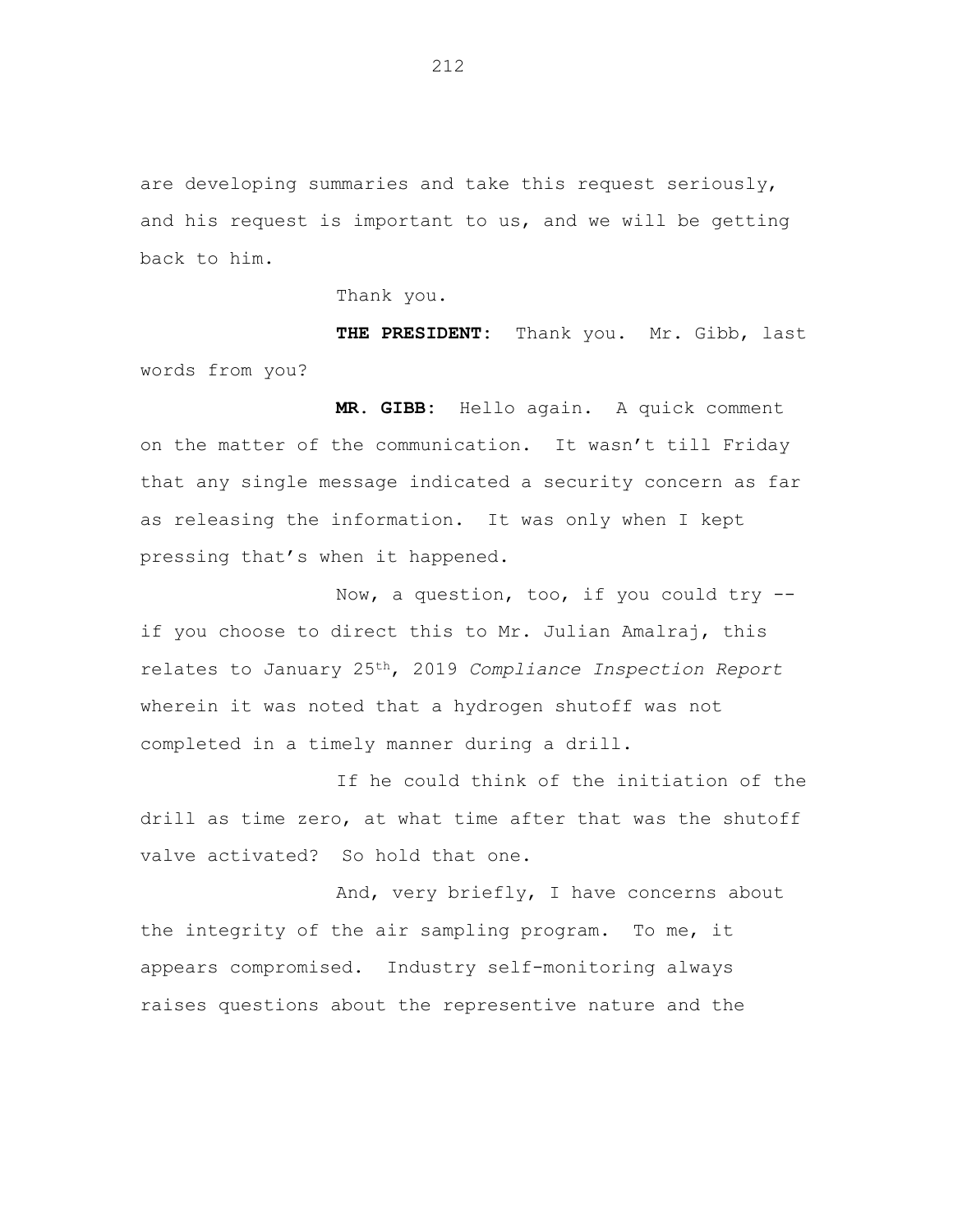accuracy. No one has yet discussed the fact that there, on your mapping, there are four off-site sampling locations. Unless they have been removed and shut down, there's been no discussion to the community that you've been sampling away from the plant. You always refer to border.

I was hired in 1979 by GE at that time as the first four person group to do onsite and border sampling. Any particulate on a border sample confirmed the particulate was leaving the property, simple as that.

The location shown on the map, approximately to the scale, the four of them, there is no location less than approximately 500 meters from the plant. That's two. Two are approximately 800 meters from the plant.

My concern is this program design permits plausible deniability for public exposure in less than 500 meters from the facility. Are those sampling sites still operating or has it been taken down, because they show within the last couple of years data that you can click on and see the location of these sites.

Thank you.

**THE PRESIDENT:** Thank you, and while we get staff ready to answer this, maybe I can invite folks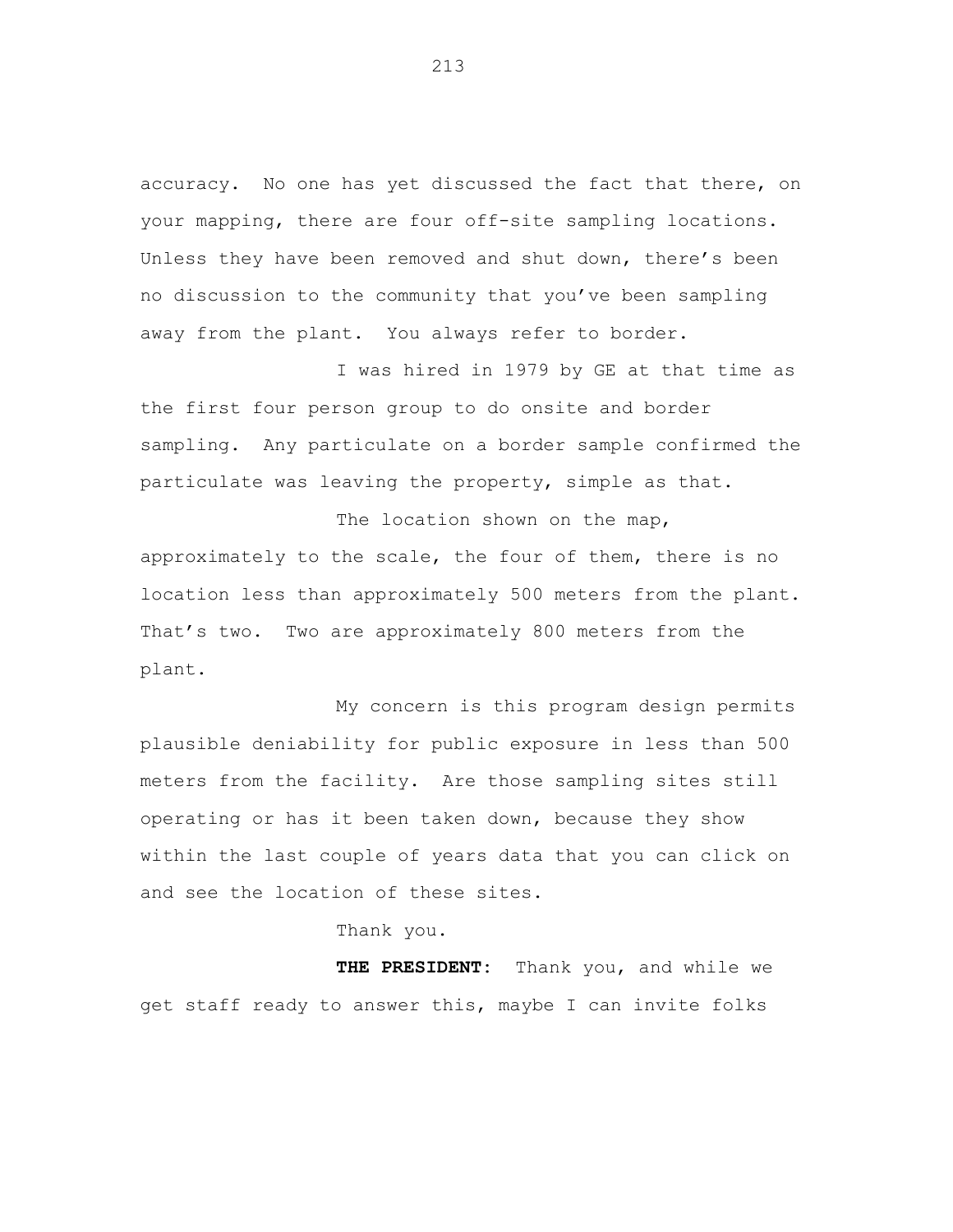from the Ontario Ministry of Environment to come to the front, and now is probably a good time for us to ask you some questions around the environment around this facility.

So the first question is around the *Compliance Inspection Report and Shutoff Valves.* Can you comment on that, please?

**MR. AMALRAJ:** Julian Amalraj, for the record.

During our inspections, we look at a variety of aspects of what we expect our licensees to do. In this particular case it was a human factors aspect where the command centre of the emergency response was expected to ensure and direct that the hydrogen shutoff was done appropriately and in a timely fashion. So the observation was associated with the timeliness and the operation of the licensee's emergency operation organization in terms of an extremely improbable event or a design-basis accident, which is what we usually test in these major exercises.

It is to be noted that the primary response of any event is from the Toronto Fire Service, they are the primary responders, right. And the associated support activities, the licensee is supposed to do, and they are supposed to do it in a fashion that meets our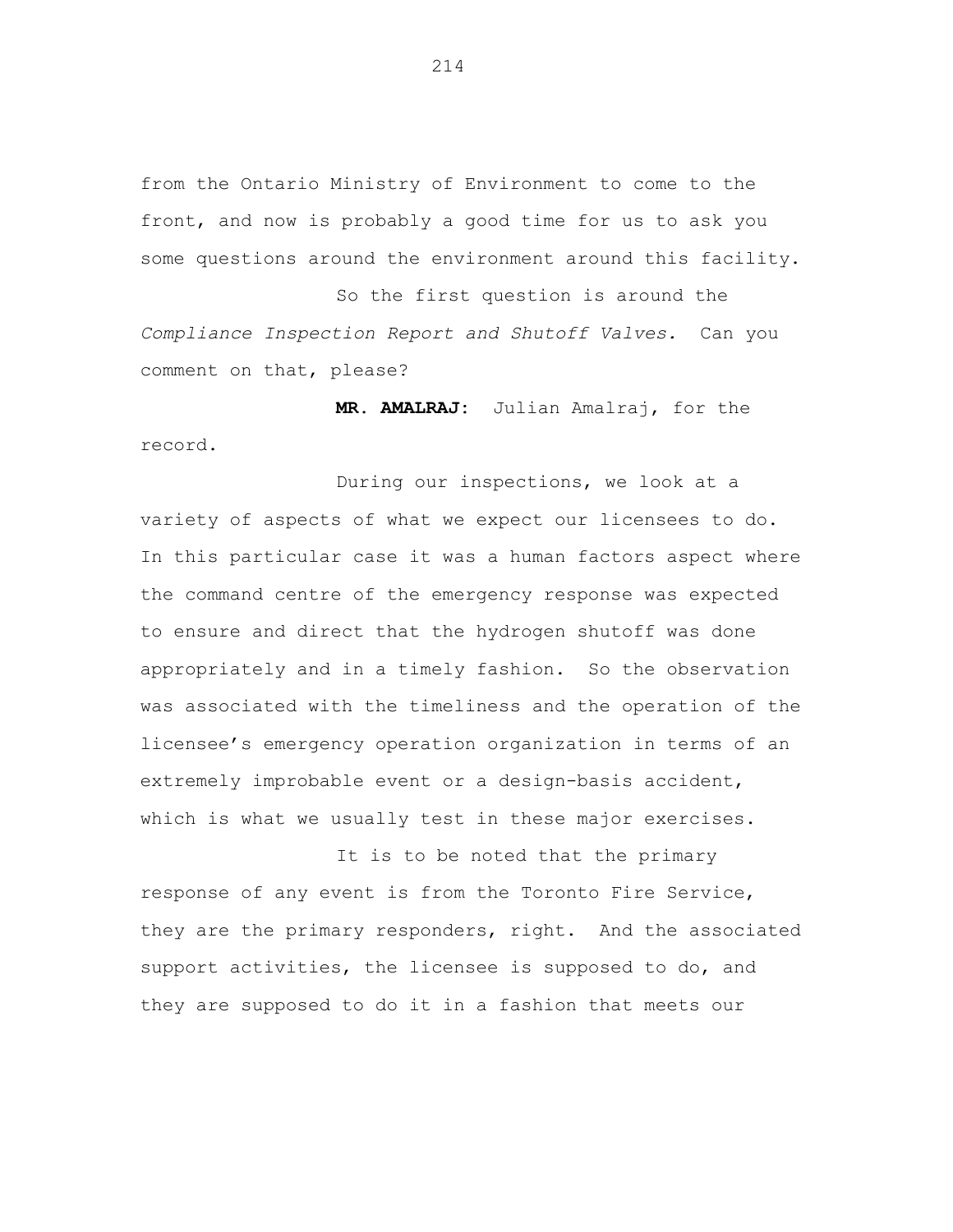expectation and the regulatory requirements is what we are assessing, not essentially the emergency response itself.

And the observations -- again, the human

factors aspect in this particular case, or the incident that we observed, and we go by what we observed, there was a delay in terms of how fast we expect the licensee to shut of the hydrogen, and that is where the observations came from.

And, subsequently, the licensee has taken action and has demonstrated in terms of what they do. And I do want to make a point on that in that actual responses in terms of one of the events that was discussed, which was a fire in 2017, there was an immediate response. So, we do know and we do benchmark against what the licensee typically does and whether there will be any impact. But we are assessing a variety of aspects and we're very strict about it. So, when we notice even the slightest deviation from what our expectations or how fast or how a licensee should respond, we will take action. And so the inspection observations and the associated enforcement actions were based out of that.

**THE PRESIDENT:** Thank you. And on the second one on the air sampling program, the adequacy of the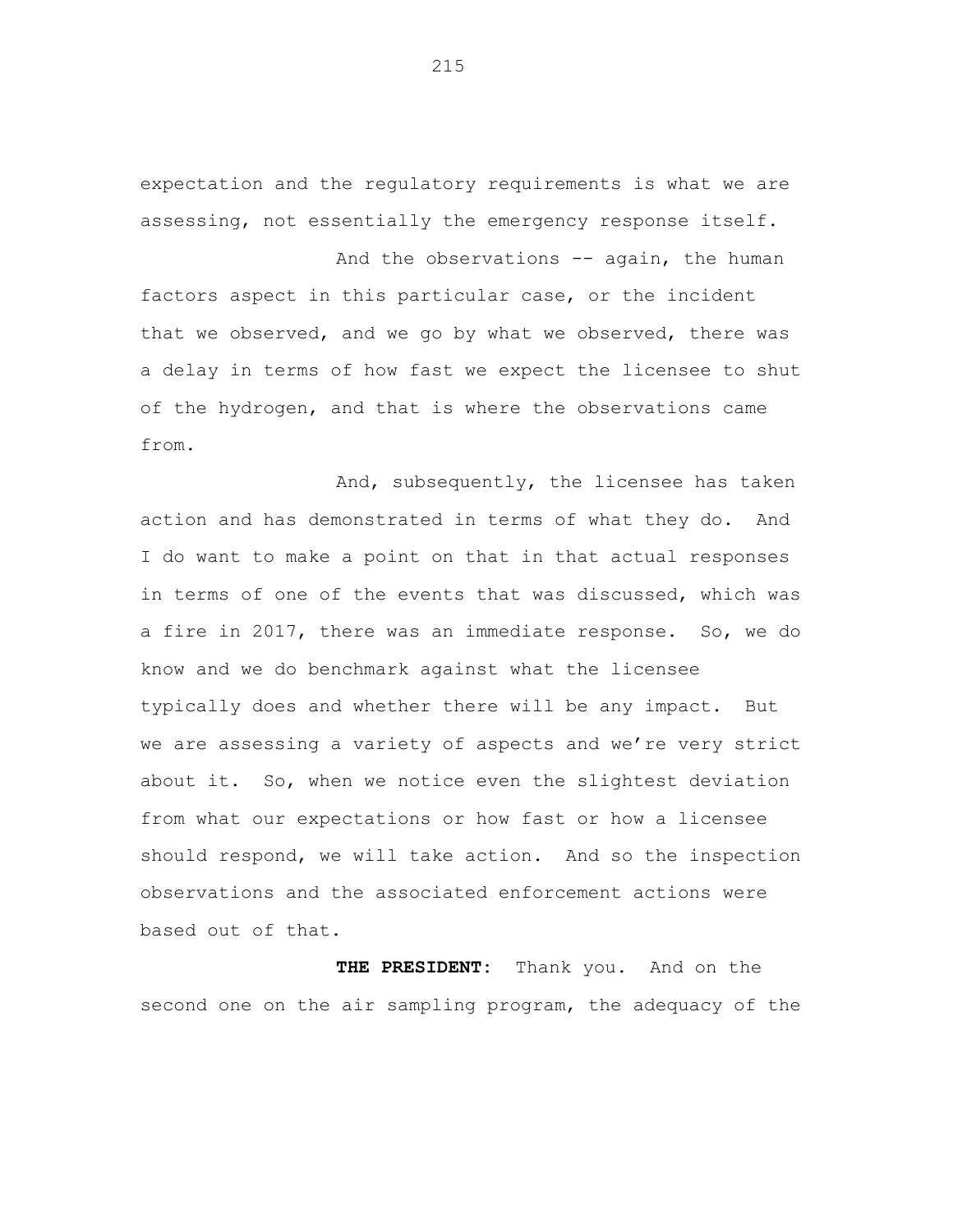location of the monitors, can you comment on that, please?

**MS SAUVÉ:** Kiza Sauvé, for the record.

So I'm going to speak both to the air sampling done by BWXT, and then I'm going to move to the independent environmental monitoring program as the four locations on a map that are clickable online must relate to our independent environmental monitoring program.

In terms of the air sampling done by BWXT the guideline is actually based on the point of impingement. And what that means is where the air is kind of leaving the site, getting closest to the ground. And so those are the boundary monitors that are being -- that are used.

I would also point out that BWXT has an environmental compliance approval from the MECP and in that approval they are also required to do third-party stack testing. So, during inspections CNSC will review the reports from these third-party audits and so Lehdner, was the name L-E-H-D-N-E-R was the independent contractor hired by BWXT to do this stack testing. So CNSC reviewed those reports during inspections.

In terms of the four points doing the independent environmental monitoring program, they are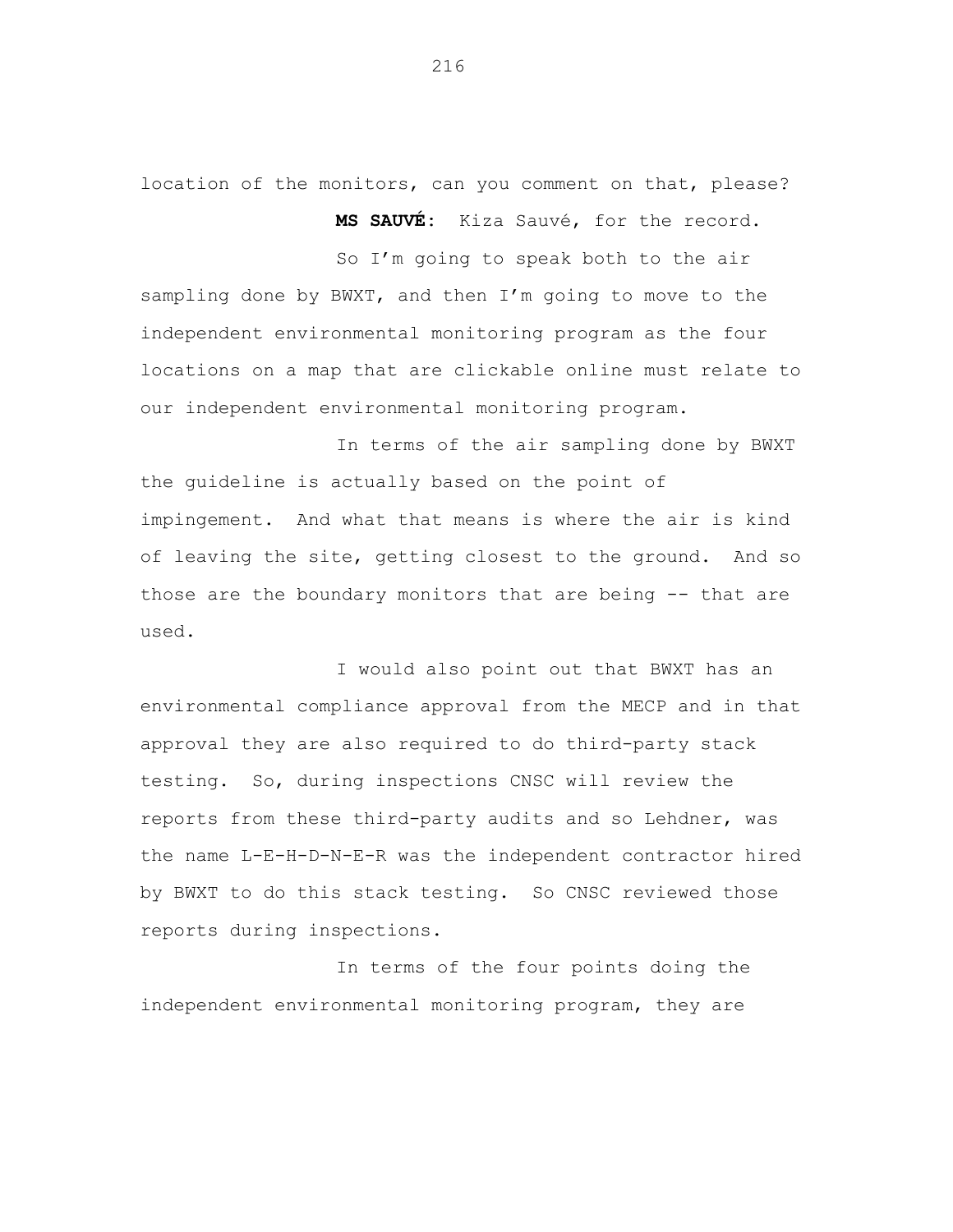further from the site and as we've discussed the program before the intention is to do some air sampling in the public area, so in parks, in publicly accessible areas, so that's why they are further from the site to kind of give another approach to some air sampling nearby.

**THE PRESIDENT:** So given that we've heard from some intervenors who live very close to the site and that the 500 meters may be rather far away, is that something for you to reconsider that you need something closer to the facility?

**MS SAUVÉ:** Kiza Sauvé, for the record.

So when we're looking at where we're doing our air sampling, we will take that into consideration. Often we're looking for an area where there isn't a big building nearby, so we're actually getting an airflow, or -- and we're looking also at the wind direction. So we are trying to do the best spot possible, but we are listening and hearing at this hearing.

**THE PRESIDENT:** Okay. And so I'll ask the first question and then my colleagues will jump in for the Ontario Ministry of Environment. We had an intervenor early this morning talk to us about a map that showed air pollution results around the city and the Lansdowne Dupont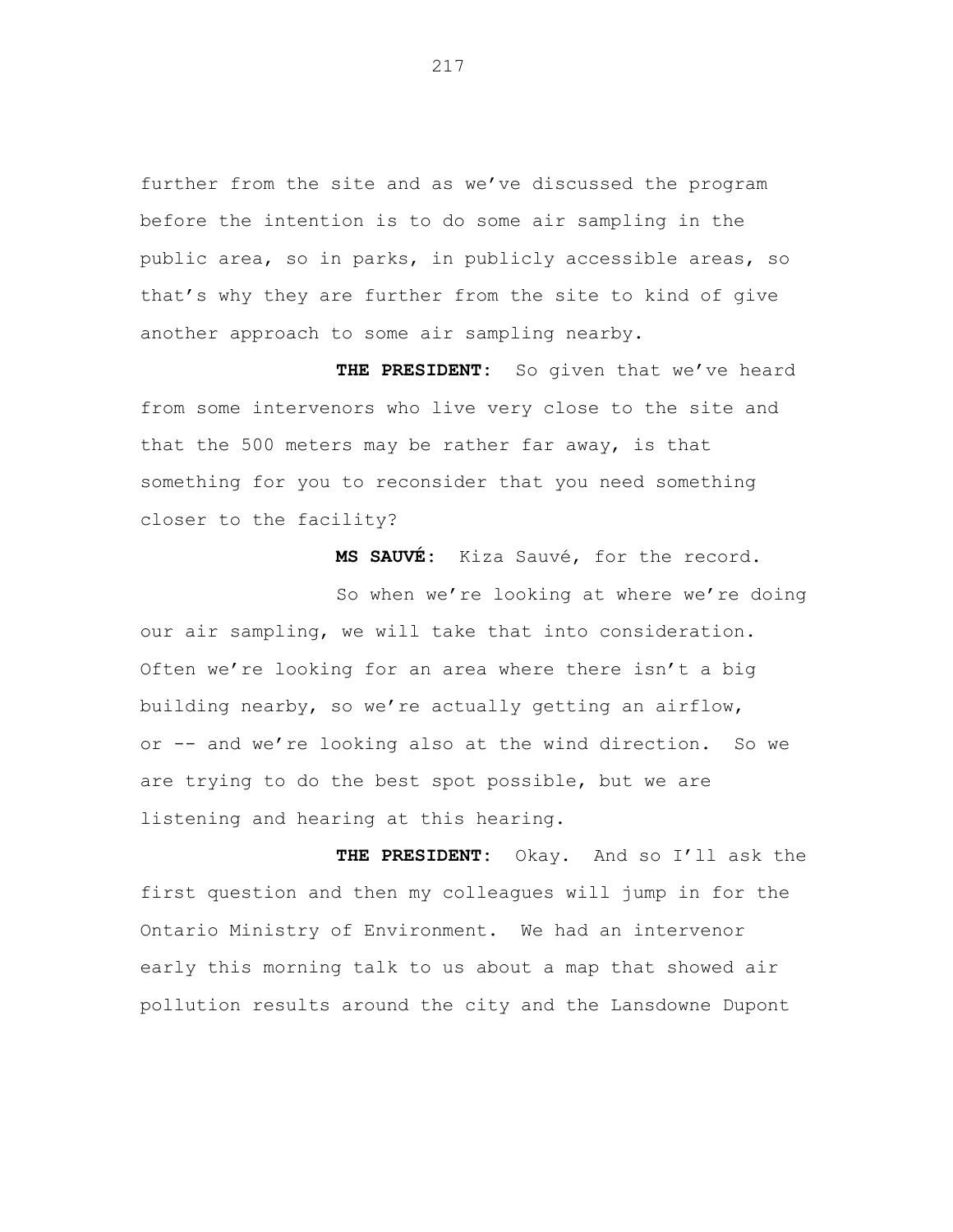area was identified as one with -- and I'm not quite sure what the pollutant was, but it had a red dot, and  $-$ - and she wanted to get some more details as to why it was kind of flagged as having high levels of pollution but didn't get any satisfactory responses.

Can you shed more light on that?

**MS CAICADO:** For the record, Jimena Caicado, with the District Manager for the Toronto office with the Ministry of Environment.

Over there with the Webex is Todd Aaron, who is a terrestrial assessment supervisor. I'm not sure if Todd may be able to answer this question, since it's a measurement that we take. Todd, will you be able to answer this?

**MR. AARON:** No, I will not.

**MS CAICEDO:** We'll take this back to our office with the Environmental Monitoring and Recording Branch and we'll get back to you.

**THE PRESIDENT:** And if you want more details as to what concerns and questions the intervenor had raised, if you can maybe check with Louise Levert at the back, she'll hopefully try to connect you with them. Anyone here with questions for Ontario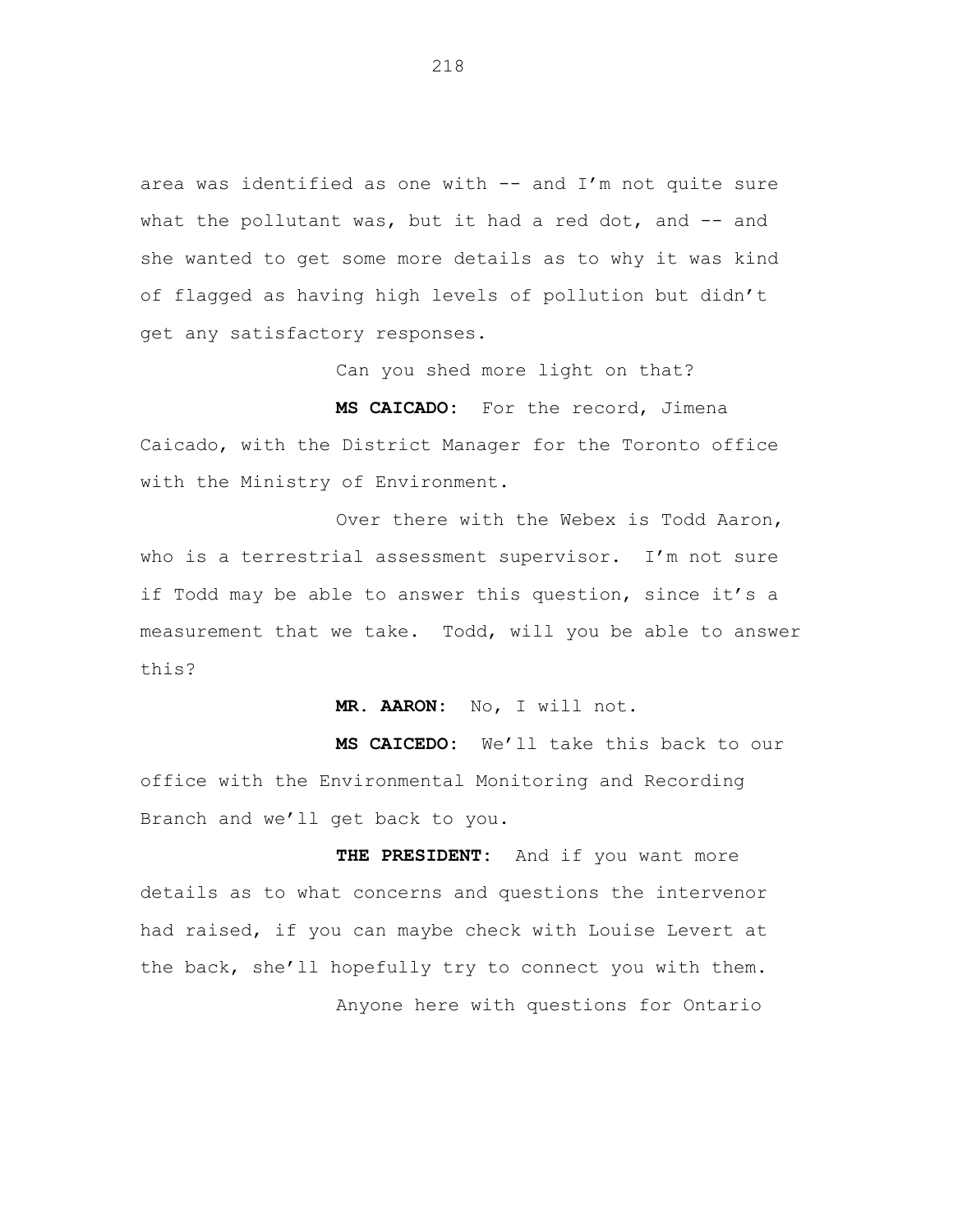Ministry of Environment at this point? But we'll probably come back to you later.

Thank you. So, Mr. Gibb, it's over to you.

**MR. GIBB:** My apologies, I didn't mean to speak over you. Is it okay to make one last statement, very briefly?

**THE PRESIDENT:** Okay. Thirty seconds.

**MR. GIBB:** On thing that has not come up when we talk about worst case scenarios, and I'm speaking from experience in the fire service, municipal, provincial, federal level, and related. There has been no description of an attempt to overlap worst case scenario with worst case response capability and timing, i.e., ice storm, blackout. These are times when BWXT employees will be entirely on their own and there's clearly a potential delay in the timing of the response by Toronto Fire and the capability. That has not been demonstrated in any of the discussions whatsoever.

**THE PRESIDENT:** Okay, a fair point. We'll ask the chief, he's still here. Maybe you can shed some light on that?

**MR. JESSOP:** Thank you again. Jim Jessop,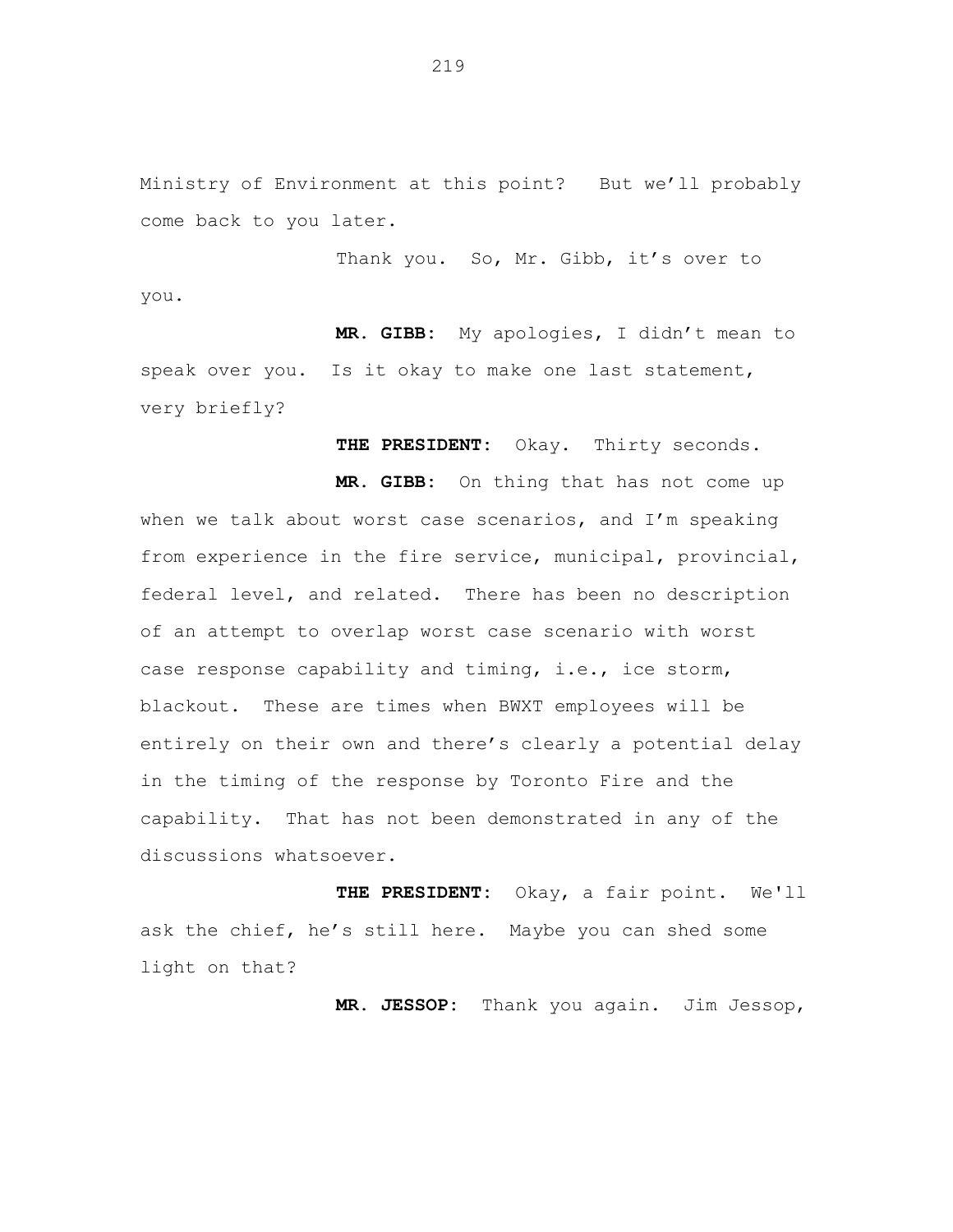Toronto Fire.

So the question regarding overlapping timing response worst case scenario is something that, candidly, Toronto Fire Service nor any other fire service that I'm aware of, does on a building specific case.

We respond fluidly and dynamically, and it is impossible for us to look at every single scenario in terms of traffic patterns, ice storms, so forth and so on.

So all I will say is we have our escalation levels. We have our -- you know, all of our training for this specific building. As I have stated a number of times, we have our response plan and our guideline, but there is not a single property in the City of Toronto where we will look at everything from worst case scenario of traffic lights stopping and ice storms coming and staffing rules. It's just -- it's an impossibility.

**THE PRESIDENT:** Okay, thank you. And thank you for your intervention, Mr. Gibb.

**MR. GIBB:** Thank you.

**THE PRESIDENT:** The next presentation is by Mr. Chaitanya Kalevar, as outlined in CMD 20-H2.203.

Mr. Kalevar, over to you.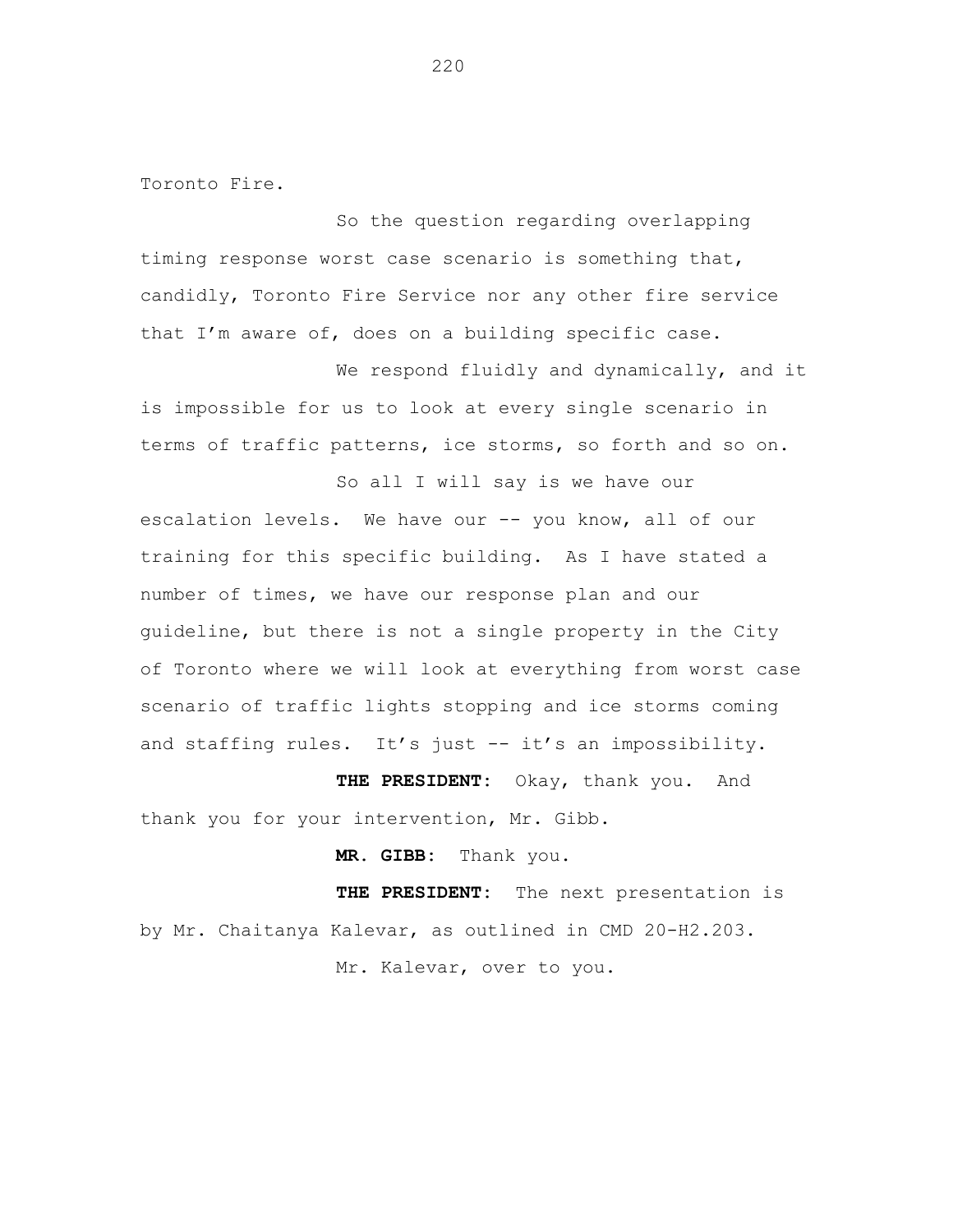# **CMD 20-H2.203**

## **Oral presentation by Chaitanya Kalevar**

**MR. KALEVAR:** I have a suggestion for the CNSC. You just heard before that even this site has no sign saying that it is a nuclear site, or something to that effect.

I'm sure there are many sites you have licensed across Canada. I suggest you should have a standard sign with your licensing requirements and when the licence is over, and maybe even a date, maybe a year ahead or six months ahead, where public can actually start talking to you and where to contact you. I think it should be a CNSC sign, rather than a sign of the BWXT. And that's my first recommendation, across Canada, for all sites. I don't know how many sites are there. Probably a hundred, anyway, from the number of emails I get from you.

Anyway, having said that, let me just comment on a few things I saw and then I'll get into my presentation.

This morning, the chief made a presentation. And I asked for his card. He said he would get me after the lunch, because he didn't have it right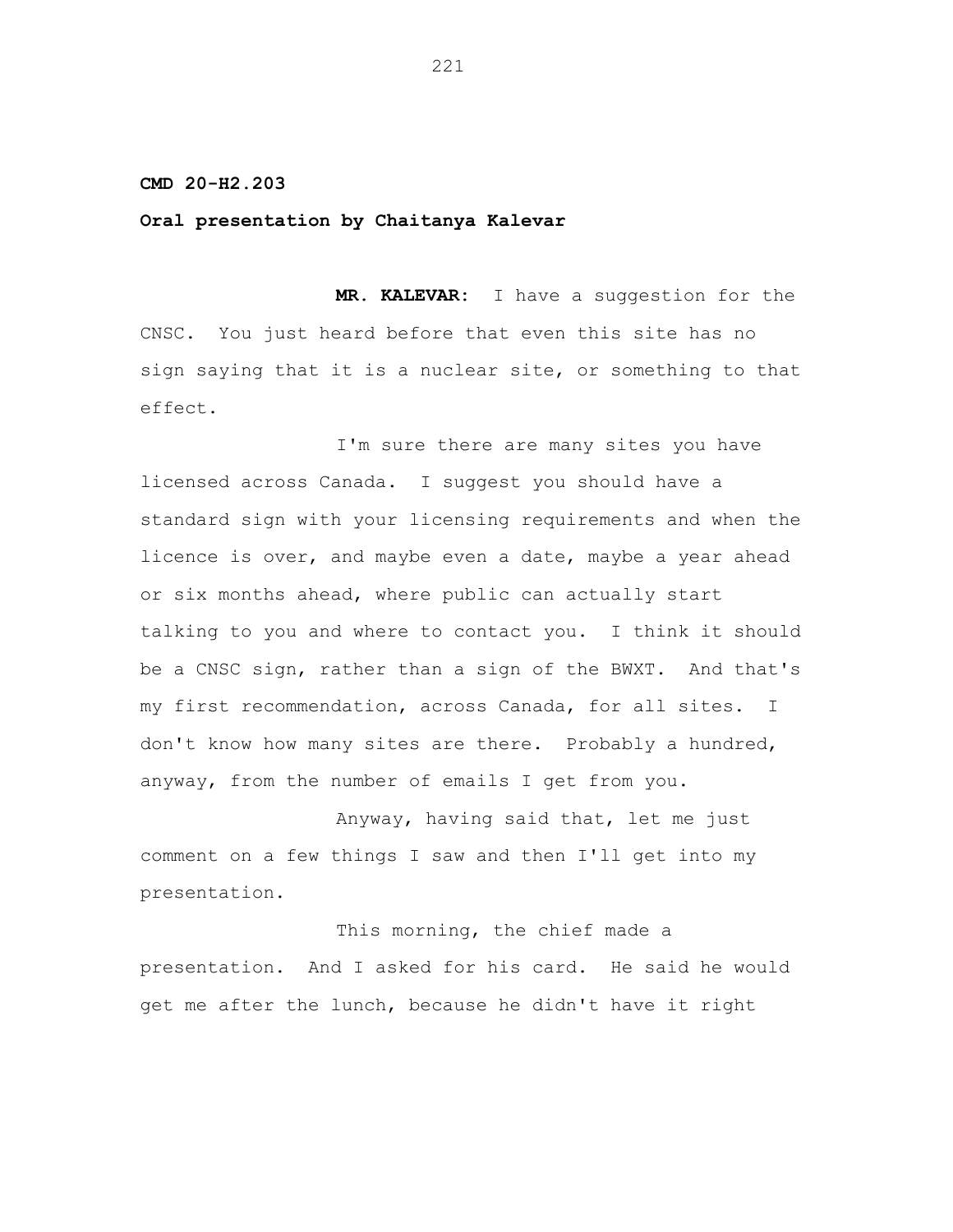then. I haven't still got it. I asked him after lunch. That's besides.

I think what was a surprise to me that the chief said that we don't have plans for every building everywhere on how it goes on. Then he also came down specifically on the CN Tower, saying, Oh, we don't have anything for CN Tower. What happens if it collapses?

Personally, I think CN Tower was an ego boost for Toronto. Yes, we have a tall building, we can build a tall building, or something like that. I don't care if the CN Tower collapses. But I do care if a nuclear site blows up. I mean, it is important that we treat the nuclear site and I hope the chief treats the nuclear site little different than CN Tower or any other building.

I think there is a sense of nuclear age which has not percolated our fire chief yet. And I think this probably, if it is true in Toronto -- we are right next to Pickering and Darlington -- it is probably true across Canada. And I suggest that the fire chiefs across Canada be educated on the sense of nuclear age and the nuclear facilities that you have licensed. And you should communicate with all the fire chiefs across Canada, saying, Hey, we have licensed this site and we want you to deal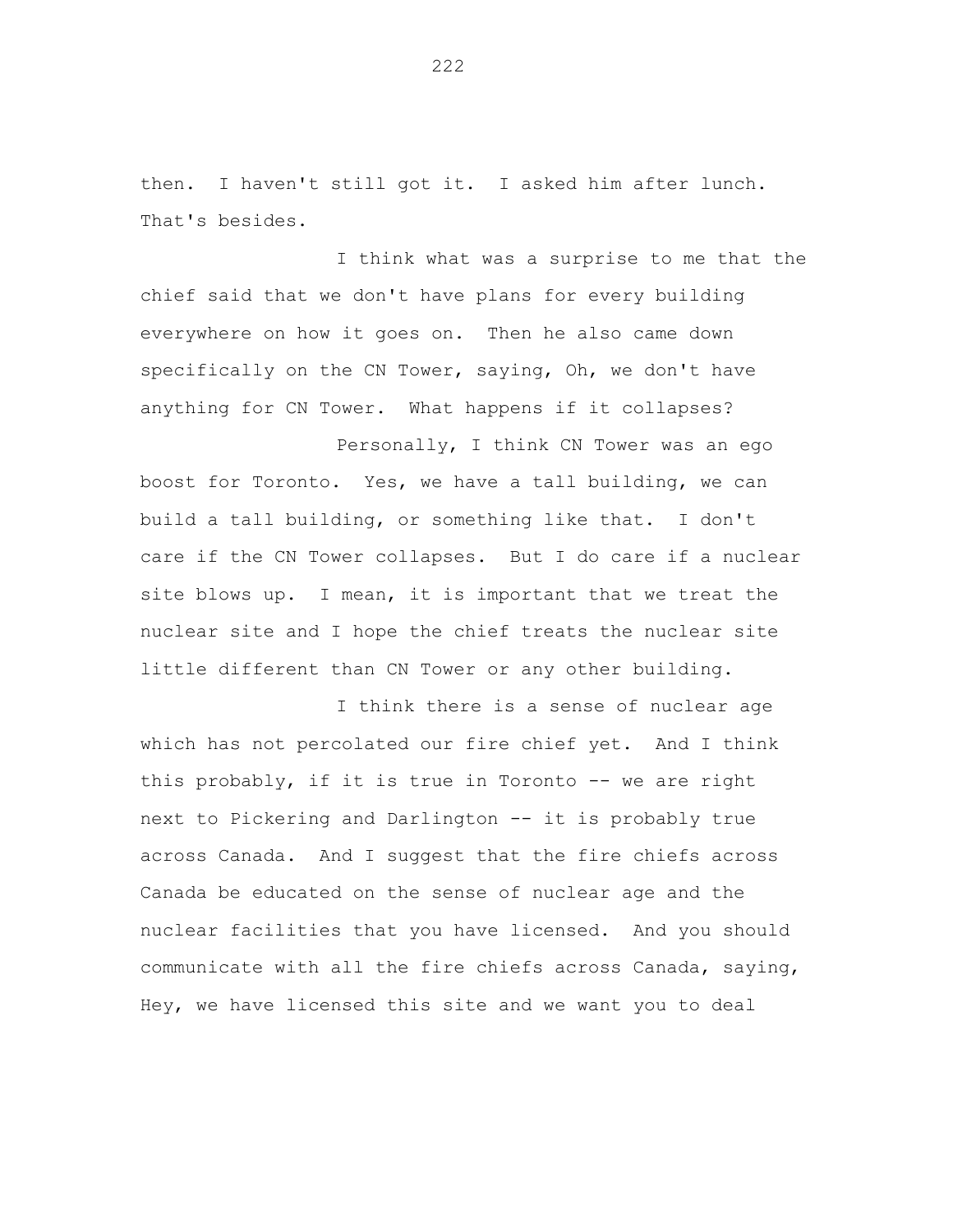with situations on this site this way, that way, whatever the way we might come up with. So that's my broad Canada-wide presentation, if you like.

Okay. How did I get into this stuff, anyway? Well, I graduated in India in my engineering degree way back in '63. And my first job was with the CANDU nuclear reactor in Trombay, India. Surprise, surprise, within a few weeks, there was a meeting called where they said, Hey  $-$  and of course Indians at that time, they know how to operate the CANDU reactor. Say, Hey, experts are coming from Canada, United States, and all that to teach how to operate the CANDU reactor.

And I heard about the meeting. I was very curious what the hell is going on -- I'm very curious all the time. So I asked my boss, Can I attend the meeting? And the chief engineer said, Okay, you can attend, but don't ask any questions. I guess I was known then too. So I said, Okay, fine.

He came back after a week, and then I asked, Can I ask you a question? He said, Sure. And I told him, Well, what are you going to do with nuclear waste? That was my first question. And my chief engineer smiled with his reverence for the CANDU reactor makers and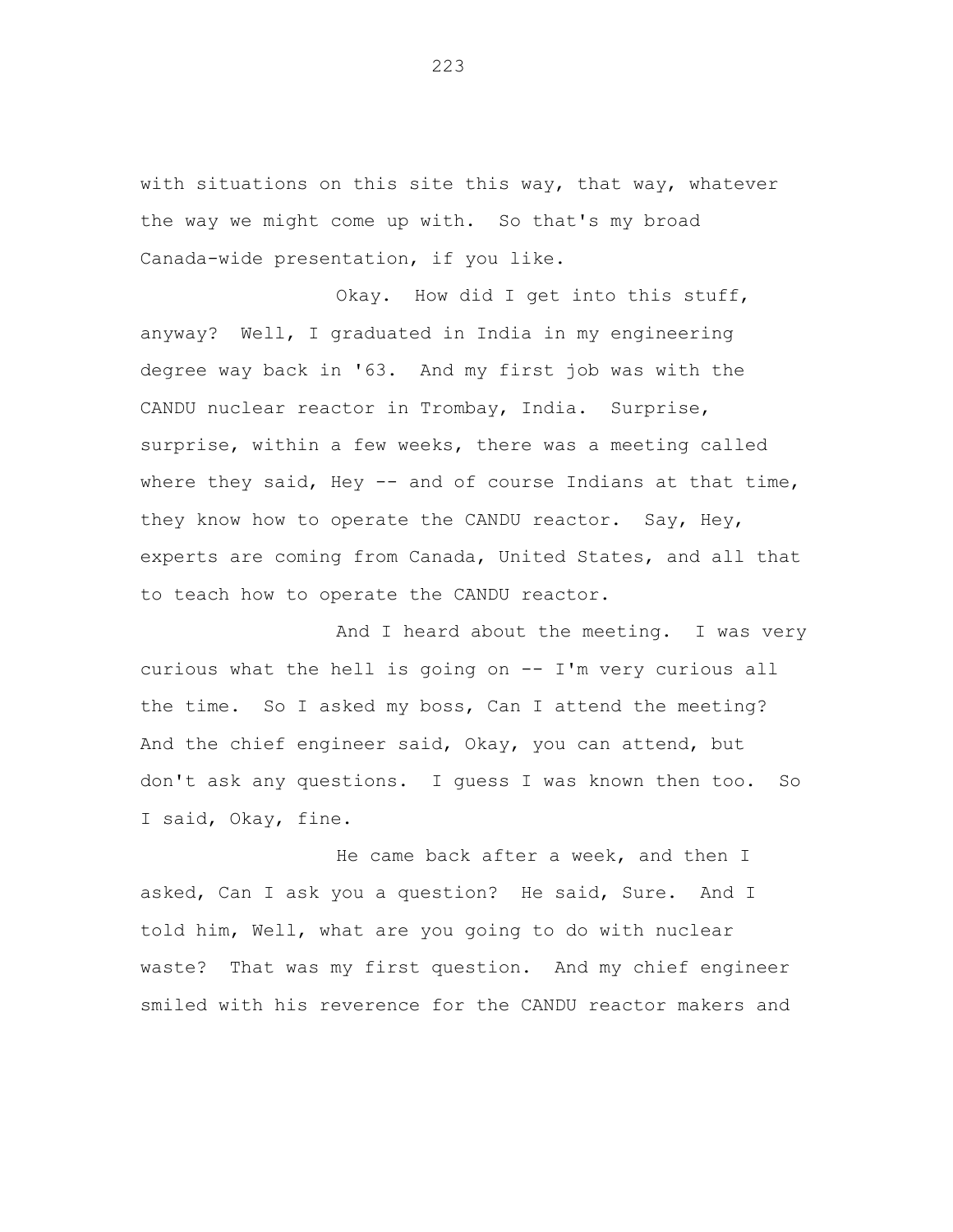designers and said, Don't worry about it. They're smart engineers in Canada and the United States, and they will have an answer for you in five or 10 years. That was his response.

I was shocked. I said, "Okay." Maybe they're smarter than me two times. What does that mean? If I write an exam with the other guy, if I finish it in two hours, he will finish it in one hour. Okay. Will that change the answer? Clearly, it doesn't change the answer. And so my curiosity was up.

And luckily, I was a good student, so I applied to University of Waterloo and I got a scholarship and I came. And when I came, I started of course poking around, as curious as I am. There was no answer on the campus.

So I started getting involved with Ontario Hydro at that time. And I found out that they were building these plants so close to Toronto. I started saying, Hey, what the heck are you doing? Why are they building these plants so close for Toronto? They said, No, no, it's transmission loss. I said, Okay, but you can also pick another lake. Maybe you can have some transmission loss extra, but yeah, build it somewhere a little further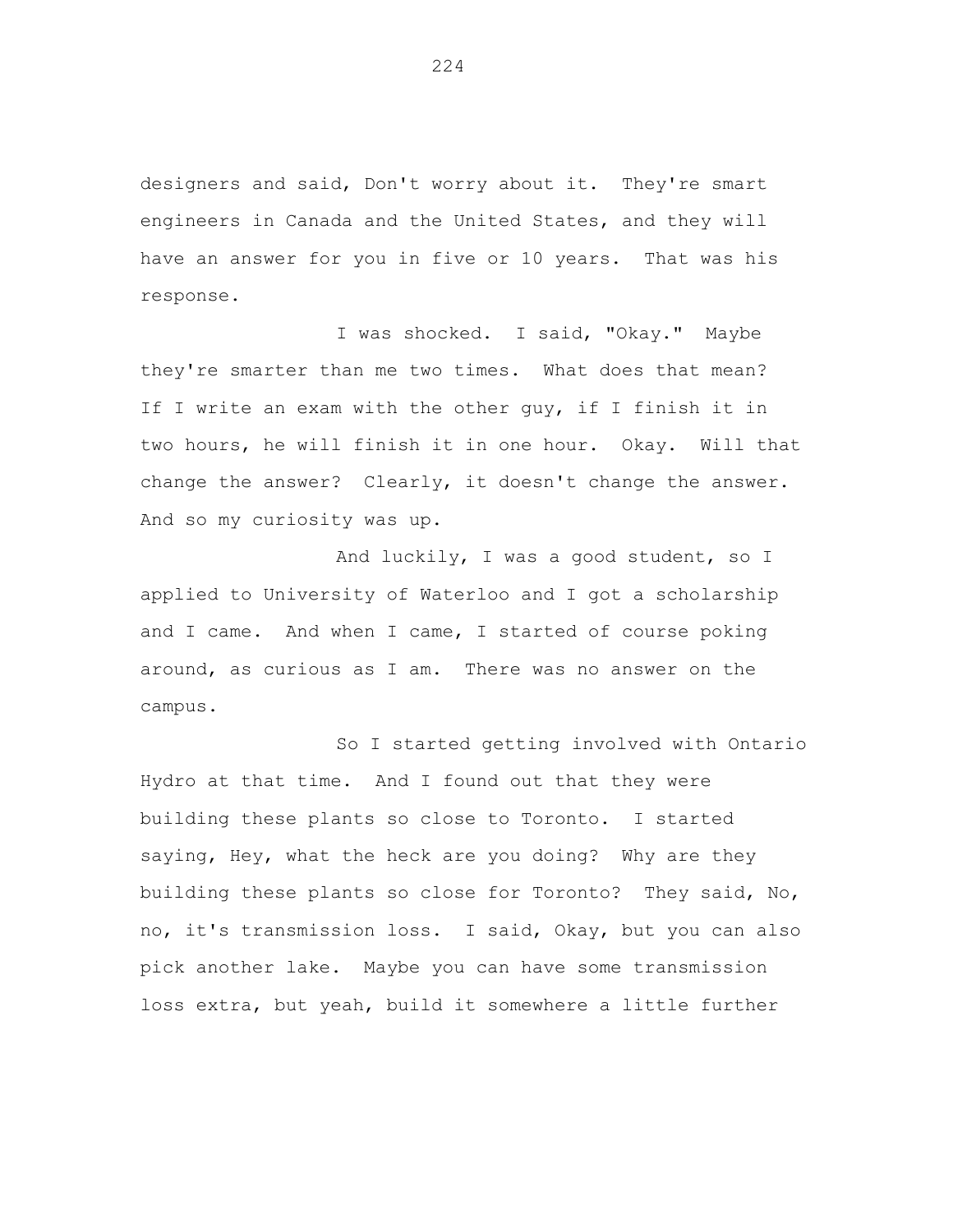away. And there are a lot of lakes. Build in a lake which is stationary. Well, they won't accept that, for some reason.

So finally, I got into conversation with some colleagues of mine from Ontario Hydro at that time, young engineers. And one of them said, Look, Chai, if you put these plants on a stationary lake, all the leaks will add up and the radiation level of the lake will keep on going up. So what was the reason of putting it on Lake Ontario? That the radiation will leak out through to Atlantic Ocean.

So dilution is the solution of nuclear radiation and waste. That is what is being done or has been done. All our nuclear stations are on the lake so that dilution continues. So what is the CANDU way of dealing with nuclear waste? Dilute it in Atlantic Ocean. Who will find out? So if Fukushima is doing a good job in Pacific, we have been doing a good job in Atlantic for 50 or more years.

This is no way to treat the planet. It is outright irresponsible. I mean, I can't believe that this is what is happening for such a long time.

Anyway. Perhaps you know that the World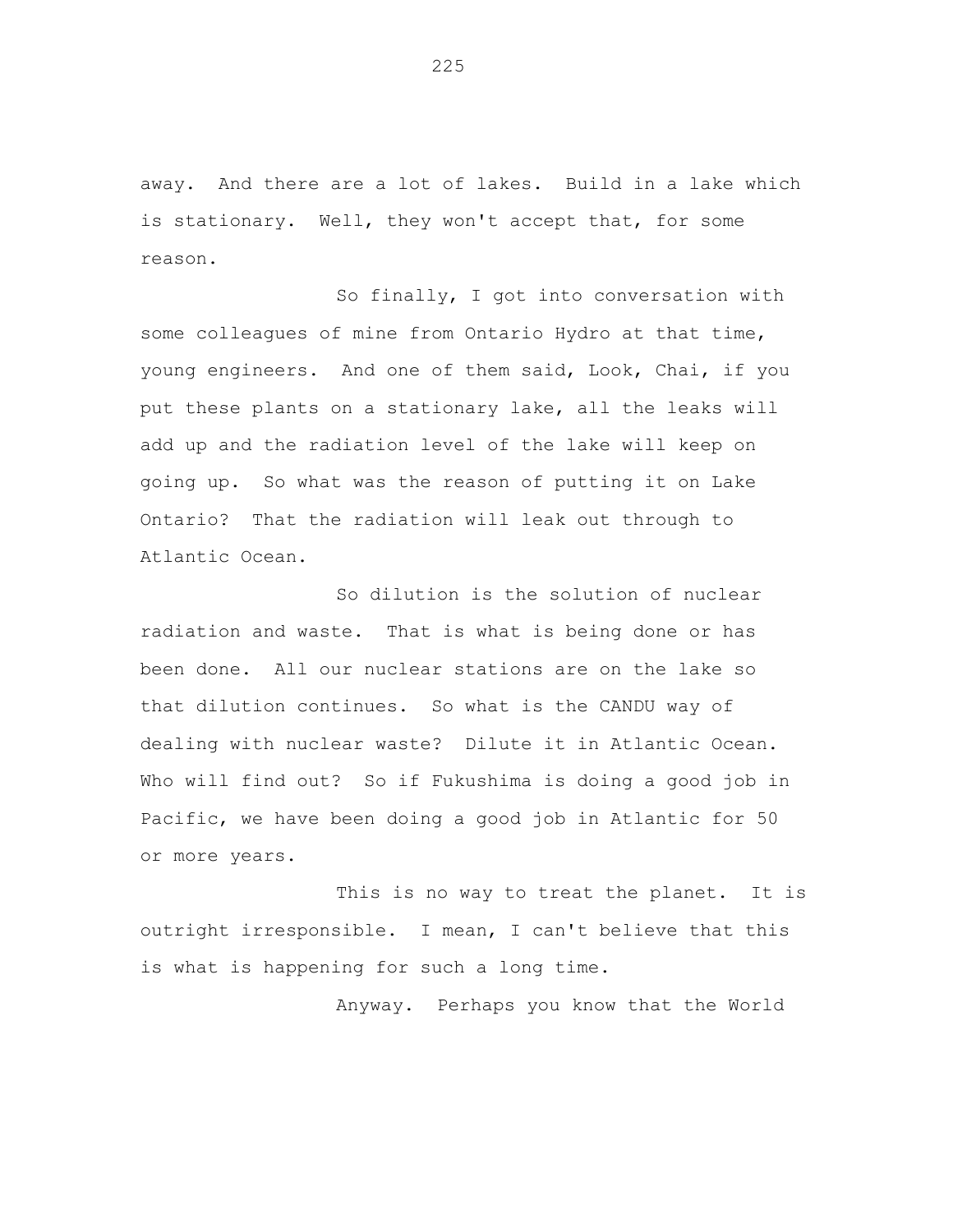War ended with a bang, or perhaps I should say two, Hiroshima and Nagasaki. Where did the uranium in Hiroshima and Nagasaki came from? Some of you may know it came from Saskatchewan under the leadership of Tommy Douglas of the NDP, great NDP premier.

So that's how Canada has been operating for quite some time. So, okay. So what do we do? So that is now our situation here.

Of course you have heard from many people before me that there is widespread concern in the community about this location. Okay.

As I said, I have been active in Pickering and that area for a while. And there are many presentations I make along those lines too. And so my gut reaction was, okay, when I was buying a house, I said, Okay, I'm definitely not buying in the east of Toronto. So I came here in the west and bought this, my house. Right? Even I didn't know this plant existed. And here is an active nuclear activist kind of person. We didn't know. So I escaped from Pickering to jump into BWXT or whatever you call it. We have a problem. You have to make these signs big enough that nobody in the neighbourhood misses it. Okay, that's one.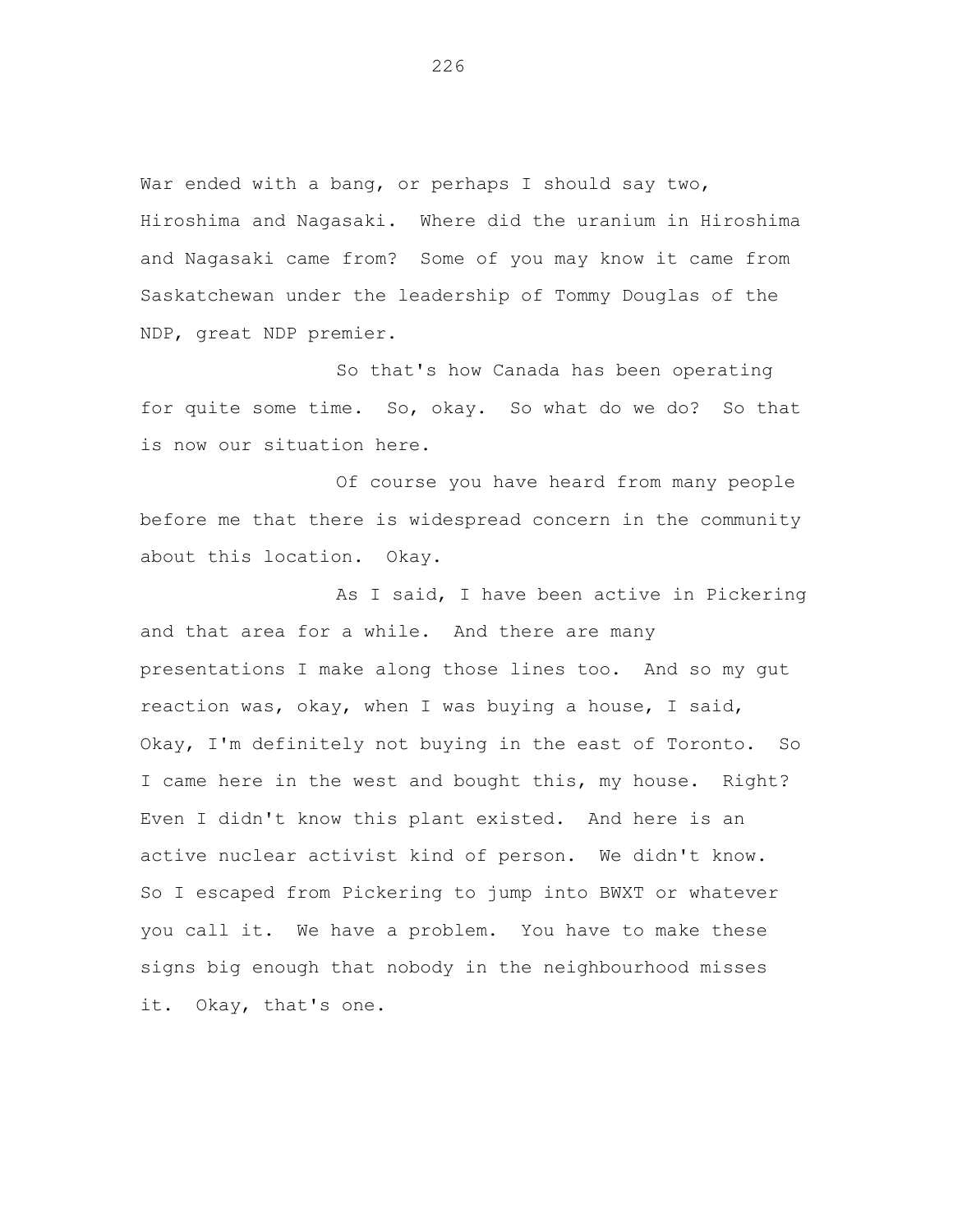Okay, so I got in here. Now let's get it straight. Perhaps you are aware in the last 10 years all these big towers have gone up here nearby. And big development have happened just across the street on Lansdowne, just across the street. Many people bought those homes in last decade. They didn't know they were buying next to BWXT nuclear site. Like I didn't know. I'm at least still further away, on the other side of Dufferin, well within a kilometre.

So okay, I hold CNSC responsible for this ignorance, firstly. I must say that very clearly. Okay. Now I think --

**THE PRESIDENT:** One minute to sum up, please.

**MR. KALEVAR:** Oh, it will take longer. Okay. Okay, quick. I will try.

I have a book here. It's called, *Climate Change in the Nuclear Age*. And it deals with that issue that Janet brought out first about IAEA and WHO marriage. It's disgusting. I mean, WHO should be completely independent of IAEA. I mean, on page 110, there's a summary of this ugly relationship, unhealthy relationship. In our age of iPhones, where we can get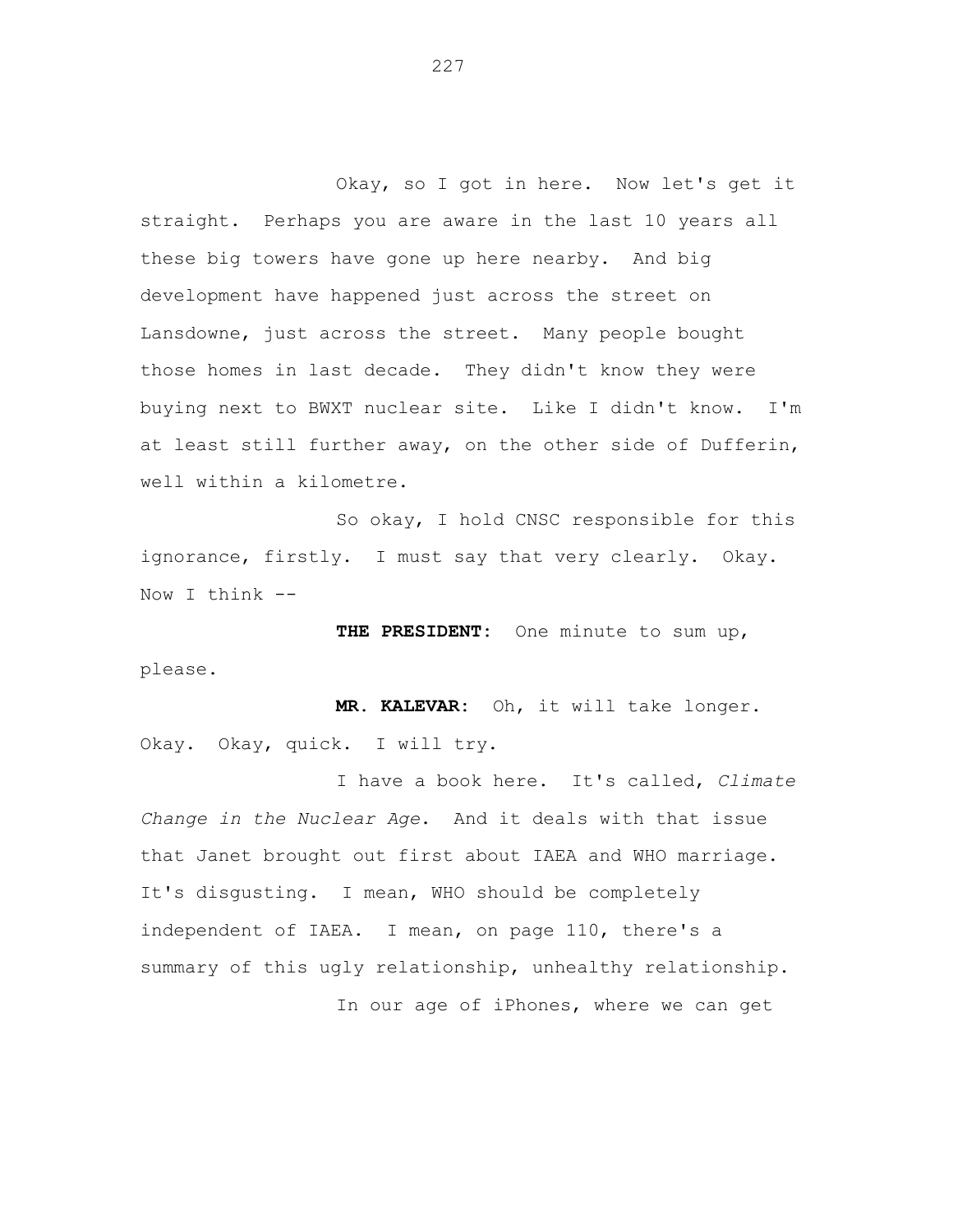pressure, temperature, any city anywhere, why can't I get the radiation level in Toronto or any city anywhere? The radiation level in all cities is going up. But we are not told. We can't even get it here.

The city of Toronto is outright negligent. Why is there no monitoring equipment on the eastern border with Pickering, so if anything happens to Pickering, we'll know? Why are public buildings like the city hall, community centres, schools, colleges don't have equipment to measure radiation levels? I mean, are we not concerned about the schools and community colleges and even libraries where people gather? If we can't put it on the phone, why not -- I don't say -- I don't think it's not something that can be done -- but why not at least public institution we have radiation levels reporting?

It is as if we are a nuclear age and we are keeping the population completely ignorant of even the radiation levels that is around and increasing every day, every second.

**THE PRESIDENT:** So Mr. Kalevar, last 30 seconds, please. And then we'll open it up for questions. **MR. KALEVAR:** Okay, fair enough. So last 30 seconds.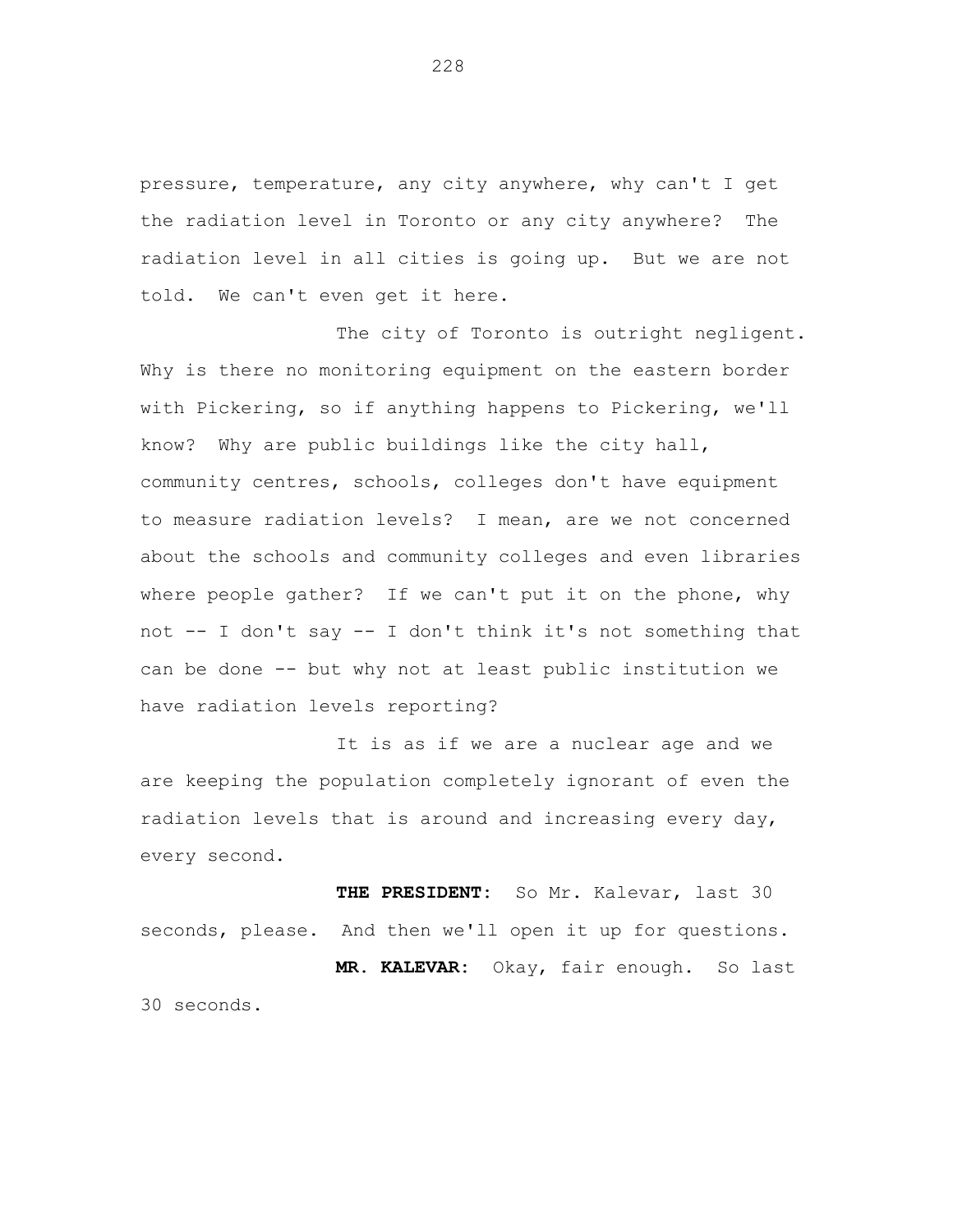I have this book. I will be glad to give it to you. If you want more copies, of course, I will be -- I don't have them. But I'll be glad to bring it to your seven members or maybe even some of the staff here. So that's my presentation.

**THE PRESIDENT:** Thank you for that. And if you can give them to Louise, she'll make sure we get them. Thank you.

**MR. KALEVAR:** Sure, sure.

**THE PRESIDENT:** So let's open it up for questions. Dr. Demeter?

**MEMBER DEMETER:** Thank you very much for your presentation. I have no specific question, but Dr. Navarro's here. At the end of this round before the next speaker, I'd like to ask a question for follow-up from the morning.

**THE PRESIDENT:** Okay.

Dr. Lacroix?

**MEMBER LACROIX:** Thank you, Mr. Kalevar, for this presentation. One of the questions that you've raised in your written submission is that are all nuclear operations in Canada insured under the *Nuclear Reliability Act*. This question has been discussed already, but for the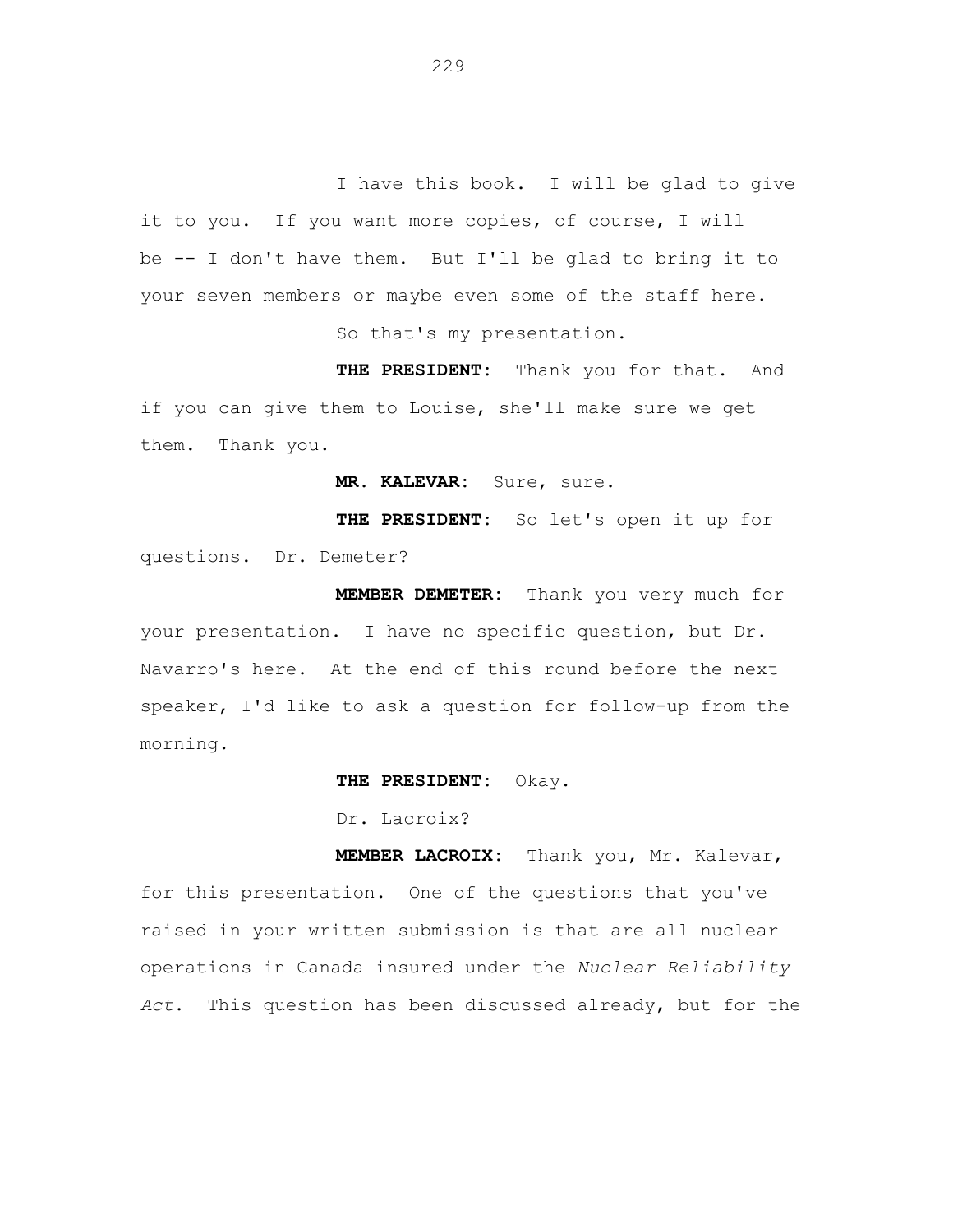purpose of informing the general public and for our own understanding, could CNSC tell us in a nutshell what is the purpose of the *Nuclear Safety and Control Act* and what is the purpose of the *Nuclear Reliability and Compensation Act*?

**MS TADROS:** Haidy Tadros, for the record.

So I'll take the *Nuclear Safety and Control Act*, because that is the act that prevails our activities, and we have representatives in NRCan who can speak to the NLCA, as they are the ones who administer the NLCA.

So the purpose of the *Nuclear Safety and Control Act* is to prevent the unreasonable risk of radiation to the health and safety of people and the environment, to ensure Canada is abiding by its obligations internationally with regards to non-proliferation and weapons, and particularly to be able to disseminate scientific and technical information. So in general under our mandate, that is what we try to do.

So with that, maybe I can ask NRCan to provide their response to the NLCA.

**MR. FAIRCHILD:** Good afternoon. Jamie Fairchild, Natural Resources Canada, for the record.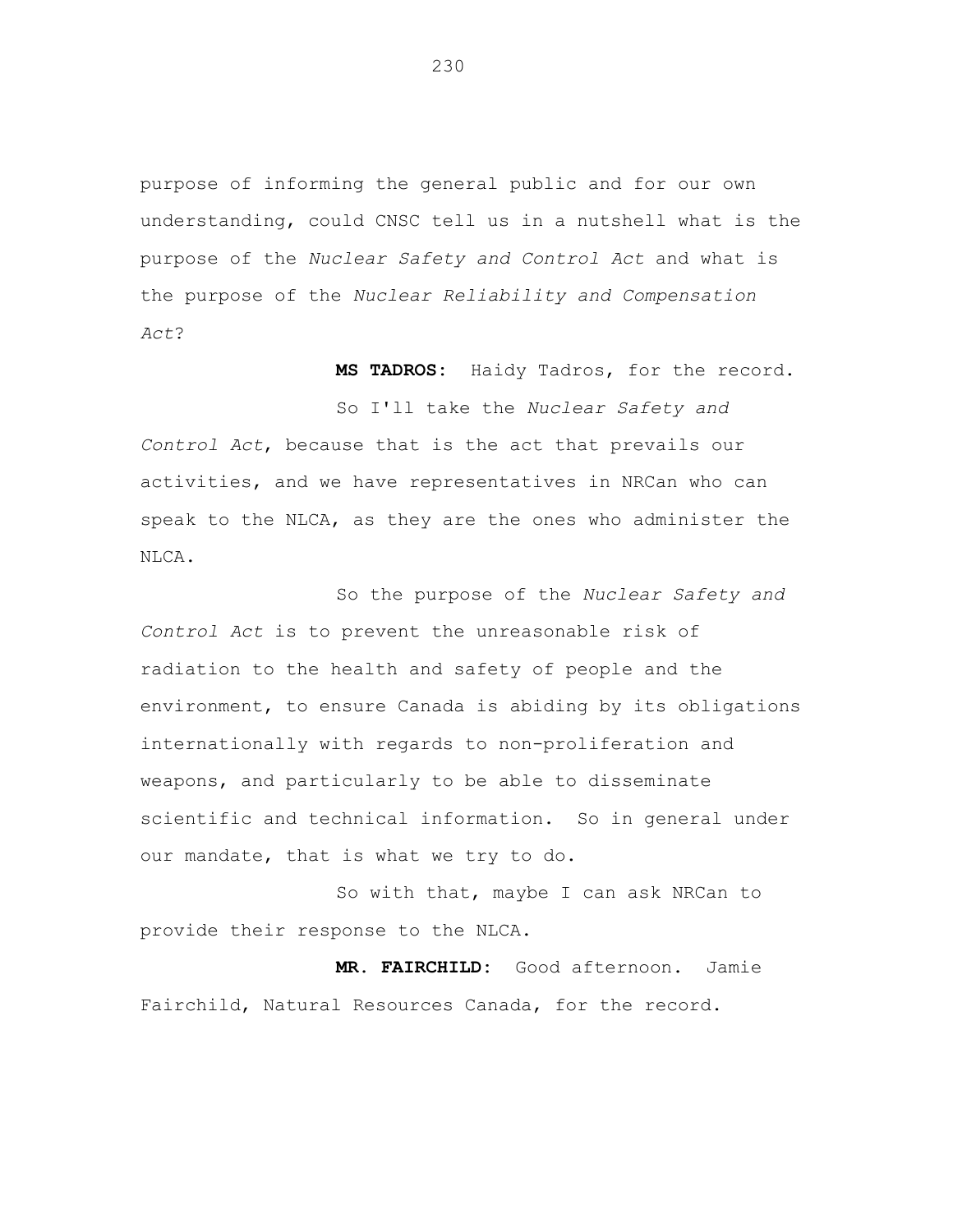Pleased to speak to the *Nuclear Liability and Compensation Act*. It's the legislative framework in Canada for third-party civil liability in the event of a nuclear accident. So it establishes the standards, defines nuclear installations, identifies material that would fall within the purview of the nuclear liability regime in the country.

**THE PRESIDENT:** Dr. Berube?

**MEMBER BERUBE:** Thank you for your presentation. I especially enjoyed your history of how you got into this and what it really means to you. It's nice to have those kind of stories.

I have a question for the deputy chief, since we still have him in the room, pertaining to your disbelief that there isn't a plan for every building in Toronto. And I just have a couple questions for the chief in that regard. It's more of an extension of the last intervenor as well.

So Deputy Chief, obviously, you wouldn't have the resources to look at every building in Toronto. That would be an impossible thing to do.

**MR. JESSOP:** Yeah, Jim Jessop, Toronto Fire. That's absolutely correct.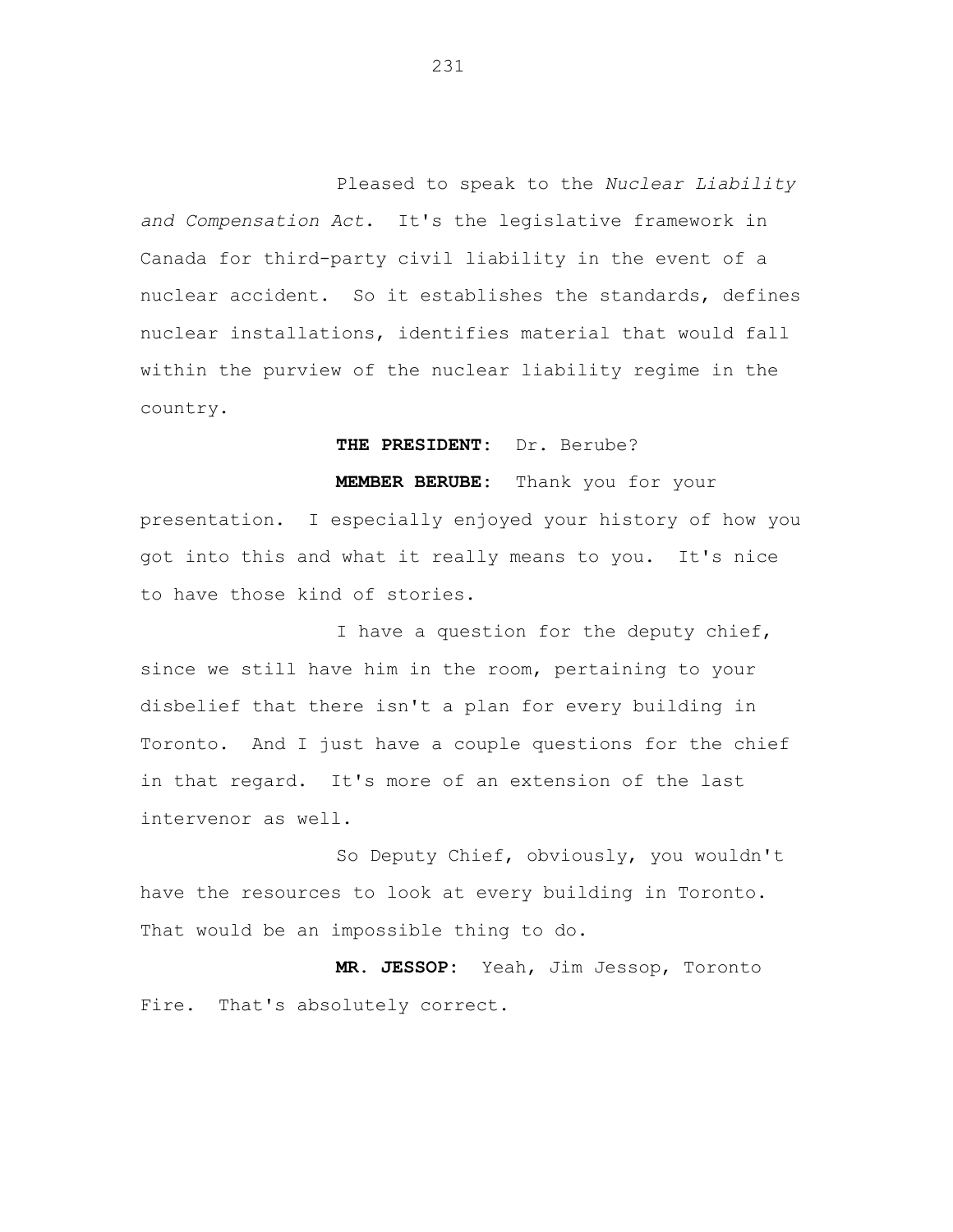**MEMBER BERUBE:** Yeah, so but you obviously would have a list of high priority installations that you would need to have a plan for?

**MR. JESSOP:** Absolutely, and as I've noted over the last two days, we do have an emergency response plan that has been developed and continues to be updated with BWXT as well as a specific standard operating guideline that prescribes specific provisions in terms of different responses within this building, A, to protect the public, but also B, to protect the staff in the building and my firefighters.

So we do not, as I've said, do, you know, some of the risk assessments that have been suggested in terms of, you know, worst-case scenarios, because that's just not something that we do.

But certainly for this building, we absolutely do have and we have had for a number of years familiarization tours, standard operating guidelines, and joint emergency response plans with the company.

**MEMBER BERUBE:** Okay. Now, the other question I have is we've brought up this idea about a storm, something of this nature, that's very, very - really puts a lot of strain on your resources, right, your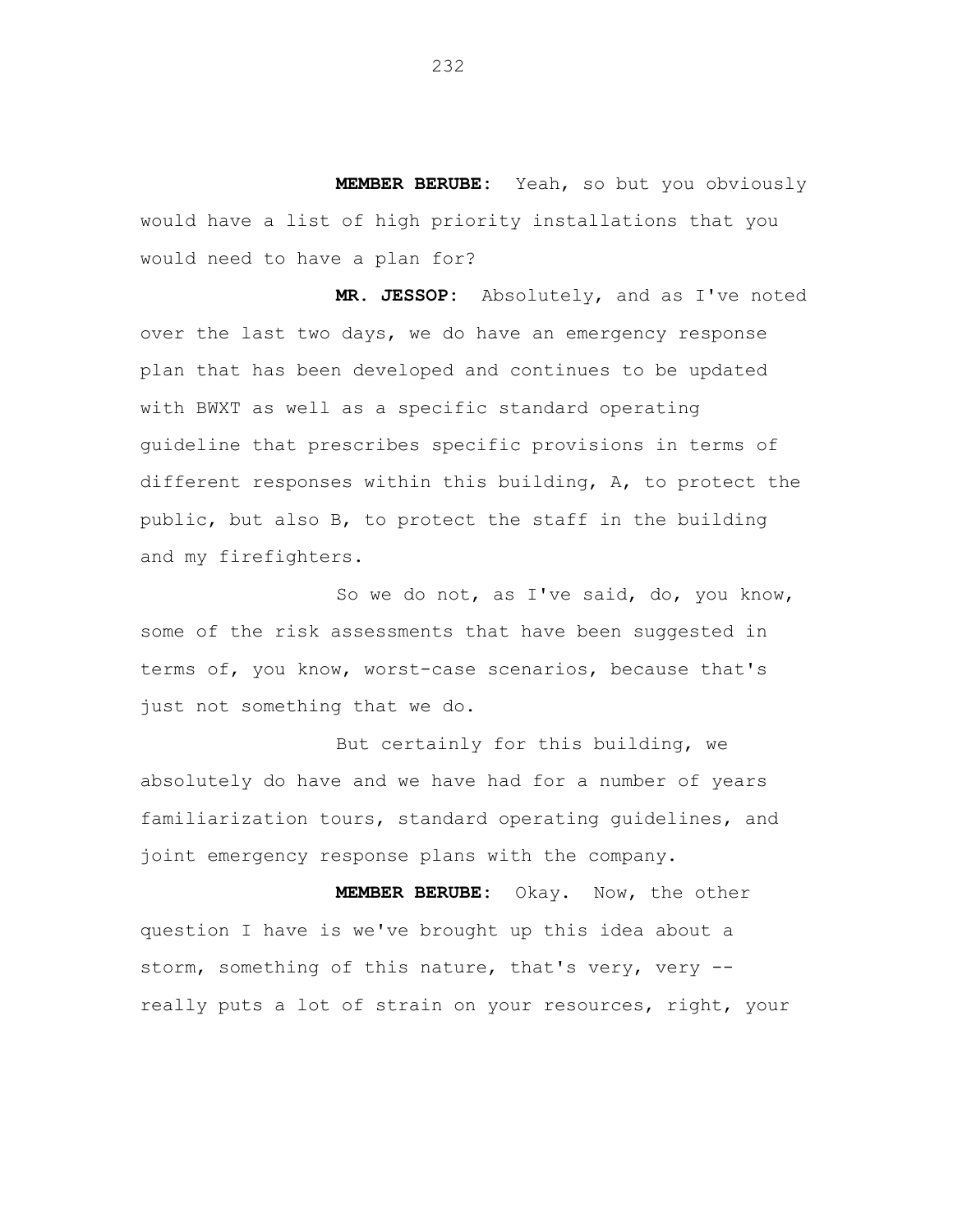availability and stuff like this.

So obviously you have an emergency priority list, too, for certain facilities, I would think. And so you use that to determine which facilities are going to get attention first under those conditions?

**MR. JESSOP:** Yeah, so again, thank you for the question.

So we have a number of internal protocols, obviously. So for example, one of the protocols we have is called the Severe Weather Protocol. So for example, the last ice storm or wind storm we had last year, when our resources were taxed and we were actually stacking calls, much like Toronto Paramedic Services and Toronto Police, what we do at that point is we start prioritizing based on risk. And we provide our communications captains and our dispatchers and we embed what we call a platoon chief, so a senior operations chief officer actually goes up into the command centre where the  $9-1-1$  calls are being sent to us, and they will prioritize the calls.

So for example, if it's wires down on an isolated street, we will not be sending resources, as opposed to call to Sick Children's Hospital or a call to a nursing home or a call to a facility such as BWXT or for,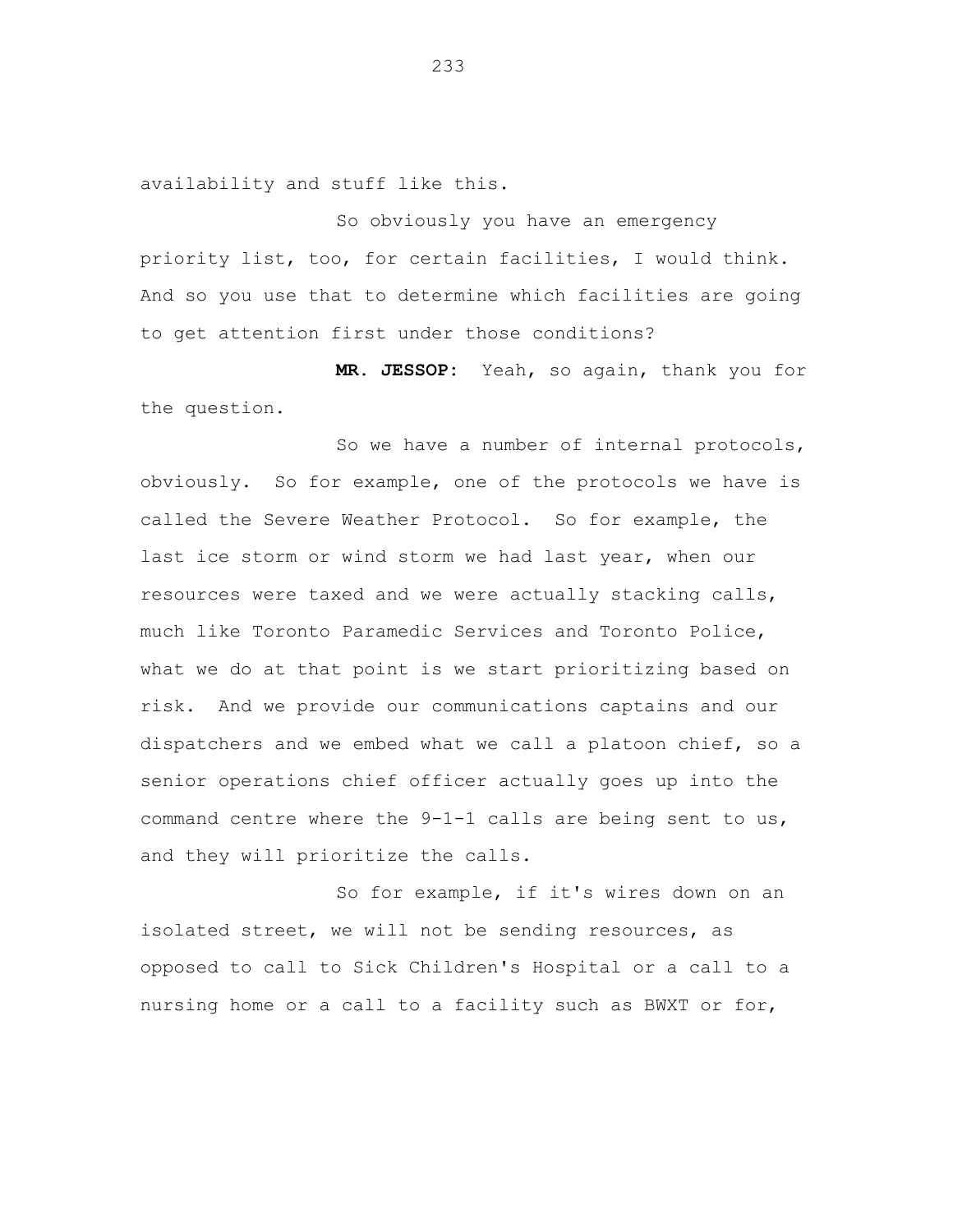you know, a comparable, to be very honest -- because we've heard about this hydrogen tank throughout the last two days -- our water filtration plant, for example, that cleans the water of the City of Toronto has a chlorine tank very similar to what you're suggesting in terms of size. And from what has been explained to me -- and again, I do not profess nor suggest that I'm an expert in chemicals - but certainly what has been suggested to me is if that ever had an incident, that does a lot more damage than anything else in terms of the chlorine gas that would be released.

So obviously we do prioritize. And you know, in the event that we have a major fire, you know, like we had the Gosford fire just before Christmas where we had almost half of our resources there, we do prioritize our responses based on the risk, and discretion is given. And we have internal protocols, again, escalation levels where senior officers will enter the communication centre and start allocating our resources.

**MEMBER BERUBE:** Just one other question for you. You have the emergency response unit for biological, chemical, nuclear response. Could you give me an idea what the proximity from this facility is of that particular group of people?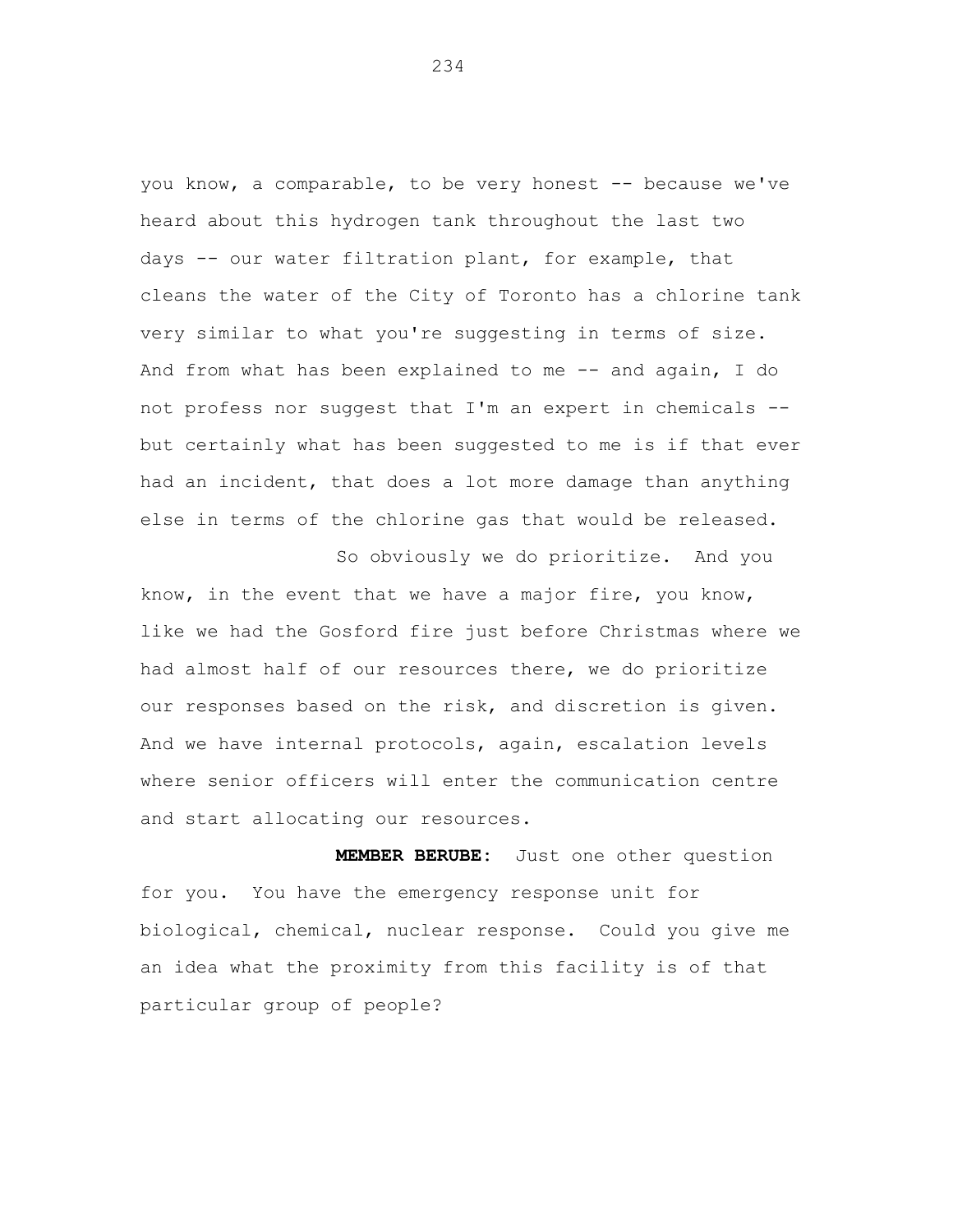**MR. JESSOP:** Yes, certainly. So as noted earlier, Toronto is one of the few cities that has what we call our provincial CBRNE team. And so not only it's a service that provides to the citizens in Toronto, but also we are on contract with the Province that we will respond out to any city that needs our assistance.

That team is not centrally located in one fire station. So we have a number of firefighters that are trained to the NFPA 1072 HAZMAT technician level across the city of Toronto. We do have two dedicated hazardous materials trucks. One is at Adelaide and John, and the other one is in the vicinity of Jane and Finch. So those are the two main trucks we have. But the firefighters collectively are dispersed across all four shifts and across multiple stations so that in the event something does happen, we can draw from a pool of resources.

# **THE PRESIDENT:** Dr. McKinnon?

**MEMBER McKINNON:** Yes, thank you. I'd like to address one of the questions you have in your written submission. You mentioned that CNSC allows BWXT to self-report its own emission levels. And that might sound odd. So I'd like to address that, because establishing the reliability of monitoring I think is a very important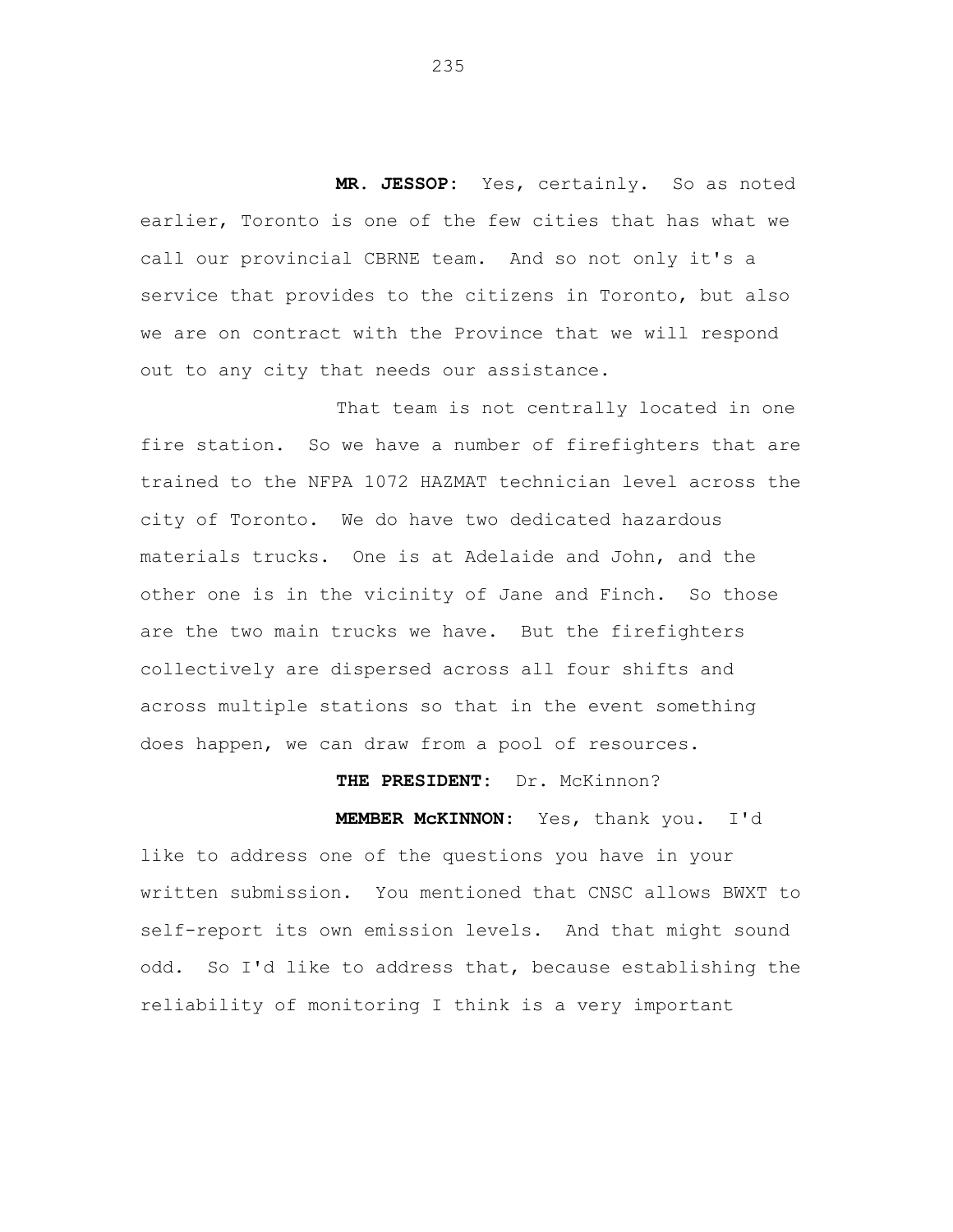point.

And one of the previous intervenors also mentioned, you know, the company was using third-party providers to design a monitoring system, for example, or a monitoring program.

So I'd like to ask the staff of CNSC: number one, when there is a third party involved in developing a monitoring program for one of the licensees, what checks you do on that to establish whether it is viable or not? And secondly, when it comes to the data that's being collected by the company, by the licensee, could you describe the types of checks that you do to establish the reliability of those?

**MR. McALLISTER:** Andrew McAllister, director of the Environmental Risk Assessment Division.

So typically, a lot of times licensees will engage with contractors or consultants to develop the necessary documents. Depends on the resources internally to a particular licensee. But what we do have and the expectation we have, and you've heard us make reference to it periodically, is a series of CSA standards regarding different aspects of our environmental protection framework.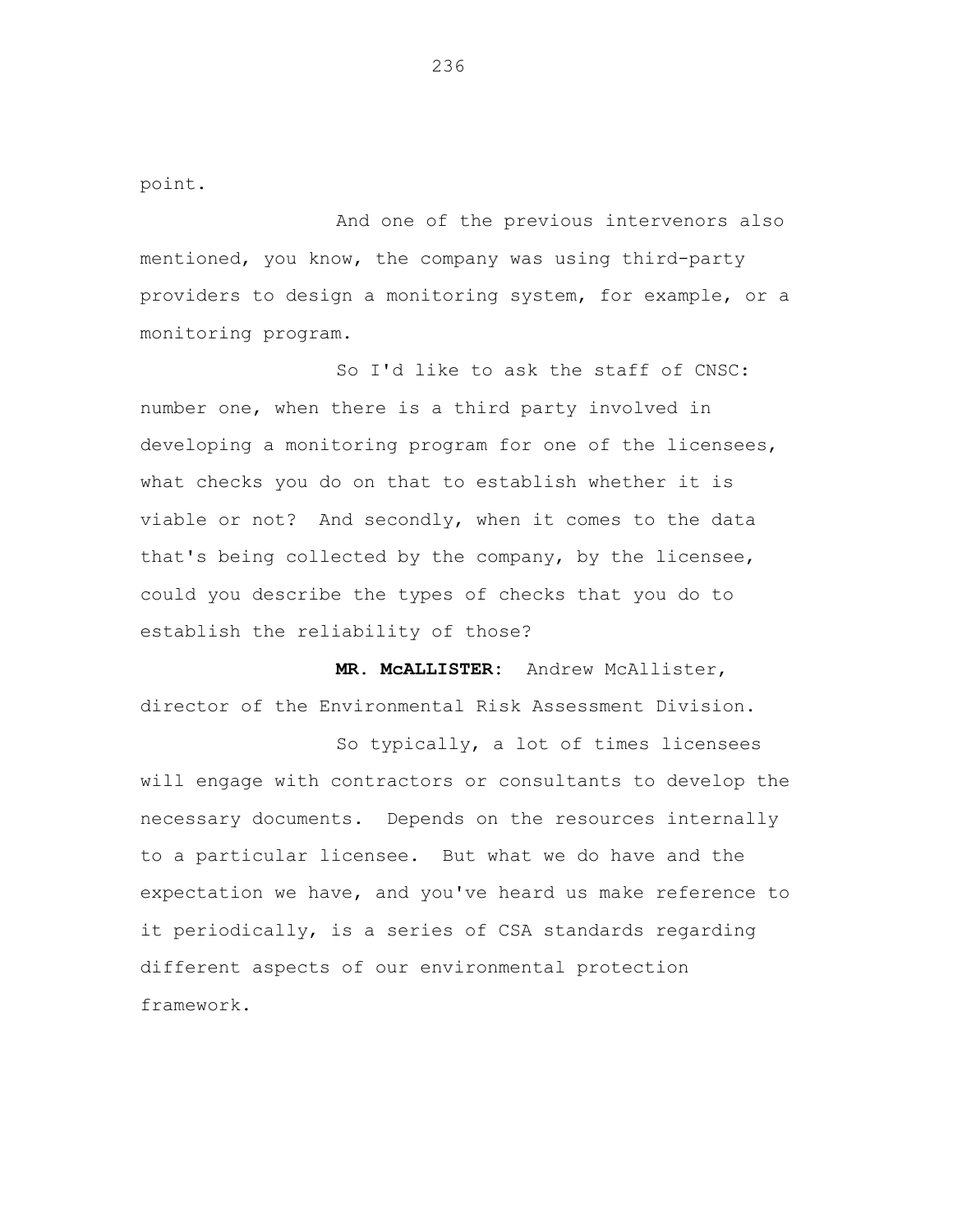So one of those is on environmental monitoring programs. And so that would be an example where we would get a product from a licensee, and we would review that product relative to that standard to ensure it's in compliance with that standard, as well as bring whatever expertise that we have in-house needed to review, say, some of the more technical aspects, whether it be air, soil, groundwater, or what have you.

The other aspect within the standard is the need for ensuring QA/QC and other sort of checks and balances in there to ensure that the data is collected appropriately and analyzed, and as such.

And again, all I would say lastly is you have heard mention of our Independent Environmental Monitoring Program. Again, that is just another check that we do and use the results of that to compare to the licensee's information to ensure that they are in the same range.

# **MEMBER McKINNON:** Thank you.

And is there a requirement for the independent contractors to be professionally licensed in developing programs when they provide advice, just as another quality check?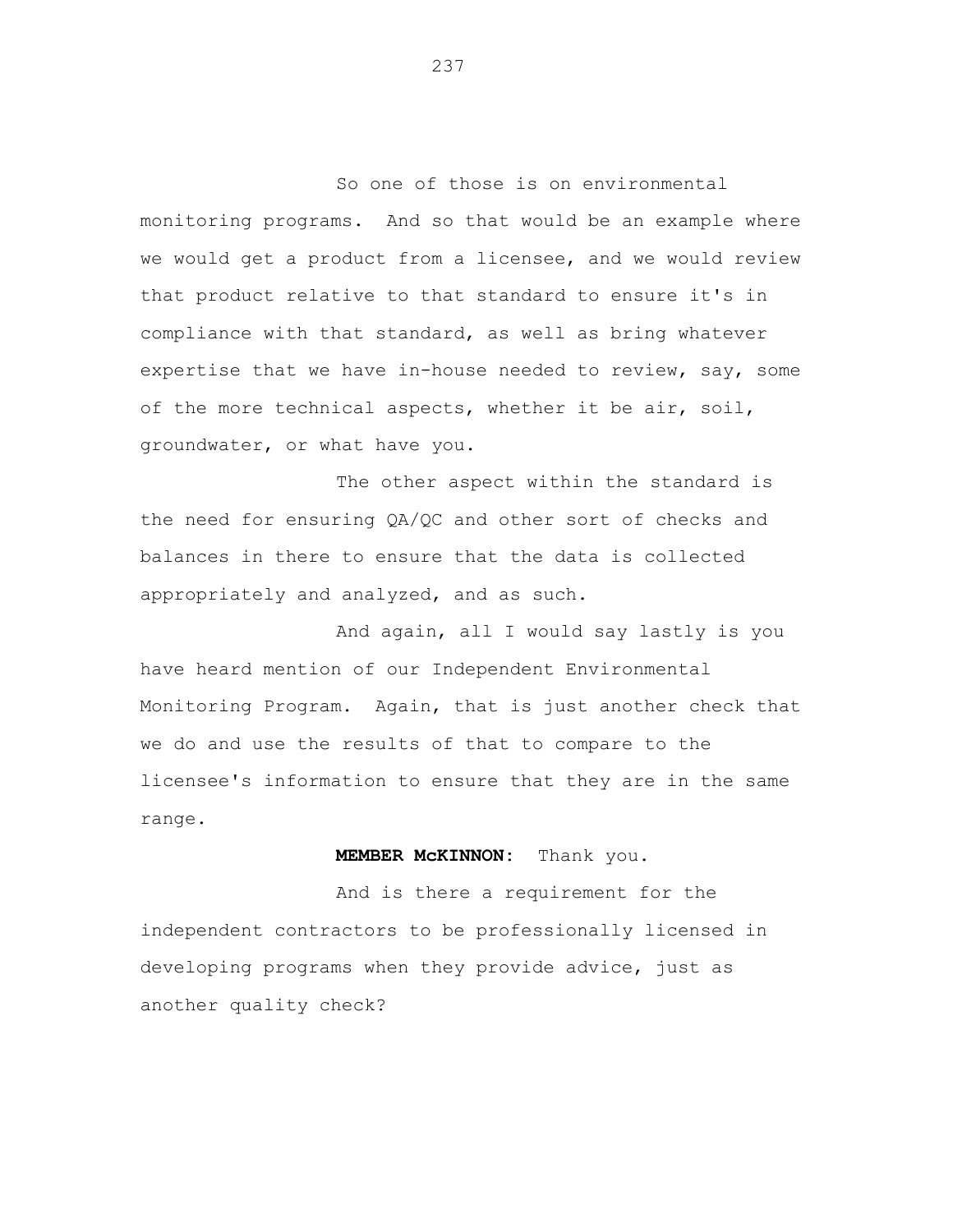**MS SAUVÉ:** Kiza Sauvé, for the record.

So when we are reviewing documents from a licensee, there is a cover that says it came from Arcadis as an example, or the licensee. We treat it as a document from the licensee and we are reviewing it against that standard, the CSA standard.

**THE PRESIDENT:** Mr. Kalevar, you didn't mention that in your oral presentation today, but in your written submission you had said you would like to see the inside of the plant and --

**MR. KALEVAR:** (Off microphone) the liaison committee or something. But that's besides -- yes?

**THE PRESIDENT:** I don't know if you were following the hearing yesterday, but BWXT had said that --

**MR. KALEVAR:** Anybody can.

THE PRESIDENT: -- they welcome people --**MR. KALEVAR:** Yes.

**THE PRESIDENT:** -- who want to see the inside and there is going to be a callout for CLC members. So, yes.

While we have again the Ontario Ministry of the Environment here, there have been a number of discussions around how much oversight there is of this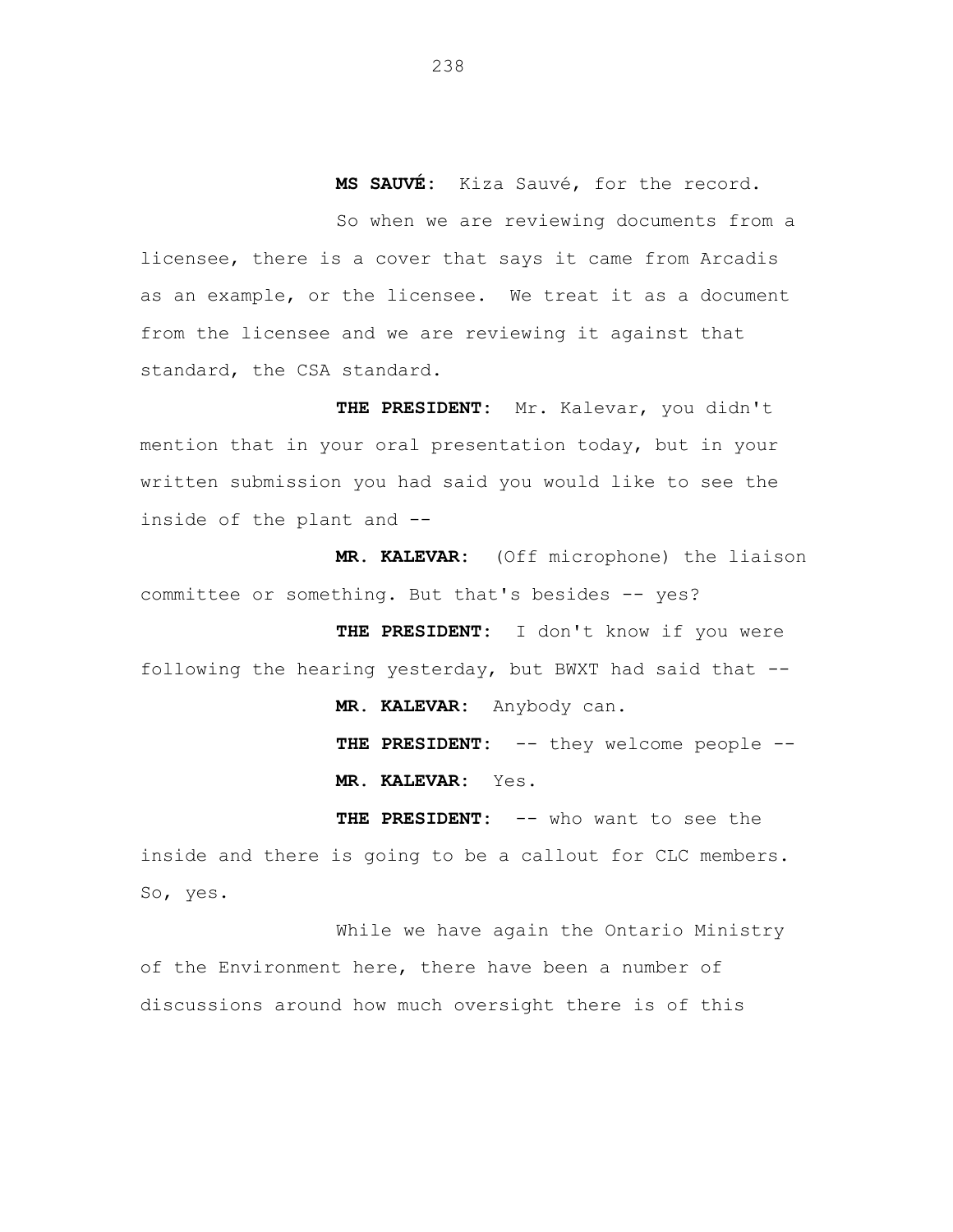facility in what goes out in the environment. So you haven't been here to provide your personal reassurance, but maybe if you can share with us the kind of oversight you do of the facility, the relationship and collaboration you may have with the CNSC, and if there are any concerns that you have about the facility and its impact on the environment or, you know, just provide reassurance to members of the public here, please.

**MS CAICEDO:** Thank you.

Jimena Caicedo, for the record.

The Minister regulates the air emissions from the facility as well as any management of the waste that is non-radioactive. So for air emissions, the Ministry has to issue an environmental compliance approval for the facility. Through that there is an engineer who will review the process, will review the documents to make sure that their emissions meet our standards.

Once the ECA, which is the short term for environmental compliance approval, is issued, then it comes to our office, which is our district office. We then take compliance activities to ensure that the company is operating within those parameters.

To do that, we inspect the sites to ensure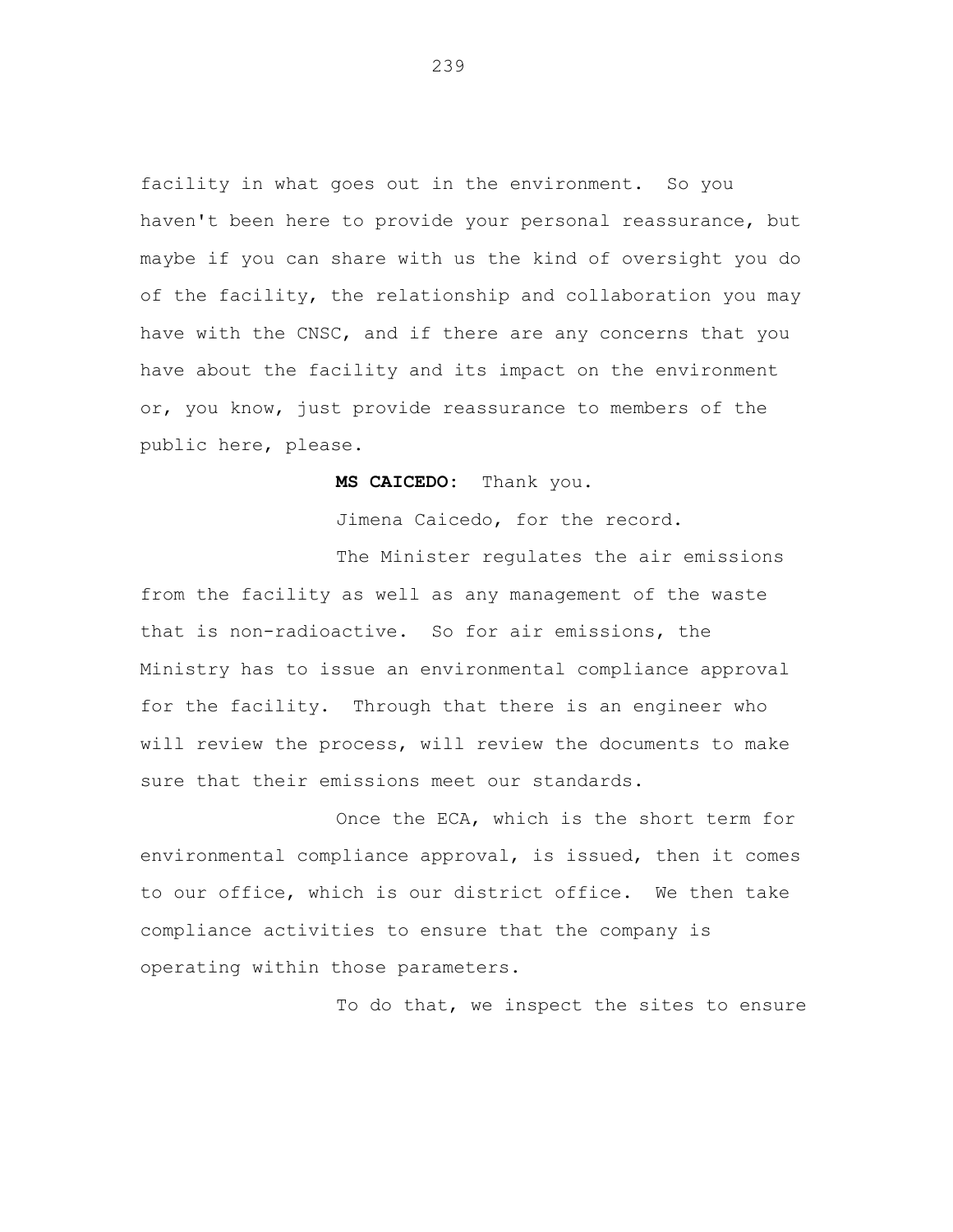they are meeting the standards and we review the emission summary and dispersion model report that the company is required to submit to us. They have to prepare it on an annual basis. We review that those reports are in fact reflecting the operation and they are meeting our standards.

In terms of waste, we also -- the facility is required to register under the Hazardous Waste Information Network for subject waste that is non-radioactive. We make sure that they are registered and their waste is being transported by an approved carrier and disposed of by an approved facility.

We can say that up to date the company is in compliance with those requirements and we have no concerns from their facilities.

**THE PRESIDENT:** Thank you very much for that.

Dr. Demeter, is now a good time for you to ask your question of Toronto Public Health?

**MEMBER DEMETER:** Yes. I would like to ask Dr. Navarro some questions.

Thank you very much for being here. We appreciate it.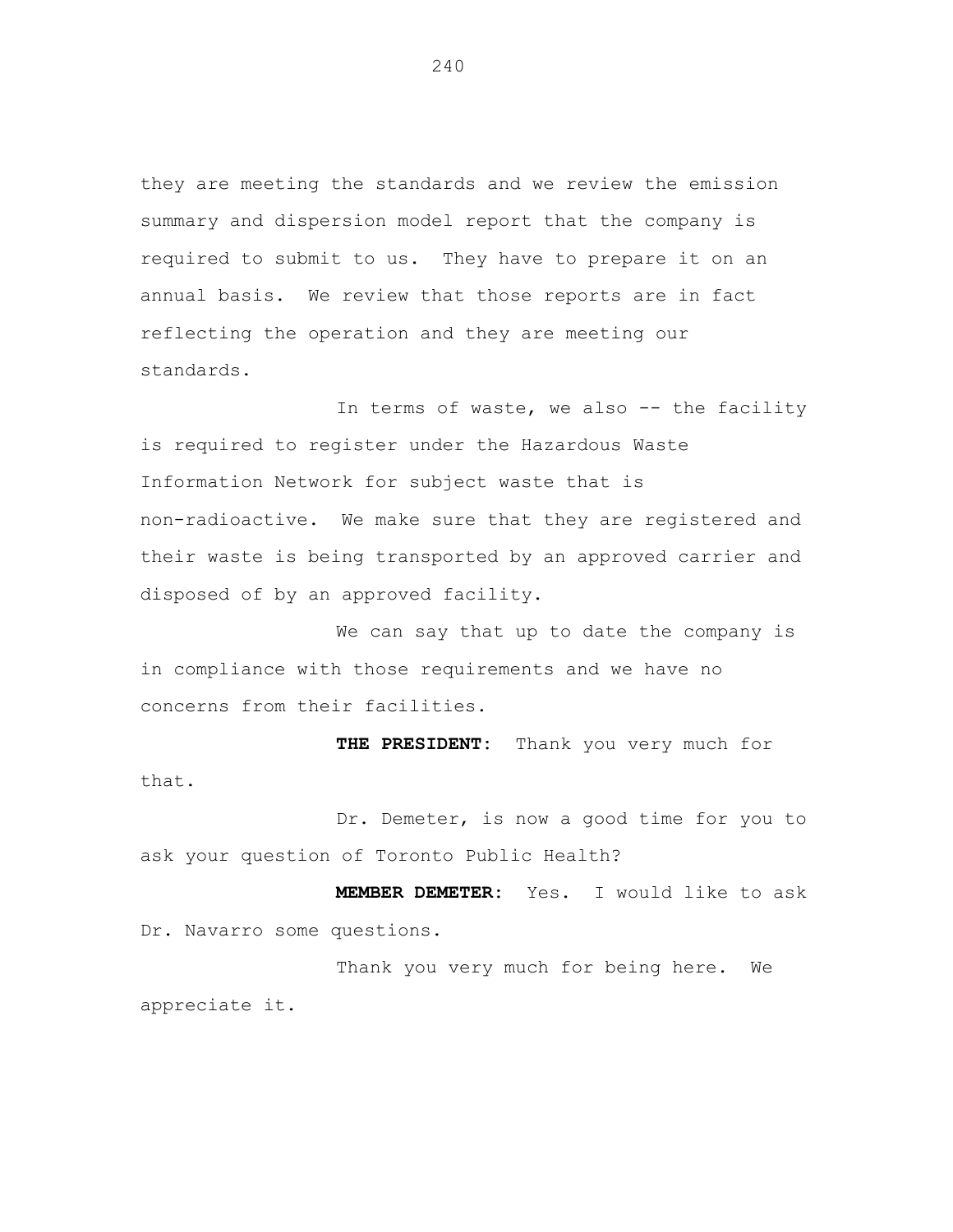We heard yesterday that the cancer statistics for around the facility were favourable compared to the province and someone asked today how granular that is, like how precise a catchment area that those figures were coming from. So I thought I would ask you that question as well as whether you have any sense from health status reports on prenatal, perinatal and postnatal health status indicators from the area relative to low birth weight, premature births. I know the health status report usually has cancers as one thing, but there are a lot of other indicators. Are there any outliers for this community, especially as close to the facility as you can get?

**DR. NAVARRO:** Christine Navarro, Associate Medical Officer of Health at Toronto Public Health.

So what we have available on our website is under the Population Health Status indicators and that data can be searched by neighbourhood, by -- it's on our public website.

With respect to the cancer statistics that I mentioned yesterday, this is based on data from hospitalization discharges, so the discharge abstract summary which is available for all hospitals in Ontario as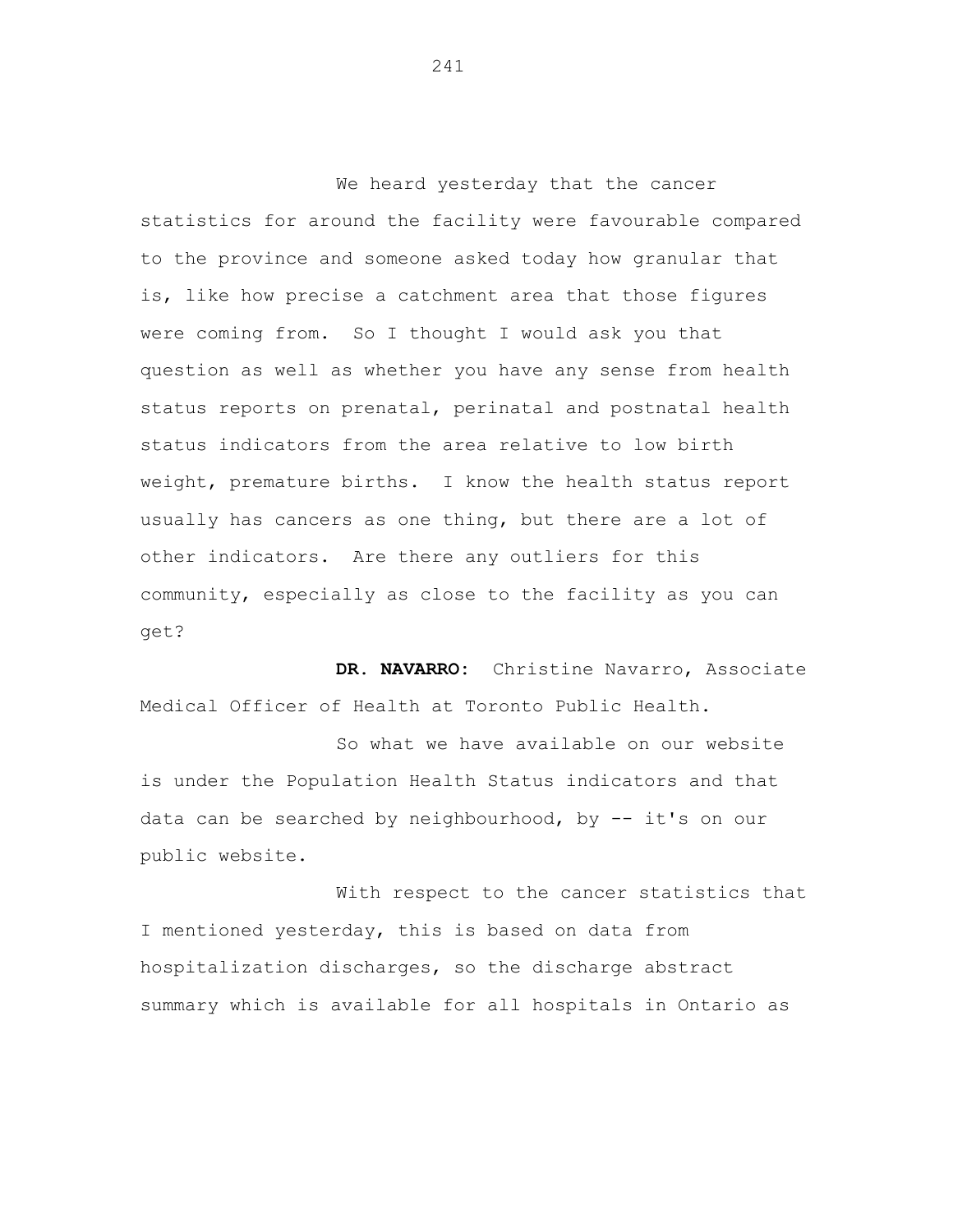well as the Ontario mortality database.

For the granularity, it is broken down. You can go onto the website and select whatever neighbourhoods you are interested in looking at.

This is for Dovercourt-Wallace Emerson-Junction neighbourhood. I don't have the population size, but when you go on to that website you can see sort of the boundaries around which that map is drawn.

So, for example, the all cancer mortality for that neighbourhood is 158.4 per 100,000 population and that is lower than for the rest of Toronto, minus this neighbourhood, which is 164 per 100,000 population, and for the rest of Ontario, without Toronto, is 196 per 100,000.

Now, we know that cancer is a multifactorial process. We know that all cancer captures many things. There are many reasons for differences in cancer across neighbourhoods, across the province, related to not just environmental exposures but also sociodemographics, access to screening, cancer screening, et cetera.

Now, you asked about other health status indicators. It's very limited what is available on our population health status indicators website. This is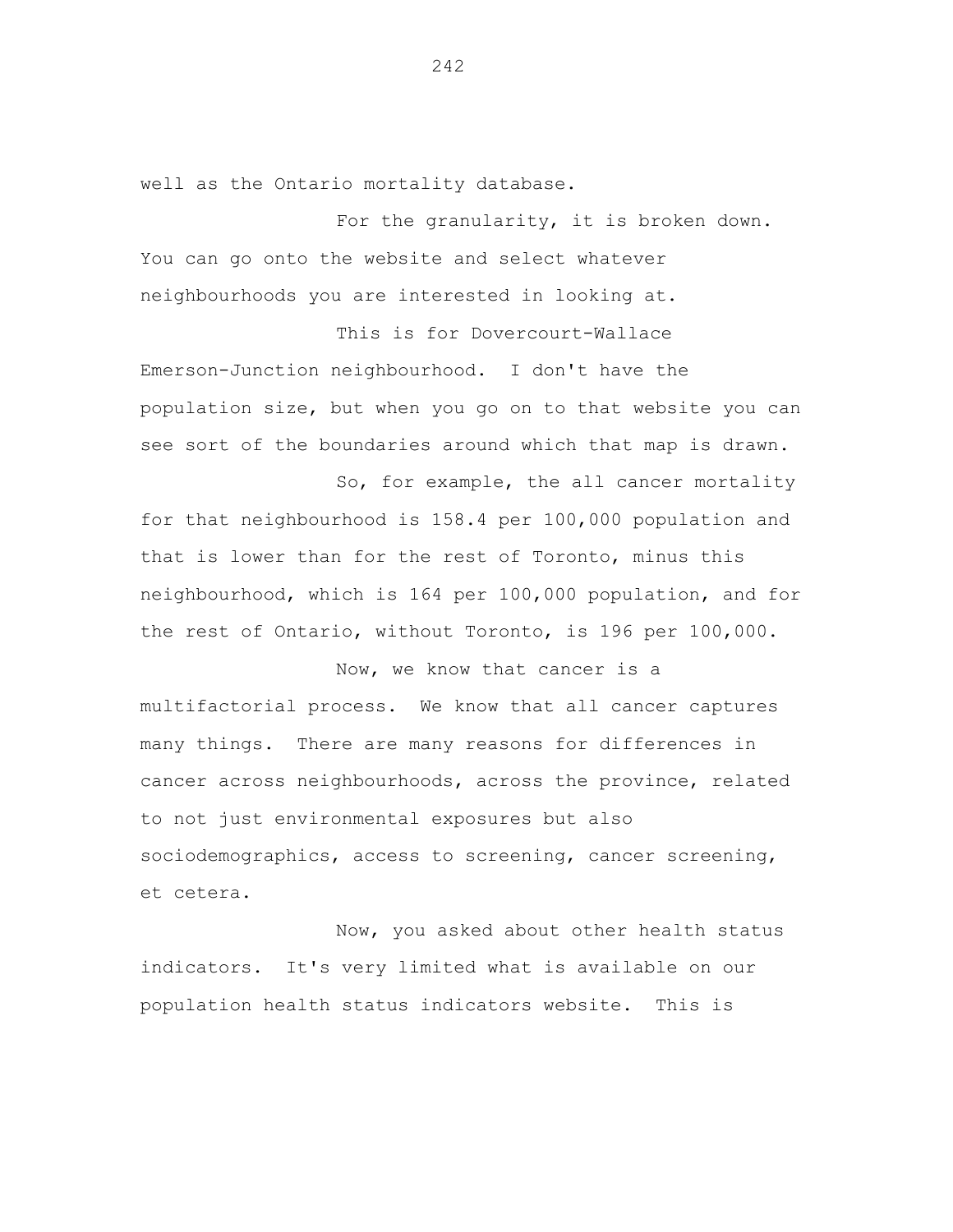something that -- a new initiative that we have put in place, I believe it was in 2018. So we have very limited indicators right now, mostly focusing on -- most of the indicators on there are adult chronic disease indicators, because those are most easily accessible at the neighbourhood level through the hospitalization and mortality databases.

So I don't have any data at the moment. I can check back with our Child Health and Development colleagues to see if they have any more neighbourhood-level information about prenatal or reproductive or early childhood markers. By neighbourhood, they may have that available.

**MEMBER DEMETER:** That would be very helpful and thank you very much.

intervention.

**THE PRESIDENT:** Thank you. And thank you, Mr. Kalevar, for your The next presentation is by -- **MR. KALEVAR:** Can I reply? **THE PRESIDENT:** Of course.

**MR. KALEVAR:** Everybody gets it.

**THE PRESIDENT:** You get it, too.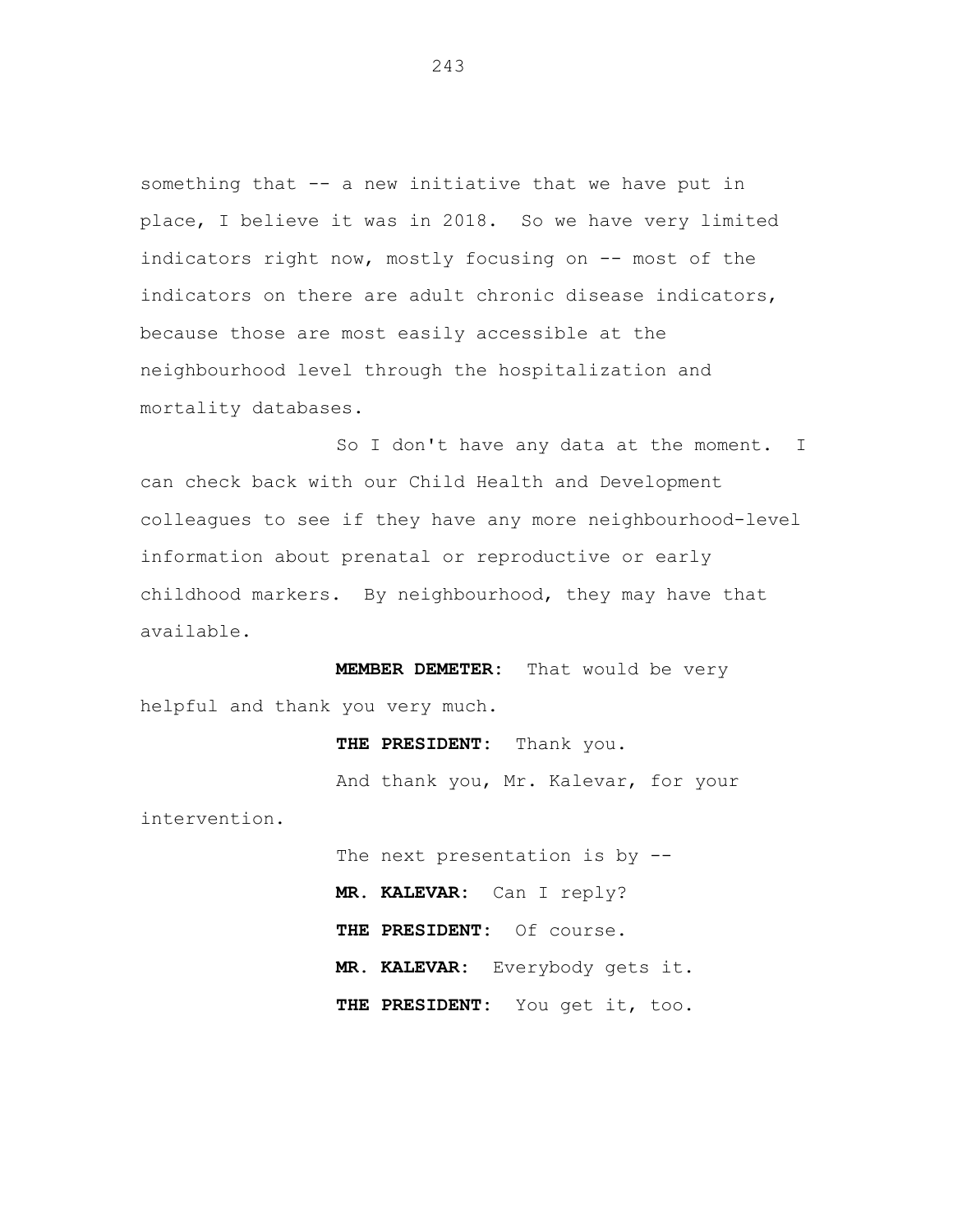#### **MR. KALEVAR:** Thank you.

--- Laughter / Rires

**MR. KALEVAR:** Okay.

I welcome BWXT to Canada. In Canada we still don't have a southern wall, so thank you for coming.

The fact is in Canada we also have a *Charter of Rights* and responsibilities and under the *Charter*, section 7 gives us a right to life, liberty and security of the person. I don't think it will be an exaggeration to say that many people in this community feel their security of person is challenged, my needs, if nobody else's. So under the section 7 of the *Charter* I will be challenging you in the courts, Federal Court, well, for violating my security of person. And I think you should not or cannot proceed with licensing this site. You might delicense it, but licensing this site you cannot do until the challenge is heard and I would like you to keep that in mind.

I'm sorry I'm a little bit under, so I have not done all the work for the challenge, but I am getting better and I will be doing it and I suggest you do not proceed with licensing it because there will be a *Charter* challenge in the Federal Court.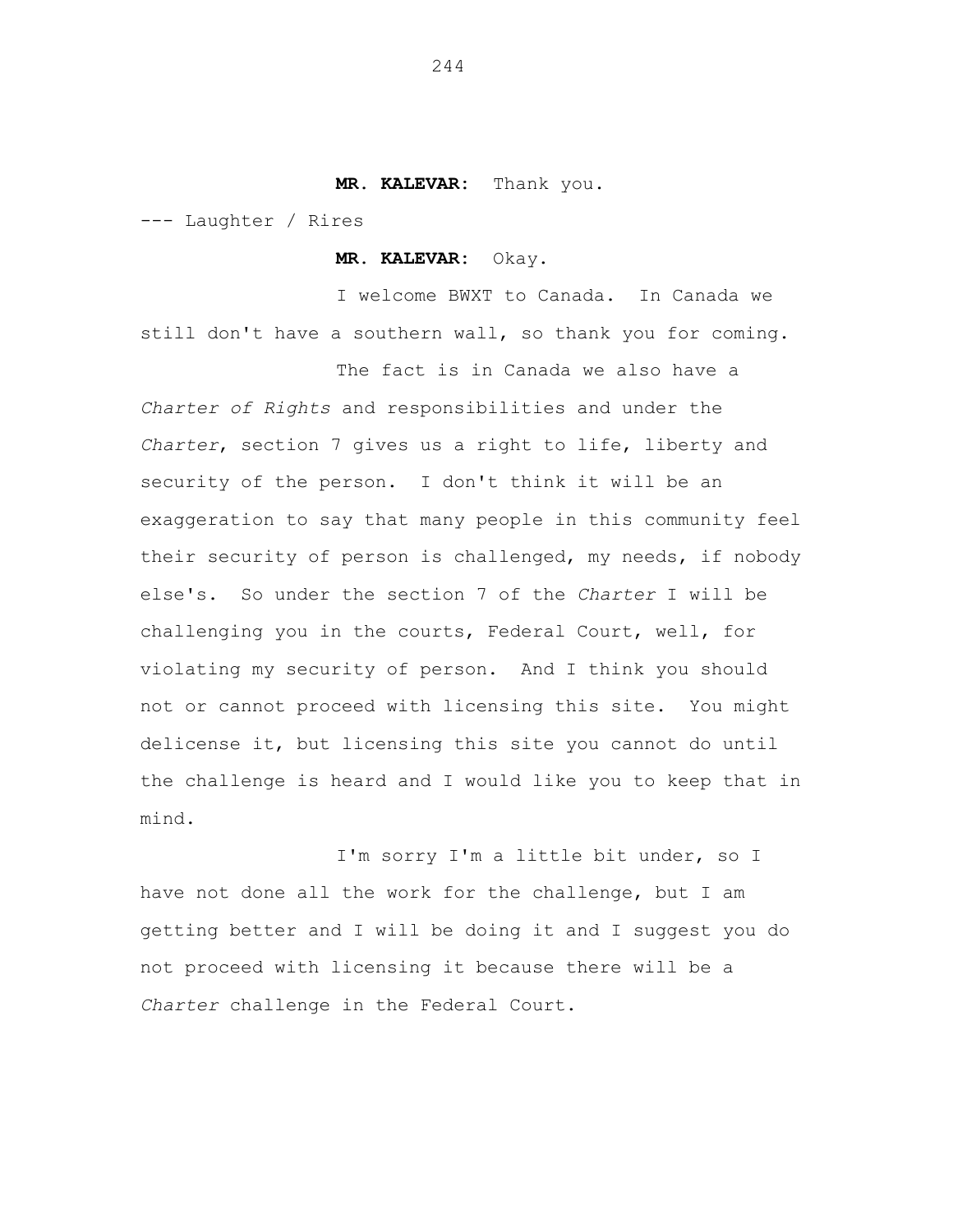**THE PRESIDENT:** Okay. Well, thank you for the heads-up.

So moving on with the next presentation by Ms Anna Tilman, as outlined in CMD 20-H2.237 and 237A.

Ms Tilman, the floor is yours.

### **CMD 20-H2.237/20-H2.237A**

# **Oral presentation by Anna Tilman**

**MS TILMAN:** Thank you.

Can I beg your indulgence before the clock starts ticking?

**THE PRESIDENT:** Well, it depends.

**MS TILMAN:** Okay. There are two items.

First of all, I want to introduce

Dr. Gordon Albright, who works with me on a number of these issues. We are both math, physics and chemistry people, so we have known each other for umpteen decades.

Secondly, a concern I have has to do with documentation and it is coming up recently because I was away in Montreal at meetings and I received the agenda, the new agenda, plus three submissions, one from -- I always get it wrong -- BWXT and from the staff. Now, that was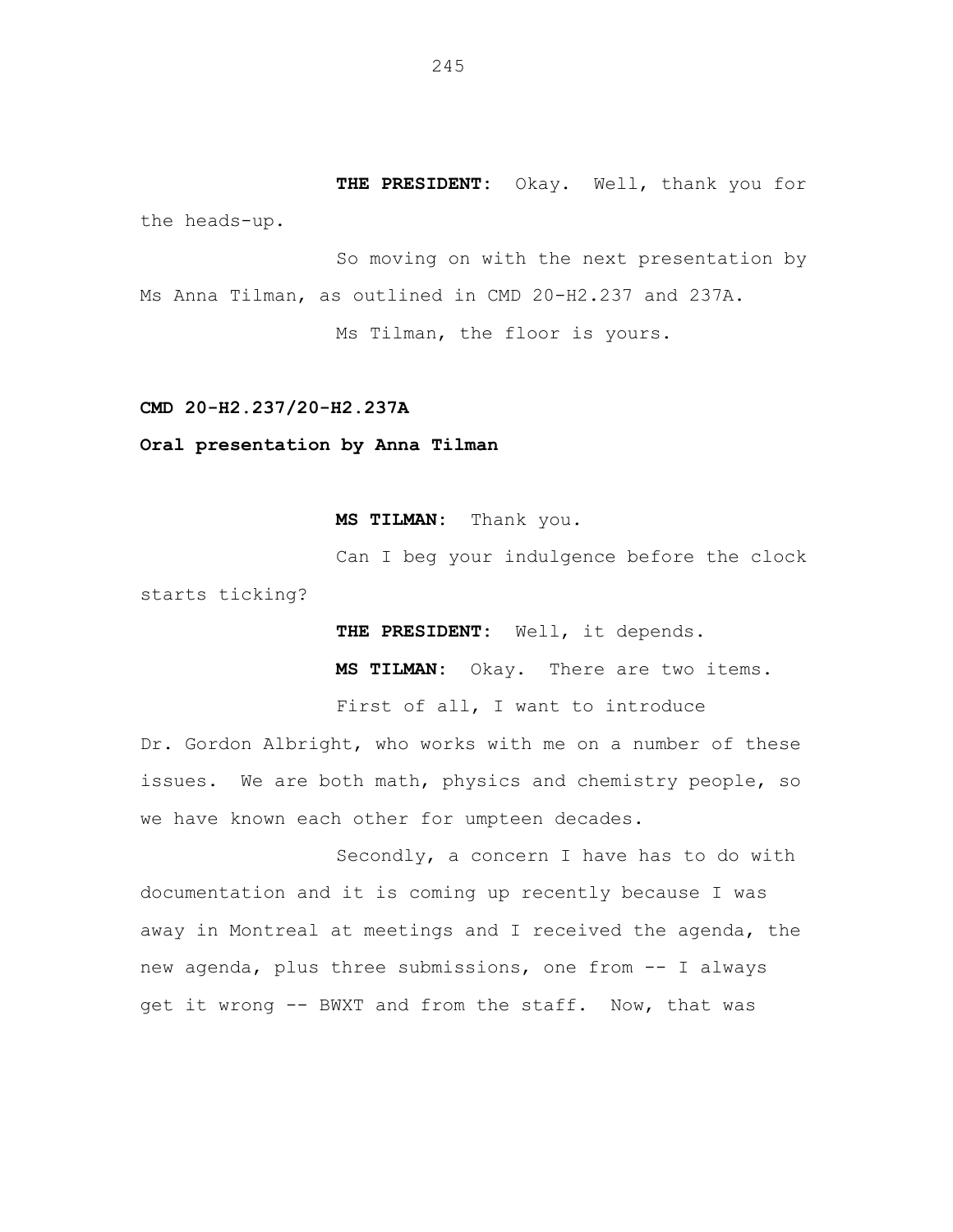less than a week before the hearings were to begin.

We don't have that opportunity as public intervenors and there was no way I would be able to even go through those documents. Those of you who know the work I do know that I do go through your documents. There was no way I had a chance to update myself.

We as the public are subject to a deadline for submission. I had to ask for an extra couple of days. So we have to get our submissions in. The CNSC staff and BWXT should be getting them in at a specific time to allow us to review those documents. So unfortunately, my submission is based on previous material. I just wanted to clarify that as you start the clock. Okay.

**THE PRESIDENT:** Yes.

**MS TILMAN:** I hope I get this right.

Okay. I would like to start right away.

You know the description of the facility. You know what it does, you have been hearing it all the time.

So looking at the application for the licence, there are several questions that I have about the application for the licence.

We talk about the licence for possession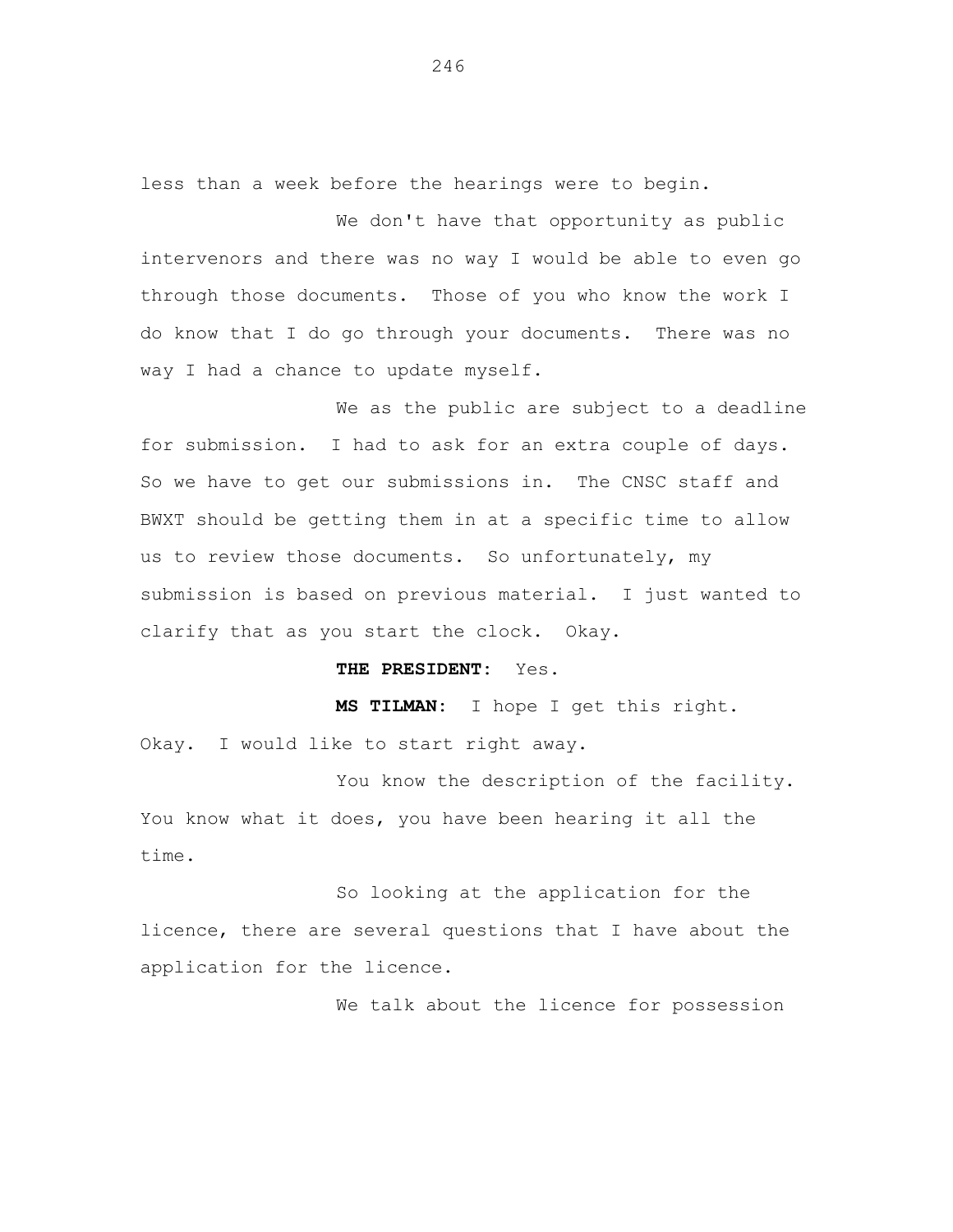and processing limits. Now, I find that rather different from other situations. For instance, how much U02, how much uranium dioxide is actually being used in one year? I don't know from this. How was the supply of uranium dioxide being stored? How much is being shipped to a U.S. facility in North Carolina? So these are things I think it is important to know how much is actually being used. And I am trying to picture this facility and what happens with the U02 that is not being used. And how do you do the accounting for all that? That is one issue on there.

The other issue is what checks -- and I haven't found this -- are there, what quality control to ensure that the pellets are safe, that there isn't a fault in them? Everything that you manufacture there has to be some kind of quality control. I have not found that in the documents I have been able to read. We know that if a pellet is faulty and is in a reactor, there is a huge problem that can result with U02 being in the heat transport system of a reactor, so we certainly don't want that.

The same thing happens in terms of the Peterborough facility. I don't know what kind of quality control there is on the assembly into the bundles and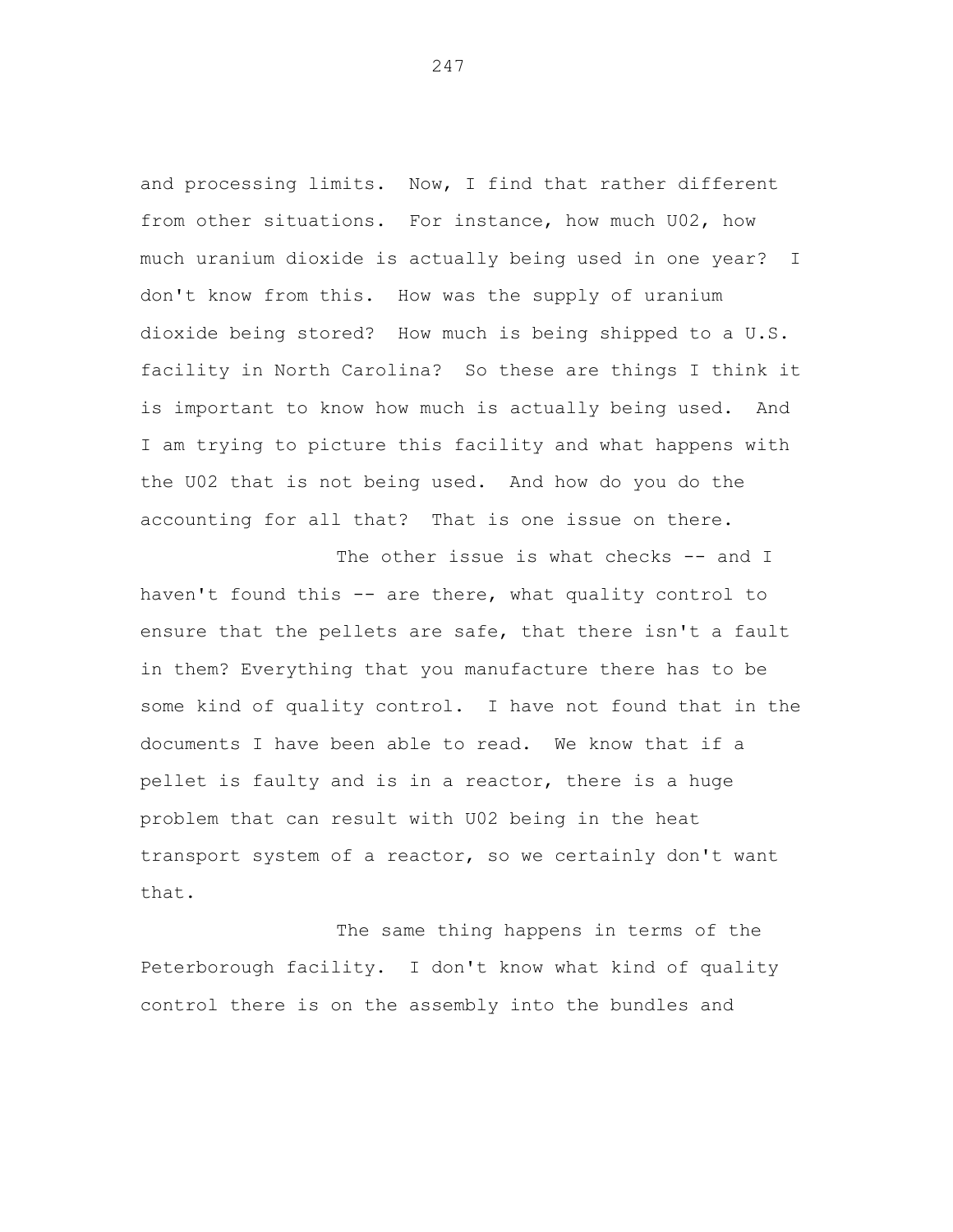therefore, are there rejections, what happens to that material that may not be good? Not everything can be 100 percent and it has to be before it hits into the reactor, as far as I can see, because you can't catch them -- those mistakes will be bad.

So that slide is just merely to say that is what you are asking for, plus the authorization to do pelleting operations in Peterborough.

Now, you know what these facilities produce and how long they are gone, so I am not going to spend time on this slide because you already know this kind of information.

I find it very interesting the use of zircaloy tubes. I'm not sure what the alloy is that you use, whether it's tin, whether it's niobium or whatever. I would like to know that as well.

There is an issue in the assembly with beryllium that has come up and I will touch on that later. I understand, going back to some records, that at one point the Ministry of Environment, Ontario's Ministry of Environment was going to look at tightening up the beryllium levels. That's 10 years ago. I haven't been able to find out anything since then. Because I think that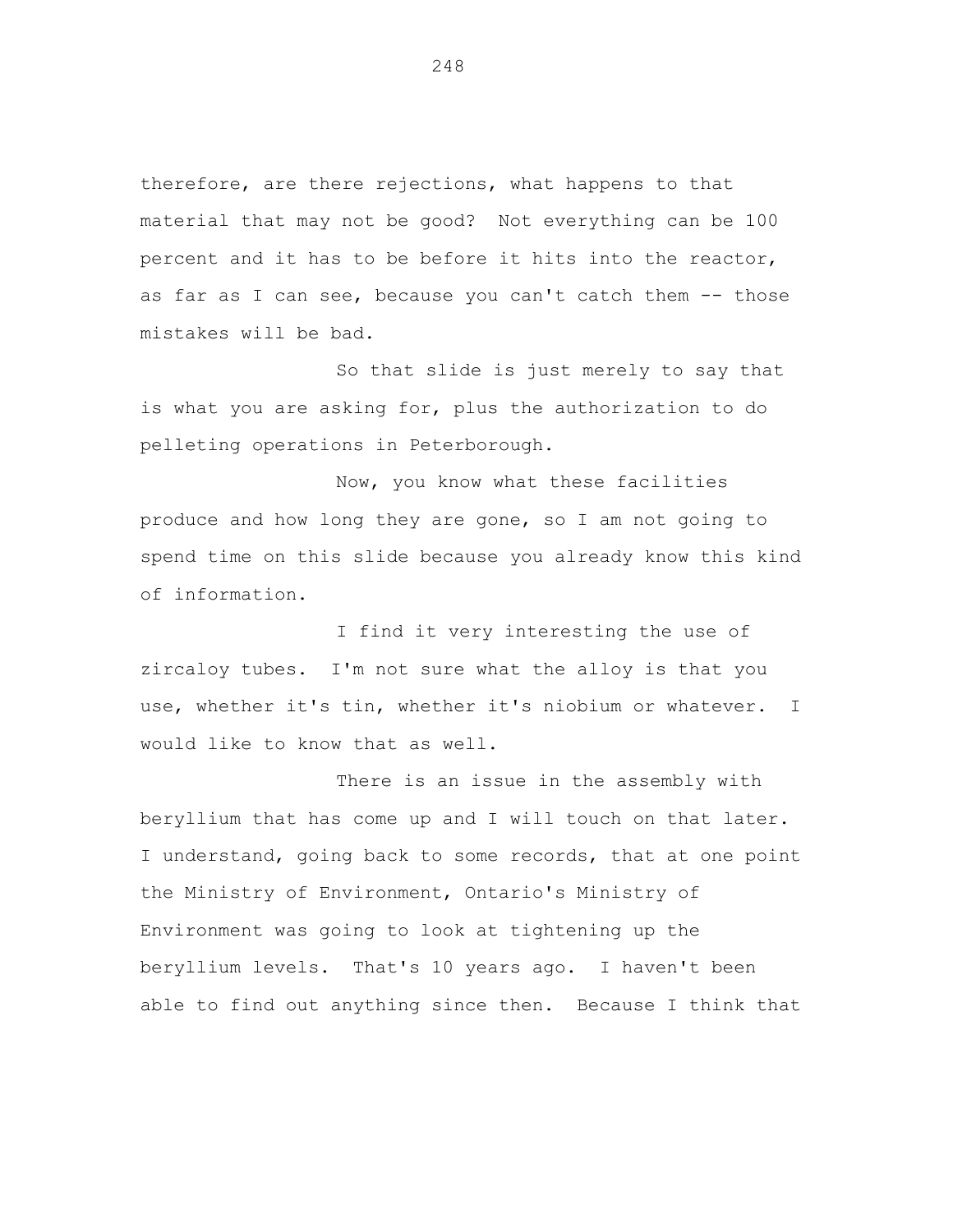is an important question, who is doing what. There were concerns even expressed by Cameco at the time that they would need to look at what would happen if Ontario's regulations were to make more stringent limit on the use of beryllium. I want to raise that now because it is all part of the operation.

Now, going back to one of the reasons that people like us, Dr. Albright and I, are here is to support the concerns of the community. We had intervened in the 2013 meeting as well. There are concerns because people don't know what they got into and there is a natural fear of being right adjacent to a facility of this nature, what is going on, how might they expose their children. You have heard that from some of the people that I could see from yesterday's interventions. Were the residents informed before moving into the area? That is something that should be considered in general by the City of Toronto, whatever. People should know what they are moving into.

Now, it is important that you value the concerns of community members coming forward, because they are the first receivers. They are worried about how they evacuate. It's only natural. If you live in Toronto,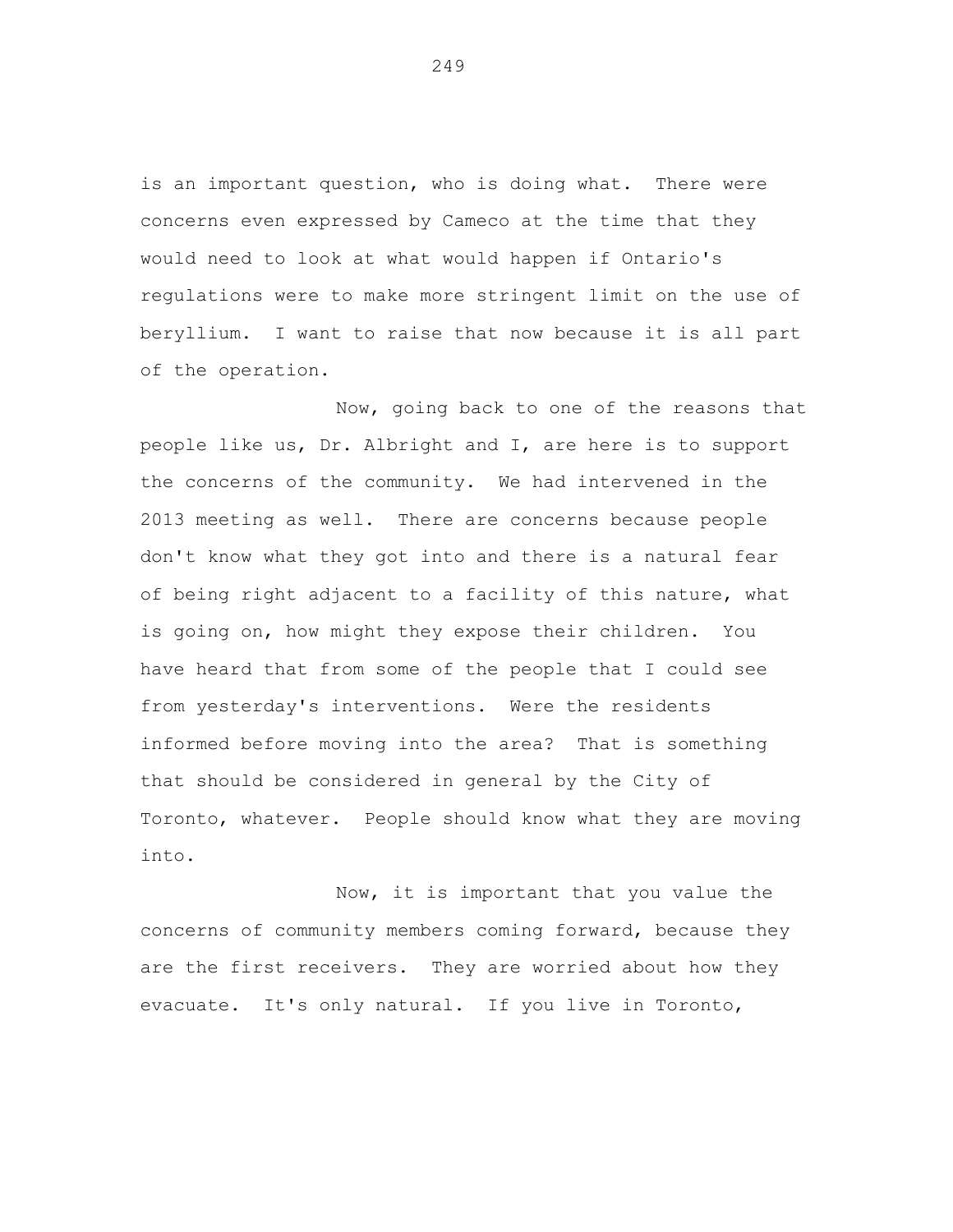which I don't, but if you do you know how difficult the traffic situation is, the trucks, all this going in with no idea about how much is going in at any one time. There's a lot of traffic, a lot of transportation and it's natural to have those concerns and they need to be heeded.

Now, something to -- the emergency measures I was going to mention, they seem to have been addressed to some degree in previous discussions, but I understand, I might be wrong, that BWXT just recently updated their emergency plan. I don't know, I haven't reviewed it, but I think it's important to look at it.

Now, in terms of licence limits, actually they are not relevant to the actual emissions they incur. We are not sure how some of these limits have been established and there is a lack of confidence in the oversight that CNSC is providing to ensure public safety. I think those are issues.

There are other issues in terms of how radiation protection is expressed in the units. The equivalent dose for example was set at 500 mSv per year. I don't know how that was determined and how would that level be considered to be safe, under what parameter.

In terms of Toronto, several years ago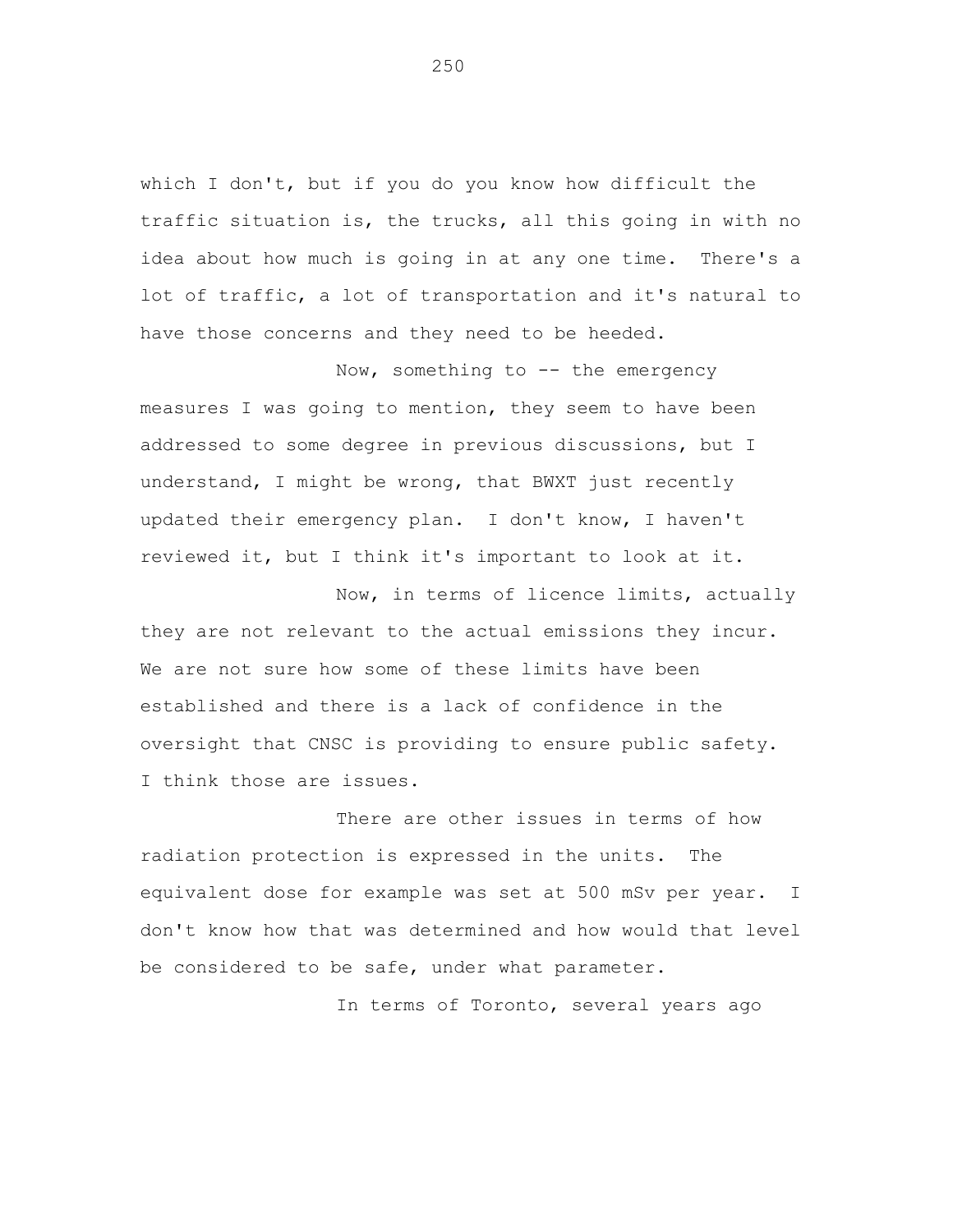there was an incident of an exposure, extremity exposure. You can see the number there. It's quite high, the highest level of all at that time. I don't know what has happened since then.

What bothers me was the response to this and this is where the danger of setting non-protective limits goes. If the dose represents 71 percent of the regulatory equivalent dose limit, it is well within levels known to cause health effects. Now, that's a rather disturbing response. That means -- that signals there isn't the kind of concern there should be. I would disagree with the level of 500, but I also disagree at putting it as a percent of a level. It should be a concern.

The other issues are our action levels. Action levels are not regulatory levels, as you well know, but they are indicators of a problem. And the most -- in these operations, be it Toronto or Peterborough, the hands, arms, skin seem to be the most vulnerable.

So when I looked up the action levels - and I am not a fan of them, but I have to do it -- I noticed the difference between Peterborough and Toronto. Now, Toronto, the action levels, as you can see, are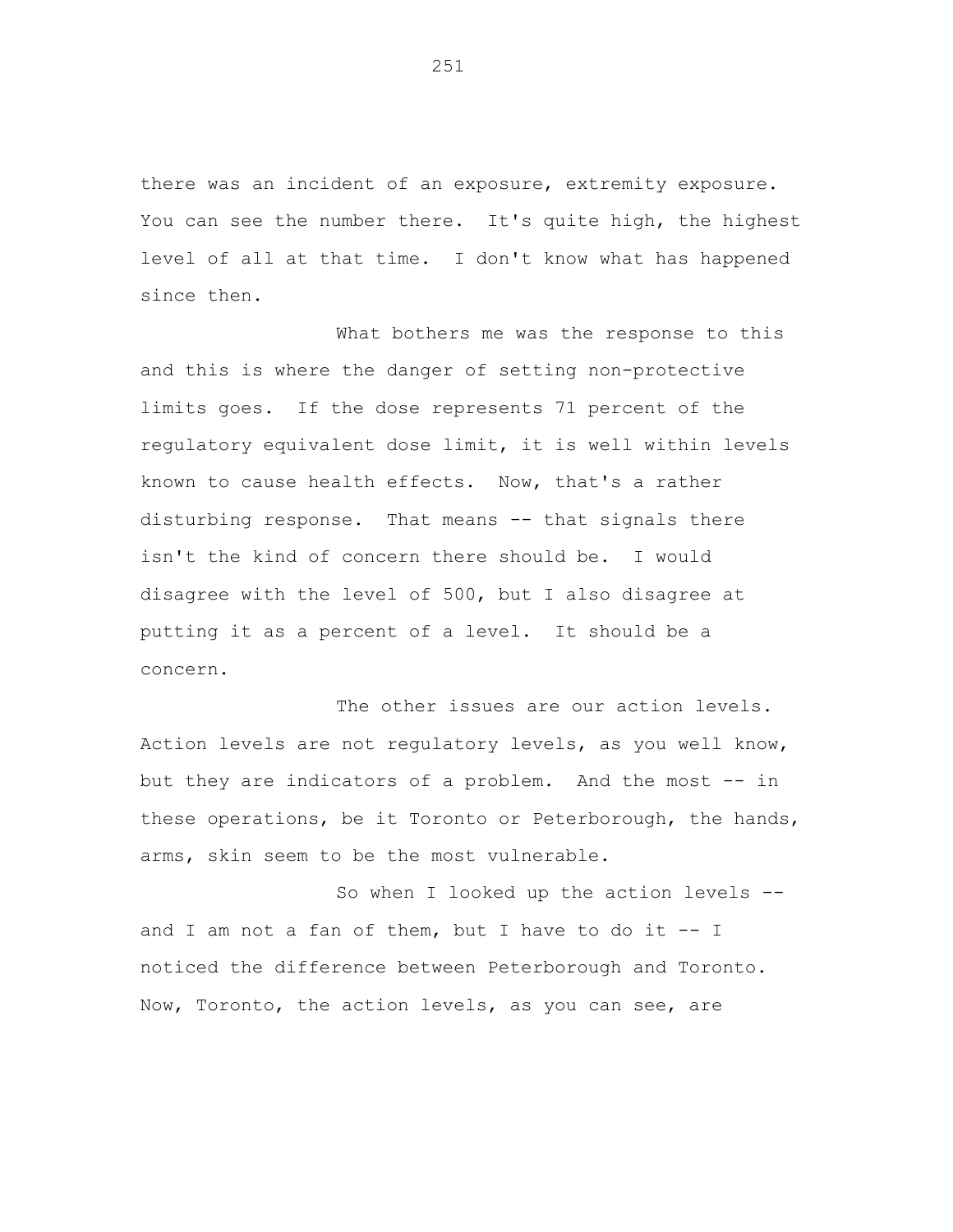lower -- sorry, are higher than in Peterborough. That might be due to the pellet-making operation; after all, they are having the UO2. Now, so far I haven't seen any indication -- BWXT is requesting pellet-making in Peterborough, but I haven't seen any change in the action level to reflect that.

So I am just questioning, regardless of what I think of these action levels, still there is a disconnect there. If they want to do it, they should look at -- you know, make it the same. Okay.

Now, I had one heck of a time working on this submission, I have to admit, and I ended up calling this deficiencies, as you can read.

I was unable to track specific modifications that have been made in the plant, how many pellets are made, I mentioned that before, how much is shipped. No explanation as to why the pellet-making has to increase by introducing the operations in Peterborough. That is -- I mean considering what is happening in the province and who gets the pellets in Ontario, which is Darlington and Pickering -- Pickering is slated to close - they don't supply, as far as I can find out, the pellets to Bruce. Bruce, I believe, gets it from Cameco. So I don't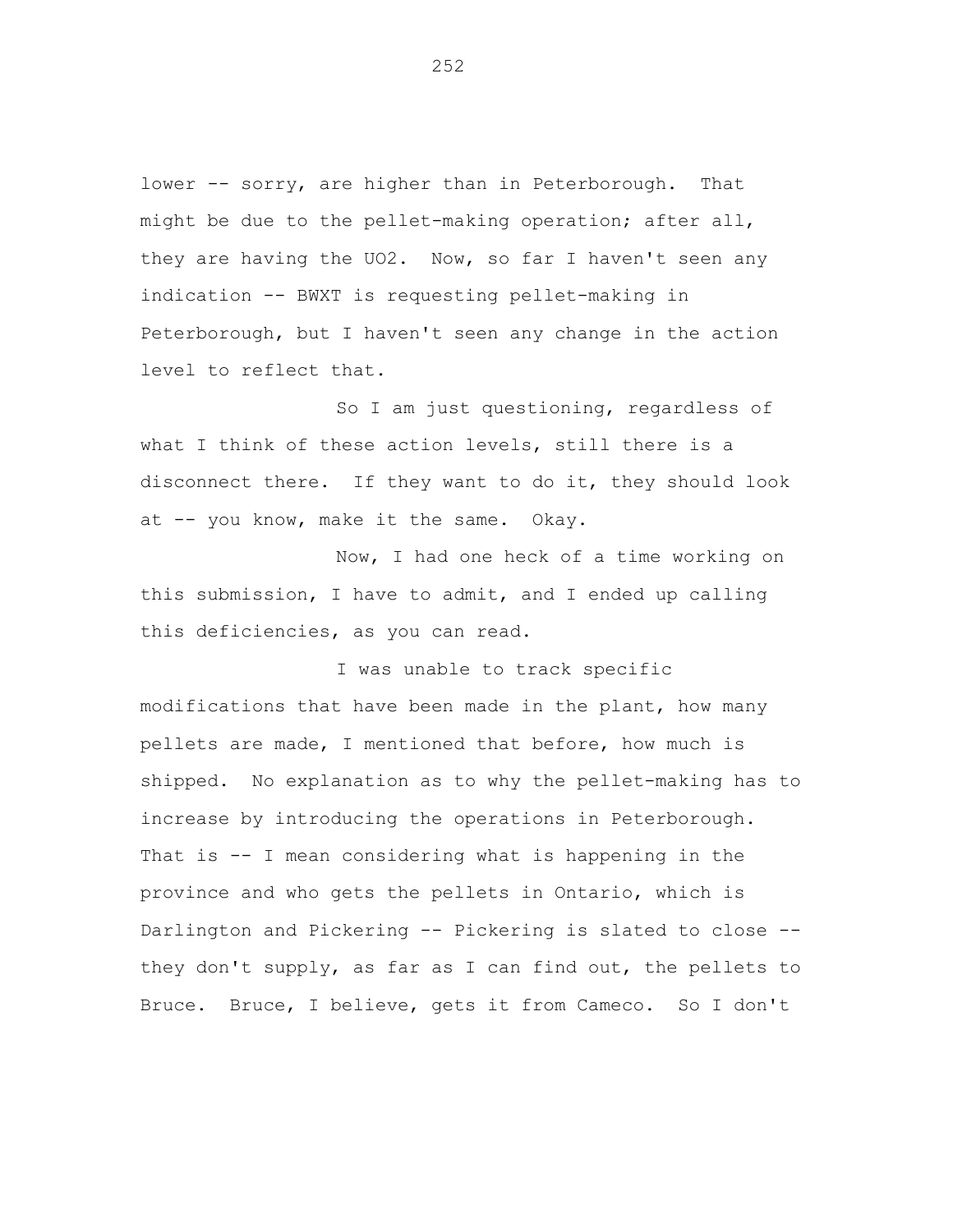know what the need is and I am asking Commission Members to consider that. Why expand something, to how much, what level? I have no idea based on any of the numbers that are given in any report how much are produced, why the production should be increased.

Okay. Now, other deficiencies are health and safety, no tracking of it in the reports that I read, and these were the reports that were sent out with the initial call for the hearing. Limited information, if anything, on health effects for workers, worker protection requirements and in particular exposure to beryllium.

Waste. Waste, the Achilles' heel of the industry, is not addressed that I have seen. And, listen, I can't read all the 400 pages, but I tell you, you know, I haven't seen much mention there. There is a phrase called "miscellaneous contaminated material". What is that? That is not a proper scientific description of what is contained.

Okay. No indication of any improvements to the plant in the past 7-8 years and no revisions to the regulatory or action limits have been made. The one thing is no analysis of cumulative effects on the health and exposure to these chemicals. It is not the annual alone,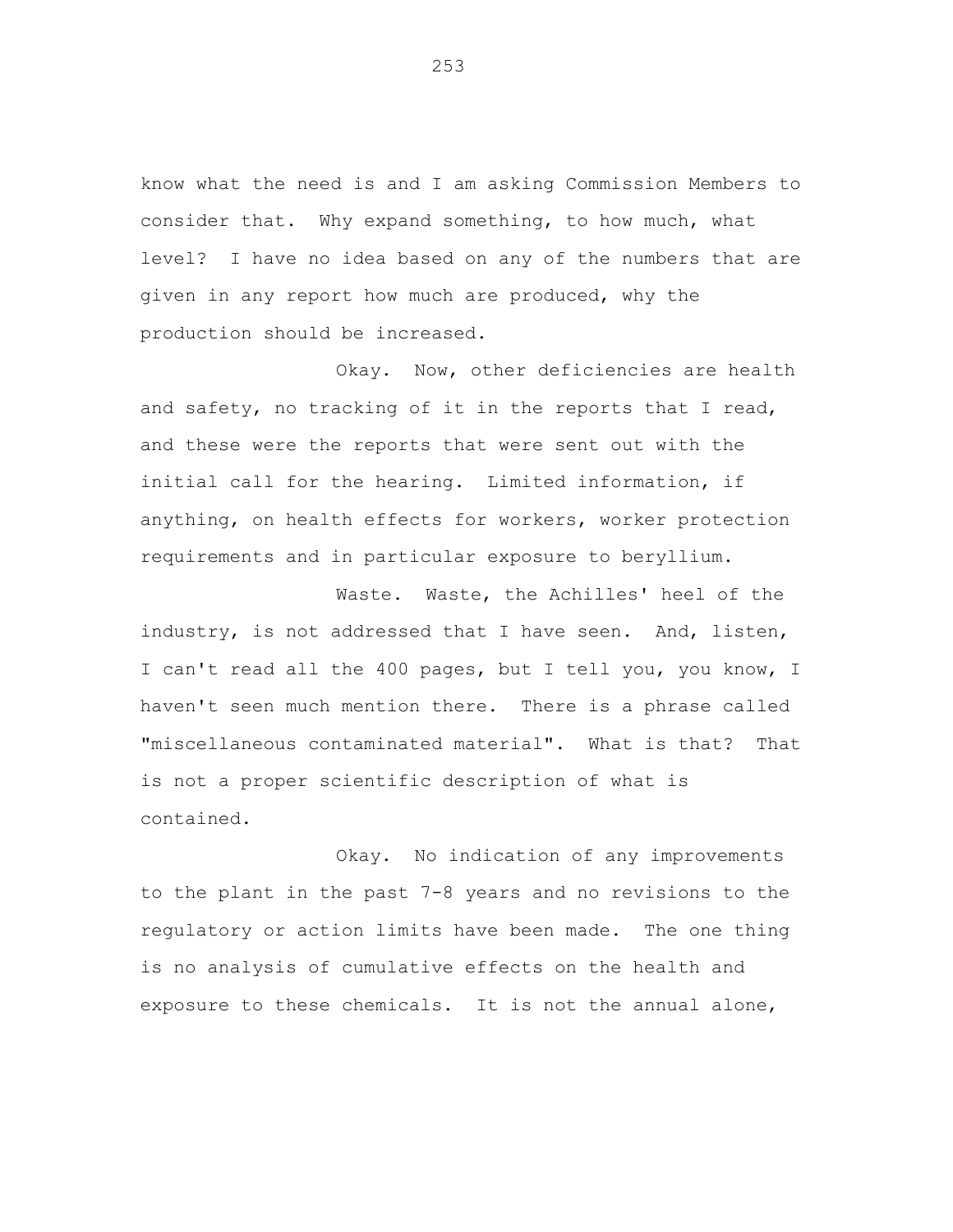it is the cumulative as you go along. So that's an issue. Okay. Now --

**THE PRESIDENT:** Ms Tilman, I will give you two extra minutes.

**MS TILMAN:** Oh, my gosh, I'm sorry. I didn't look at this thing. Okay.

Event reports, very poorly described.

I just have to say something. The CNSC report that had come out, the staff report had three separate reports in one with no common table of contents. It was "H" to go through that, okay. Very, very difficult to get information out.

The event reports are not succinctly described. The results are not described in either BWXT or the staff report.

Sorry. So beryllium, I just pulled this out to show one of the problems with the graphs is the peak is obvious, but there is averaging going on and averaging wipes out extremities. We need to have the extremities.

And the same thing -- I am going through this quickly -- again, looking at the licence limit and looking at the amounts, it's a disconnect. More work has to be done on cleaning this.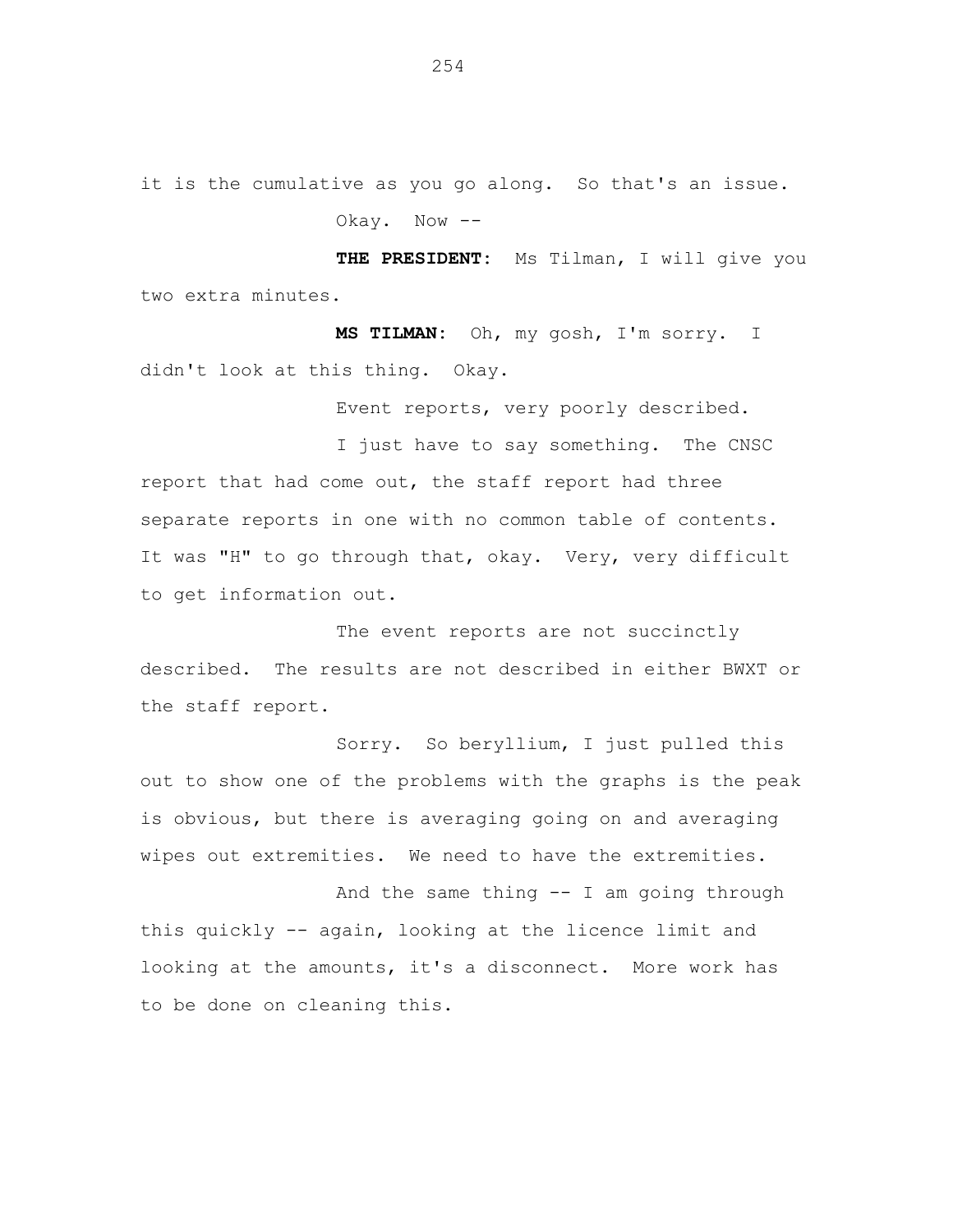please?

**THE PRESIDENT:** Okay.

**MS TILMAN:** Okay. I was watching some of this yesterday as well and the routes of exposure, so here is a summary.

Now, in terms of uranium, it is a very heavy metal. Let alone its radioactive properties, as a metal, the atomic number is 92, lead is 82, so we are talking about something heavy. It does bind to DNA, regardless of whether it is -- considering not even the radiation, it has effects of this nature.

A number of years ago, in 2008 in fact, the Ministry of Environment of Ontario was attempting to set a uranium-in-air standard. It didn't get it set, but one of the difficulties that they ran across, too, was the different species of uranium, like UO2, which is what we are talking about here. UO3, all the different compounds have different solubility levels, okay. They are either weak, middle or strong.

In the case of this facility, UO2 is weak solubility, which means, yes, it affects the kidney, but it also affects the lungs for a very long time and that has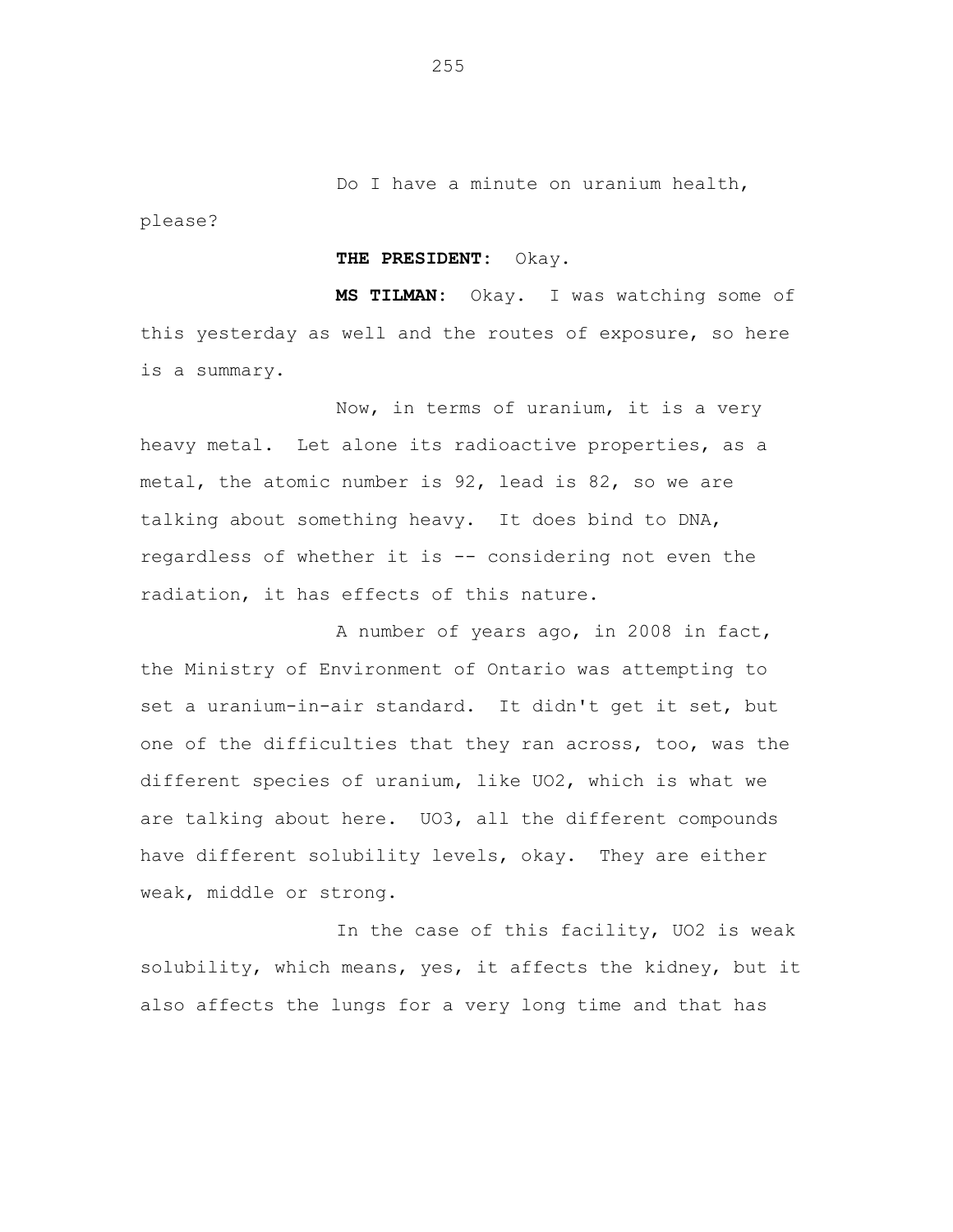not been brought up in any of the health studies. The emphasis has been on the kidney. There is more than the kidney. So you have that there.

Sorry. Beryllium is something you need to pay attention to and it is the chronic beryllium disease factor. It is similar to magnesium. It can displace it from enzymes and the body has no means of controlling beryllium levels. This is critical, once inside it can't be removed.

I address this because of the workers that are exposed to this stuff. I don't know, with all this dust, what equipment  $--$  I haven't seen anything about how they are equipped to handle this by hand. The fact is if they got the exposure in their extremities means their hands are involved or their legs are involved, or whatever the extremities are. What is mandatory for the workers to have at these places?

Okay. Now, there is lack of transparency, there is deficiency, there is the key concerns of residents and a public right to know supersedes industrial interests, and we have to have confidence that the CNSC is there to protect public safety. We need that -- people need that confidence. They don't need to feel that CNSC is just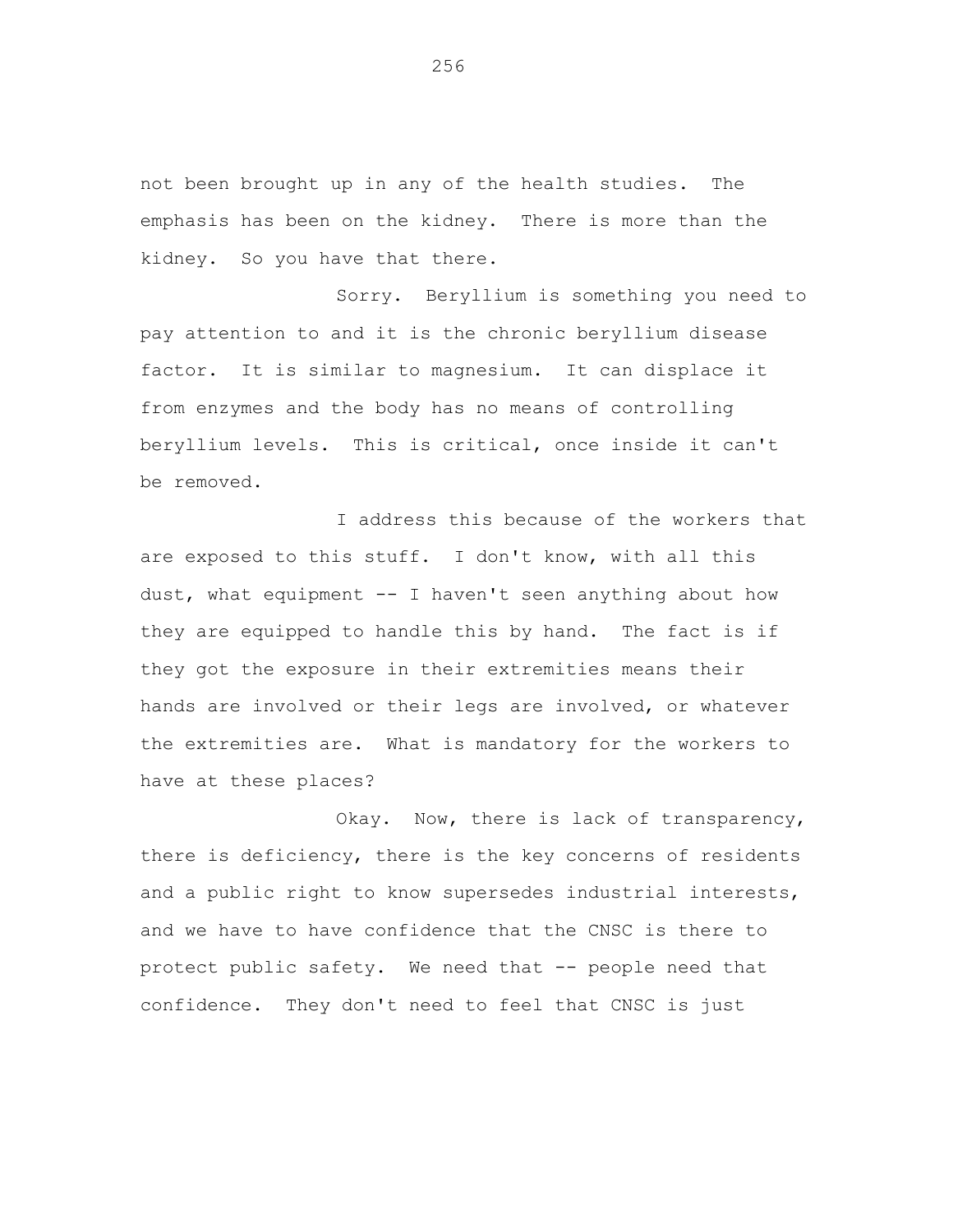going along with the show.

So we therefore say to continue these operations the way they are going is not a very good idea. So we are recommending that the Commission reject the licence as it is and deny the request to do pellet production in Peterborough.

And in working toward closure, no time limit could one think to give for this, but working toward closure they must be prepared to prepare a decommissioning plan and be subject to review.

And that I think is the end. I'm sorry, I had to go very fast.

**THE PRESIDENT:** Okay. Thank you very much for your submission, Ms Tilman. And you did say that you were watching the webcast or parts of it yesterday. Many of the issues or concerns that you have raised, things like how much uranium is stored or processed, how much of it gets shipped to the U.S., emergency plans, why the different action levels between the two facilities and why pelleting. It's not to duplicate, it's to consolidate them in one facility, so it's not to have increased capacity. But those things were discussed yesterday, so if we don't ask you questions it's only because we did get responses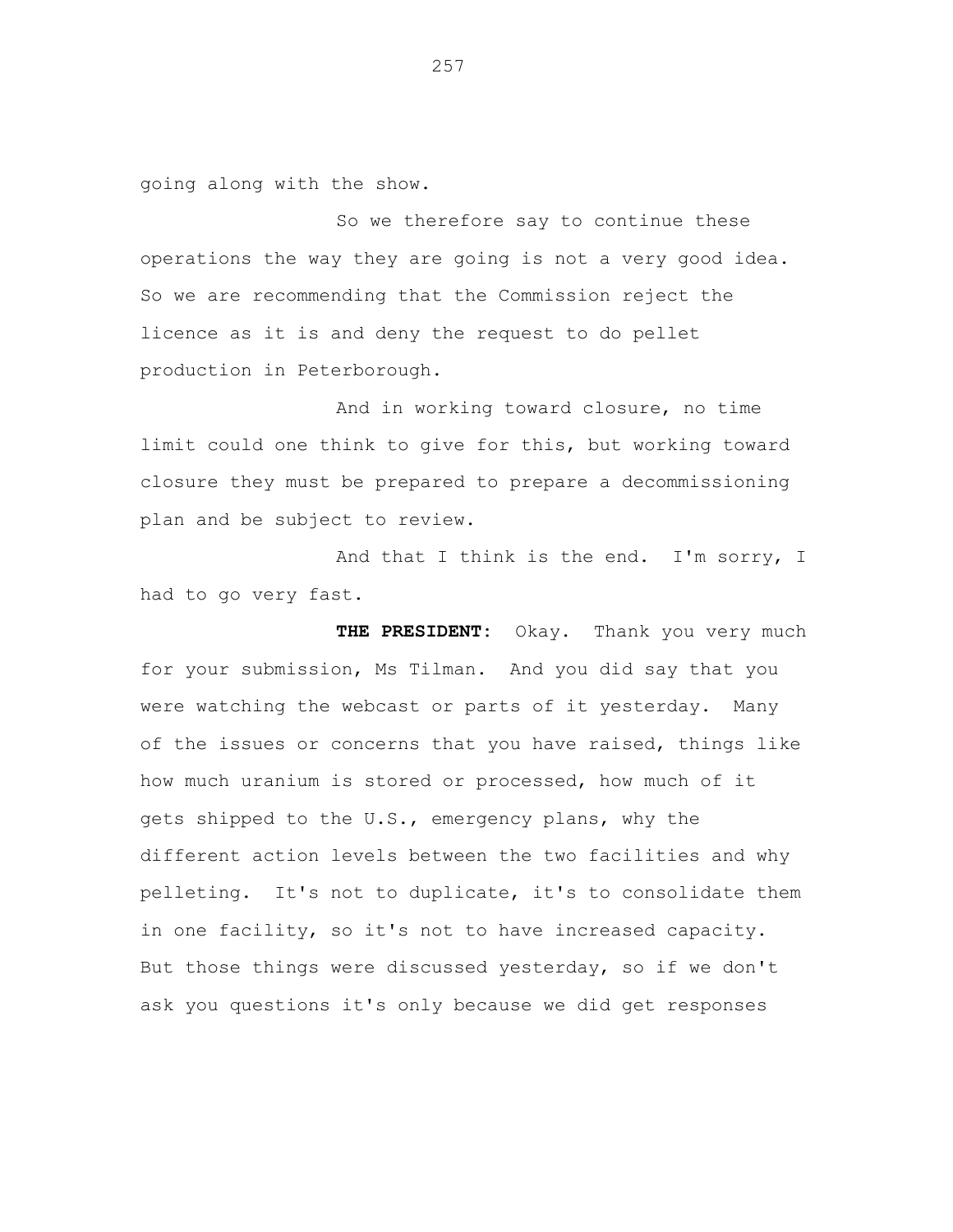and you will see it in the transcript or if you go to the webcast.

So I will open it up for questions and start with Dr. Berube.

**MEMBER BERUBE:** Well, thank you for your submission. You covered a lot of territory very quickly, so we appreciate your observations. It takes a lot of work to do that kind of thing, so it's good to have you here to discuss your concerns.

This is for BWXT. We have discussed the fact that you have the intention of picking up the manufacturing line here in Toronto and moving it to Peterborough, you are looking for that authorization to do that. That's correct?

**MR. MacQUARRIE:** It's John MacQuarrie.

There is no intention to do that, but if we need to we are asking for authorization to be able to do that.

**MEMBER BERUBE:** Okay. Okay. I just wanted to be clear on that just so we understand.

So one of the questions the intervenor has brought up here is the idea of quality control within that line. If it's actually going to be moved, it's obviously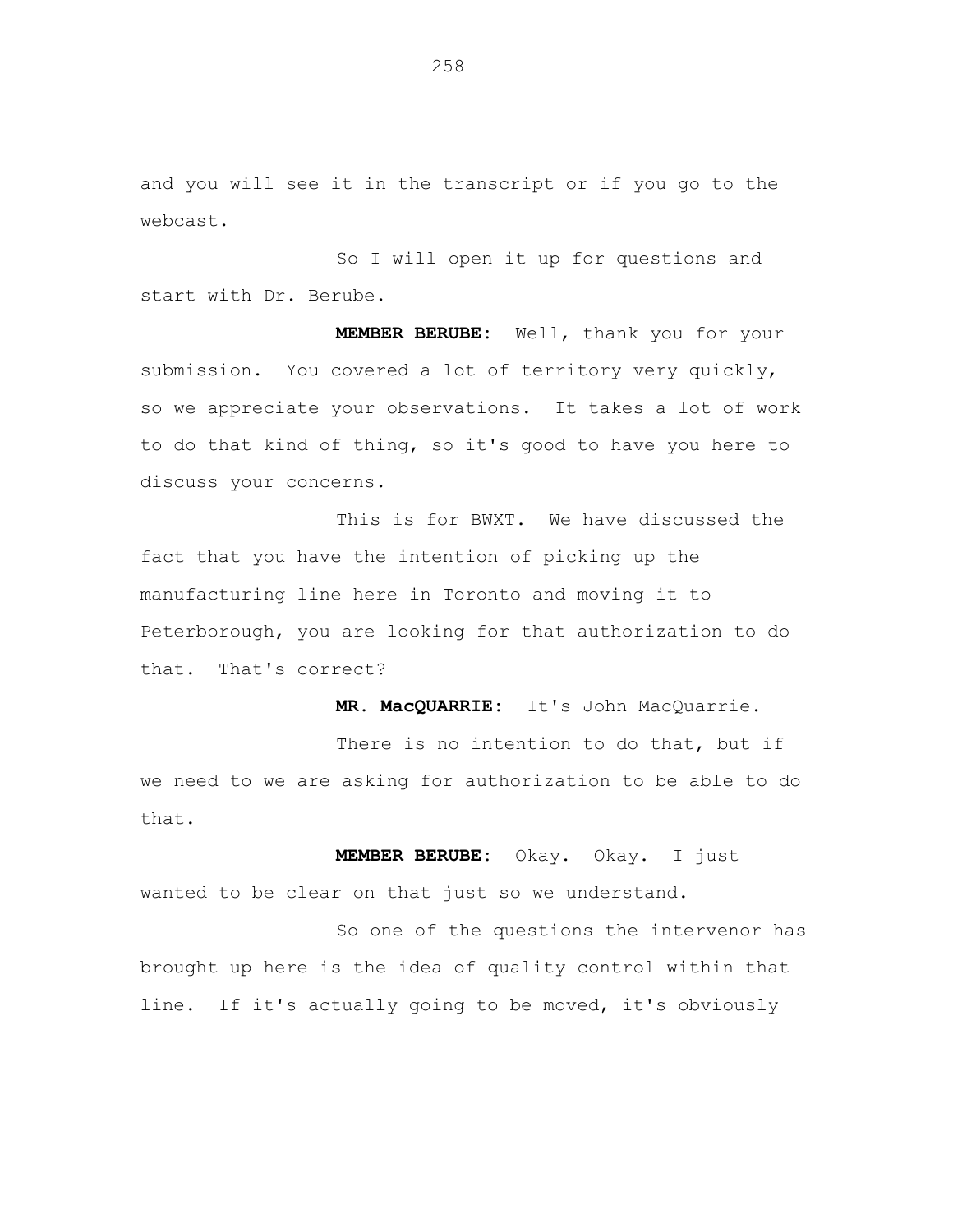important to maintain that. Right now, could you just quickly go through the quality control processes for your pellets as well as your encapsulation and bundling, if that's possible?

**MR. LEE:** Min Lee, for the record.

I will just go through a brief explanation of the quality control that we perform.

So quality is planned and documented as part of a quality plan that gets reviewed with our customers. When I mentioned earlier the N299 standard, it's a quality standard that was developed by the CSA for suppliers to the nuclear industry. In the case of our facility, this has had many decades of time to improve on and review, evaluate its effectiveness. The effectiveness and the performance is reviewed on a yearly basis as part of our management review.

We use a combination of automated inspection, human inspection and a collection of records that demonstrate that we are able to meet all our requirements that are specified by the end user, the utility. This process has proven to be extremely robust and which has yielded very low defect levels in reactor, as well based on customer feedback.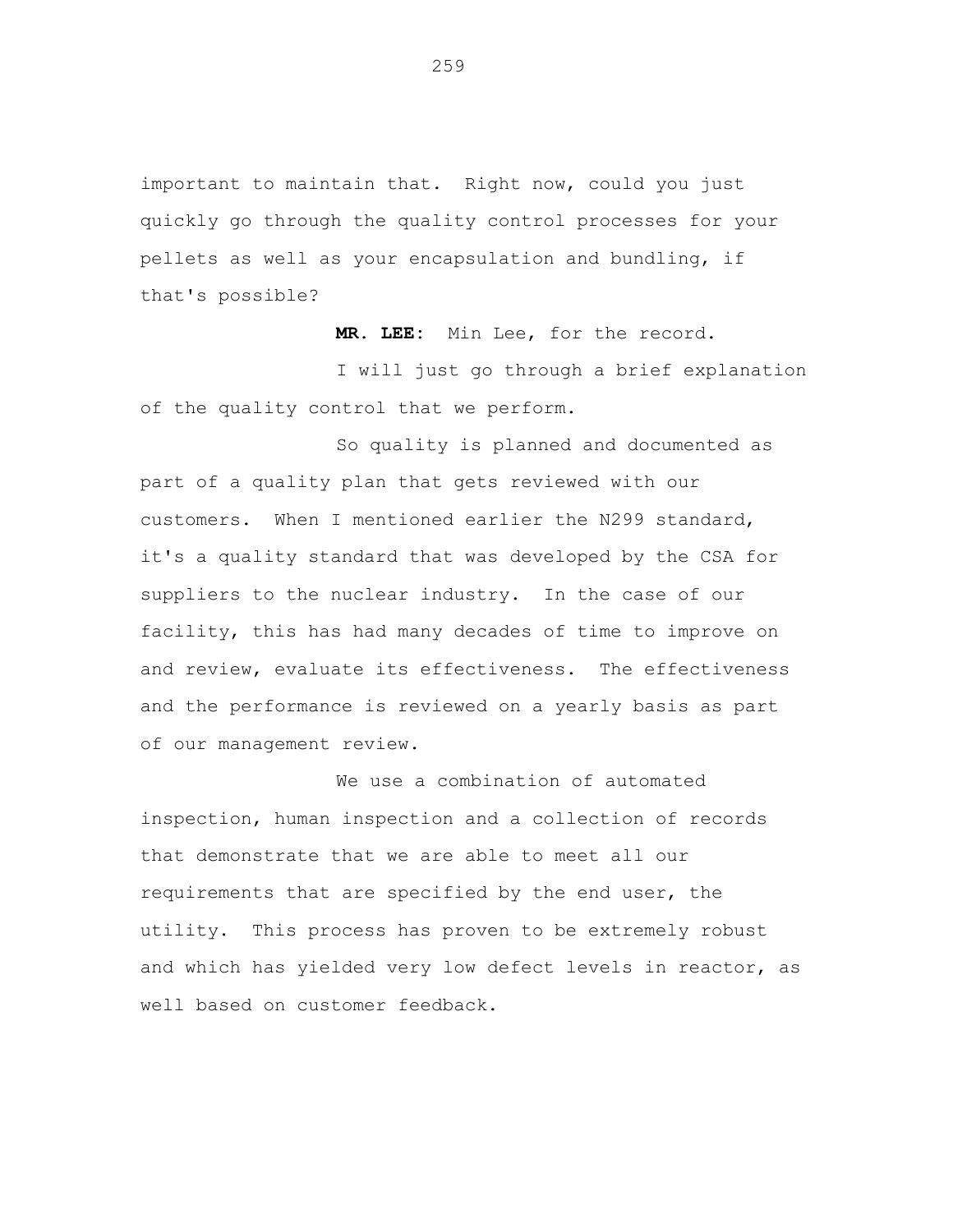We put every possible rigour to ensure that we apply a very stringent and conservative approach to decision-making, which is what the regulators and our customers expect of us, and we apply that decision-making process to all the products that we make to our customers.

**MEMBER BERUBE:** Okay. I have some experience moving manufacturing lines. I can tell you it's not untraditional to do so. What processes do you foresee that you have to use in order to make sure that you are moving this thing if in fact that is the case, you intend to do that? Have you given that serious consideration at this point or are you just in the initial phase of this or where are you in that process?

**MR. MacQUARRIE:** It's John MacQuarrie.

We have not given -- put any detailed plan together in terms of moving the facility. Our view is that we really need to understand whether that is permissible before we spend a lot of effort on that and that is the intention why we have asked for authorization.

I would like to add to Min Lee's response about quality. Quality is one of the things I would say that I am most proud of in the business. So if you look at this fuel manufacturing business that has operated for many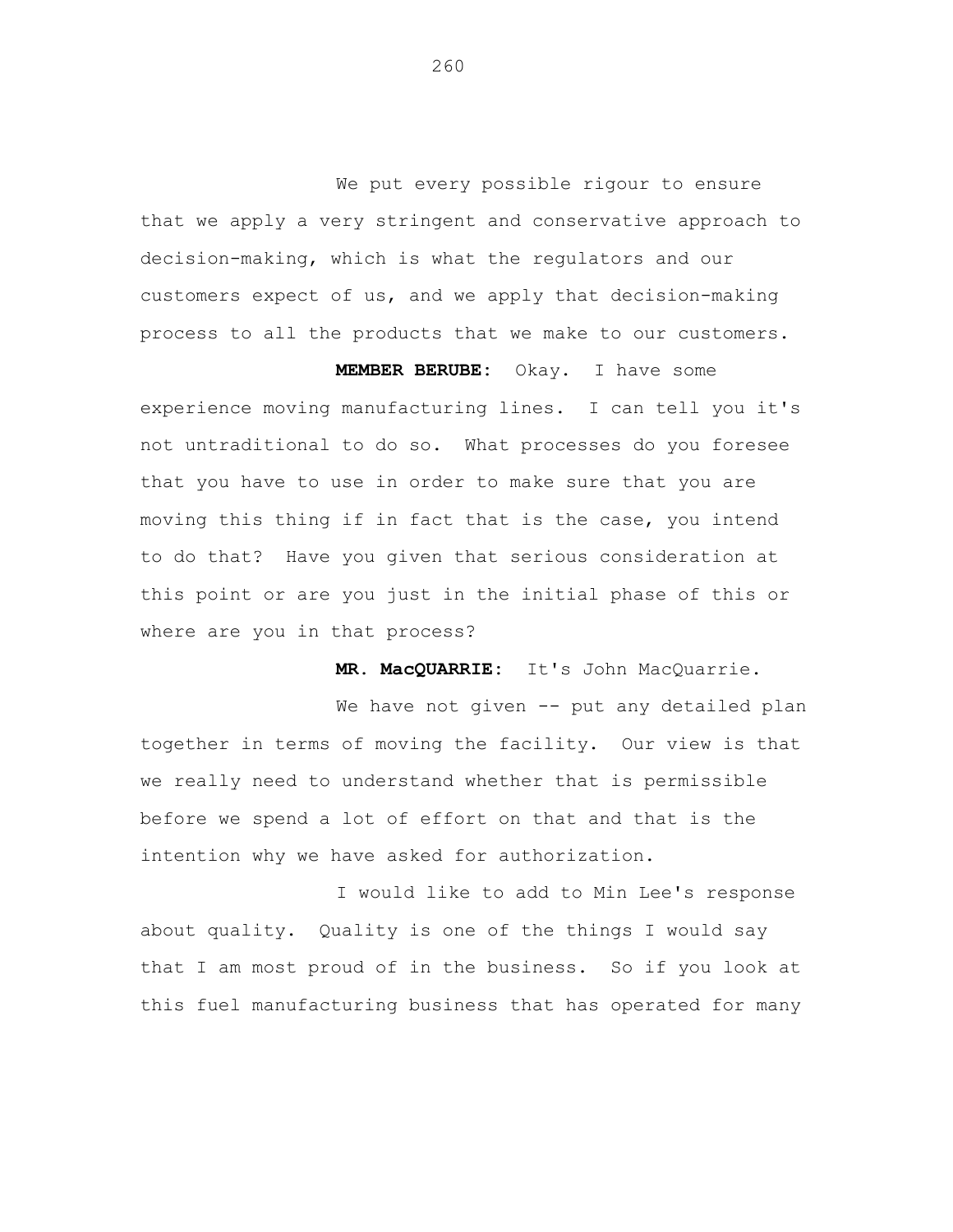years and has really been dialled down to a very high, exceptionally high level of quality, measured by fuel bundle defects in a reactor, which are fairly easy to detect, you know, this business has truly achieved the lowest level of defects that I think any business can achieve in terms of defect rate. And so, you know, I think we have all those systems in place, but the proof is in the actual performance. It's a very high level of quality and really very positive feedback from our customer.

**MEMBER BERUBE:** And you are confident that if you chose to move this and you were licensed to move this, you could do this in a safe fashion?

**MR. MacQUARRIE:** Yes. I have a high level of confidence that we would essentially employ the same high quality processes that we are using now and we would get the same output.

**THE PRESIDENT:** Dr. Lacroix...? **MEMBER LACROIX:** Yes. Thank you. Thank you, Madam Tilman, for this presentation, I really appreciate it.

You have raised a number of issues that have already been dealt with and I'm sure that in the next few days we will continue to address these interesting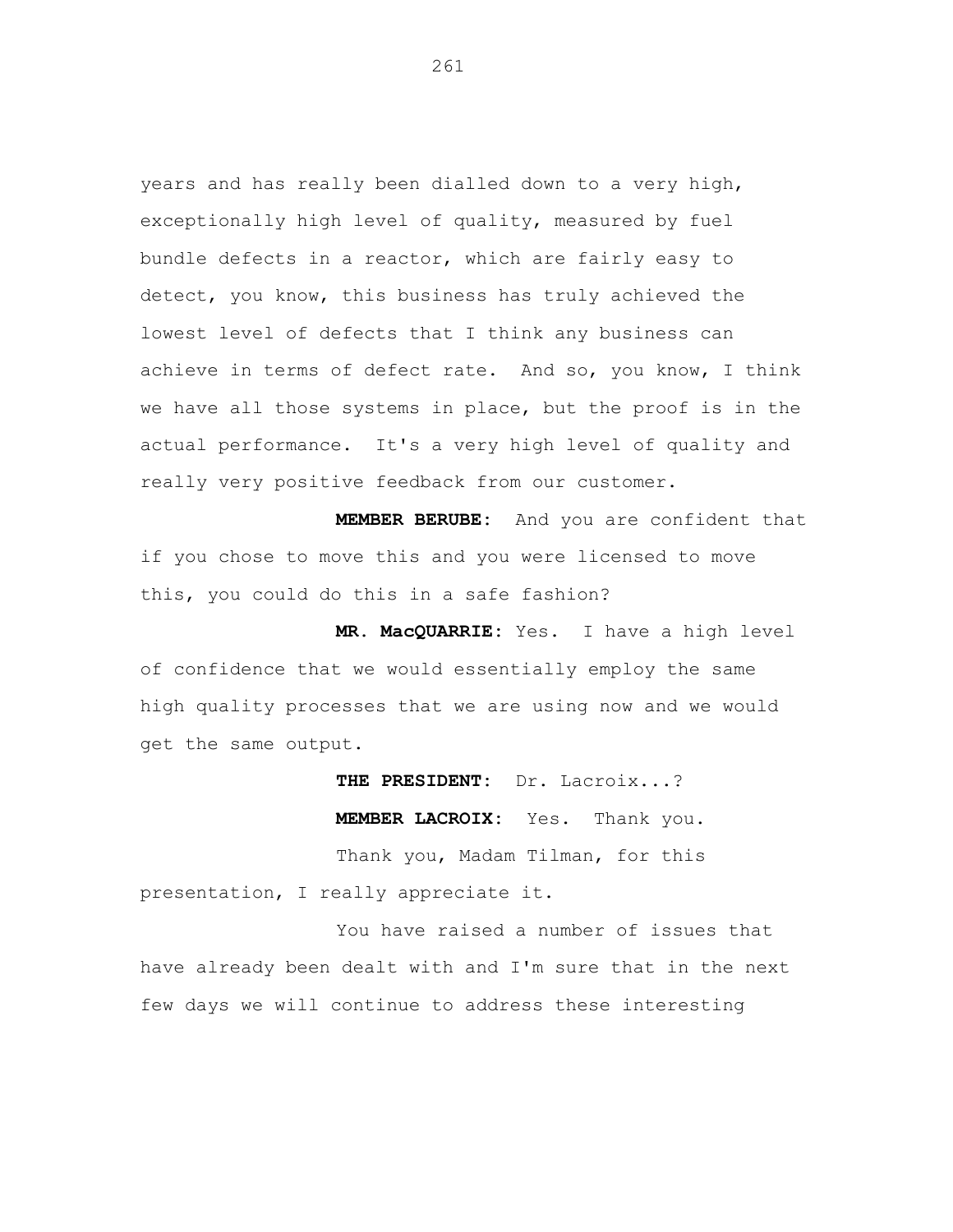issues.

One of the issues that we have not discussed yet, and I found it very original, is the fact that in 2024 the Pickering Nuclear Generating Station will shut down. What will be the effect on your commercial operation at BWXT?

**MR. MacQUARRIE:** It's John MacQuarrie.

So we make fuel at the moment for Pickering units, six reactors, and for four reactors at Darlington. So the Pickering volume or demand, if you like, represents just a little less than half of our business. So the impact is significant in that we will be -- you will see a dramatic reduction in demand.

> Does that answer your question? **MEMBER LACROIX:** Yes, it does. **THE PRESIDENT:** Dr. McKinnon...? **MEMBER McKINNON:** Yes.

Thank you. You raised a lot of viewpoints in your submission.

I would like to follow up with the comment of Dr. Lacroix about the capacity.

So, you know, typically what percentage of your total production capacity is utilized currently?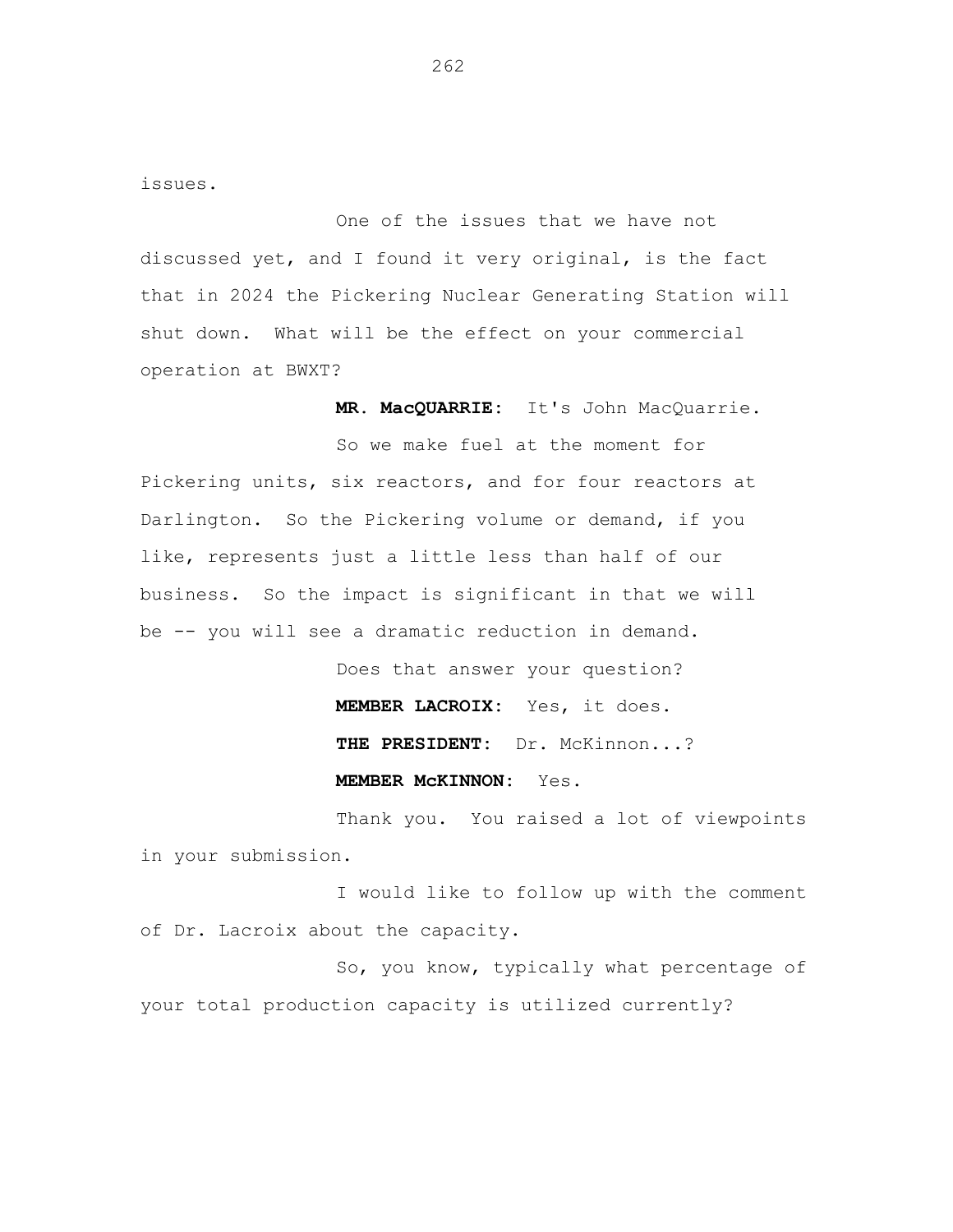**MR. MacQUARRIE:** It's John MacQuarrie.

It's about 50 percent of our total

capacity today.

**MEMBER McKINNON:** Currently 50.

**MR. MacQUARRIE:** Yes.

**MEMBER McKINNON:** And how does it

typically fluctuate over time? You know, historically, has it been around that level?

**MR. MacQUARRIE:** Yes, it's quite stable. It has been at that level for quite a number of years. It doesn't fluctuate very much. Year to year it may fluctuate by 8 to 10 percent.

**MEMBER McKINNON:** Thank you.

You were asking about modifications and updates to the plant and I know in many industries the way to reduce worker exposure is to actually remove the worker and there's a lot of application of robotics and so on nowadays and that kind of modernization. Have you introduced any of these manufacturing methods to reduce exposure?

**MR. MacQUARRIE:** Yes. There's quite a level of automation in our business in particular operations. So for example in Peterborough where we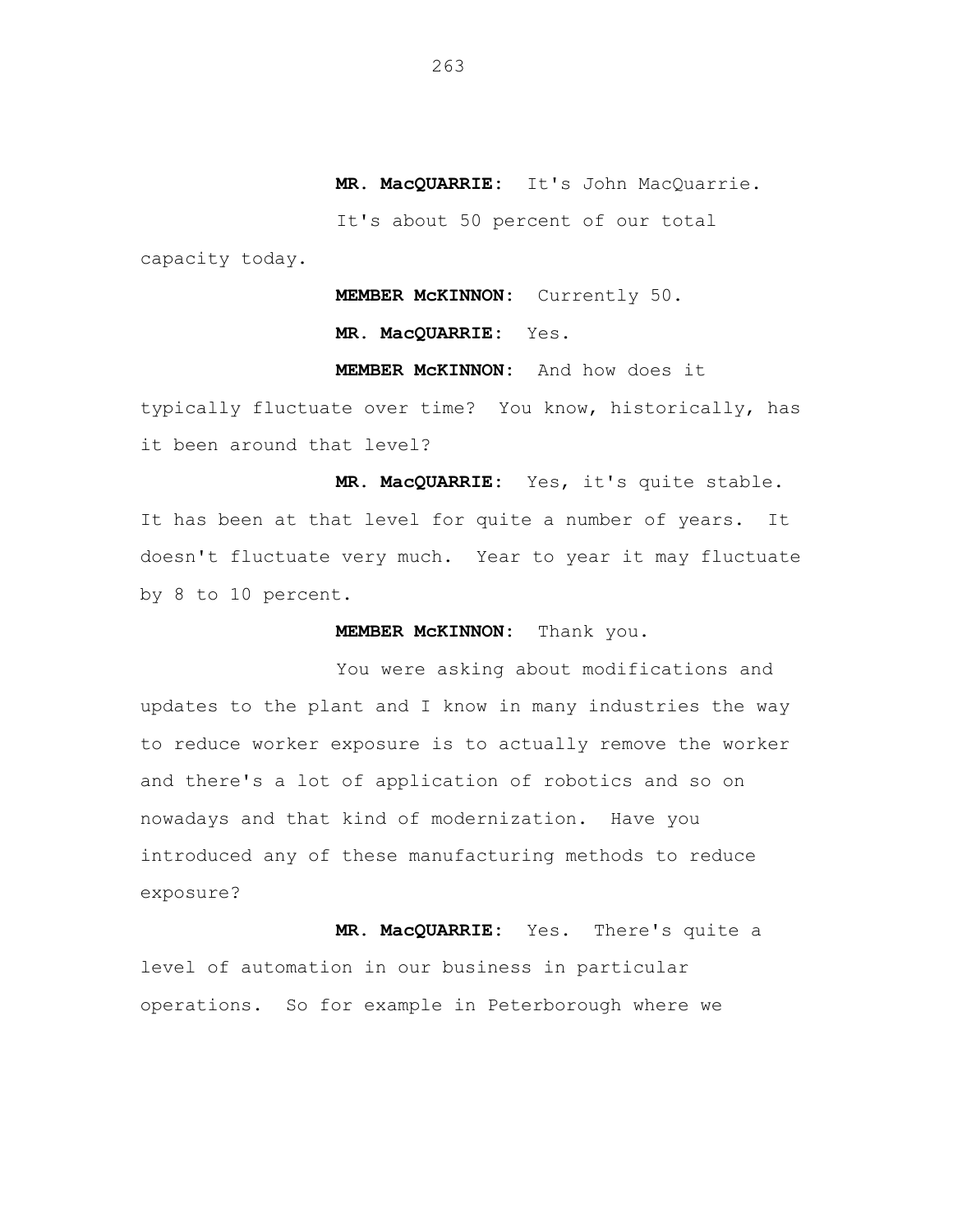assemble the fuel bundles, it's a very highly automated operation where things like the appendages that go onto the tubes are done in automated cells; then the tubes are coated in an automated cell; then there is an automated line that welds the end caps onto the tubes; then there's an automated bundle welding assembly that makes the end plates welded to the fuel elements in the bundle. So a great deal of automation because of very high-volume throughput.

We continue to look for ways to automate. We are undertaking automation projects at this time. Generally, it is more about ergonomics and industrial safety, but there are sometimes radiation benefits to some of that as well and so we continue to pursue every opportunity to automate that we can.

## **MEMBER McKINNON:** Thank you.

And I have one final health-related question which I would like to direct to CNSC staff.

Ms Tilman brought up the issue of exposure to skin and extremities. It's very clear that, you know, limits for air and soil is something that can be measured directly, but when there has been an incident involving skin or extremities, how do you go about measuring or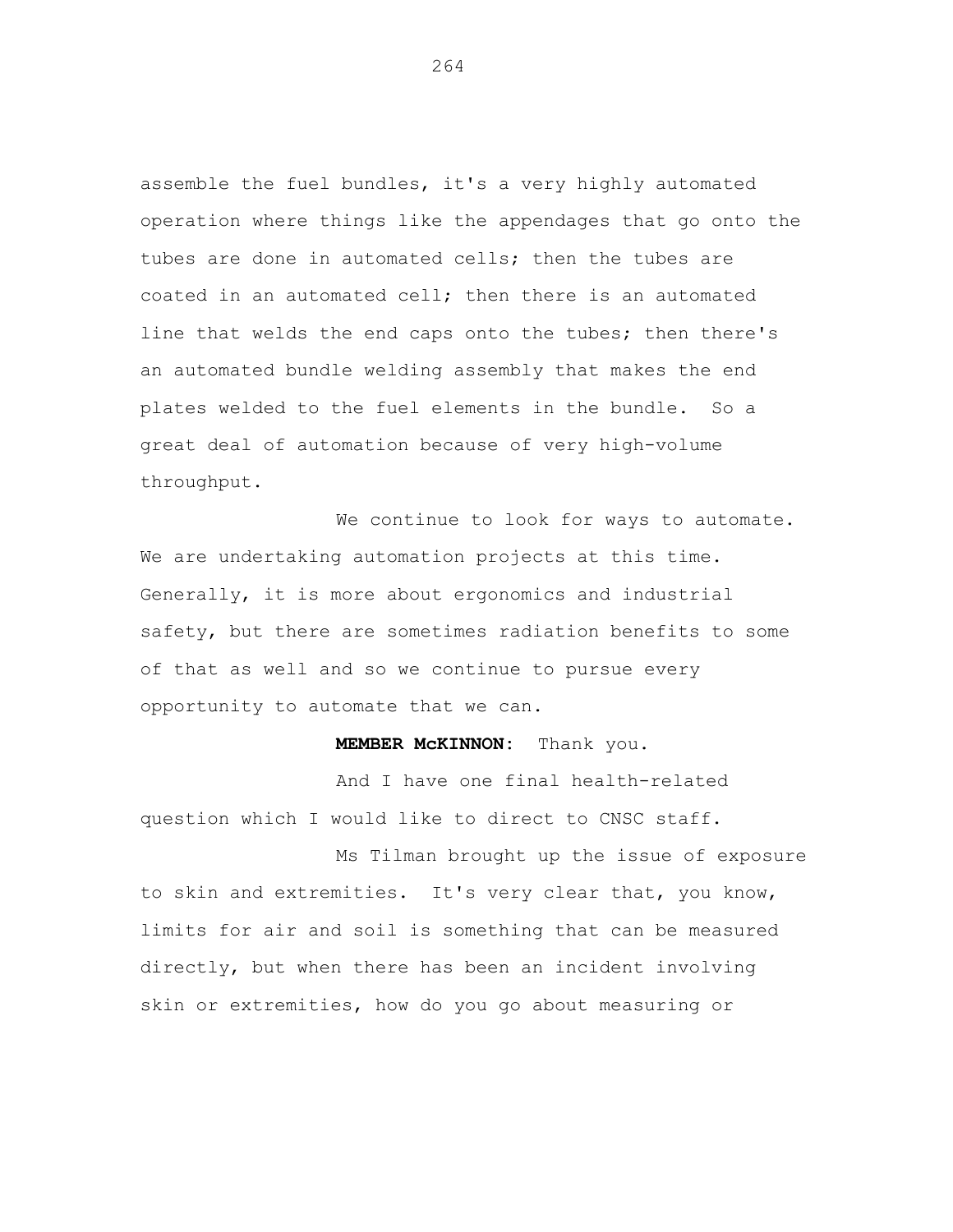estimating what the exposure has been?

**MS TADROS:** Haidy Tadros, for the record.

Our Radiation Protection Specialist, occupational radiation protection is in Ottawa and they can take that question.

**MS PURVIS:** Good afternoon. It's Caroline Purvis, I am the Director of the Radiation Protection Division, for the record.

With respect to the measurement of radiation exposure to the skin or the extremities, licensees will generally use extremity dosimeters on the hands to measure and monitor the doses of radiation received.

**THE PRESIDENT:** Dr. Demeter...?

**MEMBER DEMETER:** Thank you very much for your presentation. There is a lot to digest. I have a lot of questions about beryllium, but I am going to actually ask them in Peterborough, I'm not forgetting about them.

But I do have interwoven -- when you talk about the inventory and not knowing what it is, there is obviously a possession limit at any one time and your inventory will be fluid based on that, but my understanding is that you are routinely visited and inspected by IAEA and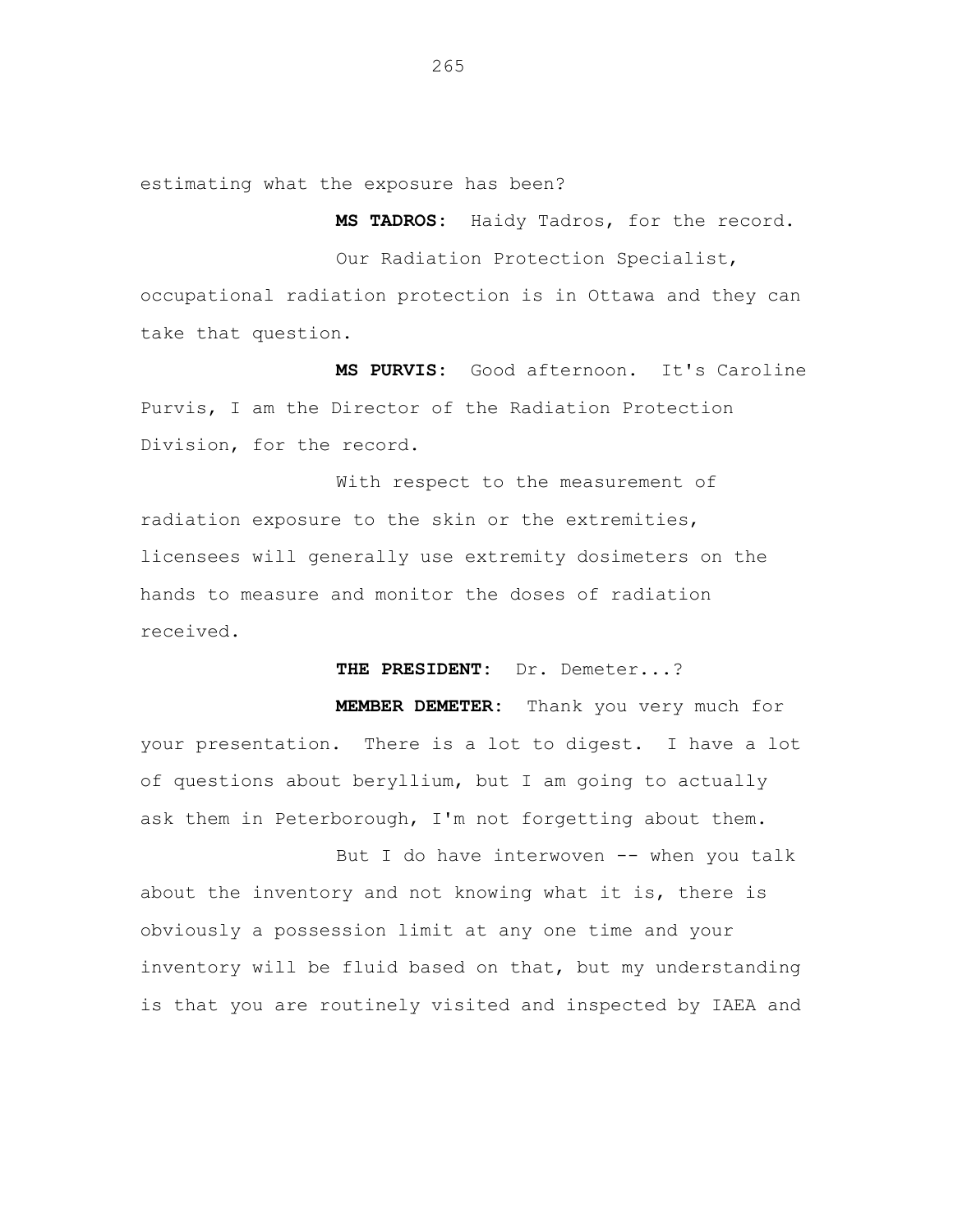our staff and at any point in time when you are inspected you have to produce documents that demonstrate what your inventory at that time is and account for all the motion in and out of your inventory. Is that correct? And how many times a year does IAEA come and quantify your inventory to see whether you can account for everything?

**MR. MacQUARRIE:** It's John MacQuarrie.

So yes, that is correct, that we at all times maintain a record of all of the uranium that we have in our business. The IAEA does an annual physical inspection of our inventory and they do sort of random short notice inspections periodically.

**MEMBER DEMETER:** And have there ever been any discrepancies between what you have on paper and what you have on file or has CNSC ever noted any discrepancies?

**MS TADROS:** Haidy Tadros, for the record.

We have our safeguard specialists who usually accompany the IAEA inspectors when they come and we had also provided a slide with regards to the number of inspections in the last 10 years that the IAEA has conducted inspections. So I will turn it over to our colleagues in Ottawa.

**MS BREAZU:** Hi. My name is Daniela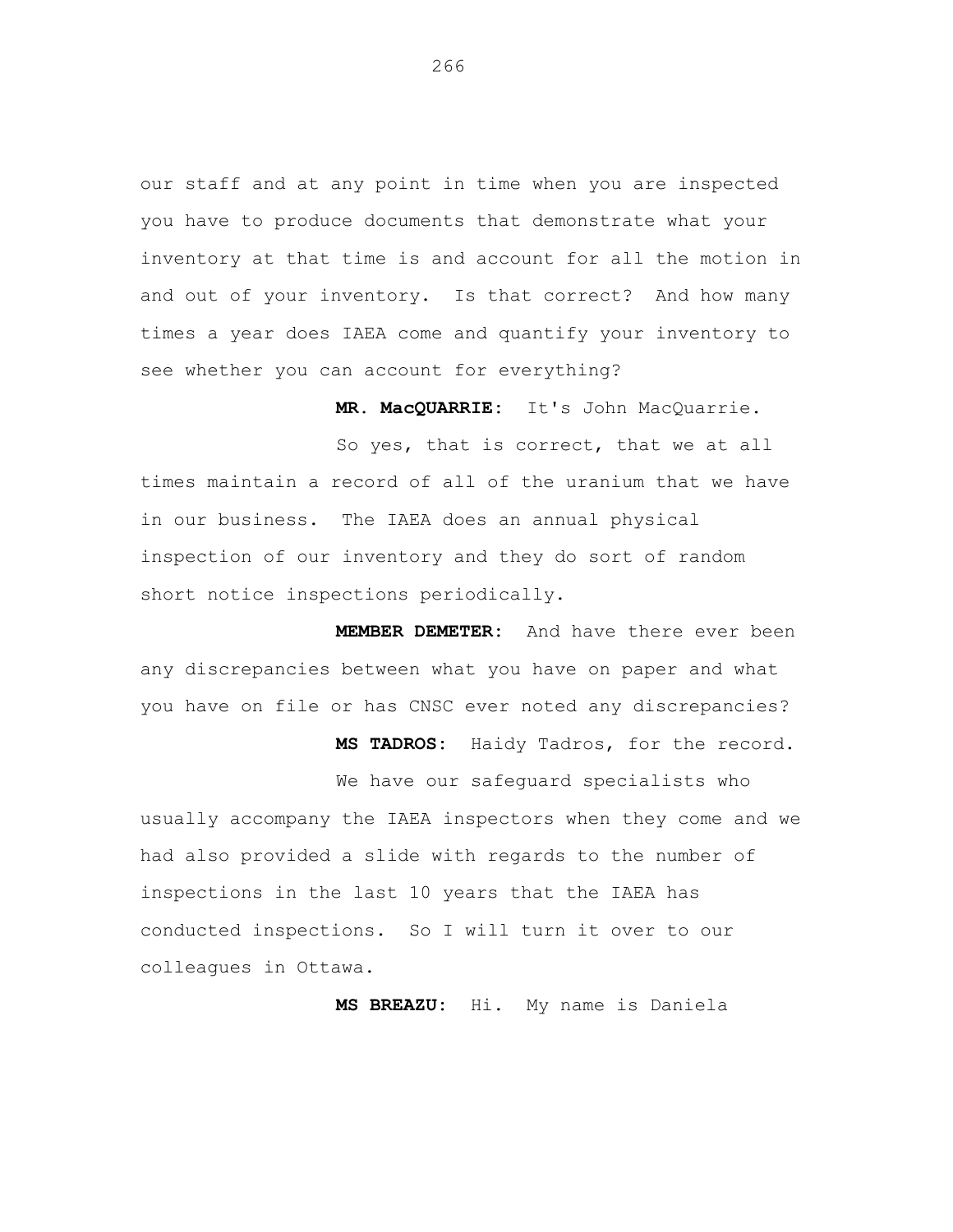Breazu, for the record, and I am a Safeguards Officer.

Yes, we do accompany the International Atomic Energy Agency and any discrepancies we found we take a closer look at them to make sure that we have an explanation for each of them.

**MS TADROS:** Haidy Tadros, for the record. Perhaps we can give a description of what discrepancies, if any we have found recently.

**MS BREAZU:** Yes. Daniela Breazu, for the record.

So every year the facility, Peterborough and Toronto are separate, is doing inventory taking, followed up by inventory verification by the Agency. So at the beginning we take a look at the books and we verify also the physical evidence. So sometimes there are discrepancies in terms of let's say the amount of material which is in the books and because some of them are not an item facility, there is powder, there are small discrepancies.

**THE PRESIDENT:** I'm not sure that's terribly reassuring to us that there are discrepancies. **MR. AMALRAJ:** Julian Amalraj, for the record. Maybe I can provide some context to it.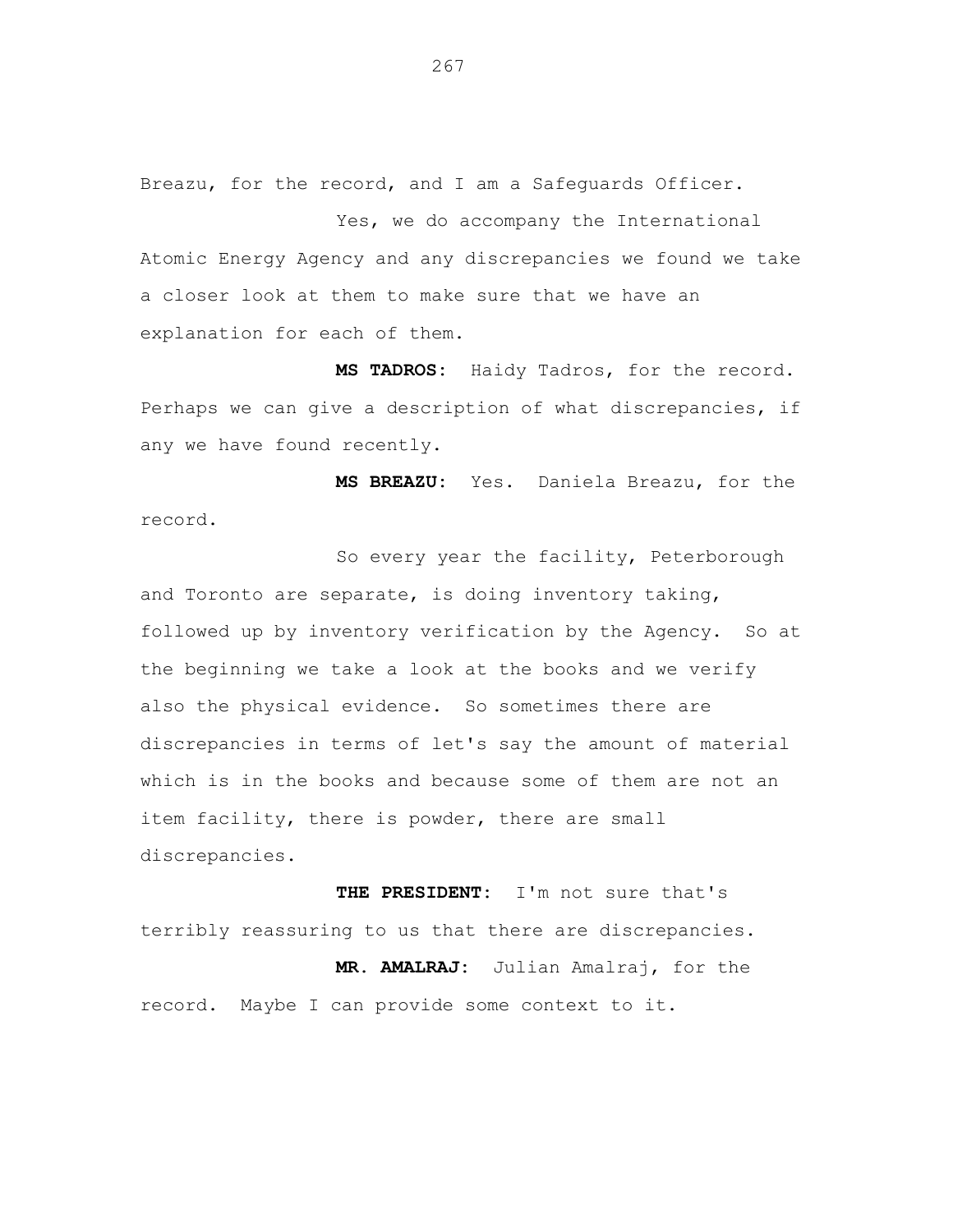So there are two types of inspections that are done by the IAEA: the short notice random inspection, which is a very short notice to check that the material onsite is what they are supposed to have and they have the right amount of inventory; and then the physical inventory verification part, which is essentially a comparison between what on the books the licensee possesses and the actual, how much material they have for non-proliferation purposes.

And sometimes, due to the measurement to assess the quantity of uranium that is being processed, there are minor discrepancies in kilograms as to the actual inventory percent as they have verified versus what is percent in the books. And these discrepancies are usually accounted because of summation errors or accounting errors on paper, not the physical material itself. These are usually resolved between the licensee and the IAEA, and the CNSC reviews these things in detail and we maintain close oversight over that.

**THE PRESIDENT:** Did you say they're usually resolved or they're always resolved?

> **MR. AMALRAJ:** They're always resolved. **THE PRESIDENT:** Thank you. They are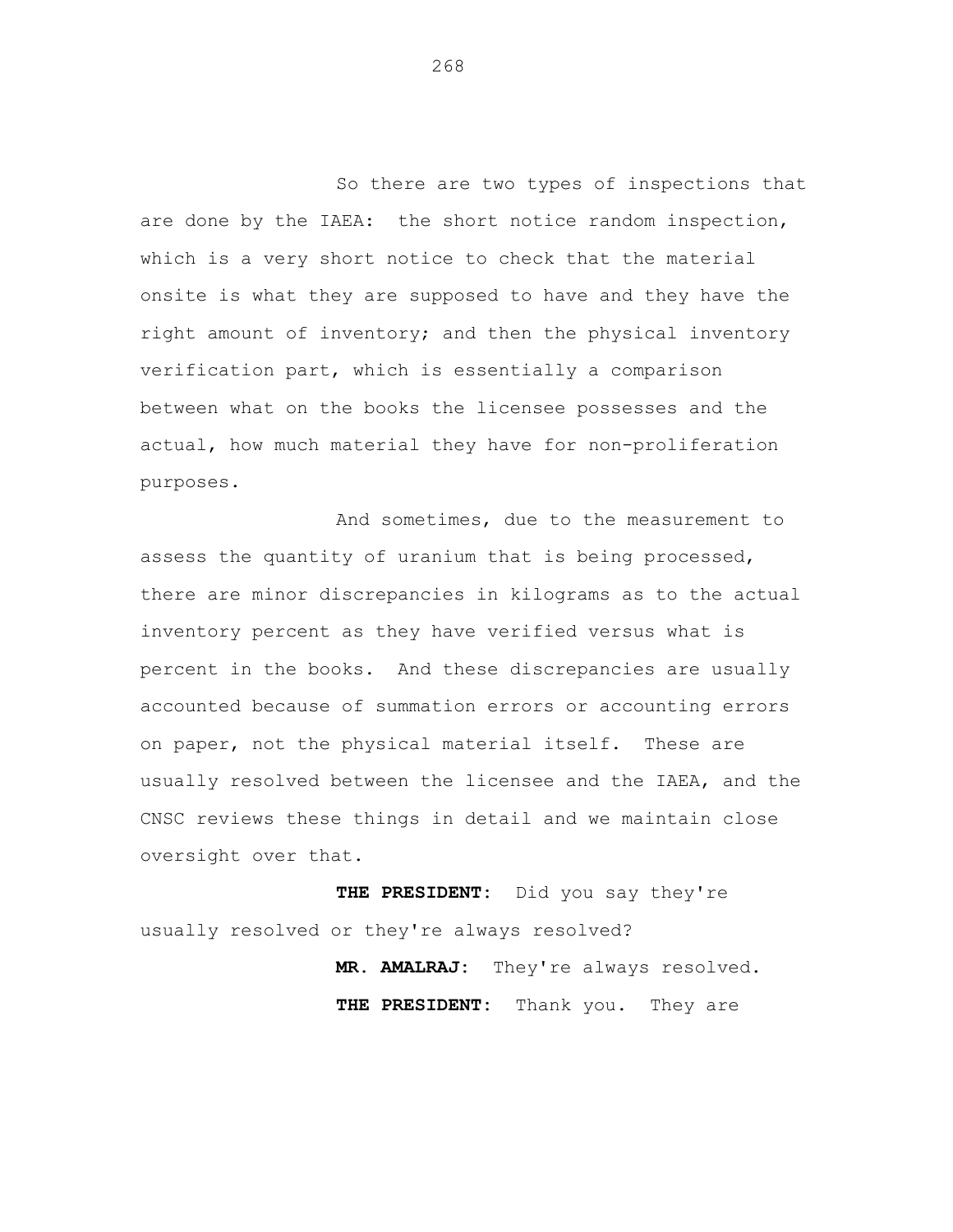always resolved.

Does anyone have any questions?

So, Ms Tilman, 30 seconds for you, because we do have some guests who have to leave and I want to make sure we give them an opportunity to say what they need to.

**MS TILMAN:** No, I appreciate the opportunity and that you have read the submission and understand the concerns.

In terms of inspections by CNSC, I meant to ask. I know that you have Type 1, Type 2 inspections. One is -- I think Type 1 is the more detailed. But you haven't been doing them very much lately for other facilities. I wonder if that was the type of inspection that was done here, so if it was a thorough inspection and is there a thorough accounting.

The other thing is how do you check for any pinholes in the pellets? Pinholes, because that's --

**THE PRESIDENT:** We will make a note of those questions and when there is time we will make sure that we actually get answers to those for the record.

**MS TILMAN:** Okay.

**THE PRESIDENT:** Thank you.

And I understand the Toronto Public Health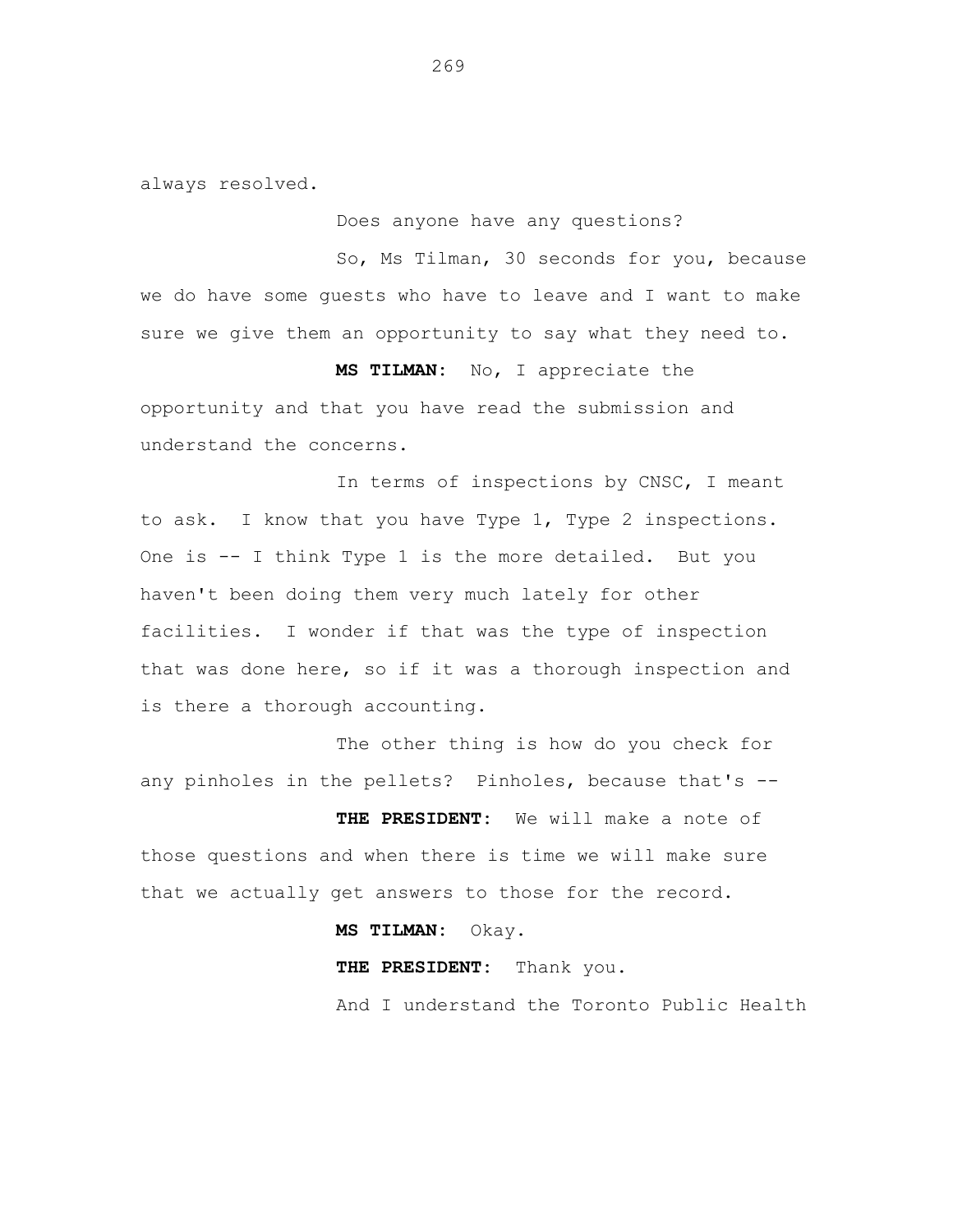has additional information to Dr. Demeter's question that you would like to share with us, please.

**DR. NAVARRO:** Christine Navarro, Associate Medical Officer of Health at Toronto Public Health.

So I went back to look at the population health status indicator database that is available on the Toronto Public Health website. There are a few indicators. There is one in particular for early childhood development and then there are a few more for reproductive outcomes that I can talk about.

The early development instrument looks at a number of domains and children in kindergarten, so things like emotional maturity, language and cognitive development. So they administer this questionnaire to all kindergarten children in a classroom. So the percentage of children who are vulnerable on two or more domains is what is presented in the database.

So for the neighbourhood of Dovercourt-Wallace Emerson-Junction the percentage of children who are vulnerable is 19.3 percent versus 14 percent for Toronto versus 14 percent for Ontario.

Usually with the early development instrument, though, that is a more sensitive indicator of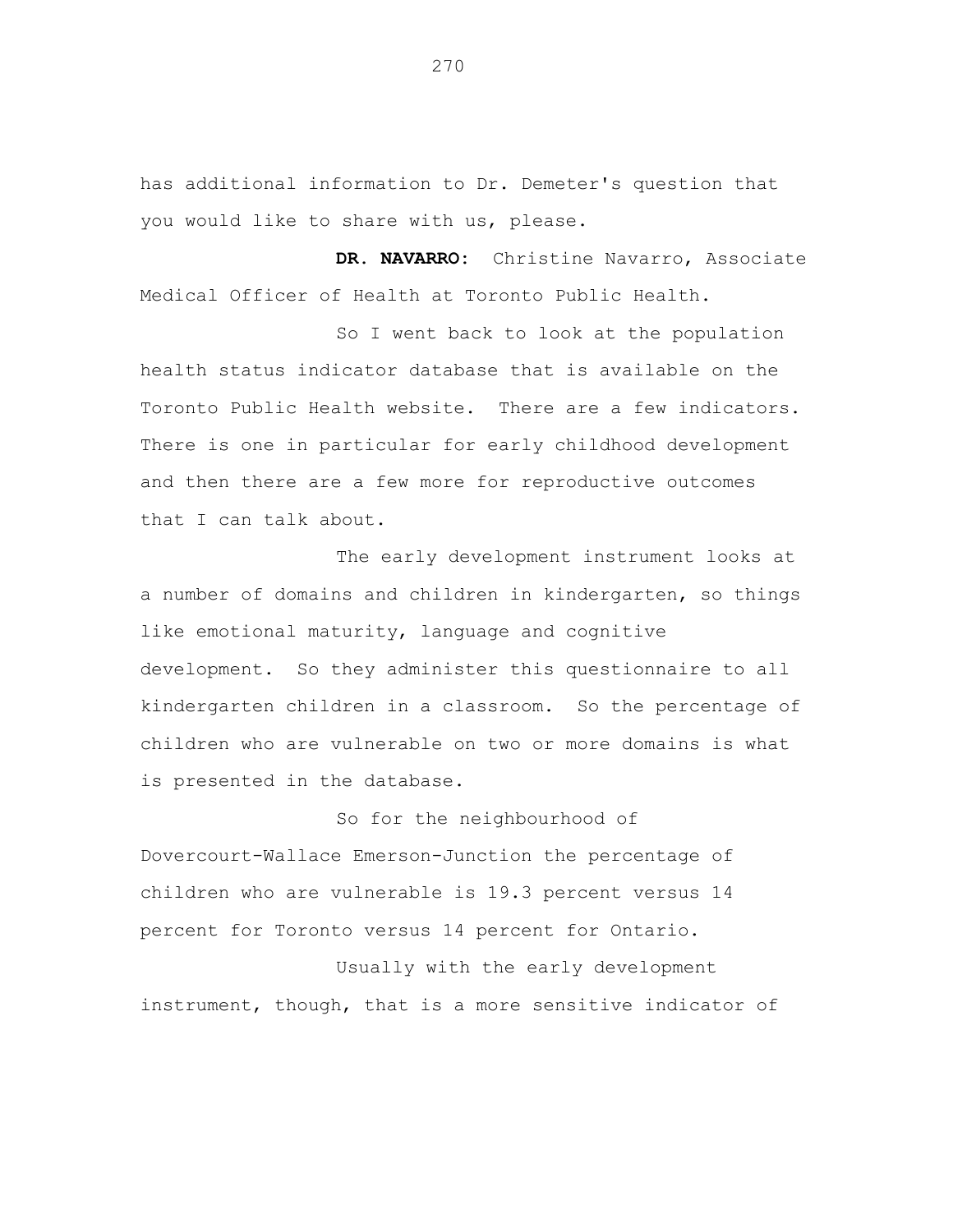differences in sociodemographics, so you see -- you tend to see the highest percentage of vulnerable children when you have children who are English or French as a second language or variation by income level. So there tends to be higher levels of vulnerabilities when you have lower income levels in a neighbourhood.

With respect to the reproductive outcomes, there were a few indicators that I can mention today.

For general fertility, so that is among women ages 15 to 49, the neighbourhood of Dovercourt-Wallace Emerson-Junction was the same as Toronto, the rest of Toronto at about 39 per 1000 and comparable to the rest of Ontario at 42 per 1000 for general fertility.

For low birth weight, which is defined as a birth weight of less than 5 1/2 pounds, for the neighbourhood it is 7.2 percent, for Toronto it is 7.8 percent and for Ontario it is 6.6 percent.

For small for gestational age, so that's in comparison to an average, so less than 10th percentile for weight, for this neighbourhood it is 9.5 percent versus 11 percent for Toronto and 9 percent for Toronto.

So they are pretty comparable. With both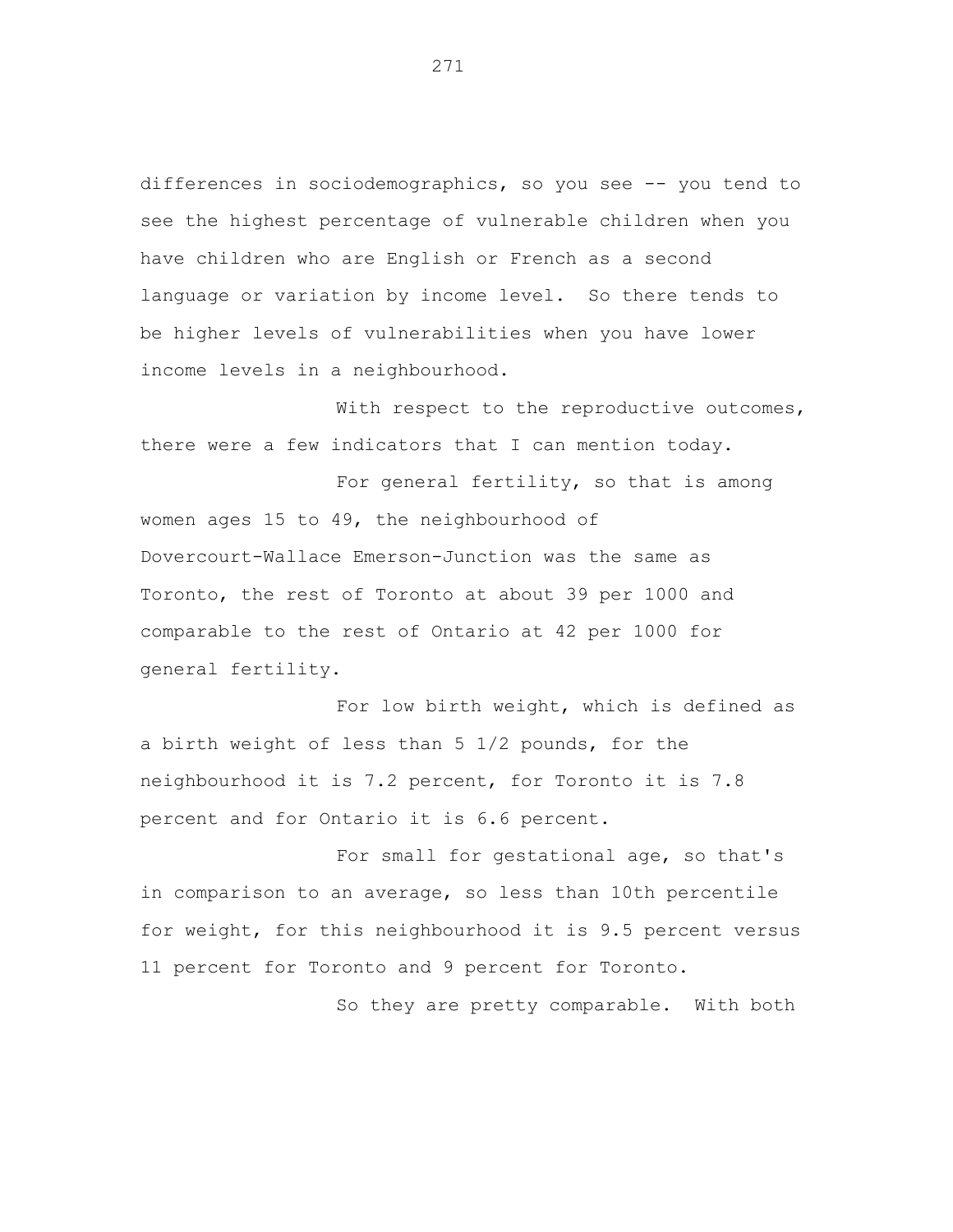low birth weight and small for gestational age, you mostly see the variation related to, say, ethnic status, especially for small for gestational age. The curves tend to compare against, say, a predominantly white population whereas if you have a high ethnic diversity in a population you do tend to get higher "small for gestational age" compared to that sort of standard or average weight of a predominantly white base population.

**MEMBER DEMETER:** Thanks very much, that's very helpful.

**THE PRESIDENT:** Thank you and thank you for the intervention.

We will take a 15-minute break and resume at 10 to 4:00. Thank you.

--- Upon recessing at 3:36 p.m. / Suspension à 15 h 36

--- Upon resuming at 3:52 p.m. / Reprise à 15 h 52

## **THE PRESIDENT:** Okay. The next

presentation is by Ms Jacinta McDonnell as outlined in CMD 20-H2.146.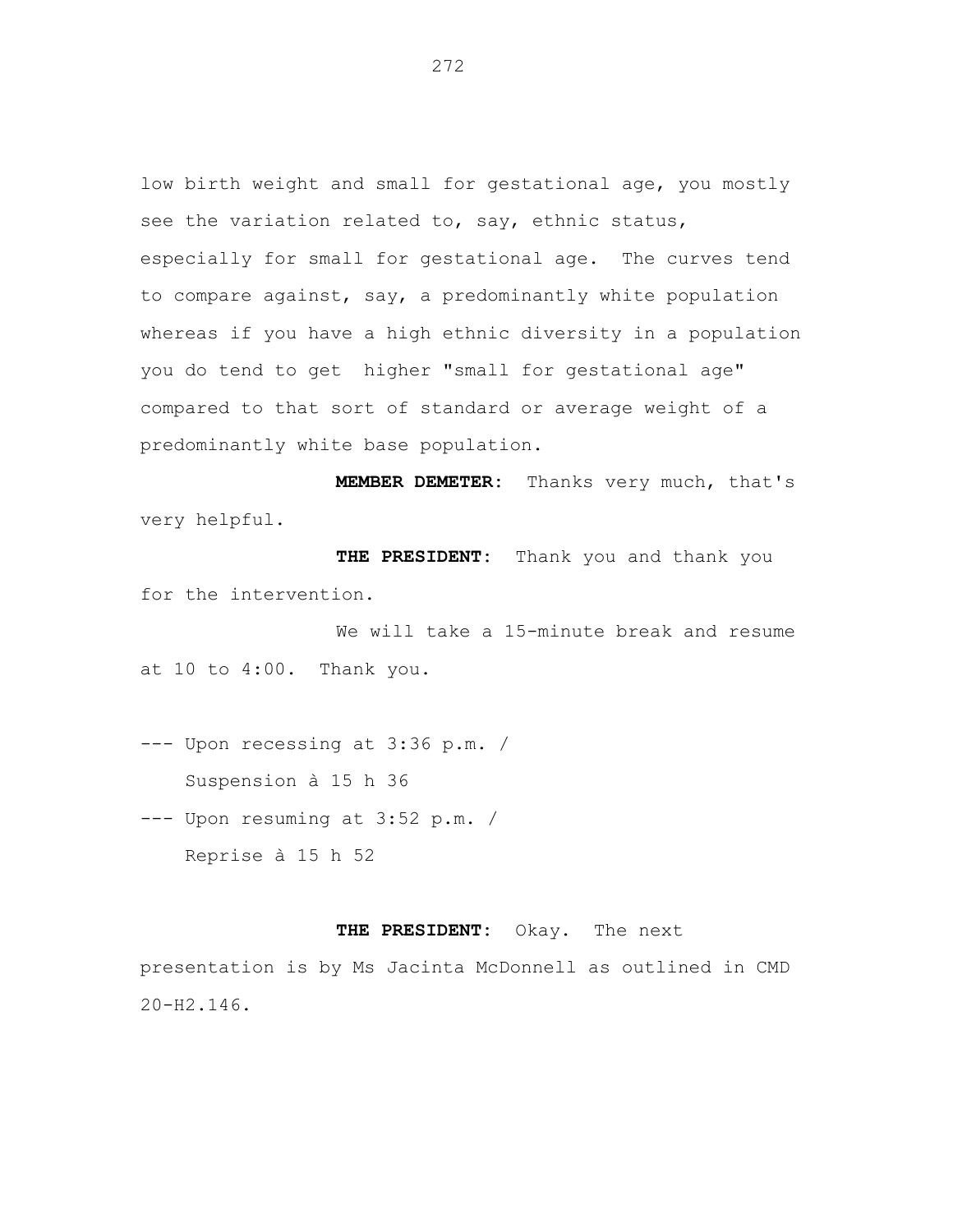Ms McDonnell, the floor is yours.

## **CMD 20-H2.146**

## **Oral presentation by Jacinta McDonnell**

**MS McDONNELL:** I would like to say thank you for the opportunity to speak about my concerns regarding a nuclear fuel fabrication facility that exists in my neighbourhood.

My 21 year old son and I love close to the BWXT uranium plant on Lansdowne Avenue. The recent community meeting that I attended was very informative, and when I learned of the dangers to the families with young children living close to BWXT, I realized that I must speak up against the renewal of the licence for this plant.

BWXT admits that airborne particles can expose members of the public via inhalation. This toxic, carcinogenic and dangerous facility should not be functioning in a densely-populated area.

A few years ago, I went to a presentation organized by Angela Bischoff of Ontario Clean Air Alliance, and it was there that I met members of a community close to where uranium is extracted. It was heartbreaking hearing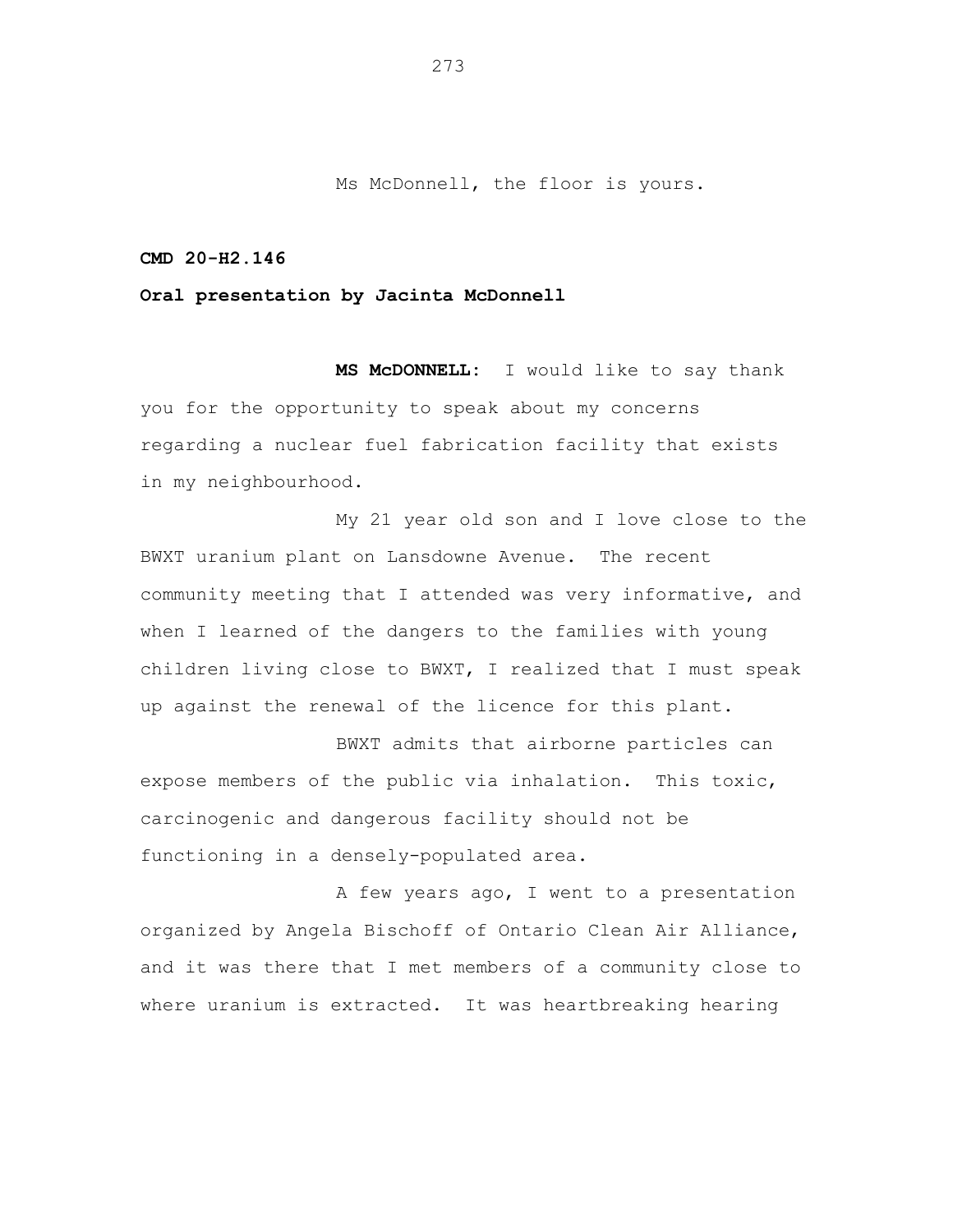the stories of people who are suffering from illnesses, people who are not able to hang their clothing out to dry because holes would be burnt through the fabric and a story about how the roofs of buildings had holes where rainwater would flow into the building.

These alarming situations are all caused by toxic pollution from the nearby uranium mines.

I also learned that transporting uranium is extremely hazardous and no country has solved the long-term problem of how to store and maintain radioactive waste.

For three years, my son and I lived just outside Port Hope, where I learned about the concerns about becoming ill with cancer that residents there feared because of the nuclear power waste that is stored in that community.

Imagine my dismay when I discovered recently that a nuclear energy plant exists in the neighbourhood where I now live with my son.

Over the years, many local politicians have voiced their concerns about this uranium plant, formerly GE Hitachi, on Lansdowne Avenue. When Andrew Cash was a Member of Parliament, he said, "Davenport residents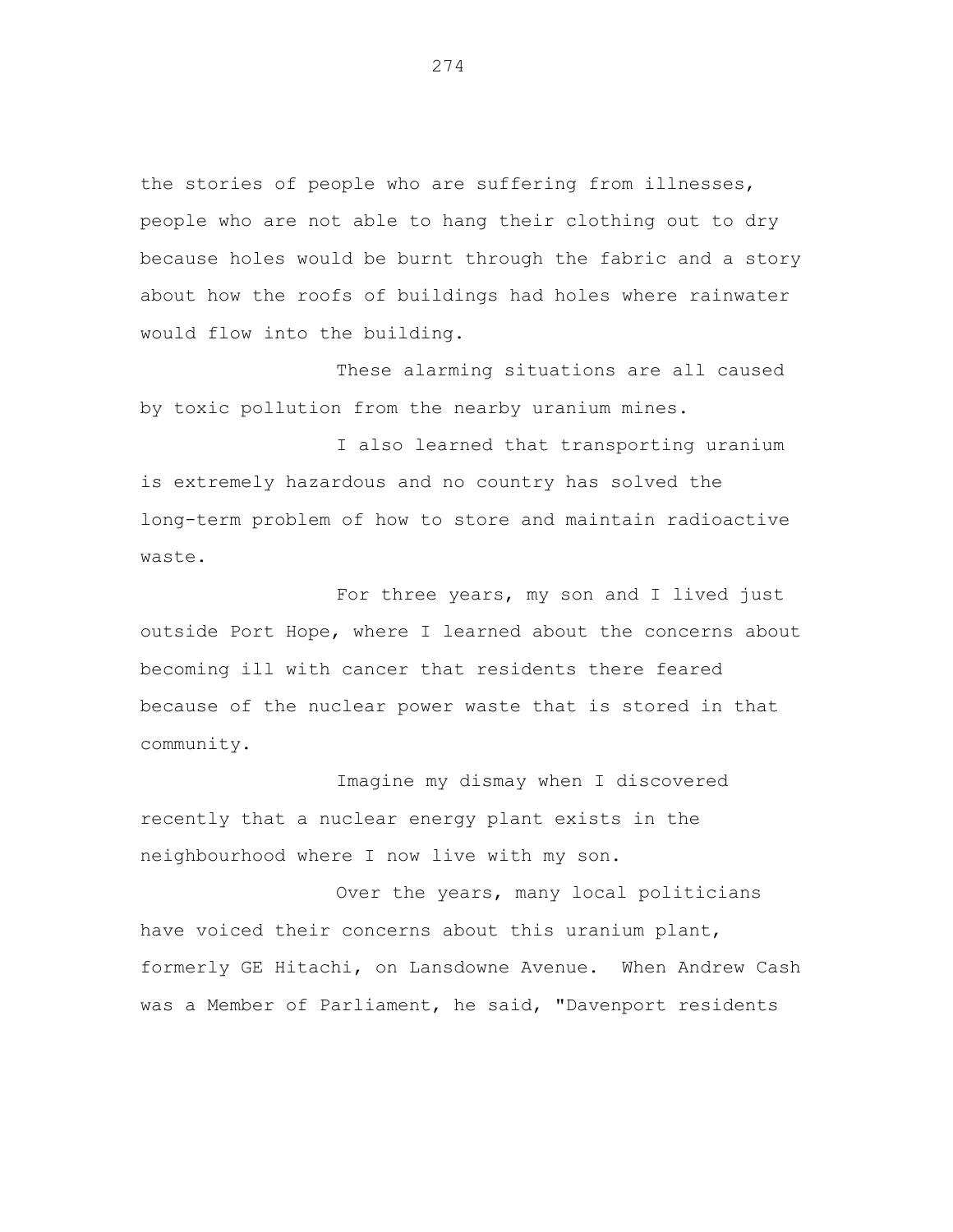have made it clear that they had not been properly informed of or consulted about the nuclear fuel production facility in their neighbourhood".

Jonah Schen, former Member of Provincial Parliament, Davenport, said, "We understand that GE Hitachi has hired a third party to conduct soil testing. Although GE Hitachi and the Canadian Nuclear Safety Commission have stated that there is no risk in the soil collected, the lack of transparency and public consultation by GE Hitachi prior to this discovery has not inspired confidence in our community".

Sherry Denovo(phonetic), former Member of Provincial Parliament, Parkdale High Park, said simply, "Shut it down".

It is unacceptable that a dangerous and toxic facility that residents have demanded to be shut down still exists here and, furthermore, has the audacity to be applying for a 10-year licence renewal. Where is the respect for the lives of those living close to BWXT? I've seen no respect.

There are also animals whose rights are ignored by mining companies and nuclear power plants. Their rights and indigenous rights are at risk.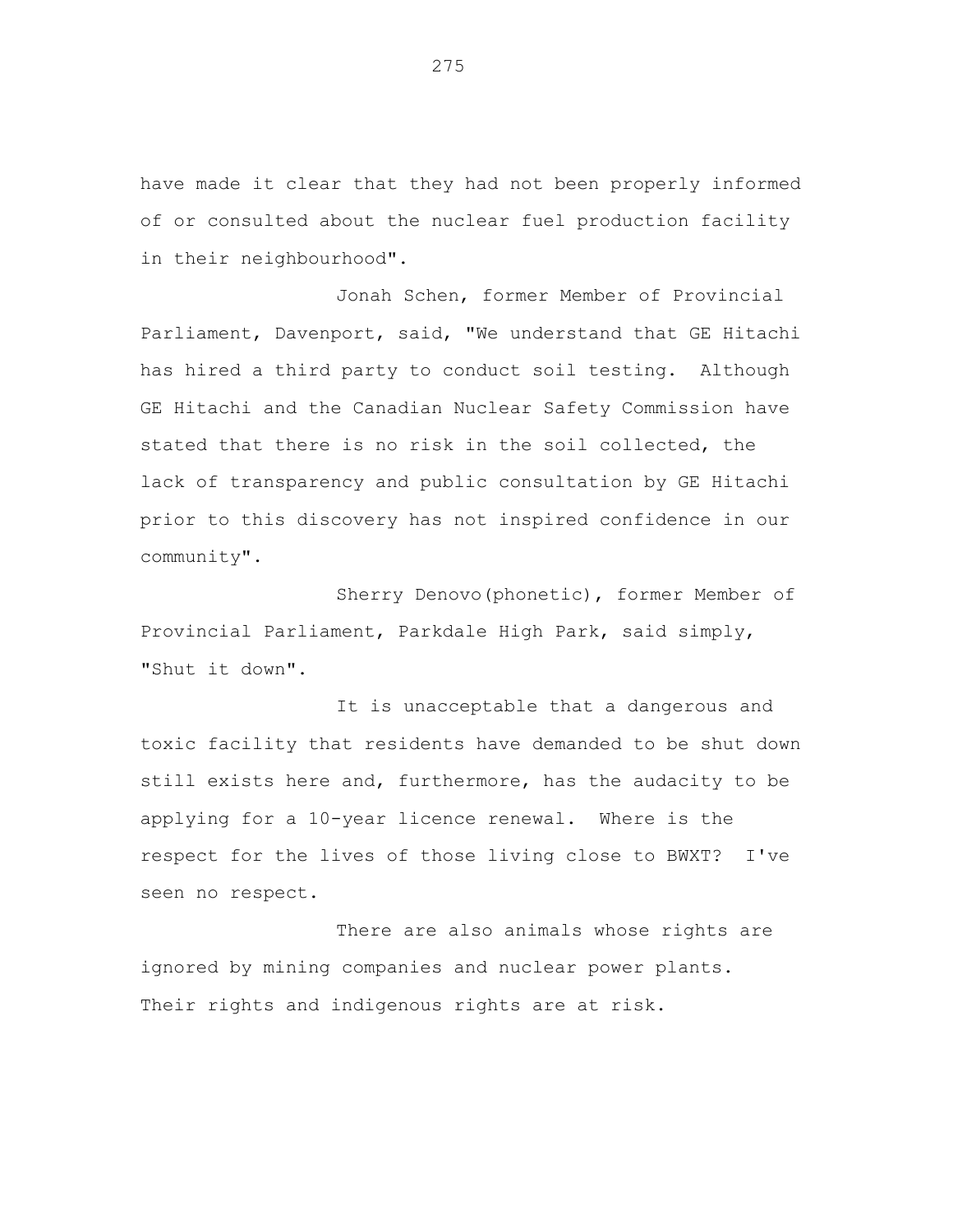In Nunavut, thousands of caribou gather to give birth every spring. Up until now, the Inuit and the caribou have been able to be victorious against uranium mining company Arriva, but if the demand for uranium increases, they may lose their rights to clean water, air and land.

In the February edition of "Orion" magazine, Mark Dowry wrote, "The prospect of uranium being mined there would mean a virtual death sentence for the already vulnerable caribou herd".

The Inuit's way of life would change drastically because they depend on caribou for food, clothing and shelter. We must work diligently to ensure that the Inuit and caribou are protected from ignorance and greed when safer and cheaper energy is available, as Ontario Clean Air Alliance has been saying for years.

We could go 100 percent renewable. We must look to alternatives that make more sense economically and environmentally.

A shocking story in the Toronto Star 10 years ago revealed that the Pickering nuclear power plant is killing fish by the millions. The marine life, including alewife, northern pike, Chinook salmon and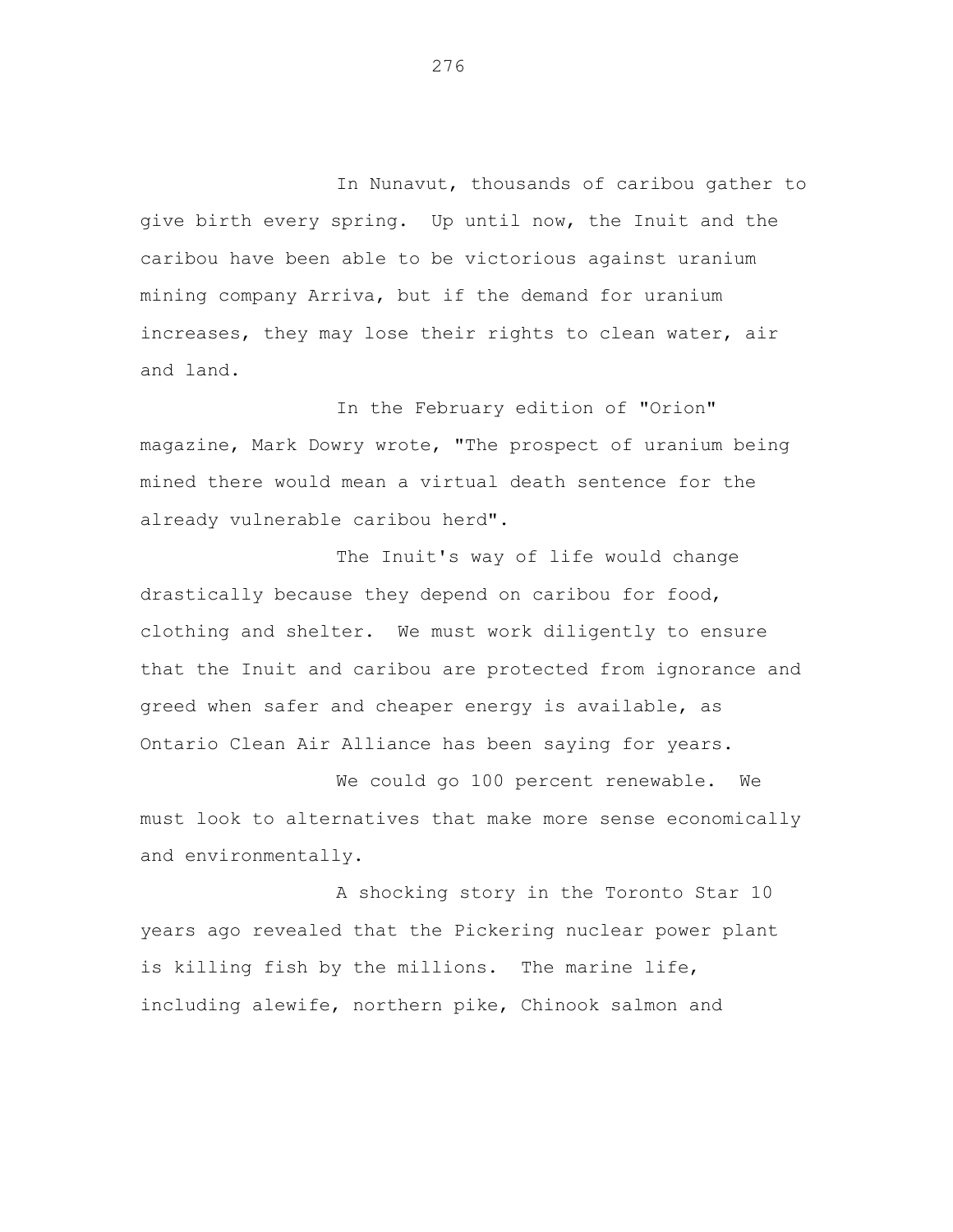rainbow smelt are all killed when they are trapped on the intake screens or suffer cold water shock after leaving the warmer water that's discharged into the lake.

The 610-metre net that was put in place as a requirement for licence renewal is removed in the winter. It does nothing about the thermal pollution and it does not protect the larva and eggs.

I am sure that if more citizens in Ontario knew of this unbelievable situation, they would be demanding change now.

Most people don't want animals to suffer and die needlessly. This senseless killing of countless marine animals should end, and we should move to cleaner, safer power now. This situation has gone on for far too long.

Beyond the concerns I have been speaking about, I would like to ask a few questions.

What are the emergency plans in the event of an accident? How many people would need to be evacuated in an extreme catastrophe? Is BWXT insured? If the answer is yes, for how much?

If BWXT is insured, why is it acceptable that the public doesn't know?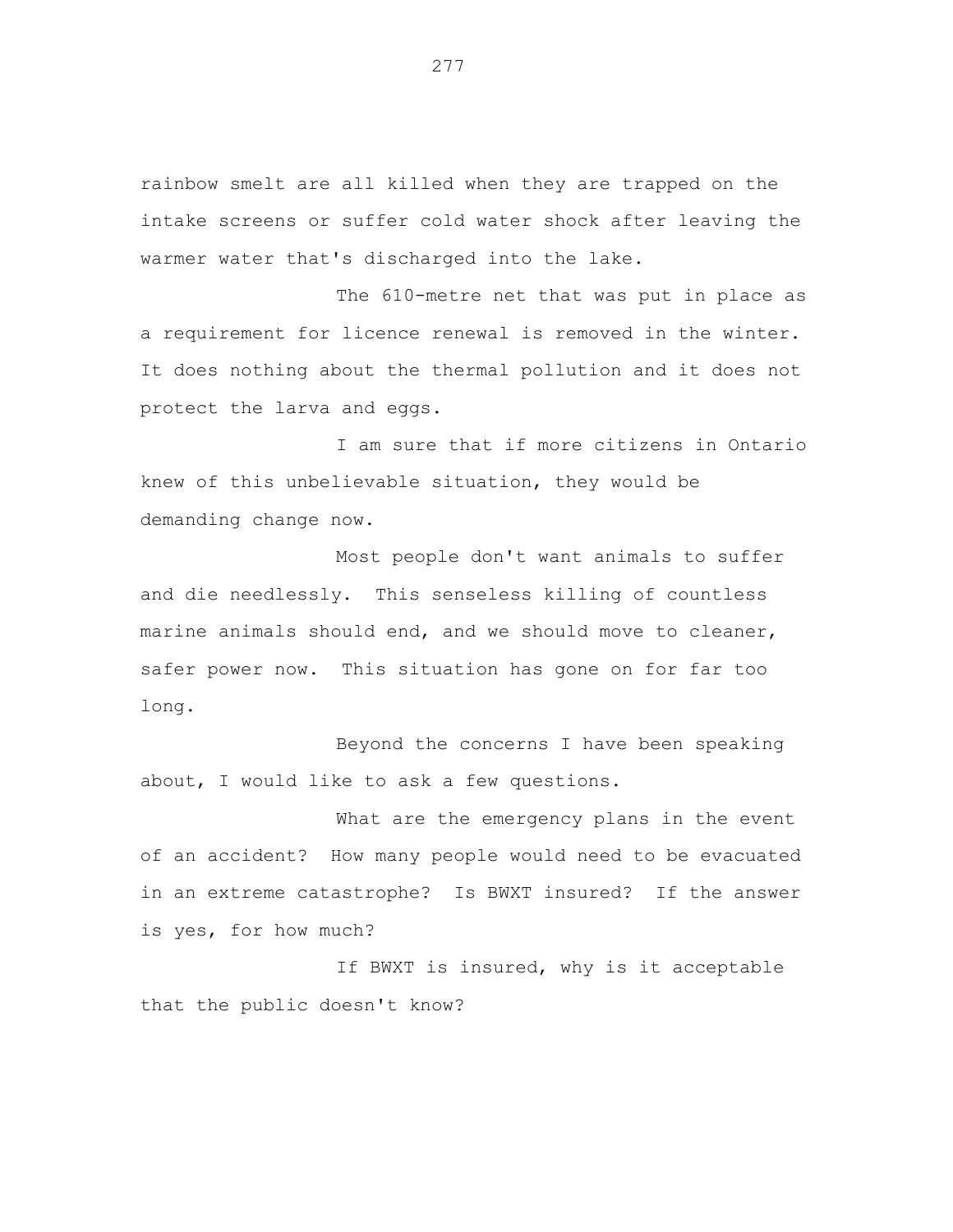Is BWXT doing proper public notification? If the answer is yes, how many people have been informed within a 500-metre radius of the plant?

Is there evidence that people have been informed? I would like to see the evidence, if there is any.

The train that derailed in Lac-Mégantic, Quebec, passed the BWXT uranium processing plant before the tragic disaster that killed 47 innocent people. If it had derailed close to here in Toronto, the devastation that would have occurred is unimaginable.

I can only ask, why are the lives of so many of us so meaningless to the decision-makers? I have news for you; we have rights and we will not stop fighting for them.

That is the least I can do for my son, everyone who lives and works in this area, and in memory of Carrie Lester, who devoted so much of her time and energy to shut down this facility that is part of an archaic means of providing energy to us. It is time to evolve.

**THE PRESIDENT:** Thank you.

Dr. Lacroix.

**MEMBER LACROIX:** Thank you for your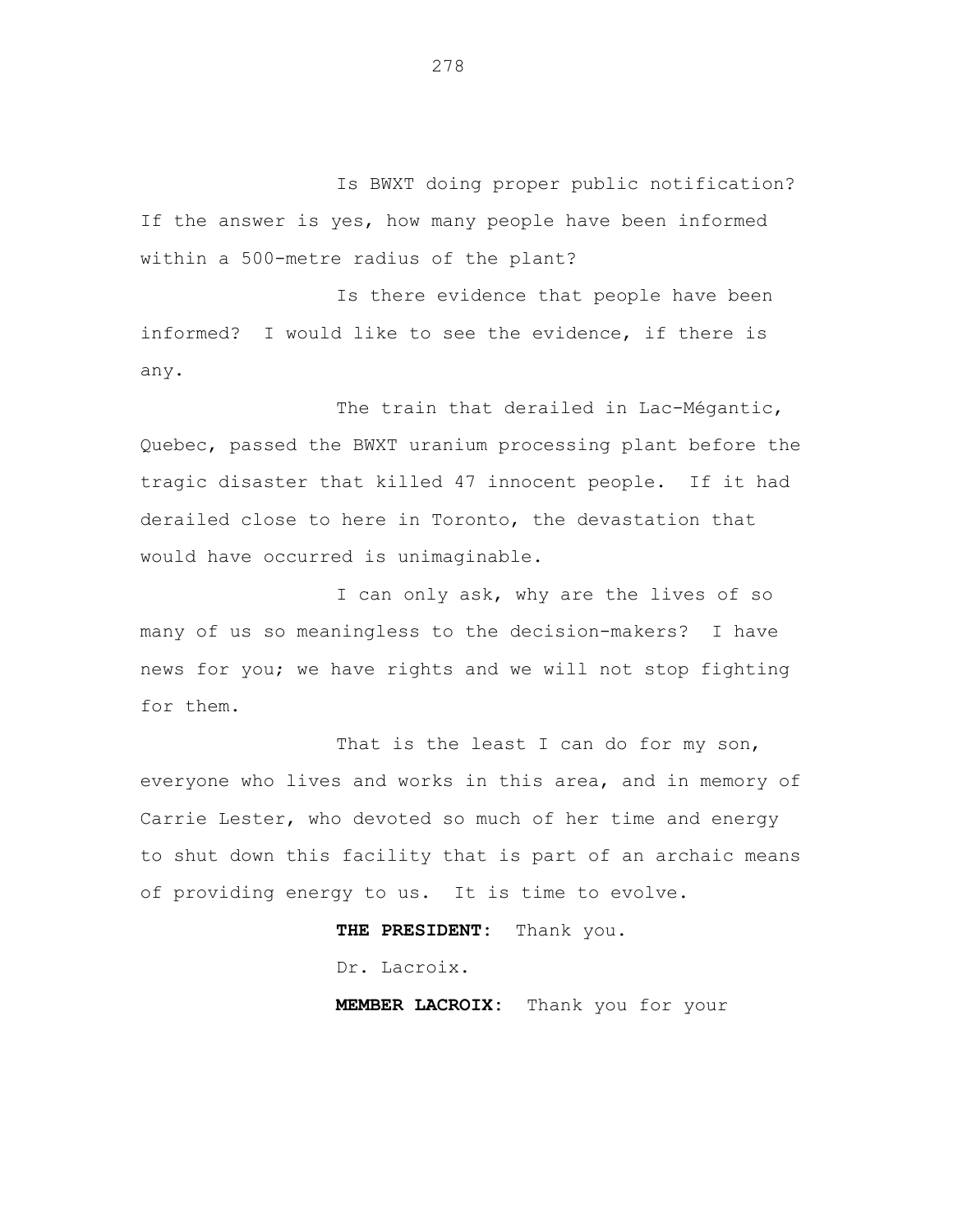presentation.

One question that has been bothering me for the last two days is that are people, let's say, are reluctant to see BWXT to pursue its activities because it manufactures nuclear fuel or is it because it's an industrial facility which is located in a residential area?

**MS McDONNELL:** I would say for both reasons. I definitely feel -- I'm against nuclear fuel mainly because of where the extraction, so the mines, and what it does to the families and animals and so forth that live around the mines. And then, of course, the waste, what to do with the waste, how to store it.

Those are two serious issues, for sure.

**MEMBER LACROIX:** So what you're saying is that if they were processing, for instance, I don't know, making fertilizers or processing iron ore instead of uranium, you would still be against such a facility.

**MS McDONNELL:** Yes, I don't think any of those facilities belong in neighbourhoods where people live, definitely.

> **MEMBER LACROIX:** Thank you. You've answered my question. Thank you. **THE PRESIDENT:** Dr. McKinnon?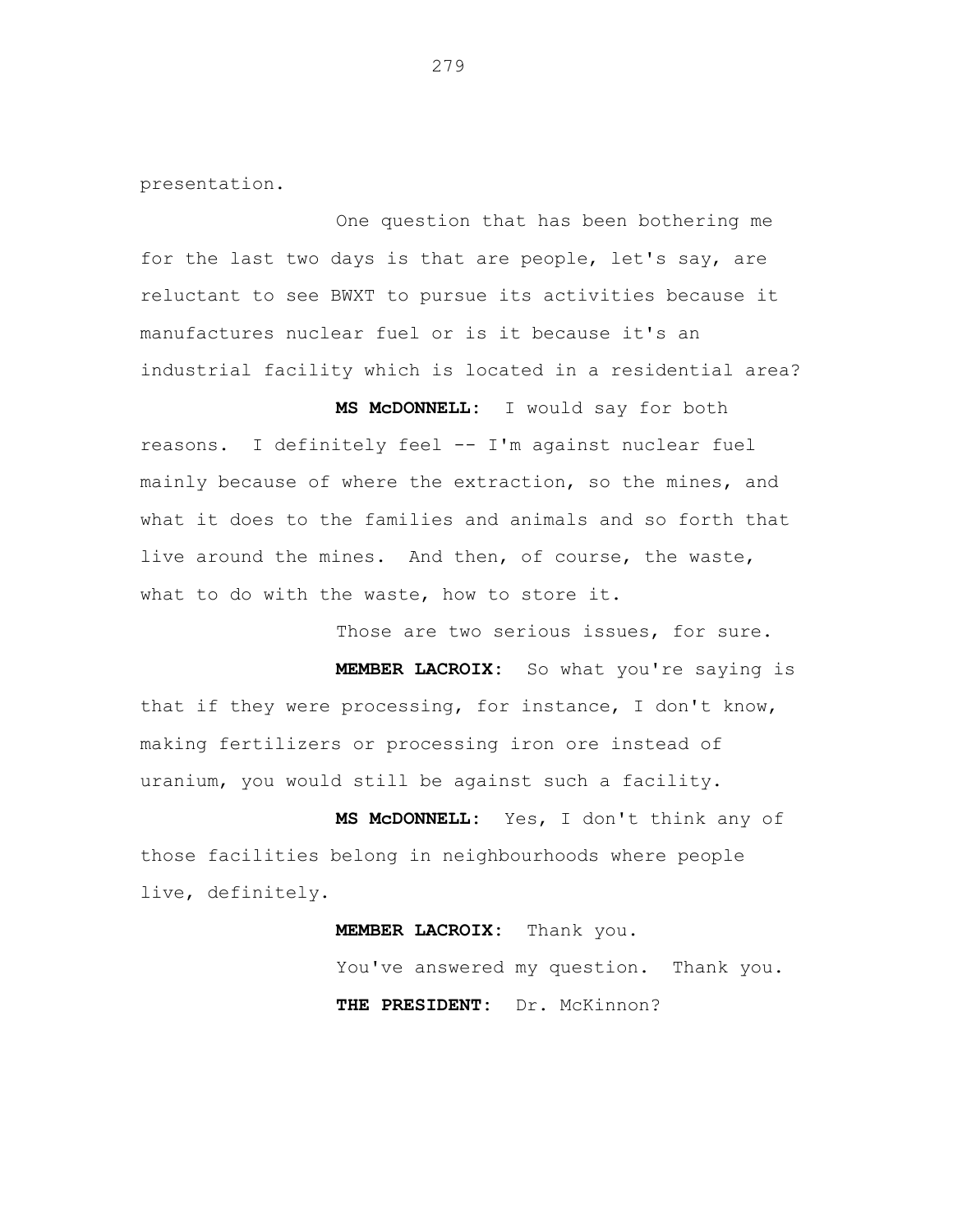Dr. Demeter?

**MEMBER DEMETER:** Thank you very much.

So I wanted to -- we've had long discussions about communications and what -- whether or not -- I don't know if you had time to hear any of the previous discussions, but for the past two days we've had a lot of discussion about communications and notification of the neighbours about emergency planning, the hydrogen tank, worst-case scenario. And I do understand your bigger picture concerns, and although this hearing is based on this licence application and their activities, I can assure you that with other licence applications, whether it's mining or power generation, we have the same process of critiquing and going through and demonstrating the safety case.

So it may be out of scope for this particular hearing relative to the decision, but it is something that is taken into account when those licences are up.

So that's just to provide you that feedback.

I didn't have any specific questions, but just to let you know we have talked about a lot of the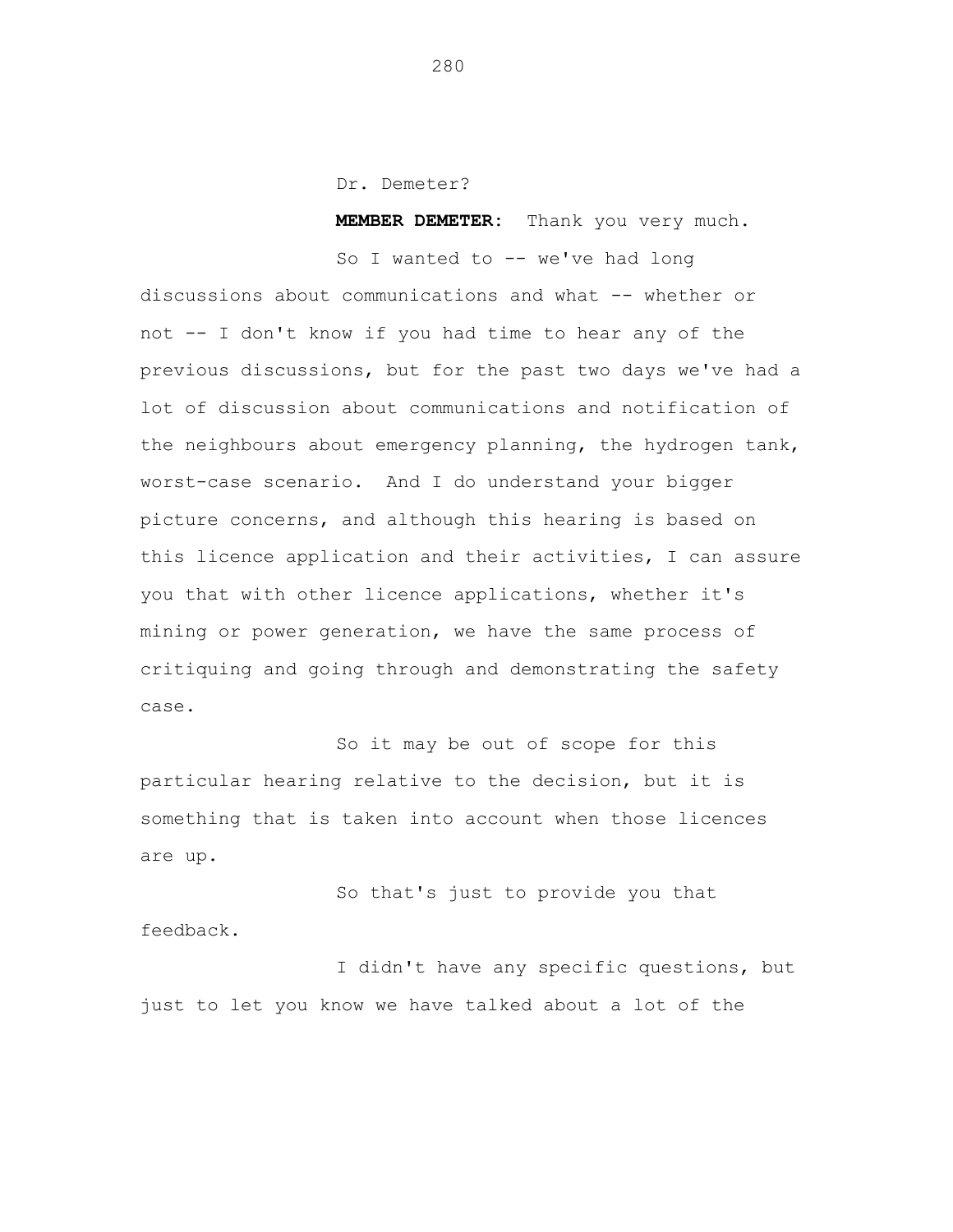things you've raised, and seriously, and we are aware of the other licensed activities and we regulate them to a safety criteria as well.

**THE PRESIDENT:** Dr. Berube?

Okay. Thank you.

Any closing comments you'd like to make, Ms McDonnell?

**MS McDONNELL:** No, I can't think of anything in closing. I just hope that we get good results.

**THE PRESIDENT:** Thank you very much.

Before we move to our next presentation, I understand the Ontario Ministry of Environment has an update on some information we'd requested earlier.

**MS CAICEDO:** Thank you. Jimena Caicedo, for the record.

We were trying to look at the map that was referring to by the intervenor, but we couldn't find that same -- that specific one, so it would be good if we can find the source so we can provide better information.

But can I say -- what I can say is that the Minister conducts ambient air quality monitoring at 38 quality health index reporting sites in communities across Ontario. Common air pollutants like ozone fine particulate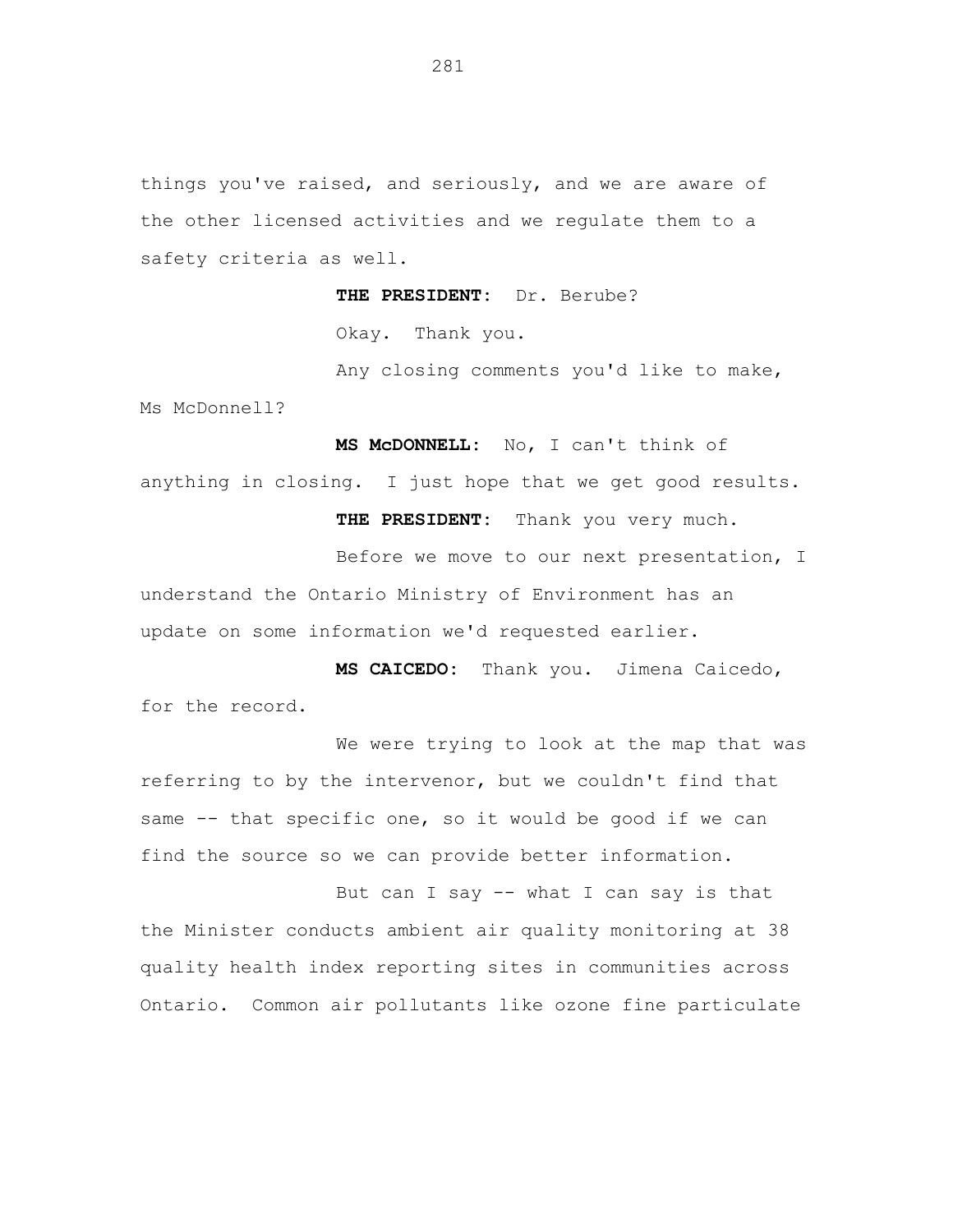matter are monitored in real time at these monitor locations.

This information is publicly reported 24 hours a day, seven days a week through the Ministry web site, [www.airqualityOntario.com.](file:///C:/Users/bouchardj.PROD/AppData/Local/Microsoft/Windows/Temporary%20Internet%20Files/Content.Outlook/2OS8KNVT/www.airqualityOntario.com)

The Ministry under air quality network is part of the federal national air pollution surveillance program.

So once we have more information, we definitely can look into it.

**THE PRESIDENT:** Thank you. We'll try to make sure you connect with that person.

Our next intervenor's coming up? Okay. Let me introduce you. The next presentation is by Mr. Brad Blaney as outlined in CMD 20-H2.225.

Mr. Blaney, over to you.

**CMD 20-H2.225**

**Oral presentation by Kyle and Brad Blaney**

**MR. B. BLANEY:** Thanks. I'm not going to -- thanks for, you know,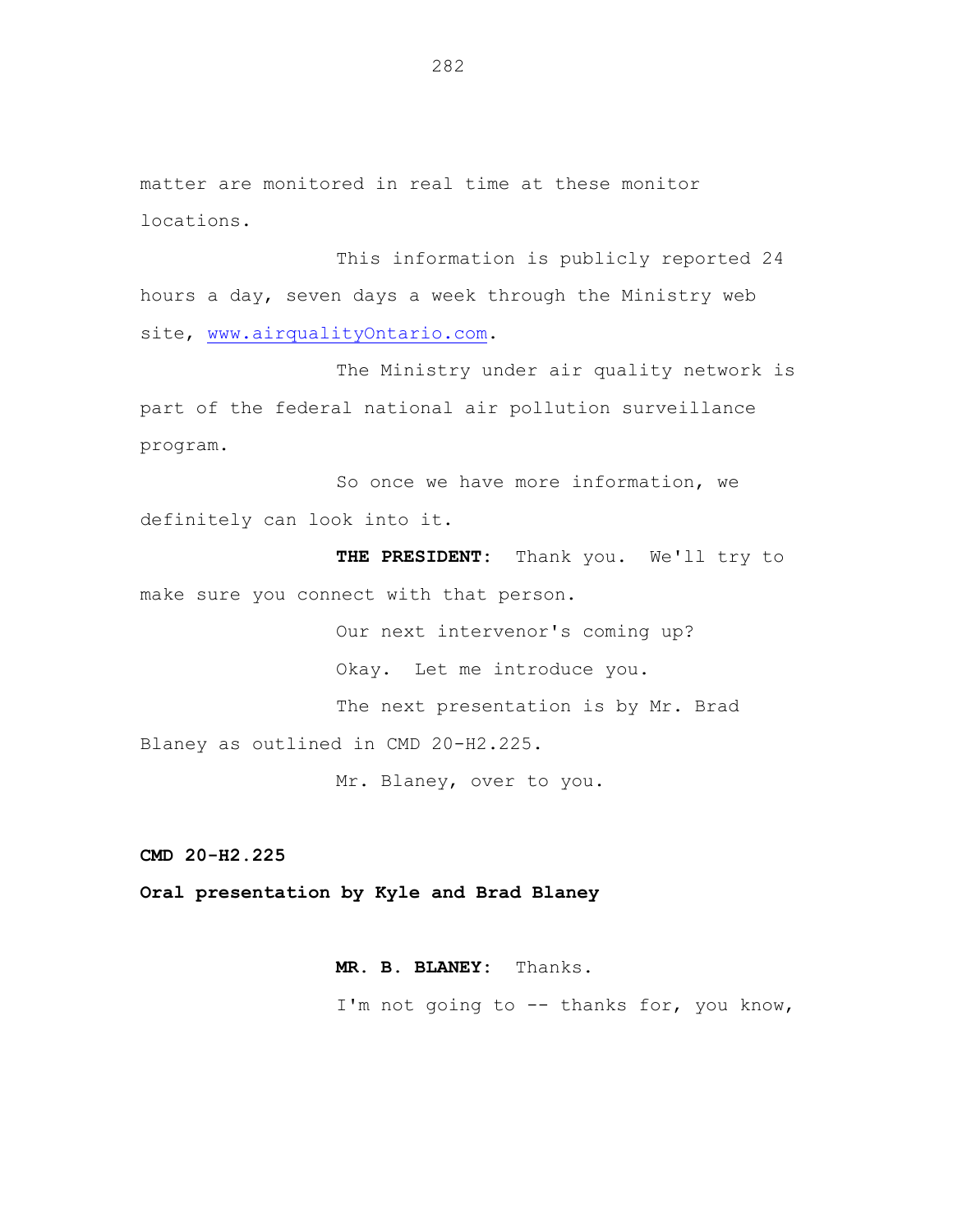having the opportunity to speak. I'm not going to speak to my presentation, which I've already made in my written one.

I just sort of want to go over -- I saw some things which were very interesting, Ms. Tillman's notes and as well just some responses about, you know, the fact that here we are today, you know, in 2020 with a facility like this in a residential area inside Toronto looking for a 10-year extension.

It's just -- I mean, it -- under normal - if it was a gas plant, it'd already be closed right now, but the fact is that for some reason or another, this has a life -- a life of its own.

Now, I'm an insurance broker. I'm into risk management. I sort of -- you know, I've picked apart several concerns about, you know, the -- you know, the 10 years, the last 10 years when the Austrian was here.

I was -- I also made a presentation. I can't believe it's been a decade and we're virtually back here almost reading the same stuff over and over again.

But what I did learn as I'm getting older is, you know, there's a few, you know, undeniable truths, and one of them is the speed of light. And I think we would all agree the speed of light is undeniable.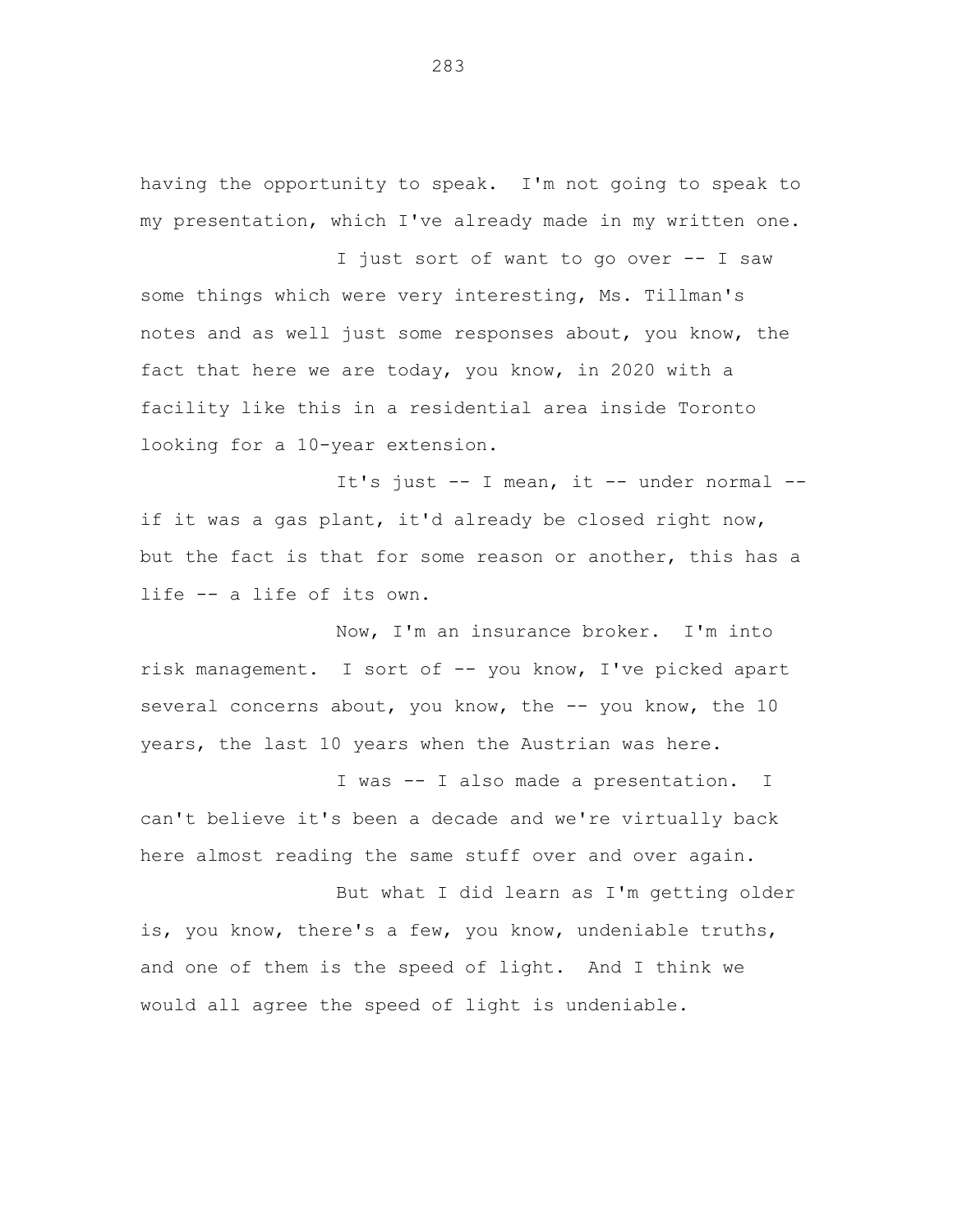Everybody's got an opinion about whether or not, you know, radiation is bad for you or is good for you or that background radiation is similar to that which is the result of an atomic reaction.

You know, there's evidence, for example, and a concern I had in  $-$  you know, in a presentation here and I just can't understand why the Commission continues to -- you know, radiation dose for -- radiation protection dose to public chart and you've got basically what amounts to be all manufactured -- man-made, manufactured radioactive isotopes, yet in the middle here you have average annual dose for natural background dose in Canada, 1.8 millisieverts.

You know, we've lived with that for billions of years. I mean, I'm not a scientist, but there's a heck of a lot of a difference between what comes out of a nuclear reactor and an isotope of potassium versus what is naturally occurring in a banana. And the fact that this continues to be sort of a partial truth, you know, I mean, why don't you just dispose of it?

The truth is, this stuff is either, you know, enriched and then goes through atomic reaction and is something or it's not. But to make people think that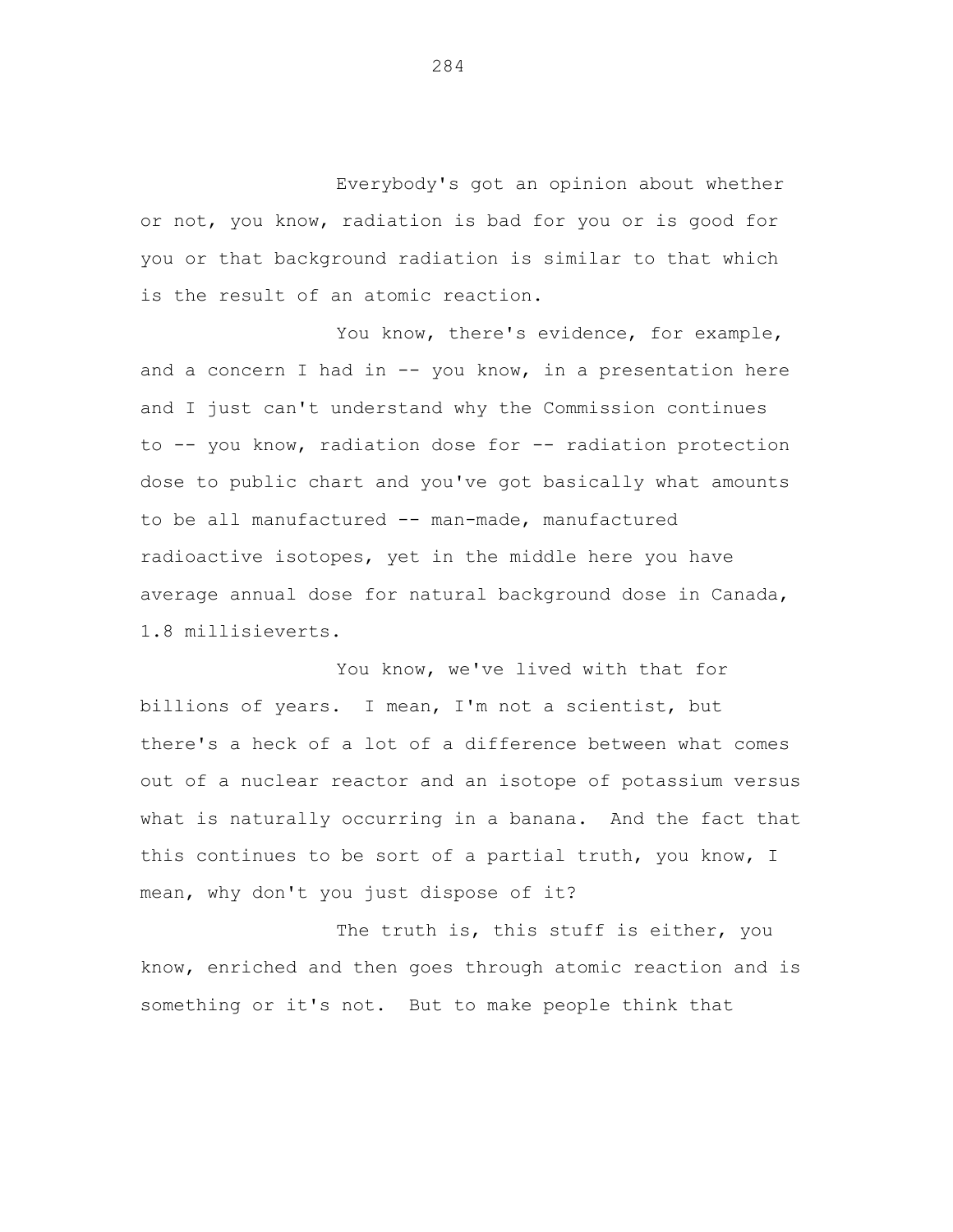there's a possibility that these two are similar, that's not true.

The other thing -- one of the other things, you know, I've learned is that, you know, like if you want to know how somebody behaves, you have to know first how they get paid.

I'm here for free, okay. I don't really -- I mean, personally -- you know, I'm a child of the atomic revolution. I can even remember going the very first day when Pickering got fired up, you know, 1,000 years ago. And yet back then, we -- like there was a pure, unadulterated understanding that some things that came out of that, you know, atomic reaction were very dangerous to human beings.

Since then, you know, quite frankly, I don't think we've even changed one iota about the way we dispose of anything or, you know, nothing really has changed that much, but the business has changed a lot.

Like I don't know who these guys are, this company, GE bankrupt, Westinghouse. A lot of these companies have been tied in to a lot of failed nuclear projects in North American.

I mean, I bet you if I went back to this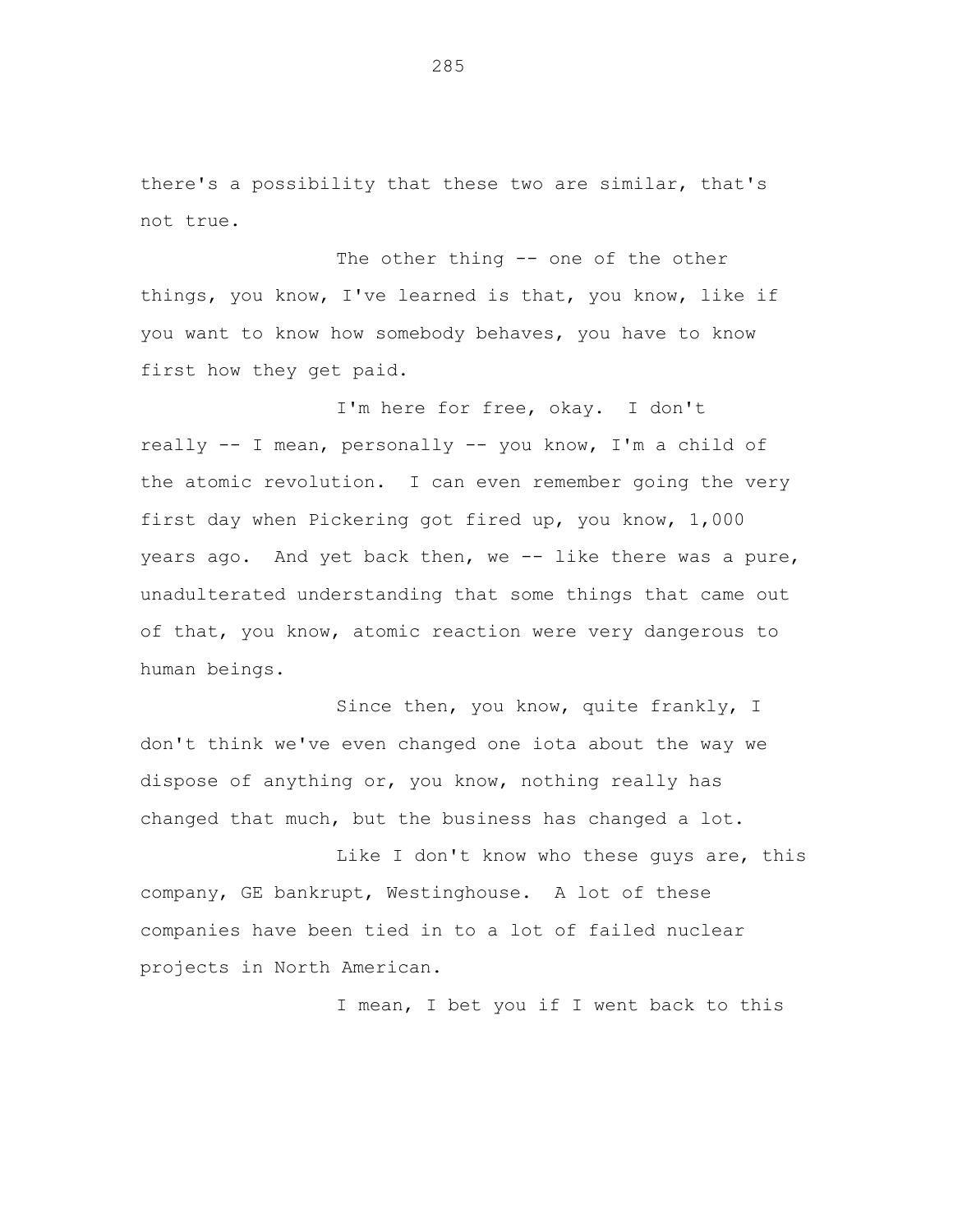group here, there's some -- there's some, you know, sort of issues related to one rolling into another bad.

It's like the life insurance business. Sometimes you write a bad policy. It's so bad your company goes bankrupt and has to merge with another company so you don't go bankrupt.

But what's happening now is you see the - you see in, for example, you know -- for example, a financial guarantee. I mean, I don't know how much that property would be worth if it could ever be reclaimed or decommissioned or whatever, but you know, we got, what, two million in cash and a \$46 million surety bond which, quite frankly, somebody says, well, all we have to do is they'll supply it within 90 days after the date.

Well, since 9/11 I can tell you no insurance companies do that any more. They cut the contract on the date it takes effect you want to issue the policy, not 90 days or three months afterwards.

But the fact that it's only 50-odd million dollars is laughable.

I mean, really, that should be -- I mean, I don't know what it would cost to decommission it if nothing bad happened and the -- and the facility simply had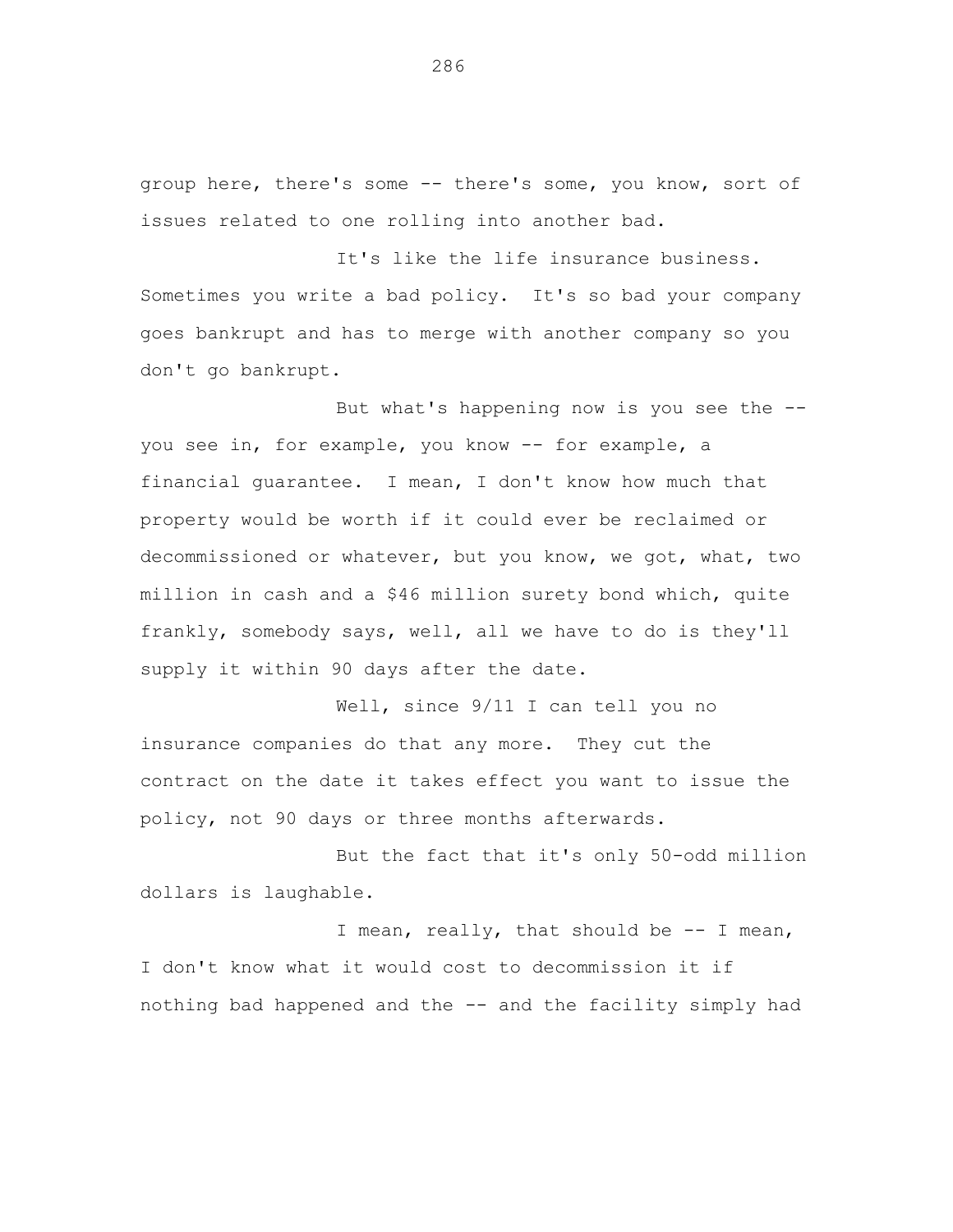to be decommissioned because they were no longer producing anything.

I mean, you know, these numbers probably are in the hundreds of millions of dollars.

Now, if you go further to your documents, apparently, although the CNSC gets to decide who uses the money to where, now there's a bunch of money  $-$  if any  $$ there's any losses related to, say, an incident, let's say that tank blows up or something else happens, you know, you -- there is -- that's a nuclear event so nobody in the neighbourhood has any insurance because this is deemed to be a nuclear event and it's excluded.

So now the question is, how much do you have to pay for people's broken windows and all the other stuff and possible property damage and you have 50 million? Now you don't even have any money for decommissioning.

See, I'd put these guys on the hook for, I don't know, \$100 million.

You know, why not? It's a very simple thing. These companies have the money, they put it up. That way, if there is a failure, we don't end up chasing, you know, them around and trying to get the money from them because all they'll do is morph into another company and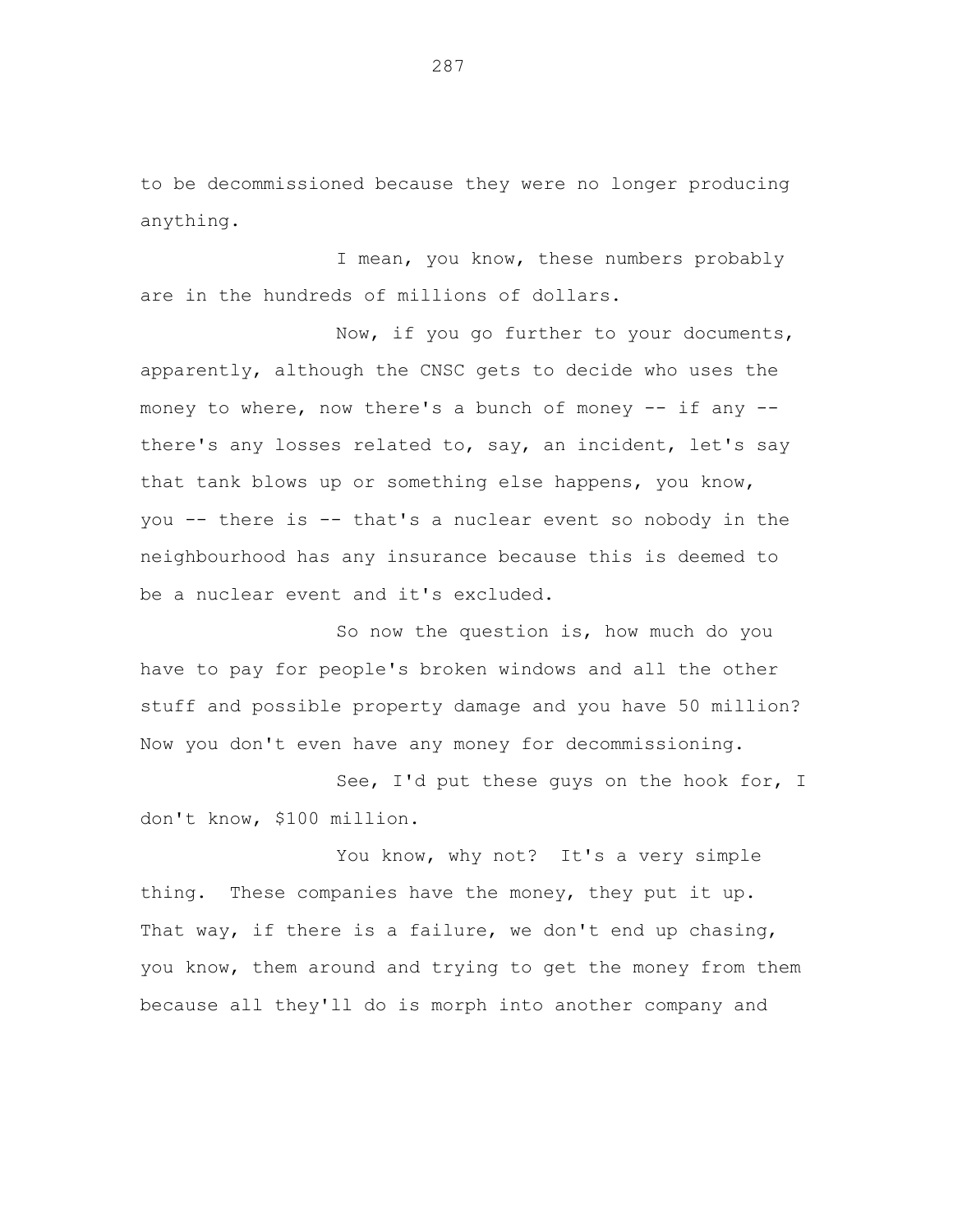then disappear.

So you know, we've got a big responsibility. It's very surprising that we're letting them off the hook with two million in cash.

I mean, I don't even think a house on that property, if they were to divide it, would go for a million and a half dollars, just one. So you know, it's a -- it just does not seem to make -- that part of it is probably something that the Commission should really hold the company accounting for.

And you know, the -- I think, obviously, the concerns about, you know -- about the -- whether or not, you know -- like if you look at the top-down view, as Ms. Tillman asked, why do we need a plant if they're closing Pickering in 2024. The reality is, this business is really very -- as soon as you know how people get paid, you have to know how they get -- behave.

And the idea is to never stop feeding the machine.

So for example, if -- let's just say this thing was to end today, we just stop Peterborough and stopped Toronto, okay. It'd be pretty simple. Darlington and Pickering close. It's over.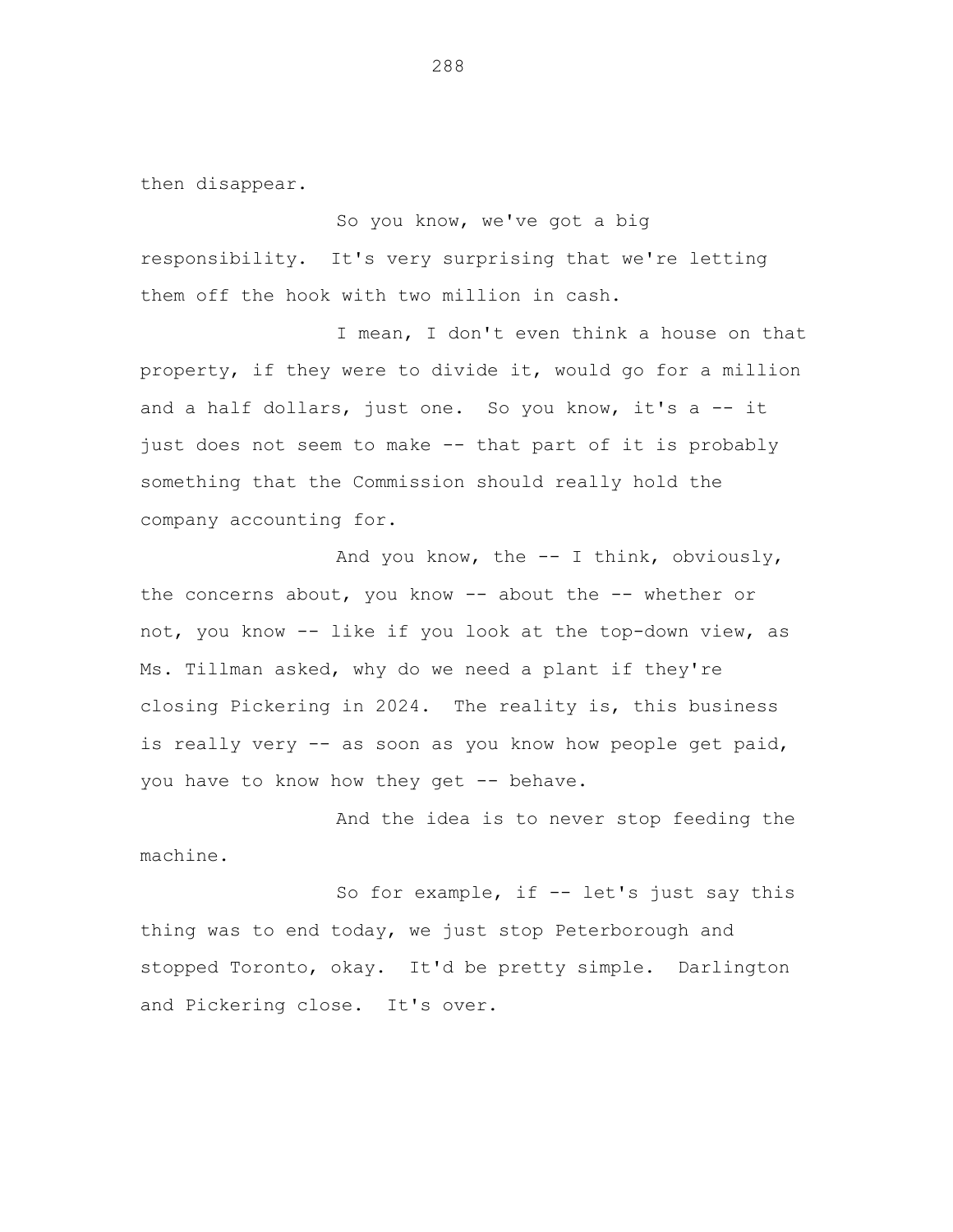Now, the industry would say, "Oh, my God, we're going to be  $-$  it's going to be freezing in the dark, everything's going to be happening".

Now, it may not necessarily happen. It may happen because we have a poor energy policy in the province. But the fact of the matter is, we would cease these operations.

This is the big problem. This is the hugest part. This is the biggest decision that's coming on, because if they could just say no, both those plants, it's over. I mean, unless they can make similar stuff over at the Cameco thing, I don't know how they could do that. But even changing fuel rod makers is a problem, as you know.

So it's one of those things where this is why it's not just about locally doing it; it's not locally, what happens to people locally. Like really, you know, if we were all doing our jobs, you know, we'd be holding these guys much more accountable rather than having some sort of symbiotic relationship where nobody really rats out the other guy or, you know, there's no whistle-blowers.

It is almost, you know, people come by here. I mean, when I hear if there's testing done over the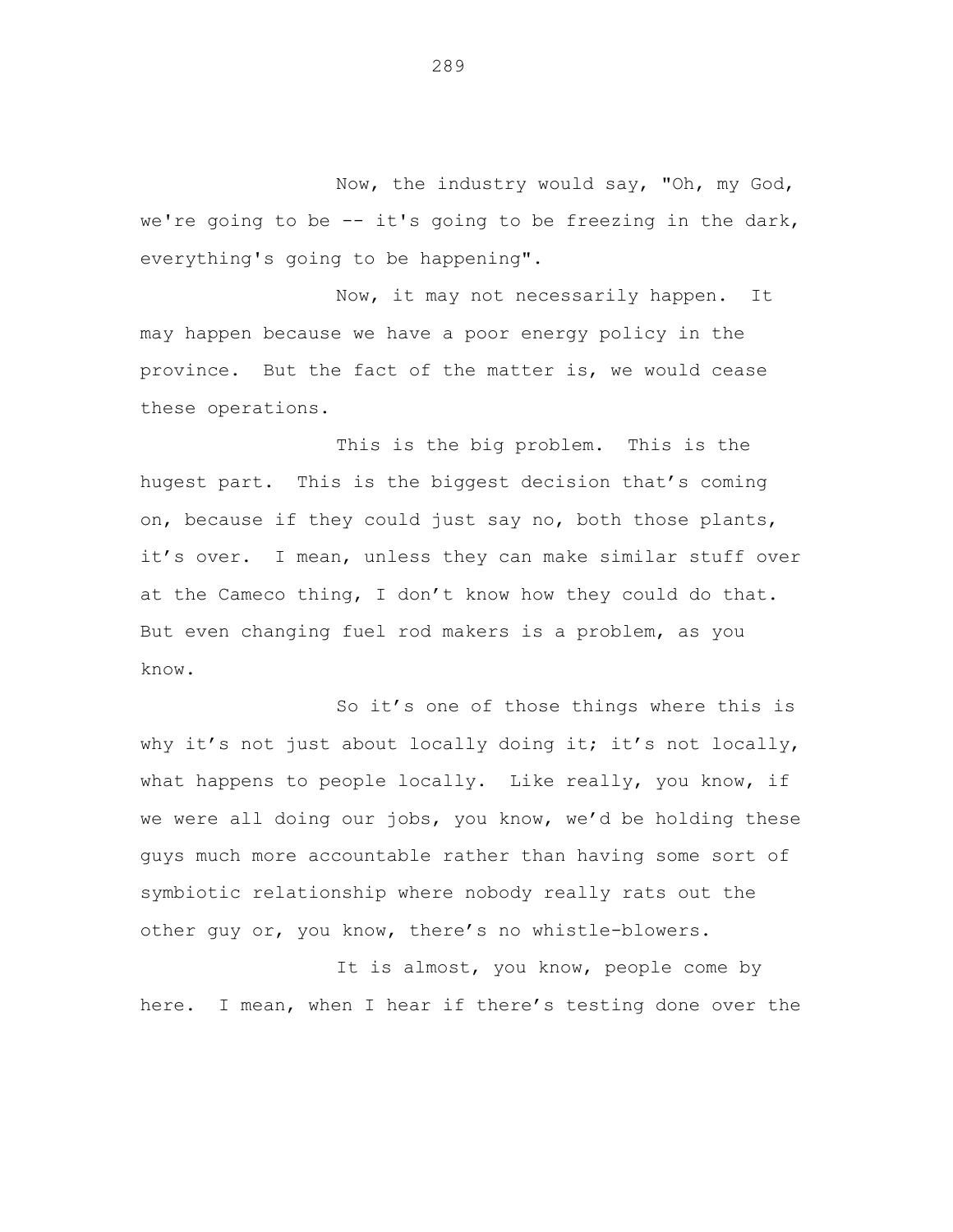fence of the unit, like I mean bottom line is I'm assuming everybody knows. If it's aerosol that goes into the air, if the wind blows a certain way it may deposit, you know, a hundred yards down the way, it may deposit a mile down the way.

But anyone living next to this thing is obviously going to be exposed to the possibility of getting a sniff of some uranium dioxide, you know.

I guess the poor people in Peterborough don't realize that if they diversify, which again is the 30,000 foot view, I can see why the industry is doing it. They are now doing the pellet production at both Peterborough and Toronto. Right? Now that means the amount of effluent going in down the pipe is going to significantly increase in Peterborough. Okay?

But at least strategically you are diversified. If something goes wrong with this plant, at least you've got the fuel coming out of the other one.

Again, I understand that but that does not necessarily create a better situation, you know, for our communities. Personally, again, the last minute bottom line is you know what, it's not a cheap way of boiling water. There's lots of different ways to push turbines.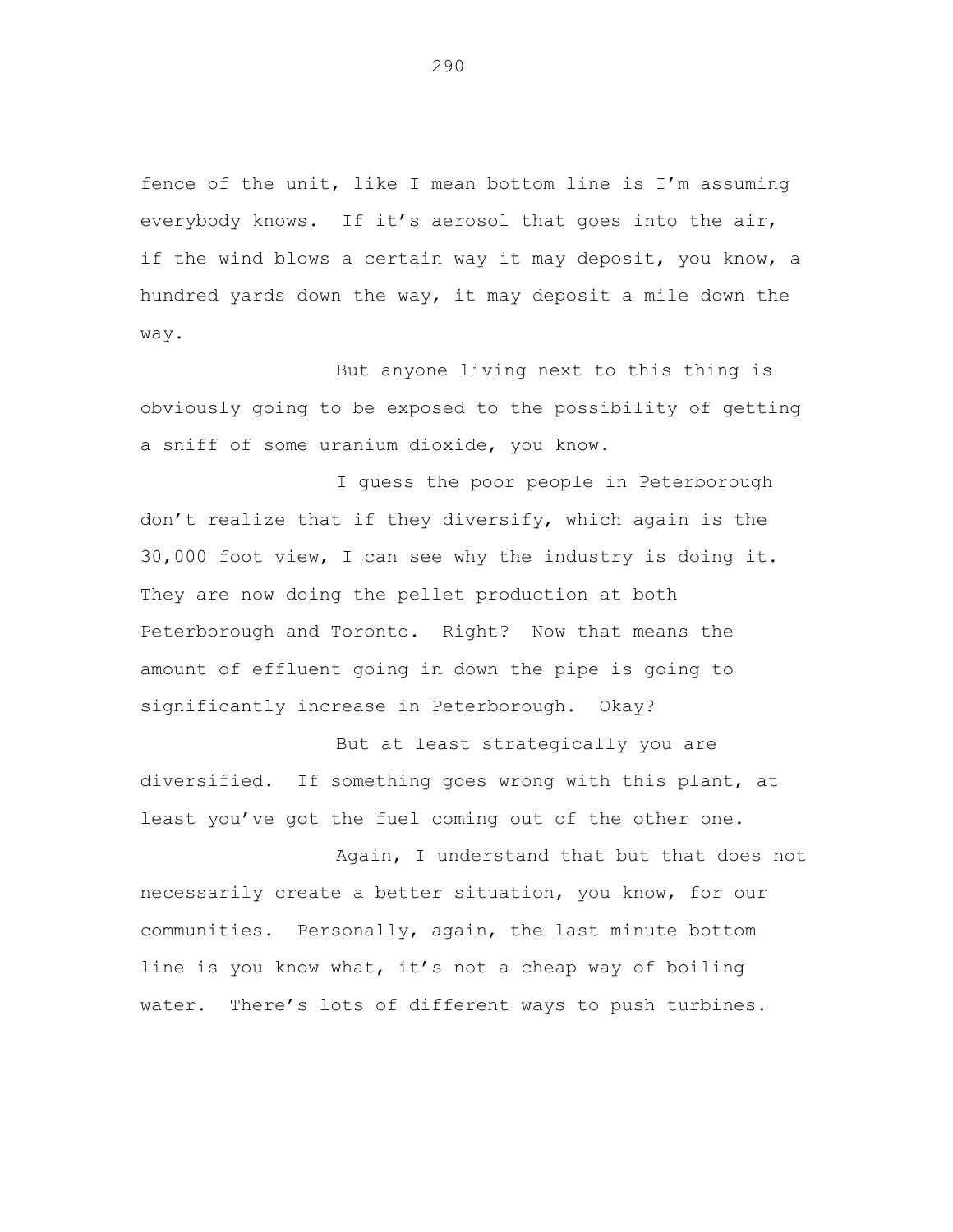You know, this really is not a business about producing power; it's about keeping the reactors going.

We dump more power out of Pickering than we probably use, depending on certain times of the day.

It's not working out for the taxpayers. And as a taxpayer here, you know, and resident in Toronto, which I would actually say is why would anybody tolerate the continued processing of U-dust right in our own neighbourhoods? And they stand to lose much financial risk in their own loss of residential property and that type of thing. They can't do it. You've got to tell them no and that's it.

I will leave that with you. Thanks for the minutes.

**THE PRESIDENT:** Thank you for the intervention.

If I open it for questions, some of the concerns that you have raised, not only have they been addressed but let me just correct some of the misinformation that was out there.

One is around if BWXT decides they want to do pelleting in Peterborough, they would be shutting down the Toronto one. It's not to diversify; it's really to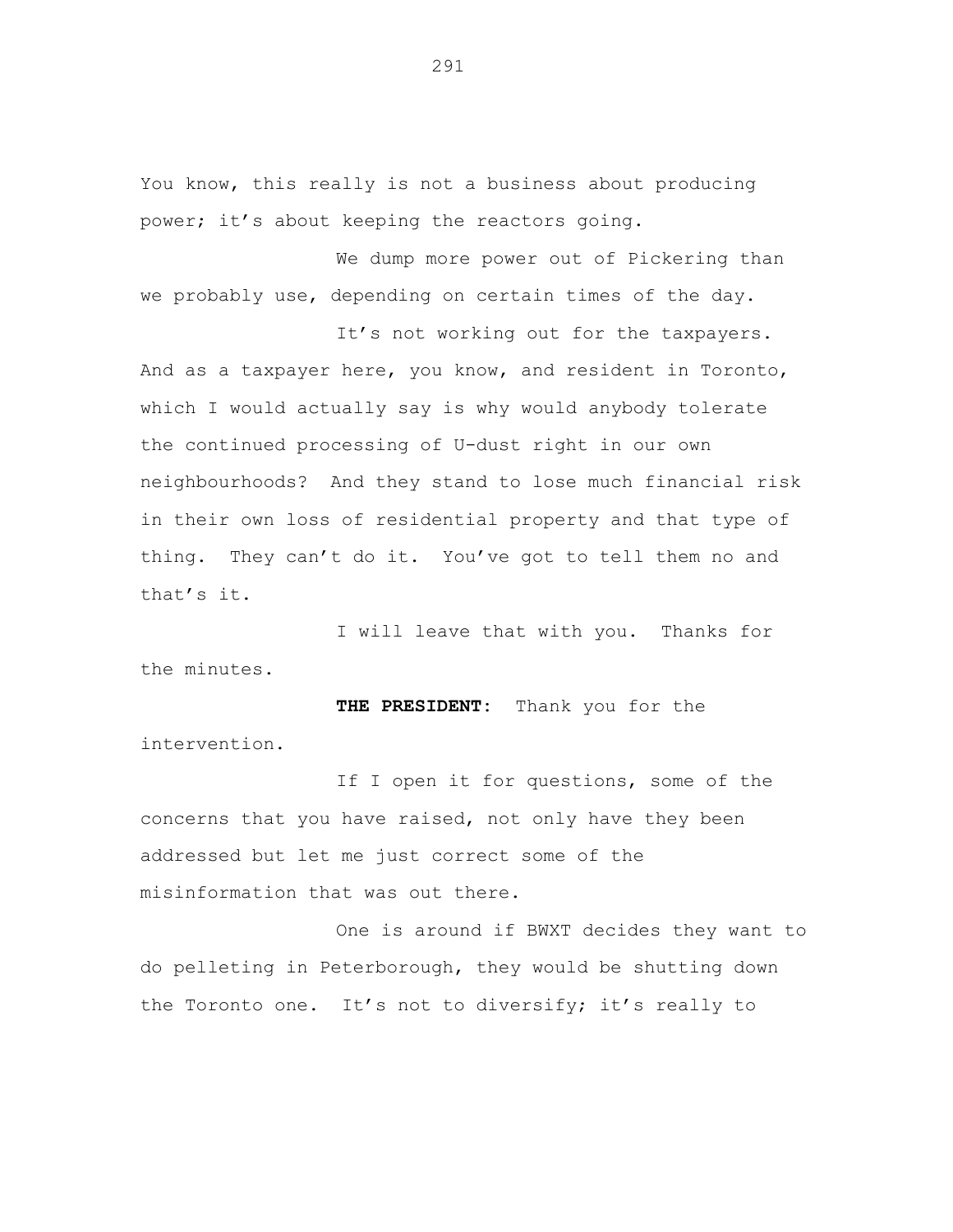consolidate, if they decide to do that.

And your second one was around insurance, a valid concern that many, many intervenors have raised. The financial guarantee is only for decommissioning. It cannot be diverted for cleaning up in the event of an accident.

I thought I would just clarify that for you.

**MR. BLANEY:** So the taxpayers pay for that one. Right?

**THE PRESIDENT:** So that insurance issue is an issue. It's not the financial guarantee that would cover that.

So let me open it up for questions.

Dr. McKinnon.

**MEMBER McKINNON:** Thank you for your comments. I have a question for CNSC and it's based on one of the questions that you had in your written intervention.

It's in connection with the nature of the sampling and inspection periods for the plant and whether they are on a co-ordinated basis. In other words, there will not be a surprise.

So the intervenors was wanting to know if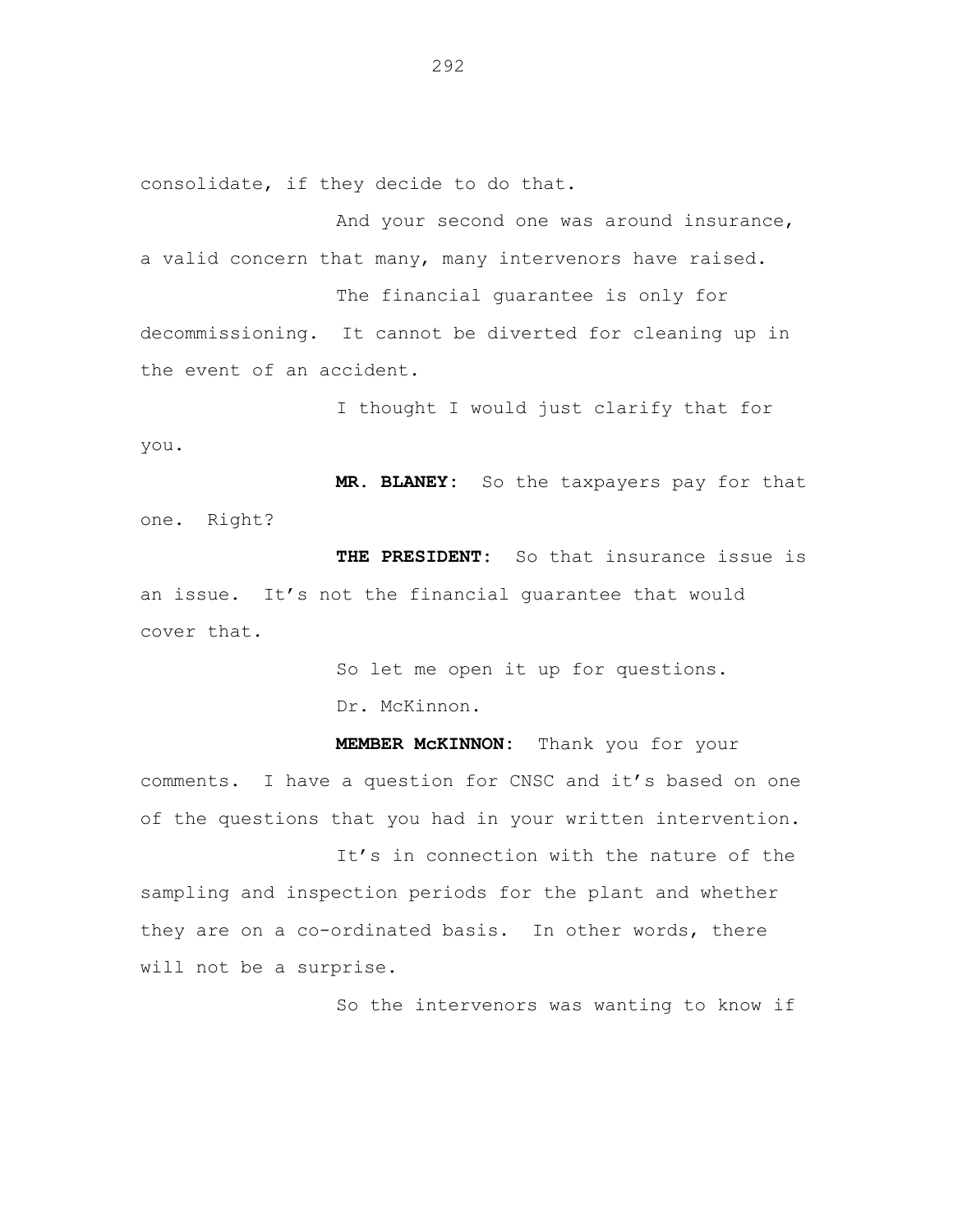there was any randomness involved in that, if you could just describe that.

**MS SAUVE:** Kiza Sauvé, for the record. So in the intervention it was speaking about testing the local environment, which would be an independent monitoring program. We do do that on a bit of a planned schedule.

There currently is no notification given to the communities that we're coming. There is notification given to the licensee as sometimes we need to ensure that the licensee's security department, for example, isn't concerned about why we are right outside their fence.

In terms of inspections, I think I'm going to pass it back. I think it would be more appropriate to speak about when there's actually inspections that happen at the facility.

**MR. AMALRAJ:** Julian Amalraj, for the record.

In terms of inspections we have the option of doing a surprise inspection or a notified inspection, and that option fully resides with CNSC staff. It is not something that we discuss with the licensee or the licensee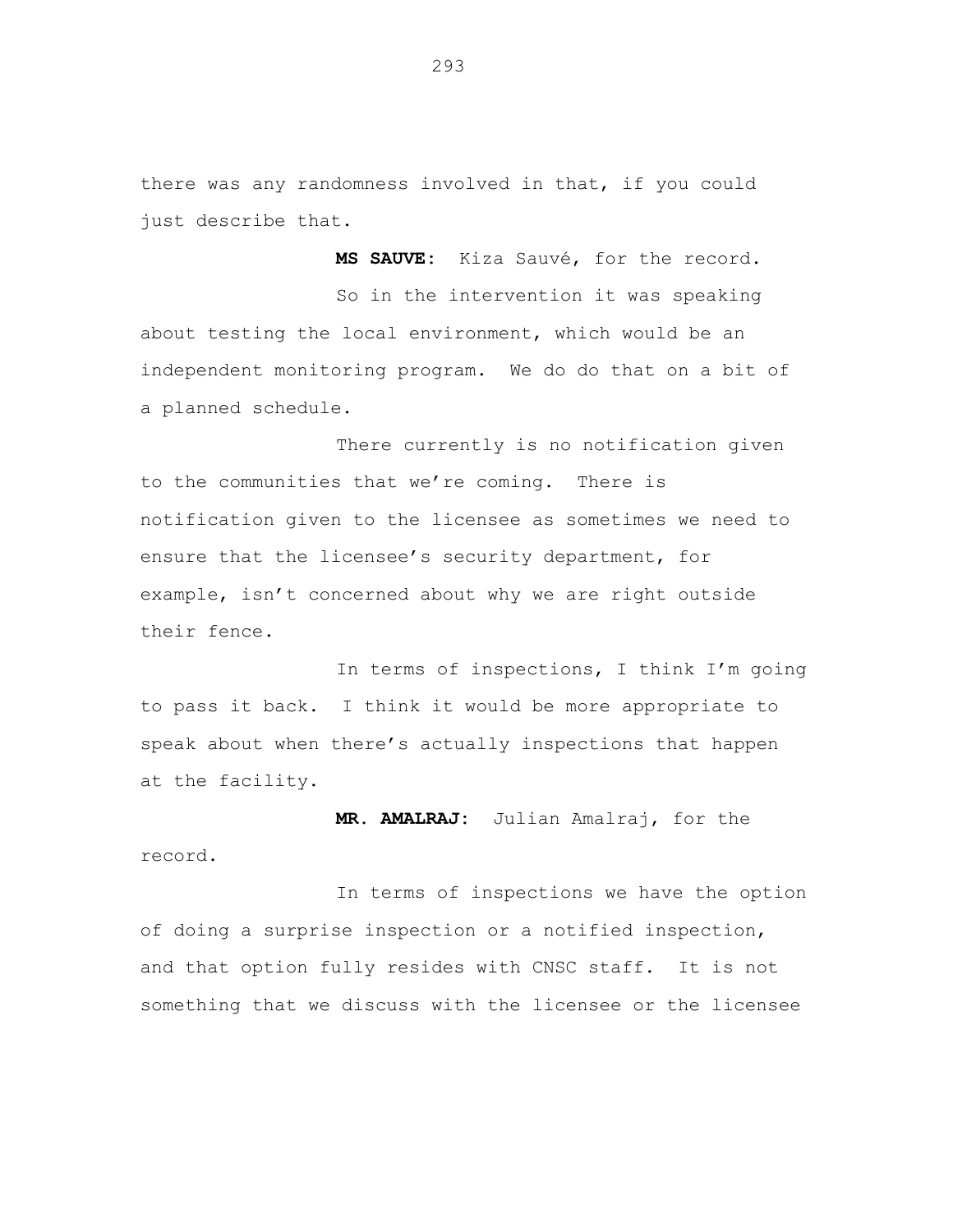is aware of.

We have a variety of aspects of our inspections and we have a ten-year compliance plan that we look at the overall facility in terms of what we regulate and how we do compliance verification. And on an as-needed basis sometimes we do some surprise inspections, sometimes we do mostly – most of them are notified inspections.

**THE PRESIDENT:** Dr. Demeter.

**MEMBER DEMETER:** Thank you for your intervention.

I was going to leave this question to the roundtable but I think it's opportune now. I am going to talk to CNSC staff about the financial guarantee and a question I had.

So the financial guarantee is in two components: a line of credit for \$2 million and a surety bond for \$46.1 million.

I want to know what happens -- and that's not money in the bank. That's a line of credit and a surety bond.

I want to know what happens if the Canadian arm of this company or if this company declared bankruptcy and goes under bankruptcy protection. Is there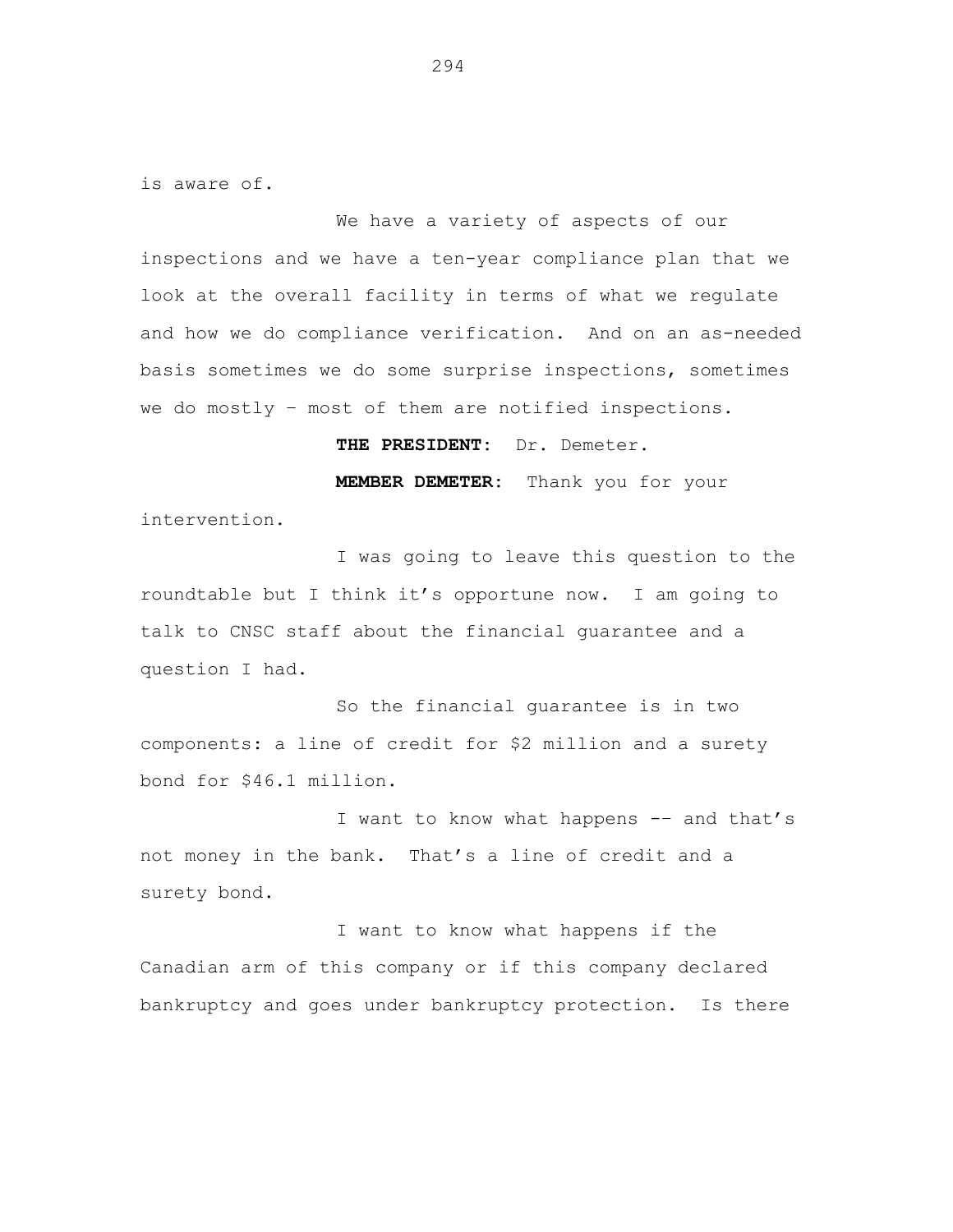any risk to either of those instruments, the line of credit or the surety bond, that we need for the financial guarantee?

**MS TADROS:** Haidy Tadros, for the record.

I will ask our specialist in Ottawa that looks at the company's PDP and financial guarantee to explain exactly what those instruments are used for and how they are determined but also to speak to your question with regard to the bankruptcy question.

**MS GLENN:** Good afternoon. My name is Karine Glenn and I'm the Director of the Wastes and Decommissioning Division.

So specifically regarding the types of instruments that are used for financial guarantees, that is up to the licensee to propose the type of instruments. We do assess the validity of that instrument. So from a financial standpoint, is the amount sufficient?

We do look also at the lending institution that puts up that financial guarantee. So if it's a letter of credit or if it is a surety bond, we will look at the rating of that institution to determine whether or not that lending institution is a reliable sort of lender, if you would like.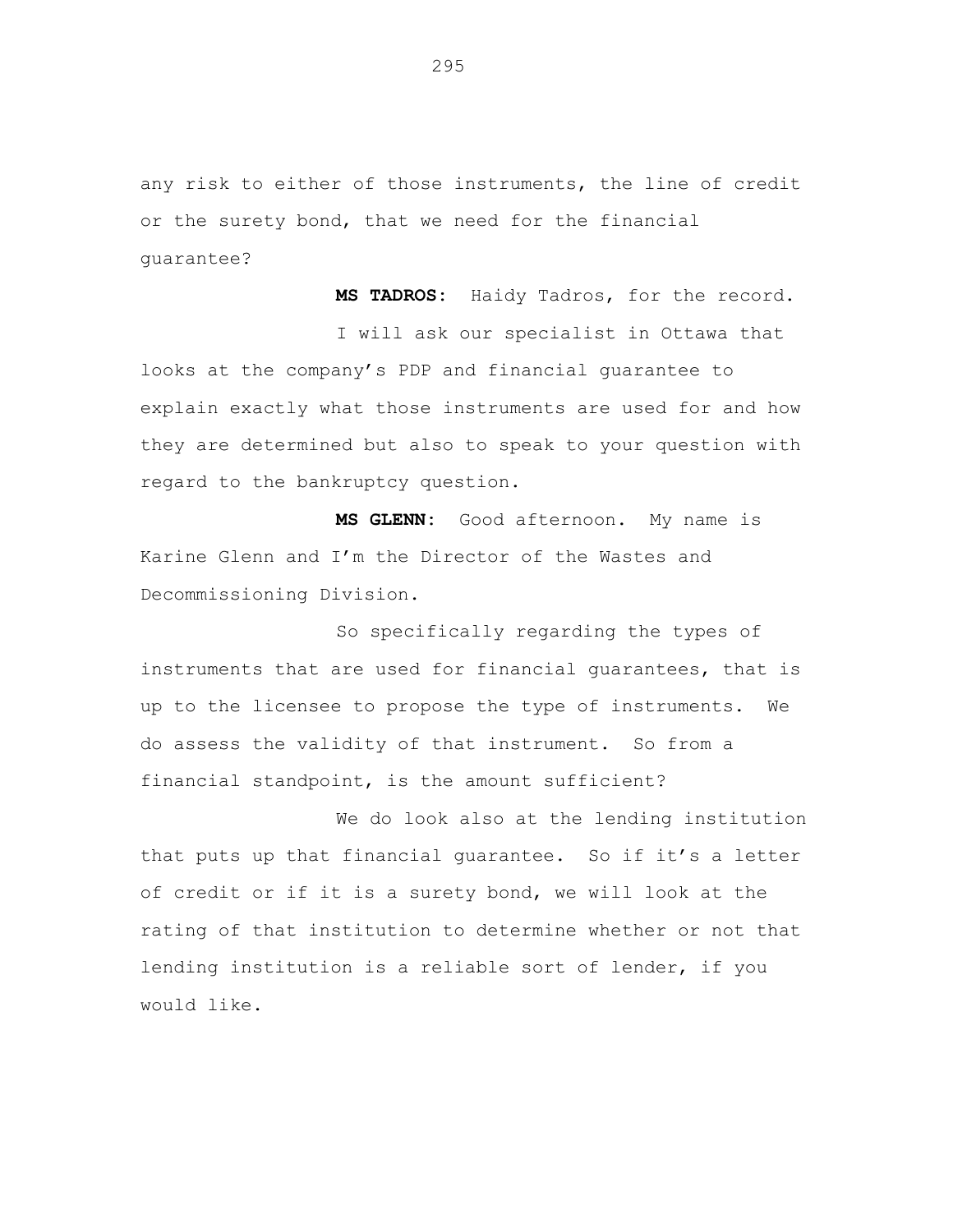And then we look at the terms, the specific legal terms of those instruments. So we do have three-fold review. There's a technical review on the amount of the financial guarantee, there is the financial review to look not only at the amount but at the credibility of the lending institution and the economic assumptions that are used, as well as the legal terms of how the CNSC can access that document.

In the cases of facilities all but for the reactor facilities, the financial guarantee is there in the event that the licensee cannot do the decommissioning themselves.

So it is there in the event of bankruptcy. And it is there to protect the Crown from having to bear the financial cost of decommissioning the facility.

So in the case of BWXT, if they make a decision to shut down, for instance, and move their operations to the Peterborough site and then decide to shut down the Toronto site, they wouldn't be using the financial guarantee to complete that work. They would be funding that out of their own operational budget.

It is only in the event that they do not have the funds or that they become financially insolvent,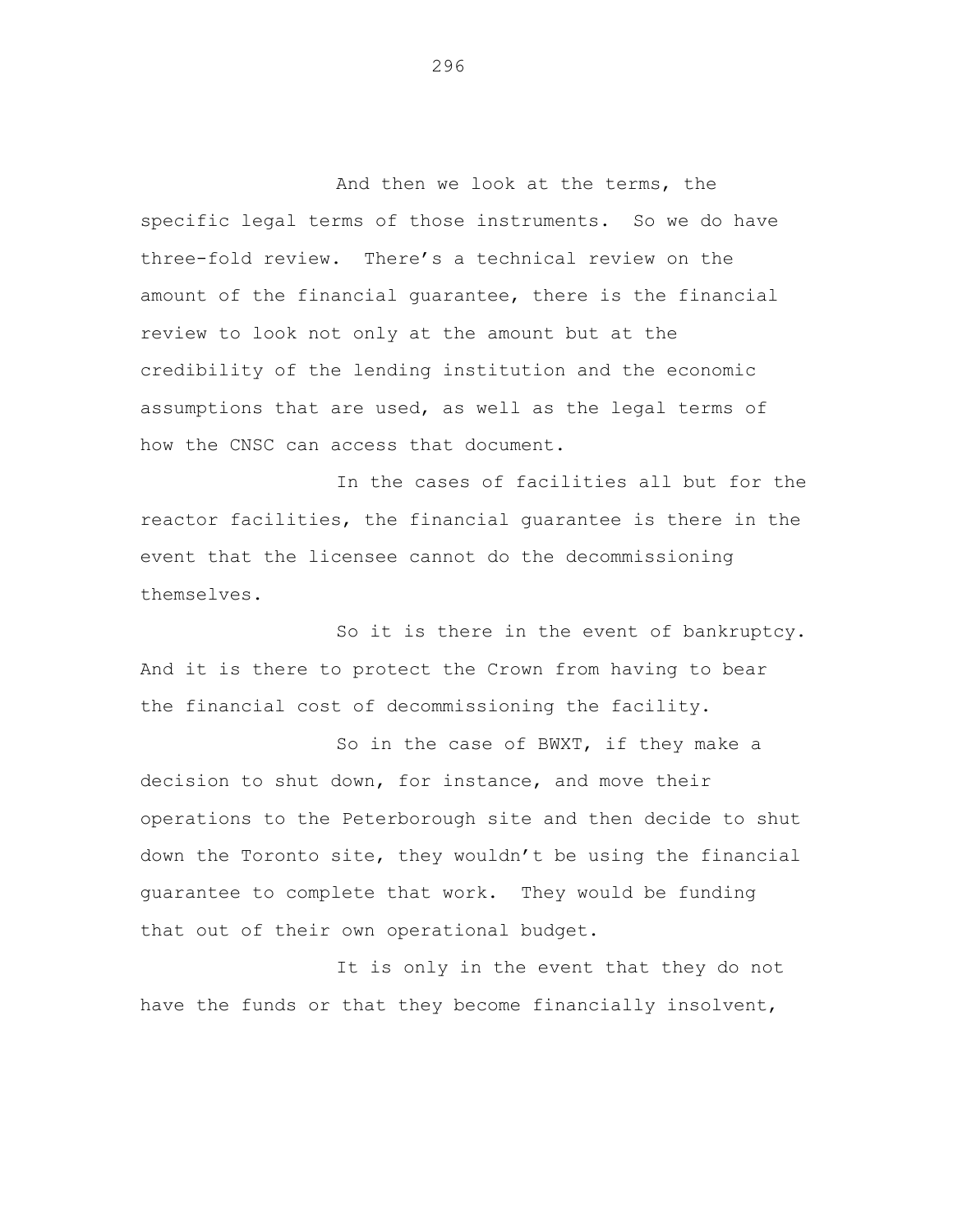then we would have the financial instruments so the CNSC can access that money in order to ensure that the safe decommissioning of the facility takes place.

I'm not sure if that answers your question.

**MEMBER DEMETER:** I guess the really candid question is: Is the community or CNSC at any risk relative to access to these funds if the company becomes insolvent and goes bankrupt?

**MS GLENN:** So no, the reason, as I mentioned, the purpose of the financial guarantee is to eliminate that risk. We do have a number of provisions within the instruments themselves. There are terms within the instruments that say that if the lending institution is to cancel the fund or cancel the bond they must notify the CNSC in advance of doing so.

In addition, there are reporting requirements under the *General Nuclear Safety and Control Regulations* where the licensee has to advise the CNSC in the event that they become financially in trouble.

**MR. JAMMAL:** Ramzi Jammal, Dr. Demeter, if I may complement what Karine is saying.

Your question about the instruments. The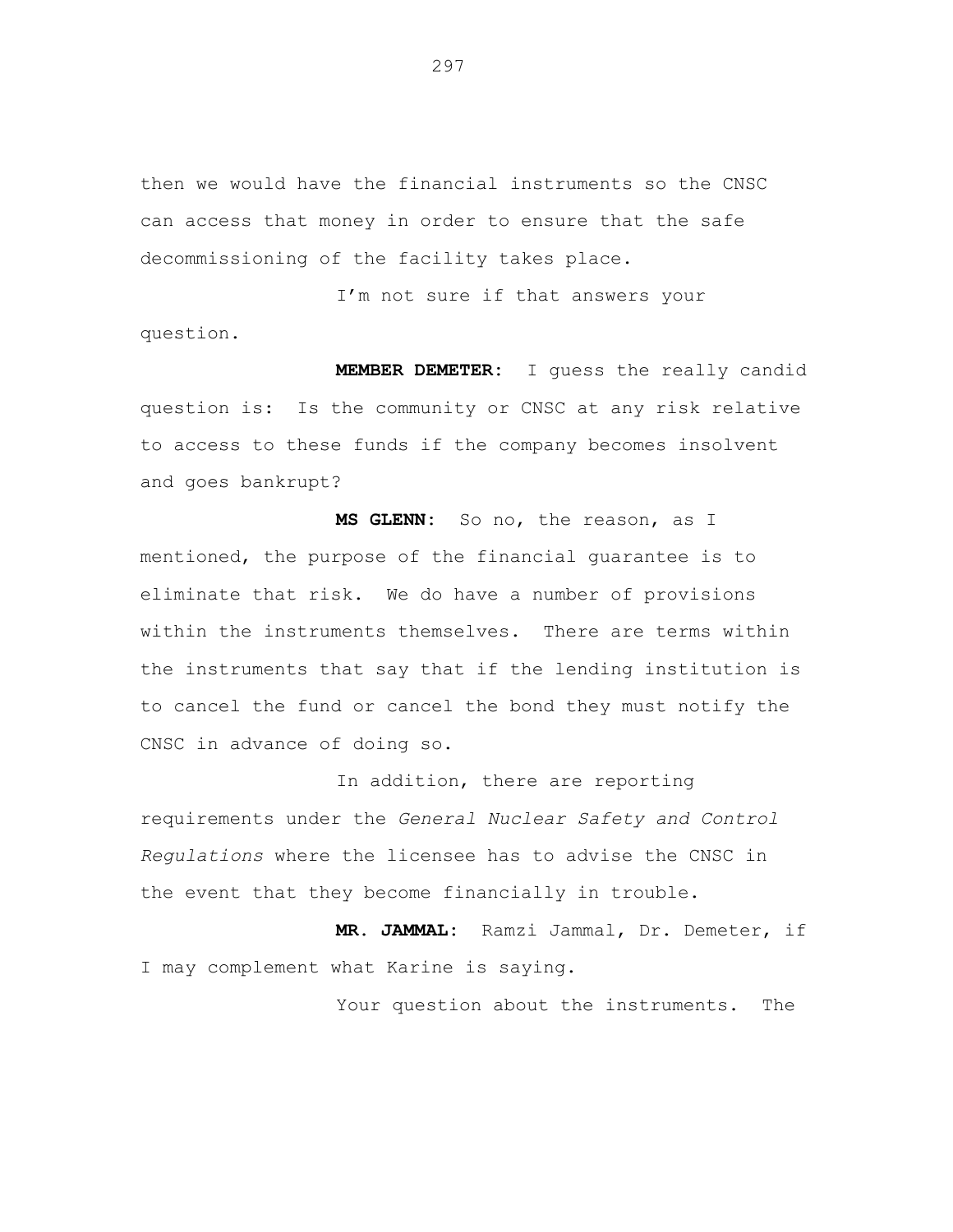assessment, as Karine mentioned, there is a technical assessment where we go through a financial assessment. Our financial division looks at the instrument itself and its viability and our legal section looks at the instrument itself.

So there is always a review with respect to the financial guarantee. It's done on a cyclical basis. And as Karine mentioned, there is always a requirement under the *Act* and the *Regulations* for them to inform us if there has been any changes.

And what we present to you, the Commission, is approval with respect to the financial guarantee.

So it's always being verified. When I say always, it's on a frequency at minimum of every five years. But depending on the changes in the operations or any other changes, there is a review of the financial guarantee.

So you are quite sure with respect to the instrument. It's actually a bond that if they go bankrupt, then the CNSC will have access to the fund and only the CNSC has access to the fund.

> **MS GLENN:** Karine Glenn, for the record. If I could add, in addition to that the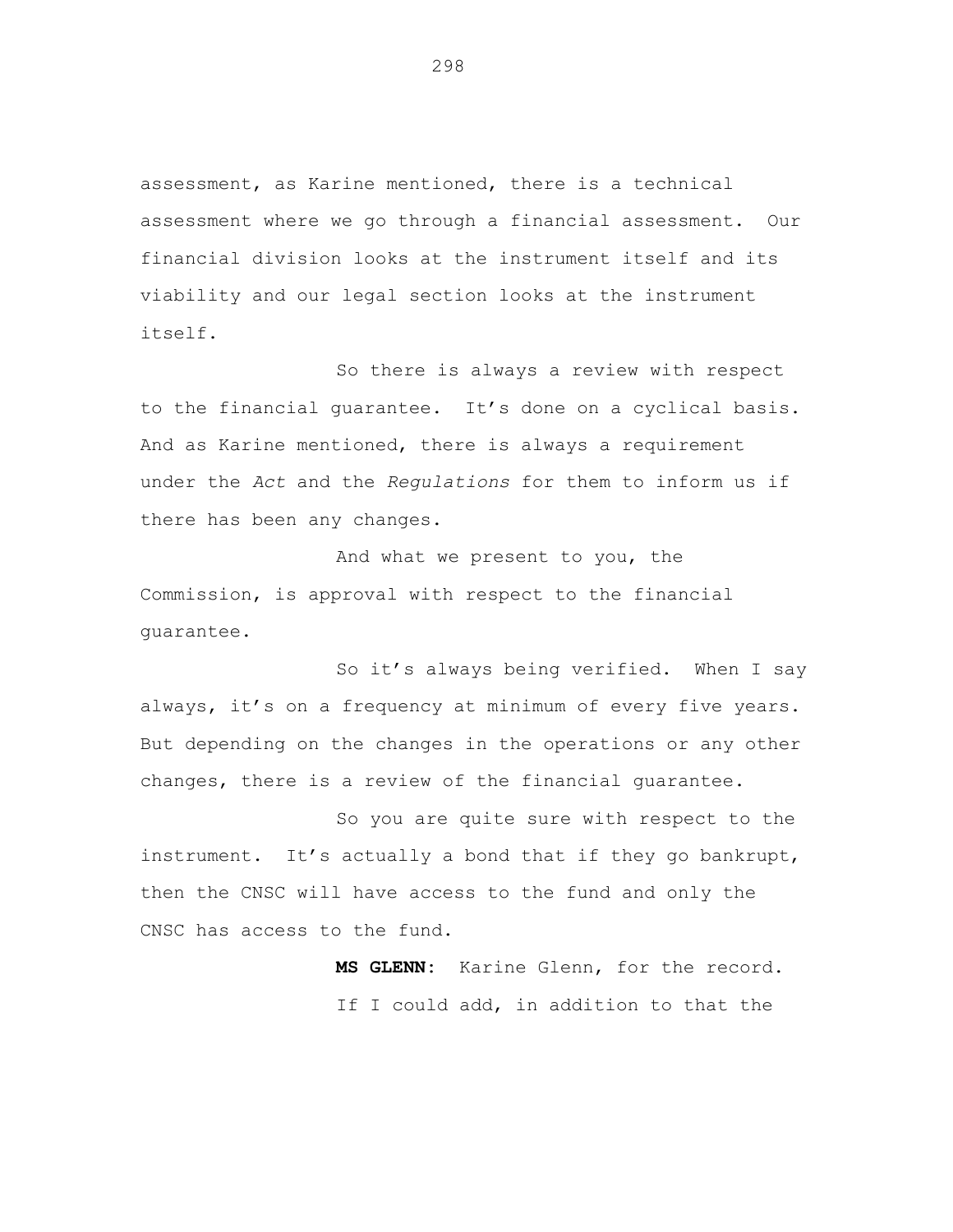licensees have an obligation on an annual basis to report on that their financial guarantee remains in effect, sufficient and valid. And in the case of institutions where the instrument is a surety bond, we request that they provide a rating of the financial institution on an annual basis for us to ensure that the financial guarantee still meets the expectations of the CNSC.

**MEMBER DEMETER:** Thank you. I just want to summarize what I've heard.

From what I've heard, based on these two instruments and the way they have been laid out and the obligations, there is no plausible scenario where should the company go bankrupt that we would still not have access to this money. That's an assurance that I've heard. Thank you.

## **THE PRESIDENT:** Dr. Berube.

**MEMBER BERUBE:** Actually, I've got a

couple of questions on that topic myself since it's obviously very important in these cases.

This one is for BWXT.

Right now you are underneath an LC for decommissioning the full amount at this point. Is that correct?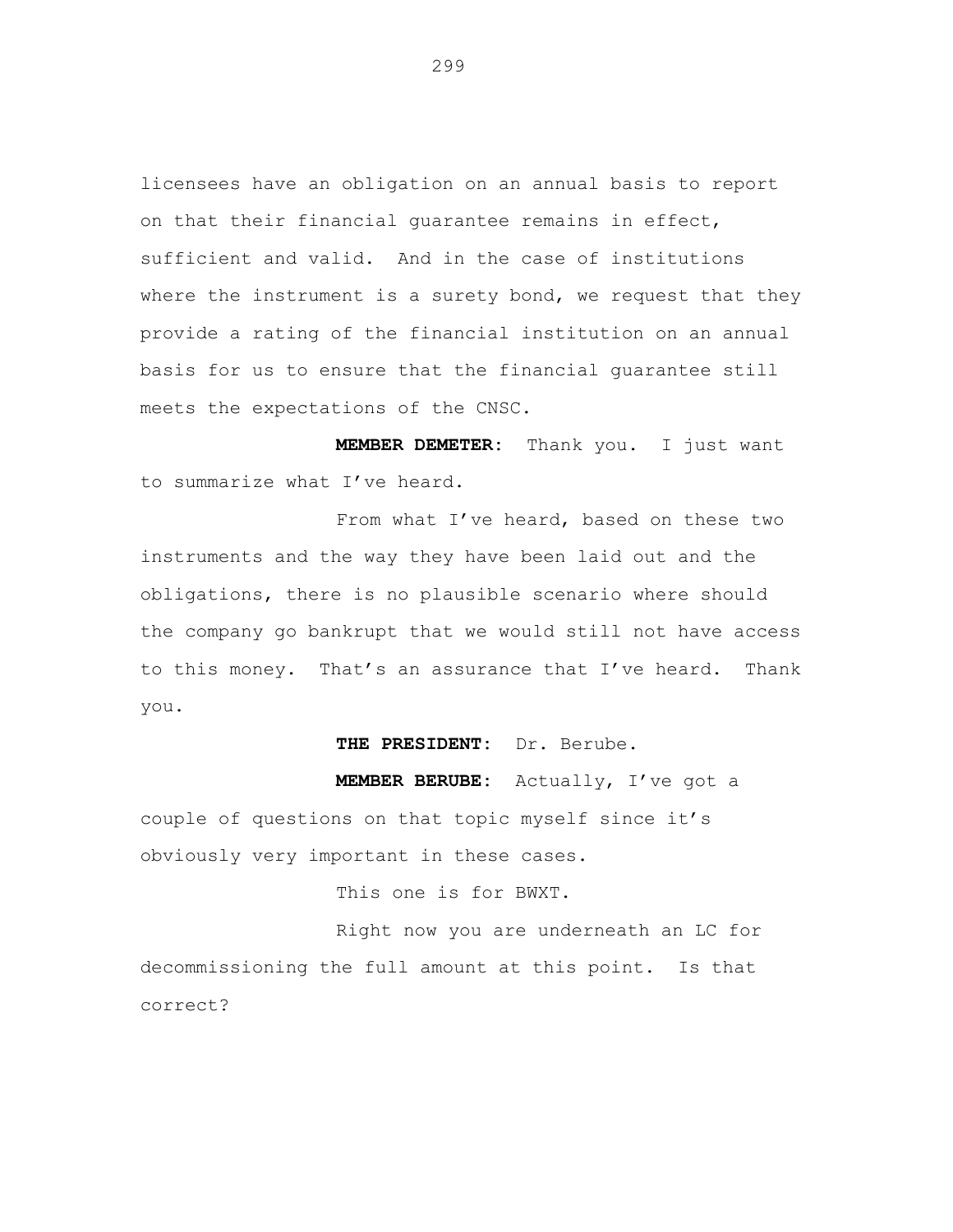**MR. MacQUARRIE:** It's John MacQuarrie. Yes, that's correct.

**MEMBER BERUBE:** So you are proposing going to an LC/surety bond split. Can you give the reasons for that?

**MR. MacQUARRIE:** Yes, I can. It's because the Letters of Credit tend to tie up a lot of our capital whereas the surety bond does not. So it provides the CNSC with the same assurance but doesn't impair our ability to do certain transactions that we prefer to do.

**MEMBER BERUBE:** So you need to free up capital at this point. This is really the reason for it.

**MR. MacQUARRIE:** In operating a business it's always important to have sufficient working capital and tying up a lot of it in that type of instrument is a challenge for a business. So we always look to minimize that.

**MEMBER BERUBE:** So a surety bond actually –- typically I'm used to seeing them in construction type projects. So this is a little different application of that.

One of the questions I have for CNSC is when we're actually structuring and looking at the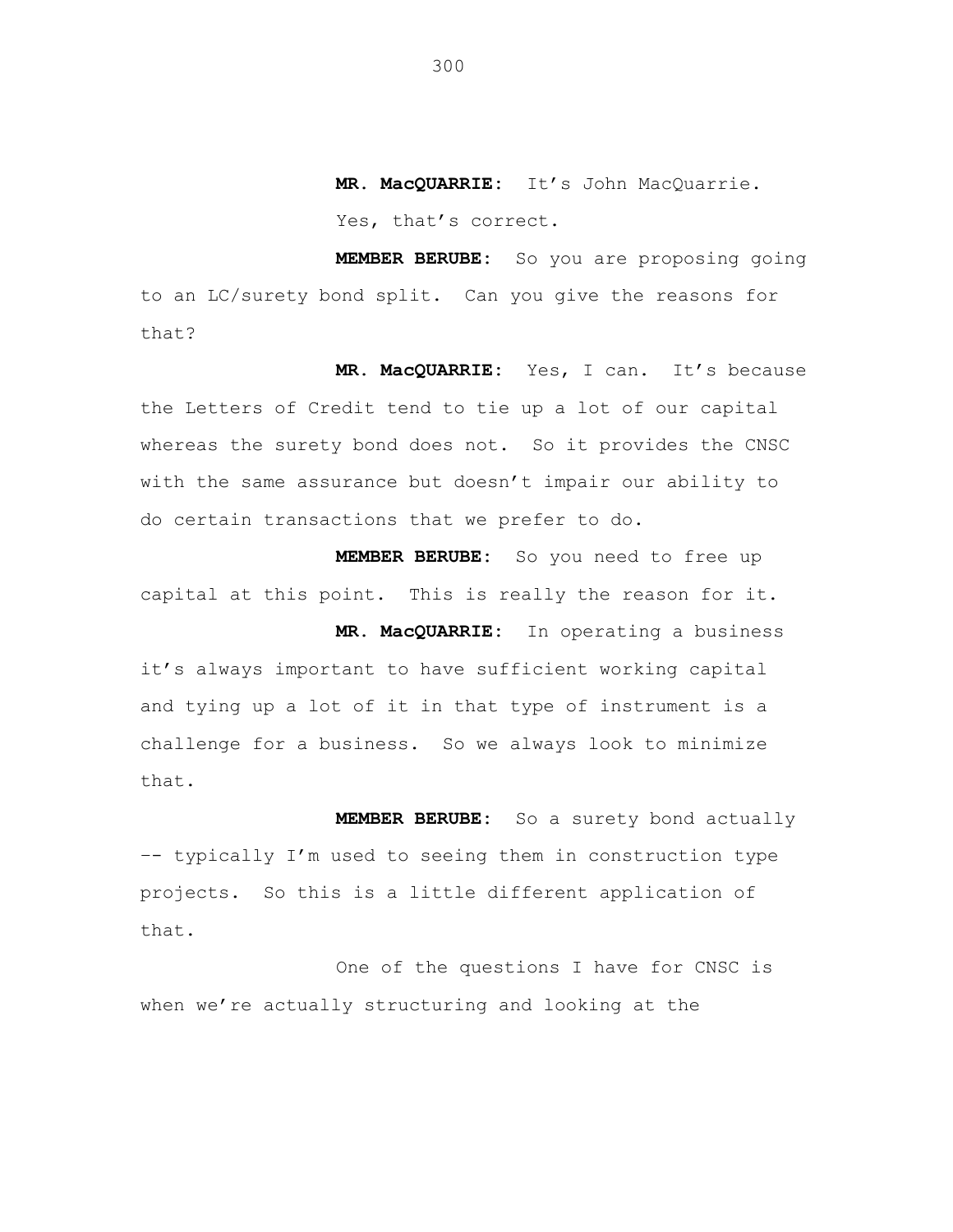structure of the security bonds, have you actually used a security bond before as a financial instrument? Have you actually gone through all that due diligence to ensure that these things meet all the criteria of supporting back-up funds in the event of bankruptcy?

**MS TADROS:** Haidy Tadros, for the record. So the short answer is yes and Karine Glenn can give you the criteria that we look at.

## **MEMBER BERUBE:** Please.

**MS GLENN:** Karine Glenn, for the record. Yes, this is not the only licensee that has proposed a surety bond as an instrument. So we have gone through that before.

As I mentioned, our lawyers take a look at it from a legal perspective to ensure that the bond is indeed payable, that it is payable only to the CNSC, payable upon demand, separate from the rest of the assets and the combination of instruments cover the full amount of the financial guarantee.

But our legal services will go through in detail and look at every single term of a proposed financial guarantee before it is even recommended to the Commission for approval to ensure that it is indeed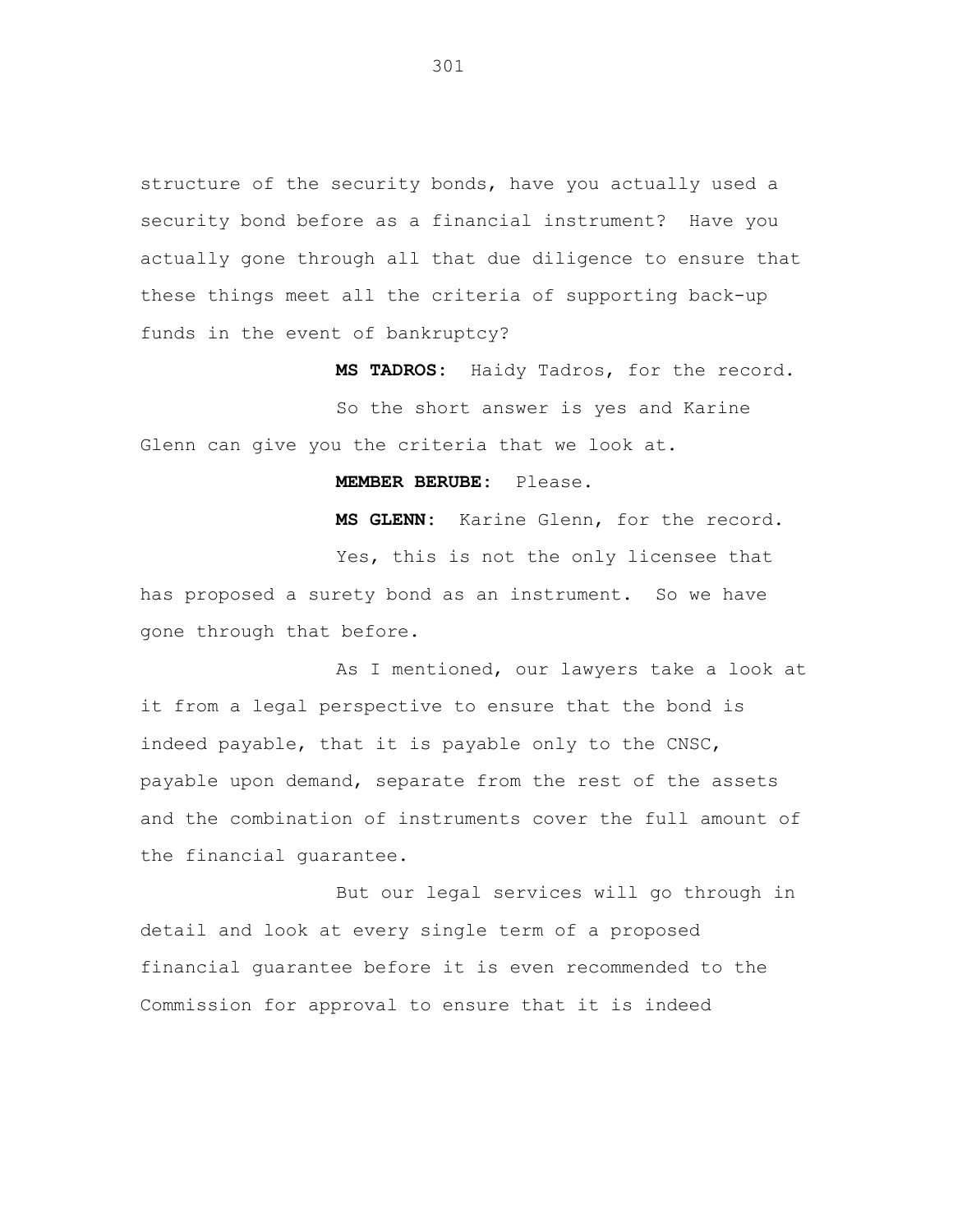payable.

And as I mentioned, our financial advisors also will do a similar type of review where they are looking at it again from a financial validity perspective and a separation of assets perspective.

So the recommendation is that these are reliable instruments, otherwise, we would not be recommending to the Commission that they proceed with the approval.

**MEMBER BERUBE:** Just one other question pertaining to this of course.

In the event the bondholder goes bankrupt, are these products actually insured by another party on top of that?

**MS TADROS:** Haidy Tadros, for the record. I will ask Ms Glenn to verify it to make sure, but at this point I think part of our criteria is to ensure that the creditor is a competent and credible creditor. How far we go into detail to verify who's holding what, perhaps Ms Glenn can provide us a little bit of detail on that.

> **MS GLENN:** Karine Glenn, for the record. I will have to consult with my legal and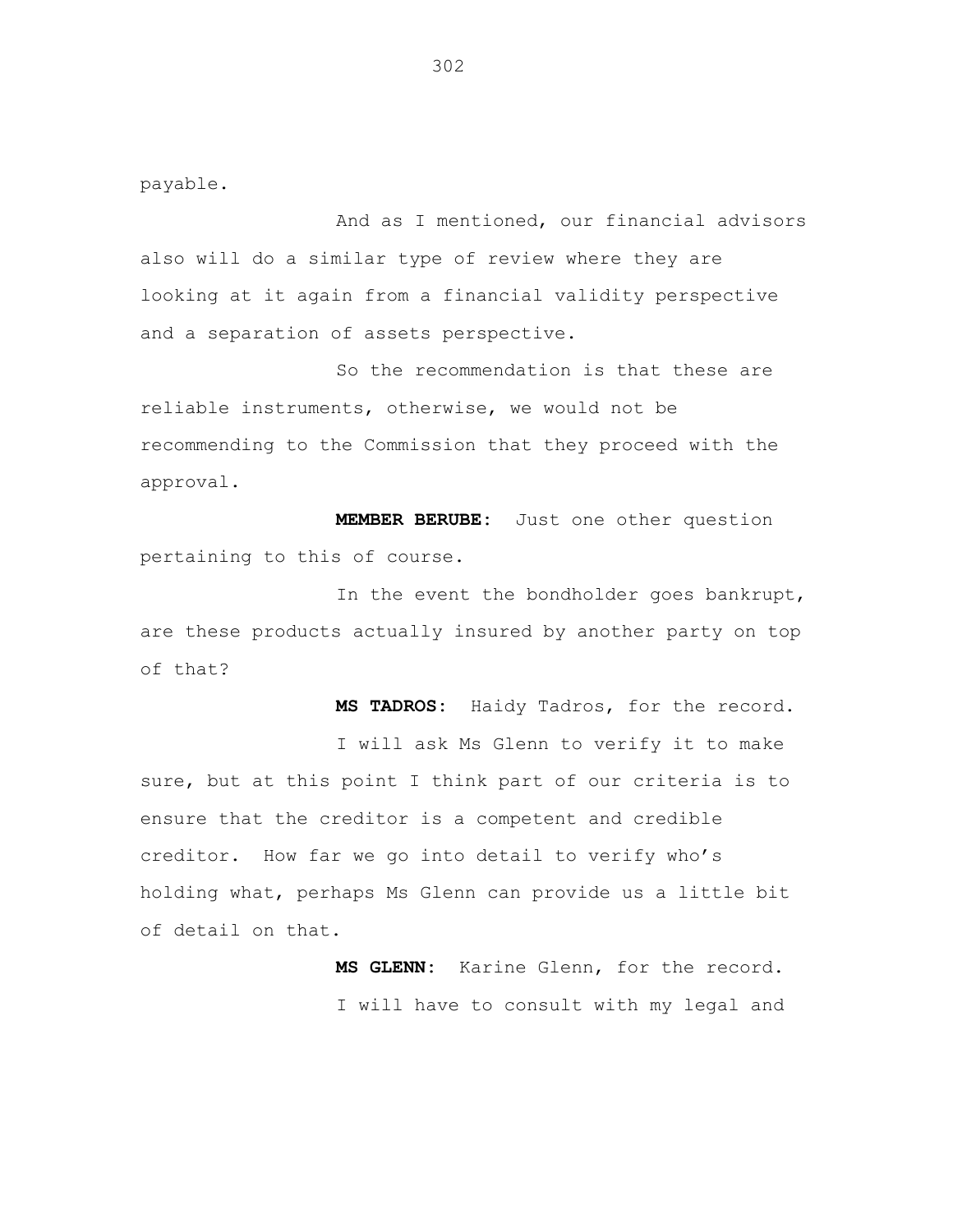my financial advisors on this one, and unfortunately they are not here right now. I can endeavour to get back to you later on this week.

As I mentioned, we do go through and validate that they are what we consider a Class A rated lending institution. We would not accept a bond from a lesser institution. We do have a list that we use of lending institutions from the Regulations that we look at.

We are in the process of revising our financial guarantee regulatory document. It has gone through public consultation and we've put in a lot more information regarding the type of lenders that we recommend for approval.

So again this also is the purpose of the annual reporting on the lender, to ensure that the lender continues to be rated at the top level of the lending institutions.

> **THE PRESIDENT:** Dr. Lacroix. No? Okay, thank you.

**MR. BLANEY:** I will say, first off, interest rates just dropped to the lowest point in the history of man. I mean, \$50 million is a drop in the bucket. If I've got somebody operating a facility who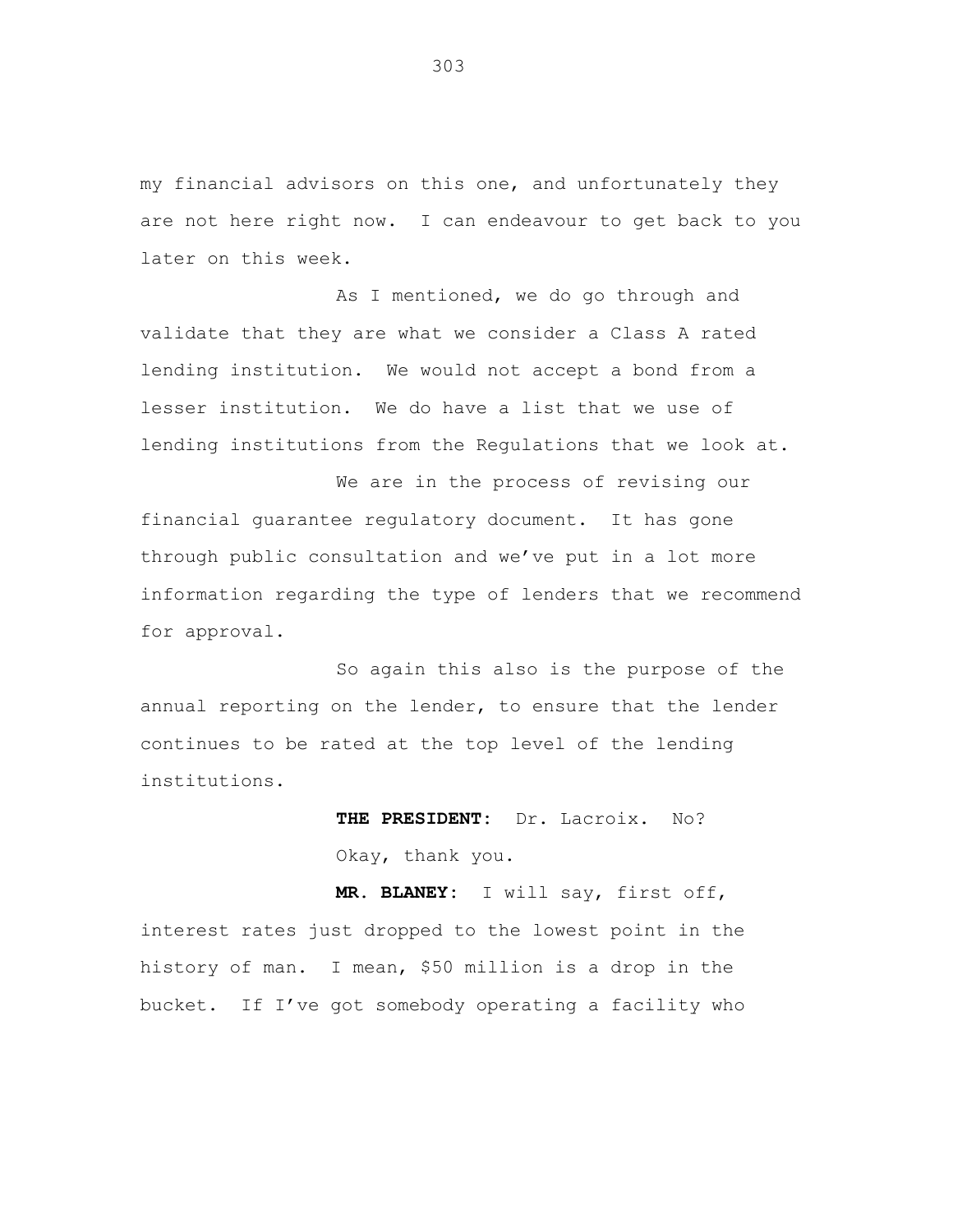can't come up with \$50 million cash to set aside to put on account of interest and avoid having an entire infrastructure attempt to determine whether or not, you know, a surety bond is going to pay and whether the financial institutions is backing it, it's crazy. \$50 million, boom, done, problem solved.

I know we have to think about how people will behave by thinking about how they get paid, because the bottom line is these corporations need to put as little capital as possible into their operations in order to make them money.

And when this group, because they're involved in decommissioning, when they get involved in decommissioning they'll be lining up the same way with a dirt cheap -– in fact, I'll bet the insurance premium cost for a surety bond is more expensive than the interest they would earn on \$50 million in the bank at prime rate.

> It just does not seem to make sense. Thanks a lot. Good luck with this one. **THE PRESIDENT:** Thank you for your

intervention.

Moving to our last oral presentation, I think, by Ms Belinda Cole, as outlined in CMD 20-H2.240.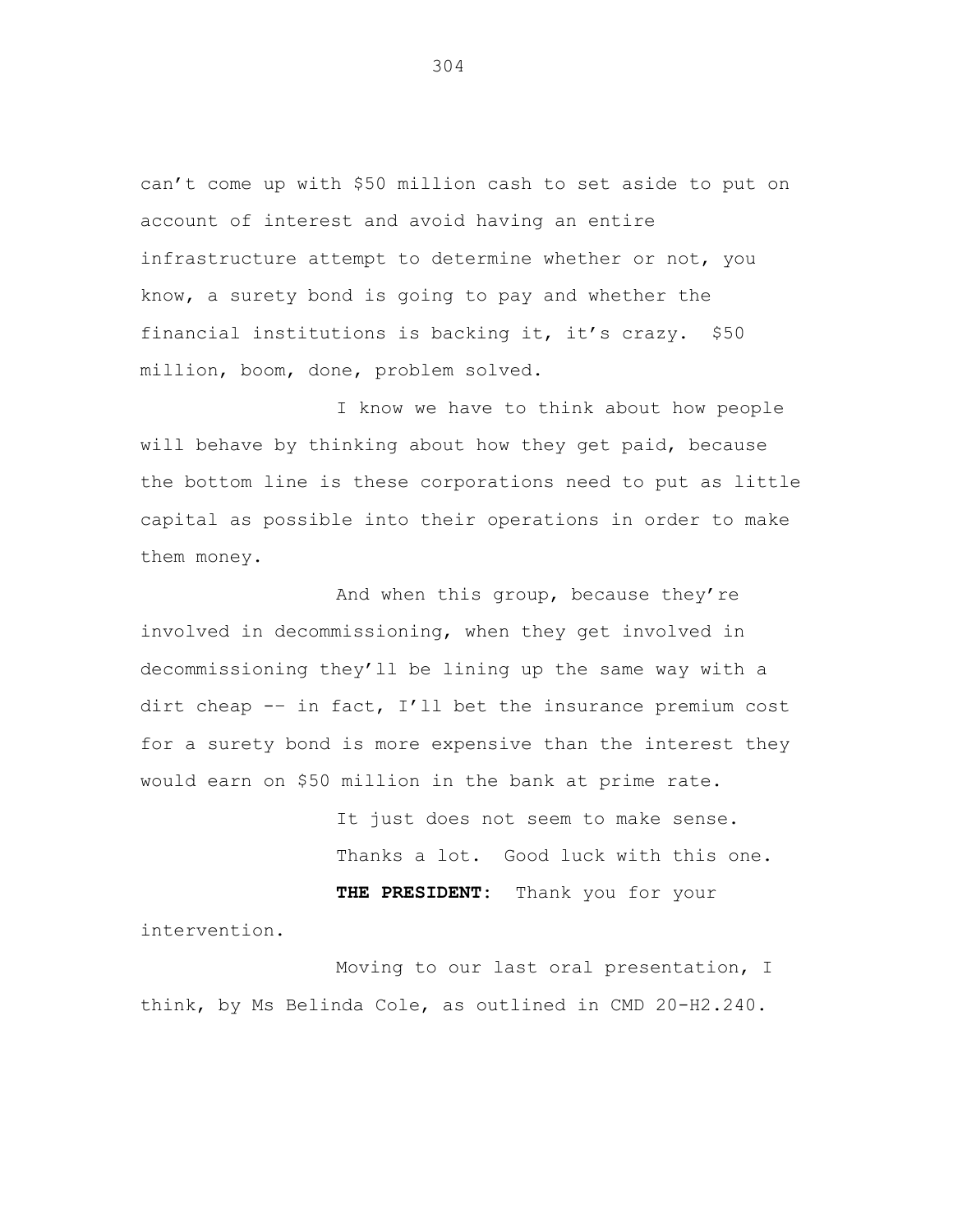Ms Cole, the floor is yours. Your microphone, please.

**CMD 20-H2.240**

**Oral presentation by Belinda Cole**

**MS COLE:** A month ago, or maybe a bit longer, I thought why would I ever waste my time and energy at one more of these hearings?

I thought about it and I came up with two reasons. I have respect and admiration for the people in my community who stand up and speak and say this isn't okay. It's our community at risk. It's the safety of the people here.

And it's also for my kids. We live in the community. We're about 500 meters away. It's for my grandchildren. It's for people who are going to come up to me and say Belinda, you knew there was no safe level for alpha emissions and you knew they were coming out of BWXT. You knew there was tritium in our drinking water, not specifically from BWXT but from the nuclear chain, which we can't divorce it from. You knew there was no safe way to dispose of nuclear waste and that all the costs of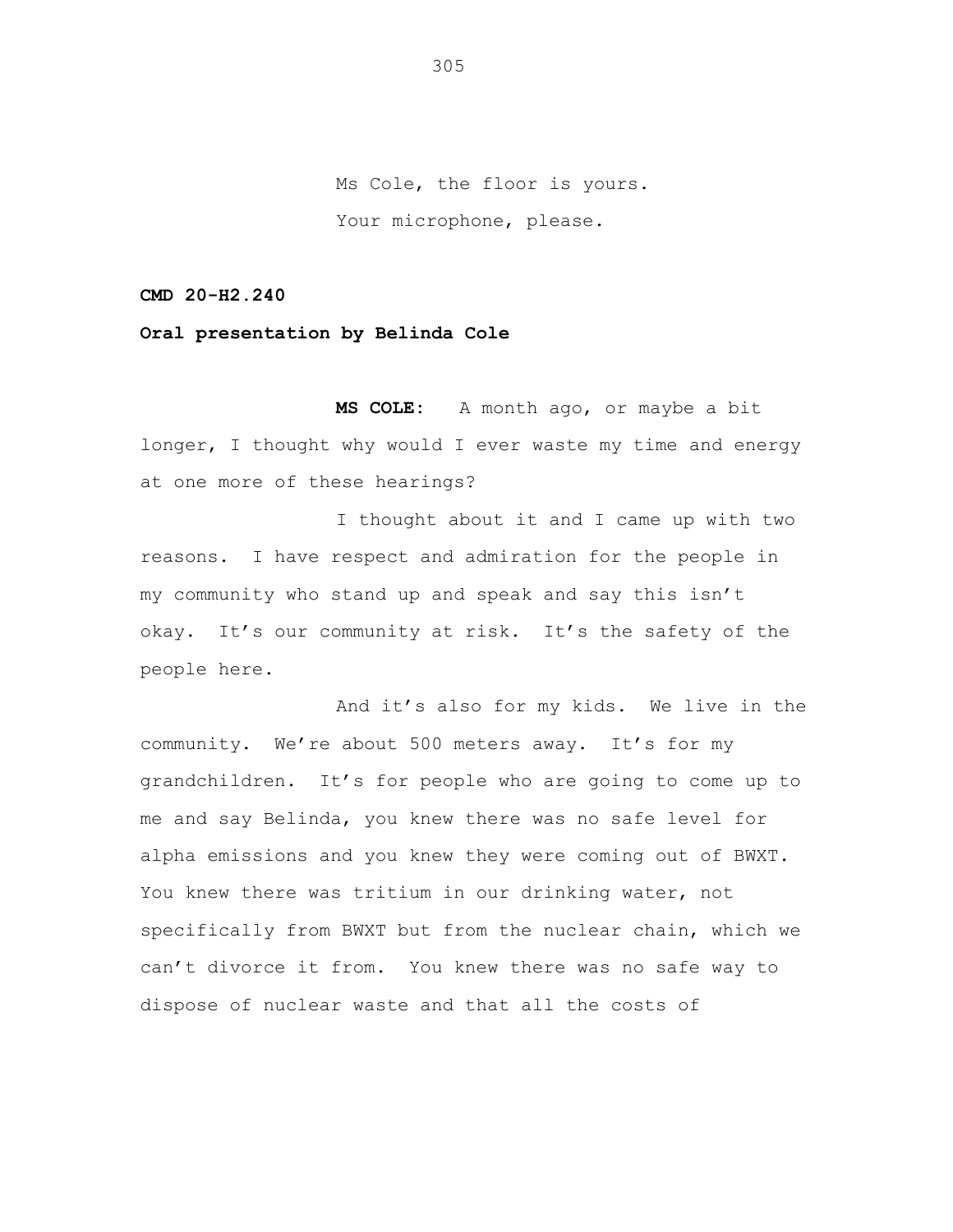disposing of it go onto neighbourhoods like mine, like ours.

And they'll say so what did you do about

it?

The reason I'm here is I want to say you know what, I felt like I was walking into 1984, the novel, or Alice in Wonderland. I walk in the door and I have a question for you at the end. We get searched. I'm wondering, does everybody in this room get searched or is it only the people on that side of the black line?

What I'm wondering about is we've got poison going into our community. We've got poison going into our air, into the soil, into the water and it's one the permit conditions that's certainly allowed by the CNSC.

So the damage is happening here but we're the ones who get checked out when we come in.

I was at the Pickering hearing. I walked in and I felt so intimidated. There were big guys in black clothes standing everywhere and I thought Holy Moses. I don't know about you. I don't know, I don't think we look that scary.

So I would ask you: Who gets screened here? This is not at all welcoming for citizens.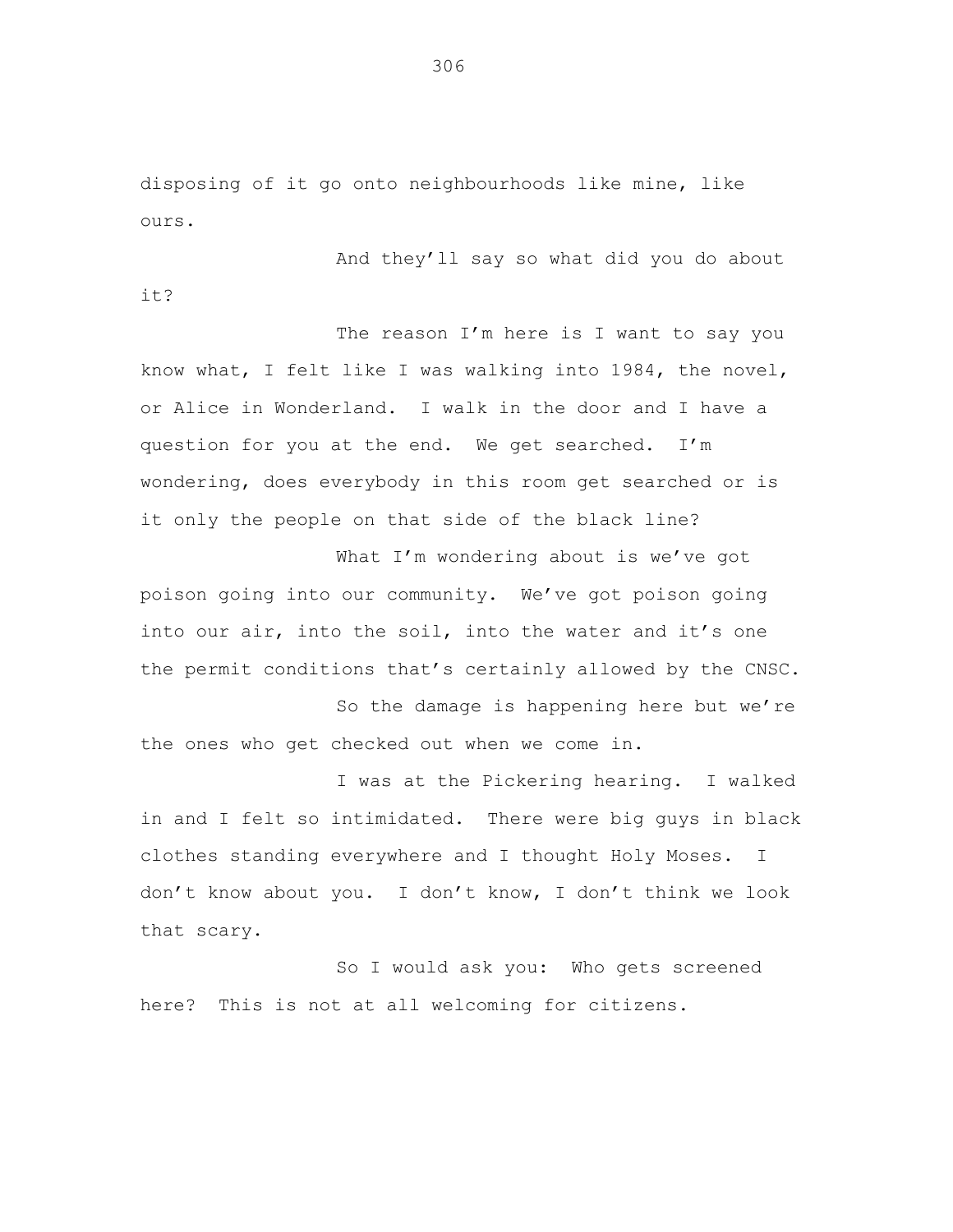I don't want this pellet plant. I don't want a further licence for ten years. And I don't want the problem moved to somebody else's community. I don't want it moved to Peterborough. Their children are just like my children.

I find it -– like I say, I walk in and they say we will never compromise your safety. Well, a number of years ago we asked for the emergency plan and got a heavily redacted emergency plan. I checked it out. We called the three emergency numbers and nobody was at home. Nobody had any idea of what was going on.

At the last public meeting with the CNSC in our neighbourhood about a month ago I said what about the emergency plan, and the CNSC representative said oh, you know, that's a provincial duty. You have to check with the province.

This is what I see. Everything gets downloaded.

Plants like WBXT, they're licensed to operate. We pay the price in the community. We're the ones, the reverse lottery. Who's going to get cancer? We don't know. Who's going to get the body burden of alpha emitting radiation? We don't know.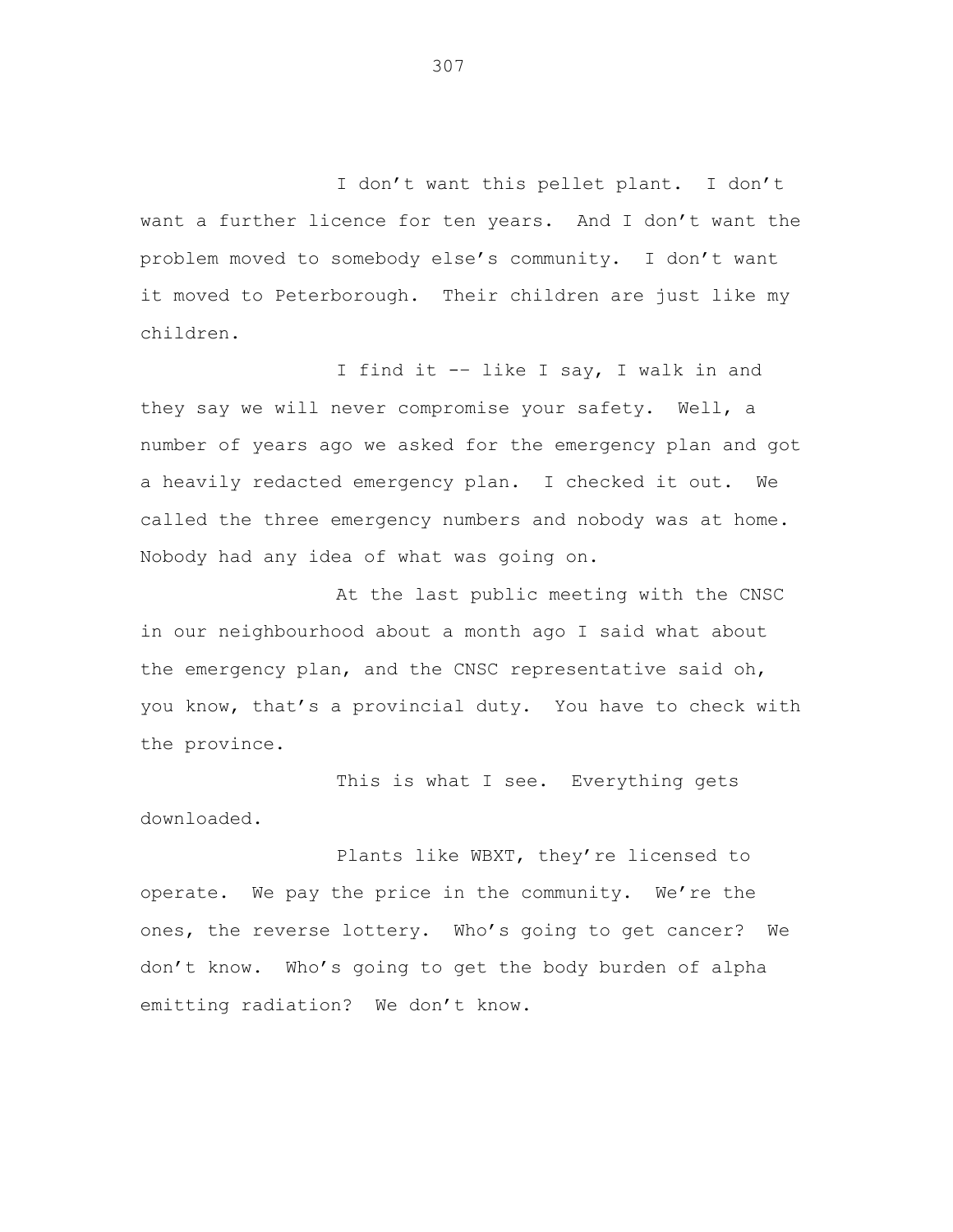The cost of waste disposal. They're not included in BWXT or any other operating cost. It's downloaded to our Fire and Emergency services, paid by our municipal taxes.

And it's also the danger. If something goes awry at the plant, they're the first responders. They're the people on the hook.

I have no faith in testing done by the proponent, by the applicant. If I was an applicant and I wanted something and I had my own people, who do you think I would hire? Somebody who's going to tell me information I don't want to know?

I mean, let's be real. Let's think about what we know about human behaviour. We don't ask -- if I want the cookies, you're not going to be able to say, 'Yeah, yeah, she'll get the cookies,' that's -- it makes no sense.

If it did make sense what a rigorous permit condition would really look like, would be there would be a fund for our community or Peterborough, wherever this is going on, before it shuts down, and that fund would go to the community to do their own independent testing. They would set the agenda for the meetings with BWXT and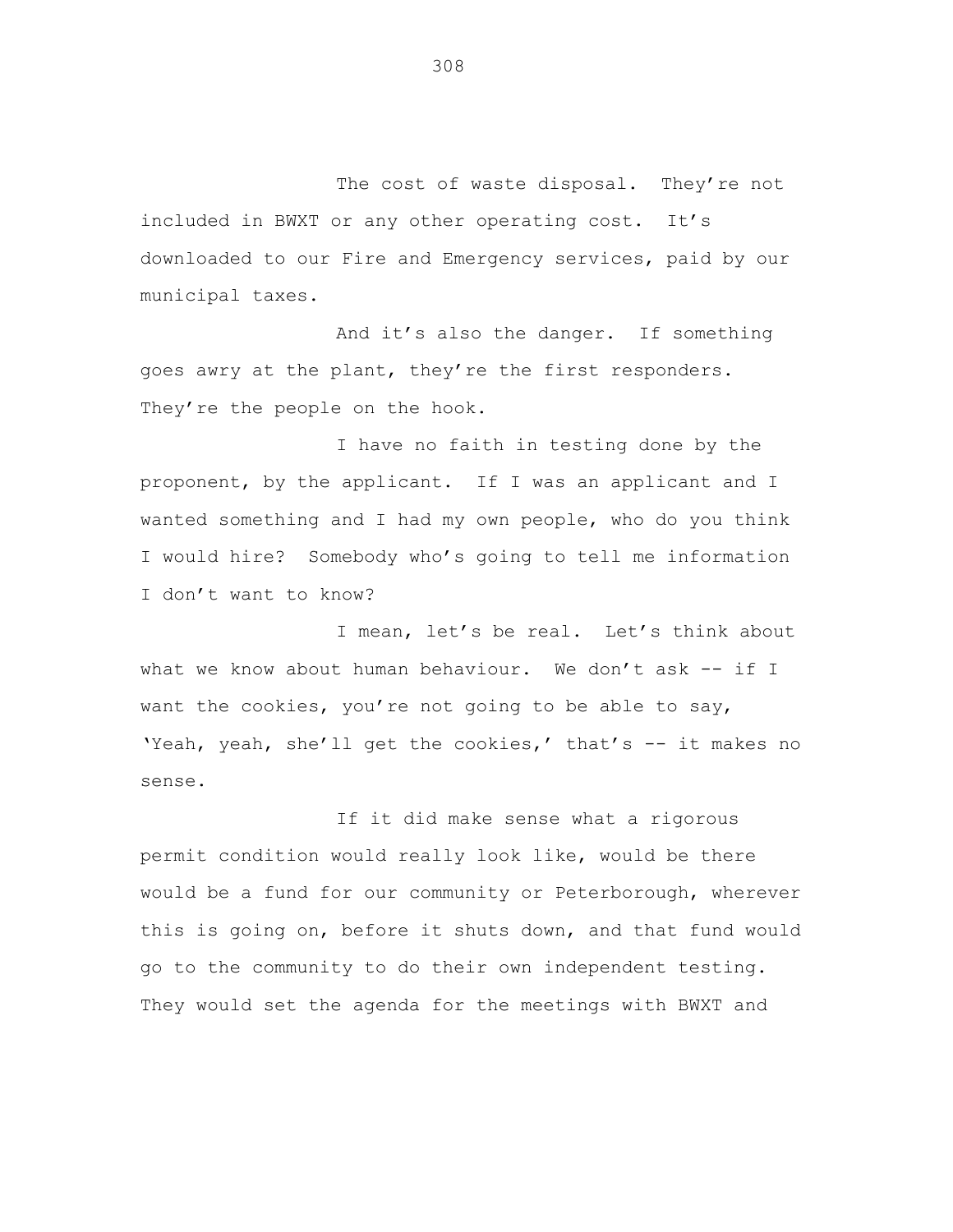the CNSC who would come and answer the questions, not with presentations, but answer questions on the agenda. And there would be -- the bond, all the information around this, the financial guarantees and that, let's see the decommissioning study. Let's hand it out -- let's put it out the public. We would be able to hire our own advisor to look at it and advise us. This would be an ongoing conversation.

There would be regular testing and not just testing for gamma radiation but for alpha radiation; that's what it would look like. That's pretty much it.

Just a couple of other things, I have a question to you all and everybody who is involved in any way as the proponent or the applicant, and also -- well, obviously not the applicant because people work here, but anybody around the CNSC. How many of you live within 500 meters or even two kilometers of any kind of nuclear facility, whether it's a uranium pelleting plant? So, how close? Would you have this in your own neighbourhood?

Something that I find really, really frustrating is nobody on that side of the line is paid. We spend hours. I have spent hours trying to inform myself about what the actual hazards are. It's very difficult.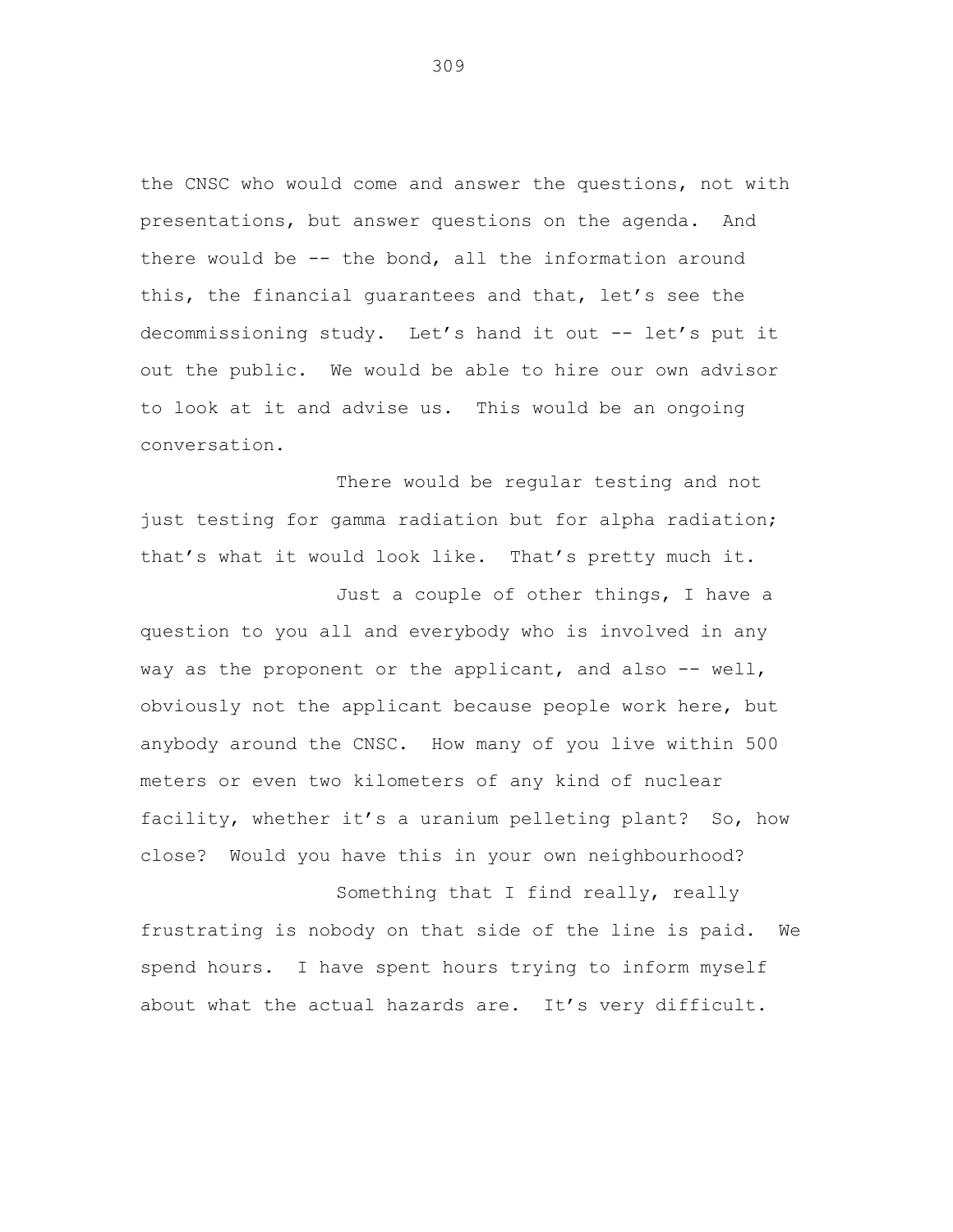And we spend time, we spend energy; we go to public meetings to try and inform ourselves. And we spend hours doing these submissions. We come and we sit and we wait and we listen; we spend hours. None of us are paid for it.

And, again, I hear several times -- I've

been here since I think about two or two-fifteen, and I hear several times, 'Your concerns have been answered.' 'Oh, those questions have been answered.' 'Just go check out the transcripts when they're out there.' 'Just check out the videos.' I don't have two days. Where am I going to get two days to go check out the answers. No. The onus is on you. If people have asked questions, the onus is on the CNSC to say, 'These are your questions and we're going to find the information that we're referring to, and we'll get back to you.' That's what I would expect. That's public participation.

So in closing, you say, you know, I walk in here and I just feel like I'm in la-la land. 'We will never compromise your safety.' Yeah, whose safety? You're sure compromising mine and my community's.

Safe nuclear power? Nowhere to safely dispose of it, no way. Tridium in our drinking water. Safe nuclear power? Protecting Canadians and the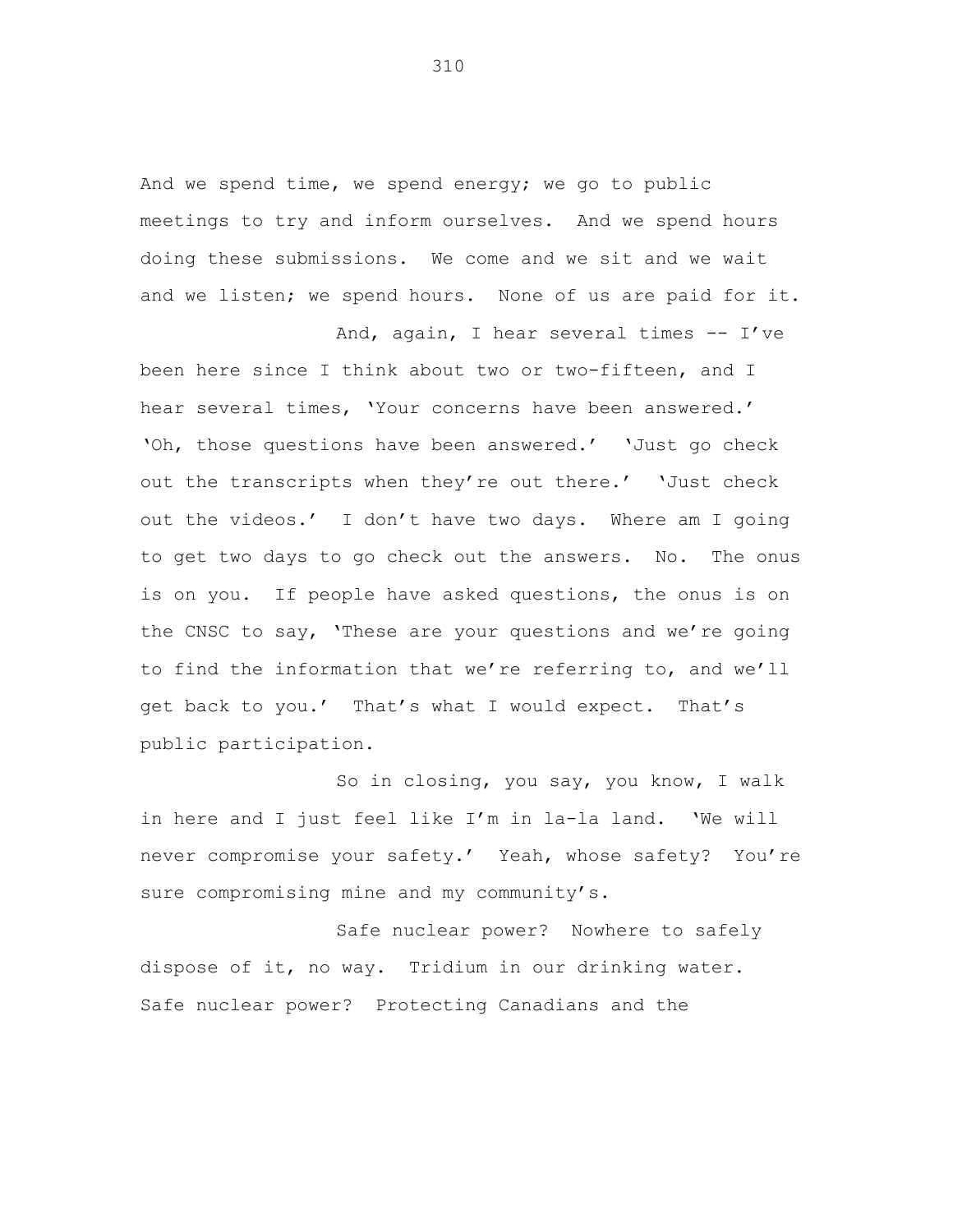environment? Maybe I would just ask you what exactly that means to you because it obviously means something very different to me.

So thank you.

--- Applause

**THE PRESIDENT:** We'll start with you, Dr. Demeter.

**MEMBER DEMETER:** Thank you for your intervention and taking all the time and energy to review everything and bring your concerns.

I have a question for BWXT. The intervenor refers to an emergency plan that she got several years ago that had contact numbers that seem to be no longer in existence. Was there some change to -- can you -- you must have read the intervention, as well. Can you account for the changes in emergency numbers? Was there a change in agencies submitted with the provincial emergency planning transitions? What do you think?

**MR. SNOPEK:** Dave Snopek, for the record. I believe the refence is to an emergency plan back in 2013. If memory serves, the appendix of that emergency plan had a number of contact phone numbers for CNSC, for example, Ministry of Environment, phone numbers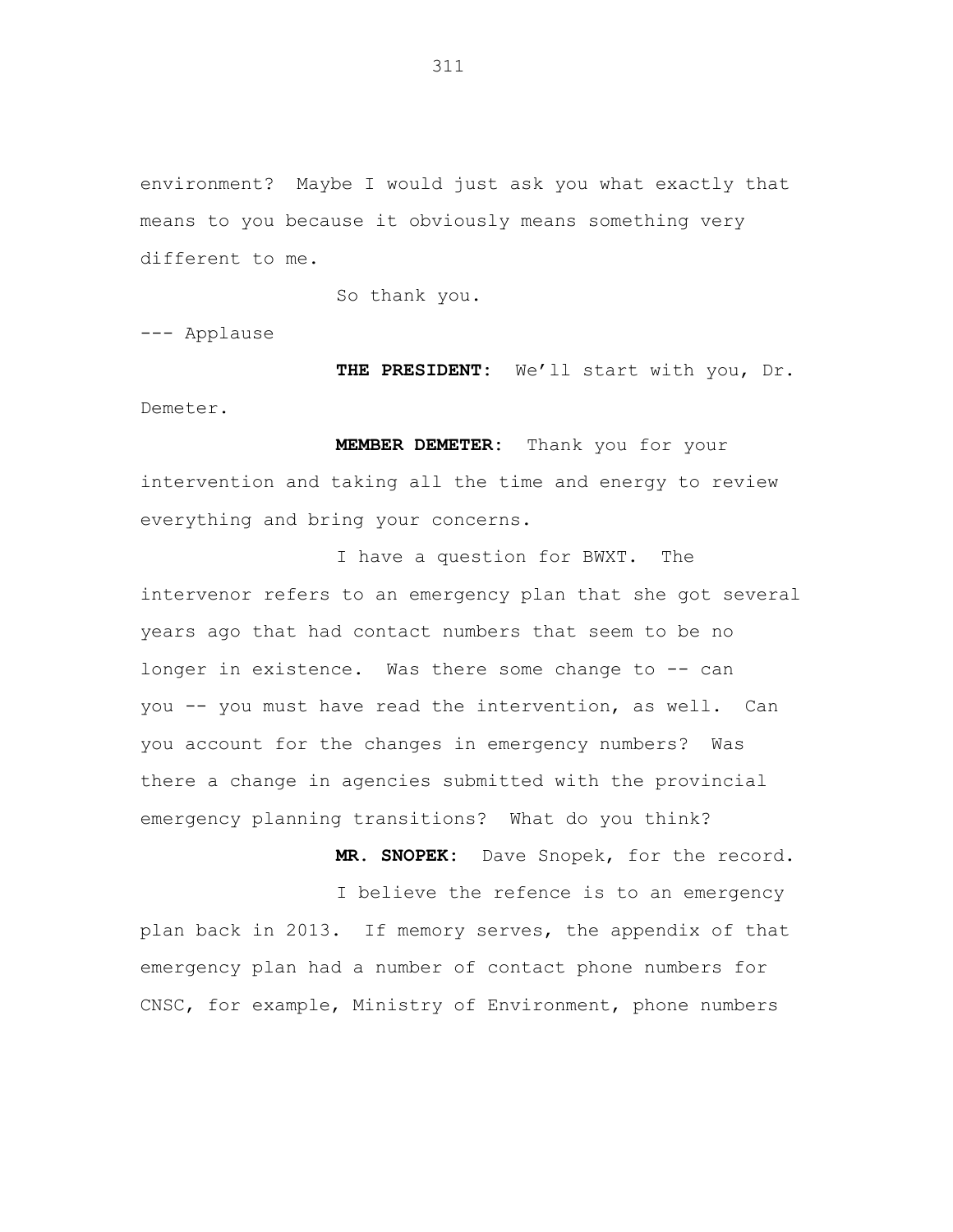that would be potentially required in the event of reporting for an emergency.

If memory serves, that list is in that appendix, but it was made -- the list that we use in an actual emergency event is something called -- we call our Call Tree, and that is a card that we update on a quarterly basis to ensure that the most up to date phone numbers are always on that card. That includes agencies such as the CNSC and the MOE, but also the contacts at BWXT, the leadership, the specialist resources that need to be brought in in the event of an emergency. That part is updated on a quarterly basis for both sites, and the numbers are verified, and that is the card that would be used in the event of a -- or a phone number is needed.

**MEMBER DEMETER:** So are you saying that the numbers that were in the published plan she got were stale-dated and hadn't been updated?

> **MR. SNOPEK:** Dave Snopek, for the record. That's correct.

**MEMBER DEMETER:** Okay, thank you. **THE PRESIDENT:** Dr. Berube? Dr. Lacroix?

Dr. McKinnon?

Ms Cole, you've got the last word.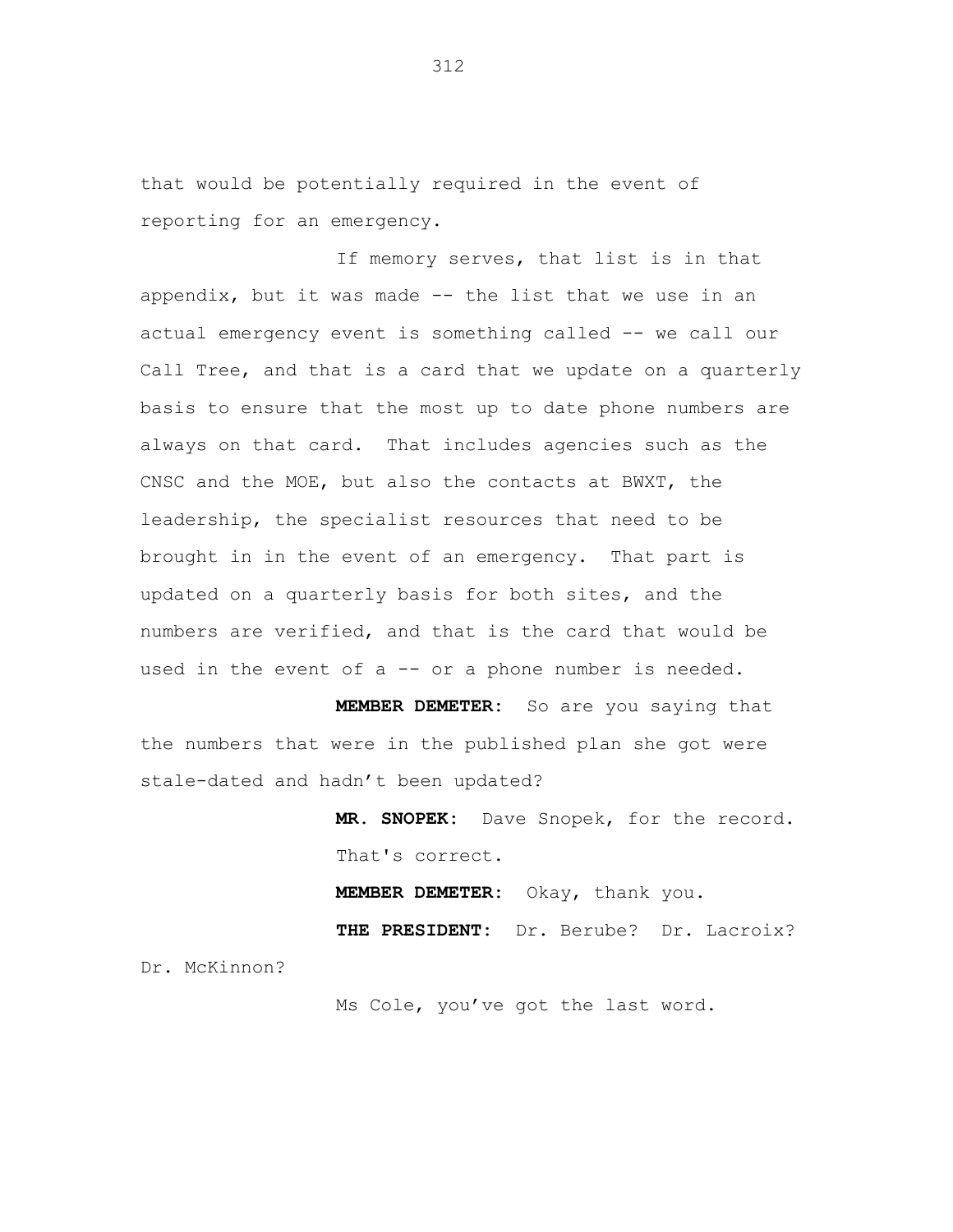**MS COLE:** I'm a slow thinker. I guess another question  $--$  as I  $--$  when I close my career, I want to be able to look back and say, 'You know what, I did my best. I've made lots of mistakes, I'm human, I had poor judgment, I had all sorts of things, but I did stand up for what I -- I tried to stand in what I believed in. And I tried to stand with some integrity.

And I would just say that my question I guess for all of you is, what does that look like for you? And, obviously, that's not a question I would expect that you're going to answer now, but it's just maybe the question I would leave you with.

Thank you.

**THE PRESIDENT:** Thank you for your submission. And I just want to reassure you, we hear your concerns. We do. I know that you may not think so. We do hear your concerns; we hear it in your voice. So thank you for coming today.

Our next submission is from an intervenor who couldn't join us in person, but he's going to try to join us via teleconference, Mr. Zach Ruiter, and his presentation is outlined in CMD 20-H2.166. We'll give him a few seconds to join us.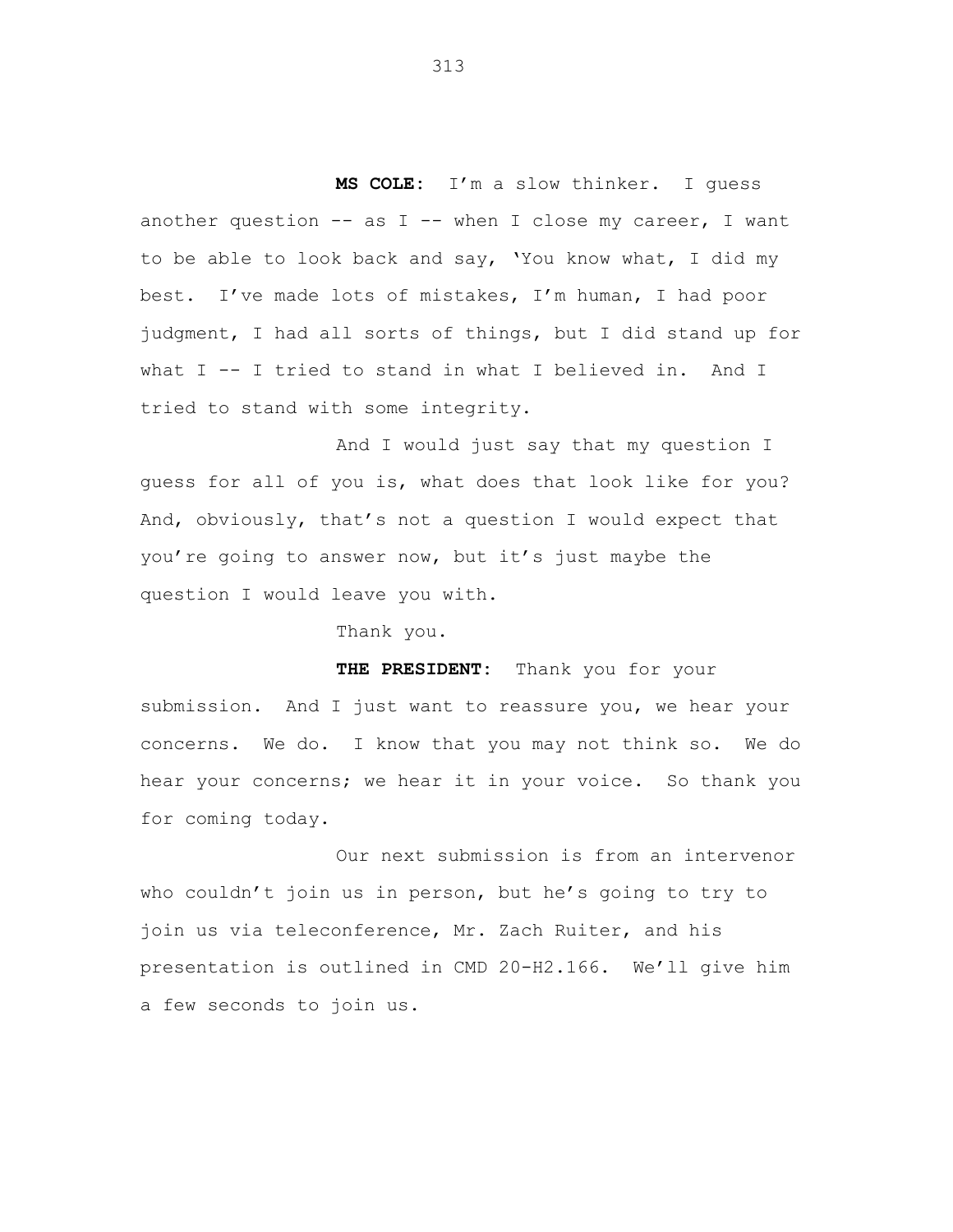--- Pause

**THE PRESIDENT:** Okay, well while we're trying to link him in, we have -- Mr. Ruiter, are you there?

Okay, well, while we are trying to link him in, we do have two other intervenors who couldn't join us and so we're going to treat their oral submissions as written submissions. The first one is from Dora Juhasz and that is  $-$ 

> Mr. Ruiter, are you there? **MR. RUITER:** Hi, yes I am. **THE PRESIDENT:** Okay, over to you then.

**CMD 20-H2-166**

## **Oral presentation by Zach Ruiter**

**MR. RUITER:** Thank you. Thanks for letting me speak. What we have here is two communities that both do not want BWXT uranium fuel fabricating to be emitting uranium into the air and down the water.

Peterborough, where you're about to go, is organized superbly to raise awareness and to make the opinions known of the community. And people in Toronto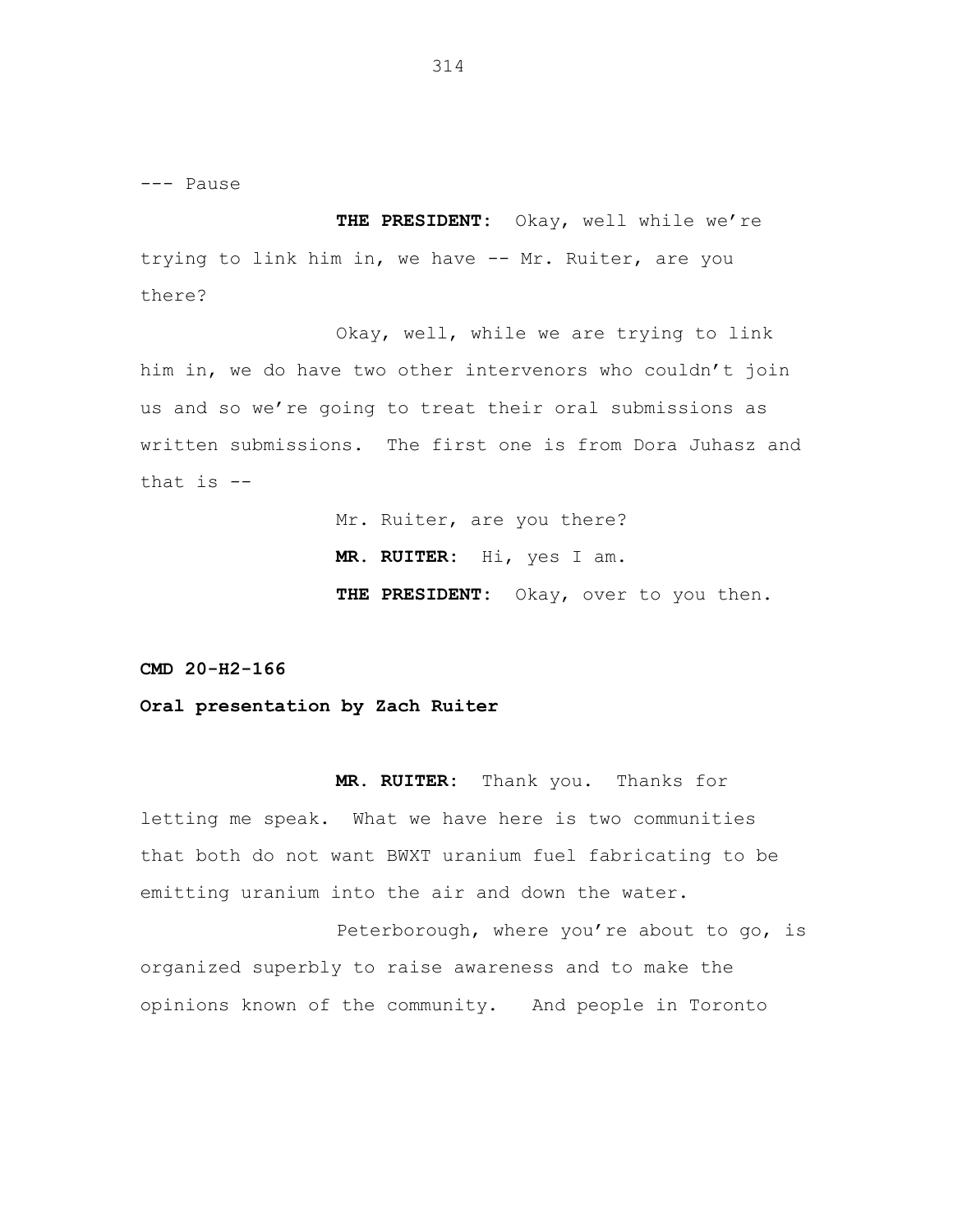are finding out more and more.

It is a shame that since 2010 when I was the -- when I was in Ottawa and we had the licence amendment for formerly GE Hitachi to process low enriched uranium across the street from the Prince of Wales Elementary School, we had that amendment revoked because GE Hitachi had a requirement to do public consultation, and we showed that they didn't.

And in that room in December 2010 I found out that there was a twin licence for the Toronto facility, and at the time Peter Mason, CEO, GE Hitachi told the Canadian Nuclear Safety Commission that they had gone above and beyond in their duty to consult the public. And his words were that their lack of response from the Toronto public in the 2010 licence renewal hearing meant that the public was satisfied. But the public didn't know. There was no sign on the GE Hitachi saying "Nuclear," and a lot of people thought that they were making air conditioners and televisions and things like that.

And I'm disappointed that again most of the reason why people found out was articles that I have written in the *Now Magazine* and pamphlets that were handed out to people in communities, not by GE -- not by BWXT, but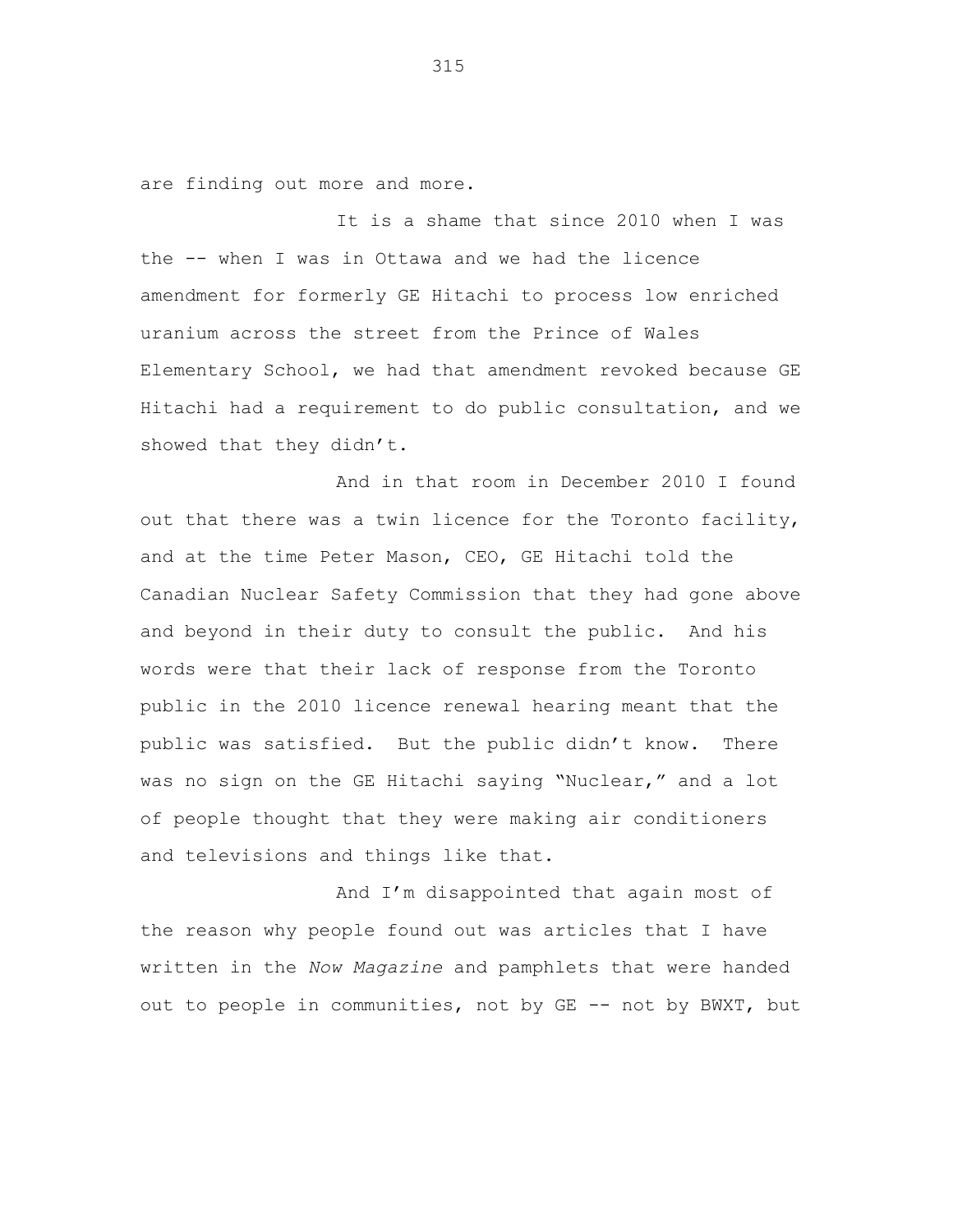by people in the community.

And the fact that the Canadian Nuclear Safety Commission hasn't even advertised in newspapers is also troubling. But it points to a wider issue that's going on, is that the Canadian Nuclear Safety Commission is protecting the applicants; they are not acting like an actual regulator. They're protecting the applicant in every single way, and one of those ways is saying that the information about the insurance for BWXT is commercial and proprietary. We went over this in 2013 and there's no reason why.

The Canadian Nuclear Safety Commission is an independent regulator and it is ensured with protecting the health and safety of people in communities in which nuclear facilities that they licence operate. Would they not need to demonstrate that the facility is properly insured? So, I'm inviting the Canadian Nuclear Safety Commission to go further in its improvement of its transparency and really give the public the information they need to know even if it's damaging to the -- or potentially damaging to the image of the applicant.

I haven't had time to pay attention to what the hearings that are, going on right now, but the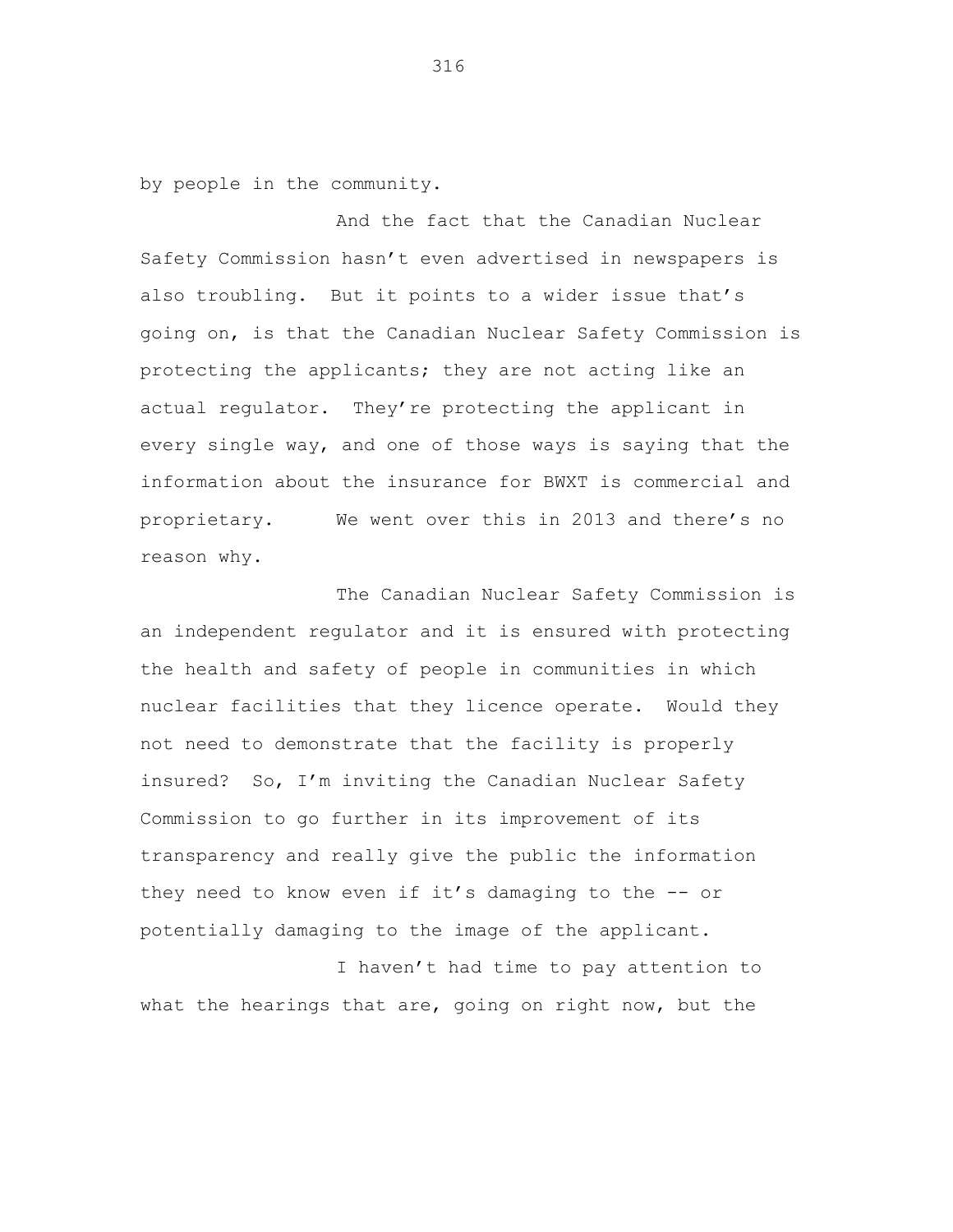fact that when we had a meeting in 2013 when the former Michael Binder was the president of the CNSC, and I asked simple question like, you know, How do you verify your emissions monitoring? And they said it was independent third parties and those third parties -- the name of those third parties are confidential.

We're still dealing with the name of the insurance company is confidential. We're still dealing with the fact that we don't have a full completely detailed report from BWXT on what happened during the fire in 1999. People want to know that they are safe. So, what's happening here is that we have approximately 50 percent of the Canadian nuclear fuel cycle coursing through a highly populated residential area. And they are potentially wanting to duplicate it or move it to across the street from an elementary school where there is a legacy of toxic pollution from uranium, beryllium and other contaminants such as PCBs. It almost has nowhere to go.

So, you have proven in Toronto people will know and they won't be happy. But, it's actually time that we give the nuclear industry an off-ramp. So, I don't see the people of Peterborough accepting it. And Toronto is crowding in on it.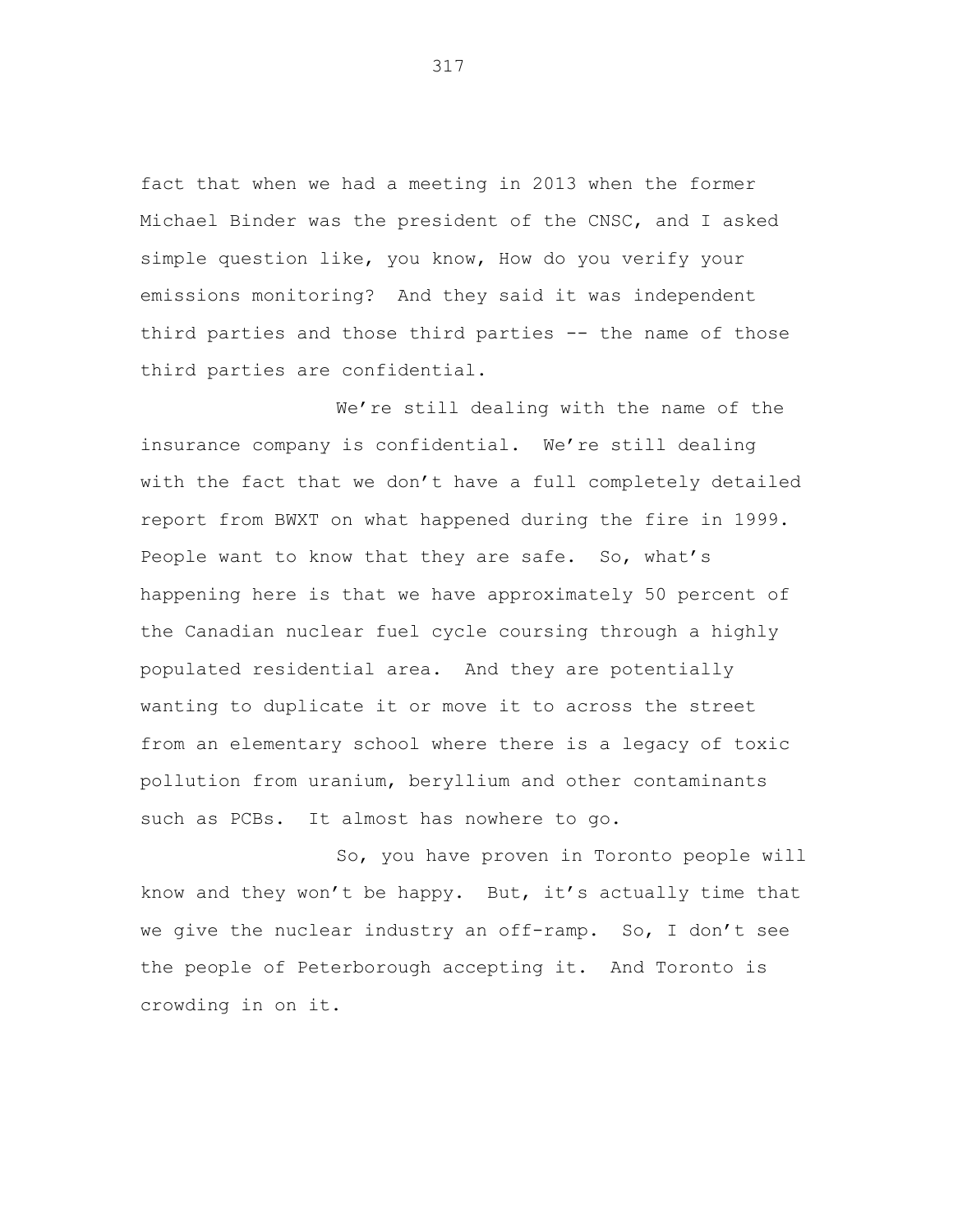So the Nuclear Safety Commission can actually make a principled decision and tell BWXT that, you know, it doesn't have a social licence to operate anymore.

You know there's a lot of really good people at the Canadian Nuclear Safety Commission, including you know Louise Levert who has been very excellent at you know working with the intervenors, and there's also a lot of really good people who are working for BWXT like Natalie Cutler the head of communications, who has been prompt and who has been giving as much information as she can to the community. And the thing is, is that BWXT provides pellets to Ontario Power Generation and Ontario Power Generation is a publicly owned company. That means that they're working for us, and we all need to be a bit more collaborative here and work together and be less antagonistic. But to do that, we need to be able to share information in good faith, so I would argue and ask the Canadian Nuclear Safety Commission to accelerate its improvement in a way that it shares information with the community even if that information might be damaging to industry. They claim to be not pro or anti nuclear. I don't think that's true, but I think that if they're going to make these claims they need to start giving the information out.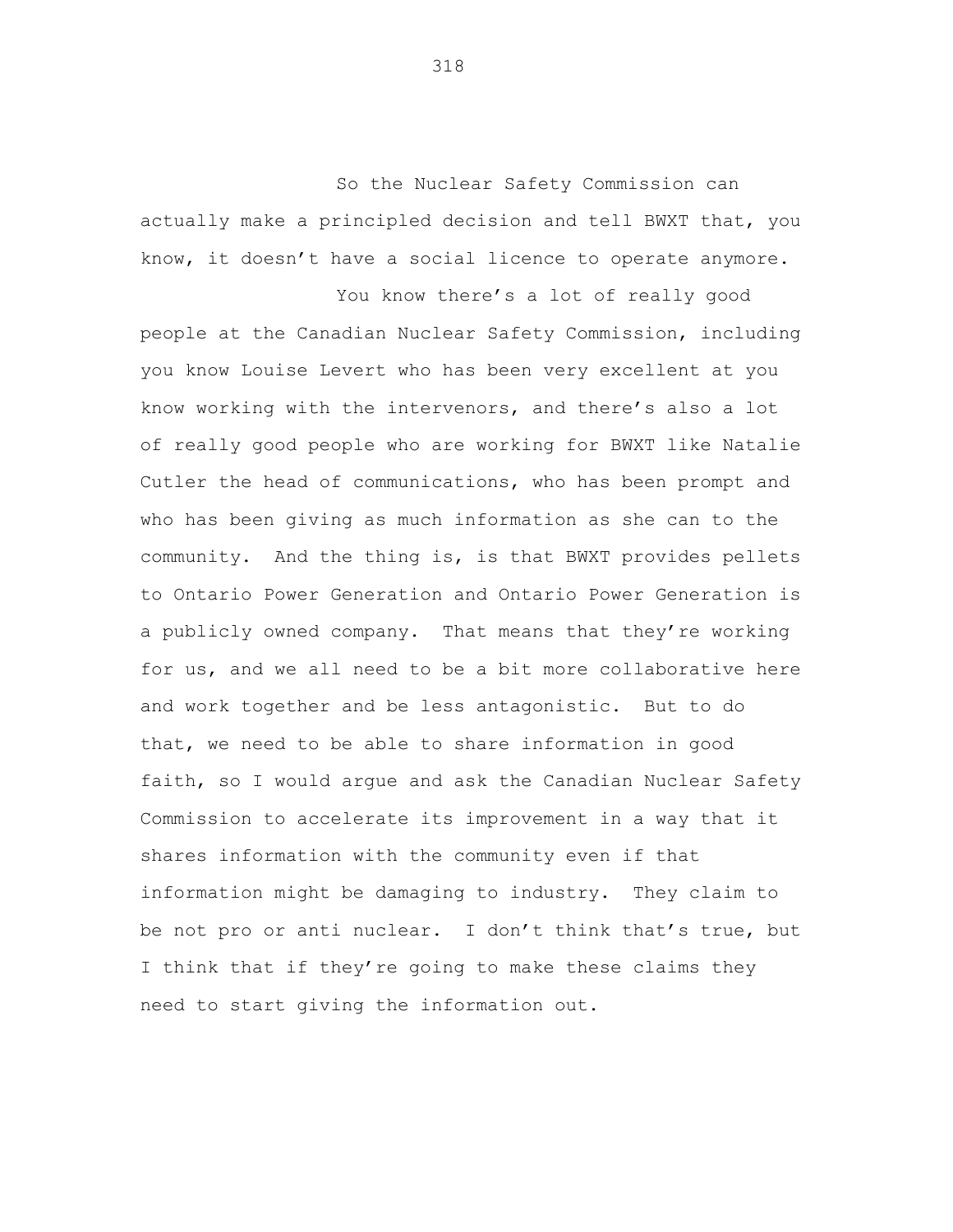I'm still in the dark about how emissions are monitored. I know that there are six stacks. Someone named Julian -- Dr. Julian was trying to tell me, but Aurèle Gervais interrupted him -- tried to interrupt him several times. There's a basic transparency at issue and the nuclear industry is really backed up against the wall here.

There's new condos coming in across the street. There's kids that need a healthy environment and who deserve a healthy environment where they can go to school, across the street in Peterborough. And I am on record again saying that my personal view as someone who has been a community member in Peterborough and lived in the west end of Toronto, is that it's time for BWXT to go. GE Hitachi sloughed it off to BWXT.

I take issue with the fact that BWXT is a nuclear weapons manufacturer and they are also facing two class action lawsuits from people in Ohio where they are co-defendants in that lawsuit for contaminating a school with enriched uranium. I'd like to get BWXT to completely give all the information about who the customer is for the depleted uranium pellets and what exactly the depleted uranium pellets are used for.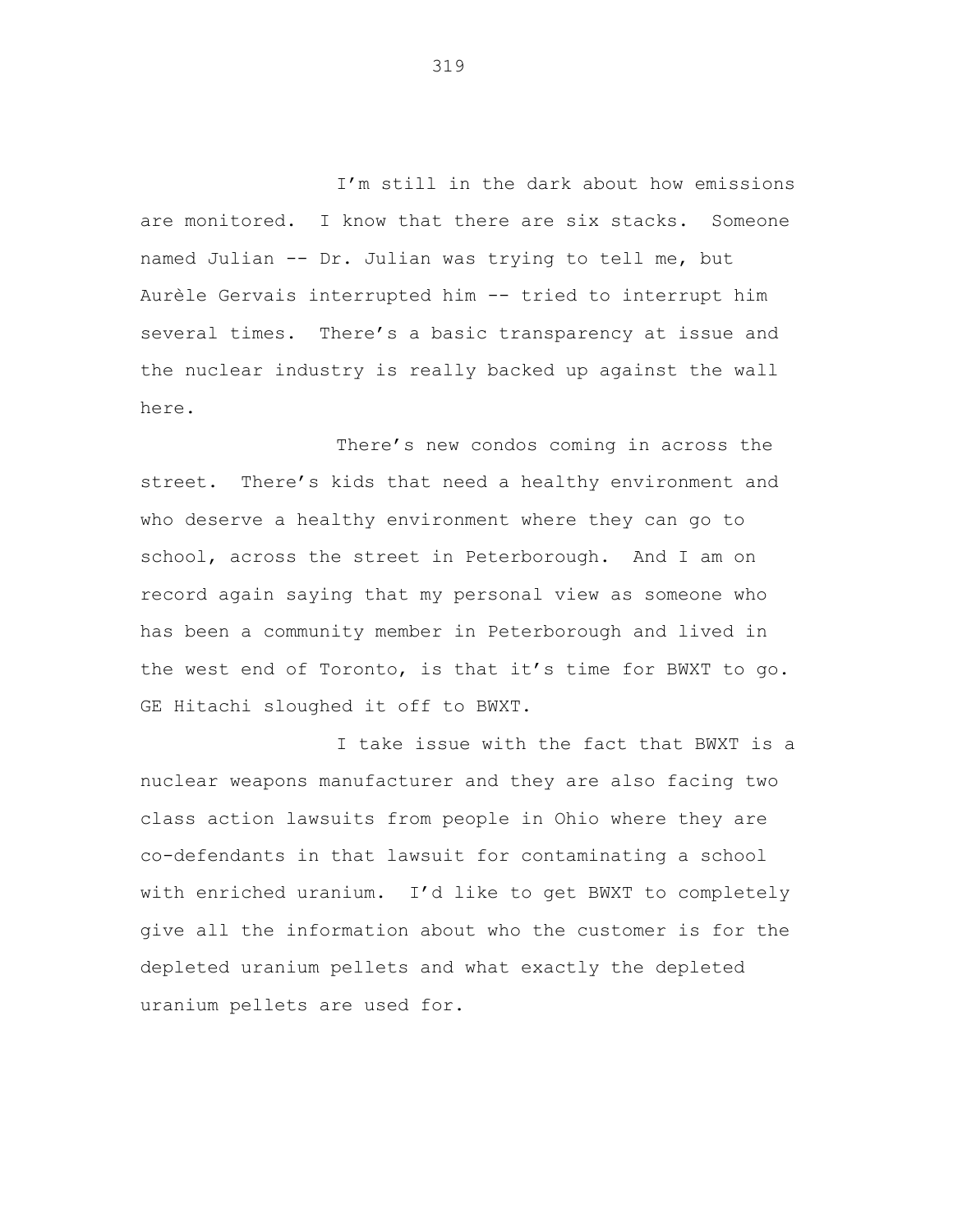And, I also want them to guarantee the people of Toronto and Peterborough that if they get involved in the small modular reactor business that they will not bring enriched uranium to Monaghan Road or Lansdowne Road -- Lansdowne Avenue in Toronto. Can you guarantee that you will not bring enriched uranium to either of those places in the future? A yes or a no. Not a. 'We don't have plans at this time.' But be honest and be forthright. Can you -- can you guarantee that you won't? Yes, or no?

And the thing is, is I think that you know we need to be able to admit when we have done wrong or when there is a disagreement, and we need to come to a solution.

I've been saying for years that I don't believe you know that they should be (1648@5:35) about 5 tonnes of uranium per day and releasing tiny particles that escape filters into the air, in the neighbourhood, for people to inhale. I think that that's wrong.

And I think that -- I think that we need space to be like, 'Okay, well, that's wrong, we're not going to do it anymore.' But they have entrenched and they've kept on doing it.

And I believe that, you know, personally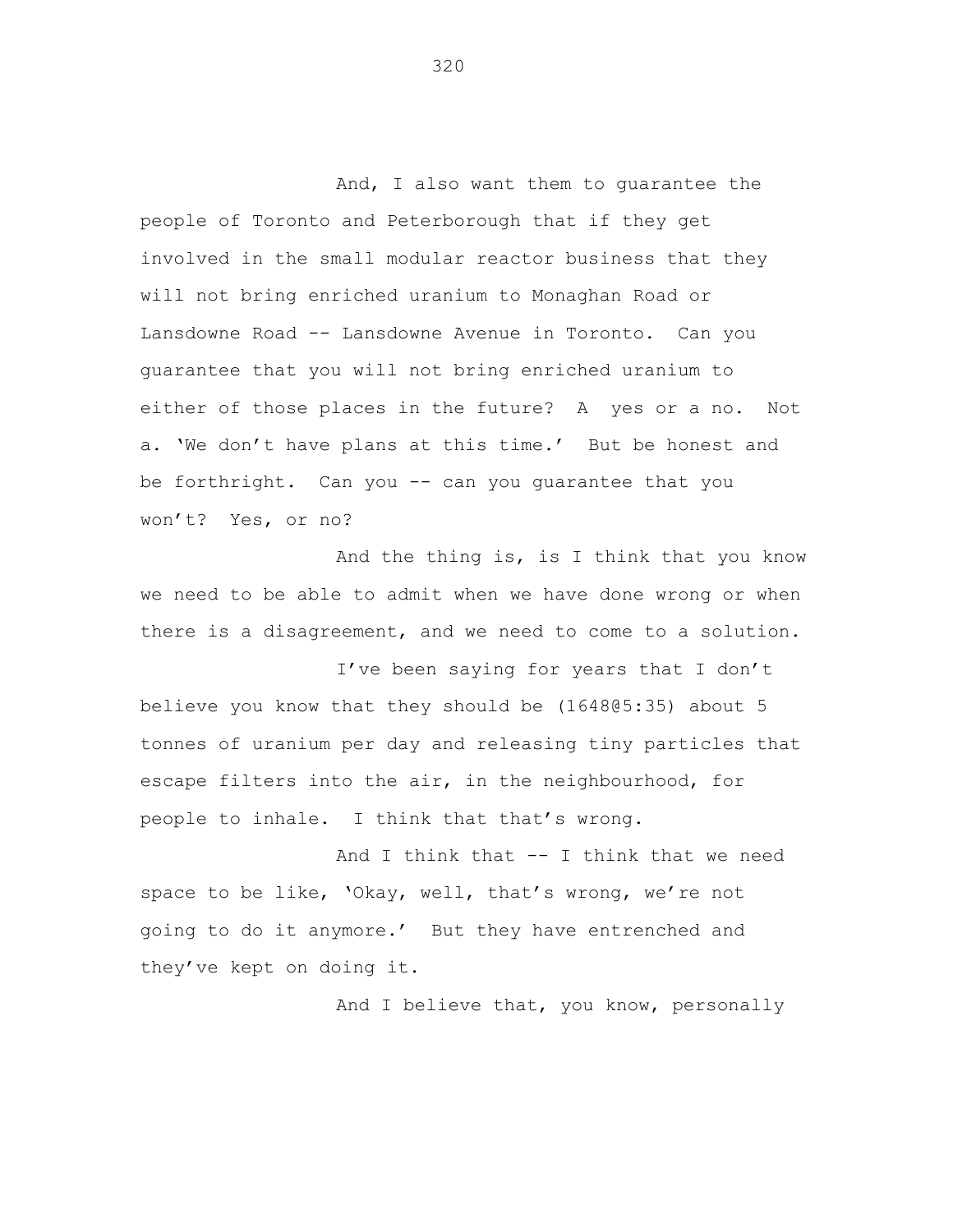with the Government of Canada, considering that they are approving new pipelines like the Coastal GasLink pipeline and Trans Mountain at a time of a climate crisis, that the federal government has lost the moral authority and the scientific authority to be regulating energy this country, and that it is up to the people to decide you know what kind of energy you know we should -- and there's something that I really want to communicate to you here is that we always say, Well, how are we going to keep the lights on?

First of all, Ontario used too much base load power. But, second of all, if we always -- if we were to put the earth in front of how we keep the lights on, and I'm sure we'll figure out a way to keep the lights on without hurting anybody, without hurting the indigenous people where the uranium is mined and their lands are destroyed, without transporting it all over and exposing people to radiation, and without creating any more high level nuclear waste which will remain lethal for eternity.

So I think that we need to usher in a new age where we work together and we dismantle the industry. We provide jobs and security to people who are currently working in the industry which not only includes the workers in the industry but managers and also people who are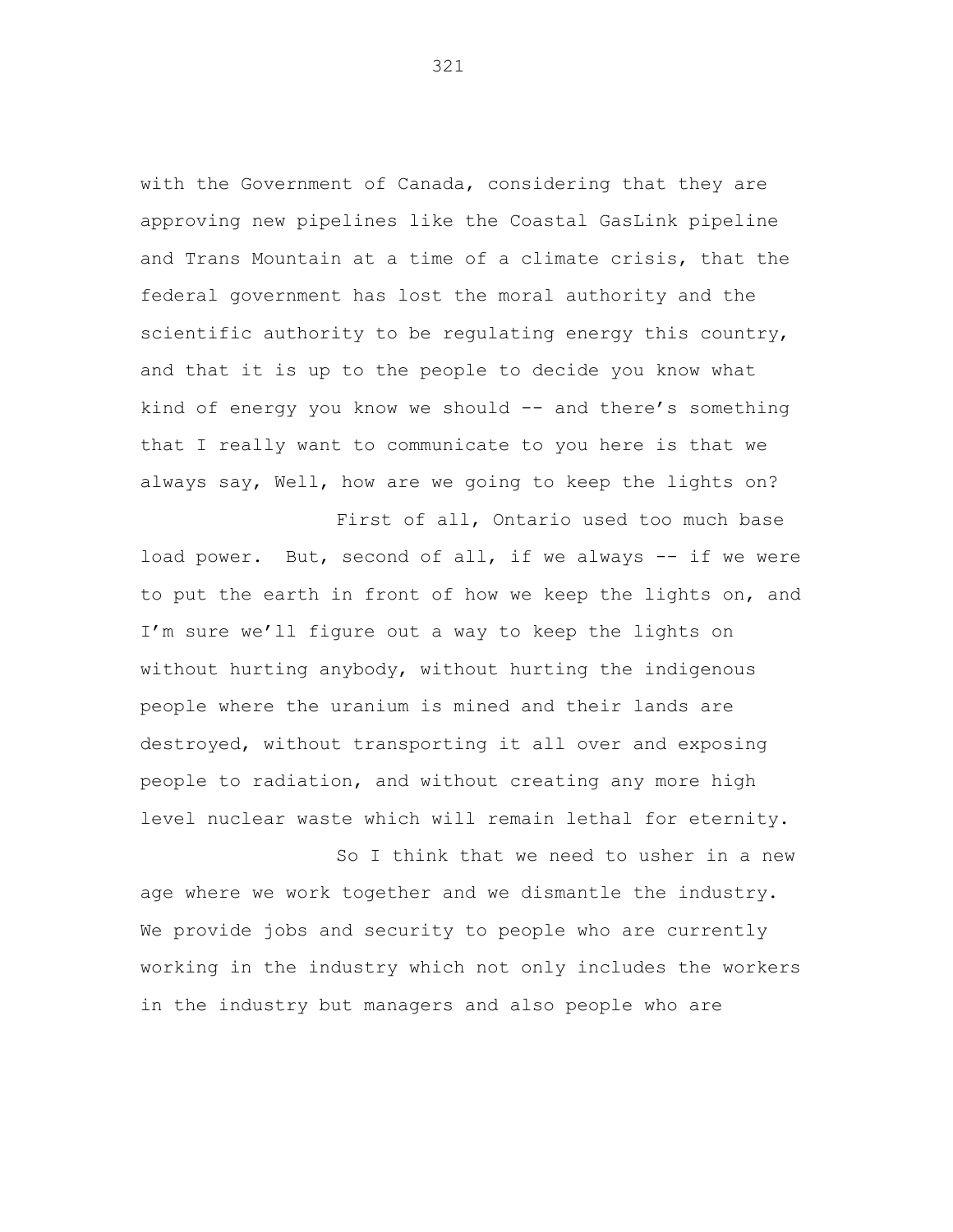working for the Canadian Nuclear Safety Commission.

There is work to do for millions of years to safeguard radioactive contamination from the environment. We need to start working together and starting envisioning a future where we do not harm the earth with these technologies. And we have to stop the Canadian Nuclear Safety Commission and their word salad that they use to, you know, say that the emissions and the poison that they're emitting into this neighbourhood is safe. We know it's not safe. There's conflicting science.

I'm asking you now to, you know, accept a defeat here and move on, get out of Toronto, get out of Peterborough. That's what the people have asked, and it is something that should be very much considered.

So, again, if you've done wrong it's okay, we'll move forward. You know, you don't even need to apologize, just shut down. But the thing is, you're wanting a ten-year licence to keep on doing it for another ten years. We have waited long enough.

I've been involved in this since 2010 and I don't want to be involved in it anymore.

> **THE PRESIDENT:** Okay, thank you. **MR. RUITER:** Do you have any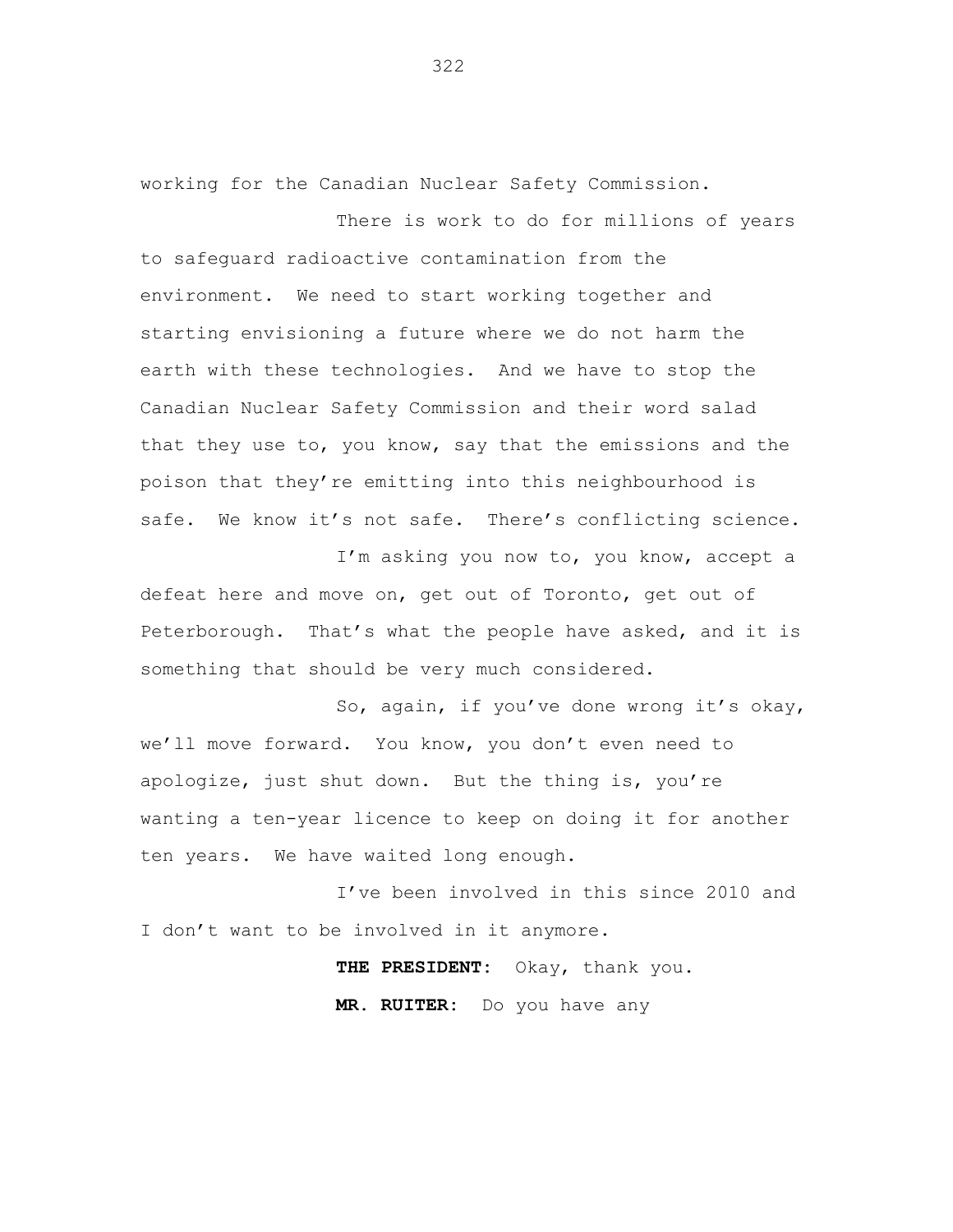questions for me? Thank you for listening.

**THE PRESIDENT:** I am sure we do. Or, you may have driven some more questions. But Mr. Ruiter let me first of all start off by thanking you. We've had many intervenors over the last couple of days who have said it was yours and your colleagues' actions that have really brought to their attention the existence of this nuclear facility in their neighbourhood and in their community. So for that, I thank you.

I was the only Commission member, from my colleagues here, who was there at the hearing in 2013, and I share your disappointment that the level of awareness in the community for this facility, whilst it may have improved it's just a marginal improvement and most people were not aware of that.

So with that opening comment, let me open it up for questions amongst my colleagues. And we'll start with you, Dr. Demeter.

**MEMBER DEMETER:** Thank you very much for your intervention. We've discussed in the past issues of enriched uranium and I think it's good for the record to confirm with CNSC staff that the current license application as it stands would not allow the handling of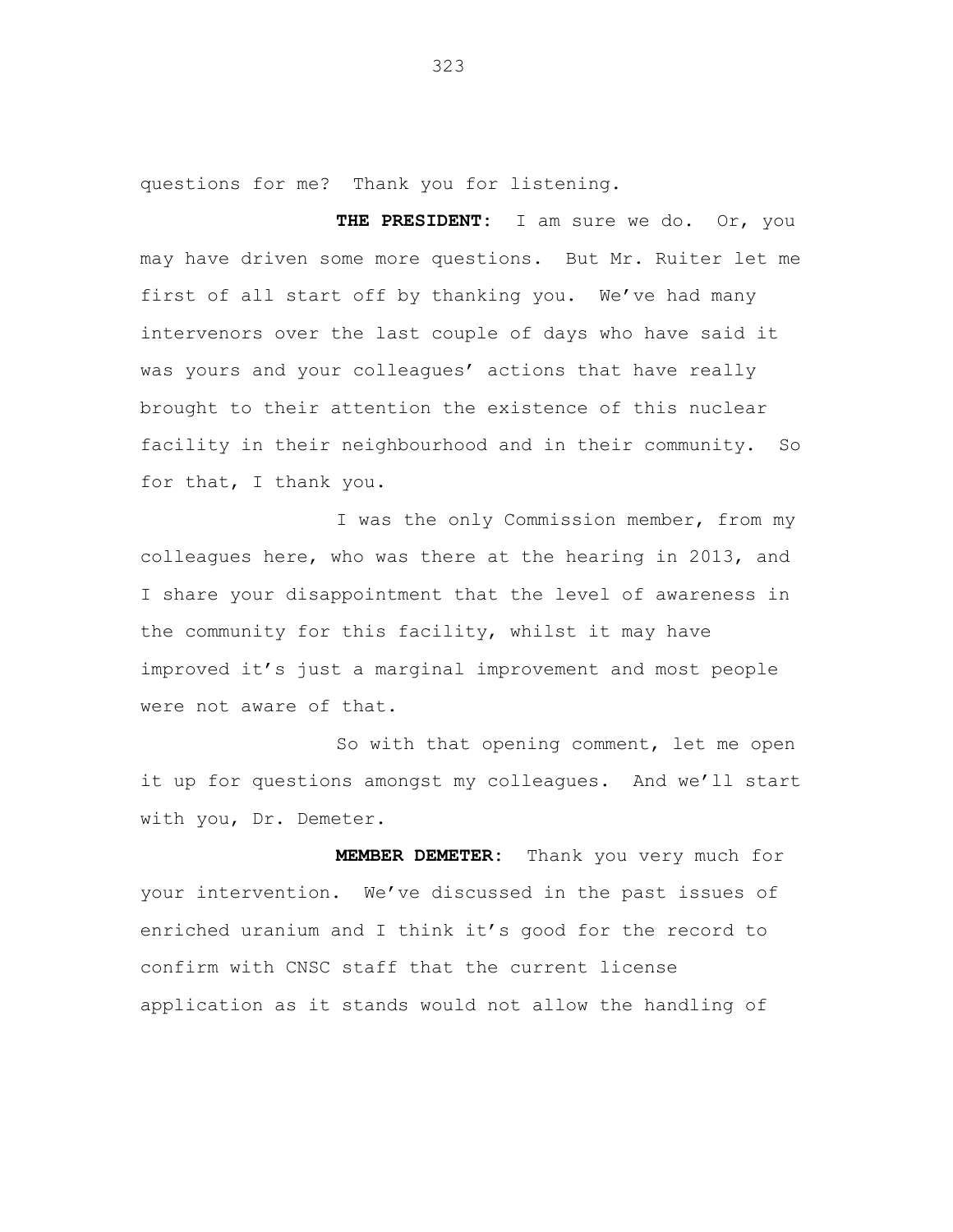anything but natural or depleted uranium. I think that's good to confirm.

**MR. RUITER:** Can I interrupt you there? That wasn't the question. The current license doesn't allow that but I was asking BWXT for a guarantee if they can guarantee, yes or no, that they will not apply to change their license in the future.

**THE PRESIDENT:** I don't think we're going to ask BWXT that question. Let me just turn it around slightly differently.

BWXT, in the event your license does get renewed and if you do decide to produce fuel for a non-CANDU reactor and maybe it's for an SMR, would  $--$  or, let me start with staff, first. Would that require an amendment to the license and what would be the Commission's and the public's role in that?

**MS TADROS:** Haidy Tadros, for the record.

Absolutely any change to the licensing basis including the type of material that they currently possess will require for us to come back before the Commission with an approved, recommended safety case. If we, ourselves, are not confident by what we see, we would not be here as staff recommending the information.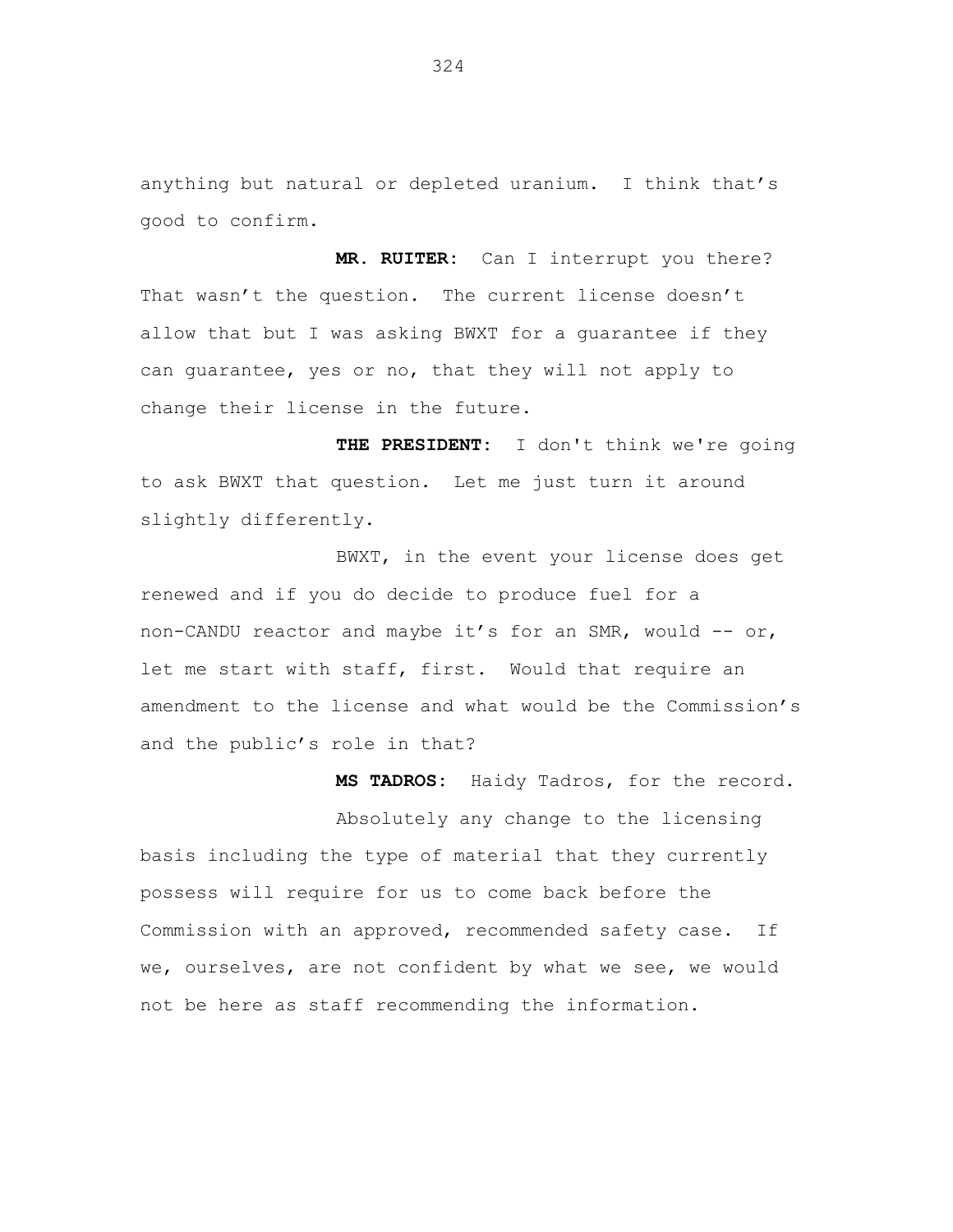**THE PRESIDENT:** Thank you for that. Sorry, Dr. Demeter. Okay, Dr. Berube? Dr. Lacroix?

**MEMBER LACROIX:** My question has already been answered. Thank you.

## **THE PRESIDENT:** Dr. McKinnon?

**MEMBER McKINNON:** Yes. The connection with the BWXT parent company was brought up. So I think here we're mainly concerned with safety and the operation of the plant here. So my question would be, do you act fully independently? Or what is the nature of the relationship with the parent company in making safety and health decisions in the operation of the plant?

**MR. MacQUARRIE:** It's John MacQuarrie.

So we do operate independently of the entity that has been referred to by this intervenor. So as I described in my opening presentation, we have different segments of our company. The segment that we're a part of is a Canadian-based company. The other two segments are US-based. One of them is managing and operating nuclear sites, primarily for the United States government. And so this site that's being referred to is one of those sites. That is a completely separate entity in our corporation, so different procedures and people involved and has no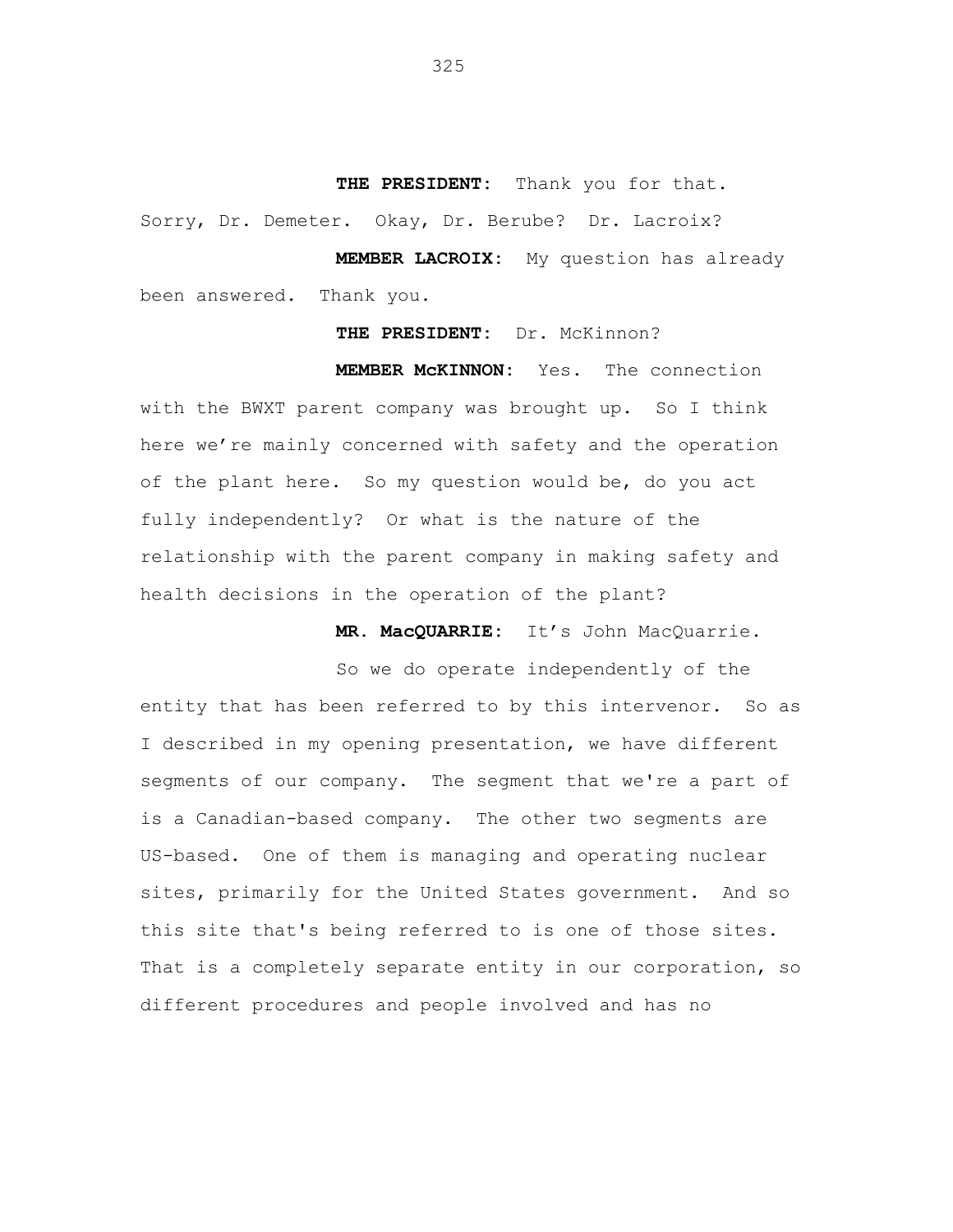relationship to our business here in Canada.

## **THE PRESIDENT:** Thank you.

Mr. Ruiter, for you, any last words? Thirty seconds, please.

**MR. RUITER:** I'm disappointed in those responses. I asked a specific question about whether they would do enriched uranium, and I got a deflection from CNSC staff, saying if there was a  $-$  I want to know, do they have any plans on doing it, and I got no answer.

So I'm still saying you need to continue to improve, and you need to ask BWXT outright will they guarantee that they have no plans throughout the next licence period or in the future, no plans of using any enriched uranium from Toronto [indiscernible - multiple speakers]

**THE PRESIDENT:** Mr. Ruiter, I did say it's not in our mandate to ask them that question, given the application that's in front of us. What we needed was reassurance on what exactly is it that they're asking authorization for. And I think we got an answer to that. So thank you.

**MR. RUITER:** I disagree, but I thank you for your time and for your continued interaction. And I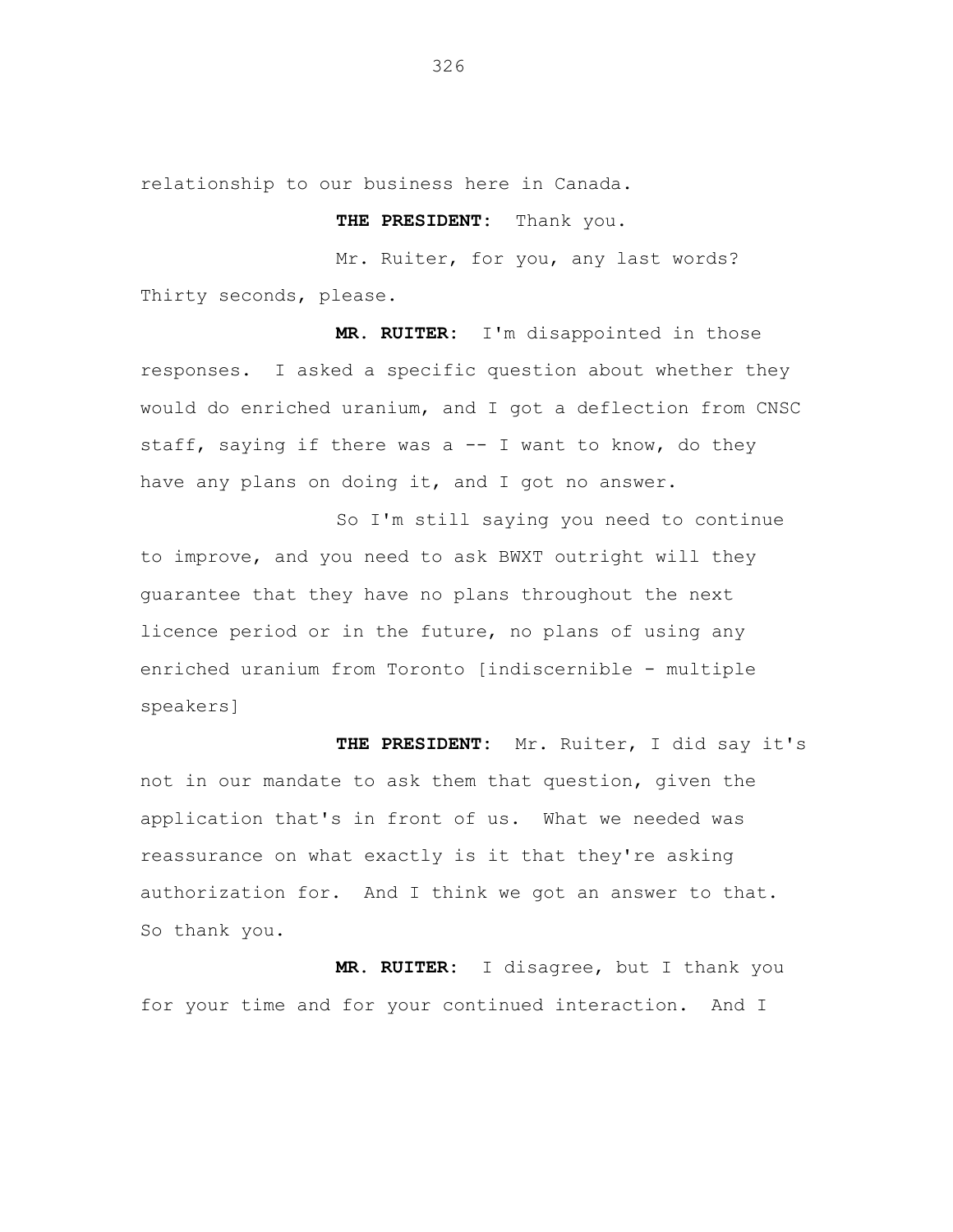think that it does continuously need to be improved exponentially. But I'll acknowledge that it has improved slightly.

**THE PRESIDENT:** Thank you.

We'll now move to the two written submissions that we have left pending.

**CMD 20-H2.137**

**Written submission from Dora Juhasz**

**THE PRESIDENT:** The first one is from Dora Juhasz, and that's CMD 20-H2.137.

**MR. LEBLANC:** So we'll be asking the members if they have any questions with regard to this intervention, once they have a chance to find it.

**CMD 20-H2.207**

**Written submission from Lana Kouchnir**

**MR. LEBLANC:** The next submission, that was to be an oral presentation but is now a written submission, is from Lana Kouchnir, and it's CMD 20-H2.207. Dr. McKinnon?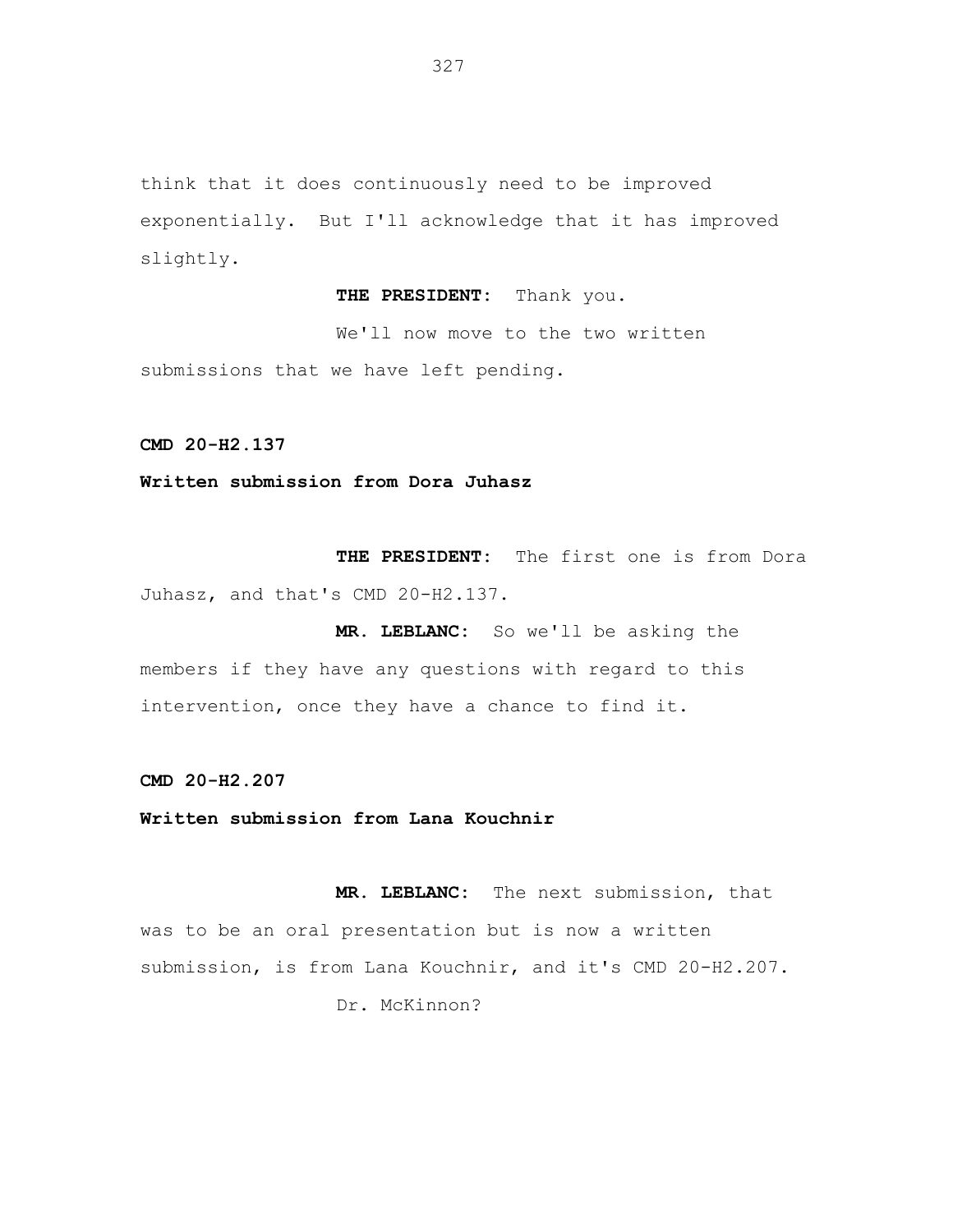**MEMBER McKINNON:** There was a question by the intervenor related to communication. And it was whether  $--$  I thought it was an interesting one  $--$  whether schools have been involved in your outreach. And that struck me as a very good way of disseminating to families, if schools are involved.

**MS CUTLER:** Natalie Cutler, for the record,

In Toronto, we are actually a supporter of two schools, not necessarily in dissemination of newsletters and whatnot.

We typically target the area around our facility. I'd have to get back to you on whether schools are in that range.

However, we do support and work with schools on STEM -- Science, Technology, Engineering, Math programs -- in supporting their programs. For example, the Western Tech Commercial School virtual robotics program and Pauline Junior Public School.

**MEMBER McKINNON:** I was really wanting to ask whether you generate any interaction and feedback or participation and engagement, rather than sponsorship.

**MS CUTLER:** Natalie Cutler, for the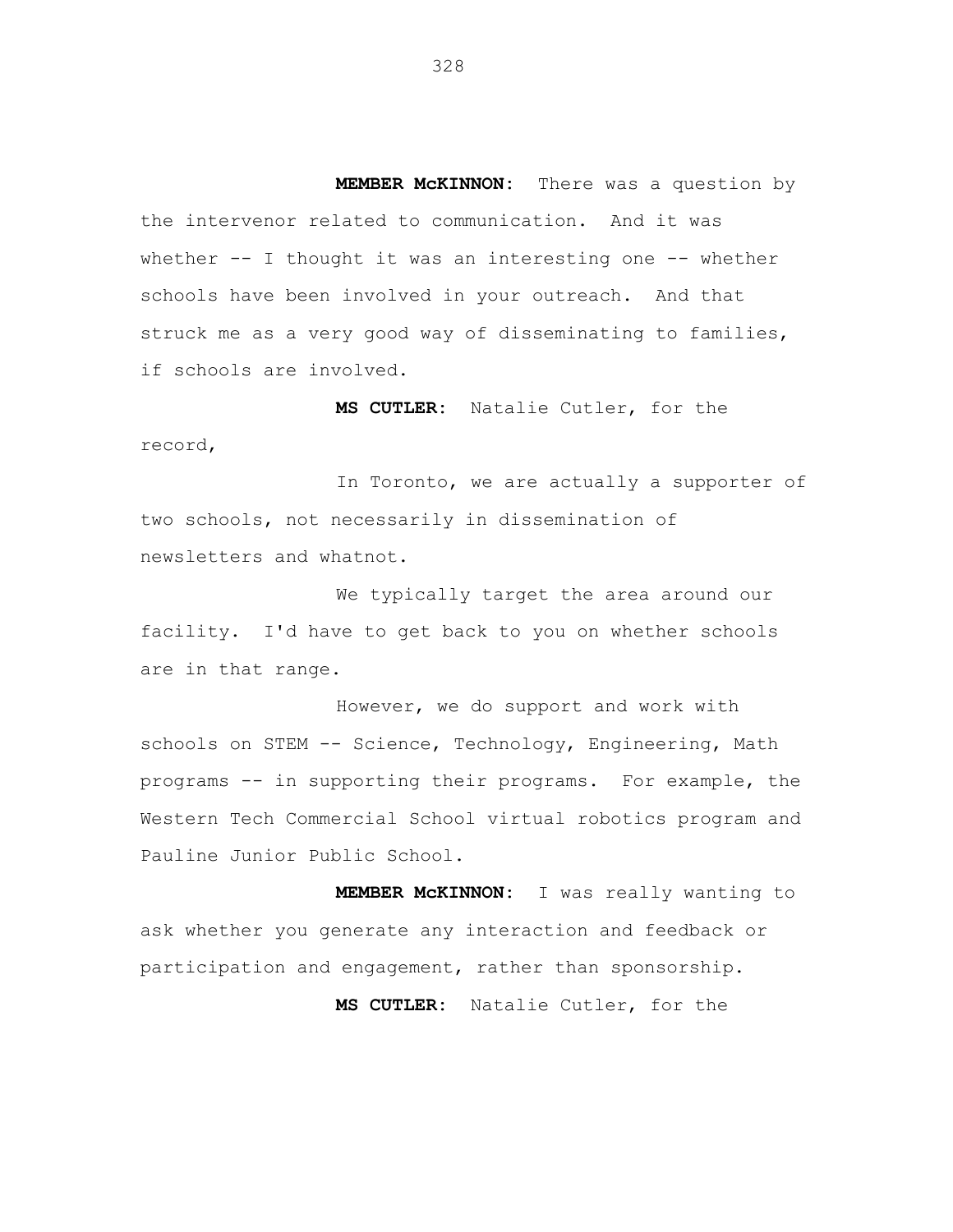record.

We actually have two members of our CLC who are representatives of schools. And so I would say we have in two cases two separate educational institutions that have representatives that give us feedback on their programs.

**MR. LEBLANC:** So this closes the interventions for the Toronto component of the hearing. Madame la présidente? **THE PRESIDENT:** Staff, did you have any

updates on any of the undertakings?

**MS TADROS:** Thank you, Haidy Tadros, for the record.

Yes, we had been following some of the comments and responses and follow-ups that the Commission had asked us for. So I have three specific updates that I'd like my colleagues to help deliver.

The first one was I believe Dr. Lacroix, your question with regard to autoignition, the temperatures based on hydrogen and gasoline, what is the temperatures there.

So we have our specialist in Ottawa, Zaq, who can provide a very clear answer to that.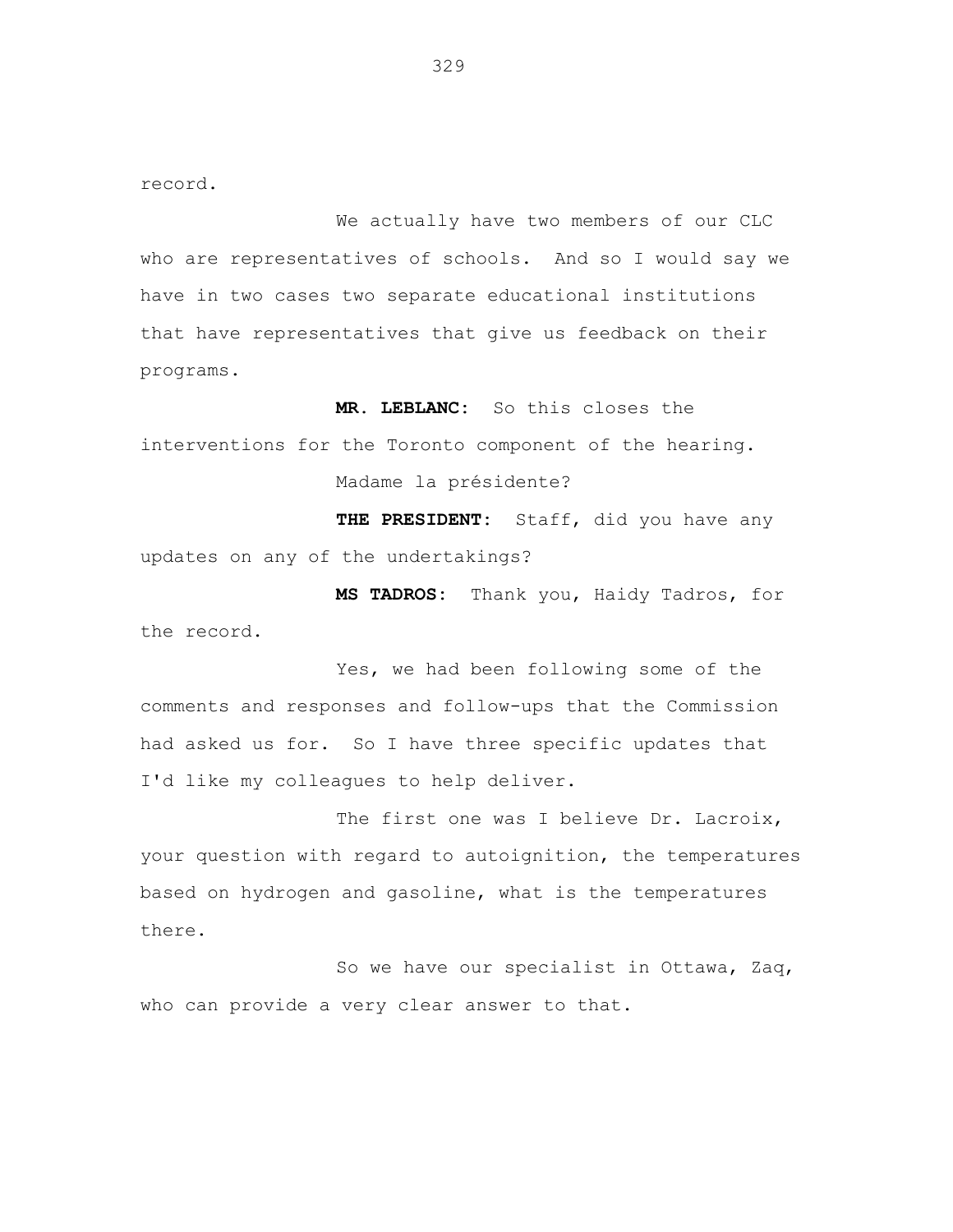**MR. BOUNAGUI:** Zaq Bounagui, for the

I would like first to expand a bit on the pyrophoric phenomenon first. A pyrophoric substance means a substance that ignites spontaneously in air at or below 54 degrees Celsius, for gases, or within five minutes after coming into contact with air, for liquid and solids.

It is important to note that the factor that may influence the pyrophoric phenomenon of uranium dioxide powder includes specific surface area, particulate size, ambient temperature, ambient moisture content, and heat surface.

The uranium dioxide used in BWXT building has not been classified as flammable and pyrophoric.

So with regard to autoignition questions, the autoignition temperature for the hydrogen liquid is 571 degrees Celsius. The autoignition temperature for gasoline is highly variable and is between 246 and 280 degrees Celsius. Thank you.

**MEMBER LACROIX:** Okay, thank you for this answer. I already knew this answer. It's a Catch-22 in a sense that the point that I wanted to make is that does it mean that gasoline will catch fire before hydrogen?

330

record.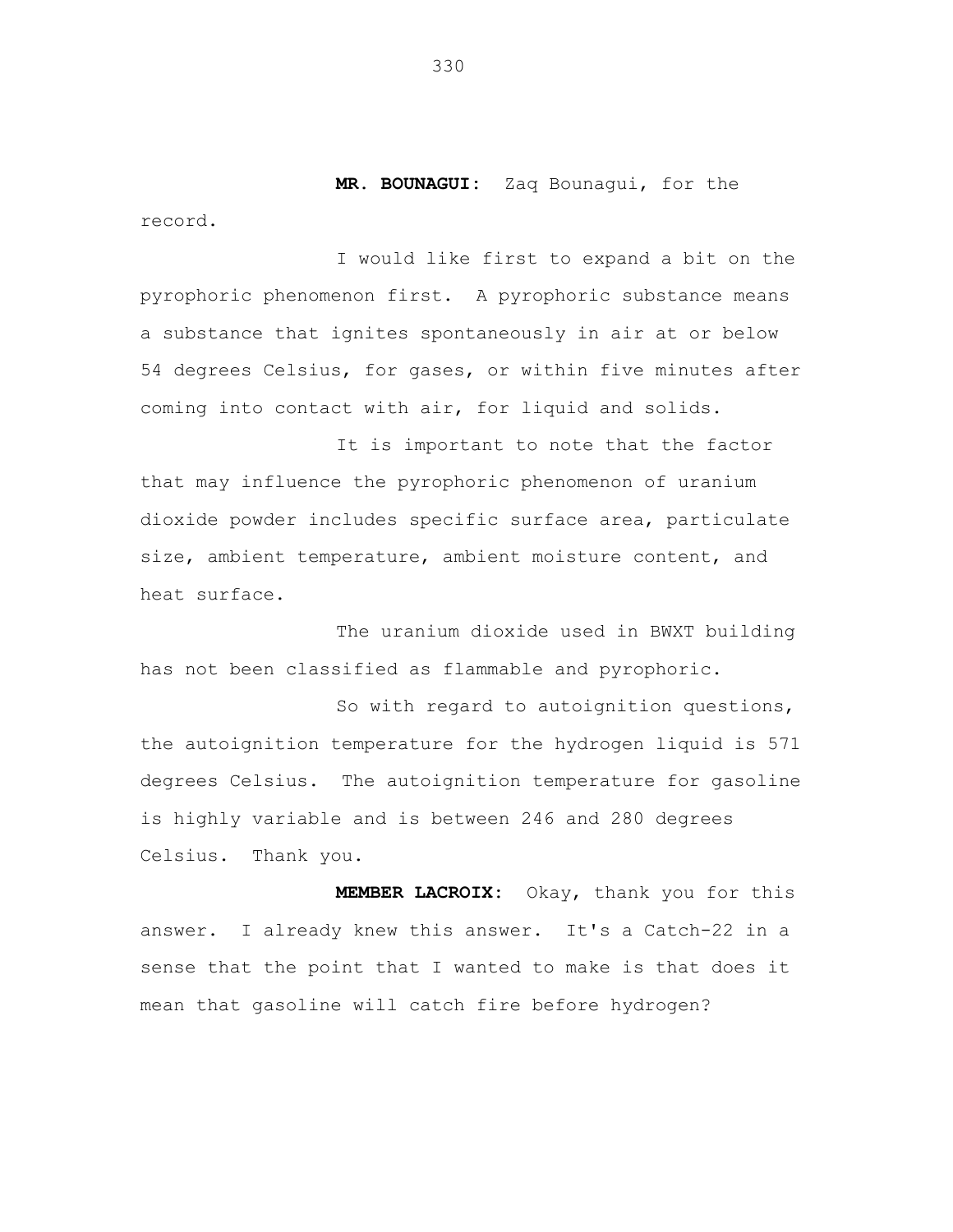**MR. BOUNAGUI:** Yes, this is all depend the state that the product is in.

**MEMBER LACROIX:** Okay, thank you.

**MS TADROS:** So the second one that we'd like -- Haidy Tadros, for the record -- to provide an update on is some statements that were made with regards to suspect activity between the WHO and the IAEA based on some information that was provided by one of the intervenors.

So we looked into that, because that obviously is very concerning to us as well. And on the WHO's website, there is a clear article that they have put out in February of 2001 clarifying the relationship of the cooperative agreement that they currently have with the IAEA. And with the Commission's permission, staff would like to provide a memo for the record to include this article.

And I'll just read a bit of it for the record here, that:

> "There was concern that WHO cannot act independently on matters related to exposure to radioactive substances and human health because it is bound by the 1959 Agreement between the two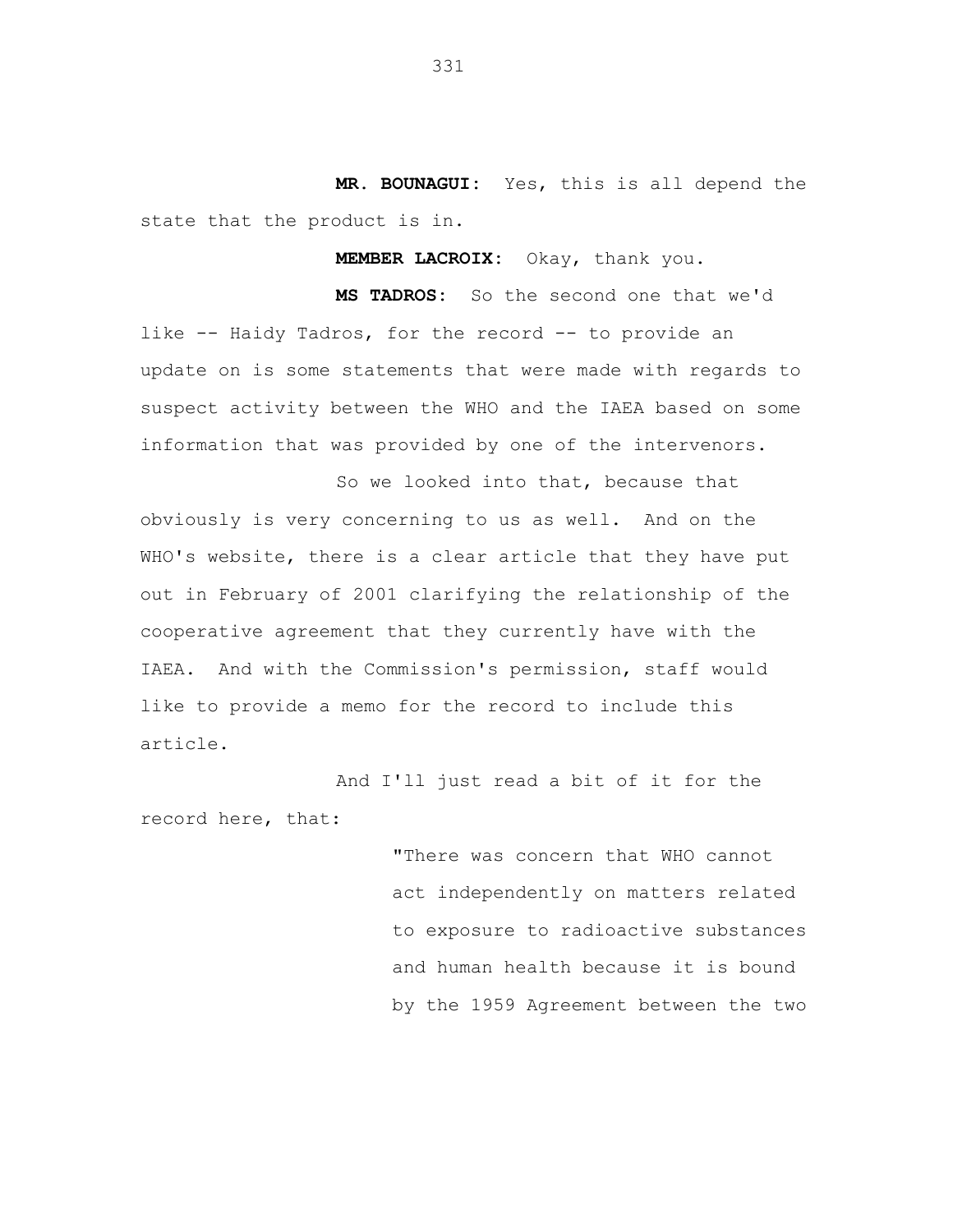## agencies."

This is the IAEA that they're referring to.

"Such concern is unfounded."

So that is currently on the WHO's website. And they go on to say that they have "amply demonstrated in the past" that they do undertake research, specific research into nuclear accidents, that they do publish as well.

So again, with the Commission's

permission, we will take this and provide a memo to the Commission for the record to better explain the cooperative agreement which will include as well in the memo as well as this article by WHO itself.

Actually we had four items.

The third item that I'd like to bring reference to is a question, President Velshi, that you asked with regards to web traffic, the baseline numbers as comparison to what our colleague in communications provided.

So we were able -- she was able to provide that update, so I'll pass the microphone over to her to give you the percentage of increase that these proceedings have seen in the last couple of days.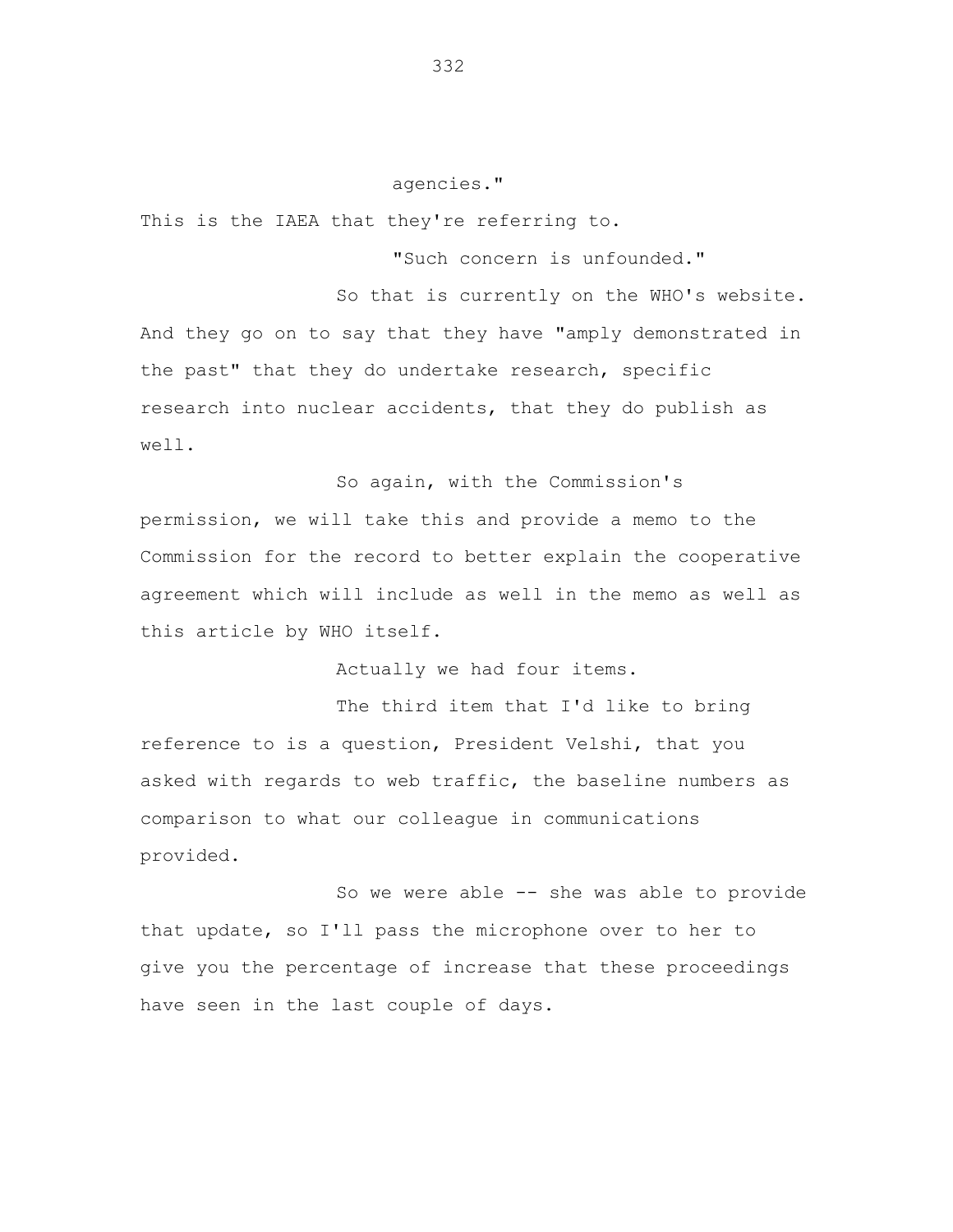## **THE PRESIDENT:** And your fourth item?

**MS TADROS:** My fourth item will be

referred to our specialist in environmental protection to correct something that was said on the record.

**MS GERRISH:** It's Meghan Gerrish, for the record.

Just to give you some baseline numbers, there is in fact a 64 per cent increase in the website traffic of the CNSC from Friday, February 28th, to Monday, March 2nd. So the hearing generates some website traffic, and it is consistent with most hearings, which was the data I gave you prior.

Now, as compared to a Commission meeting that was held in December, there is a significant difference there as well. There was 214 unique viewers as opposed to now we are in the range of 612 unique visitors.

**MS SAUVÉ:** Kiza Sauvé, for the record.

So earlier today when I spoke about the third-party stack testing audit that is performed by BWXT, I noted that it was a requirement of the provincial ECA.

And I just wanted to clarify that in fact while some ECAs require stack testing, the ECA that BWXT has does not have that requirement due to the emission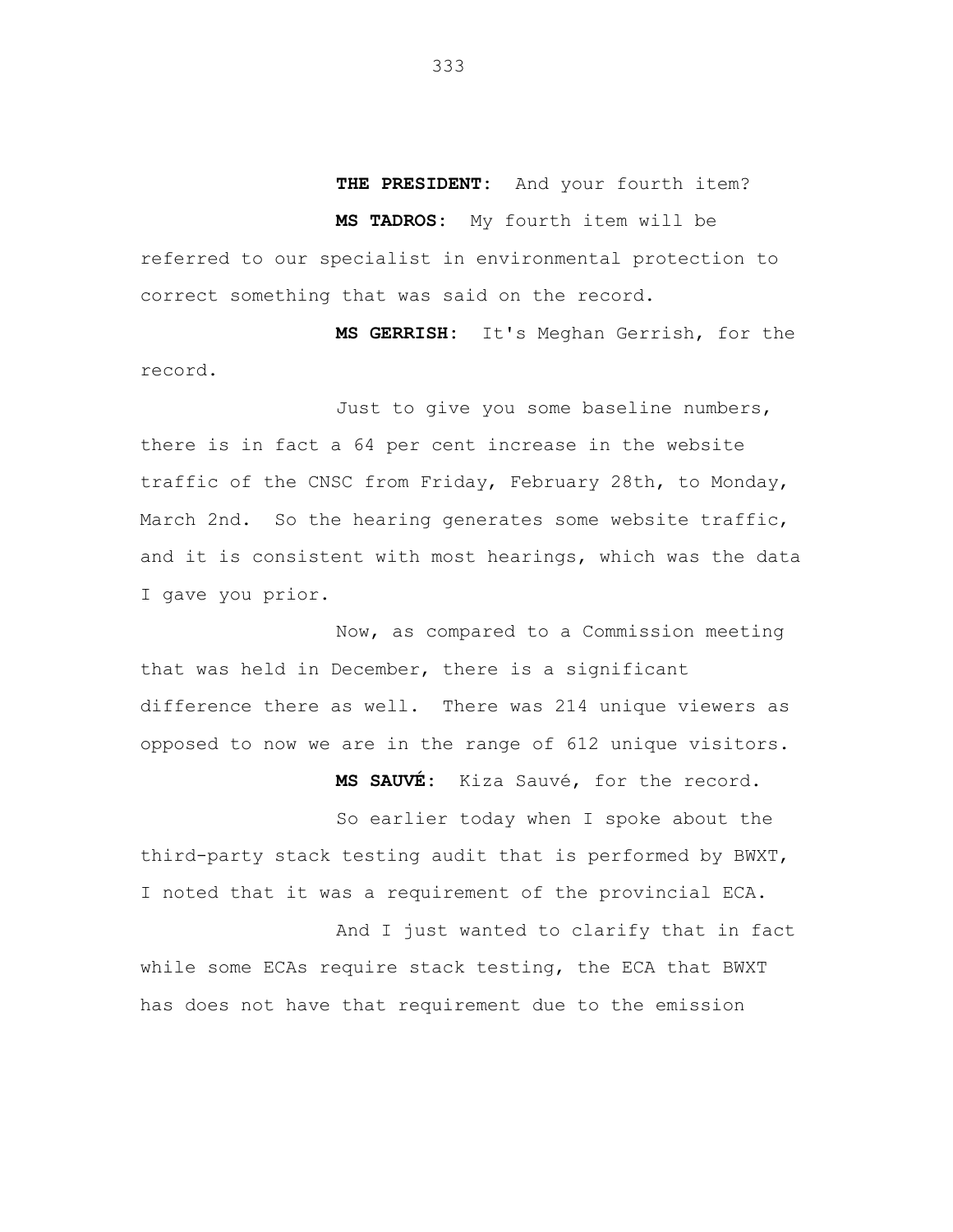levels; however, BWXT has put that requirement into their own environmental protection program, which is then listed in our LCH. So it has now become a CNSC requirement.

So I just wanted to clarify that it wasn't in fact an MECP requirement. It is in fact a CNSC requirement.

**THE PRESIDENT:** Thank you for that.

And BWXT, any last words for the Toronto hearing you'd like to make?

**MR. MacQUARRIE:** It's John MacQuarrie.

Yes, thank you. We have two topics that we'd like to discuss.

The first is on dry release limits. There was some discussion earlier about how those limits are set and who sets them, and I feel the need to clarify the process for that.

And I think perhaps we created some confusion in our Commission Member Document that was submitted, where it was perhaps not described very clearly, so I'd like clarify that, which was on page 28 of our Commission Member Document where we describe that.

So the process is that we have been required by the CNSC to implement a standard for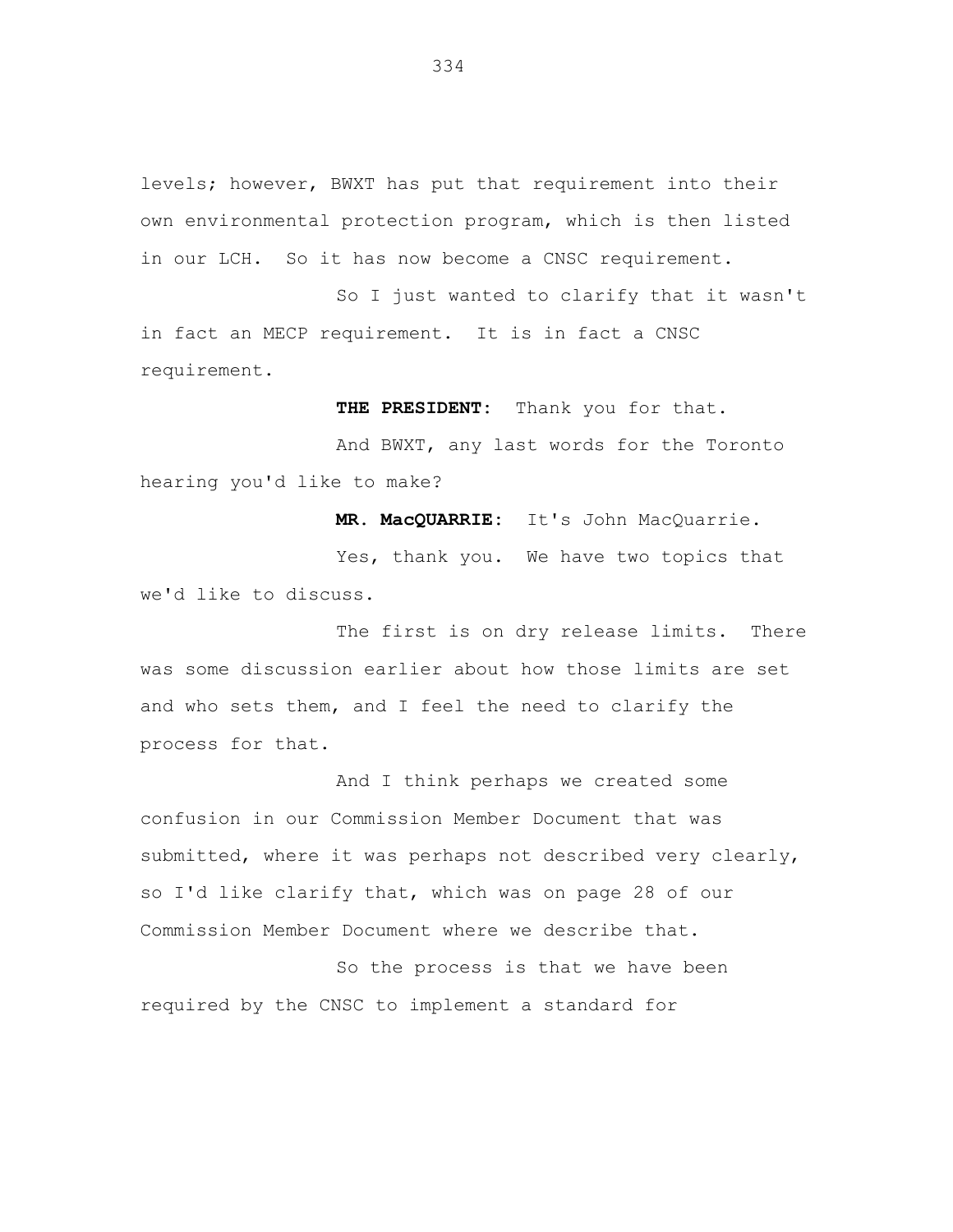determining derived release limits. That's CSA standard 288.1, 2014 revision. So we did so and have developed derived release limits according to that standard and provided that, then, analysis and information to the CNSC staff, who of course are reviewing that and are the ones that would approve that.

So it's not that we set limits for ourself; we're simply implementing the standard as we're required to do so. So hopefully that clarifies that topic.

Second topic is on the topic of communications and public information. So I wanted to address the considerable feedback that we've had from numerous intervenors over the last couple of days here in Toronto before we leave Toronto about our lack of transparency, BWXT's lack of transparency and the community communications that have been inadequate in the view of many community members that have intervened either in writing or orally.

We absolutely understand that based on what we've heard and read in these interventions that our operations in the community are causing some significant concerns and anxieties for community members. And we have a great deal of empathy for those concerns. And we want to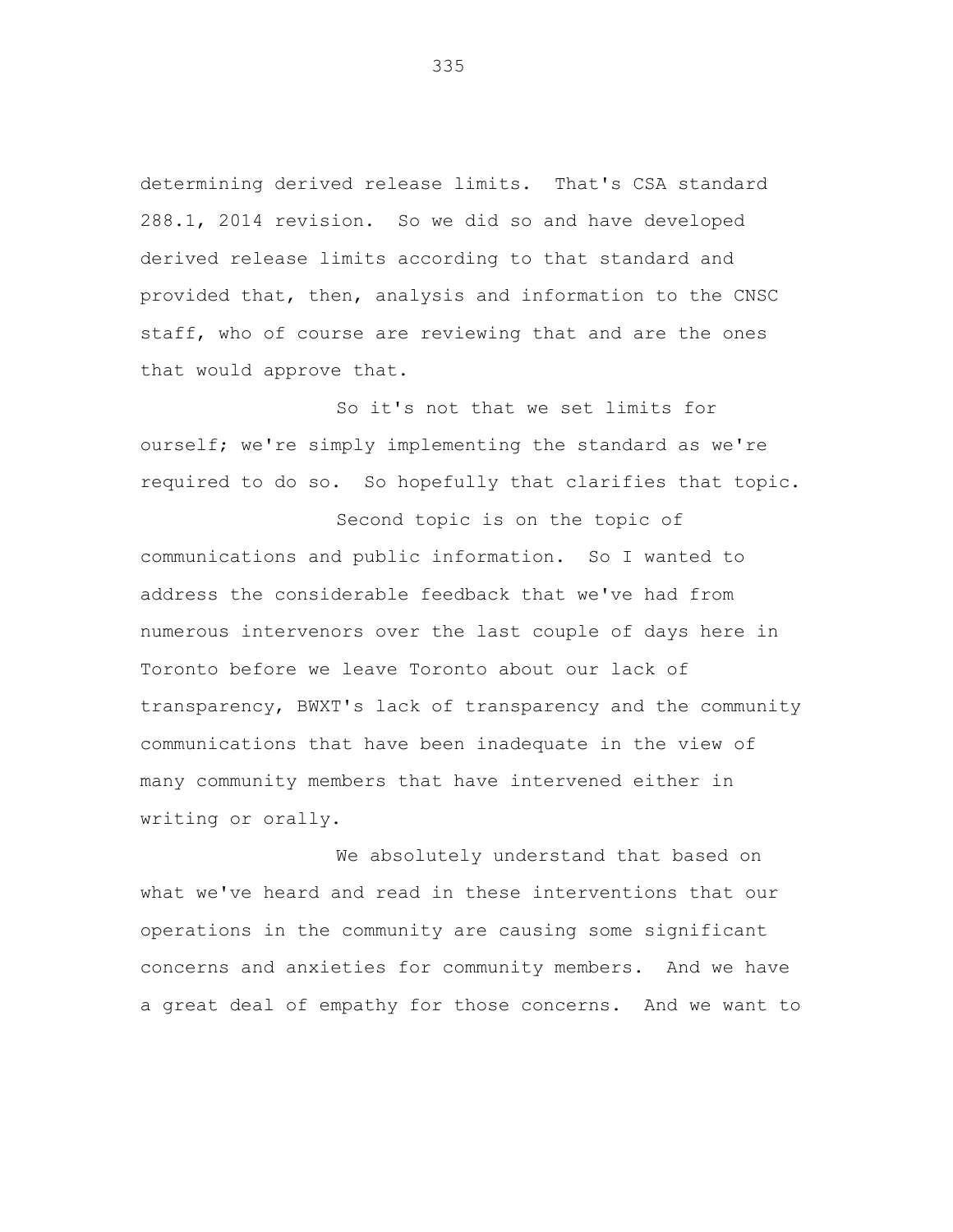do whatever we can to alleviate those concerns. That's important to us.

We are confident that our plant here in Toronto, and in Peterborough for that matter, but our plant here in Toronto is safe and has operated safely and is releasing insignificant amounts of uranium to the area, and that it poses no significant threats to the community. However, that is clearly not the view of some of the people that live in the community that have intervened.

Since we acquired the business about three years ago, a little over three years ago, we -- you know, understanding the situation that there's community members that don't feel comfortable with the facility -- we have made a significant and earnest effort to really step up communications and to try to address those concerns in whatever way we can. And I think we have very clear evidence that we have dramatically increased how we communicate with the community in terms of tours and the numerous things that we've talked about over the last couple of days.

However, we recognize that that has not been effective, sufficiently effective, and that we need to do something different or more.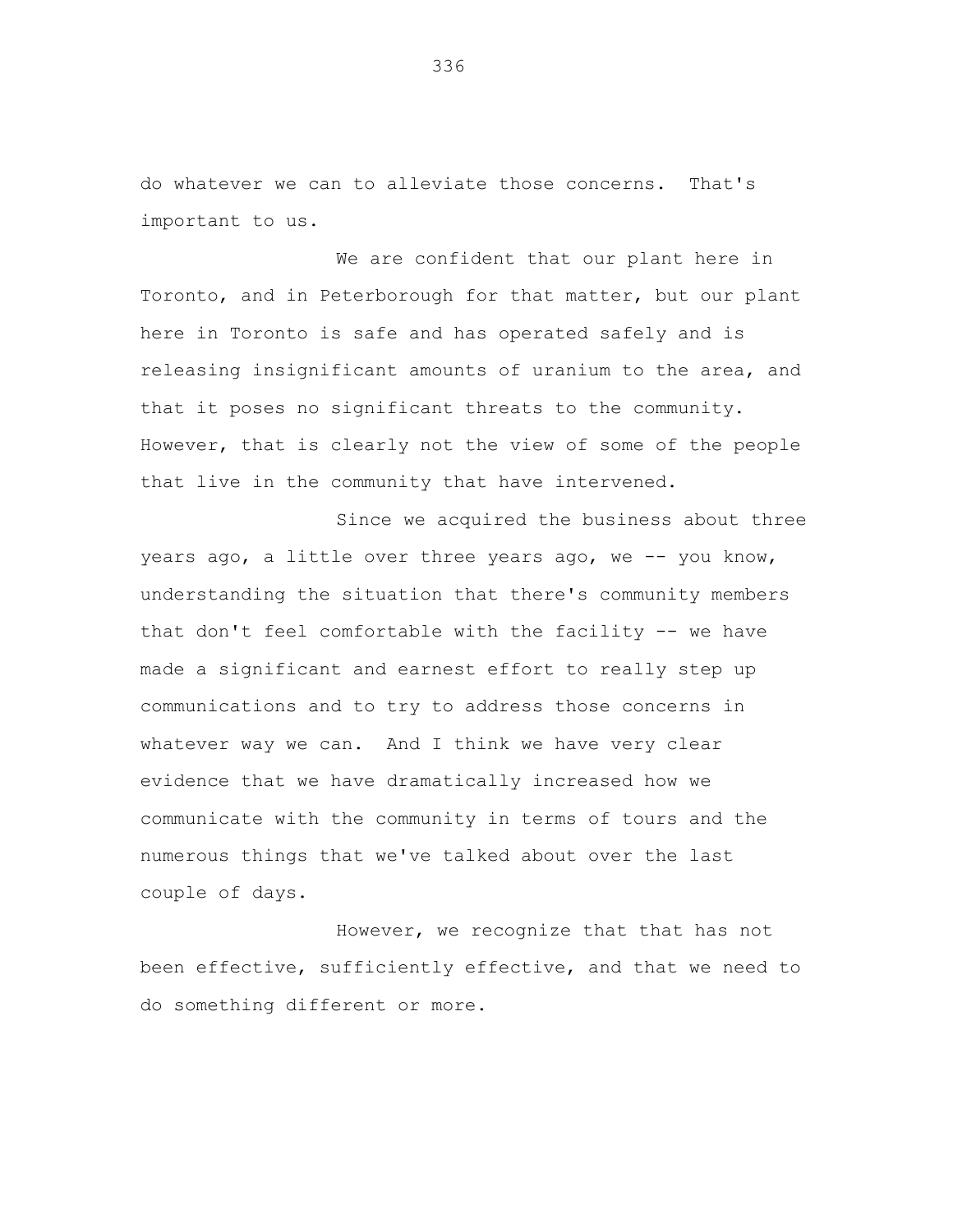So in saying that, I do want to say that we have I think a very talented and diligent team working on this, and so in no way are my comments in any way reflecting on their performance that I don't think they've done a good job. I think they have done a good job, and they've done what I've asked them to do.

And up until about a month ago, we thought actually that we were doing fairly well. We were not getting the feedback that we have been getting through these interventions up until that point. And so we're feeling reasonably good about that through the interactions that we're having, which are numerous, and surveys and things like that. Obviously, we were not getting all the feedback. And so we've gotten a lot more of that.

But I want to make that clear, that I think the team that we have on it has done a good job.

I think that they clearly need and we need to allocate more resources to this, and that's my job as the leader of the organization. I control the allocation of resources and have the authority to do that. So that responsibility lies with me, and I'm absolutely committed to providing those resources to, as I said earlier, do whatever we can to alleviate those concerns that we're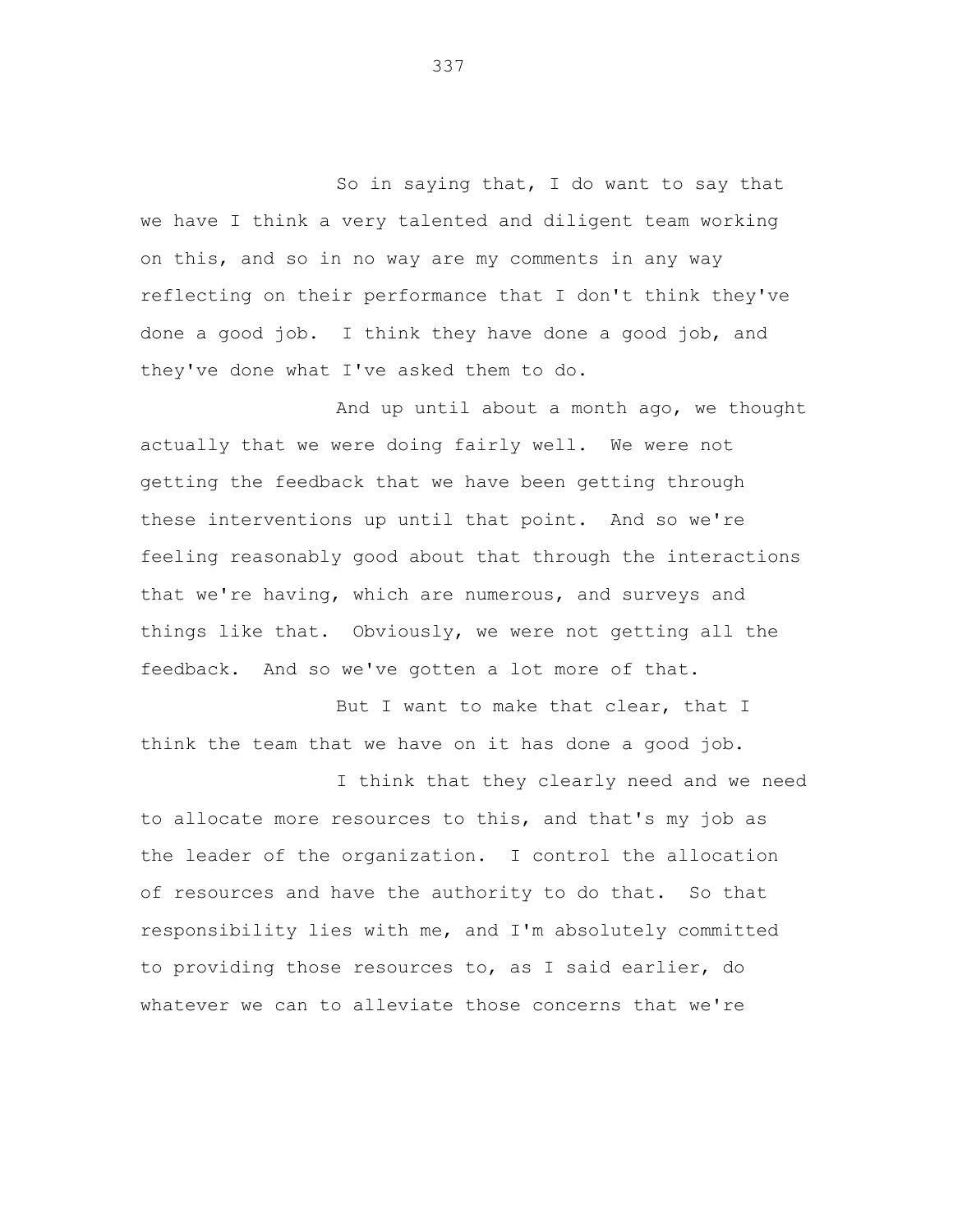hearing about. And I think we can do that. I think we can do a much better job of that. I think it is a challenging job here in the city of Toronto in the area that we operate, but I think we're up to that challenge.

And so with that in mind, there's been a lot of discussion about, well, what can be done to communicate better. And so I would like to offer briefly a preliminary plan we've been working on. I would ask you to consider that it is a preliminary plan. We haven't had much time to work on this, so please consider it in that light. But here's some things that we think might make significant difference.

One, we're going to hire a local community relations specialist that can be dedicated to the facility, be in the community, be from the community, at least speak in one of the languages. There's a significant Portuguese population, so speak in the language of the community to the extent we can or find others that can, because we know that we need to communicate in more than one language in this community.

Second, we need to reconstitute our community liaison committee, which we've had in place for quite a while, but it's not as effective as it needs to be,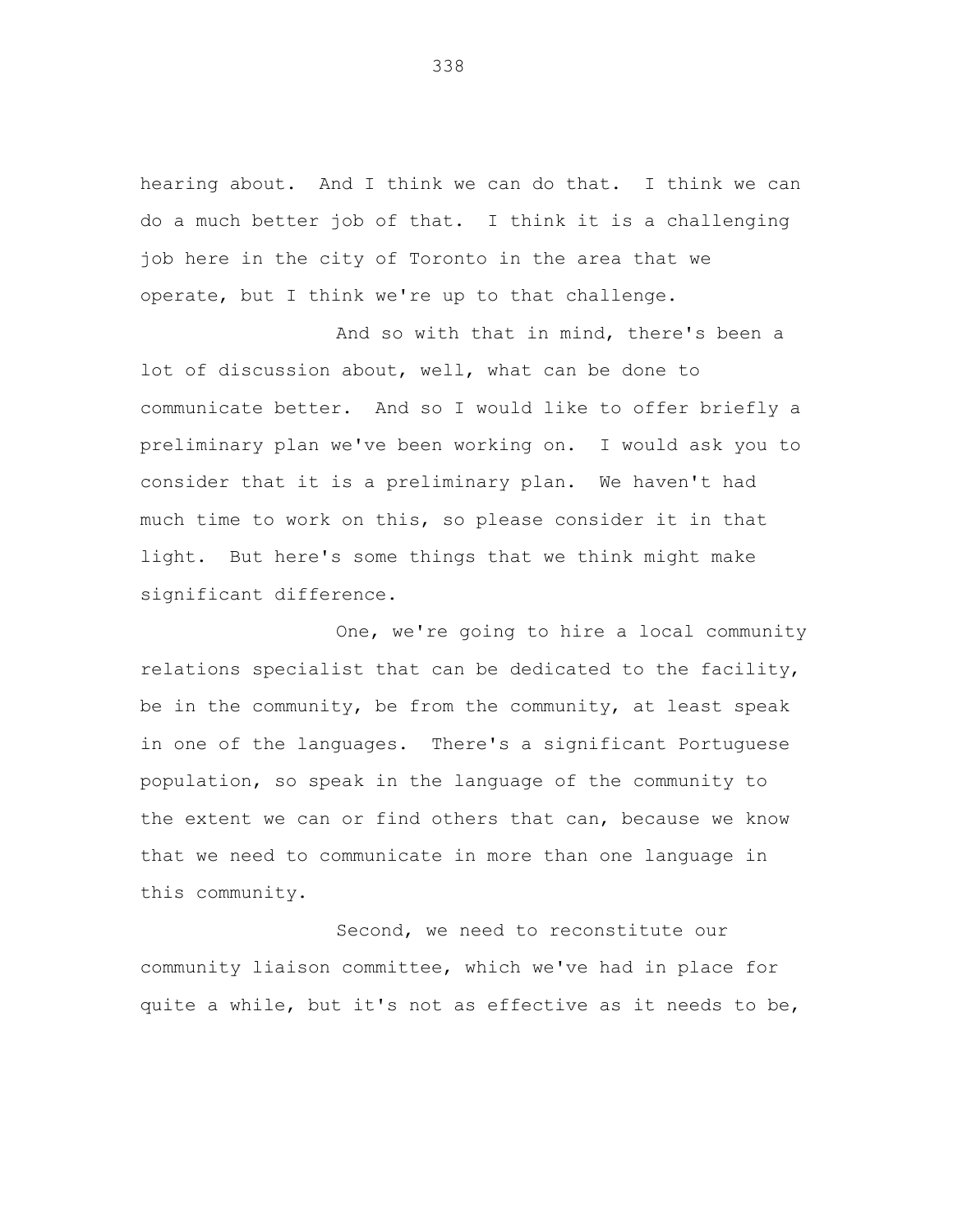clearly. So we need to expand it, more members, and we need to look a who's on that. I think we could make better use of people that are involved in community organizations that reach out to a broader group of people that have concerns. You know, I think some of the intervenors I think are interested, and we welcome that.

And to look at the agenda for those discussions, you can look at the minutes of those. They're public information. I think we can do a better job of addressing many of the topics that have been expressed as concerns, and so we can do a better job of that and hopefully that will make a significant difference.

Much greater transparency. I've already said we're committed to that, but I'd just like to repeat that I think we can go for maximal transparency. I think you understand as companies we're trained as employees to protect our companies, and so we naturally are careful about company information, and so that's a natural tendency that we have to overcome. But in this case, there's actually very little that's proprietary, in our view, that can't be shared.

And if you look at our -- it's on our website. You look at what's there today versus what was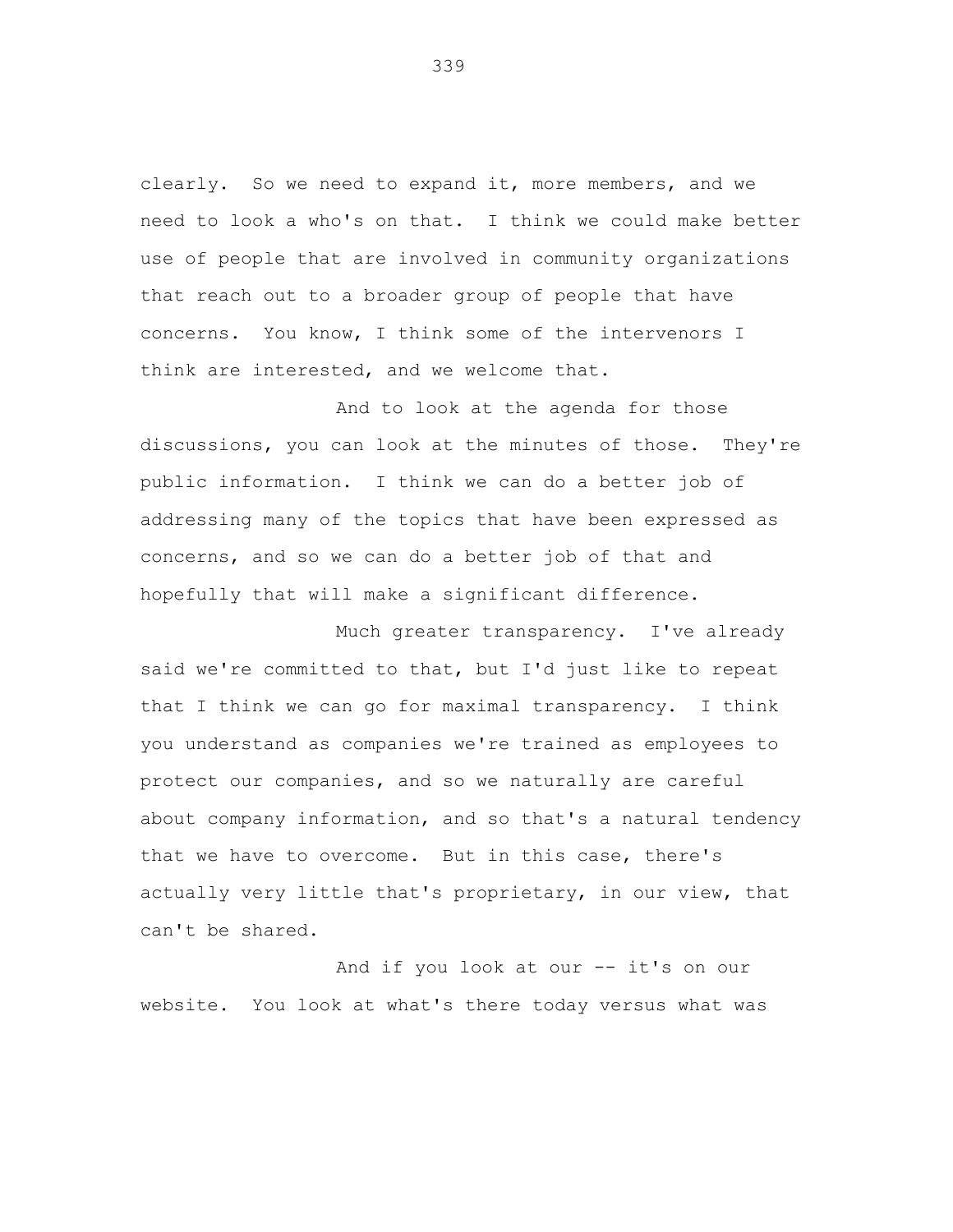there a few years ago; we are moving in that direction. But there is a lot more we can do. We need a bit of time to do that, because it is a fair bit of work, actually. And what we're finding is that there's a request for a lot of information. And so as I said earlier, it is a fair bit of work to do that. But we're committed to that.

We talked about signs on the facility. And I've mentioned what the signs are today. But we can make them larger. We can put the word "uranium processing facility" there. If it's permitted, we could have digital sign that can have different messages on it, whatnot. And so we're going to pursue that.

We talked about social media and expanding the use of that. We'll do what we can there. I'm not sure that that has been a very effective tool, but we'll use it anyway and do our best there. There perhaps are groups - there are neighbourhood groups that we can try to join, if they'll have us there, and we can get our information out that way. And I think we can certainly have greater involvement in community organizations and associations, condo associations, things like that, if they'll allow us to join, to share information so that it's more readily available to those people.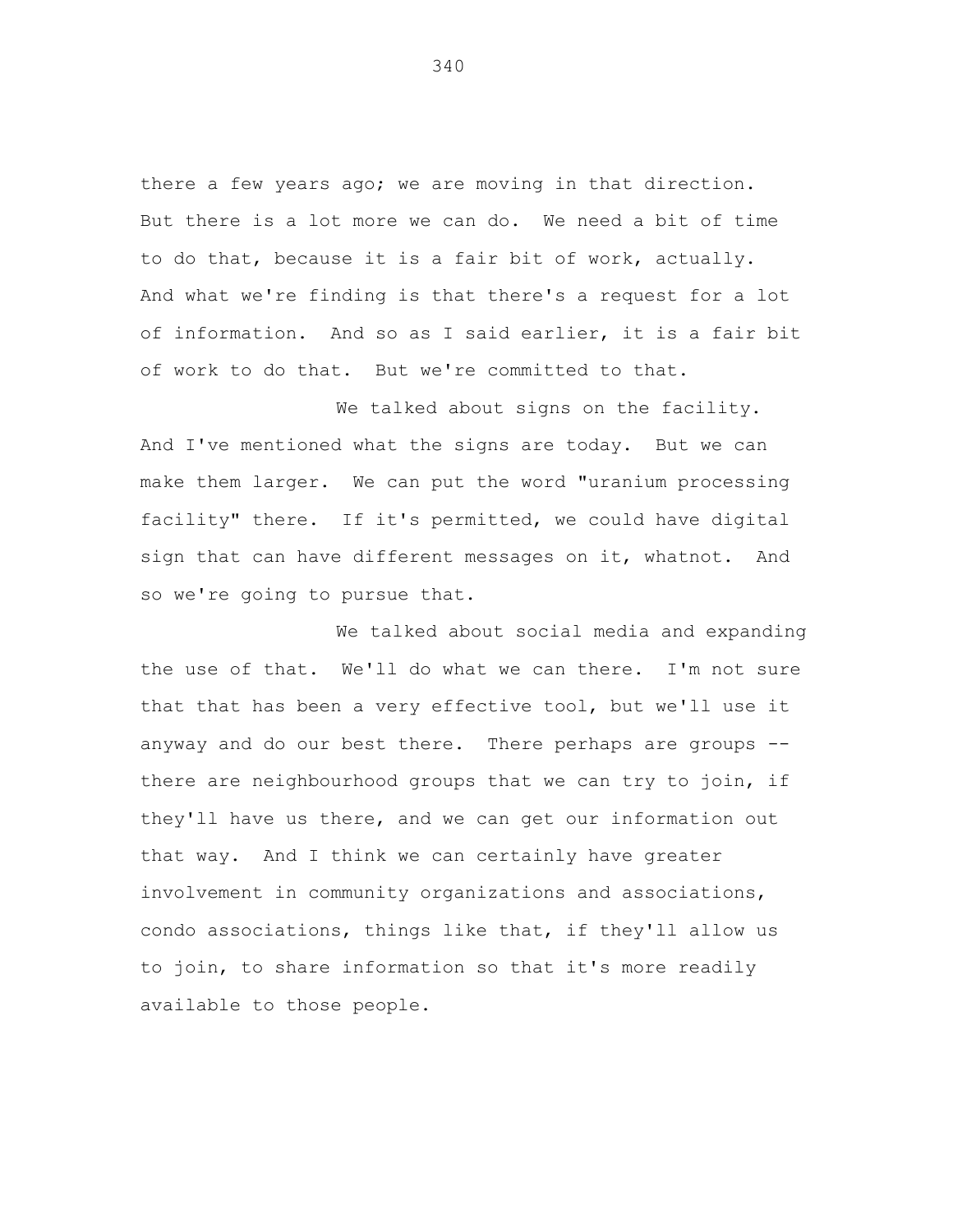It's clearly, I think, a view here, and I share that view, that door-to-door visits are effective. And I agree with that and commit to that. We tend not to want to bother people in their home environment with their families, but and so we haven't done it for that reason. But clearly that does work, and so we're going to do that and reach as many homes as we can in the community  $a$ gain, in the language of the community member  $-$  and provide information in the best way we can as part of those visits with flyers or leave behind information. Because clearly not everybody's able to use some of the other means of getting information about us.

There was a topic about people saying that they would not have moved into the neighbourhood if they had known about our business. And so I think that's a fair comment, a challenging one, but for that we thought that we could certainly reach out to real estate organizations in the area. I think all the properties that are either owned or leased probably go through the hands of real estate individuals and companies. And so we can certainly do a better job, because we have not been targeting them as groups that we should communicate with. So we'll do that. And there's a number of other things. I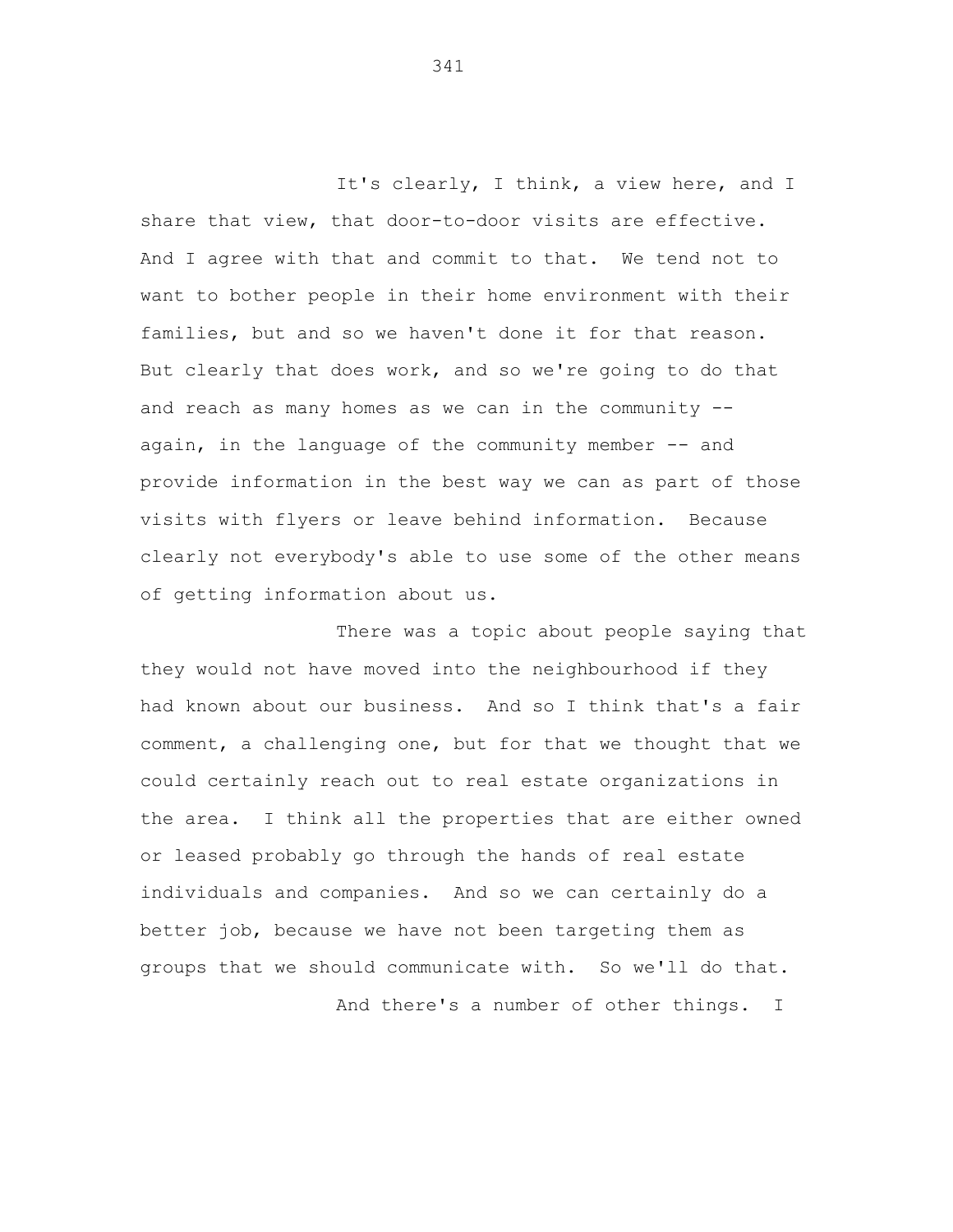mean, you know, we want to be fully transparent. There's opportunity. There's a lot of concern about emergency preparedness. We actually feel very good about our emergency preparedness, but we need to do a better job of communicating that. And we have drills, and there's many opportunities for community members, if they choose, to be involved in that and see what that's all about and understand it better. And I think it would give them comfort to do so.

And we'll survey earlier than when we were planning, because obviously we need to try to get better feedback sooner, and we have a sense of urgency.

So those are things that we're committing to do. You know, we are mindful of the challenge. There is a lot of people in the area around our plant here. It is difficult in their busy lives to try to bring them all the information that they might need. But you know, we're up to the task of doing our very best to do that.

So and I guess the other point I'd make is the intention is and it will be a sustained effort. It's not meant to be something that just happens around the time of licence renewal, but it's something that we intend to do throughout our licence period.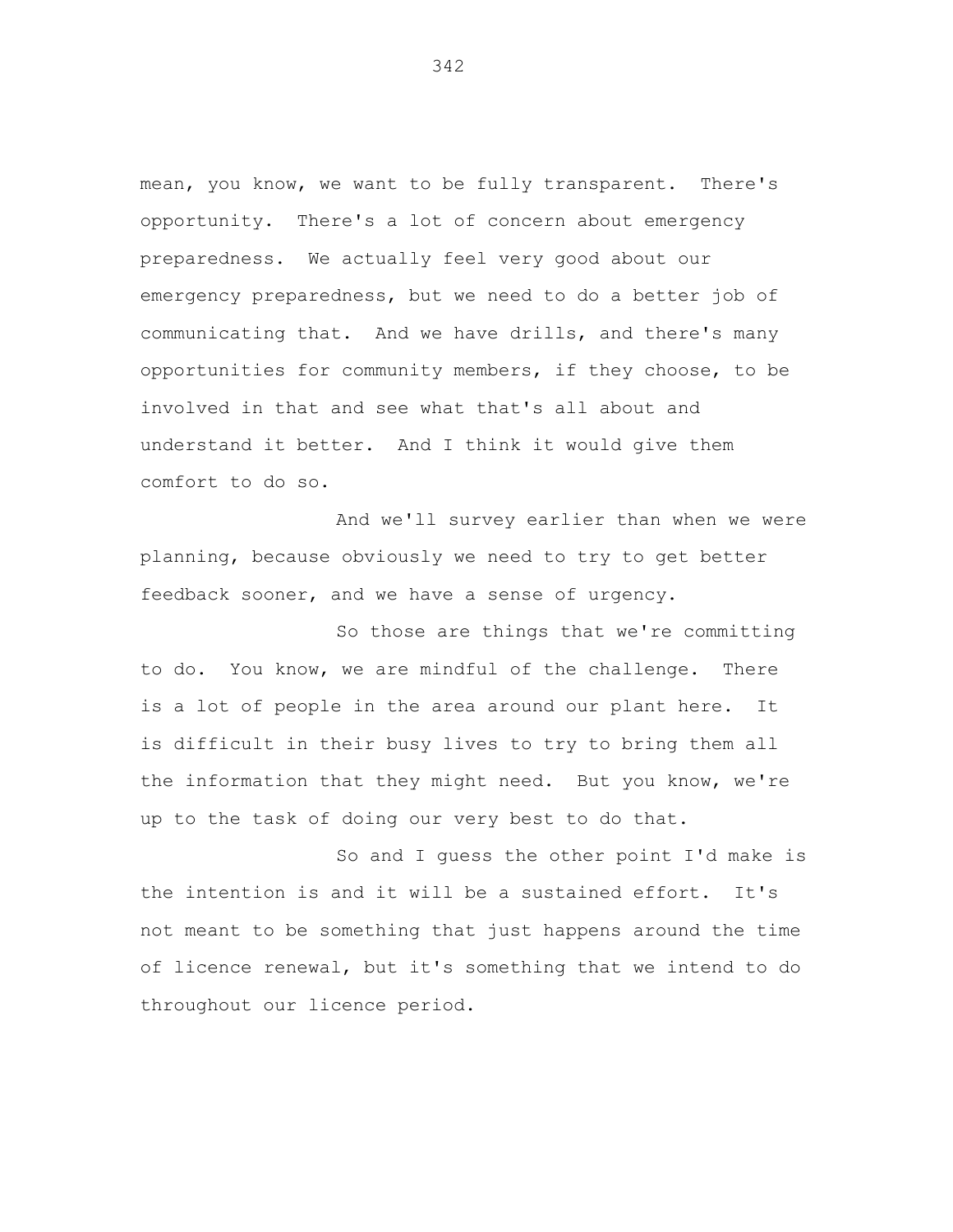So I appreciate the opportunity to share that, and we'll be working with CNSC staff to firm that up. But I just felt the need to address that because of the very significant amount of comments from intervenors that we've had over the last couple of days.

Thank you.

**THE PRESIDENT:** Mr. MacQuarrie, on behalf of the Commission, I thank you. You've clearly listened, and the very fact that you shared this preliminary plan shows that you see the urgency and have demonstrated a commitment to do something about that. So we very much look forward to what you're planning on doing and what results it brings about. So thank you very much for that.

This brings us to the close of the hearing for today. The hearing will resume tomorrow afternoon at 1:00 at the Holiday Inn Waterfront in Peterborough.

Our thanks for those who have taken the time to also support us in these proceedings from the various departments, that is the Toronto Fire Service, the Toronto Public Health, and the Ministry of Environment, Conservation, and Parks. And a very special thank you to all the participants for their efforts and for helping maintain the decorum of the proceedings.